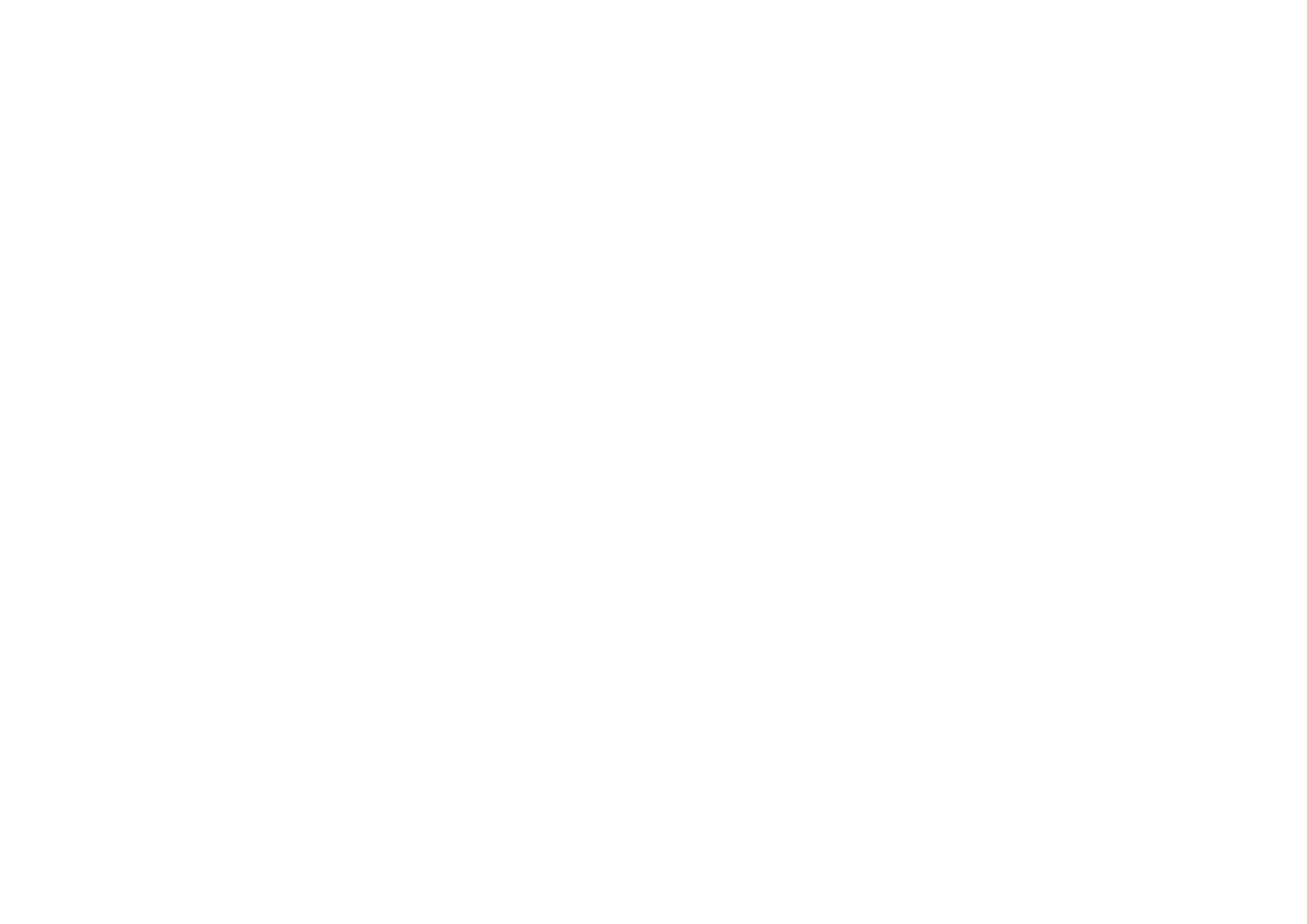# Calvin and World Mission

Thomas Schirrmacher (Ed.)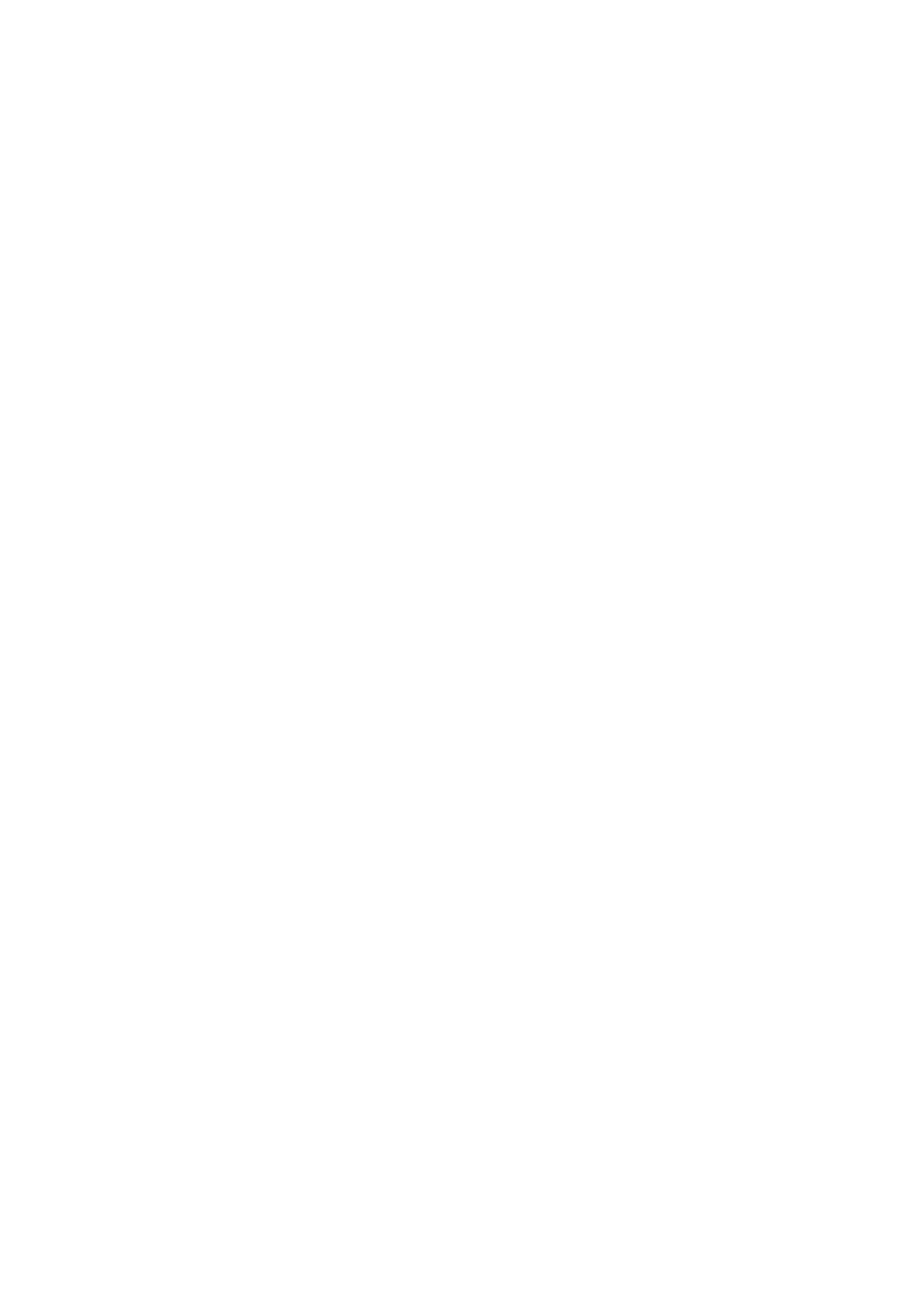# Calvin and World Mission

Essays

edition afem mission classics 6



Thomas Schirrmacher (Ed.)

**VTR**  VKWPublications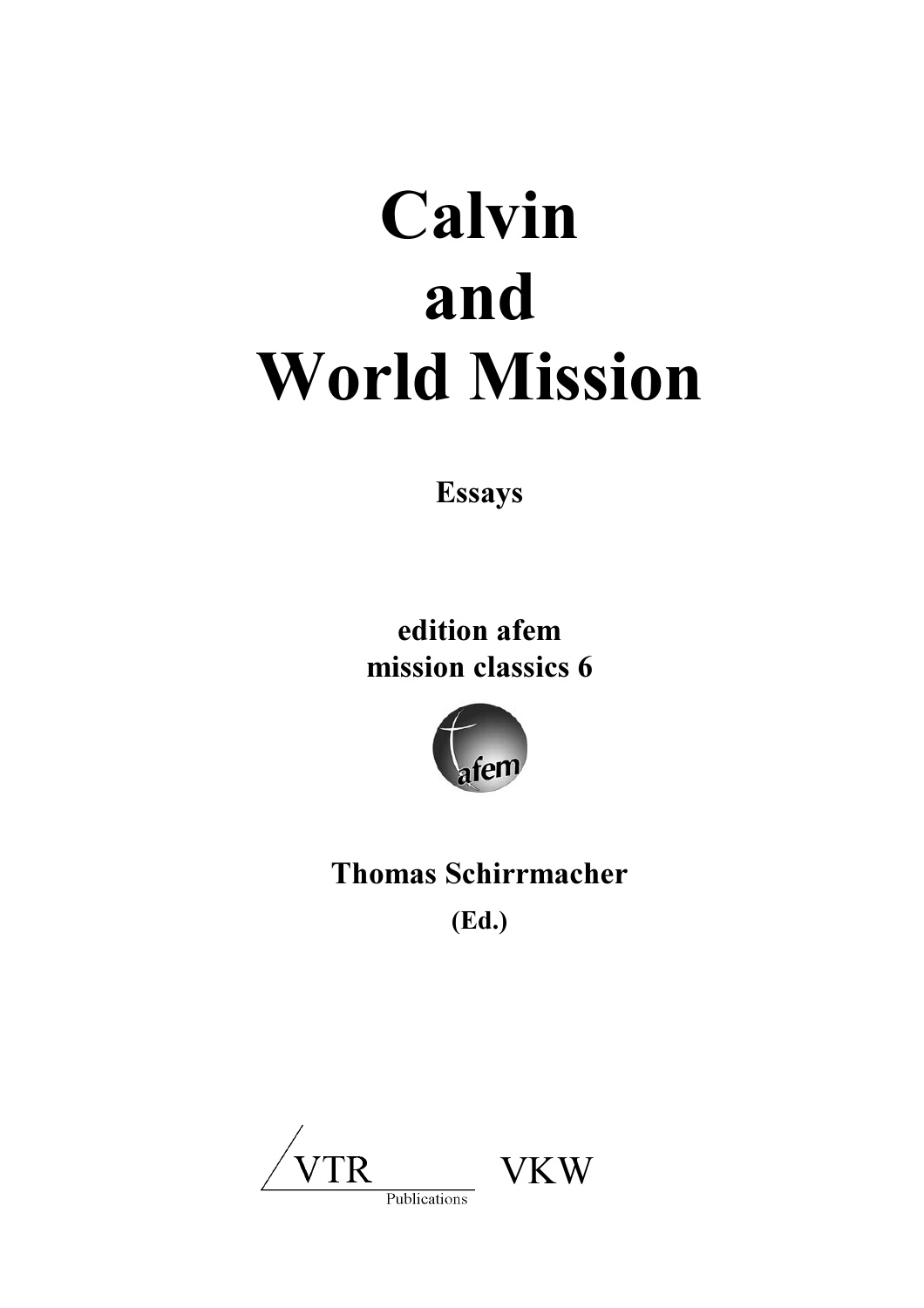This book ist part of the series edition afem – mission academics, ed. by Klaus W. Müller, Bernd Brandl, Thomas Schirrmacher and Thomas Mayer. http://www.missiologie.org

Bibliographic information published by the Deutsche Nationalbibliothek The Deutsche Nationalbibliothek lists this publication in the Deutsche Nationalbibliografie; detailed bibliographic data are available in the Internet at http://dnb.d-nb.de.

ISBN 978-3-941750-20-3 (VTR) VTR Publications Gogolstr. 33, 90475 Nürnberg, Germany, http://www.vtr-online.de

ISBN 978-3-938116-84-5 (VKW) VKW (Culture and Science Publ.) Friedrichstr. 38, 53111 Bonn, Germany, http://www.vkwonline.de

ISSN 0944-1085 (edition afem – mission classics)

© 2009

Cover Illustration: VTR Editorial: Ron Kubsch and Titus Vogt Layout: Titus Vogt

Printed in Germany by BoD Verlagsservice, Friedensallee 76, 22765 Hamburg.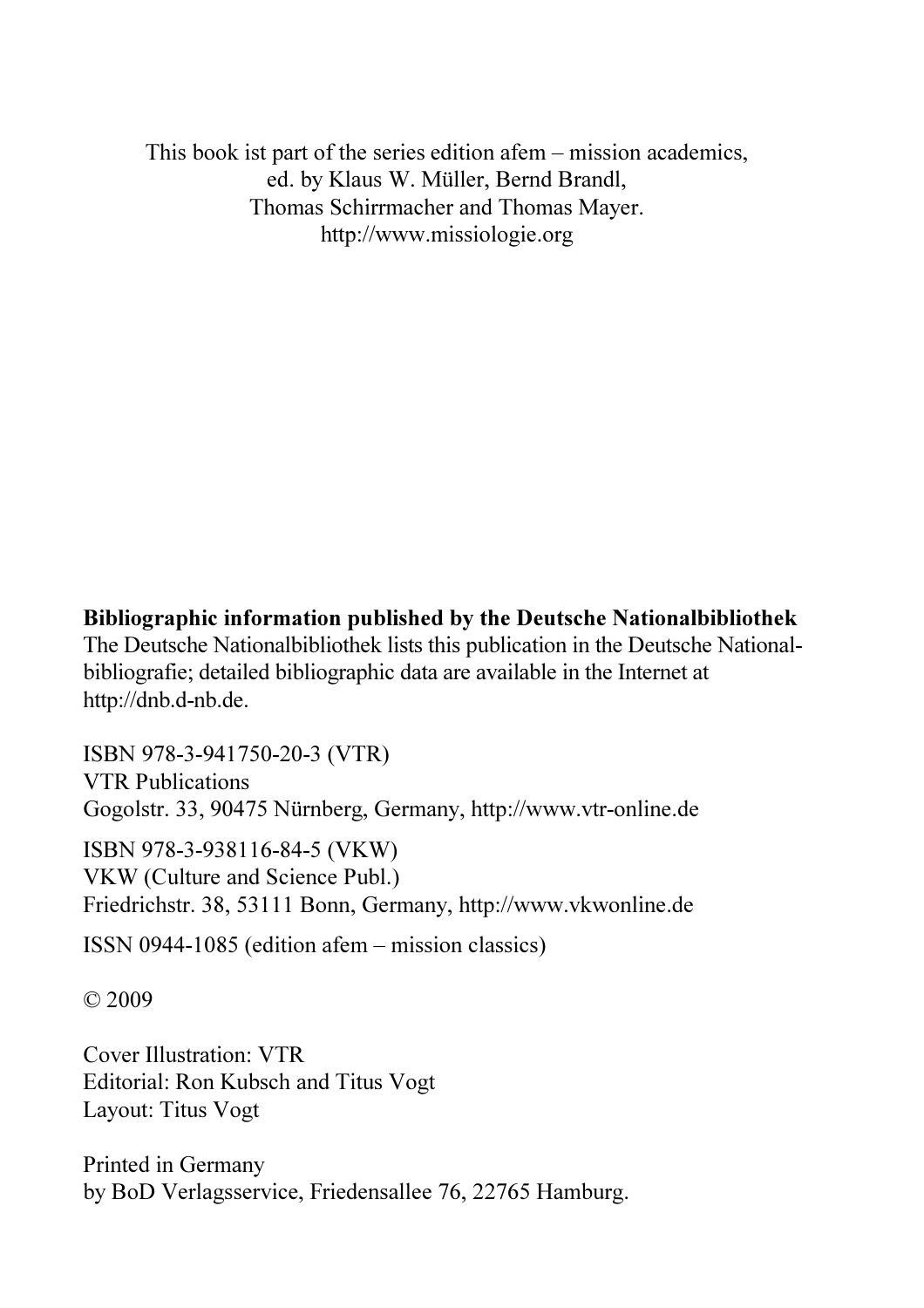# Contents

| The Reformed Origin of Modern Protestant Mission  12                                                                          |    |
|-------------------------------------------------------------------------------------------------------------------------------|----|
| McFetridge: Calvinism as an Evangelizing Force (1882) 15                                                                      |    |
|                                                                                                                               |    |
|                                                                                                                               |    |
|                                                                                                                               |    |
|                                                                                                                               |    |
|                                                                                                                               |    |
|                                                                                                                               |    |
|                                                                                                                               |    |
| <b>Zwemer: Calvinism and the Missionary Enterprise (1950)</b> 67                                                              |    |
|                                                                                                                               |    |
|                                                                                                                               |    |
| Van der Berg:<br><b>Calvin's Missionary Message: Some Remarks about</b><br>the relation between Calvinism and Missions (1950) | 79 |
| <b>Chaney:</b>                                                                                                                |    |
| The Missionary Dynamic in the Theology of John Calvin                                                                         |    |
|                                                                                                                               |    |
|                                                                                                                               | 93 |
| I.                                                                                                                            |    |
|                                                                                                                               |    |
|                                                                                                                               |    |
|                                                                                                                               |    |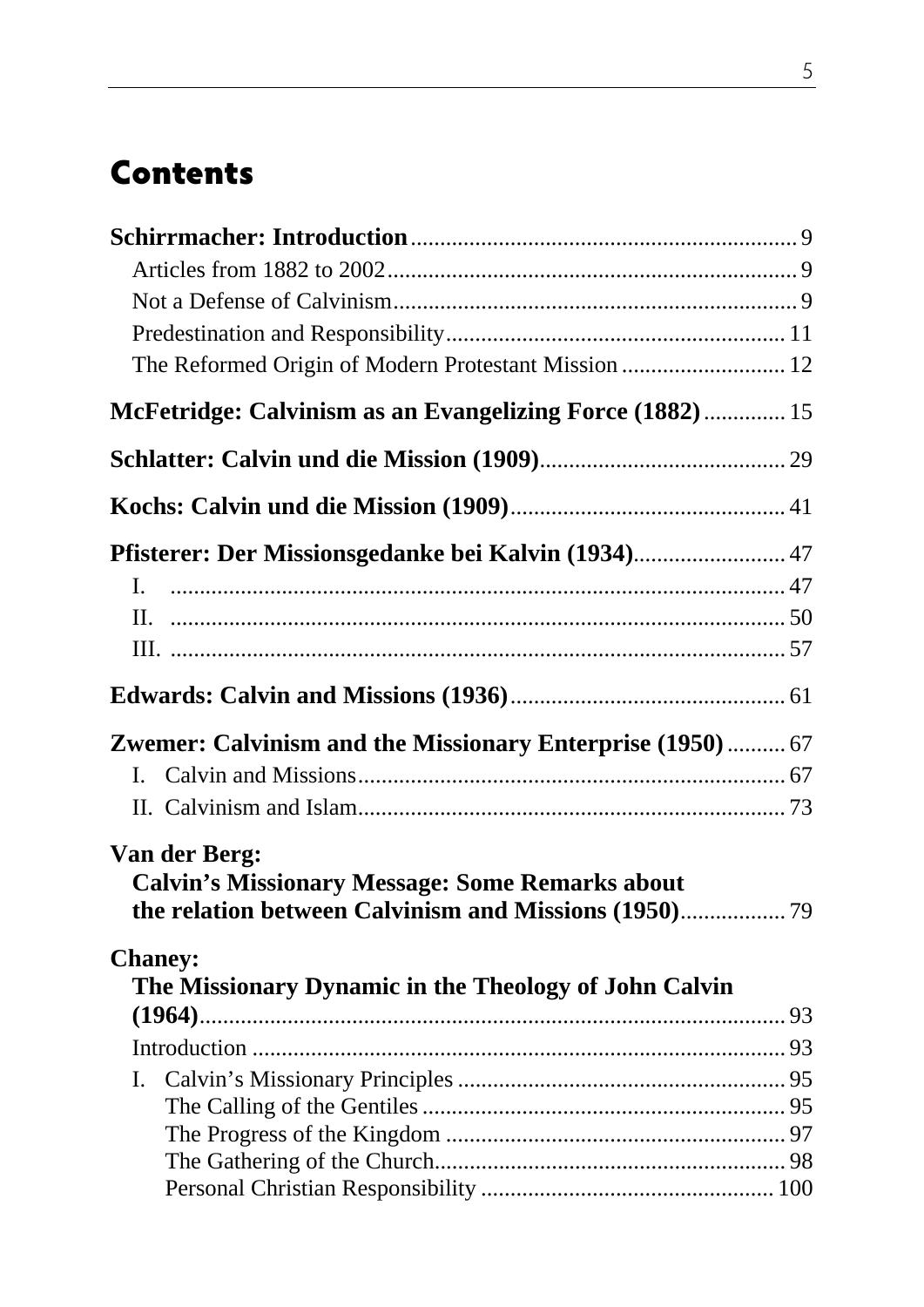| <b>Clowney:</b>                                                     |  |
|---------------------------------------------------------------------|--|
| The Missionary Flame of Reformed Theology (1976)  111               |  |
|                                                                     |  |
|                                                                     |  |
|                                                                     |  |
| <b>Pogson: Calvin's Missionary Thought and Practice (1990)  123</b> |  |
|                                                                     |  |
|                                                                     |  |
|                                                                     |  |
|                                                                     |  |
|                                                                     |  |
|                                                                     |  |
| Hulse: John Calvin and his Missionary Enterprise (1998) 141         |  |
|                                                                     |  |
|                                                                     |  |
|                                                                     |  |
| <b>Van Neste: John Calvin on Evangelism and Missions (1998) 147</b> |  |
|                                                                     |  |
|                                                                     |  |
|                                                                     |  |
|                                                                     |  |
|                                                                     |  |
|                                                                     |  |
|                                                                     |  |
| <b>Beeke: John Calvin –</b>                                         |  |
|                                                                     |  |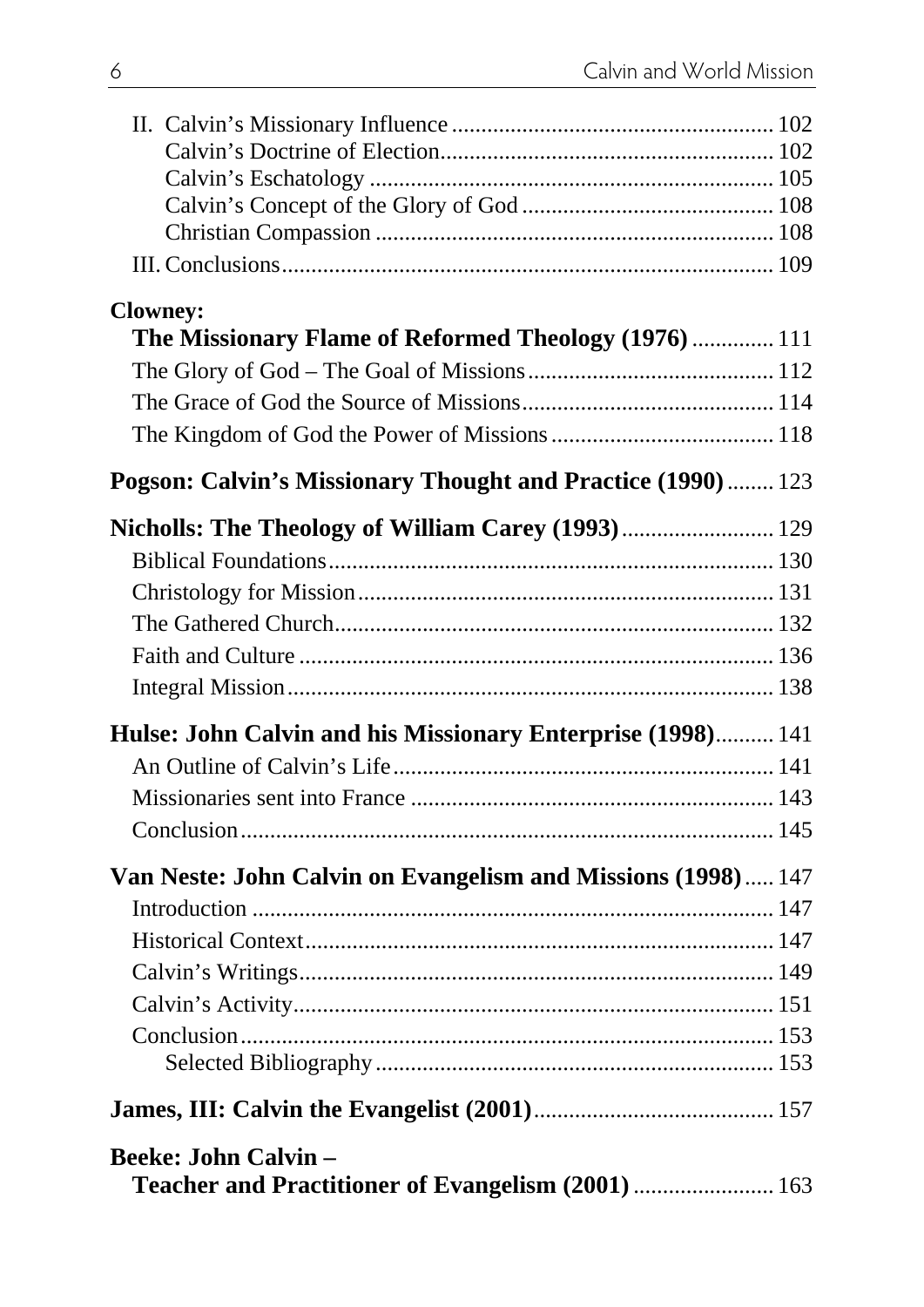| Simmons:                                                       |  |
|----------------------------------------------------------------|--|
| <b>John Calvin and Missions: A Historical Study (2002) 183</b> |  |
|                                                                |  |
|                                                                |  |
|                                                                |  |
|                                                                |  |
|                                                                |  |
|                                                                |  |
|                                                                |  |
|                                                                |  |
|                                                                |  |
|                                                                |  |
|                                                                |  |
|                                                                |  |
|                                                                |  |
|                                                                |  |
|                                                                |  |
|                                                                |  |
|                                                                |  |
|                                                                |  |
|                                                                |  |
|                                                                |  |
|                                                                |  |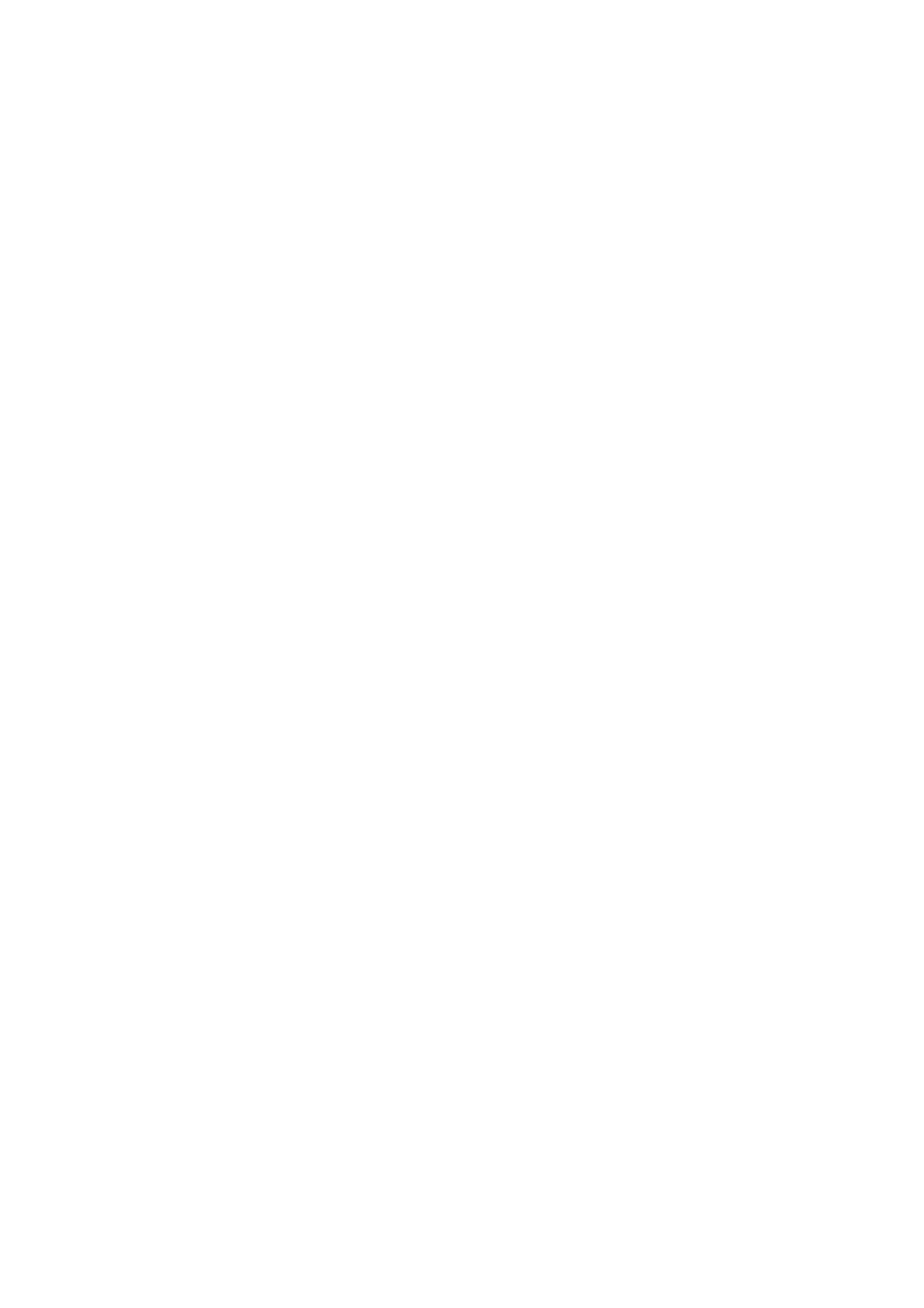## Introduction

**THOMAS SCHIRRMACHER**

#### **Articles from 1882 to 2002**

At the end of the 'Calvin-Year', in which Christians all over the world celebrate Calvin's 500<sup>th</sup> birthday, finally we emphasize Calvin's role for establishing a Protestant mission theology which later led to a worldwide expansion of Protestant Christianity.

All articles from 1882 to 2002 have been left in their original version, with one exception: Joel R. Beek revised his article for this volume. The result is, that some information on Calvin can be found in several articles. But our aim was, to present major articles on the topic through 125 years of history and from different viewpoints, not to give one polished latest opinion on the topic.

Some of the articles discuss Calvin and his writings and thinking on mission alone. Some add the question, what kind of mission has been organized from Geneva during Calvins time, because Calvin did not only speak about evangelism and mission, but also helped establish it in reality, even though on a rather small scale compared to later centuries. Some articles go further, and follow the students and followers of Calvin and their relation to mission through history. Thus we sometimes have included the wider topic of 'Calvinism and Mission', whereby we leave it to the authors to define 'Calvinism' in a broader or narrower way.

The final article by Scott J. Simmons is a good summary of 125 years of history. It presents the latest findings as of 2002, shows a good common sense of the researchers, and his bibliography at the end is a good bibliography for the whole book.

#### **Not a Defense of Calvinism**

This book has not been edited to defend 'Calvinism' and its dogmatic system. This has – even from Calvinism's own firm position – to be done on exegetical grounds, not on historical ones. Even if one could prove that Calvinism was more prone to mission than say – Lutheranism or Methodism, this would be no argument to its truth. Then one might just as well become Catholic, because the Jesuits surely were as busy as the Calvinists.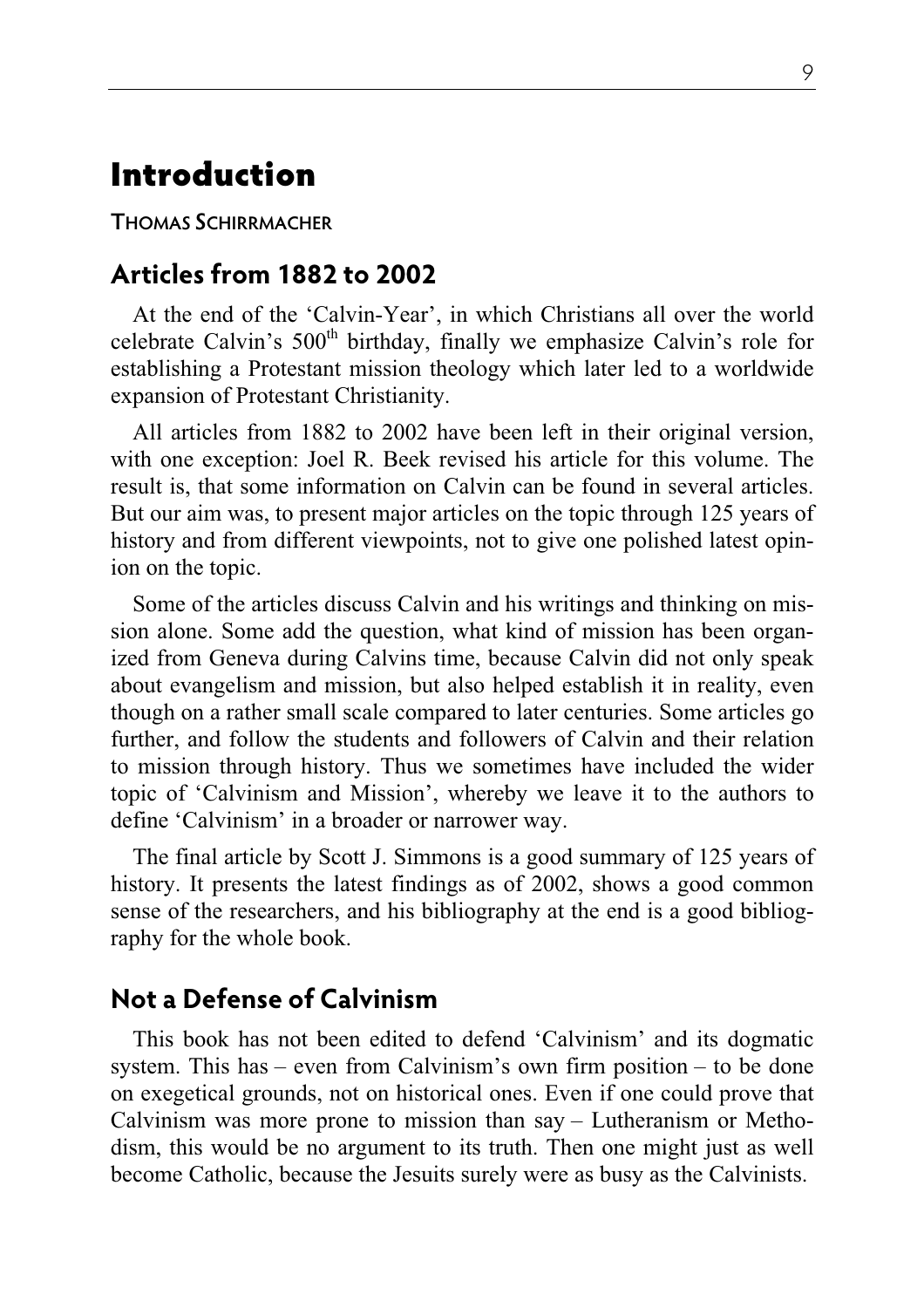Even though this book is not a defense of Calvinism, some of the authors wrote their articles as a defense of Calvinism, or at least as very convinced Calvinists. Others write more from a neutral point of view as historical researchers. The editor of this volume and the 'Association of German Speaking Evangelical Missiologists', which edits the series, are grateful to what the Reformed branch of the Reformation has given to evangelical mission thought and practice, but are open to all branches of Evangelicalism who want to preach the gospel of Jesus Christ as testified in God's revealed Word. We believe, that dogma needs to be based on well informed exegesis, taking into account the history of exegesis and dogma, and not on historical arguments or samples of good or bad followers of a certain theology.

I already published a selection of articles on the theological forerunner of Calvin, the reformer Martin Bucer and his relation to Mission in the 'edition afem', as Bucer probably was the only real missiologist among the Reformers.<sup>1</sup> I also published the first dissertation written within our 'Martin Bucer Seminary' for a theological doctorate, on 'Luther and Mission'<sup>2</sup>, written by the late Paul Wetter. In both cases, as the historical research was mainly done by German speaking authors, the original contributions are mostly not available in English, yet. We hope to translate the volume on Bucer into English in the future. The biographical volume on Bucer has been translated into English already and will be published soon. I also wrote a book on the theology of one of Calvin's heirs, William Carey, which has been translated into English already.<sup>3</sup> I am preparing a volume with English essays on Carey, too. Carey, even though in soteriology and other areas of systematic theology a Calvinist, was a Baptist. Thus my interest in 'Calvin and Mission' does not come from a narrow, confessional perspectives, but is interested in a broad discussion of the relationship of the 'evangelical' gospel as rediscovered in the Reformation to the history of world mission.

<sup>1</sup> Thomas Schirrmacher (ed.). Martin Bucer als Vorreiter der evangelischen Mission. Nürnberg: VTR & VKW: Bonn, 2006; see also the yearbook of our Martin Bucer Seminary: Thomas Schirrmacher (ed.). Anwalt der Liebe – Martin Bucer als Theologe und Seelsorger. VKW: Bonn, 2001; and my "Foreword Two: Bullinger and Bucer". S. xiii-xx in: George M. Ella. Henry Bullinger (1504-1575): Shepherd of the Churches. GO Publications: Durham (GB), 2007.

<sup>2</sup> Paul Wetter. Der Missionsgedanke bei Martin Luther. VKW: Bonn, 1996.

<sup>3</sup> Thomas Schirrmacher. Be Keen to Get Going: William Careys Theology. RVB: Hamburg,  $2001^1$ ;  $2008^2$ .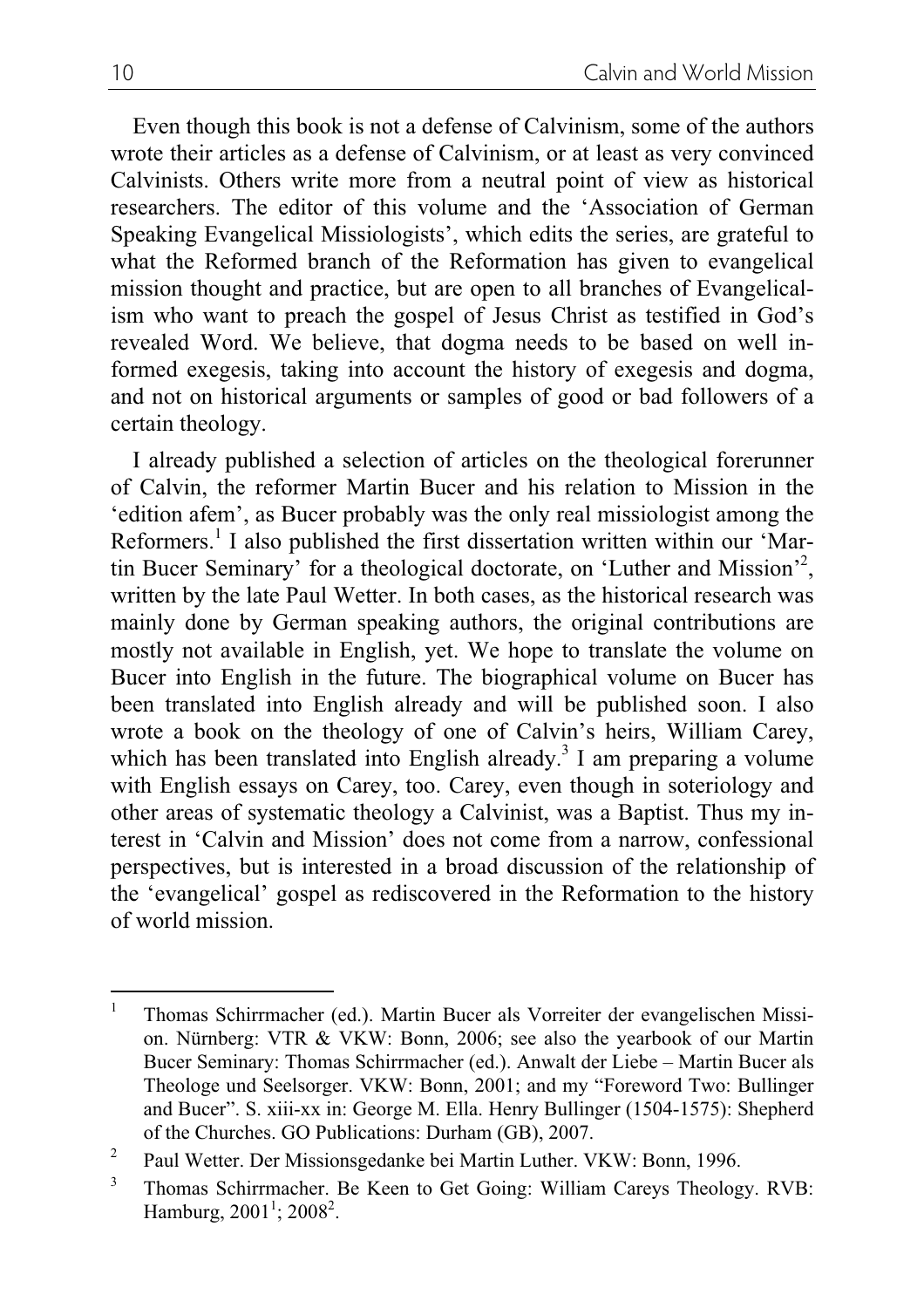### **Predestination and Responsibility**

Having said this, as a Reformed missiologist and editor of the German edition of the first edition of Calvins 'Institutes of Christian Religion'<sup>4</sup>, I nevertheless would like to add two thoughts.

1. Calvin's doctrine of predestination never denied human responsibility towards divine commandments, including the Great Commission.<sup>5</sup> Calvin was, after all, besides Martin Bucer the first and probably only Reformer to enjoin world mission. In 1556, he sent two missionaries to Brazil, $6$  although the mission was destined to fail.

Calvin was blamed simultaneously to be too passive because of his doctrine of predestination, and to be too active and legalistic, because of his high view of God's commandment and man's responsibility and ability to fulfill it. But Calvin found both sides in the Bible, and so both sides were true and important for him at the same time.

We should learn from Calvin, that Biblical teaching always has to be understood as complementarity. All revealed truth is true at the same time.<sup>7</sup>

Augustine, Aurelius (354-430), bishop of Hippo (North Africa), called the theologian of grace, is the most important theologian of the Roman Catholic Church and spiritual father of all major Reformers, especially Luther, Zwingli and Calvin. In most of his writings Augustine discusses problems of mission,<sup>8</sup> as he was heavily involved in reaching heathen African tribal people and heathen Roman citizens. Gonsalvus Walter has com-

<sup>4</sup> Johannes Calvin. Christliche Glaubenslehre: Erstausgabe der 'Institutio' von 1536. with an introduction by Thomas Schirrmacher. VKW: Bonn, 2008.

<sup>5</sup> See Paul Jacobs, Prädestination und Verantwortlichkeit bei Calvin (Kassel, Germany: J. G. Oncken, 1937). For a modern Calvinist call for missions, see James I. Packer, Prädestination und Verantwortung, Neue Studienreihe 5 (Wuppertal, Germany: Brockhaus, 1964) [English title: Evangelism and the Sovereignty of God].

<sup>6</sup> Henry R. Van Til, The Calvinistic Concept of Culture (Grand Rapids, Mich.: Baker Book House, 1959) p. 93; Louis Igou Hodges, Reformed Theology Today (Columbus, GA: Brentwood Christian Press, 1995) pp. 101-104.

<sup>7</sup> For details see my "The Complementary Nature of Biblical Teaching", MBS Texte 29 (Theologische Akzente). Bonn: Martin Bucer Seminar, 2004, see under www.bucer.eu/international.html.

<sup>8</sup> Gerhard Metzger, Kirche und Mission in den Briefen Augustins, Allgemeine Mission-Studien 20 (Gütersloh, Germany: C. Bertelsmann, 1936); and F. van der Meer, Augustinus der Seelsorger (Cologne: J. P. Bachem, 1958).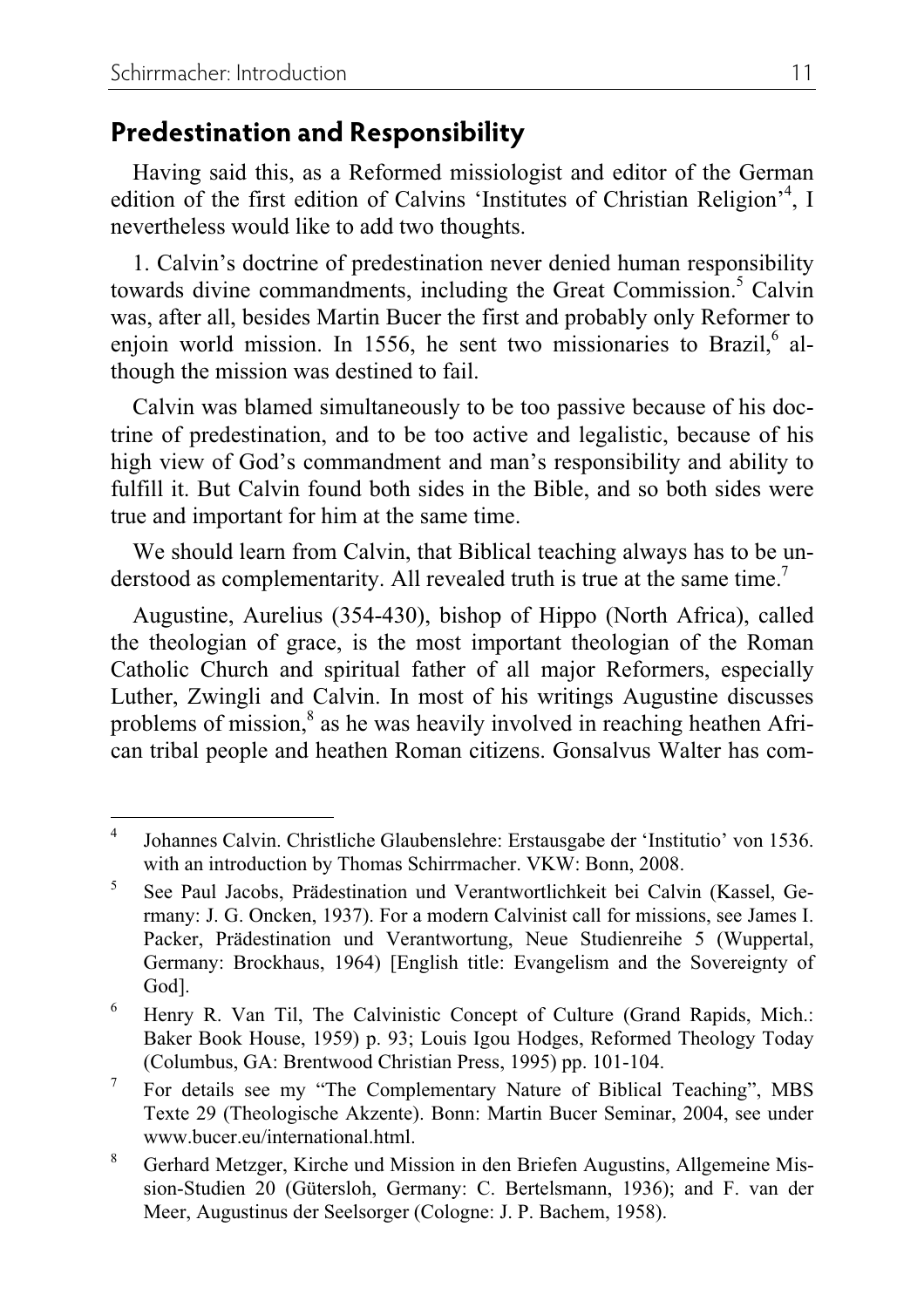bined those quotations to a full-orbed theology of mission.<sup>9</sup> Augustine reconciled the belief in double predestination with an urgent call, that it is the will of God to preach the Gospel everywhere. In his famous Letter No. 199,<sup>10</sup> Augustine denies that the Great Commission was already achieved by the apostles because, exegetically, the commission goes "till the end of the world" and practically, he knows of "innumerable barbarian tribes in Africa to whom the gospel has not yet been preached."<sup>11</sup> God had not promised Abraham the Romans alone but all nations. Before the return of Jesus Christ the majority of nations and people will become Christians.<sup>12</sup>

### **The Reformed Origin of Modern Protestant Mission**

2. Theologians and historians generally ignore the origins of modern evangelical world mission in the middle of the sixteenth century. Calvinist, mostly Puritan pastors, who had immigrated to America from England, preached the Gospel to the Indians.<sup>13</sup>

In 1915, Maurus Galm demonstrated that modern Protestant mission began in the Netherlands, where Calvinist theologians were inspired by the missionary efforts of the Catholic Church.<sup>14</sup> Gisbert Voetius<sup>15</sup> (1589-1676)

<sup>9</sup> P. Gonsalvus Walter O. M. Cap., Die Heidenmission nach der Lehre des heiligen Augustinus, Missionswissenschaftliche Abhandlungen und Texte 3 (Münster, Germany: Aschendorrf, 1921).

<sup>&</sup>lt;sup>10</sup> Maurice Wiles and Mark Santer ed., Documents in Early Christian Thought (Cambridge: Cambridge University Press, 1975) pp. 259-264); Norman E. Thomas ed., Classic Texts in Mission and World Christianity, op. cit., p. 18.

<sup>&</sup>lt;sup>11</sup> Ibid. (both editions), Letter 199, Part 46.

 $12$  Ibid. (both editions), Letter 199, Part 47-49.

<sup>&</sup>lt;sup>13</sup> R. Pierce Beaver ed., Pioneers in Missions: ... A Source Book on the Rise of the American Missions to the Heathen (Grand Rapids: Wm. B. Eerdmans, 1966) pp. 11-15; see also my "Eschatology". S. 106-110 in: John Corie (Hg.). Dictionary of Mission Theology". InterVarsity Press: Nottingham (GB), 2007.

<sup>&</sup>lt;sup>14</sup> Maurus Galm, Das Erwachen des Missionsgedankens im Protestantismus der Niederlande (München: Franz Xaver Seitz and St. Ottilien: Missionsverlag St. Ottilien, 1915). See the restrictions in A. Goslinga, "Die Anfänge der Mission in Holland", Allgemeine Missions-Zeitschrift 49 (1922) pp. 56,63,79-85.

<sup>15</sup> Jürgen Moltmann, "Voetius, Gisbert", Religion in Geschichte und Gegenwart Vol 3, ed. Kurt Galling (Tübingen, Germany: J. C. B. Mohr, 1986); Wilhelm Goeters, Die Vorbereitung des Pietismus in der reformierten Kirche der Niederlande bis zur labadistischen Krise 1670 (Leipzig: 1911) pp. 80-134; Ernst Bizer, "Die reformierte Orthodoxie und der Cartesianismus", Zeitschrift für Theologie und Kirche 55 (1958) pp. 306-372, on Voetius' book 'Disputationen über den Atheismus' (1639) (Bibliographical information p. 308, note 2).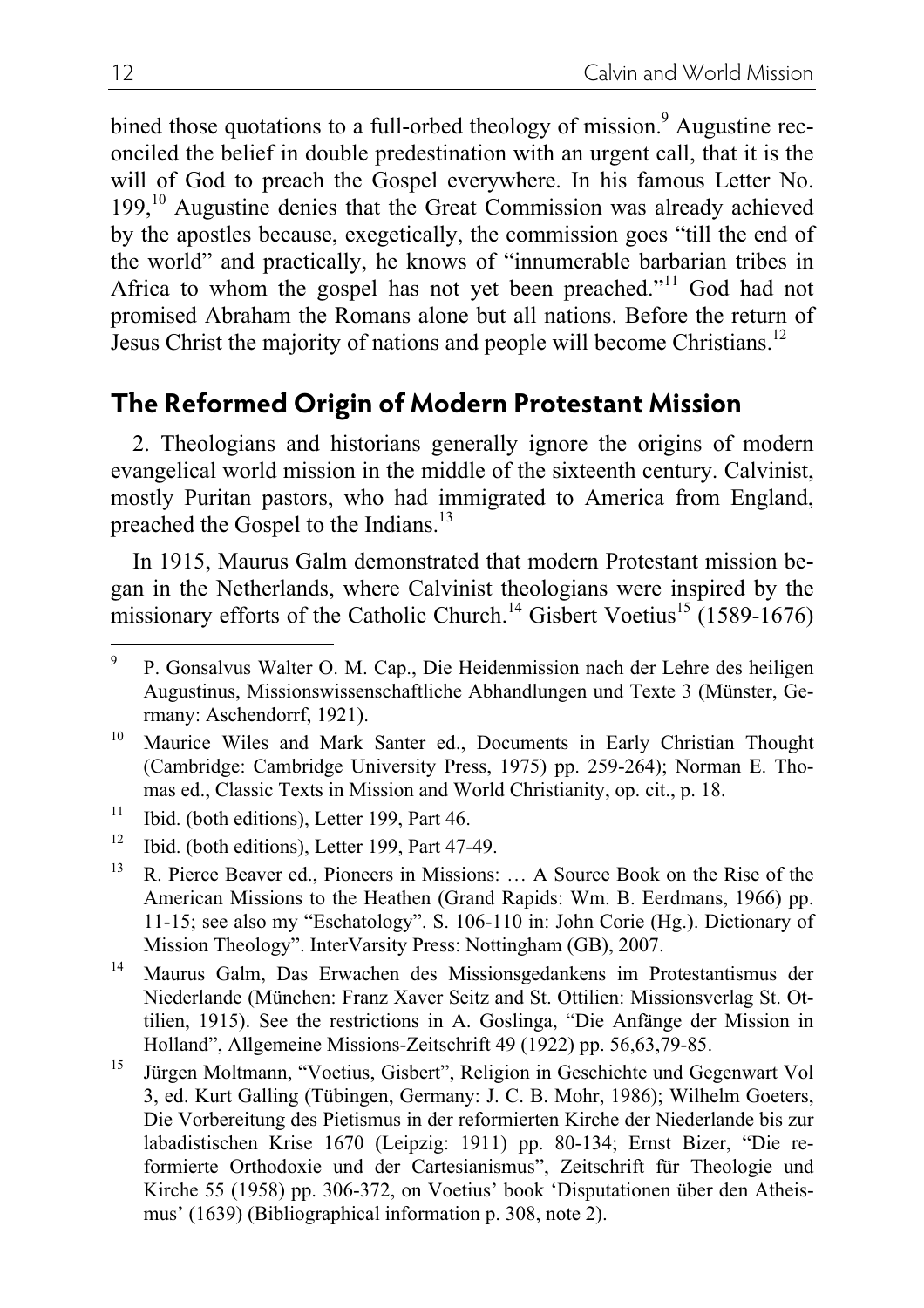discovered the connection between Reformed orthodoxy and the missionary orientation of Reformed Pietism<sup>16</sup> and wrote a thorough missionary theology. $17$ 

Gisbert Voetius, 1634-1676 professor of theology and Oriental languages in Utrecht, Netherlands, was an active member of the Synod of Dordt (1617/19) and a chief proponent of Calvinistic orthodoxy and the most influential Dutch theologian of the 17th century. At the same time, he was one of the spokesmen of the emerging mission oriented Reformed Pietism in the Netherlands and had personal contacts to English Puritans. His book 'Disputations on Atheism' (1639) and other books against philosophies of his time show him to be an evangelist to the well educated. Voetius is also the founder of the comparative study of religions for missionary purposes. Nearly all his books and tracts contain long sections on mission, which do not appeal and call to mission work but discuss all major problems of mission scientifically as a fourth part of Systematic Theology 'Theologica elenctica' beside Exegetical, Dogmatic and Practical Theology. Thus Voetius designed the first comprehensive mission theology written by a Protestant. He was well-read in Catholic mission literature. Following a distinction made in Reformed ethics, Voetius combines double predestination as God's absolute will with the conviction that God's moral will is world mission under Biblical promises.

The strict Calvinist, Dutch theologian Adrian Saravia (1531-1613), pastor in Antwerp and Brussels, as well as professor in Leyden (1582-1587), finally Dean in Westminster, according to Norman E. Thomas, was the only Reformer who abandoned the view that the Great Commission had already been fulfilled by the apostles, an opinion already thoroughly refuted by Calvin.<sup>18</sup> He had, however, forerunners of importance, such as the

<sup>16</sup> Jürgen Moltmann, "Voetius, Gisbert", op. cit., Col. 1432.

<sup>&</sup>lt;sup>17</sup> On Voetius' missiology, see: Jan. A. B. Jongeneel, "Voetius' zendingstheologie, de eerste comprehensieve protestantse zendingstheologie", De onbekende Voetius, ed. J. van Oort et. al (Kampen, Netherlands: J. H. Kok, 1989) pp. 117-147; H. A. van Andel, De zendingsleer van Gisbertus Voetius, De onbekende Voetius (Kampen, Netherlands: J. H. Kok, 1912). On Voetius' theology in general, see: J. van Oort, ed., De onbekende Voetius, (Kampen, Netherlands: J. H. Kok, 1989); Ernst Bizer, "Die reformierte Orthodoxie und der Cartesaianismus", Zeitschrift für Theologie und Kirche 55 (1958) pp. 306-372. Wilhelm Goeters, Die Vorbereitung des Pietismus in der reformierten Kirche der Niederlande bis zur labadistischen Krise 1670, op. cit., pp.80-134.

<sup>&</sup>lt;sup>18</sup> Norman E. Thomas ed., Classic Texts in Mission and World Christianity, op. cit., pp. 41-43.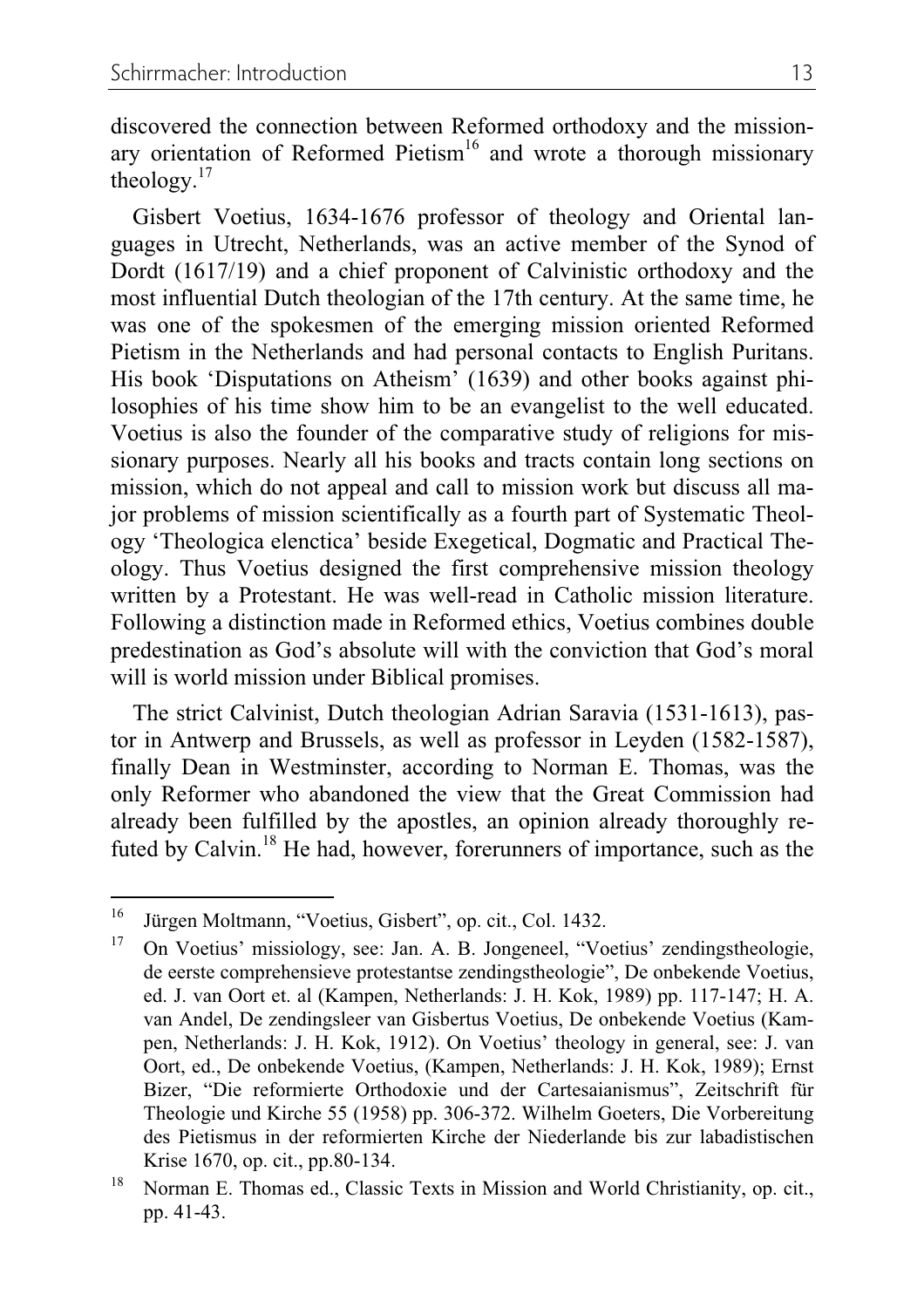Church Father, Aurelius Augustine, who was also the precursor of the Calvinist soteriological view of double Predestination.

Chaney has emphasized that modern Protestant world mission began with two Calvinist groups: the chaplains of the Dutch East India Company and with the Puritans, who tried to reach the Indians of North America.<sup>19</sup>

The reason for the almost exclusively Reformed nature of Protestant world mission from the sixteenth to the eighteenth centuries was the rise of the Netherlands (The East Indian Trading Company was founded in 1602) and England as sea powers; $^{20}$  two Protestant countries, whose churches had Reformed Confessions.21

<sup>&</sup>lt;sup>19</sup> Charles L. Chaney, The Birth of Missions in America, op. cit., p. ix.

<sup>20</sup> Gustav Warneck, Abriß einer Geschichte der protestantischen Missionen von der Reformation bis auf die Gegenwart, op. cit., p. 39.

<sup>&</sup>lt;sup>21</sup> Philip E. Hughes, "Thirty-nine Articles", Encyclopedia of the Reformed Faith, ed. Donald K. McKim, op. cit., p. 369. Hughes demonstrates that not only the Puritans, but also the Anglican Church was Reformed. The Thirty-nine Articles are Reformed in their view of the Scriptures, of salvation and of the sacraments. The standard commentary on the Thirty-nine Articles is W. H. Griffith Thomas, The Principles of Theology: An Introduction to the Thirty-Nine Articles (1930, repr. London: Vine Books, 1978) pp. xxxiii, xlix.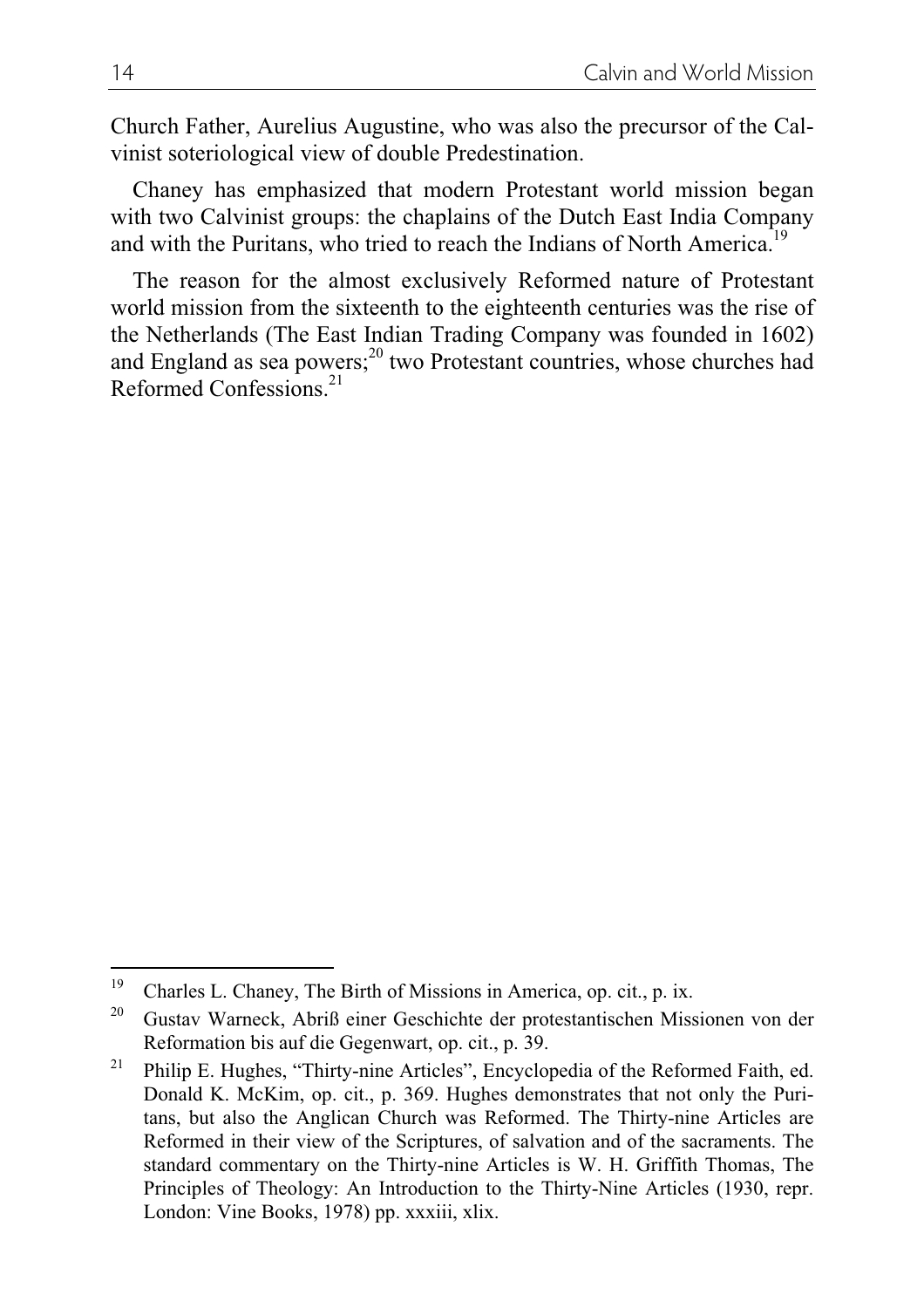## Calvinism as an Evangelizing Force (1882)

**NATHANIEL S. MCFETRIDGE**

**Rev. Nathaniel Smyth McFetridge (sometimes MacFetridge) was born in Ireland, August 4, 1842; early home was at Catasauqua; received the second Fowler Prize Chaucer; graduated at Western Theological Seminary, 1867; pastor at Oil City, 1868-74; was the first pastor of the Wakefield Presbyterian church at Germantown, where he has been since 1874; preached the Annual Sermon before the Brainerd Society in 1878. He died in 1886.** 

This essay originally was published in Nathaniel S. McFetridge. Calvinism in History: A Political, Moral & Evangelizing Force'. Presbyterian board of publication; Philadelphia, 1882. The book has been reprinted 1989 and 2004.

In this chapter our inquiry will be as to the evangelizing force of Calvinism. Has Calvinism, as compared with other systems of religious doctrine, shown itself to have been a power in the evangelization of the world? This is the most important question connected with any system of belief. All other questions are, in every Christian's opinion, subordinate to this. To save sinners and convert the world to a practical godliness must be the chief, the first and last, aim of every system of religion. If it does not respond to this, it must be set aside, however popular it may be.

The question, then, before us now is, to whether the system of doctrines called Calvinism is the most acceptable and popular with the world, but whether it is eminently adapted to the conversion of sinners and the edification of believers.

In determining this I shall proceed, as in the preceding chapters, according to the law, "The tree is known by its fruit."

We may, however, premise, on the ground of the doctrines included in this system, that it is certainly most favorable to the spread of Christianity. Its doctrines are all taken directly from the Scriptures. The word of God is its only infallible rule of faith and practice. Even its doctrine of predestination, or election, which most men dislike, but which all Christians practically believe and teach, is granted by some of its bitterest opponents to be a transcript of the teachings of the New Testament.

The historian Froude says: "If Arminianism most commends itself to our feelings, Calvinism is nearer to the facts, however harsh and forbidding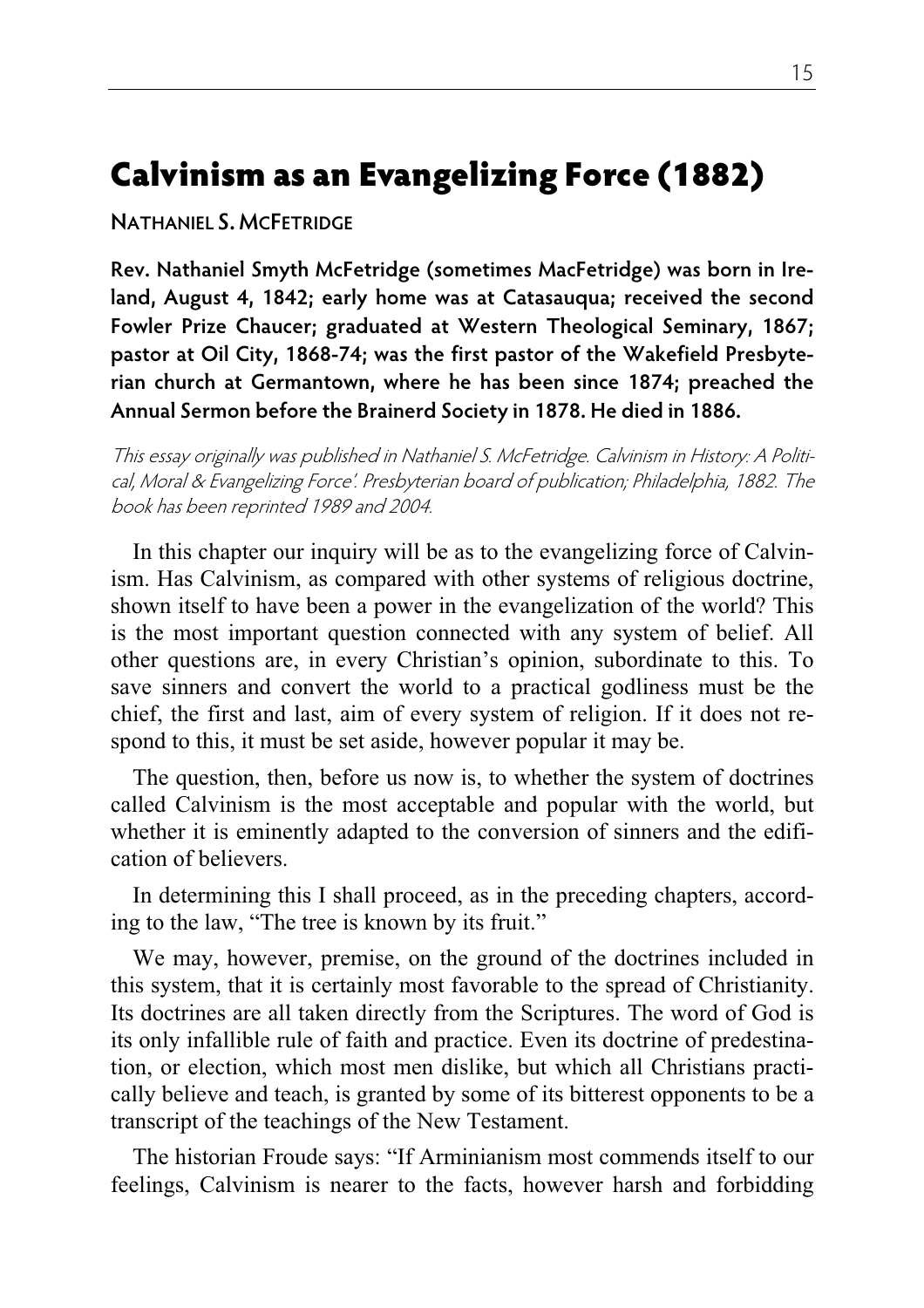those facts may seem."22 And Archbishop Whately says the objections against it "are objections against the facts of the case." So Spinoza and John Stuart Mill and Buckle, and all the materialistic and metaphysical philosophers, "can find," says an eminent authority, "no better account of the situation of man than in the illustrations of St. Paul; 'Hath not the potter power over the clay, to make one vessel to honor and another to dishonor?"" There never has been, and it is doubtful if there ever can be, an Arminian philosophy. The facts of life are against it; and no man would attempt to found a philosophy on feeling against fact.

Arminian theologians thought they had discovered the starting-point for a systematic philosophy and theology in the doctrine of "free-will;" but even that was swept away from them by the logic of Jonathan Edwards, and it has continued to be swept farther and farther away by Buckle and Mill and all the great philosophers. Hence it comes that to this day, there is not a logical and systematic body of Arminian divinity. It has as in the Methodist Church, a brief and informal creed in some twenty-five articles, but it has neither a Confession of Faith nor a complete and logical system of doctrine.23 To make such a system it must overthrow the philosophy of the world and the facts of human experience; and it is not likely to do that very soon.

Now, the thought is, must not a theology which agrees with the facts of the case, which recognizes the actual condition of man and his relations to God, be more favorable to man's salvation than one which ignores the facts?

This is confirmed by the nature of the particular doctrines involved. We freely agree with Froude and Macaulay that Arminianism, in one aspect of it, is "more agreeable to the feelings" and "more popular" with the natural heart, as that which exalts man in his own sight is always more agreeable to him than that which abases him. Arminianism, in denying the imputation of Christ's righteousness to the believer, in setting him on his own works of righteousness, and in promising him such perfection in this life as that there is no more sin left in him – or, in the words of John Wesley, a "free, full and present salvation from all the guilt, all the power and all the inbeing of  $\sin^{324}$  – lays the foundation for the notions of works of supererogation, and that the believer, while in a state of grace, cannot commit sin. It thus powerfully ministers to human pride and self-glorification. Calvinism,

<sup>&</sup>lt;sup>22</sup> Calvinism, p. 6.

<sup>&</sup>lt;sup>23</sup> Humphrey's Our Theology, p. 68, etc.

<sup>&</sup>lt;sup>24</sup> Gladstone's Life of Whitefield, p. 199.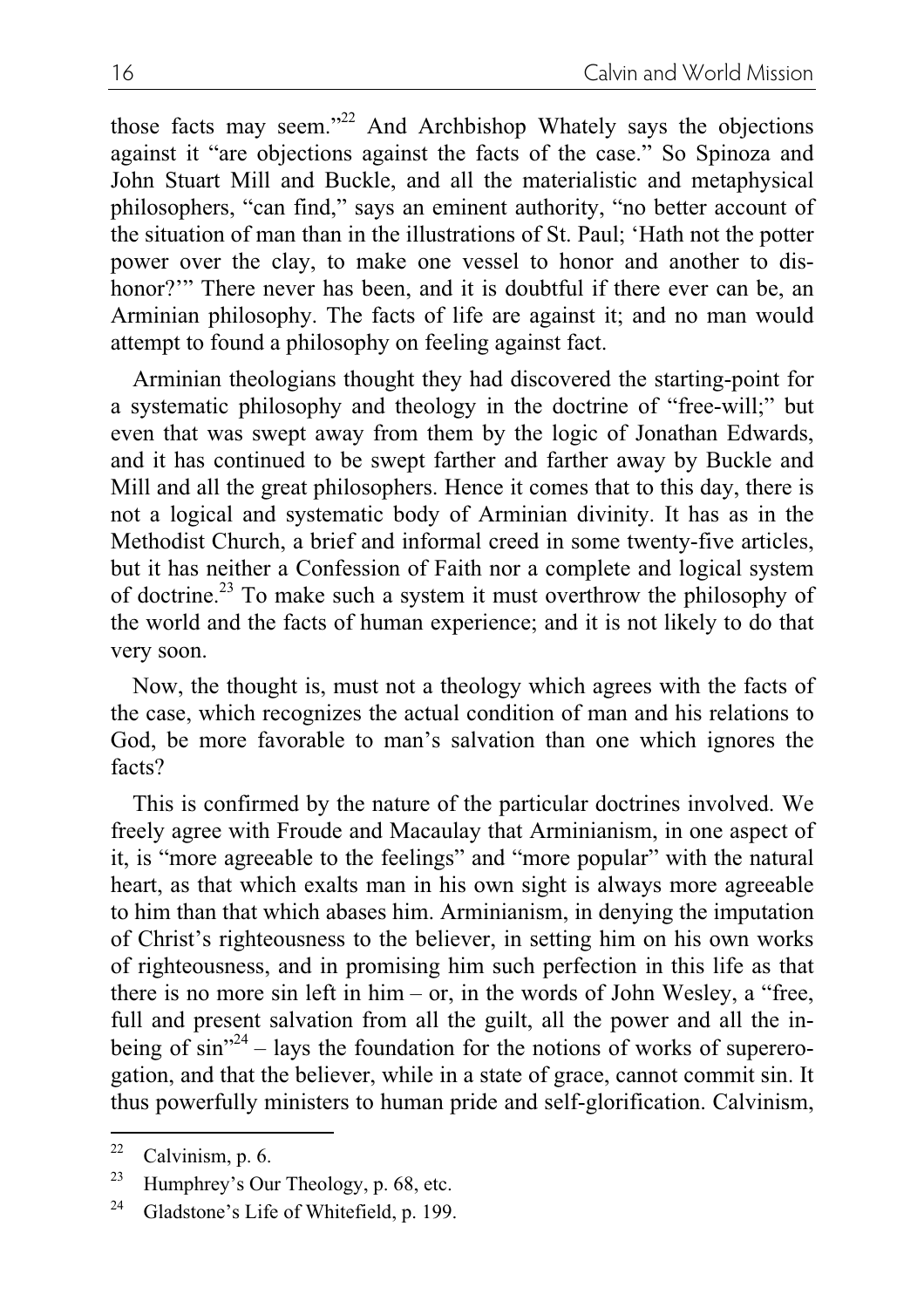on the other hand, by imputing Christ's righteousness to the believer, and making the sinner utterly and absolutely dependent on Christ for his salvation, cuts away all occasion for boasting and lays him low at the foot of the cross. Hence it cannot be so agreeable to the feelings of our carnal heart. But may it not be more salutary, nevertheless? It is not always the most agreeable medicine which is the most healing. The experience of the apostle John is one of frequent occurrence, that the little book which is sweet as honey in the mouth is bitter in the belly. Christ crucified was a stumblingblock to one class of people and foolishness to another, and yet he was, and is, the power of God and the wisdom of God unto salvation to all who believe.

The centre doctrine of Calvinism, as an evangelistic power, is that which Luther called "the article of a standing or a falling Church" – "justification by faith alone, in the righteousness of Christ alone." And is not that the doctrine of the gospel? Where does the Holy Spirit ascribe the merit of any part of salvation to the sinner?

But aside from that question, which it is not my purpose here to argue, would not reason dictate that that doctrine is most conducive to salvation which makes most of sin and most of grace?

Rowland Hill once said that "the devil makes little of sin, that he may retain the sinner." It is evident at once that the man who considers himself in greatest danger will make the greatest efforts to escape. If I feel that I am only slightly indisposed, I shall not experience much anxiety, but if I am conscious that my disease is dangerous, I will lose no time in having it attended to. So if I feel, according to the Arminianism, that my salvation is a matter which I can settle myself at any moment, even in the last gasp of dissolution, I shall be prone to take my time and ease in deciding it; but if, according to Calvinism, I feel that I am dependent upon God for it, whose pleasure, and not my own, I am to consult, I will naturally give more earnest heed to it.

Thus reason brings forward her vindication of Calvinism against the allegation that it is not favorable to the pursuit of salvation.

But perhaps some one may reply, "Has not the Methodist Church been more successful in her efforts to evangelize the world than any Calvinistic Church?" In answer I would say that I will give way to no one in my high estimate of that Church's piety and zeal and progress. I thank God, with all my heart, for what she has done, and I pray that she may never flag in her energy and success in winning souls to Jesus Christ. I admire her profoundly, and her noble army of men and women enlisted in the Master's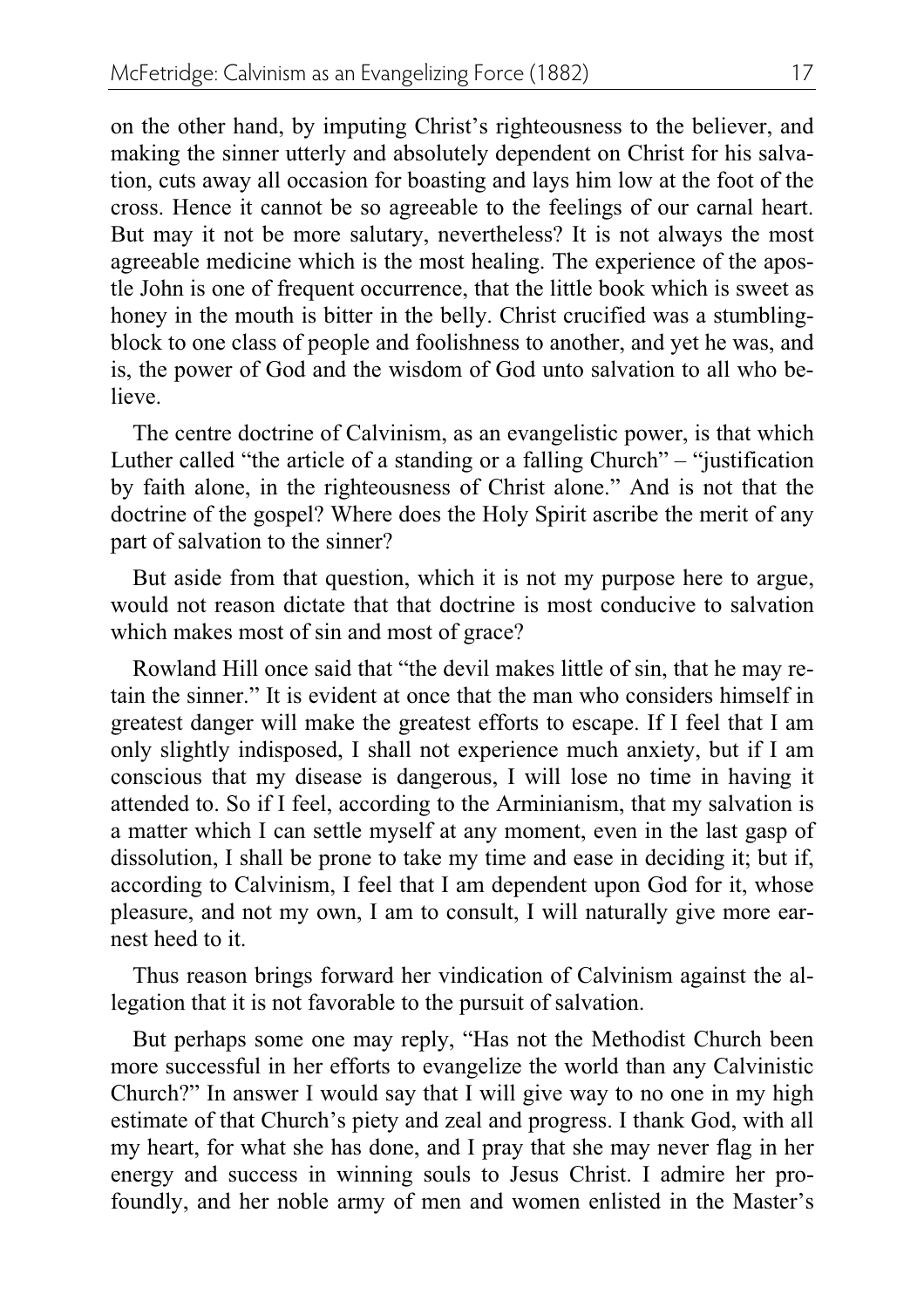service. May she ever go on, conquering and to conquer, until we all meet as one on the great day of the triumph of the Lamb!

But bear in mind that the aggressive Church has no well-defined system of doctrine, and that her Arminianism is of a very mild type, coming nowhere near that of High-Churchism or Roman Catholicism. Wherein lie the elements of her power and progress? I do not believe, and I am confident it cannot be shown, that they lie in her Arminianism or in the doctrines common to all the Christian churches, such as sin, Justification, regeneration and holiness, and in her admirable system of inerrancy, by which she keeps all her stations manned and sends forward fresh men to every new field. Let her preach Arminianism strictly and logically, and she will soon lose her aggressiveness, or become another institution than an evangelical Church of Christ.

Furthermore, Arminianism in the Methodist Church is but a century old. It has never passed through the years or the confusions through which Calvinism has passed. Will it continue in the ages to come to be the diffusive power which it has been for these years past? Of this I am persuaded, looking at the history and workings of religious opinions in the past: that the Church will be constrained in time to put forth a systematic and logical Confession of Faith, $25$  out of which she will either drop all peculiarly Arminian doctrines, and so secure her permanency, or in which she will proclaim them, and by that means will inject the poison of death, as an evangelizing body, into her system. A thorough Arminianism and a practical evangelism have never yet remained long in loving harmony. Look at the history of doctrines as illustrated in the history of the Church of Rome, and you will see this clearly attested. Arminianism, in its principles, had been in operation in that Church for centuries when the Reformation broke forth, and what evangelistic work had it done? It had indeed converted almost the entire world, but to what had it converted it? It had formed and established the largest and most powerful Church which the world has ever seen, but what had it done for the salvation of human bodies and souls? It had made Romanists, but it had not made Christians equally as numerous. Was it not the very principles of the Calvinistic theology which flashed light upon the thick darkness, and threw fire into the corrupt mass, and lifted up the banner of the cross, so long trodden under a debased hierarchy, and revived the ancient faith of the Church, and established the great Protestant and evangelical denominations of Christians? Who but Calvinists – or, as formerly called, Augustinians – were the forerunners of the

<sup>&</sup>lt;sup>25</sup> I do not forget, and do not disparage, Richard Watson's Theological Institutes.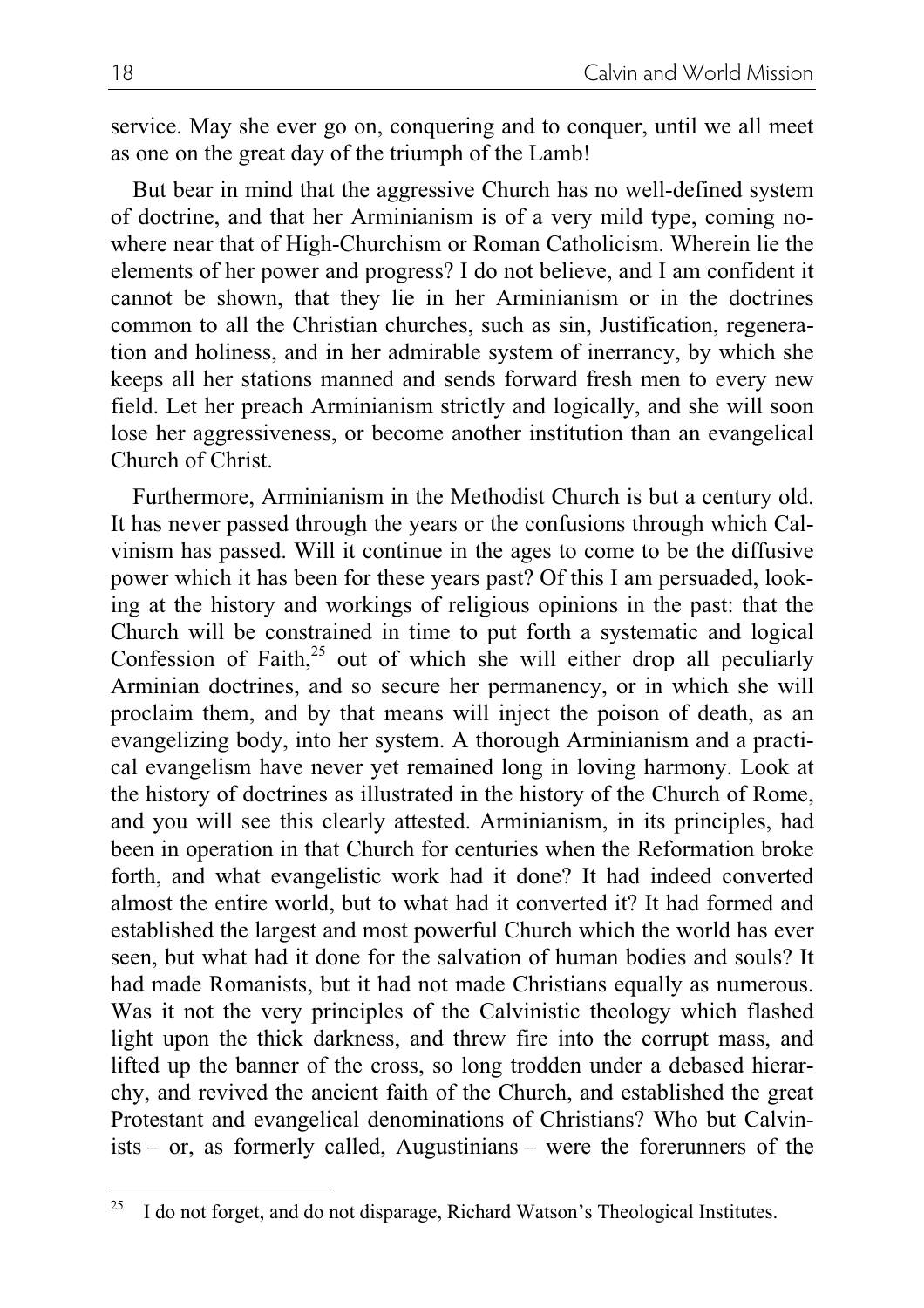Reformers? Such was Wycliffe, "the morning star of the Reformation;" such was John of Goch and John of Wesalia and John of Wessel, "the light of the world;" and Savonarola of Florence, who thundered with such terrible vehemence against the sins of the clergy and people, who refused a cardinal's hat for his silence, saying, "he wished no red hat, but one reddened with his own blood, the hat given to the saints" – who even demanded the removal of the pope, and, scorning all presents and promises and honors on condition of "holding his tongue," gave his life for the holy cause – another victim of priestly profligacy and bloodthirstiness. Every great luminary which in the Church immediately preceded the greater lights of the Reformation was in principle a Calvinist. Such also were the great national Reformers, as Luther of Germany, Zwingle of Switzerland, Calvin of France, Cranmer of England, Knox of Scotland. "Although each movement was self-originated, and different from the others in many permanent characteristics, $\frac{1}{26}$  it was thoroughly Calvinistic. These men were driven to this theological belief, not by their peculiar intellectual endowments, but from their study of the word of God and the moral necessities of the Church and the world. They felt that half measures were useless – that it was worse than folly to seek to unite a system of saving works with a system of saving faith. So "Calvinism in its sharp and logical structure, in its moral earnestness, in its demand for the reformation of ecclesiastical abuses, found a response in the consciences of good men."<sup>27</sup> It was it which swept, like a prairie-fire, over the Continent, devouring the fabric of works of righteousness. He who is most familiar with the history of those times will most readily agree with the startling statement of Dr. Cunningham (successor to Dr. Chalmers), that, "next to Paul, John Calvin has done most for the world."

So thoroughly was the Reformed world Calvinistic three hundred years ago that it was almost entirely Presbyterian.<sup>28</sup> The French Protestant Church was as rigidly Presbyterian as the Scotch Church. "There are many acts of her synod," says the late Dr. Charles Hodge, "which would make modern ears tingle, and which prove that American Presbyterianism, in its strictest forms, is a sucking dove compared to that of the immediate descendants of the Reformers."<sup>29</sup>

<sup>26</sup> Dr. Hodge.

<sup>27</sup> Dr. Fisher, Hist. Ref.

 $28$  Dr. Breed's Presbyterianism Three Hundred Years Ago.

<sup>29</sup> Const. Hist.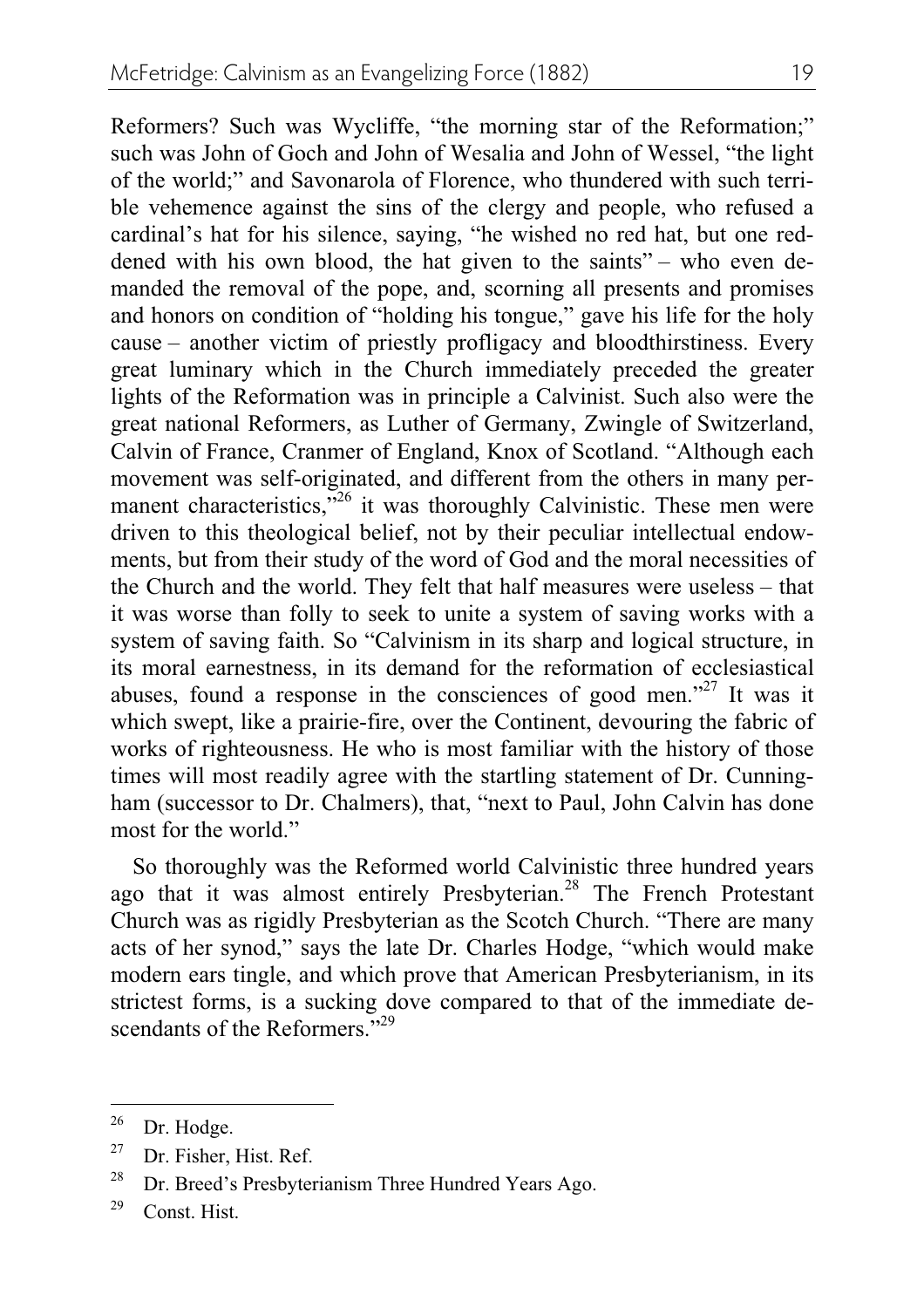There was, of course, as there always has been, greater diversity in the matters of church government than in the doctrines of faith; yet even in these there was an almost unanimous agreement that the presbyterial was the form of government most in accord with the teachings of Scripture. Dr. John Reynolds, who was in his day regarded as perhaps the most learned man in the Church of England, said, in answer to Brancroft, chaplain to the archbishop, who had broached what was then called "the novelty" that the bishops are a distinct order superior to the ordinary clergymen, "All who have for five hundred years last past endeavored the reformation of the Church have taught that all pastors, whether they be called bishops or priests, are invested with equal authority and power; as, first, the Waldenses, next Marsilius Patavianus. then Wycliffe and his scholars, afterward Huss and the Hussites, and, last of all, Luther, Calvin, Brentius, Bullinger and Musculus. Among ourselves we have bishops, the queen's professors of divinity in our universities and other learned men consenting therein, as Bradford, Lambert, Jewel, Pilkington, etc. But why do I speak of particular persons? It is the common judgment of the Reformed churches of Helvetia, Savoy, France, Scotland, Germany, Hungary, Poland, the Low Countries and our own."<sup>30</sup>

If we now turn to the fruits of Calvinism in the form of devoted Christians and in the number of churches established, we shall see that it has been the most powerful evangelistic system of religious belief in the world. Consider with what amazing rapidity it spread over Europe, converting thousands upon thousands to a living Christianity. In about twenty-five years from the time when Calvin began his work there were two thousand places of Calvinistic worship, with almost half a million of worshippers, in France alone. When Ambrose Willie, a man who had studied theology at the feet of Calvin in Geneva, preached at Ernonville Bridge, near Tournay, in 1556, twenty thousand people assembled to hear him. Peter Gabriel had also for an audience in the same year, near Haarlem, "tens of thousands;" and we can judge of the theological character of this sermon from his text, which was, "For by grace are ye saved through faith; and that not of your self; it is the gift of God: not of works, lest any man should boast; for we are his workmanship, created in Christ Jesus unto good works, which God hath before ordained that we should walk in them."<sup>31</sup>

These are but two of the many examples of the intense awakening produced by the earnest preaching of the Calvinistic doctrines. So great were

<sup>&</sup>lt;sup>30</sup> Breed's Presbyterianism Three Hundred Years Ago, p. 24, 25.

 $31$  Eph. 2:8-10.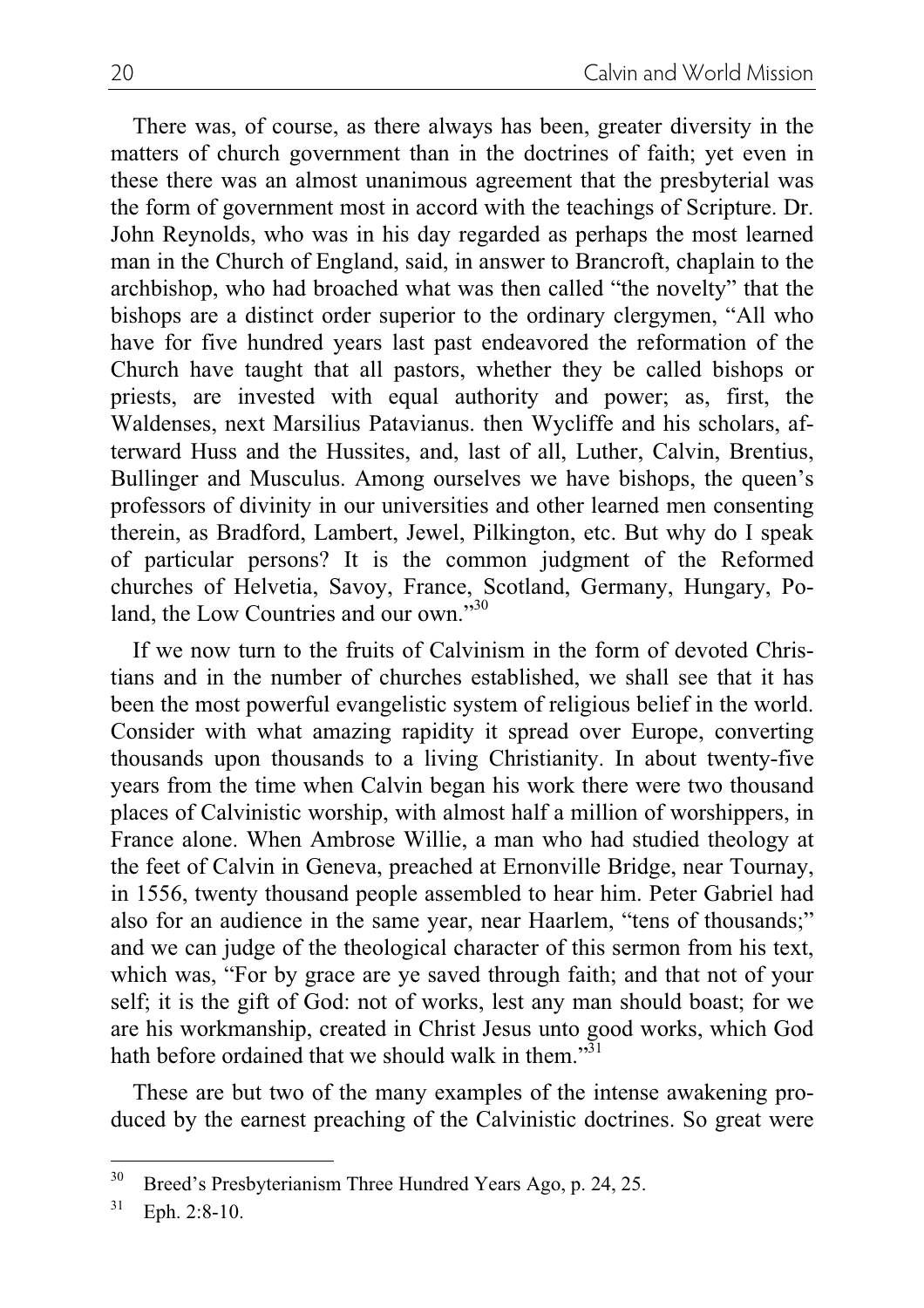the effects that in three years after this tie a General Synod was held in Paris, at which a Confession of Faith was adopted. Two years after the meeting of the Synod – that is in  $1561$  – the Calvinists numbered onefourth of the entire French population.<sup>32</sup> And in less than half a century this so-called harsh system of belief had penetrated every part of the land, and had gained to its standards almost one-half of the population and almost every great mind in the nation. So numerous and powerful had its adherents become that for a time it appeared as if the entire nation would be swept over to their views. Smiles, in his Huguenots in France,<sup>33</sup> says: "It is curious to speculate on the influence which the religion of Calvin, himself a Frenchman, might have exercised on the history of France, as well as on the individual character of the Frenchman, had the balance of forces carried the nation bodily over to Protestantism, as was very nearly the case, toward the end of the sixteenth century." Certain it is that the nation would have had a different history from that which she has had. But it is interesting to mark how rapidly Calvin's opinions had spread in his native land, and to note the evangelistic effect of that system of doctrine which bears his name. Its marvelous evangelizing power lies no doubt in its scriptural thought and phraseology, and its intense spirituality and lofty enthusiasm and logical strength. Luther, though Calvinistic in his doctrinal beliefs, weakened his system by his concessions to princes and ceremonies. He "hesitated," says the historian Bancroft, $34$  "to deny the real presence, and was indifferent to the observance of external ceremonies. Calvin, with sterner dialectics, sanctioned by the influence of the purest life and by his power as the ablest writer of his age, attacked the Roman doctrine respecting communion, and esteemed as a commemoration a rite which the Catholics revered as a sacrifice. Luther acknowledged princes as his protectors, and in the ceremonies of worship favored magnificence as an aid to devotion; Calvin was the guide of Swiss republics, and avoided, in their churches, all appeals to the senses as a crime against religion … Luther permitted the cross and taper, pictures and images, as things of indifference. Calvin demanded a spiritual worship in its utmost purity." Hence it was that Calvinism, by bringing the truth directly to bear upon the mind and heart, made its greater and more permanent conquests, and subjected itself to the fiercer opposition and persecution of Romanism.

<sup>32</sup> Fisher, Hist. Ref.

 $33$  P. 100.

<sup>34</sup> Hist. U.S., I. pp. 277, 278.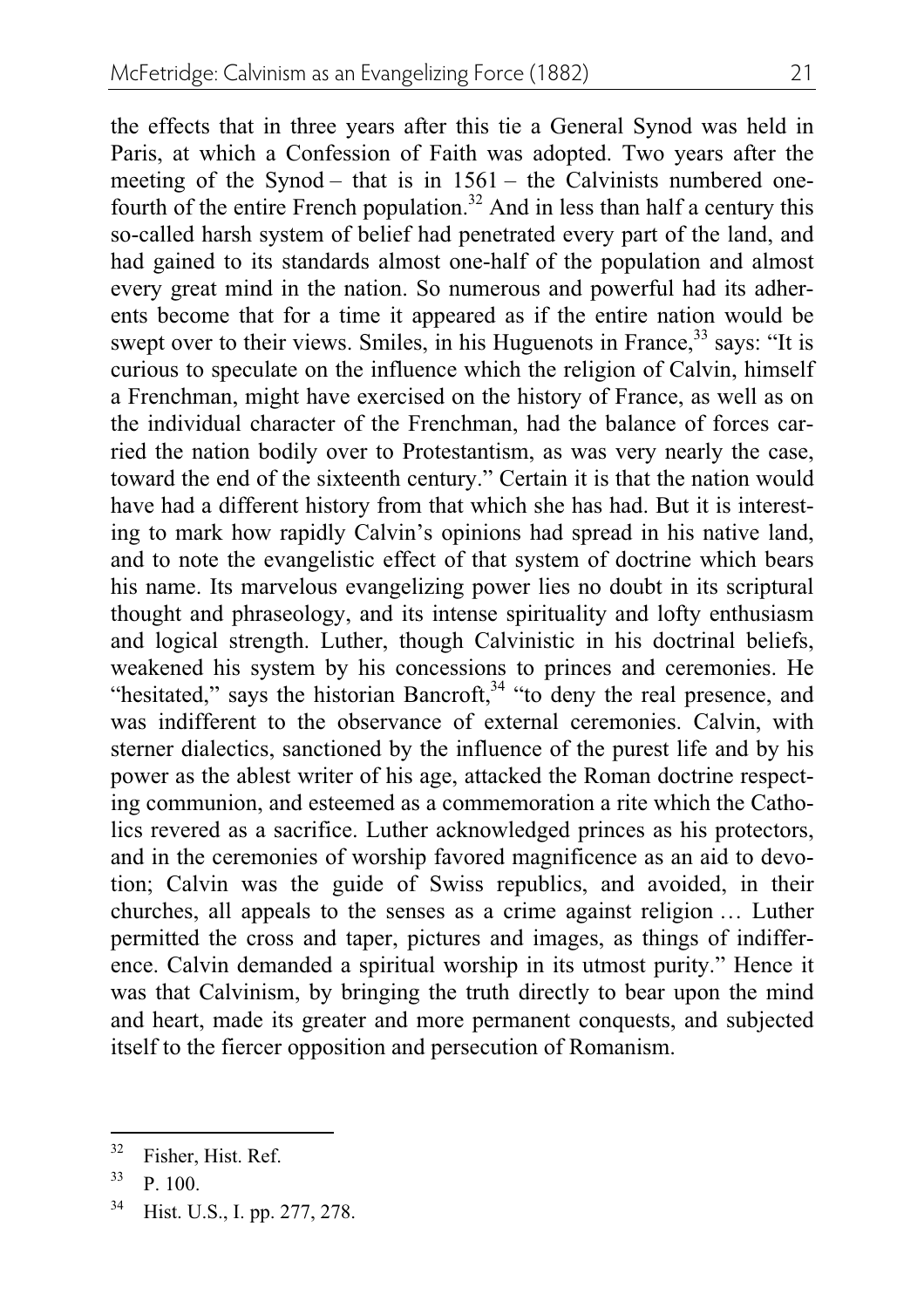"The Lutheran Reformation," says Dyer in his History of Modern Europe,<sup>35</sup> "traveled but little out of Germany and the neighboring Scandinavian kingdoms; while Calvinism obtained a European character, and was adopted in all the countries that adopted a reformation from without, as France, as the Netherlands, Scotland, even England; for the early English Reformation under Edward VI. was Calvinistic, and Calvin was incontestably the father of our Puritans and dissenters. Thus, under his rule, Geneva may be said to have become the capital of European Reform."

A similar testimony is that of Francis de Sales, who in one of his letters to the duke of Savoy urged the suppression of Geneva as the capital of what the Romish Church calls heresy. "All the heretics," said he, "respect Geneva as the asylum of their religion . There is not a city in Europe which offers more facilities for the encouragement of heresy, for it is the gate of France, of Italy and Germany, so that one finds there people of all nations – Italians, French, Germans, Poles, Spaniards, English, and of countries still more remote. Besides, every one knows the great number of ministers bred there. Last year it furnished twenty to France. Even England obtains ministers from Geneva. What shall I say of its magnificent printing establishments, by means of which the city floods the world with its wicked books, and even goes the length of distributing them at the public expense? … All the enterprises undertaken against the Holy See and the Catholic princes have their beginnings at Geneva. No city in Europe receives more apostates of all grades, secular and regular. From thence I conclude that Geneva being destroyed would naturally lead to the dissipation of heresy."<sup>36</sup>

God had ordered it that Geneva, so accessible to all the nations of Western Europe, should be the home of Calvin, from which he could most efficiently carry on his work of enlightenment and civilization. And so important to the cause of Protestantism had that city become that upon it, in the opinion of Francis de Sales, the whole cause depended.

Almost marvelous indeed was the rapid spread of the doctrines of Calvinism. Dyer says<sup>37</sup>: "Calvinism, still more inimical to Rome than the doctrines of Luther, had, from Geneva, its centre and stronghold, spread itself in all directions in Western Europe. In the neighboring provinces of Germany it had in a great degree supplanted Lutheranism, and had even penetrated into Hungary and Poland; it was predominant in Scotland, and had

 $35$  Vol. 11. p. 7.

<sup>36</sup> Vie de Ste. Francois de Sates, par son neveu, p. 120.

<sup>37</sup> Hist. Mod. Europe, vol. 2. pp. 136, 392.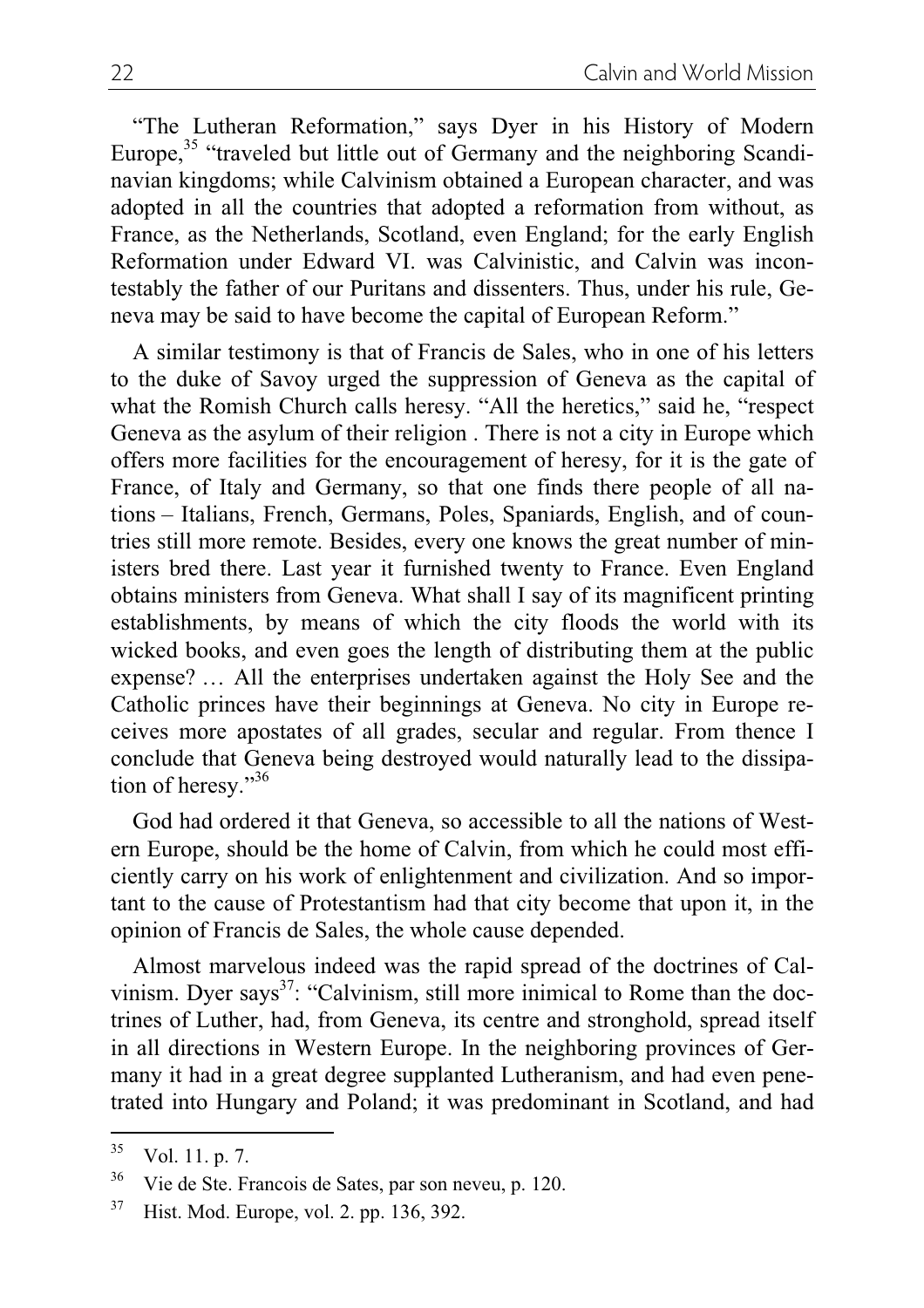leavened the doctrines of the English Church … The pope could reckon only upon Spain and Italy as sound and secure, with a few islands and the Venetian provinces in Dalmatia and Greece … Its converts belonged chiefly (in France) to the higher ranks, including many of the clergy, monks, nuns, and even bishops; and the Catholic churches seemed almost deserted, except by the lower classes."

From this brief survey we are enabled to perceive something of the wonderful evangelizing force of this system of belief. It was the only system able to cope with the great powers of the Romish Church, and over-throw them; and for two centuries it was accepted in all Protestant countries as the final account of the relations between man and his Maker.<sup>38</sup> In fact, there is no other system which has displayed so powerful an evangelizing force as Calvinism. This becomes still more manifest in the history of the great revivals with which the Christian Church has been blessed.

Many are accustomed to think that revivals belong particularly to the Methodist Church, whereas, in fact, that Church has never yet inaugurated a great national or far-spreading revival. Her revivals are marked with localism; they are connected with particular churches, and do not make a deep, abiding and general impression on society. The first great Christian revival occurred under the preaching of Peter in Jerusalem, who employed such language in his discourse or discourses as this: "Him, being delivered by the determinate counsel and foreknowledge of God, ye have taken, and by wicked hands have crucified and slain." That is Calvinism rigid enough. Passing over the greatest revival of modern times, the Reformation, which, as all know, was under the preaching of Calvinism, we come to our own land. The era of revivals in this country is usually reckoned from the year 1792, but in 1740 there was a marked revival under the preaching of the Rev. Jonathan Dickinson, a Presbyterian clergyman. It was about this time also that George Whitefield, called in his day "the great Methodist," a clergyman of the Church of England and an uncompromising Calvinist, was startling the ungodly in Philadelphia. It is recorded that he threw "a horrid gloom" over this fashionable and worldly old town, "and put a stop to the dancing schools, assemblies and every pleasant thing." Strange, indeed, that dissipation and vanity are "pleasant things," while holiness and salvation from hell are disagreeable things! But this great man, in company with Gilbert Tennent, a Presbyterian clergyman, of whom Whitefield said, "He is a son of thunder," and "hypocrites must either soon be converted or en-

<sup>38</sup> Froude, Calvinism, p. 4.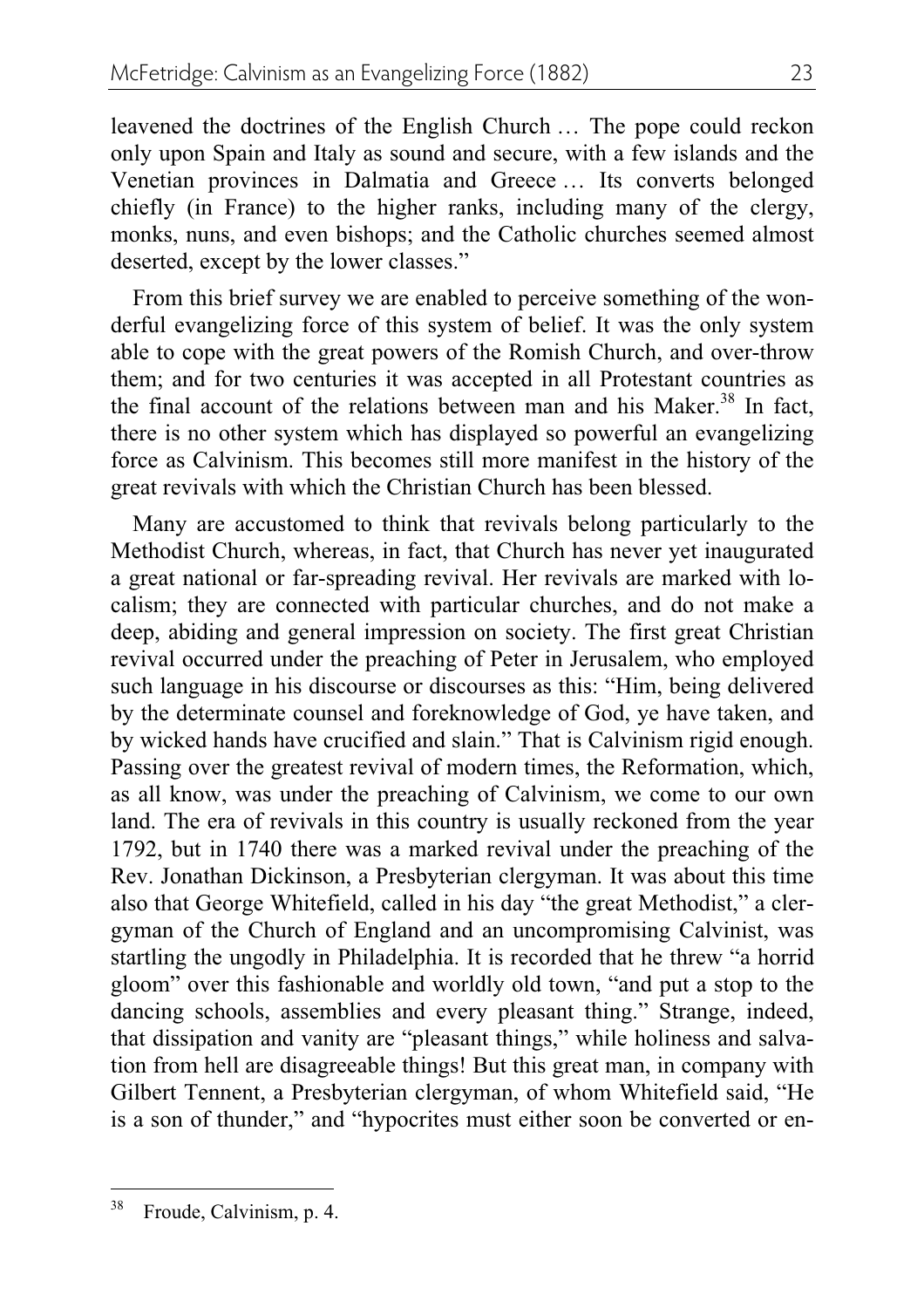raged at his preaching," was arousing multitudes by his fiery, impassioned, consecrated eloquence.

We speak of the Methodist Church beginning in a revival. And so it did. But the first and chief actor in that revival was not Wesley, but Whitefield. Though a younger man than Wesley, it was he who first went forth preaching in the fields and gathering multitudes of followers, and raising money and building chapels. It was Whitefield who invoked the two Wesleys to his aid. And he had to employ much argument and persuasion to overcome their prejudices against the movement. Whitefield began the great work at Bristol and Kingswood, and had found thousands flocking to his side, ready to be organized into churches, when he appealed to Wesley for assistance. Wesley, with all his zeal, had been quite a High-Churchman in many of his views. He believed in immersing even the infants, and demanded that dissenters should be rebaptized before being taken into the Church. He could not think of preaching in any place but in a church. "He should have thought," as he said, "the saving of souls almost a sin if it had not been done in a church."39 Hence when Whitefield called on John Wesley to engage with him in the popular movement, he shrank back. Finally, he yielded to Whitefield's persuasions, but, he allowed himself to be governed in the decision by what many would regard as a superstition. He and Charles first opened their Bibles at random to see if their eyes should fall on a text which might decide them. But the texts were all foreign to the subject. Then he had recourse to sortilege and cast lots to decide the matter. The lot drawn was the one marked for him to consent, and so he consented. Thus he was led to undertake the work with which his name has been so intimately and honorably associated ever since.

So largely was the Methodist movement owing to Whitefield that he was called "the Calvinistic establisher of Methodism," and to the end of his life he remained the representative of it in the eyes of the learned world. Walpole, in his Letters, speaks only once of Wesley in connection with the rise of Methodism, while he frequently speaks of Whitefield in connection with it. Mant, in his course of lectures against Methodism, speaks of it as an entirely Calvinistic affair.<sup>40</sup> Neither the mechanism nor the force which gave rise to it originated with Wesley.<sup>41</sup> Field-preaching, which gave the whole movement its aggressive character, and fitted and enabled it to cope with the powerful agencies which were armed against it, was begun by

<sup>39</sup> Lecky, Hist. England, Eighteenth Century, vol. 2. p. 612.

<sup>40</sup> Bampton Lectures, for 1812.

<sup>&</sup>lt;sup>41</sup> Wedgewood's Life of John Wesley, p. 157.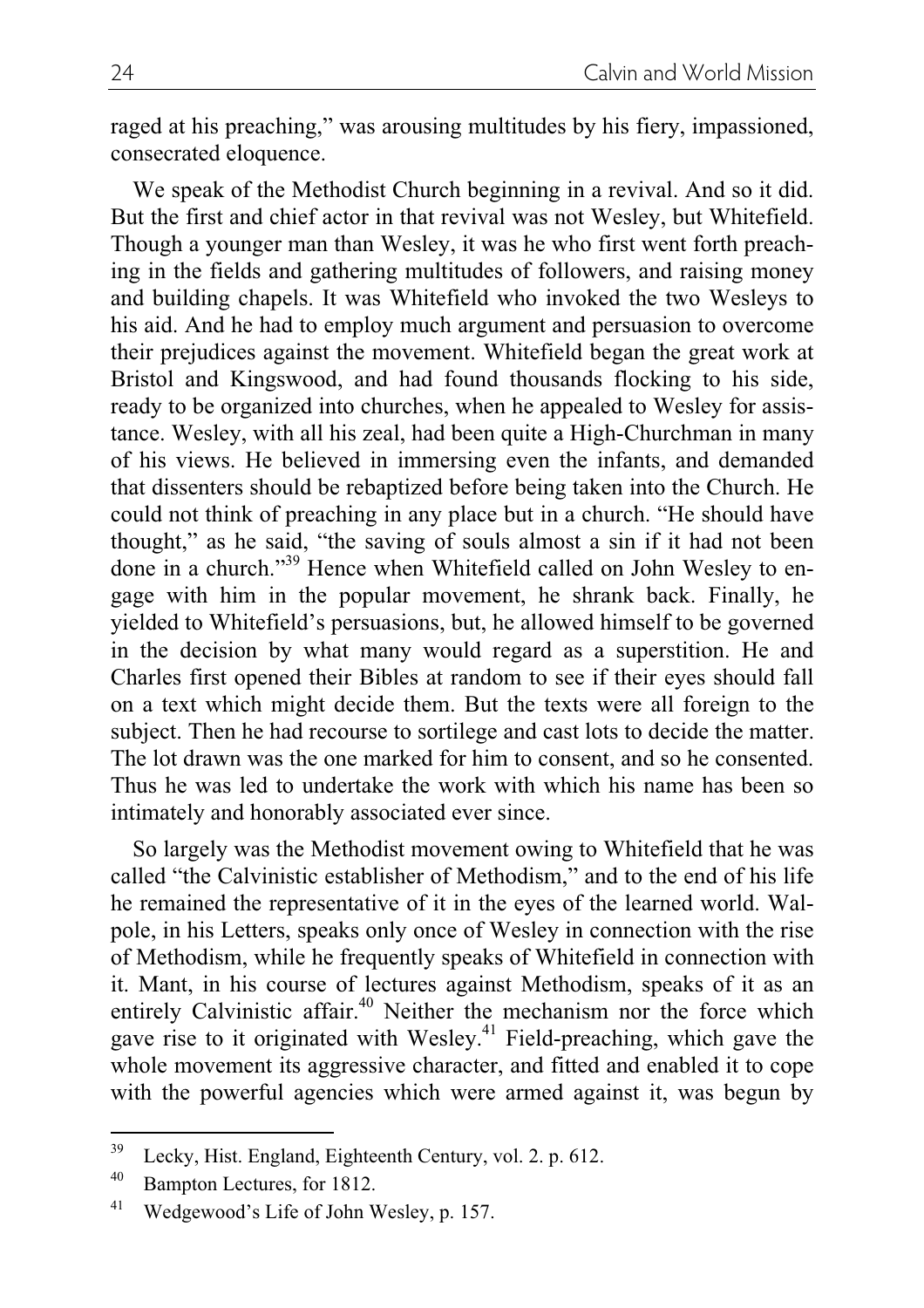Whitefield, whilst "Wesley was dragged into it reluctantly." In the polite language of the day "Calvinism" and "Methodism" were synonymous terms, and the Methodists were called "another sect of Presbyterians."<sup>42</sup> The sainted Toplady said of the time, "Arminianism is the great religious evil of this age and country. It has more or less infected every Protestant denomination amongst us, and bids fair for leaving us, in a short time, not so much as the very profession of godliness … We have generally forsaken the principles of the Reformation, and 'Ichabod,' the glory is departed, has been written on most of our pulpits and church-doors ever since."

It was Calvinism, and not Arminianism, which originated (so far as any system of doctrines originated) the great religious movement in which the Methodist Church was born.

While, therefore, Wesley is to be honored for his work in behalf of that Church, we should not fail to remember the great Calvinist, George Whitefield, who gave that Church her first beginnings and her most distinctive character. Had he lived longer, and not shrunk from the thought of being the founder of a Church, far different would have been the results of his labors. As it was, he gathered congregations for others to form into churches, and built chapels for others to preach in.

In all that awakening in this country it was such Calvinists as Whitefield, Tennent, Edwards, Brainerd, and, at a later day, Nettleton and Griffin, who were the chief actors. "The Great Revival of 1800," as it is called, began toward the close of the last century and continued for a generation into this. During that time it was one series of awakenings. It spread far and wide, refreshing and multiplying the churches. It was the beginning of all those great religious movements for which our century is so noted. The doctrines which were employed to bring it about were those, as a recent writer remarks, "which are commonly distinguished as Calvinistic."<sup>43</sup> "The work," says the another, "was begun and carried on in this country under the preaching and influence of the doctrines contained in the Confession of Faith of the Presybeterian Church."<sup>44</sup> "It is wonderful how the holy influence of Jonathan Edwards, David Brainerd and others of that day is to be traced at the root of the revival and missionary efforts of all sects and  $lands.$ <sup> $,45$ </sup>

<sup>&</sup>lt;sup>42</sup> Bampton Lectures, for 1812. 22 Speer's Great Revival of 1800, p. 52.

<sup>43</sup> Speer's Great Revival. p. 52.

<sup>44</sup> Dr. Smil. Ralston's Letters.

<sup>45</sup> Speer's Great Revival. p. 112.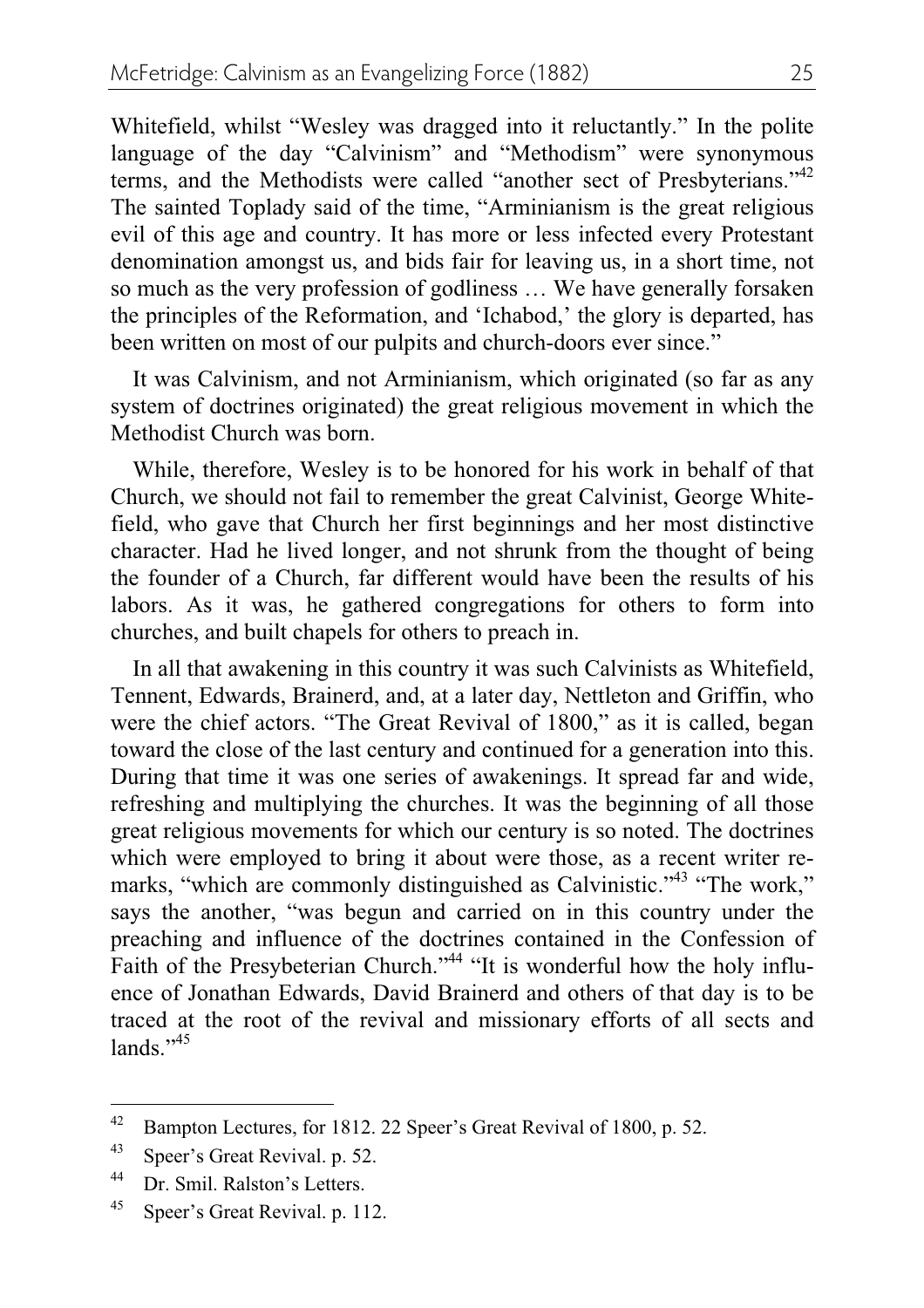The revival which began in New England, and which was the greatest that had, until that time, been witnessed in the American colonies, resulted, under the blessing of God, from a series of doctrinal sermons preached by Jonathan Edwards.

But I cannot continue to specify instances. Let it be borne in mind that the men who have awakened the consciences and swayed the masses, and brought the multitudes to the feet of Jesus, not in a temporary excitement, but in a perpetual covenant, have been such Calvinists as Ambrose Wilde, and John Knox, and Thomas Chalmers, and George Whitefield, and Jonathan Edwards, and Griffin, Nettleton, Moody, and, last but not least, Spurgeon.

Calvinism may be unpopular in some quarters. But what of that? It cannot be more unpopular than the doctrines of sin and grace as revealed in the New Testament. But much of its unpopularity is due to the fact of its not being understood. Let it be examined without passion, let it be studied in its relations and logical consistency, and it will be seen to be at least a correct transcript of the teachings of the Scriptures, of the laws of Nature and of the facts of human life. If the faith and piety of the Church be weak today, it is, I am convinced, in a great measure because of the lack of a full, clear, definite knowledge and promulgation of these doctrines. The Church has been having a reign of candyism; she has been feeding on pap sweetened with treacle, until she has become disordered and weakly. Give her a more clearly-defined and a more firmly grasped faith, and she will lift herself up in her glorious might before the world. All history and experience prove the correctness of Carlyle's saying, that "At all turns a man who will do faithfully needs to believe firmly." It is this, I believe, that the Church needs today more than any other thing – not "rain-doctors," not religious "diviners," wandering to and fro, rejoicing in having no dogmatic opinions and no theological preferences; no, it is not these religious ear-ticklers that are needed – although they may be wanted somewhere – but, as history teaches us, clear and accurate views of the great fundamental doctrines of sin and grace. First make the tree good, and the fruit will be good. A good tree cannot bring forth evil fruit. It is not for us to trifle with these matters. Our time here is but for a moment, and our eternity depends on the course we take. Should we not, then, seek to know the truth, and strive, at any cost, to buy it, and sell it not?

By all the terrors of an endless death, as by all the glories of an endless life, we are called and pressed and urged to know the truth and follow it unto the end. And this joy we have, in and over all as the presence of a divine radiance, "that He which hath begun a good work in you will per-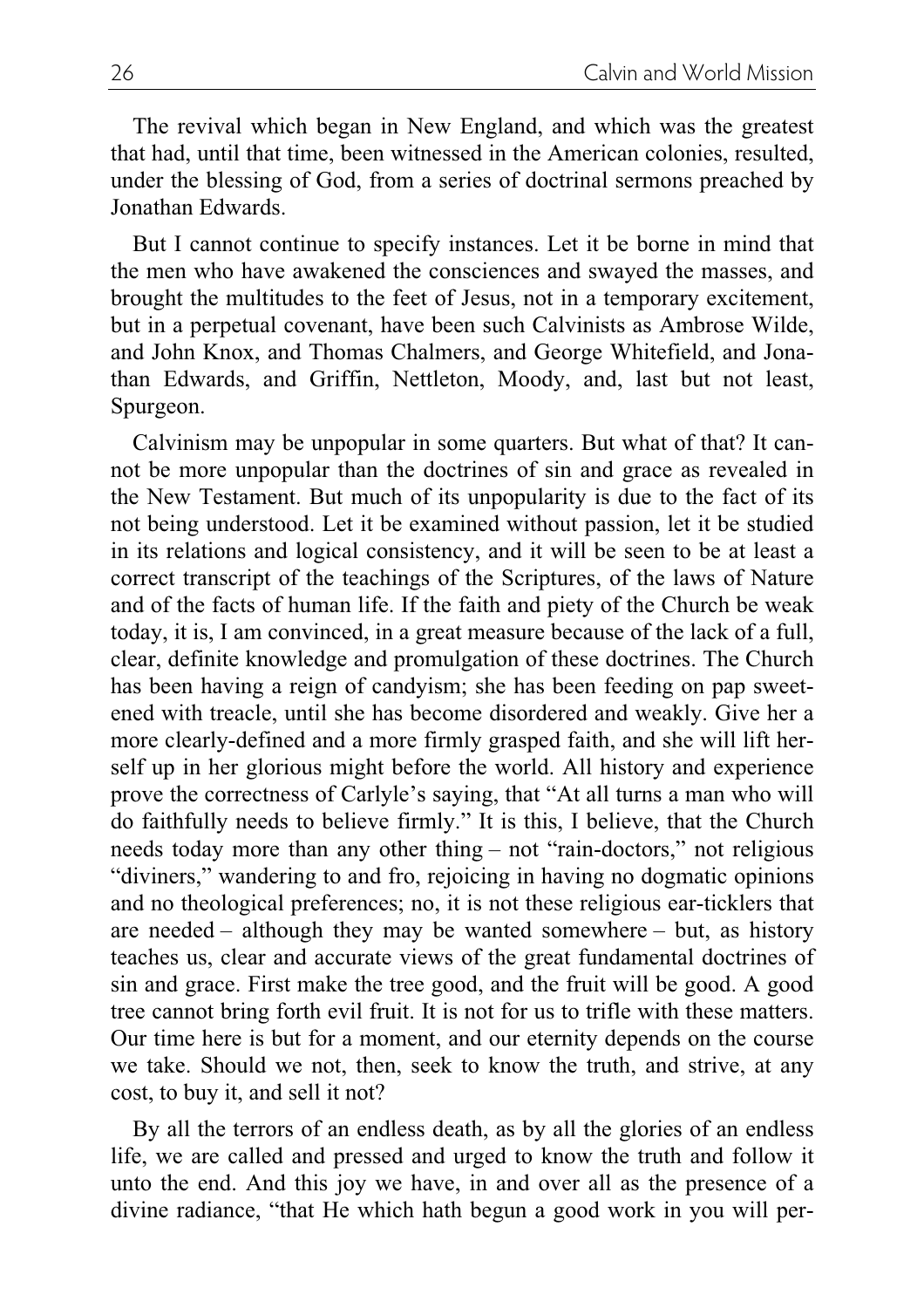form it until the day of Jesus Christ." So grant thou Holy Spirit of God, to begin the work in every one of us; and to thee, with the Father and the Son, shall be all the praise and the glory for ever Amen.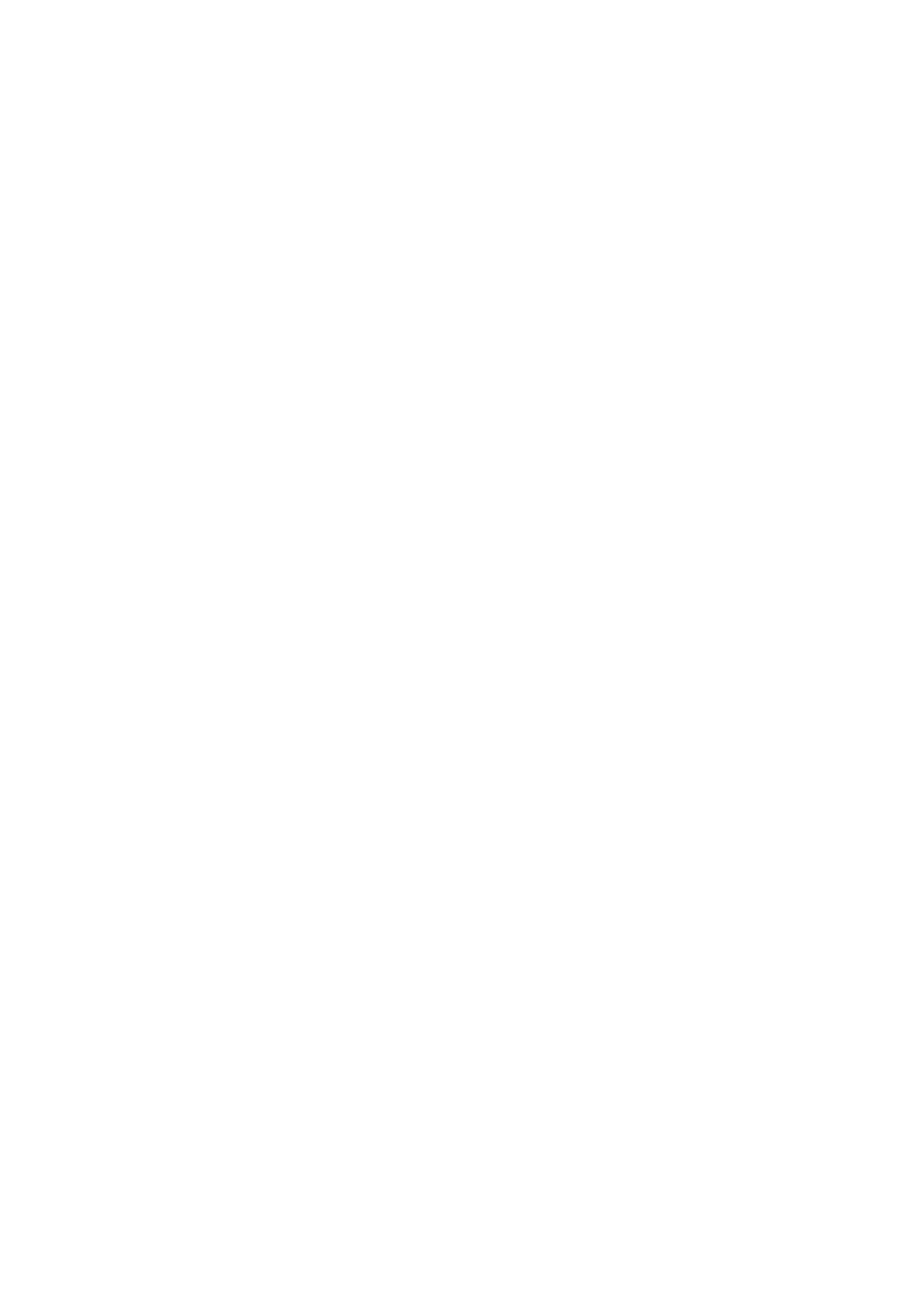## Calvin und die Mission (1909)

**WILHELM SCHLATTER**

**Wilhelm Schlatter (1865-1943) arbeitete mehrere Jahre im Evangelisationswerk von Fritz Fliedner in Madrid und in der deutschen Seemannsmission von Pastor Harms in Sunderland (England) mit. Für dreieinhalb Jahre unterrichtete er an der Evangelischen Predigerschule in Basel und baute so den Kontakt mit der Basler Mission auf. 1910 begann Schlatter mit der Forschung über die Geschichte der Basler Mission neben seiner Arbeit als Pfarrer der Evangelischen Gesellschaft in Merishausen und St. Gallen (Schweiz). Ab 1916 veröffentlicht er eine dreibändige "Geschichte der Basler Mission 1815- 1915". Im Laufe der Jahre entstanden viele weitere Bücher, neben solchen mit biblisch-theologischen und kirchengeschichtlichen auch eine ganze Reihe mit pastoraltheologischen Themen. Schlatter selbst hatte neben seiner abschließenden beruflichen Tätigkeit als Pfarrer im Dienst der Evangelischen Gesellschaft in Bern den vierten Band über die Fortsetzung der Missionstätigkeit der Basler Mission während der Zwischenkriegszeit ins Auge gefasst und dazu auch ein Manuskript verfasst, konnte dies aber nicht mehr umsetzen, da er im Anschluss an ein Herzleiden verstarb.** 

#### Erschienen in: Evangelisches Missions-Magazin (Verlag der Baseler Missionsbuchhandlung) NF 53 (1909), Heft 8 (August), S. 333-343.

Nicolaus Durand de Villegaignon, von Provinz in der Bretagne stammend, Maltheserritter, hatte als Galeerenoffizier mehrere Expeditionen mitgemacht und war im Jahre 1554 Vizeadmiral der Bretagne. Infolge eines Zerwürfnisses und da er sich in Frankreich nicht nach Gebühr anerkannt sah, legte er 1555 Coligny und durch seine Fürsprache dem Könige einen Kolonisationsplan vor. Jener erwärmte sich sehr für die Sache, und dieser gewährte die zur Ausführung erforderliche Unterstützung. Zwei schöne Schiffe konnten ausgestattet werden, und Villegaignon wusste sie zu füllen mit zwei verschiedenen Menschenklassen: Reformierte bewog er zur Mitreise durch die in Aussicht gestellte völlige Glaubensfreiheit (er versprach, die neue Kolonie nach der Genfer Kirchenordnung einzurichten), und mit Erlaubnis des Königs suchte er sich in den Gefängnissen von Paris arbeitsfähige Leute aus, welche er als Tagelöhner durch versprochenen schönen Lohn lockte.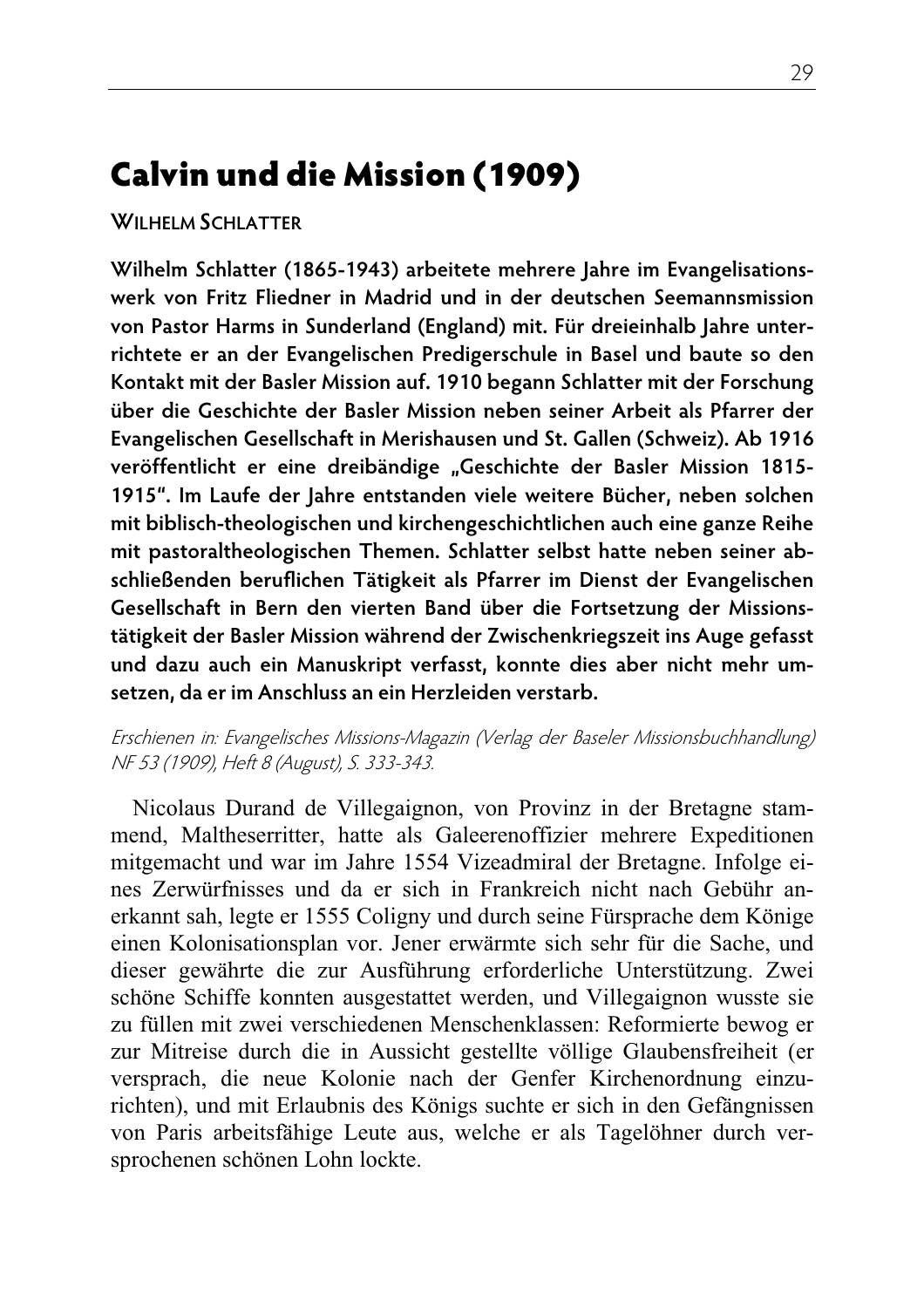Am 15. Juli 1555 schiffte er sich in Havre ein und langte im November in der Gegend von Rio de Janeiro an. Wir besitzen den Text eines Briefes an Calvin, in welchem Villegaignon seine Erlebnisse in Brasilien bis zum 31. Dezember 1557 (Datum des Briefes, vgl. Corp. Ref. Ca. Br. Nr. 2672) erzählt. Der Anfang war überaus schwer. Das Land war gänzlich unbebaut, Märkte gab es nicht, die Ernährung machte Schwierigkeiten. Die Portugiesen, die das betreffende Gebiet beanspruchten, ohne dass sie es hätten besetzen und behaupten können, nahmen eine unfreundliche Haltung ein, ebenso die wilden, rohen Eingeborenen, deren Umgang auch für die mitgebrachten Sträflinge eine große sittliche Gefahr bedeutete. Die Enttäuschungen bewirkten eine solche Entmutigung, dass manche, welche aus Rücksichten der Freundschaft mitgezogen waren, bald die Rückreise antraten. Er selbst aber – so schreibt er mit schönen Worten an Calvin – wollte sich nicht abschrecken lassen, auf den Bau des Reiches Christi dieselbe Sorgfalt zu verwenden, die er früher den weltlichen Dingen gewidmet hatte; da es sich um Christi Sache handelte, habe er Vorwürfe und Verleumdungen ertragen und auf Christus gebaut.

Um die Kolonie gegen die Feindseligkeiten und Einflüsse der Eingeborenen abzuschließen, verlegte er sie auf eine 2000 Schritte vom Festland entfernte Insel, die er nach dem hohen Protektor des Unternehmens Coligny nannte. Sie wurde in harter Arbeit befestigt. Weil die insulare Abgeschlossenheit den unzüchtigen Verkehr mit den Weibern der Eingeborenen abschnitt, zettelten 26 jener Tagelöhner eine Verschwörung an gegen Villegaignons Leben. Sie wurde ihm in letzter Stunde verraten. Durch entschlossenes Auftreten wurde er ihrer Herr. Der Haupträdelsführer wurde aufgeknüpft, die übrigen erlangten Verzeihung, da er sich seiner Leute nicht allzusehr entblößen konnte. Er erzählt: er habe nicht unterlassen, seine Umgebung nach Vermögen unter den Einfluss der christlichen Religion zu stellen, indem er Morgen- und Abendandachten anordnete; dadurch sei erreicht worden, dass der Rest des Jahres ruhiger verlief. Villegaignon hatte bald nach der Landung eingesehen, dass eine Vermehrung der reformierten Kolonisten der Unternehmung förderlich werden müsste, und deshalb mit den nach Europa zurückfahrenden Schiffen Briefe an Coligny und Calvin geschickt, in welchem er um Zusendung frommer Leute und um Prediger bat, zur innern Befestigung der Kolonie und zur Ausbreitung des Reiches Christi.

Coligny unterstützte seine Bitte, und in Genf gewährte man sie gern. Zwei Geistliche wurden von der Genfer Kirche abgeordnet: *Peter Richer*, genannte de l'Isle, früher Karmelitermönch, Doktor der Theologie, und *Wilhelm Chartier*, von Vitré, vornehmen Ursprungs. Sie verließen Genf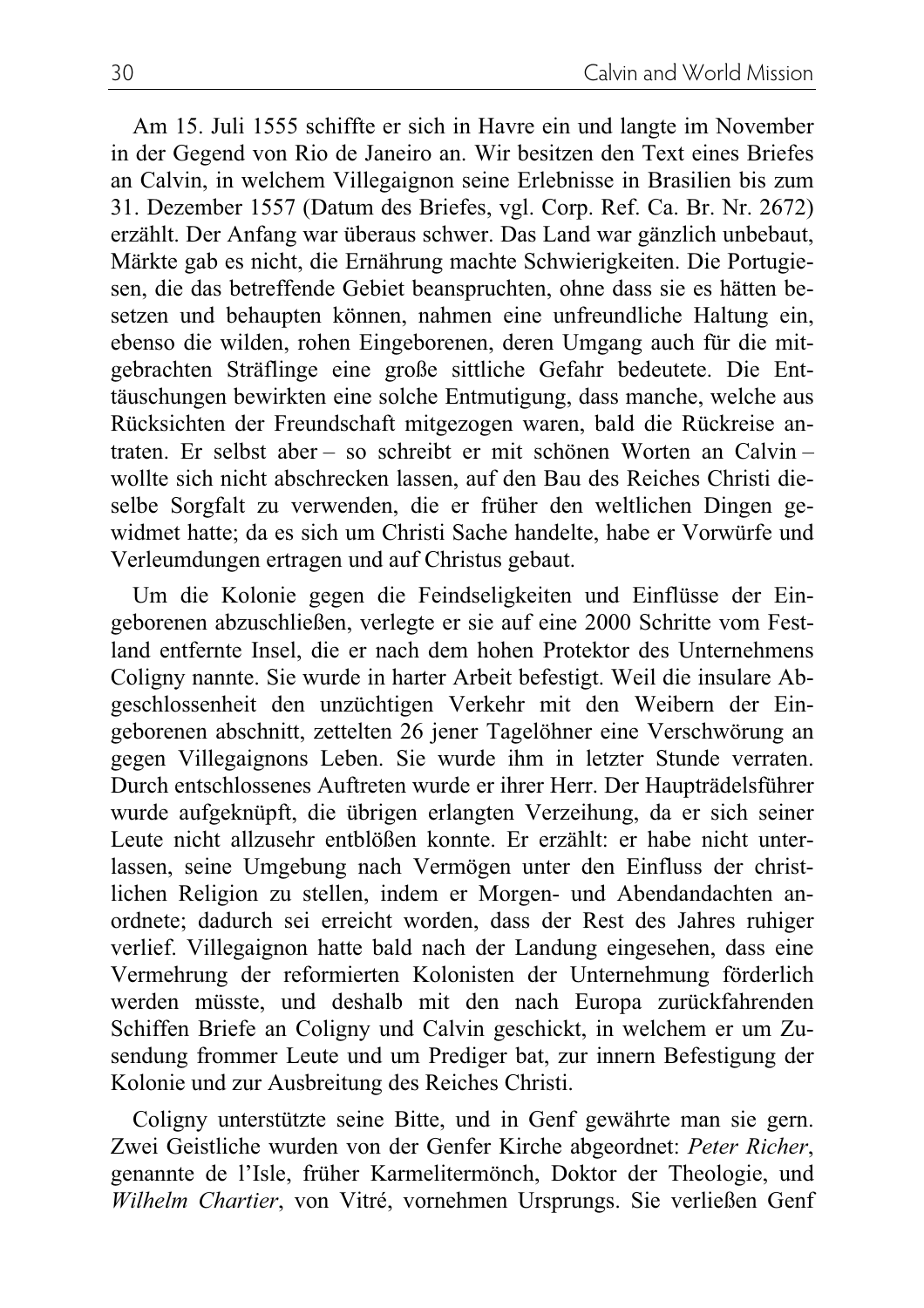"mit derselben Freudigkeit des Geistes, welche sie früher bewiesen hatten", am 8 September 1556. Ein edler Edelmann, der sich in de Nähe Genfs niedergelassen hatte, ein Herr Philippes de Corguilleray, genannt du Pont ("Pontanus"), reiste als ihr Protektor mit ihnen; auch Jean de Lery (später Pfarrer in Bern) schloss sich ihnen an; es waren im ganzen 13 tüchtige Männer, welche, um Christi Reich in die neue Welt zu bringen, Genf verließen. Sie besuchten Coligny und die Brüder in Paris und fanden "bei solchen, welche nach dem göttlichen Wort Verlangen hatten", finanzielle Unterstützung für die Anschaffung von Büchern und Kleidern und für die Reiseauslagen. Ein Sorbonnist Cointa gesellte sich zu ihnen, und eine beträchtliche Anzahl "derer von der Religion" (Glaubensbrüder) schloss sich an. In Honfleur sammelte sich die ganze Reisegesellschaft unter der Führung eines Neffen von Villegaignon, Bois le Conte. Am 19. November 1556 stach die kleine Kolonistenflotte in See; es waren drei Schiffe mit 80, 26 und 90 Passagieren, welche sich freuten, Gott in Freiheit zu dienen und für das Reich Christi zu wirken; eine beträchtliche Anzahl von Kindern, die man für besonders geeignet hielt, die Sprache der Eingeborenen zu lernen, soll eingeschifft worden sein, unter Aufsicht und Pflege einiger Jungfrauen und einer älteren Frau.

Die Überfahrt gelang unter Stürmen ohne Unfall. Am 10 März 1557 geschah die Landung in Brasilien. Über die drei ersten Wochen nach der Ankunft liegt uns ein anschaulicher Doppelbericht vor: ein Brief von Richer an einen unbekannten Adressaten (Corp. Ref. Ca. Br. Nr. 2609) und ein gemeinsames Schreiben der beiden Prediger Richer und Chartier an Calvin (Nr. 2615); jener vom 31. März, dieser vom 1. April 1557 datiert. Der Brief an Calvin beginnt mit der Bezeugung inniger Gemeinschaft: "Unsere Gemeinschaft, in welcher wir, durch die Bande des Heiligen Geistes verbunden, an dem einen Leibe Christi zusammenwachsen, vereint uns so innig, dass der ungeheure Raum, welcher uns leiblich scheidet, es nicht verhindern kann, dass wir im Geiste bei dir sind, in der Gewissheit, dass auch du uns im Herzen habest." Damit diese ihre Gemeinschaft wachse, wollen sie Calvin zum Genossen ihrer Sorgen und Freuden machen. Sie sind hocherfreut über die Aufnahme und Förderung, welche sie bei Villegaignon gefunden haben. Sie nennen ihn ihren "Vater" und "Bruder", welchen Gott selbst für sie bereit gehalten habe, "Vater – denn er nimmt uns wie Söhne auf; Bruder – denn mit uns ruft er den einen Vater an und glaubt an Jesus Christus, den einzigen Mittler, durch welchen allein er vor Gott sich gerecht weiß, und durch die innere Bewegung des Heiligen Geistes erfährt er in sich selbst, dass er ein echtes Glied Christi sei." Er habe Freude am göttlichen Wort und stehe seiner Familie in einer Weise vor, dass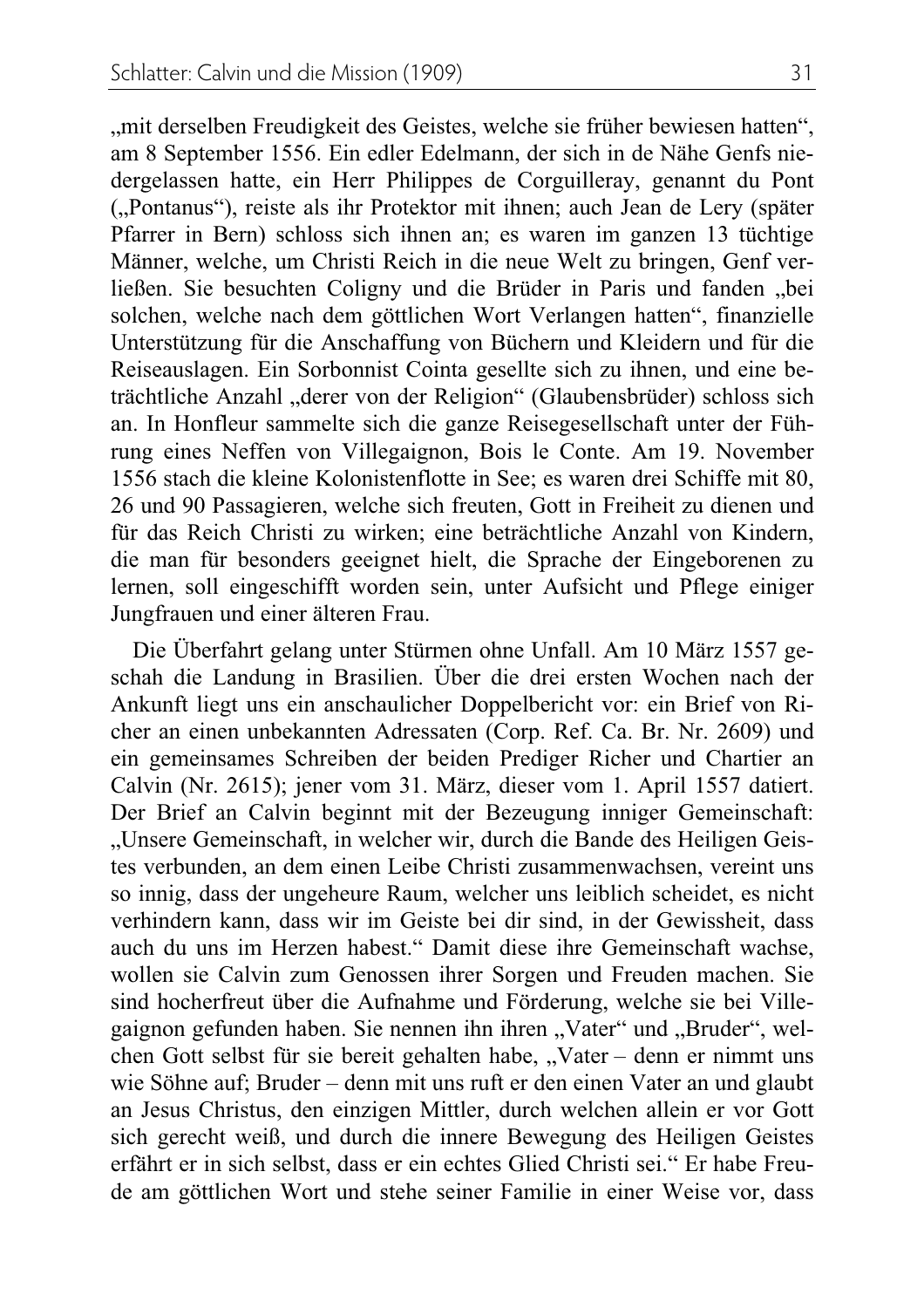man an die Hausgemeinde bei Aquila und Priscilla erinnert werde. "Dies lässt uns hoffen, dass in Bälde große Gemeinden von hier ausgehen, welche das Lob Gottes verkündigen und das Reich Christi mehren." Sie bitten um Calvins Fürbitte, "damit Gott dieses Gebäude Christi, welches an diesem Erdenende begonnen ist, vollende"; er möge zu solchem Dienst der Fürbitte auch die Gottesfürchtigen anspornen.

Im Brief Richers an den Unbekannten finden sich genauere Mitteilungen über die getanen Schritte zur Förderung des Glaubenslebens. Am Tage nach der Ankunft der Prediger begehrte schon Villegaignon von ihnen, dass sie mit der Ausübung ihres Amtes beginnen sollten. Acht Tage später wurde auf sein Verlangen das Abendmahl gefeiert; er beteiligte sich mit seinen Leuten daran in augenscheinlicher Andacht und legte zur Erbauung der Gemeinde ein gutes Bekenntnis seines Glaubens ab. "Was hätte unserem Vorhaben besser entsprochen?"

Wenn so das Verhalten des Hauptes der Kolonie die Pfarrer das Beste hoffen ließ, so war freilich der Einblick in den Zustand der Eingeborenen, welcher in der kurzen Frist möglich war, um so weniger ermutigend. Richer redet davon ausführlich. Das Klima sei herrlich, die Gesundheit ausgezeichnet – "nur eines ist, das uns nicht wenig schmerzt und ängstigt. Das ist die Barbarei der Eingeborenen, welche nicht schlimmer sein könnte. Ich behaupte nicht, dass sie Menschenfresser seien, obwohl ihnen auch dies zuzutrauen wäre. Aber mich betrübt ihre geistige Stumpfheit, die inmitten ihrer Verfinsterung greifbar ist. Von Vatertugenden wissen sie nichts, Gutes unterscheiden sie nicht von Bösem; die Laster, welche unter den übrigen Völkern schon die Natur brandmarkt, verwechseln sie mit Tugenden, überhaupt wissen sie rein nichts davon, dass Laster schädlich sind. Kurz, in dieser Beziehung sind sie den unvernünftigen Tieren völlig gleich. Aber was das Schlimmste ist: dass ein Gott sei, ist ihnen in solchem Maße verborgen, dass sie weder auf sein Gesetz achten, noch seine Macht und Güte bewundern. Deshalb ist uns die Hoffnung, sie für Christus zu gewinnen, genommen. Das ist das Schwerste von allem, was uns auch am meisten beschwert. Da höre ich jemanden einwenden: "Gut, so sind sie eine unbeschriebene Tafel, welche leicht mit ihren Farben wird bemalt werden können, weil ihrem Glanz nichts anderes im Wege steht." Doch der weiß nicht, wie sehr die Verschiedenheit der Sprache hindert. Bedenke, dass es uns an Dolmetschern, welche dem Herrn treu wären, gebricht! Wir beabsichtigten, die Dienste solcher in Anspruch zu nehmen. Aber wir fanden, dass sie selbst ganz und gar Satans Glieder sind und nichts so sehr hassen, wie das heilige Evangelium Christi. So müssen wir in dieser Sache an uns halten und Geduld üben, bis die jungen Leute, welcher Herr von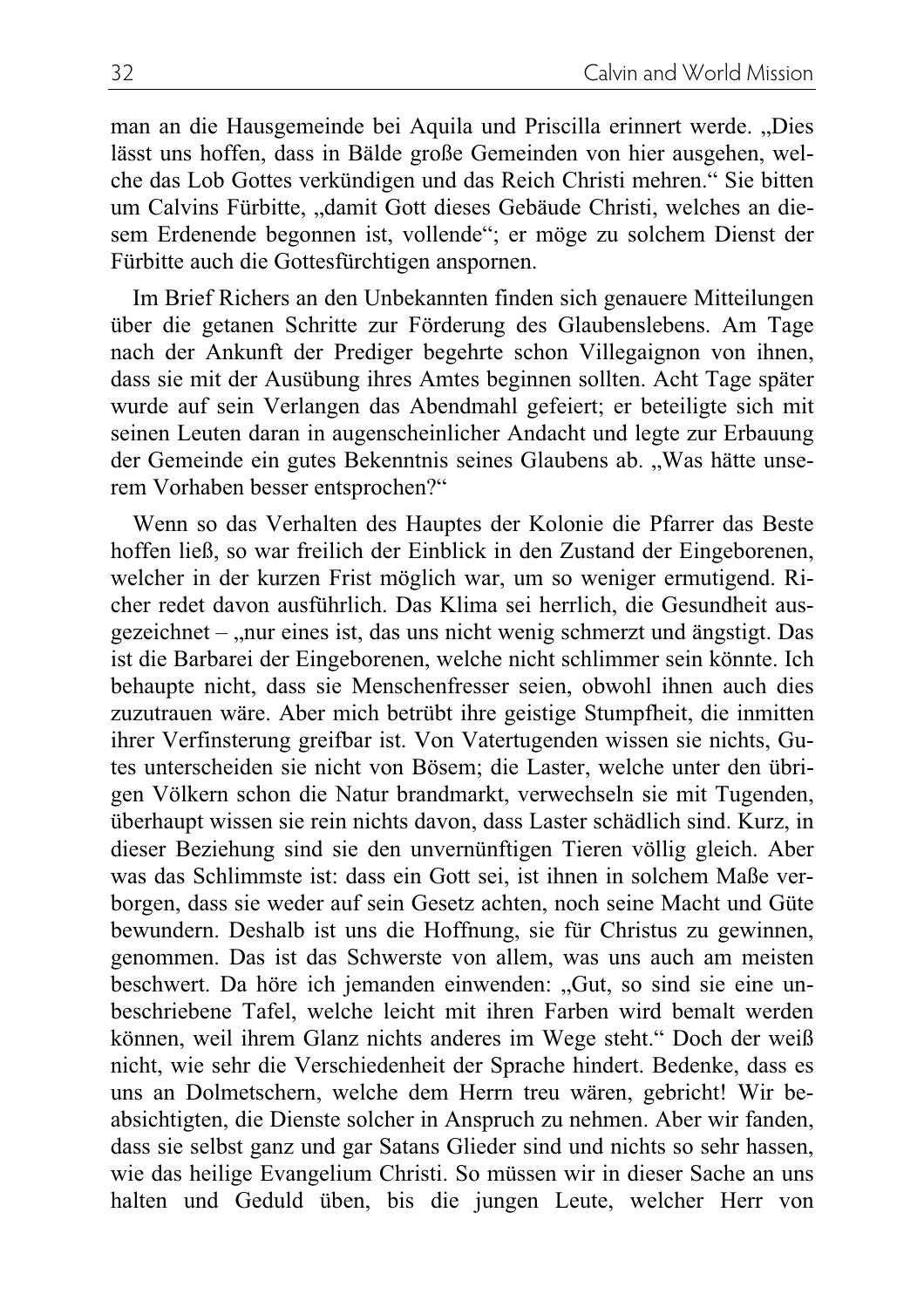Villegaignon zur Unterweisung in der Landessprache den Eingeborenen übergeben hat, genügende Fortschritte gemacht haben. Gott gebe, dass sie nicht an ihren Seelen gefährdet werden! Weil nun der Höchste selbst uns diese Amt anvertraut hat, hoffen wir, dieses Edomiterland werde einmal ein Besitztum Christi werden. Inzwischen zählen wir auf neue Ankömmlinge, damit durch den Umgang mit ihnen allen dieses barbarische Volk umgewandelt werde und unsere Kirche wachse … Der Höchste wird für alles sorgen. Wir bitten angelegentlich, dass alle Kirchen für uns beten. Aus dem antarktischen Gallien. Dein P. Richerius."

Leider trat Villegaignons Unaufrichtigkeit bald an den Tag. Er hatte die Reformierten als folgsame Kolonisten an sich gezogen; nun, da er sie um sich hatte, zeigte er bald, dass er nicht ihres Sinnes war. Der mitgekommene Sorbonnist Cointa bereitete Schwierigkeiten. Er verlangte allerlei katholisches Ritual bei Abendmahl und Taufe. Villegaignon nahm eine zweideutige Stellung an und bewirkte, um den jüngeren Chartier los zu werden, dessen Entsendung nach Genf, damit er Calvins Gutachten über die Differenzpunkte einholte. Nach seiner Abreise und der Abfahrt der Schiffe ließ er seine Maske gänzlich fallen. Er soll erfahren haben, dass man am Hofe über seine Ketzerfreundlichkeit sich unwillig geäußert hatte; auch heißt es, der Kardinal von Lothringen habe ihn brieflich aufgefordert, die Ketzerei zu unterdrücken. Nun begannen die Leiden der Reformierten. Ihr Gottesdienst wurde ihnen verboten und musste, wie im Heimatlande, heimlich abgehalten werden; da er ihren Gehorsam gegen die Obrigkeit kannte, drückte er sie auf jede mögliche Weise.

Durch solches Verhalten Villegaignons wurde die ursprüngliche Absicht, eine christliche Kolonie auszubauen, als Grundlage für nachfolgende Arbeit an den heidnischen Landesbewohnern, vereitelt. Eine beträchtliche Anzahl Reformierter wurde, als sie Miene machten, ein bretonisches Handelsschiff zur Heimkehr zu benützen, aus Coligny nach dem Festlande vertrieben. Sie sahen hierin ein Zeichen zur Tätigkeit unter den Heiden und unterredeten sich eifrig mit ihnen, fanden auch offene Ohren und in ihren materiellen Bedürfnissen freundliche Unterstützung; de Lery gibt in seiner Reisebeschreibung ein kleines Wörterbuch über die Sprache der Topinambu, welches zeigt, dass sie sich mit Energie und Erfolg ihrer Erforschung widmeten. Überhandnehmender Mangel aber an allem Nötigen und die fortdauernden Hemmnisse, welche Villegaignon von seiner Insel her ihnen bereitete, brachten ihren Plan der Heimkehr zur Ausführung.

Die Seereise war fürchterlich. Das Schiff ließ, von Würmern ganz durchfressen, Wasser ein; der Untergang drohte. Fünf Mann zogen es vor, sich einem schwachen Boote und der Gnade des Villegaignon anzuvertrauen,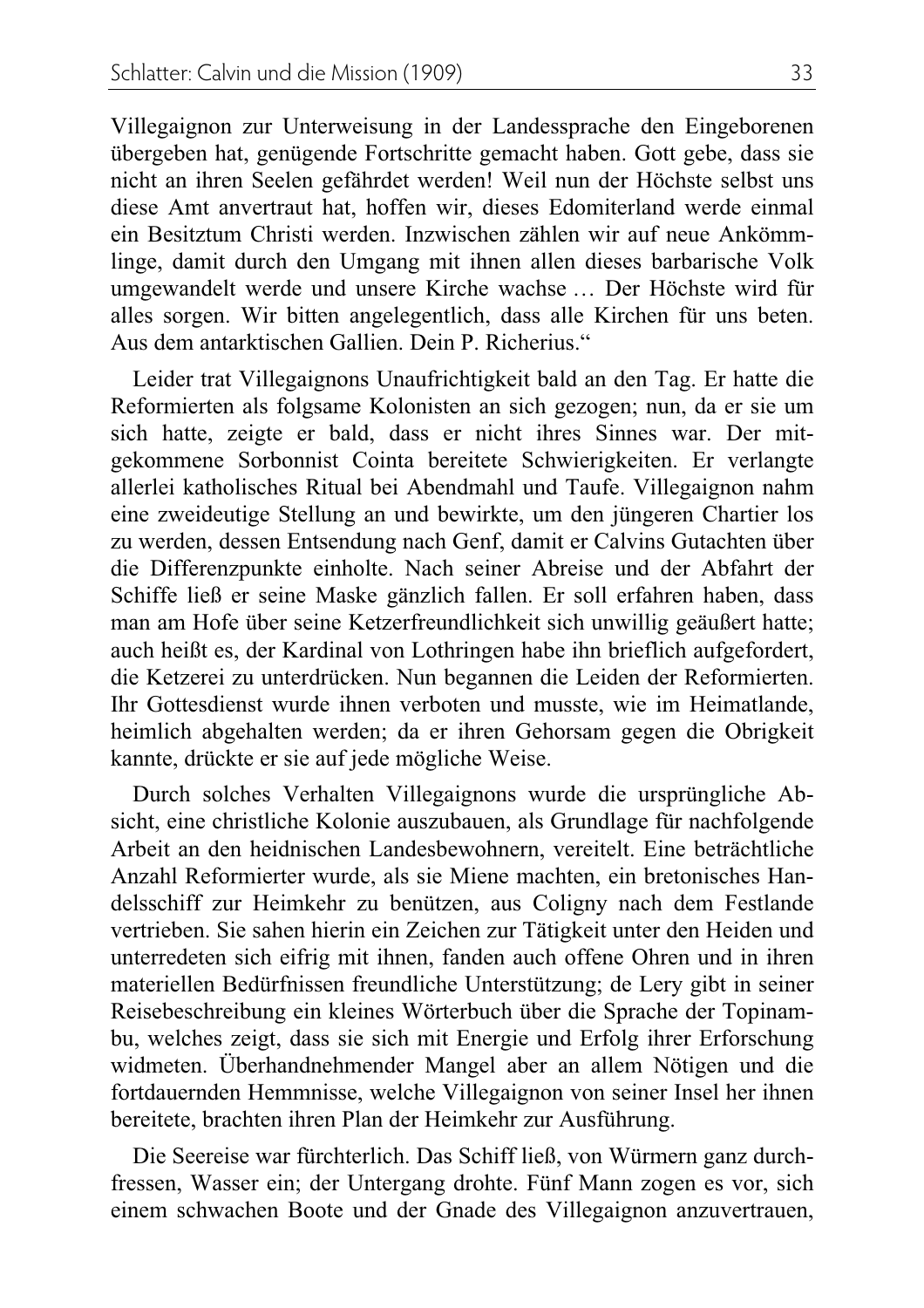und ruderten nach der brasilianischen Küste zurück. Dieser aber, anstatt den Geretteten barmherzig zu sein, machte ihnen den Prozess um des Glaubens willen. Einer soll sich zu den Wilden geflüchtet haben; vier aber legten ein treues, freudiges Bekenntnis ab, weshalb Villegaignon drei durch den Henker vom Felsen ins Meer werfen ließ; den vierten verschonte er, weil er die Kolonie nicht ihres einzigen Schneiders berauben wollte. Die Namen der drei Glaubenszeugen lauten: Pierre du Bordel, Matthieu Vermeil und Pierre Bourdon. Sie sind es wert, unvergessen zu bleiben als die ersten Glaubenszeugen der evangelischen Heidenmission.

Diejenigen, welche auf dem Schiffe geblieben waren, erreichten Frankreich, abgemagert bis auf Haut und Knochen. Villegaignon verfolgte sie heimtückisch, indem er ihnen unter Verschluss die abgeschlossenen Akten ihres Ketzerprozesses an den ersten französischen Magistrat mitgab. Dieser aber legte die Schriften beiseite und versagte ihnen die Barmherzigkeit nicht. Richer wurde Prediger in La Rochelle. De Lery, später französischer Pfarrer in Bern, hat eine wahrheitsgetreue "Geschichte der Seereise nach Brasilien, auch Amerika genannt", geschrieben (ursprünglich französischlateinische Ausgabe: Genf 1586). Die Kolonie war von kurzem Bestand. Villegaignon kehrte zurück, schrieb als leidenschaftlicher Gegner der Evangelischen und endete 1571 in großem Elend.

Das ist die kurze, traurige Geschichte der ersten, evangelischen Missionsunternehmung. Denn um eine solche handelte es sich in der Tat. Die Hoffnung, dem in der Heimat verfolgten Glauben ein Asyl in der neuen Welt zu bereiten, war nicht das Leitmotiv derjenigen, welche auf evangelischer Seite am Unternehmen in erster Linie beteiligt waren. Nicht ein ruhiges Genießen des Glaubens war das lockende Ideal; sondern dies war der Plan: es sollten in diesen fernen Regionen der Heiden lebendige, leuchtende, vom göttlichen Wort durchdrungene Kolonistengemeinden gebildet werden als Träger der eigentlichen Heidenmission, und der Blick auf die furchtbare, geistig-sittliche Verwahrlosung der Eingeborenen raubte den Predigern die Hoffnung auf eine große Ausbreitung des Reiches Christi nicht. Das Unternehmen aber ist durchaus mit dem Namen Calvins zu verbinden, da er als dessen geistiger Vater angesehen wurde. Ihm haben die von Genf entsandten Prediger ihre Anliegen ans Herz gelegt, ihn gingen sie um seine Fürbitte an, und er hat sich durchaus mit der Sache solidarisch gewusst, schrieb er doch nach deren tragischem Ausgang in Schmerz und Entrüstung von Villegaignon als einem "Hirnwütigen, der, von uns nach Amerika geschickt, daselbst die gute Sache in seiner Zügellosigkeit so schlecht verteidigt hat." (Brief Nr. 2814, an Farel, 24. Februar 1558.) Es war ein heroisches, von einem großen Glaubenseifer eingegebenes Unter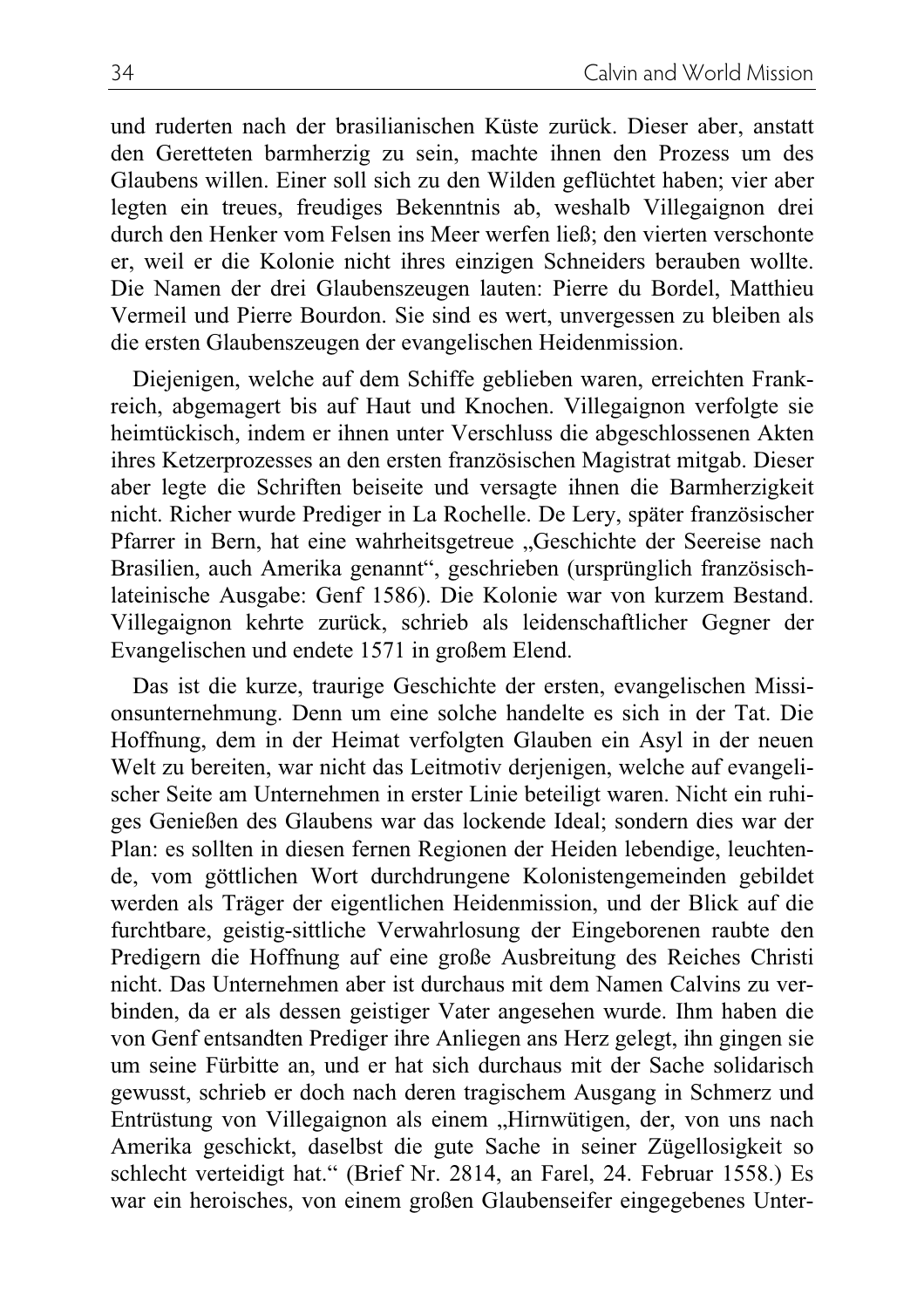nehmen. Dass dasselbe scheitern musste, ist ja klar, auch wenn die Unlauterkeit und Unbrauchbarkeit eines Villegaignon nicht in Betracht gezogen wird. Auch die beste, treuste Führung hätte es nicht auf die Dauer zu halten vermocht angesichts des Abhängigkeitsverhältnisses, in welchem es sich zur katholischen Regierung Frankreichs befand; eine Kolonialmission war ja damals nur denkbar innerhalb der Konfession des Mutterlandes. Die erste – freilich verunglückte Missionstat der evangelischen Kirche darf diese Unternehmung immerhin genannt werden; sie ist ein Beweis für den heroischen Opfersinn und den starken Ausbreitungstrieb, welche von Calvin ausgingen.

Wir gehen über zu der Frage: *Wie dachte der Genfer Reformator von der Heidenmission?* Es ist nicht gerade vieles, was sich aus seinen zerstreuten Äußerungen zu dieser Frage ergibt, und sie treten nicht in erheblichem Maße heraus aus dem Rahmen reformatorischer Gesamtanschauung. Er teilt mit den andern Reformatoren das Staunen über die große Ausdehnung der Mission durch die Apostel selbst. Er redet zu Ps. 22. 28 davon, wie Christus gleich einem Blitz die Welt von Aufgang bis Untergang durchdrungen habe, um von allen Seiten die Völker in die Kirche herbeizuholen, und Ps. 110. 3 ("Deine Kinder werden dir geboren wie der Tau aus der Morgenröte") legt er folgendermaßen aus: "Ich zweifle nicht daran, dass David hier Gott preist um der Mehrung des Volkes Christi willen. Die Kinderschar oder den Nachwuchs, der geboren werden soll, vergleicht er also mit dem Tau; denn er soll wachsen auf außerordentliche Weise. Jedermann ist erstaunt, die Erde befeuchtet zu finden, ohne dass man doch den Tau fallen sah – so wird, sagt David, Christo ein zahlloser Nachwuchs erwachsen, der die ganze Erde bedecken soll … Dass dies aber nicht nur so unbesonnen angekündigt worden ist, zeigt die Erfahrung, denn es ist unglaublich, wie eine so große Menge in so geringer Zeit in Christi Reich gesammelt werden konnte, und dies einzig durch die Stimme des Evangeliums, während die ganze Welt wütend widerstand."

Calvin hat gelegentlich, wie auch Luther und Melanchthon taten, von dieser apostolischen Ausbreitungsarbeit in einer Weise geredet, dass man meinen könnte, er schreibe den Aposteln die zum Abschluss gebrachte Evangelisation des Erdreiches zu (diese Anschauung von der apostolischen Mission kennzeichnete die nachfolgende Orthodoxie, und vermöge derselben hat diese eine Wiederaufnahme der Ausbreitungsarbeit abgelehnt). So kann er z.B. sagen: "Nach Christi Auferstehung begannen die Grenzen des Reiches Gottes in die Weite und Breite unter alle möglichen Nationen ohne Unterschied ausgedehnt zu werden, und wurden nach Christi Wort die Gläubigen von allen Seiten gesammelt."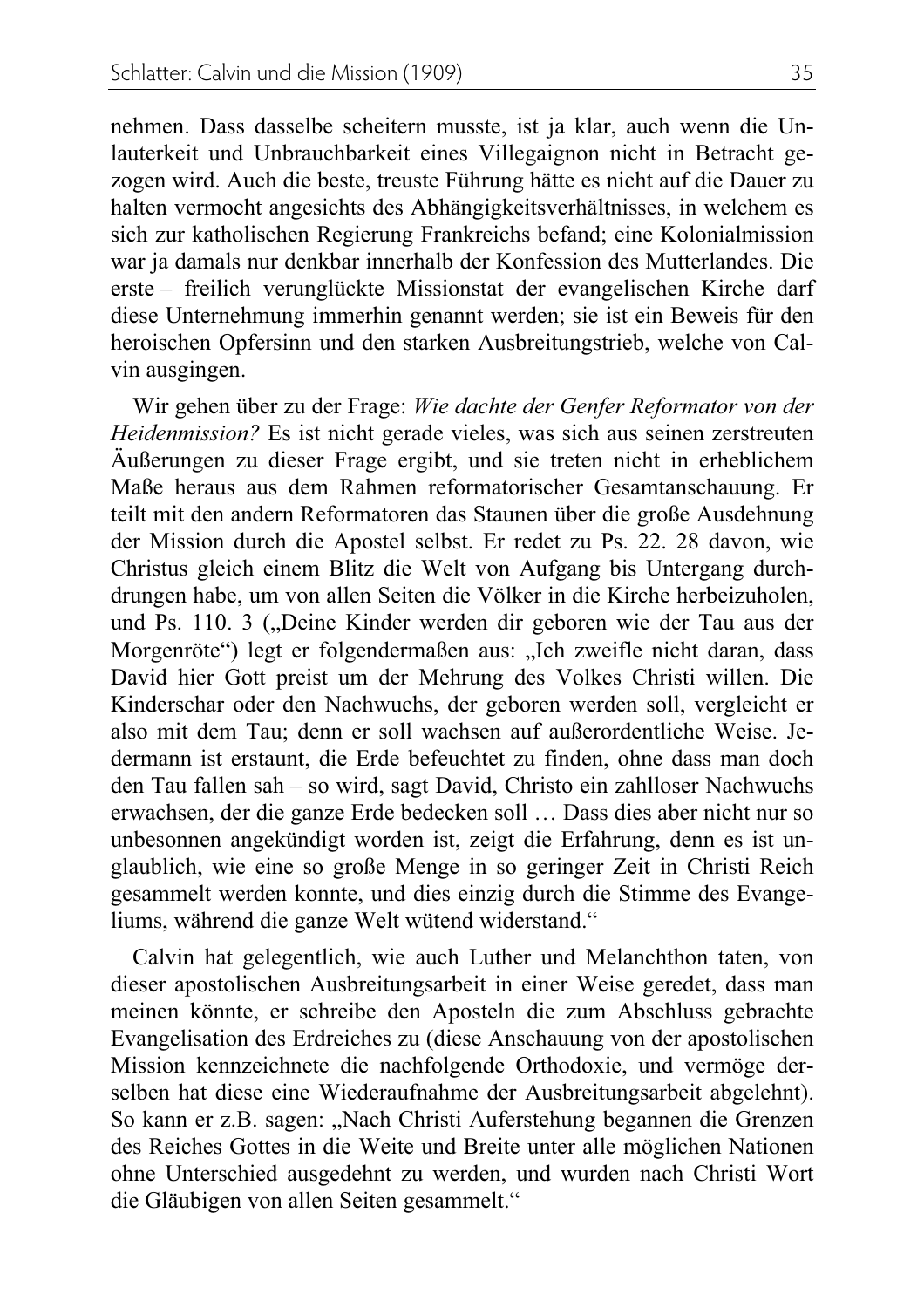Immerhin hat Calvin anderswo wieder der Überzeugung Ausdruck gegeben, dass das Reich Christi seitdem und in der Gegenwart noch im Wachsen begriffen sei, so wenn er z.B. zu Jes. 45. 23 sagt: "Wenn Christus den Richterstuhl besteigen wird, um den Erdkreis zu richten, wird sich vollenden, was zu Anfang des Evangeliums zu werden begann und was vor unsern Augen bis heute im Werden begriffen ist" – oder zu Mal. 4. 3: "Wie das Reich Christi wohl begann in der Welt, als Gott wollte, dass das Evangelium überall ausgebreitet würde, und heute noch in seinem Laufe geht und noch nicht vollendet ist, so liegt auch das, was der Prophet hier sagt, noch nicht fertig vor."

Nirgends behauptet Calvin, die Apostel seien mit dem Evangelium bis an das Ende der Erde gekommen. Sie haben Arbeit begonnen, aber nicht vollendet, und sie geht fort. Aber durch wen? Das ist die Frage, in welcher die reformatorische und vollends die nachreformatorische, orthodoxe Theologie nicht zu derjenigen Klarheit durchgedrungen ist, welche zur Übernahme der Missionspflicht und -tat erforderlich war: sie konnte sich nicht entschließen, den apostolischen Auftrag seines außerordentlichen Charakters zu entkleiden und als permanente, große Aufgabe der christlichen Gemeinde zu erkennen. Freilich, die Orthodoxie hat Calvin überboten, indem sie direkt dogmatisierte, das Apostolat sei mit den Aposteln erloschen, weshalb die Kirche zur Heidenmission kein Recht und keine Befugnis hätte. Denn wenn er auch mit seinen Zeitgenossen festgehalten hat an der Meinung, das Apostolat pflanze sich nicht als Amt durch die ganze Geschichte der Kirche fort, so hat er doch wiederum hervorheben können, dass Gott noch immer Apostel erwecken könne und auch erweckt habe. Hören wir ihn darüber in seiner Institutio (1559. 2. 779 f.): "Als diejenigen, welche nach der Anordnung Christi mit der Leitung der Kirche betraut sind, werden von Paulus genannt: 1. Apostel, 2. Propheten, 3. Evangelisten, 4. Hirten, 5. Lehrer. Nur die beiden zuletzt Genannten bilden ein ordnungsgemäßes Amt in der Kirche; die andern drei Kategorien erweckte der Herr zu Beginn seines Reiches, und er erweckt sie auch etwa wieder, wenn die Not der Zeiten es erheischt. Welches die Funktion des Apostels sei, ergibt sich aus jenem Auftrag: Geht hin und predigt das Evangelium aller Kreatur (Mk. 16. 15). Nicht werden ihnen bestimmte Grenzen gesteckt; vielmehr wird der ganze Erdkreis bezeichnet als für den Gehorsam Christi zu eroberndes Gebiet; sie sollen wo immer sie können unter den Völkern das Evangelium ausbreiten und so sein Reich aufrichten … Die Apostel also sind entsandt, damit sie den Erdkreis vom Abfall zum rechten Gehorsam gegen Gott zurückführten und sein Reich durch die Predigt des Evangeliums allenthalben aufrichteten, oder, wenn du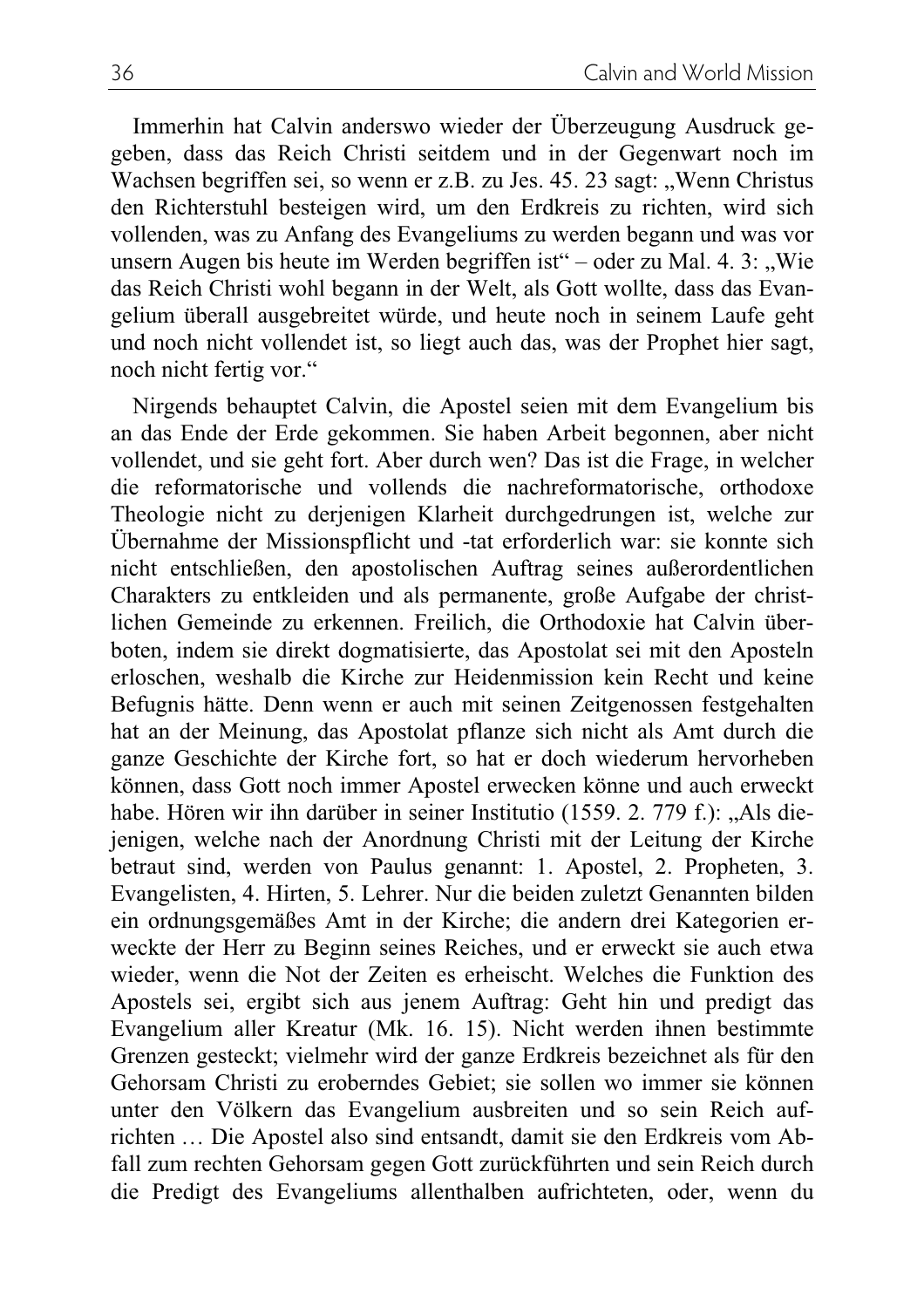lieber willst, damit sie als die ersten Erbauer der Kirche ihre Fundamente in der ganzen Welt legten."

Wir übergehen die Definition des Prophetenamtes. Die Evangelisten stellt Calvin als Helfer den Aposteln an die Seite, und er gelangte zu dem Ergebnis: "Jene drei Funktionen sind in der Kirche nicht zu bleibendem Bestand begründet worden, sondern für diejenige Zeit nur, in der Gemeinden da, wo zuvor keine gewesen oder wo sie von Mose zu Christus überzuführen waren, entstehen sollten. Ich leugne jedoch nicht, dass Gott auch nachher Apostel oder wenigstens an ihrer Statt Evangelisten von Zeit zu Zeit erweckt hat, wie z.B. in unsern Tagen geschehen ist. Denn solche Männer, welche die Kirche vom widerchristlichen Abfall zurückführten, taten not. Das Amt selbst jedoch heiße ich nichtsdestoweniger ein außerordentliches, weil es in den geordneten Kirchen keine Stätte hat." Der Apostel unterscheidet sich dadurch vom Pastor, dass er den Dienst am Wort und Sakrament nicht, wie dieser, innerhalb der Grenzen bestimmter Gemeinden, sondern in der weiten Welt vollbringt. Bei jenen Äußerungen über das Evangelistenamt seiner Zeit mag Calvin an den außerordentlichen Auftrag gedacht haben, welcher ihm selbst und seinesgleichen geworden war.

Es ist bemerkenswert, dass im Zusammenhang der Gedanken Calvins über die Ausbreitung des Reiches Christi seine Prädestinationslehre keine Rolle spielt. Es kommt ihm nicht in den Sinn, dieselbe auf irgend ein bestimmtes Volk anzuwenden und auf diese Weise zu erklären, dass es mit der Predigt des Evangeliums übergangen worden sei. Vielmehr findet er, wenn er an die Berufung der Völker zum Reiche Christi denkt, seinen Trost im Blick auf das Walten Gottes, welches sicher zu seinem Ziele kommt, ohne dass es der besondern Veranstaltungen bedürfe. "Nicht durch das Treiben der Menschen wird das Reich Christi gefördert oder gestützt; das ist vielmehr Gottes Werk ganz und gar, weshalb die Gläubigen nur dazu angewiesen werden, zum Lobpreis Gottes sich zusammenzufinden." (zu Ps. 118. 25). Damit lehrt Calvin jedoch nicht die Pflicht der christlichen Passivität. Wir wissen ja, dass der Ausbreitungstrieb in ganz Europa nirgends so, wie in Calvins Genf, eine Macht war, und so hören wir den Reformator zu Jes. 12. 4 und 5 folgendes sagen: "Daraus wird ersichtlich, wie stark in allen Frommen das Verlangen sein soll, dass Gottes Güte allen offenkundig werde, damit alle zu *einer* Verehrung Gottes gelangen. Dann zumal sollen wir in diesem Begehren entbrennen, wenn wir aus einer großen Gefahr, besonders aus der Tyrannei des Teufels und vom ewigen Tode befreit worden sind … Wir werden gelehrt, dieses sei unsere Pflicht, dass wir überall unter den Völkern die Güte Gottes bekannt machen. Nicht aber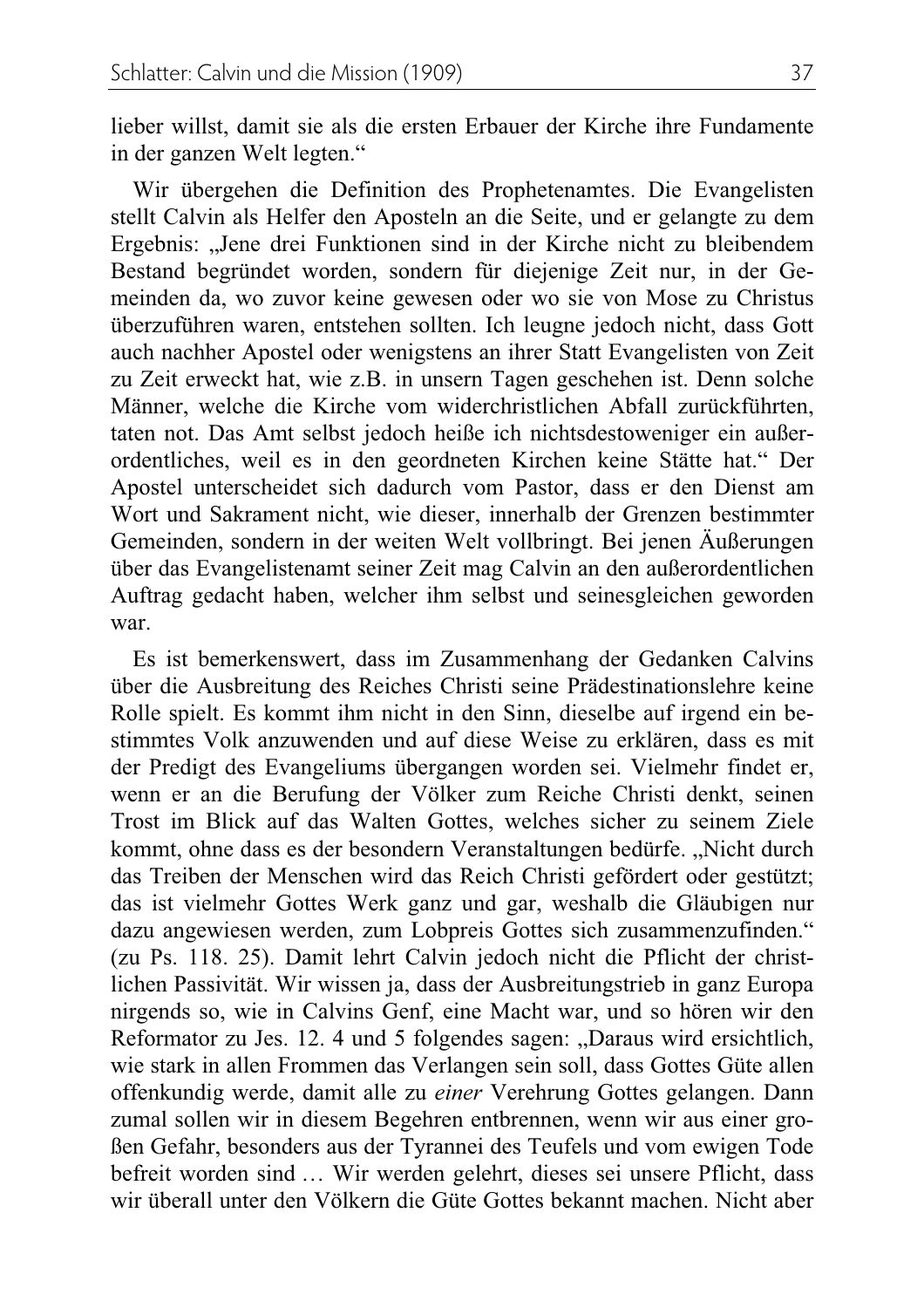sollen andere ermahnt und vorausgesandt werden, damit wir inzwischen untätig sitzen bleiben; sondern es geziemt sich, andern zum Vorbild voranzugehen."

Angesichts der Berufung der Heiden "darf das Evangelium nicht im Winkel verborgen bleiben, sondern es muss überall verkündigt werden".

Das ist ein Aufruf zur Missionsarbeit, eine Erinnerung an die Missionspflicht der Christengemeinde. Aber er ist – wie man es ähnlich auch bei Luther finden kann – ein sporadischer Ruf, der verhallt und nicht durchdringt, und als eine prophetische Stimme künftigen Zeiten, die seinen Inhalt verstehen werden, gilt. Sein Sinn ist über Calvins Bewusstsein hinausgegangen. Denn erst dann konnte er verstanden und betätigt werden, als die Gemeinschaft der Gläubigen ihres Rechts und ihrer Pflicht bewusst wurde, in freier Initiative die Mission an die Hand zu nehmen. Solches lag aber noch keineswegs im Gesichtskreis Calvins, hat er doch stark die Pflicht der christlichen Obrigkeit betont, die wahre Religion in ein noch ungläubiges Land ihrer Herrschaft einzuführen, wie denn auch die ersten größeren Missionsunternehmungen von evangelischer Seite die holländischen Regierungsmissionen waren.

Es ergibt sich: Calvin hatte es wohl vor Augen, dass die Völker der Erde insgesamt ins Reich Christi berufen seien; er sah dieses Werk noch nicht als vollendet an und erwartete seine Fortführung von Gott selbst durch den Bedürfnissen entsprechende Wiedererweckung außerordentlicher, apostolischer Persönlichkeiten; er konnte auch der christlichen Kirche ernsthaft ihre Pflicht zurufen, mit der Predigt des Evangeliums in alle Welt zu gehen. Aber es war ihm, wie seinen Zeitgenossen, verborgen, dass das apostolische Amt einen regulären Dienst sämtlicher Christen bedeute, und so fehlte für die konsequente Missionstat noch die Grundlage der Einsicht in ihr Recht und ihre Pflicht, weshalb seine Missionsaufforderungen gelegentliche Prophetenrufe waren für künftige Tage. Wir dürfen diesen Mangel reformatorischer Einsicht heute als eine göttliche Freundlichkeit, welche jene ersten Generationen evangelischer Christen erfuhren, beurteilen. Denn die Wege in die Heidenmission standen ihnen tatsächlich nicht offen., weil in der überseeischen Welt die katholischen Kolonialstaaten durchaus dominierten; darum hat der barmherzige Gott auch die reformatorische Christenheit nicht plagen wollen durch Enthüllung unlösbarer Aufgaben. Die Kirche Genfs zumal hatte alle Kräfte der Opferwilligkeit und Martyriumsfreudigkeit aufzuwenden, um ihrer Riesenaufgabe der Evangelisation in Europa nachzukommen.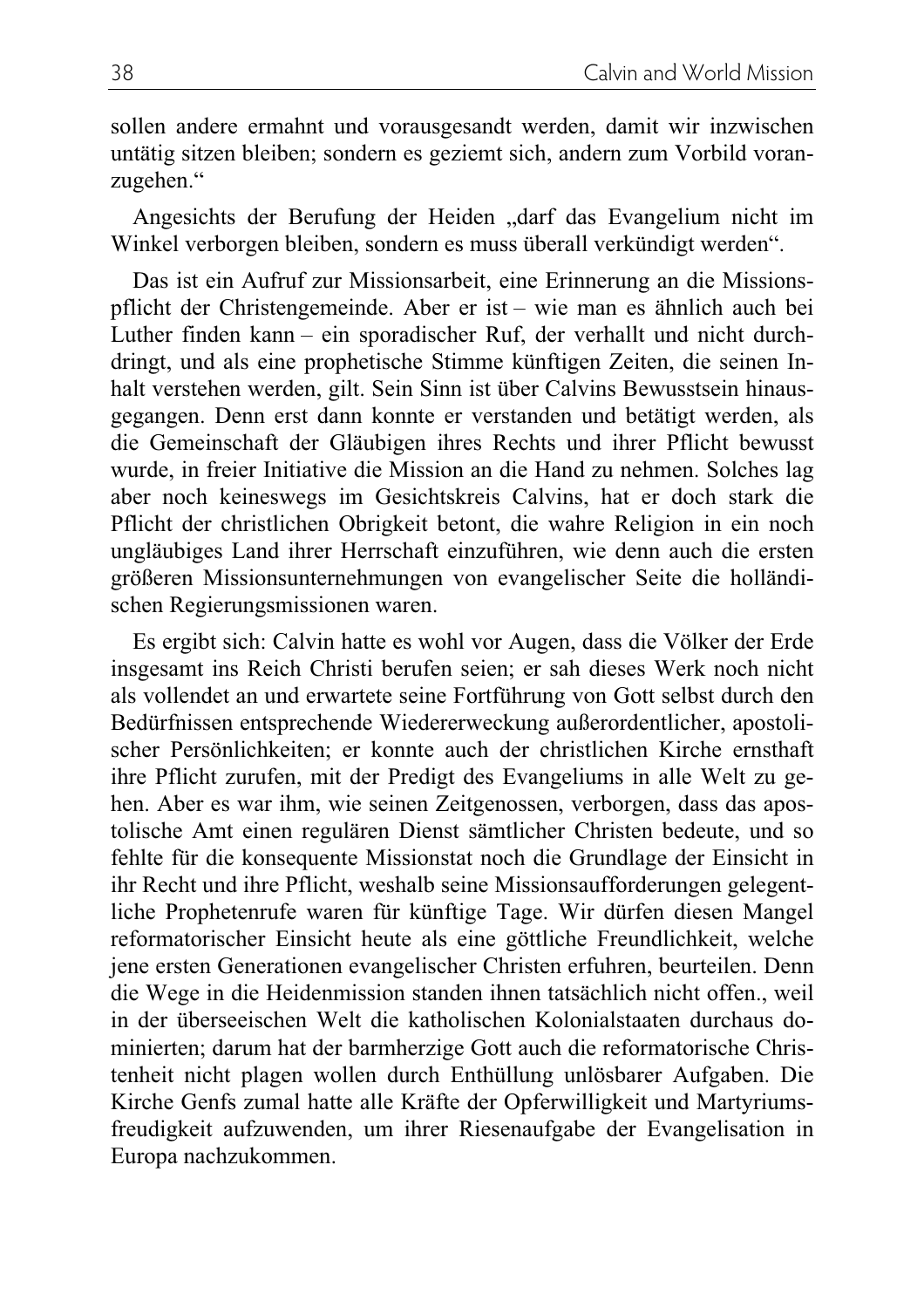Mit dem Pietismus sodann erwachte das eigentliche, evangelische Missionsleben. August Hermann Francke und der Graf Zinzendorf sind seine Väter geworden, und als der Rationalismus es in den Schoß der Brüdergemeine zurückdrängte, empfing es seine Neubelebung von England her durch die große Erweckung, welche mit den Namen Wesley und Whitefield verbunden ist; diese aber hatte wiederum durch den Pietismus ihre Antriebe empfangen.

Wir können nun im Zusammenhang unseres Themas die Frage aufwerfen, ob das mit dem Pietismus erweckte evangelische Missionsleben mit Calvin und seinem Lebenswerk und seinen Einflüssen irgendwelche ursächliche Beziehungen aufweise. Und solche sind nicht zu verkennen. Denn es ist bekannt, dass der Pietismus selbst, obwohl er die lutherische Kirche kräftig ergriff, seine Wurzeln stark im Calvinismus hatte. Es genügt ein Blick auf Speners Lebensgeschichte und auf sein Verhältnis zum reformiert gewordenen Jean de Labadie, um dieses wahrzunehmen. Die Christenheit Calvin'scher Herkunft hatte doch in anderem Maße als die lutherische denjenigen reformatorischen Grundsatz, welcher die Missionsarbeit möglich machte, in sich aufgenommen: die Erkenntnis des allgemeinen Priestertums der Gläubigen. Sie kannte von der Reformation her das Recht der Gemeindeglieder auf freie, mündliche Aussprache über das göttliche Wort, – darum war sie der Nährboden der Konventikel; sie hatte es nicht versäumt, mit dem Recht der Gemeindeglieder auf Arbeit an der Kirche zu rechnen, während die lutherische Pastoren- und Fürstenkirche der orthodoxen Zeit dieses gänzlich außer acht ließ. Und Calvins Charisma war es gewesen, der Kraft, welche in der Ruhe der Heilsgewissheit erlangt war, die Wege zur Arbeit an der Welt zu weisen; er hat die Überzeugung in seine Kirche hineingelebt und gepredigt, dass die Förderung des Reiches Christi eine allgemeine und persönliche Angelegenheit aller Glieder der Kirche sei. So ist zu sagen: Das evangelische Missionsleben der Gegenwart, welches dem Pietismus entstammt, wurzelt in demselben Maße im Calvinismus, als der Pietismus seinen Ursprung in diesem hat; mit dem Pietismus ist es im wesentlichen in calvinischem Boden entstanden, und wenn wir in diesen Monaten Calvins besonders gedenken, mögen die großen Anregungen nicht übersehen werden, welche, von seinem Lebenswerk ausgegangen, geschichtlich zum Missionsleben der evangelischen Christenheit geführt haben.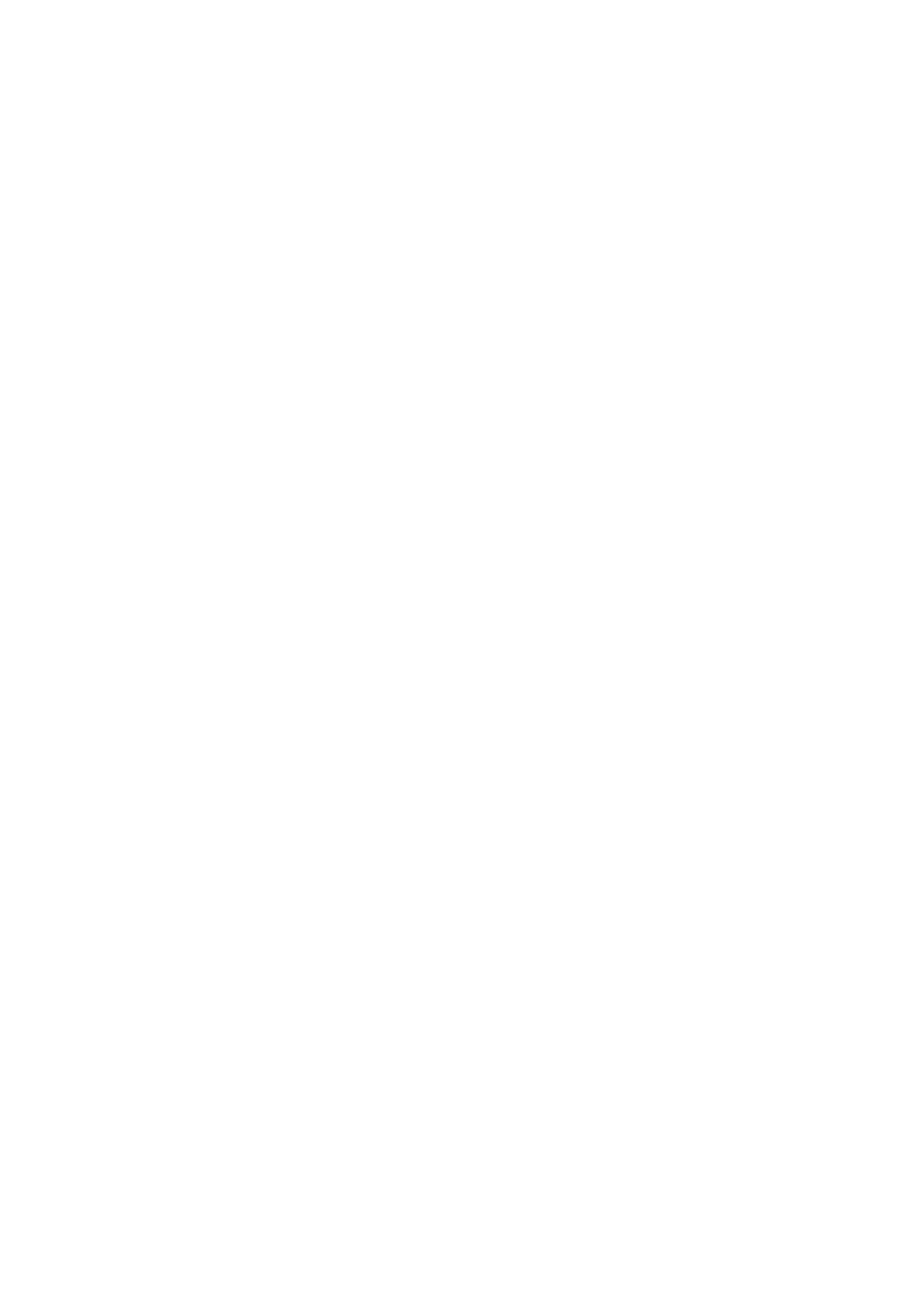### Calvin und die Mission (1909)

**ERNST KOCHS**

**Pastor Ernst Kochs († 1953) war bis 1937 Pfarrer in Emden und veröffentlichte einige größere Studien über 400 Jahre Geschichte und Struktur der Reformierten Kirche in Ostfriesland am Ende des 18. und am Beginn des 19. Jahrhunderts.** 

Original von "Reformirte Kirchen-Zeitung" (Nürnberg) Band. 32 (1909), S. 322-324, dort ist die Quelle mit "Monatsblatt der Norddeutschen Missions-Gesellschaft" angegeben.

Das Jahr 1909 steht unter dem Zeichen des großen Reformators Johann Calvin, dessen Bedeutung für den Gesamtprotestantismus gar nicht hoch genug gewertet werden kann. Sollte er, der aus seiner tiefen Schrifterkenntnis und seiner reichen christlichen Erfahrung heraus in den bestehenden und entstehenden Kirchen so mannigfaltige Kräfte entbunden und der Christenheit seiner Zeit und aller Zeiten so unschätzbare Antriebe gegeben hat, für die vornehmste Aufgabe der Christenheit, die Ausbreitung des Königreichs Gottes unter den nichtchristlichen Völkern, gänzlich blind gewesen sein? Um die Antwort vorwegzunehmen: "Für die Mission im ganzen ist er ebenso blind gewesen, wie die übrigen Männer der Reformation." Wenn sich jedoch gerade bei Calvin wenigstens ein Ansatz zum Missionssinn und sogar zu praktischer Missionsübung findet, so fällt das gegenüber der bewusst ablehnenden Stellung der übrigen Reformatoren um so nachdrücklicher und erfreulicher ins Gewicht.

Dass die Reformatoren unserer Kirche sich einer Missionsverpflichtung weder theoretisch noch praktisch bewusst geworden sind, ist für den Missionsfreund eine immer aufs neue befremdliche Tatsache. Die Tatsache ist um so auffallender, als man doch in der zeitgenössischen katholischen Kirche einen neu erwachten Missionstrieb vorfand. Aber man dachte nicht daran, diese falsche katholische Missionsmethode nach evangelischen Grundsätzen umzugestalten, vielmehr war das Missionsinteresse in den Gedanken der Reformatoren vollständig ausgeschaltet. Das stand freilich den Reformatoren außer Zweifel, dass das Evangelium für alle Völker bestimmt sei und die Kirche eine unbeschränkte Ausdehnungsfähigkeit besitze. Aber man war der Überzeugung, dass die Aufgabe der Weltmission nicht nur auf die Apostel beschränkt gewesen, sondern auch tatsächlich durch sie und ihre Schüler in hinreichendem Maße gelöst sei. Und das konnte man im Ernste meinen, gerade in einer Zeit, als die Welt immer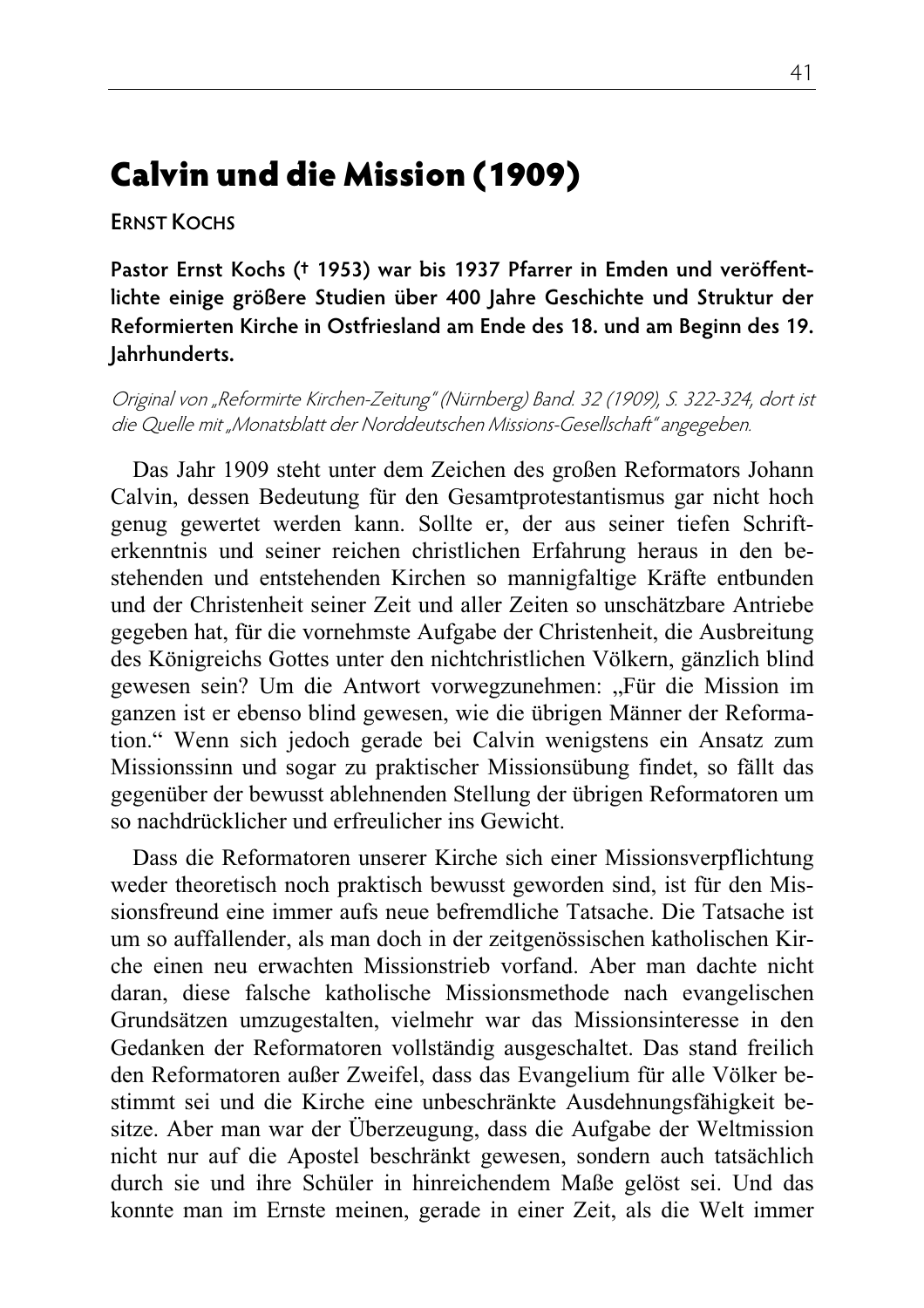größer wurde, als die überseeischen Entdeckungen die Grenzen der bis dahin bekannten Welt so unermesslich erweiterten! Aber selbst das Auftauchen einer neuen, vom Evangelium völlig unberührten Welt vermochte die Reformatoren in dieser wunderlich beschränkten Meinung nicht zu erschüttern. Beza wenigstens weicht der durch die Entdeckung Amerikas auftauchenden Verlegenheit mit der naiven Bemerkung aus, dass doch sicherlich schon durch die Apostel wenigstens ein Geruch des Evangeliums bis nach Amerika gedrungen sein müsse; jetzt aber seien die Bewohner jenes Erdteils um ihres Unglaubens willen verworfen.

Man hat die Reformatoren damit entschuldigen wollen, dass ihnen der Weg zu den Heiden verschlossen gewesen sei. Gewiss waren 250 Jahre später, als das Missionsinteresse allgemein erwachte, die Türen viel weiter aufgetan; aber gerade in der Reformationszeit traten doch gewaltige Heidenländer in den Gesichtskreis der abendländischen Welt. Die katholischen Spanier und Portugiesen haben ihrer großen Kolonisationsarbeit sofort die missionarische folgen lassen. Die Reformatoren haben den Weg zu den Heiden aber nicht einmal gesucht. Dazu war doch die große Welt des Islam ihnen genugsam bekannt, aber der Türke kam ihnen nur als Gottesgeißel für die abtrünnige Christenheit und als Vorbote der antichristlichen Endzeit, niemals aber als Missionsobjekt in Betracht. Mit mehr Recht lässt sich darauf verweisen, dass sie über den ungeheuren Aufgaben der Evangelisation einer verweltlichten Christenheit keine Zeit und Kraft mehr zur Heidenmission fanden. Aber sie haben auch die Verpflichtung dazu nicht empfunden, und befremdlich muss es bleiben, dass sie bei ihrem sonst so eindringenden Schriftverständnis den durchgehenden Missionszug und Missionsruf des Neuen Testaments so verkennen konnten, dass sie durchgehends alle Stellen, die von dauernder Missionspflicht gegenüber den Heiden handeln, auf die verweltlichte und ins Heidentum zurückgesunkene Christenheit bezogen haben. Der einzige Gesichtspunkt, unter dem die Reformatoren eine Missionsverpflichtung für ihre Zeit anerkennen würden, liegt in der Linie des Rechtsgrundsatzes, dass ein christlicher Landesherr, sobald er etwa in heidnischen Ländern Kolonialeroberungen machen würde, damit nicht nur das Recht erwirkt, von seinen neuen Untertanen die Annahme seiner wahren Religion zu verlangen, sondern auch die Verpflichtung übernimmt, solchen rechten Gottesdienst bei ihnen einzurichten. Gerade mit letzterem Gedanken steht nun auch bezeichnender Weise der einzige Missionsversuch, den das ganze Reformationszeitalter aufzuweisen hat, in ursächlichem Zusammenhange.

Dass aber gerade Johann Calvin es ist, der zu diesem Missionsunternehmen seine Hand geboten hat, ist doch mehr als ein bloßer Zufall. Zwar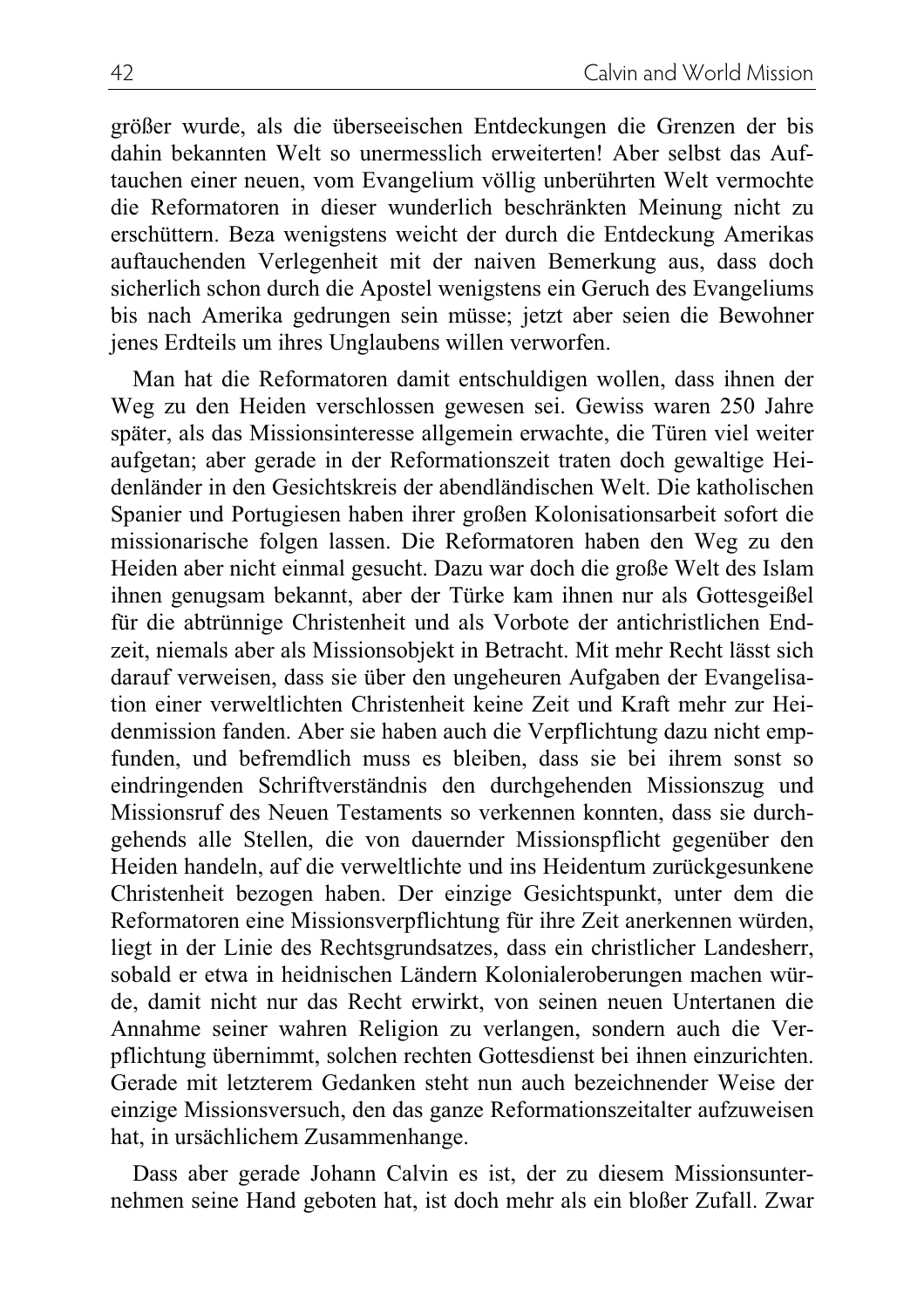unterscheidet sich auch Calvin in der Ausschaltung des Missionsgedankens aus seinem System nicht grundsätzlich von den übrigen Reformatoren, speziell der lutherischen Kirche. Auch er sieht den Missionsbefehl Jesu durch die Apostel und ihre Schüler erfüllt. In seiner Auslegung des Missionsauftrages Matth. 28 macht er allerdings die richtige Bemerkung, dass die Missionsverheißung des letzten Verses nicht auf die Apostel zu beschränken sei, sondern der Kirche aller Zeiten gelte, auch den schwachen und ängstlichen Seelen unter den Kirchenlehrern der Gegenwart. Aber leider zieht er daraus nicht die Konsequenz, dass dann auch der Missionsbefehl nicht auf die Apostel und ihre Zeit beschränkt werden darf. Bei der Auslegung von Matth. 24, 14 ("es wird gepredigt werden das Evangelium vom Reich in der ganzen Welt zu einem Zeugnis über alle Völker und dann wird das Ende kommen") macht Calvin sich selbst den Einwurf, dass es doch auch Antipoden und eine ganze Menge weit entfernt wohnender Völker gebe, zu denen noch nicht der geringste Schall des Evangeliums gedrungen sei. Doch weit entfernt, aus dieser Tatsache die Verpflichtung zu dauernder Missionstätigkeit herzuleiten, begnügt er sich mit der Bemerkung, dass der Herr offenbar nicht an alle einzelnen Landstriche der Erde denke, auch keine bestimmte Zeit für die Ausbreitung des Evangeliums angegeben, nur den Tag seiner Wiederkunft als Schlusstermin für die Evangelisierung der Welt genannt habe. So weicht er auch an dieser Stelle aus, wo es doch fast kein Ausweichen gab. Bei Matth. 9, 38 ("die Ernte ist groß") gibt er ausdrücklich zu verstehen, dass er ebenso wie die andern Reformatoren die verweltlichte Christenheit als das Missionsgebiet der Kirche ansieht: die Bitte um Arbeiter in der Ernte sei niemals zeitgemäßer gewesen, als in der Zeit der gegenwärtigen Verwilderung und Verwüstung der Kirche. Was endlich Calvins Lehre von der Prädestination betrifft, die dem Missionstrieb den Lebensnerv abzuschneiden scheint, so ist zu bedenken, dass er eine allgemeine Berufung durch die Wortverkündigung als Grundlage für die besondere Berufung ansieht. Damit hatte er auch die innere Ermächtigung, die Aufforderung zu bestimmter Missionsübung, als ihm dieselbe von anderer Seite nahegelegt wurde, mit freudigem Eifer aufzugreifen. Wie hätte der Mann mit dem weltweiten Horizont für seine reformatorische und evangelistische Tätigkeit auch Bedenken tragen sollen, im Einzelfalle auch einmal über die Grenzen der Christenheit hinauszugehen?

Zum Verständnis dieses höchst merkwürdigen und allerersten evangelischen Missionsversuches muss von vornherein darauf hingewiesen werden, dass er nicht selbständig, sondern nur als Nebenzweck eines Kolonisationsprojektes unternommen wurde, also nur als Anhängsel eines politischen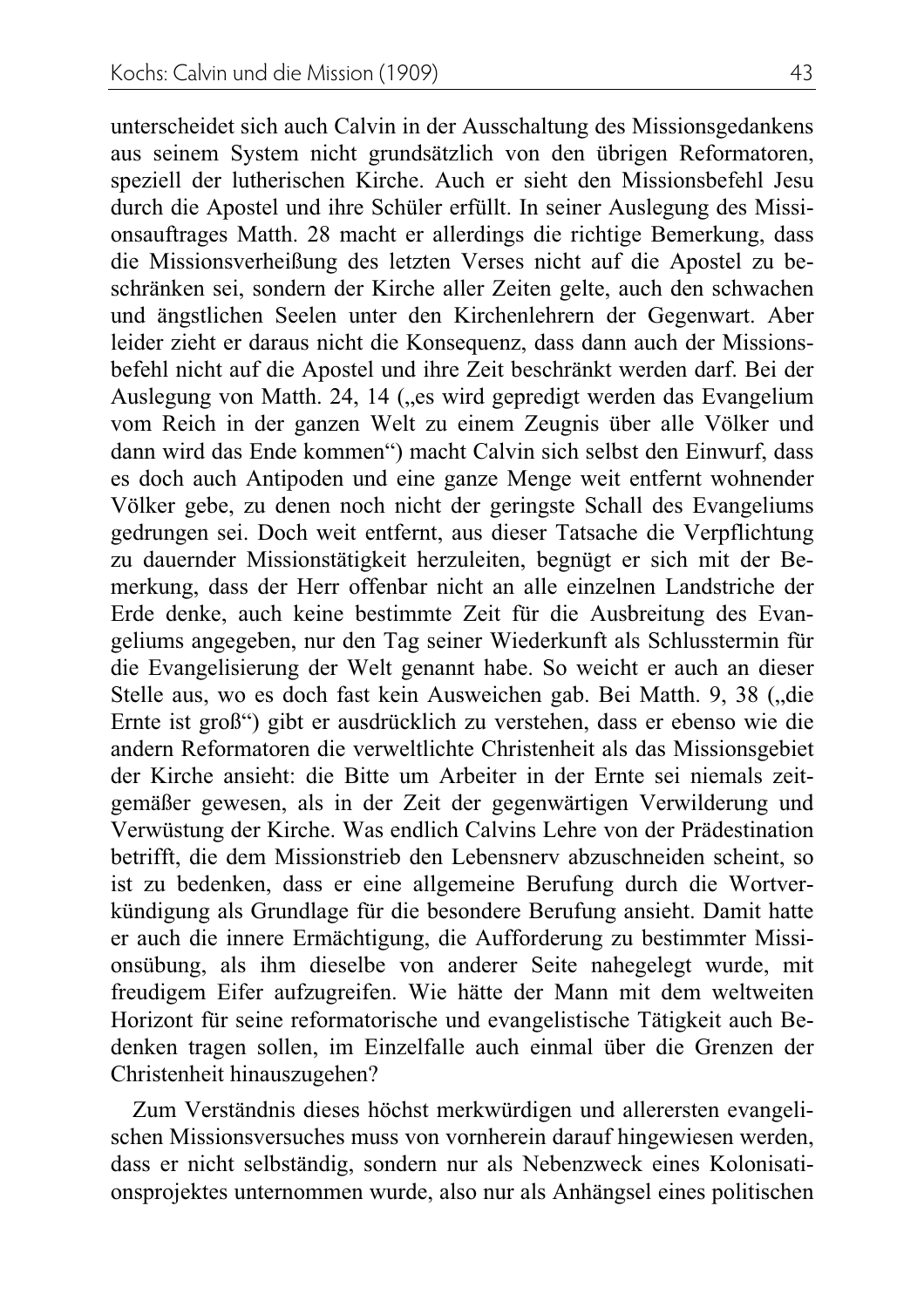Aktes. Die treibende Kraft des ganzen Unternehmens war ein Mann von unlauterem Charakter, der Malteserritter Nikolaus Durand de Villegaignon, der es im Dienste der französischen Marine bis zum Vizeadmiral gebracht hatte, dann aber, weil er die Gunst des Königs verloren, aus seinem Dienste geschieden war. Um sich aufs neue beim König beliebt zu machen, unterbreitete er ihm unter Vermittlung und Fürsprache des Admirals Coligny den abenteuerlichen Plan, an der brasilianischen Küste eine französische Kolonie zu gründen, und damit ein gewisses Gegengewicht gegen die überseeische Alleinherrschaft der Spanier und Portugiesen herzustellen. Sobald es ihm gelungen war, den König für seinen Plan zu gewinnen, begann er, Ansiedler für die neue Kolonie anzuwerben. Er wandte sich zu diesem Zwecke an die bedrängten und verfolgten reformierten Landsleute mit der Verheißung, ihnen dort eine Zufluchtsstätte zu bieten, wo sie ungehindert ihres Glaubens leben könnten. Durch sein feierlich gegebenes Versprechen, in der neuen Ansiedlung den Gottesdienst genau nach der Genfer Kirchenordnung einzurichten, ließ sich wirklich eine beträchtliche Anzahl Reformierter bewegen, sich ihm zur Verfügung zu stellen, zumal er keinen Zweifel darüber ließ, dass er auch in seiner Glaubensüberzeugung den Reformierten nahe stehe, und dazu die Fürsprache Colignys auszubeuten verstand. Am 15. Juli 1555 schiffte sich Villegaignon mit seinen Kolonisten, Soldaten und allerlei Abenteurern ein und landete in der Bucht von Rio de Janeiro, ohne jedoch an der Küste festen Fuß fassen zu können. Er musste vor dem Widerstande der Eingeborenen sich auf eine benachbarte Insel zurückziehen, die er befestigte und nach seinem Gönner Coligny nannte. Schon bald zeigte sich in dem eintretenden Nahrungsmangel die Folge der Übereilung, mit der das abenteuerliche Unternehmen ins Werk gesetzt war. Die Reformierten aber hielten ohne Murren aus.

Um nun die Zahl der reformierten Ansiedler zu vermehren, sandte Villegaignon mit den heimkehrenden Schiffen Briefe an Coligny und Calvin, in denen er um weitere Sendung reformierter Landsleute und namentlich um reformierte Prediger bat, die die Ansiedler mit regelmäßiger Wortverkündigung versorgen und zugleich den Heiden auf der Insel und an der benachbarten Küste das Evangelium verkündigen könnten. Auf Colignys Empfehlung griff Calvin mit freudigem Eifer zu. Mit Dank gegen Gott begrüßte man in Genf die Ausbreitung des Reiches Jesu Christi in einem so entlegenen und unermesslich großen Lande und unter einem Volke, das ohne alle Gotteserkenntnis dahinlebte. Auf Befragen erklärten sich sodann Petrus Richter und Wilhelm Chartier bereit, falls die Gemeinde sie rechtmäßig dazu erwählte, als Prediger und Missionare hinauszugehen. Nach einer öffentlichen Auslegung der betreffenden (d. h. wohl auf die Mission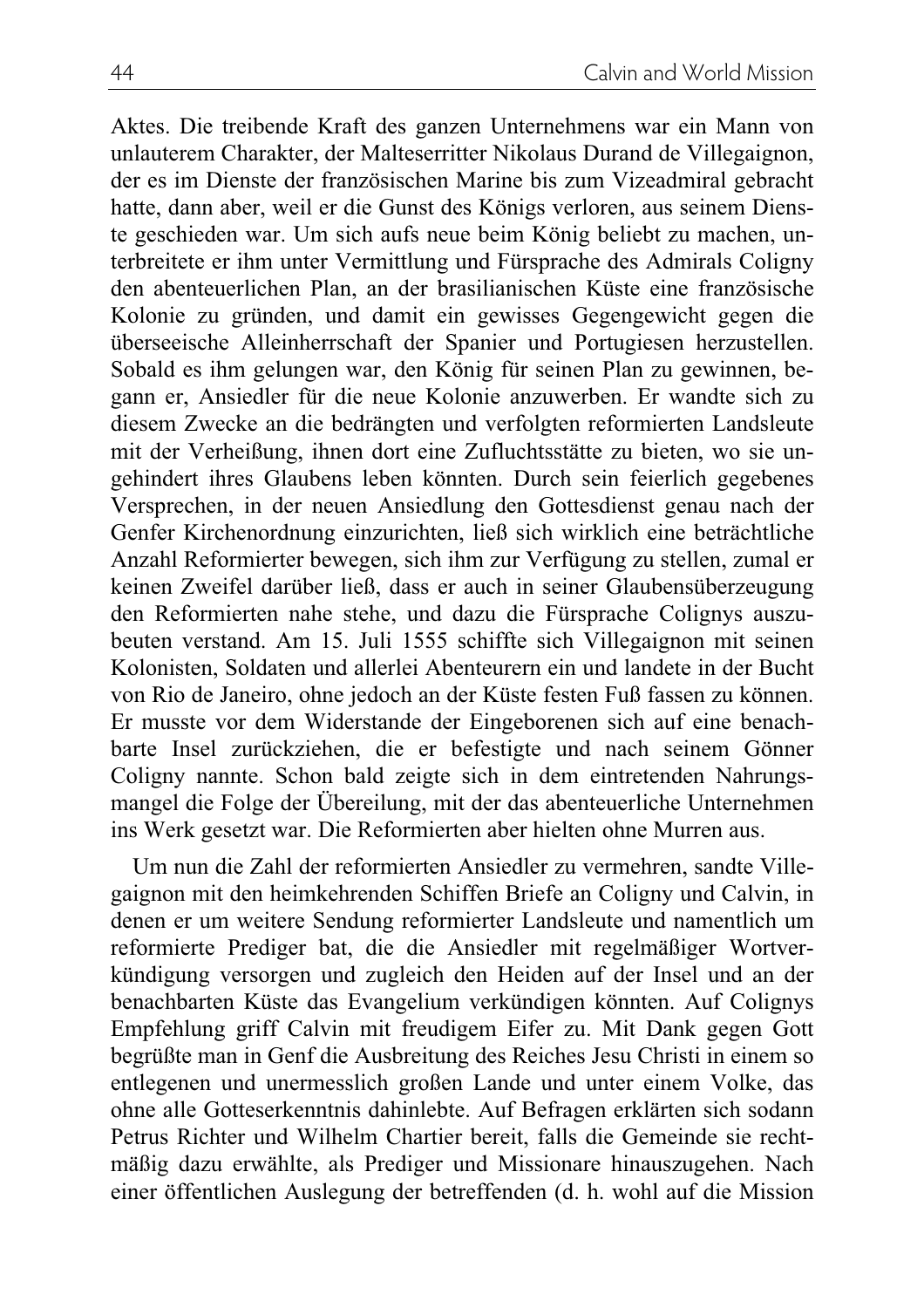bezüglichen) Schriftstellen wurden sie von dem Genfer Predigerkollegium feierlich abgeordnet und zu treuer Amtsführung ermahnt, worauf sie das Bekenntnis ablegten, die Fahrt nach Amerika antreten zu wollen, um das Evangelium dort auszubreiten. Am 19. November 1556 fuhren die Genfer nebst 200 neuen Ansiedlern hinüber.

Mit allen Ehren nahm sie Villegaignon im März 1557 in Empfang. Leider ist das ganze Unternehmen an der Niederträchtigkeit dieses elenden Menschen gescheitert, der gar bald seine Maske abwarf und sich als verkappter Römling entpuppte. Verfolgung und Bedrängnis aller Art, Vertreibung und Märtyrertum war das Los der meisten Ansiedler. So bewundernswert auch die Energie und Weisheit war, womit die Prediger die ersten schwierigen Vorarbeiten zum Missionswerk und die ersten Missionsversuche unternahmen, so war doch von dauernden Erfolgen keine Rede, weil der Gouverneur fünf der Ansiedler hinrichten ließ und die übrigen in die Heimat zurücktrieb.

So ist die Erstlingsblüte des späteren großen Missionsfrühlings der evangelischen Kirche dahingewelkt, ehe sie Frucht ansetzen konnte. Zu früh hatte sie sich hervorgewagt. Es war noch nicht Missionszeit. Im Reiche Gottes hat alles seine Stunde. Doch ist dieser misslungene Erstlingsversuch ein mächtiger Beweis, dass der jungen Reformationskirche Missionssinn und Missionstrieb nicht gänzlich gefehlt und sie für die Ausbreitung des Evangeliums unter den Heiden, als sie dazu aufgefordert wurde, auch große Opfer nicht gescheut hat. Dass aber das hoffnungsvolle Unternehmen sich mit dem Namen Johann Calvin verbindet, ist auch ein Beitrag zur Würdigung des großen Reformators in seinem Jubiläumsjahre.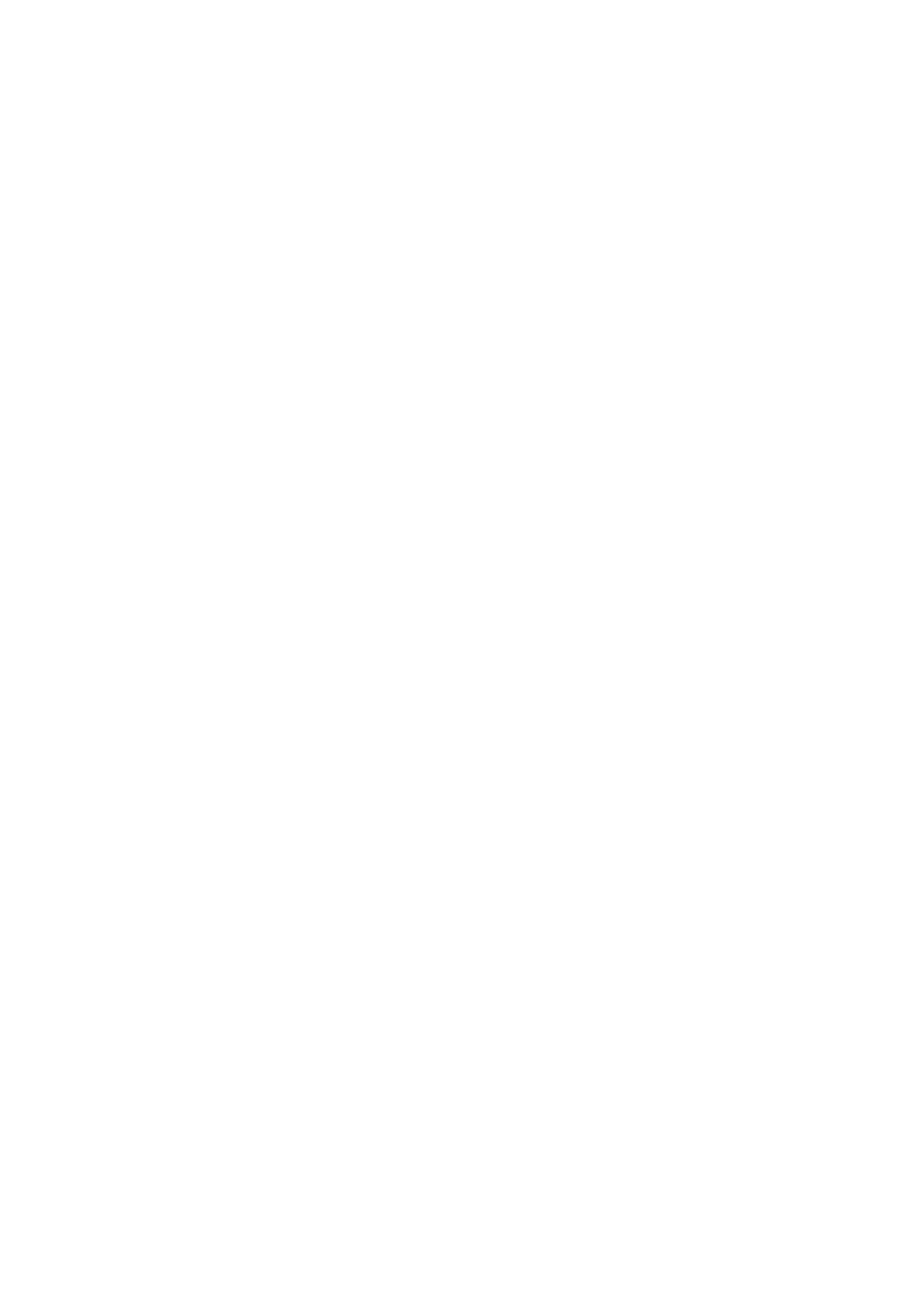## Der Missionsgedanke bei Kalvin (1934)

**ERNST PFISTERER**

#### Studienrat Ernst Pfisterer, Bochum, war Calvinforscher (z.B. "Calvins Wirken **in Genf").**

Erschienen in Neue Allgemeine Missionszeitschrift 1934: S. 93-108.

Das Material zu dem vorliegenden Aufsatz ist einerseits entnommen der Institutio Kalvins, deutsche Übersetzung von Karl Müller, Neukirchener Verlag; andrerseits E. Doumergue, Jean Calvin, Les hommes et les choses de son temps, 4. Band, La pensée religieuse de Calvin, Lausanne 1910. Die Übersetzung der Zitate aus Doumergue stammt von mir. Außerdem habe ich herangezogen W. Schlatter, Kalvin und die Mission, Evangelisches Missionsmagazin, Neue Folge 1909, 53. Jahrgang; für Luthers Großen Katechismus die Ausgabe von Luthers Werken, herausgegeben von Buchwald u.a., 3. Auflage 1905.

### **I.**

1. Das Heidentum kennt Kalvin nach diesem Material nur aus der Bibel und der antiken Literatur. Irgendeine Spur, dass er eine nähere Kenntnis der neuentdeckten heidnischen Völker hätte oder sich mit dem Islam befasst hätte, lässt sich nicht finden. Für den Franzosen Kalvin waren eben die Türken nicht die Realität wie für Luther und die Deutschen, deren Land aufs Schwerste durch sie bedroht war (Türken vor Wien 1529). Doch hat Kalvin ohne allen Zweifel sich mancherlei über die brasilianischen Indianer berichten lassen; denn Jean de Léry, einer der Teilnehmer an dem Villegaignonschen Abenteuer, von dem später noch zu reden sein wird, ist nach seiner Rückkehr aus Brasilien in Genf wieder seinem Schuhmacherhandwerk nachgegangen, hat 1559 geheiratet und ist erst nach 1560, offenbar in der Zeit der ungeheuren Nachfrage nach Pfarrern wegen des raschen Aufblühens der protestantischen Gemeinden in Frankreich, Pfarrer zuerst in Frankreich, dann in Bern geworden. Dass er sich an der nur zwei Monate dauernden Missionsarbeit unter den Topinambu-Indiandern beteiligt hat, geht aus seinem Bericht über seinen Aufenthalt in Brasilien hervor, der sogar eine Liste von Wörtern der Eingeborenensprache enthält. Durch ihn hat also Kalvin Nachrichten über das Leben und Treiben heidnischer Völ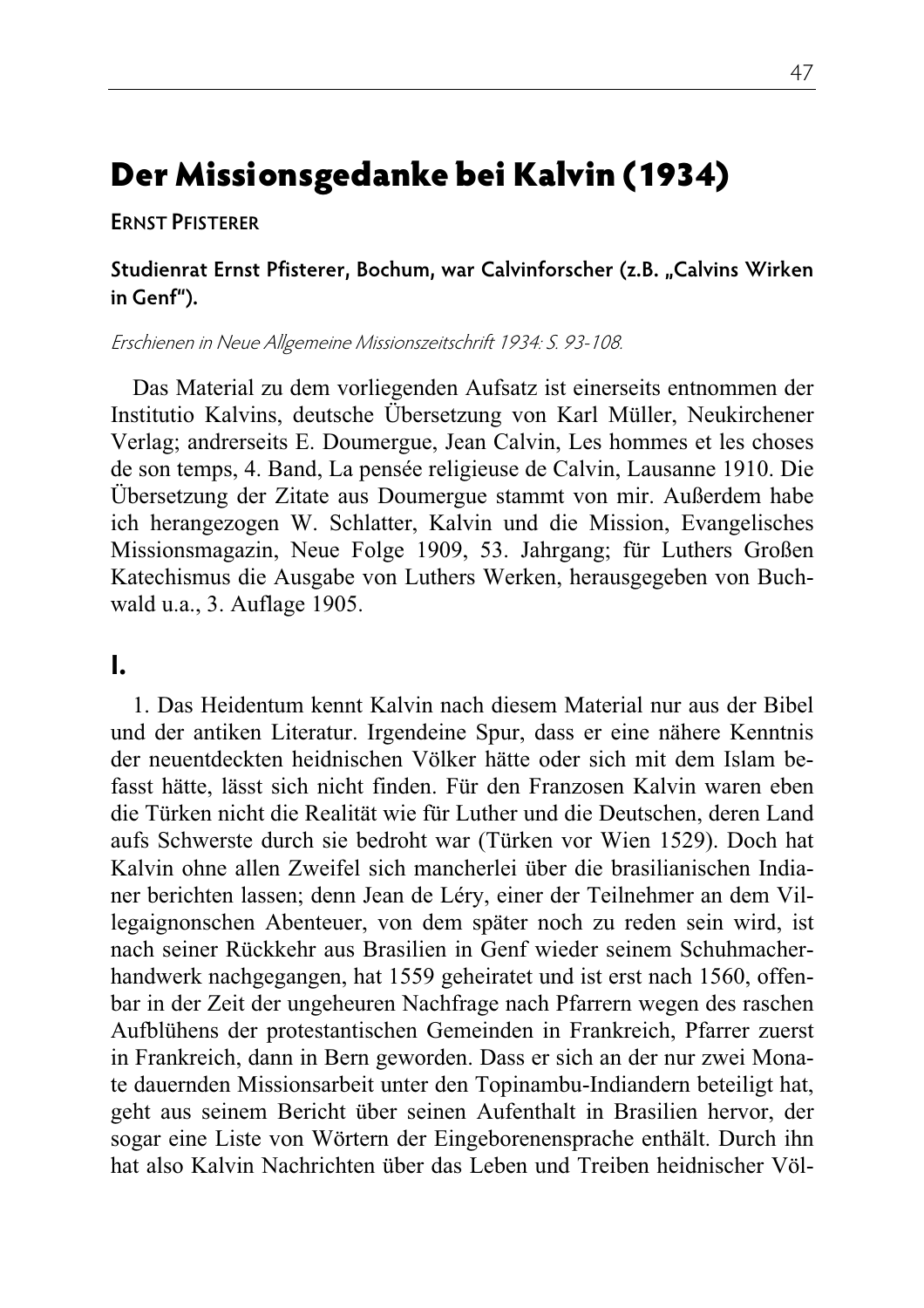ker erhalten, aber eine Widerspiegelung dessen lässt sich in dem vorliegenden Material nicht nachweisen.

2. Welche Gedanken Kalvin nun über das Heidentum hat, ergibt sich aus den folgenden Sätzen:

"Wir stellen als unbestreitbar fest, dass der menschliche Geist durch natürlichen Instinkt eine gewisse Ahnung von der Gottheit hat. Denn Gott erweckt in allen Menschen eine Art von Erkenntnis seines gottheitlichen Wesens, damit niemand sich mit Unwissenheit entschuldigen könne. … Schon ein Heide (Cicero) hat gesagt, dass kein Volk so barbarisch und kein Stamm so verwildert sei, dass ihm nicht die Überzeugung von der Existenz eines Gottes tief im Herzen säße. Mögen manche Völker sich im übrigen wenig von wilden Tieren unterscheiden, so haben sie doch einen Samen von Religion nie ganz verlieren können. … Wenn also, solang die Welt steht, kein Land, keine Stadt, ja kein Haus der Religion entbehren konnte, so ist dies ein stilles Zeugnis dafür, dass in alle Herzen eine Empfindung vom göttlichen Wesen gelegt ward" (Inst. I,3,1)

"Wo das ganze Leben von regelmäßigem Gehorsam erfüllt sein sollte, lebt man in allem seinem Tun im offenen Aufruhr gegen Gott und sucht ihn nur mit einigen Opfern zu besänftigen; wo man ihm mit heiligem Leben und Herzen dienen sollte, denkt man sich läppisches Spielwerk und nichtige Übungen aus, mit denen man ihn sich geneigt machen will; wo endlich die ganze Zuversicht auf ihm ruhen sollte, verlässt man sich auf sich selbst oder auf Kreaturen. Endlich verwickelt man sich in einen solchen Haufen von Irrtümern, dass die hellen Funken, unter deren Schein man etwas von Gottes Herrlichkeit hätte sehen können, durch die Finsternis der Bosheit erstickt werden und erlöschen. Bei alledem bleibt doch jener Same, der niemals mit der Wurzel ausgerottet werden kann, nämlich die Ahnung von irgendeinem göttlichen Wesen. Derselbe ist aber derartig verdeckt, dass er nur die bösesten Früchte trägt" (Inst. I,4,4).

"Der Menschengeist ist eben wie ein Labyrinth: nicht bloß jedes Volk, sondern beinahe jeder Mensch dichtet sich seinen eigenen Götzen. Denn zur Dunkelheit und Unwissenheit gesellte sich Frechheit und Übermut. Wie aus einem wüsten und weiten Schlund Gewässer hervorquellen, so ergoss sich geradezu ein Schwarm von Göttern aus dem Menschengeist. Welche Fülle von Aberglauben und Verkehrung, in der sich die schreckliche Blindheit des menschlichen Geistes kundtut!" (Inst. I,5,12)

"Man pflegt nicht in der Weise zu fremden Göttern abzufallen, dass man den höchsten Gott offensichtlich verlässt oder auf ihre Stufe herabrückt; sondern man lässt ihm seinen obersten Platz, umgibt ihn aber mit einem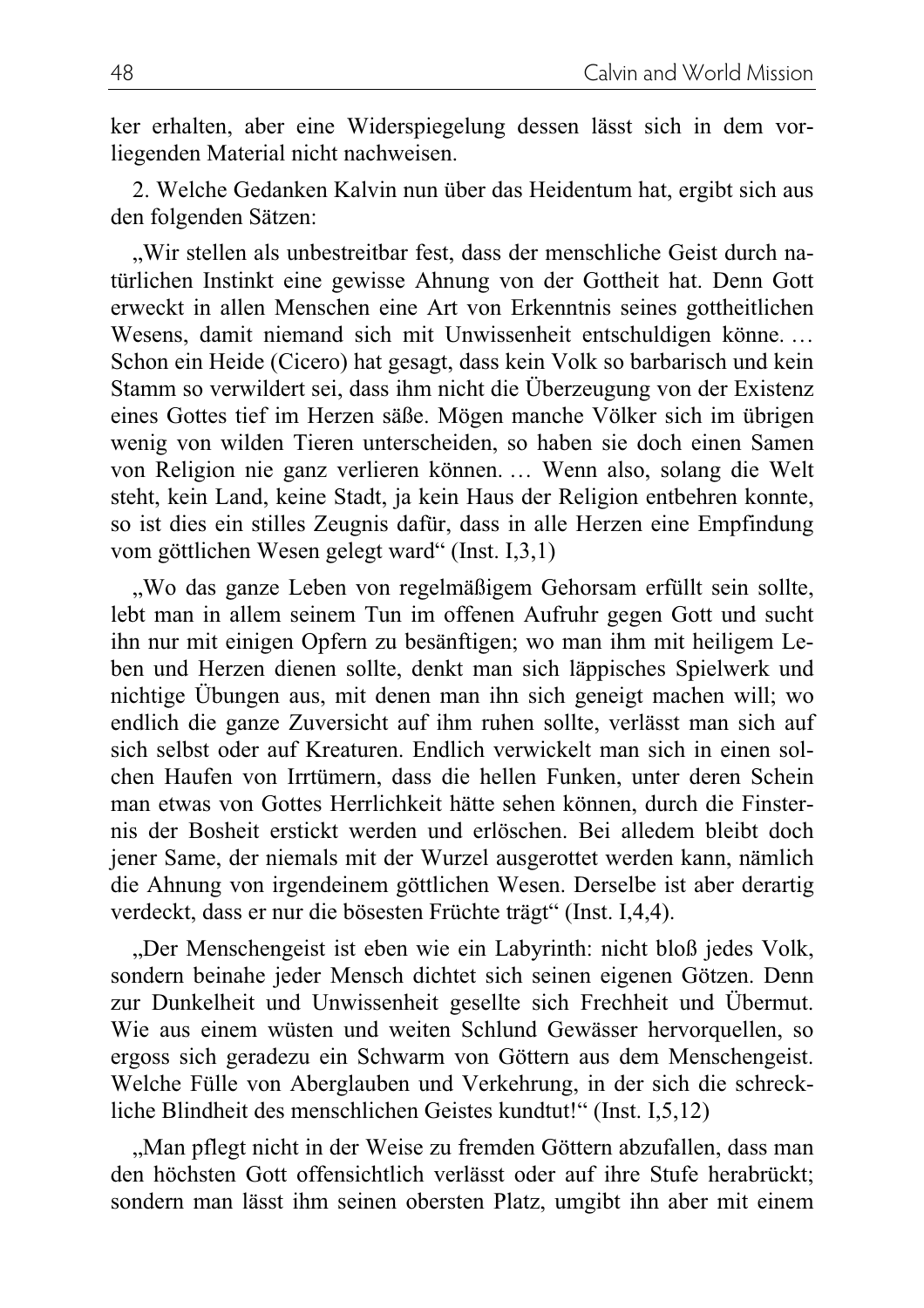Schwarm niederer Gottheiten, mit denen er sein Wirken teilen soll. Auf diese Weise wird die Herrlichkeit des göttlichen Wesens – wenn auch unvermerkt und trügerisch – zerteilt, so dass dem einen Gott nicht alles bleibt" (Inst. I,12,1).

3. "Bezüglich des Ursprungs der Götzenbilder wird allgemein für richtig gehalten, was im Buch der Weisheit (14,15) steht: man fing an, verehrte Tote abergläubisch zu verehren und zu ihrem Gedächtnis Bilder aufzustellen. Ohne Zweifel ist dies eine uralte Sitte, die viel zur Verbreitung des Götzendienstes beigetragen haben mag, die ich aber nicht für seine erste Quelle halten kann. Denn, wie aus den Büchern Mose hervorgeht, waren Götzenbilder früher im Gebrauch als jene Weihung von Bildern für die Toten, deren die heidnischen Schriftsteller öfter gedenken, aus einem gewissen Familienehrgeiz überhandnahm. Wenn z.B. Rahel ihres Vaters Götzen gestohlen hat, so lässt dies auf eine ganz allgemeine Verbreitung des Götzendienstes schließen. Man kann daraus ersehen, dass der Menschengeist von jeher, wenn ich so sagen darf, eine Werkstätte zur Herstellung von Götzen gewesen ist. Wie der Mensch seinen Gott im Herzen sich denkt, so will er ihn durch eine äußere Gestalt darstellen. Der Verstand erzeugt das Götzenbild, die Hand gebiert es. Der Ursprung der Götzenbilder ist der, dass die Menschen an Gottes Gegenwart nicht glauben, sie könnten ihn denn fleischlich greifen." Vgl. 2. Mos. 32,1ff. (Inst. I,11,8).

"Solcher Errichtung von Bildwerken folgte dann alsbald die Anbetung: da die Menschen Gott in den Bildern zu sehen glaubten, verehrten sie ihn auch in ihnen. Endlich ließen sie ihre Herzen und Augen ganz dadurch gefangennehmen, versanken immer tiefer in törichte Stumpfheit und behandelten ihre Bildwerke mit einer blöden Ehrfurcht und Bewunderung, als wäre selbst ein Stück der Gottheit in ihnen. Irgendein roher Aberglaube muss schon dahinterstecken, wenn ein Mensch einem Bildwerk göttliche Ehren darbringt, wobei es keinen Unterschied macht, ob es Gott selbst oder irgendeine Kreatur darstellt. Aus diesem Grund hat der Herr nicht bloß die Errichtung von Statuen verboten, sondern auch die Weihung von Steinen und sonstigen Denkzeichen, bei denen man Anbetung üben wollte. Aus demselben Grunde heißt es auch in dem Gebote: "Du sollst sie nicht anbeten.' Denn sobald man sich Gott unter sichtbarer Gestalt vorstellt, denkt man auch seine Kraft an dieses Bild gebunden. Die Menschen sind so stumpf, dass, wenn sie Gott nur erst gebildet haben, sie ihn auch an dieses Machwerk binden, – und Anbetung ist die unausbleibliche Folge. Ob sie dabei das Bild kurzweg selbst anbeten oder Gott in dem Bilde, macht keinen Unterschied. Wo man einem Bildwerk göttliche Ehren erweist, treibt man Götzendienst, mag die Theorie lauten, wie sie will. Und weil Gott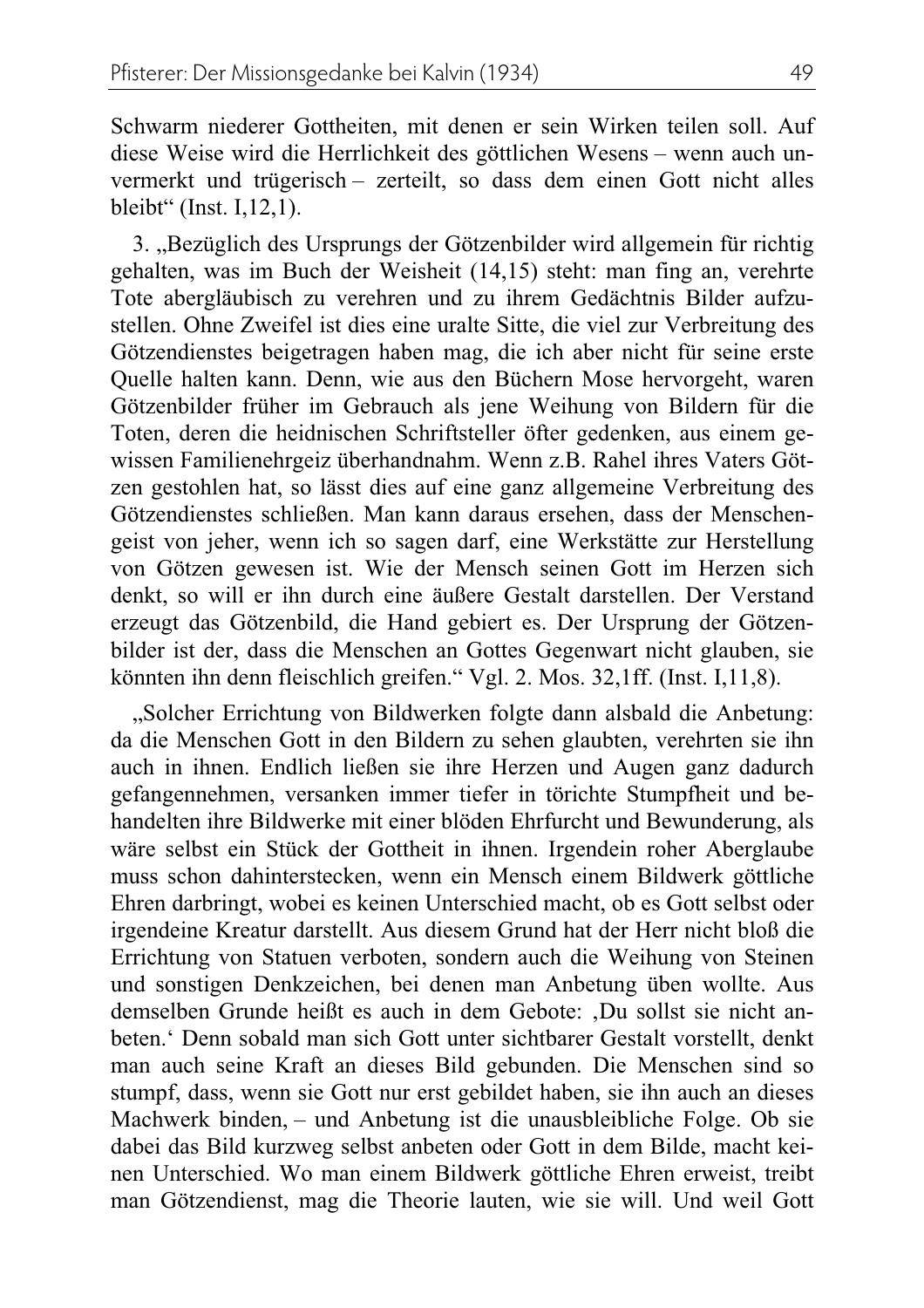eine abergläubische Verehrung nicht annimmt, raubt man ihm, was man den Götzenbildern gibt. Gegen dieses Urteil helfen keine Ausflüchte" (Inst. I,11,9).

4. Aber "trotz seines Falles und seiner Verkehrung ist der Menschengeist noch immer mit ausgezeichneten Gottesgaben bekleidet und geschmückt. Wenn wir bedenken, dass Gottes Geist die einzige Quelle der Wahrheit ist, so werden wir die Wahrheit selbst weder verwerfen noch verachten, wo sie sich auch findet, wenn anders wir nicht dem Geiste Gottes eine Schmach antun wollen: wer die Gaben Gottes geringachtet, verwirft und verschmäht ihn selbst." Nachdem Kalvin als Beispiel die Leistungen des Altertums auf den verschiedensten Gebieten (Recht, Politik, Philosophie, Literatur, Medizin, Mathematik) angeführt hat, schließt er mit den Worten: "Müssen wir also sehen, dass, mit der Schrift zu reden, der ,natürliche' Mensch noch solchen Scharfsinn und solche Geschicklichkeit im Durchdenken irdischer Dinge besitzt, so wollen wir dadurch ermessen lernen, wie viele gute Gaben der Herr der Menschennatur noch gelassen hat, auch nachdem sie des wahren Gottes beraubt ward" (Inst. II,2,13-15).

Sind nun auch "alle guten Seiten, die im Leben der Ungläubigen und Götzenanbeter auftreten, Gaben Gottes", so sind diese Menschen doch nicht "einer Belohnung, sondern vielmehr einer Bestrafung" würdig, weil "ihre Werke durch die Unreinigkeit des Herzens von Anbeginn an verderbt sind" (Inst. III, 14, 3).

### **II.**

1. Entsteht nun den Christen nicht die Aufgabe, nach Maßgabe der ihnen verliehenen Gaben die Heiden vor dieser Bestrafung zu bewahren? Kalvin antwortet darauf im Kommentar zum Galaterbrief: "Gott legt uns das Heil aller Menschen ohne Ausnahme ans Herz, wie Christus für die Sünde der ganzen Welt gelitten hat." So ist also Jesu Leiden für die Sünde aller Menschen die Grundlage für die Arbeit auch an den Heiden.

2. Nun gründet Kalvin die Verpflichtung des Christen den Heiden gegenüber nicht etwa auf den Missionsbefehl Matth. 28,19 oder Mark. 16,15, sondern auf seine Verpflichtung dem Nächsten gegenüber:

"Christus zeigt in der Erzählung von dem Barmherzigen Samariter, dass unter dem Nächsten auch jeder ganz fremde Mensch zu verstehen ist, so dass wir nicht etwa das Liebesgebot auf den Kreis unserer Verwandtschaft beschränken dürfen. Gewiss sollen wir Menschen, die uns besonders verwandtschaftlich nahestehen, auch mit besonderer Teilnahme unterstützen; dergleichen streitet nicht wider Gott, sondern ist durch Gottes Vorsehung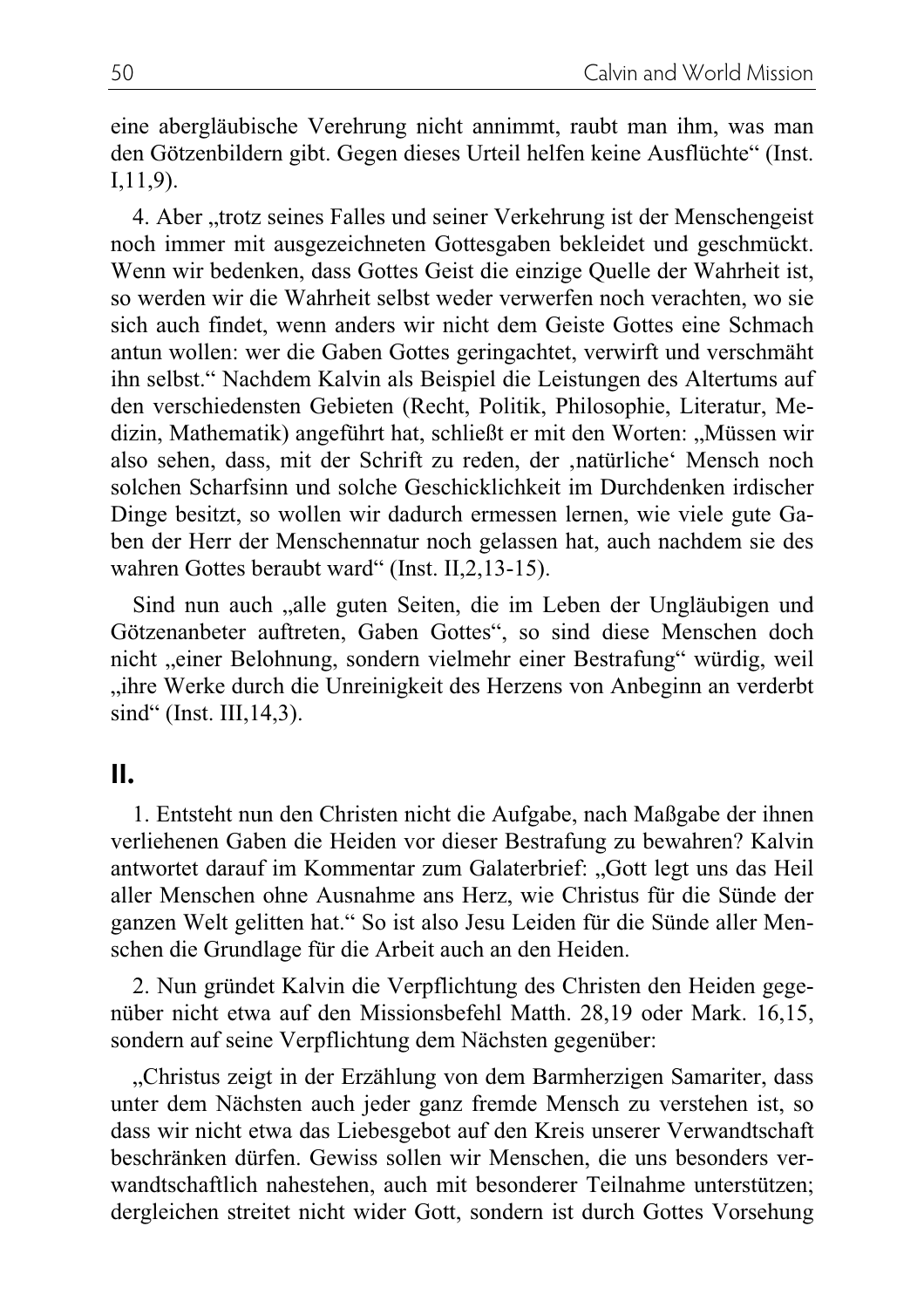also geordnet. Zugleich aber sage ich, dass man das ganze Menschengeschlecht ohne Ausnahme mit derselben Stimmung der Liebe umfassen soll; hier ist kein Unterschied zwischen Griechen und Barbaren, Würdigen und Unwürdigen, Freunden und Feinden; denn wir sollen die Menschen nicht an und für sich, sondern in Gott ansehen" (Inst. II,8,32).

Ganz besonders wichtig ist Kalvin die Erkenntnis geworden, dass allen Menschen Gottes Ebenbild in die Seele, aber auch in den Leib eingeprägt ist. Darum schreibt er: "Nach des Herrn Vorschrift sollen wir allen Menschen insgesamt Gutes tun, deren größter Teil dessen doch nicht wert ist. Die Schrift gibt eben die treffliche Regel, dass wir nicht auf Verdienste sehen sollen, sondern auf das allen Menschen eingeprägte Ebenbild Gottes, dem wir niemals zu viel Ehrerbietung erweisen können. So werden unsrer Liebe vor allem die Genossen des Glaubens empfohlen (Gal. 6,10), sofern durch Christi Geist in ihnen Gottes Ebenbild erneuert und wiederhergestellt ward. Aber welcher Mensch dir auch begegnen wird, der deiner Hilfe bedarf, du hast keinen Grund, dich ihm zu entziehen. Du sagst vielleicht, es sei ein Fremder; aber der Herr hat ihm einen Stempel aufgedrückt, der ihn zu deinem Verwandten macht: darum gebietet er (Jes. 58,7): ,Entzeuch dich nicht von deinem Fleisch'" (Inst. III,7,7).

Welch größeren Liebesdienst könnte ein Christ dem, "der seiner Hilfe bedarf", erweisen, als dass er ihn zu dem führt, der auch für seine Sünde gestorben ist! So müsste schon, was bisher von Kalvins Worten angeführt worden ist, genügen, um zu zeigen, dass er jegliche Arbeit Innerer und Äußerer Mission, die im Geiste Christi geschieht, von ganzem Herzen begrüßt und unterstützt hätte.

Aber er hat sich noch viel deutlicher über diese Fragen ausgesprochen.

3. Der Ruf Gottes gilt allen Menschen, allen Staaten, allen Völkern:

"So viele Menschen es auf der Erde gibt, alle sind eure Nächsten... Gott hat nicht *eine Menschenrasse* erwählt, er hat nicht seinen Dienst in ein bestimmtes *Land* beschlossen, sondern die Wand ist zerbrochen, so dass es heute weder Juden noch Griechen gibt. … Wenn ich mir gesagt habe: Da ist ein Mensch aus einem fremden Land. Welche Beziehungen bestehen denn zwischen uns, zumal da wir nicht ein verständliches Wort miteinander reden können? Und wenn ich das alles zu mir gesagt habe, was tut's? Wenn ich ihn dann betrachte und anschaue, so werde ich in ihm eine Natur sehen, die er mit mir gemein hat. … Da ist doch ein und dieselbe Natur, durch die uns Gott zusammengefügt und gebunden hat. … Versuchen wir also, soweit es an uns liegt, auch den Seelen solcher Menschen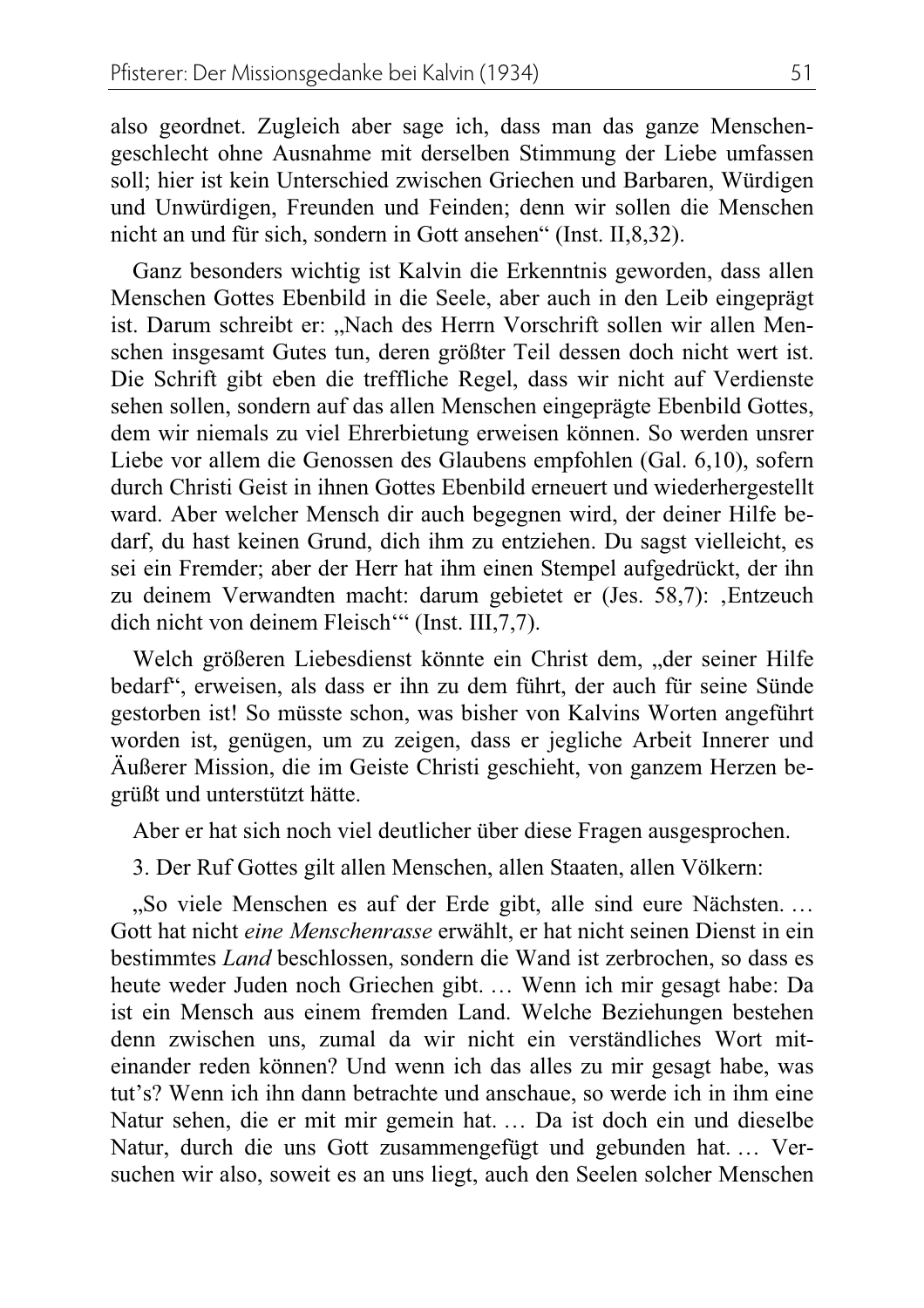das Heil und ihren Leibern Gutes zu verschaffen" (Predigten über das Deuteronomium, Opera 28).

"Gott will alle retten, damit, soweit es an uns liegt, wir so das Heil allen verschaffen, die aus dem Reiche Gottes verbannt zu sein scheinen, in der Zeit, in der sie ungläubig sind. Alle, das will nicht heißen, jeden für sich, sondern *alle Staaten und Völker*. … Wir dürfen also die Vatergüte nicht auf uns oder eine gewisse Anzahl von Menschen beschränken" (Predigten über den 1. Timotheusbrief, Opera 53).

4. Aber steht der Missionsgedanke nicht im Widerspruch mit der Erwählungslehre? Darauf antwortet Kalvin in dem Teil der Institutio, der die Erwählungslehre behandelt (Inst. III,23,12-14): "Weil wir nicht wissen, wer zur Zahl der Auserwählten gehört oder nicht, so müssen wir uns mit einem Sinn ausrüsten, der alle zur Seligkeit bringen will. Wir wollen suchen, jeden, der uns begegnet, zu einem Kind des Friedens zu machen; aber unser Friede wird nur auf den Kindern des Friedens ruhen (Luk. 10,6). So viel an uns ist, wollen wir sittliche Mahnungen austeilen wie eine heilsame Arznei, damit niemand sich oder andere ins Verderben bringe. Gottes Sache aber wird es sein, diese Mahnung für seine Auserwählten zu segnen<sup>"</sup>

Und ähnlich in einer der Predigten über den 1. Timotheusbrief: "Wir wissen nicht, ob es nicht Gott gefallen wird, ihnen (den armen Irrenden) Gnade zu erweisen (wenn wir für sie beten) und sie auf den Weg des Heils zu führen. Wir sollen sogar das hoffen, da sie alle nach dem Bilde Gottes geschaffen sind. Und da unser Heil aus nichts anderem als der reinen, unverdienten Güte Gottes hervorgeht, warum soll er nicht dasselbe an denen tun, die noch jetzt auf dem Wege des Verderbens sind, wie wir es gewesen sind?"

5. Jeder Christ, mag er auch nie mit Heiden in Fühlung kommen, so dass sie ihm "Nächste" werden, hat ihnen gegenüber dennoch eine Pflicht: die, für sie zu beten. Innerhalb der Auslegung der Anrede des Vaterunsers lesen wir (Inst. III, 20, 36-40): "Wir müssen die Liebe, die wir zum himmlischen Vater tragen, auch seinem Volk und seiner Familie beweisen. Darum soll ein Christenmensch seine Bitten darauf stimmen, dass sie allumfassend werden und allen gelten, die Brüder in Christo sind. Ja, wir wollen nicht einmal bloß an solche denken, die wir gegenwärtig als Christen kennen, sondern an *alle Menschen auf der ganzen Erde*; denn wir wissen nicht, was Gott über sie beschlossen hat; für uns aber ist es eine Regel der Frömmigkeit und Menschenliebe, dass wir das Beste für sie wünschen und hoffen."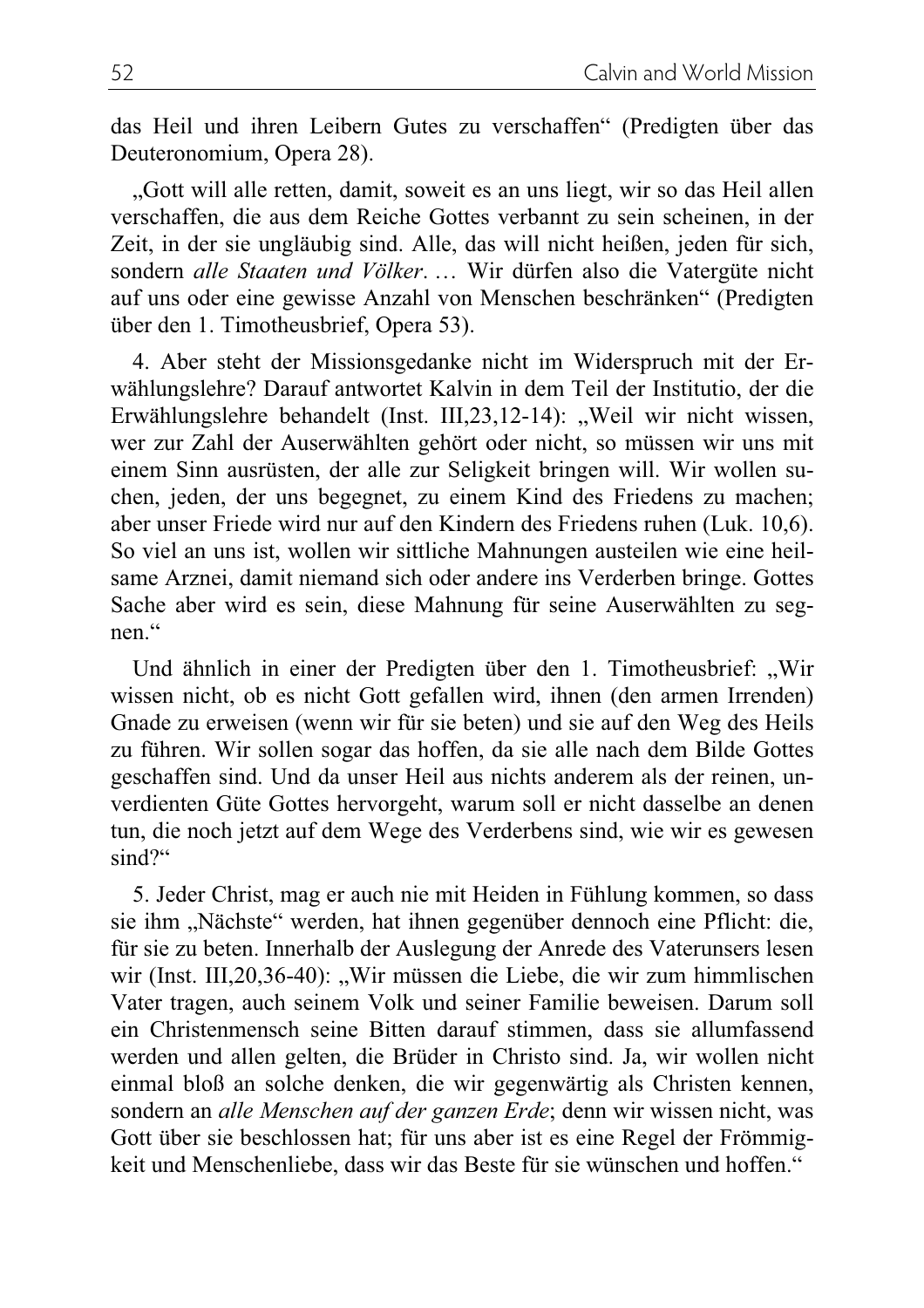"Wenn wir für die Gläubigen beten, so sollen wir auch Mitleid und Erbarmen mit den armen Ungläubigen haben, die noch in Irrtum und Unwissenheit wandeln, und wir sollen Gott bitten, dass er sie mit uns zu sich ziehe, auf dass wir alle eins seien" (Predigten über 1. Tim., Opera 53).

Ganz besonders deutlich spricht sich Kalvin über unsere Gebetsverpflichtung für die Ausbreitung des Reiches Gottes über die ganze Erde bei der Auslegung der zweiten Bitte aus (Inst. III, 20, 42): "Wir beten also diese Bitte nur recht, wenn wir bei uns selbst anfangen und begehren, von allem sündhaften Wesen gereinigt zu werden, welches Unruhe und Unreinigkeit in Gottes Reich hineintragen müsste. Und weil Gottes Wort das königliche Zepter seines Reiches ist, so ist der Inhalt dieser Bitte, der Herr möge alle Sinnen und Herzen dem freiwilligen Gehorsam gegen sein Wort unterwerfen. Das geschieht, wenn er durch das verborgene Wirken seines Geistes dem Worte Kraft gibt, so dass es die verdiente Anerkennung gewinnt. Danach sollen wir erst an die Gottlosen denken, welche mit verzweifelter Wut gegen Gottes Reich ankämpfen. Gott richtet sein Reich auf, indem er die ganze Welt sich zu Füßen legt, jedoch in verschiedener Weise: er bändigt die sich auflehnenden Gedanken, bei anderen aber bricht er den Stolz, der sich nicht bändigen lässt. Wir bitten, dass dies täglich geschehe, damit Gott seine Gemeinden sammle von *allen Enden der Erde*, dass er sie ausbreite und mehre, mit seinen Gaben ausrüste und die rechte Ordnung in ihnen festige, dass er auf der anderen Seite alle Feinde der reinen Lehre und des Glaubens niederschlage, ihre Pläne zerstöre und ihre Anschläge zunichte mache. In dieser Weise soll Gottes Reich seine täglichen Fortschritte machen, bis endlich bei Christi Wiederkunft seine Fülle erscheint, da nach dem Worte des Paulus (1.Kor. 15,28) Gott alles in allen sein wird."

Kalvin nimmt es mit dem Gebet für den Nächsten so ernst, dass er in einer Predigt über Daniel (Opera 41) ausruft: "Wenn wir für unsere eigenen Nöte Gott um Hilfe anrufen, so dürfen wir unsere Nächsten nicht vergessen; denn der, der nur an sich denkt, trennt sich damit von dem Leib unsers Herrn Jesus Christus, und wenn er sich von ihm getrennt hat, welche Verbindung soll er dann noch mit Gott haben?"

6. Dass schließlich auch der Missionsgedanke von dem Leitmotiv der Ehre Gottes beherrscht wird, das Kalvins ganzer Theologie eigentümlich ist, ist nur natürlich: In einer Predigt über Deut. 33,18-19: "Sie werden die Völker rufen", erläutert der Reformator die Stelle in folgender Weise: "Was wir von dieser Stelle festzuhalten haben, ist, dass wir versuchen, soweit es an uns liegt, alle Menschen der Erde zu Gott zu ziehen, damit er einmütig geehrt werde und ihm alle dienen. Und wahrhaftig! wenn wir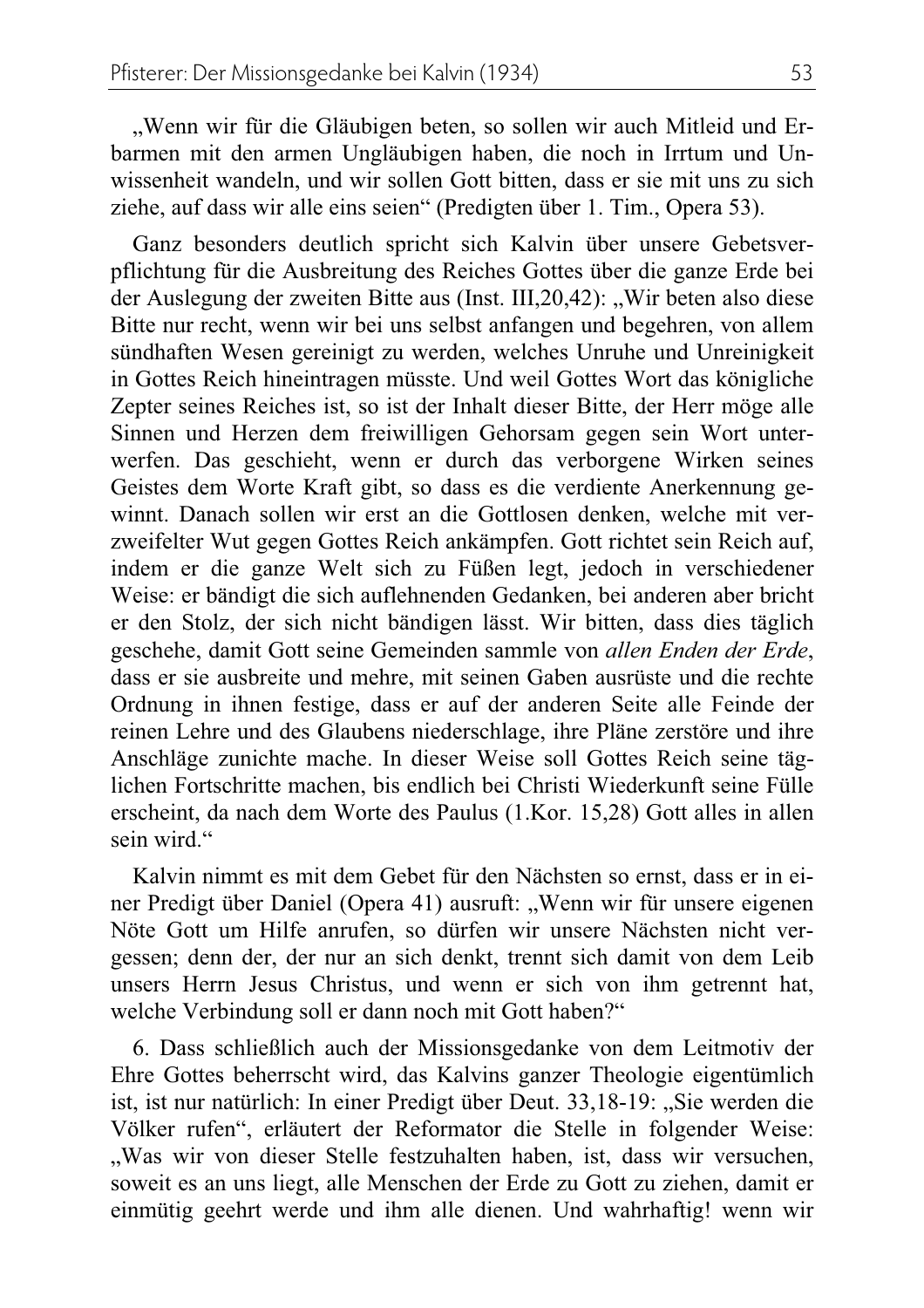etwas Menschlichkeit in uns haben und sehen, dass die Menschen ins Verderben gehen, bis Gott sie unter seinem Gehorsam hat, müssen wir dann nicht von Mitleid bewegt werden, die armen Seelen aus der Hölle zu ziehen und sie auf den Weg des Heils zu führen!"

Schlatter zitiert die Erklärung zu Jes. 12,4 u. 5: "Daraus wird ersichtlich, wie stark in allen Frommen das Verlangen sein soll, dass Gottes Güte allen offenkundig werde, damit alle zu *einer* Verehrung Gottes kommen. Dann zumal sollen wir in diesem Begehren entbrennen, wenn wir aus einer großen Gefahr, besonders aus der Tyrannei des Teufels und vom ewigen Tode, befreit worden sind. … Wir werden gelehrt", fährt Kalvin in überaus bedeutsamer Weise fort, "dieses sei unsere Pflicht, dass wir überall unter den Völkern die Güte Gottes bekannt machen. Nicht aber sollen andere ermahnt und vorausgesandt werden, damit wir inzwischen untätig sitzen bleiben; sondern es geziemt sich, andern zum Vorbild voranzugehen."

7. Wer soll aber den Missionsdienst ausrichten? Zunächst einmal der, der einem Ungläubigen Nächster wird. Der Schluss des eben angeführten Zitats zu Jes. 12 geht viel weiter. Enthält er nicht die unmittelbare Aufforderung, Missionsarbeit zu treiben? Schlatter bedauert es, dass die reformatorische (und vollends die nachreformatorische, orthodoxe) Theologie sich nicht entschließen konnte, den apostolischen Auftrag seines außerordentlichen Charakters zu entkleiden und als permanente große Aufgabe der christlichen Gemeinde zu erkennen. Hier liegt, was Kalvin betrifft – über die anderen Reformatoren kann ich nicht urteilen – eine Verwechselung zwischen Amt und Auftrag vor. Das Amt des Apostels, des Evangelisten, mit dem füglich das Amt eines Missionars mutatis mutandis gleichgesetzt werden darf, ist ein außerordentliches, "weil es in der regelmäßigen Organisation der Kirche keine Stelle hat" (Inst. IV,3,4-5). Stimmt denn das nicht? Erleben wir es nicht, wie, je geordneter und selbständiger die Missionskirchen werden, desto mehr innerhalb dieser Kirchen das Amt des Missionars vor dem des Pfarrers zurücktritt; denn "die Aufgabe der Apostel erkennt man aus Christi Befehl (Mk. 16,15): Gehet hin in alle Welt und prediget das Evangelium aller Kreatur. Es sind ihnen nicht bestimmte Grenzen gesetzt, sondern sie sollen den ganzen Erdkreis zum Gehorsam Christi leiten", während dem Pastor "eine bestimmte Gemeinde zugewiesen ward". Apostel (Propheten), Evangelisten "erweckte der Herr zu Anfang seines Reiches und erweckt sie noch jetzt zuweilen, wie es die Notwendigkeit der Zeit erfordert". Kalvin wiederholt noch einmal: "Diese drei Ämter wurden der Kirche nicht für alle Zeiten gegeben, sondern nur für die Zeit des beginnenden Baus. Doch leugne ich nicht, dass Gott auch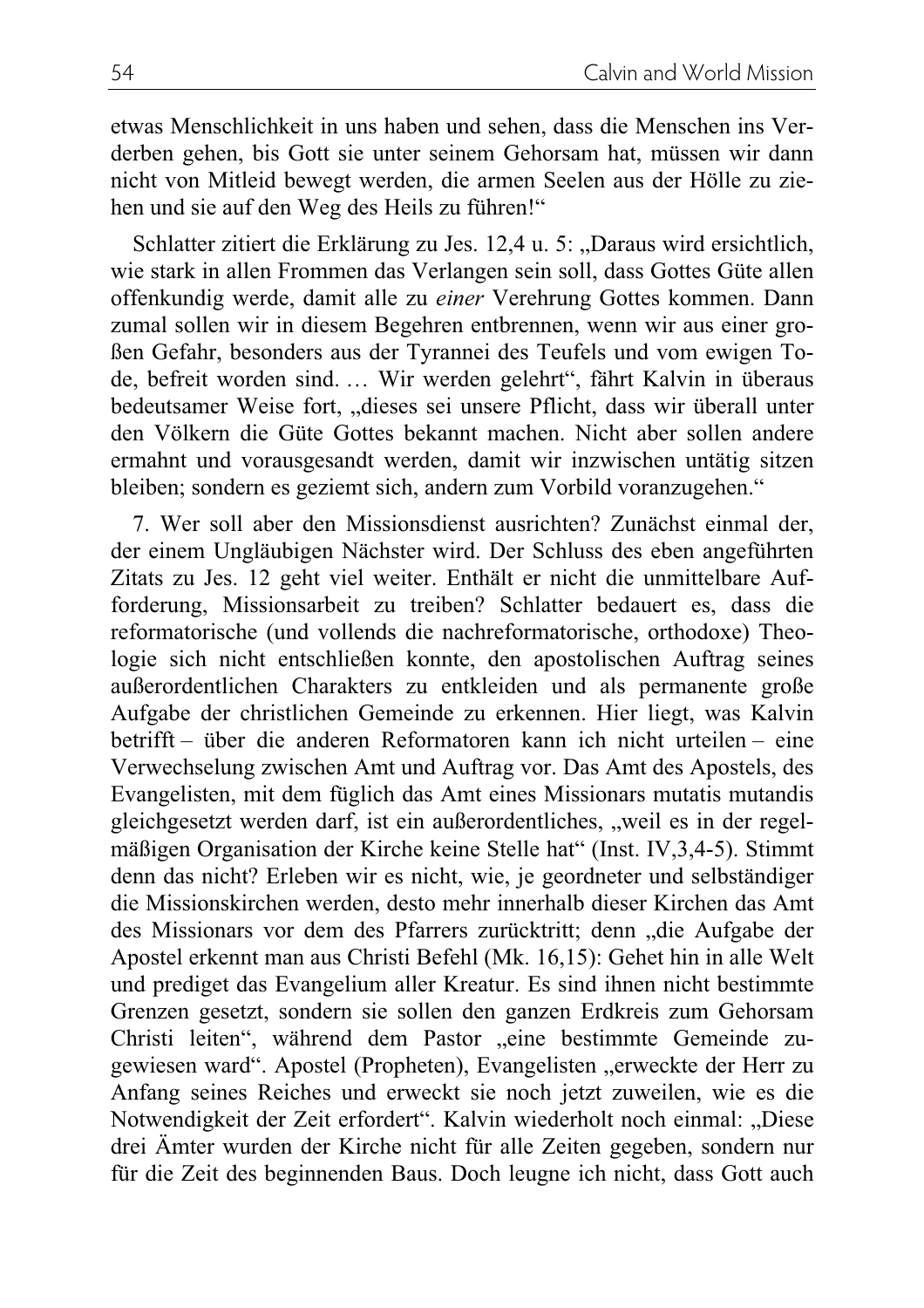später zuweilen Apostel erweckt hat oder wenigstens Evangelisten, wie dies zu unserer Zeit geschehen ist."

8. So ist das Amt des Missionars ein außerordentliches, der Missionsauftrag dagegen ist dauernd. Wozu sollte denn sonst Kalvin bei der Auslegung der zweiten Bitte so eindringlich der Christenheit ans Herz legen, darum zu "bitten, dass dies täglich geschehe, damit Gott seine Gemeinden sammle von allen Enden der Erde, dass er sie ausbreite und mehre, mit seinen Gaben ausrüste und die rechte Ordnung in ihnen festige". Da steckt doch ein ganzes Missionsprogramm drinnen, anfangend damit, dass "von allen Enden der Erde" die Gemeinden gesammelt werden, endend mit ihrer Organisation: dass er "die rechte Ordnung in ihnen festige". Kalvin liegt also die Anschauung der späteren Orthodoxie, den Aposteln zuzuschreiben, dass schon sie die Evangelisation des Erdkreises zum Abschluss gebracht hätten, völlig fern, wie es sich ja auch aus einer Reihe anderer von mir angeführter Zitate klar ergibt. Zum Beweis, dass auch Kalvin gelegentlich dieser Anschauung gehuldigt habe, führt Schlatter das Wort an: "Nach Christi Auferstehung begannen die Grenzen des Reiches Gottes in die Weite und Breite unter alle möglichen Nationen ohne Unterschied ausgedehnt zu werden, und wurden nach Christi Wort die Gläubigen von allen Seiten gesammelt." In aller Bescheidenheit bin ich der Meinung, dass dieses Wort gerade das Gegenteil beweist; denn Kalvin schreibt doch ausdrücklich: die Grenzen *begannen* ausgedehnt zu werden! Die Gläubigen (ob im Urtext der Artikel wirklich steht, kann ich leider nicht feststellen) wurden von allen Seiten (also aus allen Himmelsrichtungen, nicht etwa Ländern) gesammelt. War es denn nicht genau so?

9. Julius Richter hat im ersten Band seiner Evangelischen Missionskunde die Gedankengänge, die ein Anpacken der Missionsarbeit innerlich hemmten, zusammengestellt: das Ende der Welt sei nahe; ein großer Teil der Menschheit, besonders die nichtchristlichen Völker, seien zur Verdammnis bestimmt; sie seien jetzt verstockt, weil sie zu den Zeiten Adams, Noahs und der Apostel das Evangelium nicht angenommen hätten; die Mission sei Angelegenheit der weltlichen Obrigkeit; schließlich bestehe nur eine allgemeine christliche Zeugnispflicht. Ist es nun zuviel gefragt, wenn ich auf Grund des vorgelegten Materials behaupte: diese Hemmungen sind sämtlich Kalvin unbekannt? Er hat sie, soweit sie aus dem Mittelalter stammen, überwunden. Das vorliegende Material erhält dadurch sein besonderes Gewicht, dass das Grundsätzliche zu dem ganzen Missionsgedanken Kalvins der Institutio entnommen ist, d.h. dem offiziellsten Dokument aus seiner Feder, an dem er während der ganzen Zeit seiner öffentlichen Wirksamkeit ständig gearbeitet hat; die übrigen Belege sind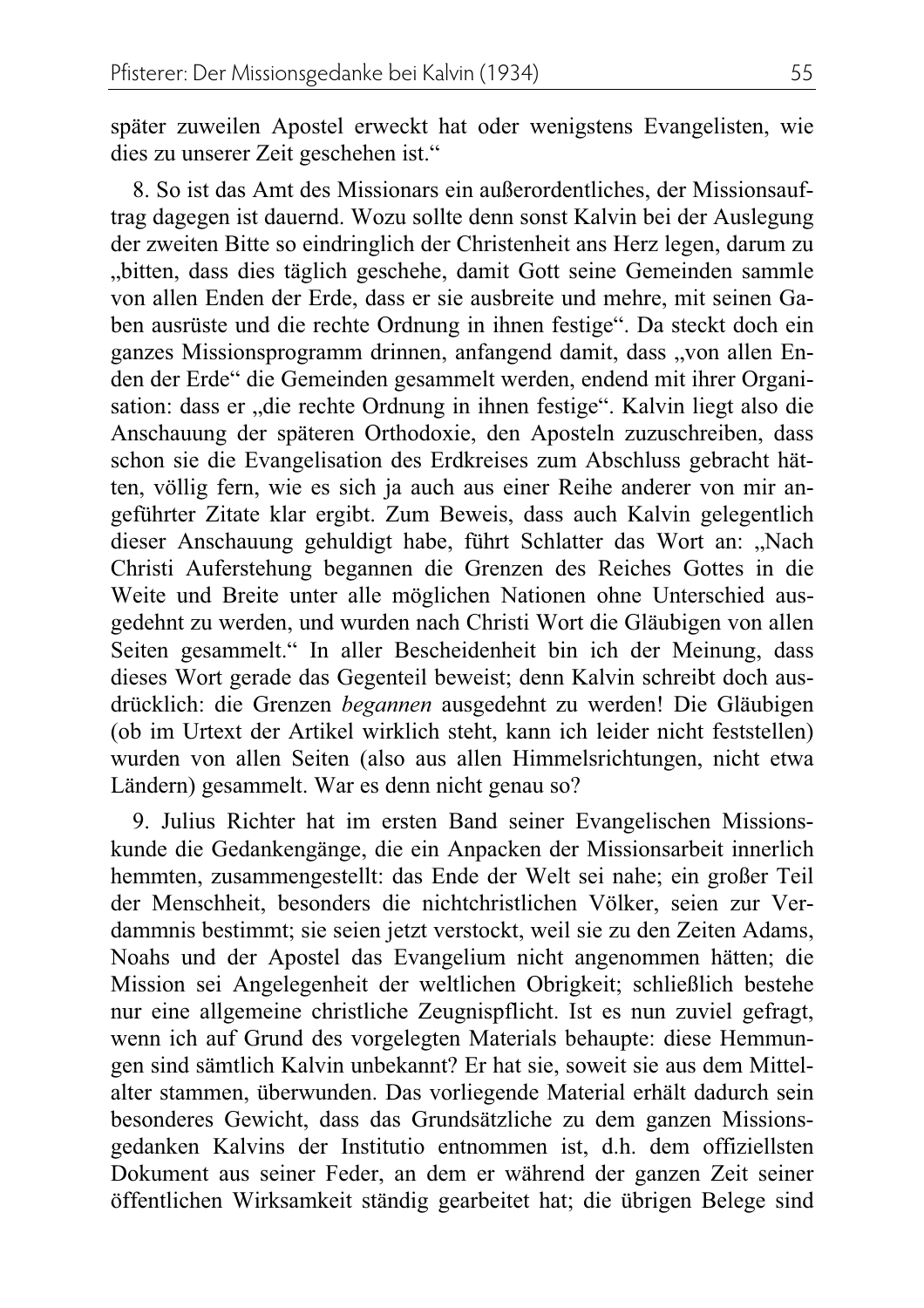gleichsam Erläuterungen zu der in der Institutio niedergelegten Gesamtanschauung.

Dass die Nähe des Weltendes den Tätigkeitsdrang der Christen hemmen solle, dafür findet sich hier nicht die geringste Spur, auch nicht dafür, dass nur die Obrigkeit für die Ausbreitung des Reiches Gottes zu sorgen habe. Sie hat in ihrem Teil mitzuhelfen; denn es ist die Aufgabe des irdischen Regiments, "die äußere Gottesverehrung zu erhalten und zu schützen, die gesunde Lehre der Frömmigkeit und den Wohlbestand der Kirche zu verteidigen" (Inst. IV, 20, 1-3). "Jeder gibt zu, dass kein Staat glücklich bestehen kann, der nicht zuerst für Frömmigkeit sorgt." "Gerade darum werden heilige Könige in der Schrift gelobt, weil sie den verderbten Gottesdienst gebessert und für einen reinen Zustand der Religion gesorgt haben. Darum ist es Torheit, der Obrigkeit die Fürsorge für die göttlichen Dinge abzusprechen und ihr nur die menschliche Rechtspflege zuzuweisen" (Inst. IV,20,9-13). Aber damit ist doch die Nächstenpflicht, die Gebetspflicht und die Pflicht der Bereitschaft, dem Rufe Gottes zu folgen, nicht ausgeschaltet.

Die Betonung der Erwählungslehre führt bei Kalvin genau zu den entgegengesetzten Folgerungen, als es bei der orthodoxen Theologie der Fall zu sein scheint. Ich erinnere noch einmal an die Auslegung der zweiten Bitte und der Anrede des Vaterunsers: Bei unserem Gebet "wollen wir nicht einmal bloß an solche denken, die wir gegenwärtig als Christen kennen, sondern an alle Menschen auf der ganzen Erde; denn wir wissen nicht, was Gott über sie beschlossen hat". Die Predigten erklären den Begriff "alle Menschen auf der ganzen Erde" durch Ausdrücke wie: "Alle, das will nicht heißen, jeden für sich, sondern alle Staaten und Völker. … Wir dürfen also die Vatergüte nicht auf uns oder eine gewisse Anzahl Menschen beschränken", ferner: "Gott hat nicht eine Menschenrasse erwählt, sondern die Wand ist zerbrochen, so dass es heute weder Juden noch Griechen gibt." Folglich, "weil wir nicht wissen, wer zur Zahl der Auserwählten gehört oder nicht, müssen wir uns mit einem Sinn ausrüsten, der alle zur Seligkeit bringen will". So werden gerade durch die Erwählungslehre die Christen zur höchsten Aktivität aufgerufen, weil sie wissen, dass Angehörige aller Rassen und Völker, Länder und Staaten zur ewigen Seligkeit bestimmt sind. Dass man sich nicht hinter den Vorwand einer allgemeinen christlichen Zeugnispflicht verkriechen kann und darf, geht aus all dem Angeführten klar hervor.

10. Luther ist offenbar mehr in den mittelalterlichen Vorstellungen befangen; denn am Ende des Abschnittes "Von dem Glauben" in seinem Großen Katechismus schreibt er: "Darum scheiden und sondern diese Arti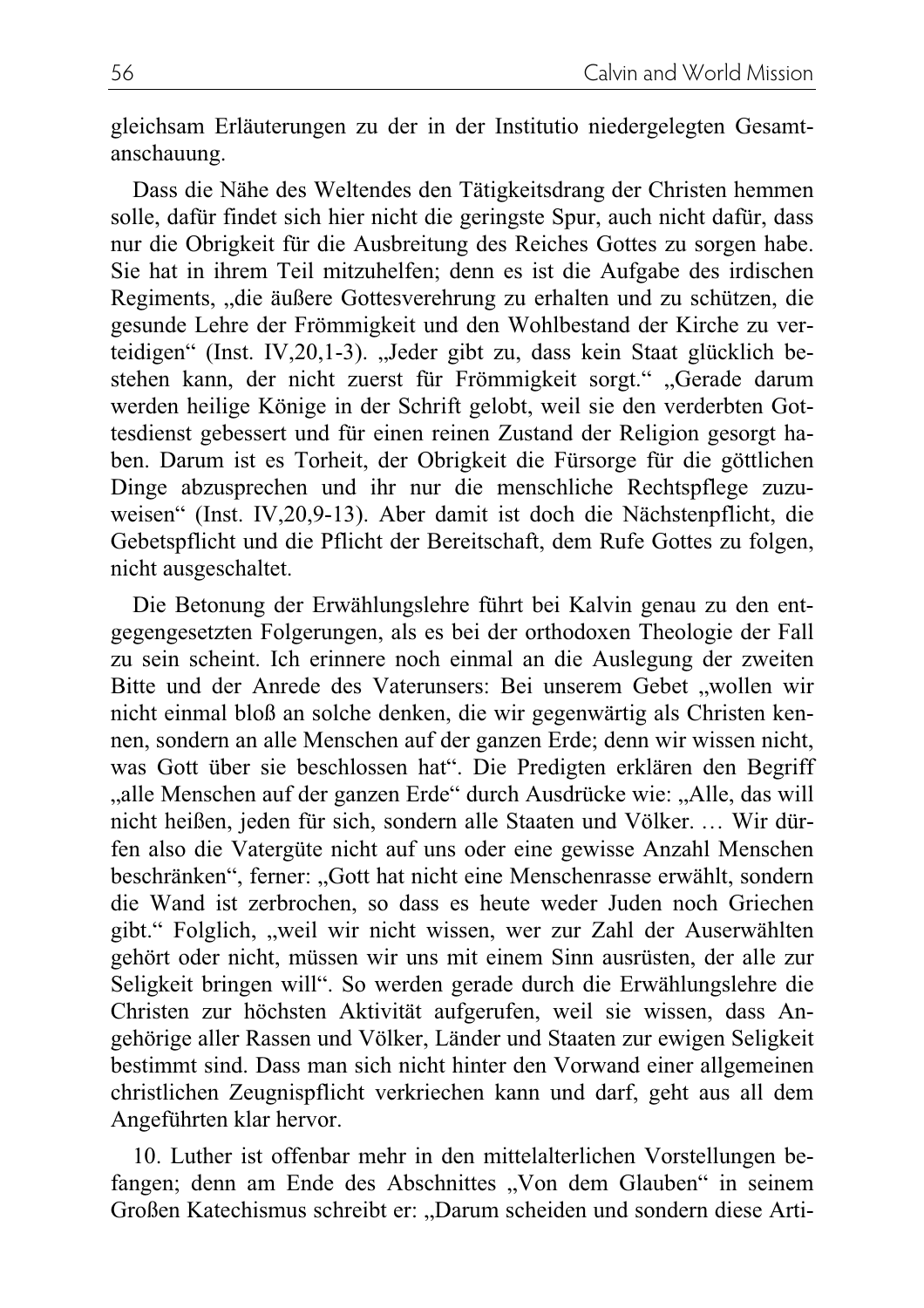kel des Glaubens uns Christen von allen andern Leuten auf Erden. Denn was außer der Christenheit ist, es seien Heiden, Türken, Juden oder falsche Christen und Heuchler, ob sie gleich nur einen wahrhaftigen Gott glauben und anbeten, so wissen sie doch nicht, wie er gegen sie gesinnt ist, können sich auch keiner Liebe noch Gutes zu ihm versehen, darum sie in ewigem Zorn und Verdammnis bleiben; denn sie den Herrn Christum nicht haben, dazu mit keinen Gaben durch den Heiligen Geist erleuchtet und begnadet sind." Daneben steht aber die Erläuterung zur zweiten Bitte: "Derhalben bitten wir nun hier zum ersten, dass solches (Gottes Wort) bei uns kräftig werde und sein Name so gepriesen durch das heilige Wort Gottes und christliches Leben, beide, dass wir, die es angenommen haben, dabei bleiben und täglich zunehmen, und dass es bei andern Leuten einen Zufall und Anhang gewinne und gewaltiglich durch die Welt gehe, auf dass ihrer viel zu dem Gnadenreich kommen, der Erlösung teilhaftig werden, durch den Heiligen Geist herzugebracht, auf dass wir also allesamt in einem Königreich, jetzt angefangen, ewiglich bleiben."

Der junge Kalvin drückt sich in der Institutio von 1536 wie in dem Genfer Katechismus von 1537, der an dieser Stelle einfach eine Übersetzung der Institutio ist, ganz ähnlich wie Luther aus: "Wir bitten also, dass das Reich Gottes komme, d.h. dass der Herr von Tag zu Tag die Zahl seiner Gläubigen mehre, die seinen Ruhm in allen Werken feiern sollen, und dass er ständig den Zufluss seiner Gnadengaben über sie reichlicher ergieße, durch die er in ihnen mehr und mehr leben und regieren soll, bis dass er, nachdem er sie völlig mit sich verbunden hat, sie gänzlich erfülle." Ein solch scharfes Wort wie das Luthers über Heiden, Juden und Türken kann ich bei Kalvin nicht finden. So knüpft der Kalvin von 1536 an den Luther von 1529 an und entfaltet den Missionsgedanken immer klarer und reiner bis zur Institutio von 1559 und stößt dabei die ihn hemmenden Gedankengänge mehr und mehr ab. Kalvin, der Mann der zweiten Generation unter den Reformatoren, ist auch hier der "logische Luther", wie Doumergue einmal sagt. Und die Orthodoxie fällt in bereits überwundene Gedankengänge zurück.

### **III.**

1. Diesen Anschauungen getreu hat Kalvin, als sich ihm die Gelegenheit zum Beginn einer Heidemissionsarbeit bot, zugegriffen: Der französische Maltheserritter Nikolas Durand de Villegaignon hatte 1555 eine Anzahl von Reformierten, denen er die Einführung der Genfer Kirchenordnung versprach, und den Abschaum der Pariser Gefängnisse in der Nähe des heutigen Rio de Janeiro angesiedelt. Erst mit einem zweiten Schub von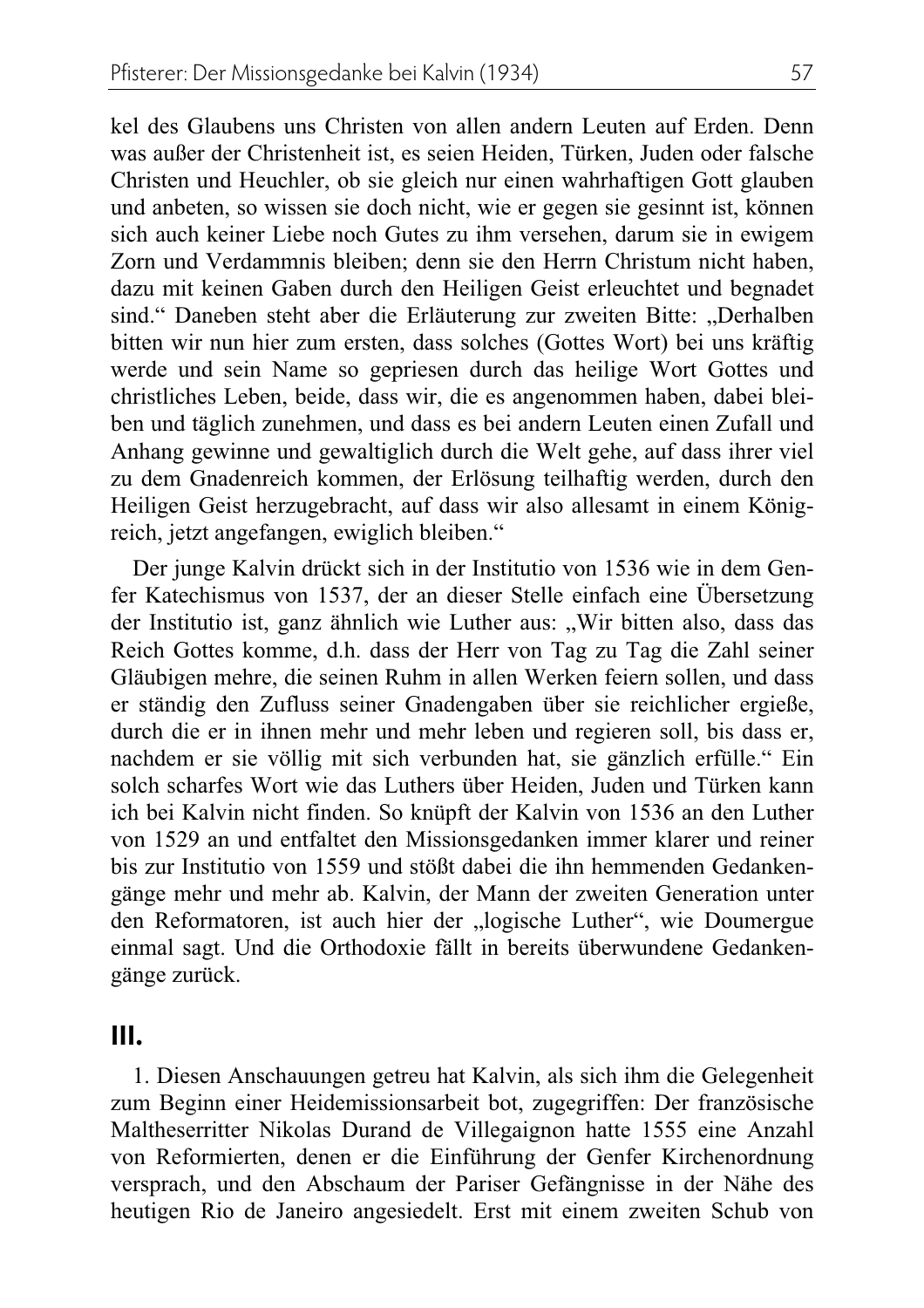etwa 300 Reformierten, unter denen auch der anfangs erwähnte Genfer Jean de Léry war, kamen auch zwei Prediger, die durch die Vermittlung des damals noch katholischen Admirals Coligny von Kalvin entsandt wurden, um ihren Landsleuten zu dienen, aber auch, um unter den Indianern zu arbeiten. Doch nur zu bald entpuppte sich Villegaignons hinterhältiger und unlauterer Charakter. Die Reformierten zogen sich von der Insel, auf der die Kolonie eingerichtet war, auf das gegenüberliegende Festland zurück, fanden bei den Eingeborenen freundliche Aufnahme und begannen ihre Missionsarbeit. Aber schon nach zwei Monaten, am 4. Januar 1558, verließen sie den brasilianischen Boden endgültig und erreichten nach den furchtbarsten Entbehrungen und Strapazen am 26. Mai die heimische Küste. Vier von ihnen, die schon in den ersten Tagen der Seefahrt von dem seeuntüchtigen Schiff mit einem Boot zum Festland zurückgerudert waren, fielen in die Hände Villegaignons und wurden von ihm wegen Ketzerei getötet. Das ist in kurzen Zügen die überaus schmerzvolle Geschichte der ersten evangelischen Missionsunternehmung und der ersten evangelischen Missionsmärtyrer. Das ganze kolonisatorische Unternehmen brach ebenfalls sehr schnell zusammen. Villegaignon selbst starb 1571 plötzlich, von den Protestanten verflucht, von den Katholiken verachtet.

Die wichtigste Frucht für den Protestantismus dürfte gewesen sein, dass dadurch Coligny in Fühlung mit Kalvin kam.

2. Musste nicht Kalvin, wenn er nach seiner nüchternen Art prüfte, warum dieser erste Missionsversuch so rasch scheiterte, diese Erfahrung als einen Fingerzeig Gottes ansehen, dass es nicht sein und seiner Zeit Beruf sei, die frohe Botschaft über die Weltmeere zu tragen? Und wahrlich! durfte Kalvin es nicht als eine ganz besondere Freundlichkeit seines Gottes ansehen, dass er gerade in den dem Villegaignon-Abenteuer unmittelbar folgenden Jahren in Kalvins Heimatland eine ungeahnt und unerwartet reiche Saat aufgehen ließ? Über 2500 Gemeinden sollten mit Predigern versorgt werden! Das Feld war reif zur Ernte, aber wo sollte er all die Schnitter herbekommen, um die Ernte einzubringen? So hat Kalvin die Freuden und die Leiden einer Missionsleitung im reichsten Maße auf seinem Missionsfeld, innerhalb der europäischen Christenheit, erfahren.

Was die Heidenmission angeht, so musste er erkennen: sein und seiner Zeit Auftrag war es, die Stellung vorzubereiten, von der aus zur gottgegebenen Zeit der Angriff in die weiteste Ferne vorgetragen werden konnte. Zu Kalvins Lebzeiten war die Stellung noch zu schwach, als dass er es, zumal nach dem ersten Misserfolg, hätte wagen dürfen, den Befehl zum Angriff zu geben. Die Tatsache, dass in Genf je eine französische, englische, niederländische und italienische Flüchtlingsgemeinde bestand –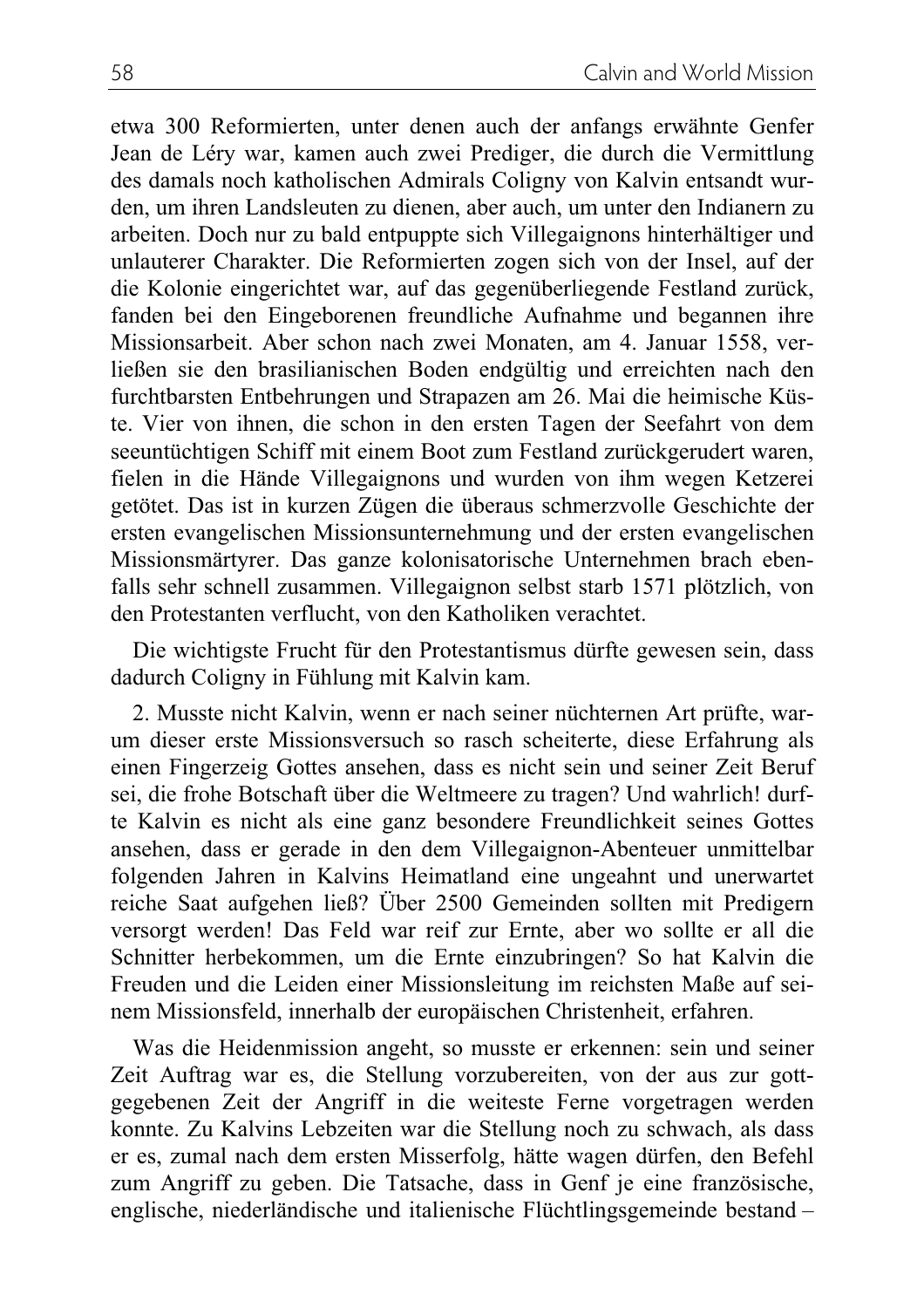und ähnlich war es in Straßburg, Frankfurt, Wesel –, spricht Bände, wie ungefestigt die Verhältnisse der kalvinistischen Kirchen noch in den letzten Lebensjahren des Reformators waren.

Für diese Wartezeit ist es bedeutsam, dass Kalvin neben die Nächstenverpflichtung die Gebetsverpflichtung für die Ungläubigen setzt. Durch das Gebet wurde in dem Betenden das Bewusstsein der Verantwortung den Heiden gegenüber wachgehalten, in ihm die Aufmerksamkeit gepflegt, ob nicht Gott die Gebete erhöre und die Wege ins Heidentum hinein öffne, und des Betenden Wille gestärkt, wenn Gottes Ruf mitzuhelfen an ihn ergeht, ihm zu folgen. Da nun das Gebet für die Rettung der Ungläubigen allen Christen anbefohlen ist, ist die Verantwortung für die Heiden auf die denkbar breiteste Grundlage, soweit es die Menschen betrifft, gestellt: die ganze Christenheit ist die Trägerin der Verantwortung. Sie soll darum auch die Reservearmee bilden, aus der Gott zu seiner Zeit die Kämpfer an die Front ruft, während die Zurückbleibenden sie mit ihren Gebeten stützen und tragen.

So ist der Kalvinische Missionsgedanke aus der Zeitlage entstanden und weist doch weit über sie hinaus. Dadurch sind die Seinen auf den Tag zubereitet worden, an dem sie die Arbeit unter den Heiden und Mohammedanern aufnehmen sollten. Schon dreißig Jahre nach Kalvins Tod brach dieser Tag an.

3. Im härtesten Kampf mit den Spaniern hatten sich die Nordniederländer ihre politische Freiheit errungen, und damit hatte der Kalvinismus eine unumstrittene Heimat, eine feste Stellung gewonnen, von der aus Gott der evangelischen Christenheit die Bahn zu den Heiden erschloss.

Im Sommer 1595 gelang es nämlich den Niederländern, die Ozeansperre der niedergehenden katholischen Mächte, der Spanier und Portugiesen, zu durchbrechen und auf Java zu landen. Schon auf der zweiten Reise nach der malaischen Inselwelt wurden von den Prädikanten, die die Seeleute zu betreuen hatten, die ersten Eingeborenen getauft. Für die Missionsarbeit, die sich in der Folgezeit in Niederländisch-Indien unter dem Schutz der Ostindischen Kompanie und ganz von ihr abhängig entwickelt hat, ist (nach Schlunk, Niederländisch-Indien als Missionsfeld) wesentlich, dass man keinen Unterschied zwischen der Evangelisationsarbeit unter den Europäern und der Missionsarbeit unter den Heiden macht, dass demnach die Prädikanten nicht nur ihre Europäergemeinden, sondern obendrein die Eingeborenengemeinden zu bedienen hatten. Diese Art, die Missionsarbeit aufzuziehen, ist, wie mir scheint, nichts anderes als die Umsetzung des Kalvinischen Missionsgedankens von der Nächstenverpflichtung in die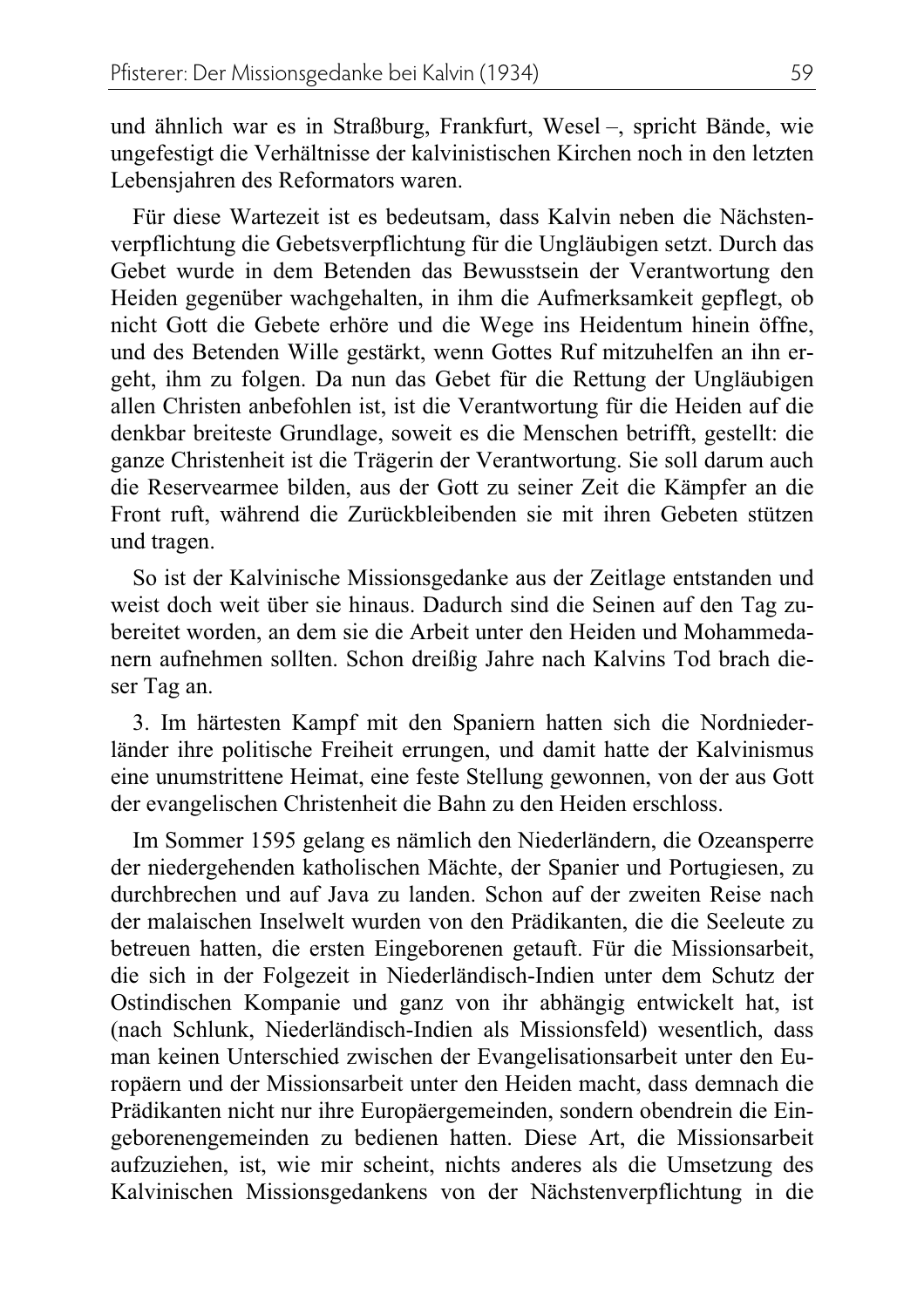Praxis. Gerade diese Art der Missionsarbeit hat aber gezeigt, dass der Missionsgedanke einer Erweiterung und Vertiefung durch den Missionsbefehl bedurfte. Und Kalvin wäre sicherlich der letzte gewesen, der sich dagegen gestemmt hätte, schreibt er doch selbst, dass Gott noch jetzt zuweilen, wie es die Notwendigkeit der Zeit erfordert, Evangelisten erweckt. Trotz aller Schwachheit und aller Mängel sind doch durch Gottes Gnade durch die Männer, die unter dem Einfluss des Kalvinischen Missionsgedankens das Heil den Ungläubigen Insulindes brachten, Früchte für die Ewigkeit entstanden: "Die Übersetzung der Bibel ins Hochmalaische steht noch heute auf den Molukken in höchstem Ansehen"; "die von der Kompanie gestifteten Christengemeinden gehören noch heute zum Teil zu den guten Gemeinden der neueren Missionsarbeit."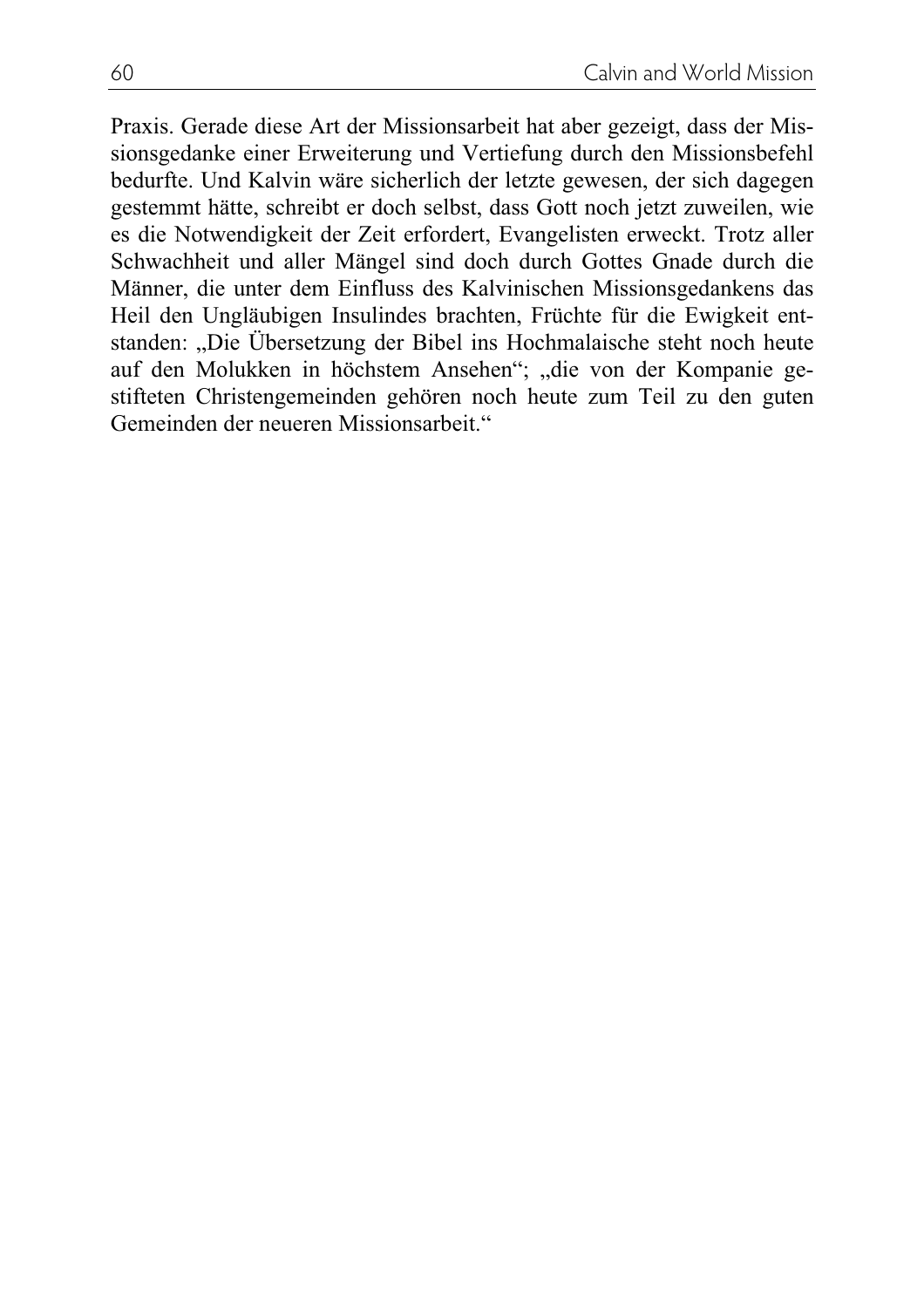## Calvin and Missions (1936)

#### **CHARLES E. EDWARDS**

#### **Charles E. Edwards came from Ben Avon, Pittsburgh, PA, and is otherwise unknown. Probably he edited Devotions and prayers of John Calvin (Baker Book House, 1976).**

Originally published in The Evangelical Quarterly vol. 8 (1936), pp. 47-51. Reprinted with permission by the editor and Paternoster Press, Exeter, Great Britain.

Some writers seem to have unjustly criticized Calvin, concerning an alleged lack of zeal for foreign missions. It would be far easier to turn the criticism against many modern Calvinists, who-have vastly more information, equipment, opportunities and resources, for their manifest lukewarmness. Good answers have been offered to justify Calvin and the other Reformers, and these should be emphasized. Prior to the defeat of the Spanish Armada in 1588, after the first Reformers had passed away, the sea power of the world was in the hands of those who opposed the Gospel. An illustration of the situation was seen in the disastrous ending of the evangelical colony that Admiral Coligny sent to Brazil. Calvin apparently did everything for it that was in his power. Of late years; do sensible people condemn the Bible Societies for not sending colporteurs to Soviet Russia, or missionary societies for not attempting to enter some Moslem lands where imprisonment or death might promptly arrest the missionary ? With shame and sorrow we confess that many professed Calvinists have not a spark of Calvin's zeal for the Gospel. The Reformation was itself a missionary movement, on a grand, international scale; and for more than a century it had to fight for its life. In some lands it suffered losses which have never been regained. Our foreign missions, so glorious in results, are expensive; and it is a strange ignorance or forgetfulness which imagines that Reformers, generally poor in purse, could commandeer the funds needed for such an enterprise.

In various aspects, evangelical missions in Latin America, also missions among French, Italians or Slavs in the United States or Canada, resemble the Reformation, confronting the same errors, using the same Scriptural methods, and obtaining similar conversions and results. Three goodly volumes were published, being reports of Commissions, presented to the Congress on Christian Work in Latin America, Panama, February 1916. Representatives of fifty organizations from twenty-two countries assembled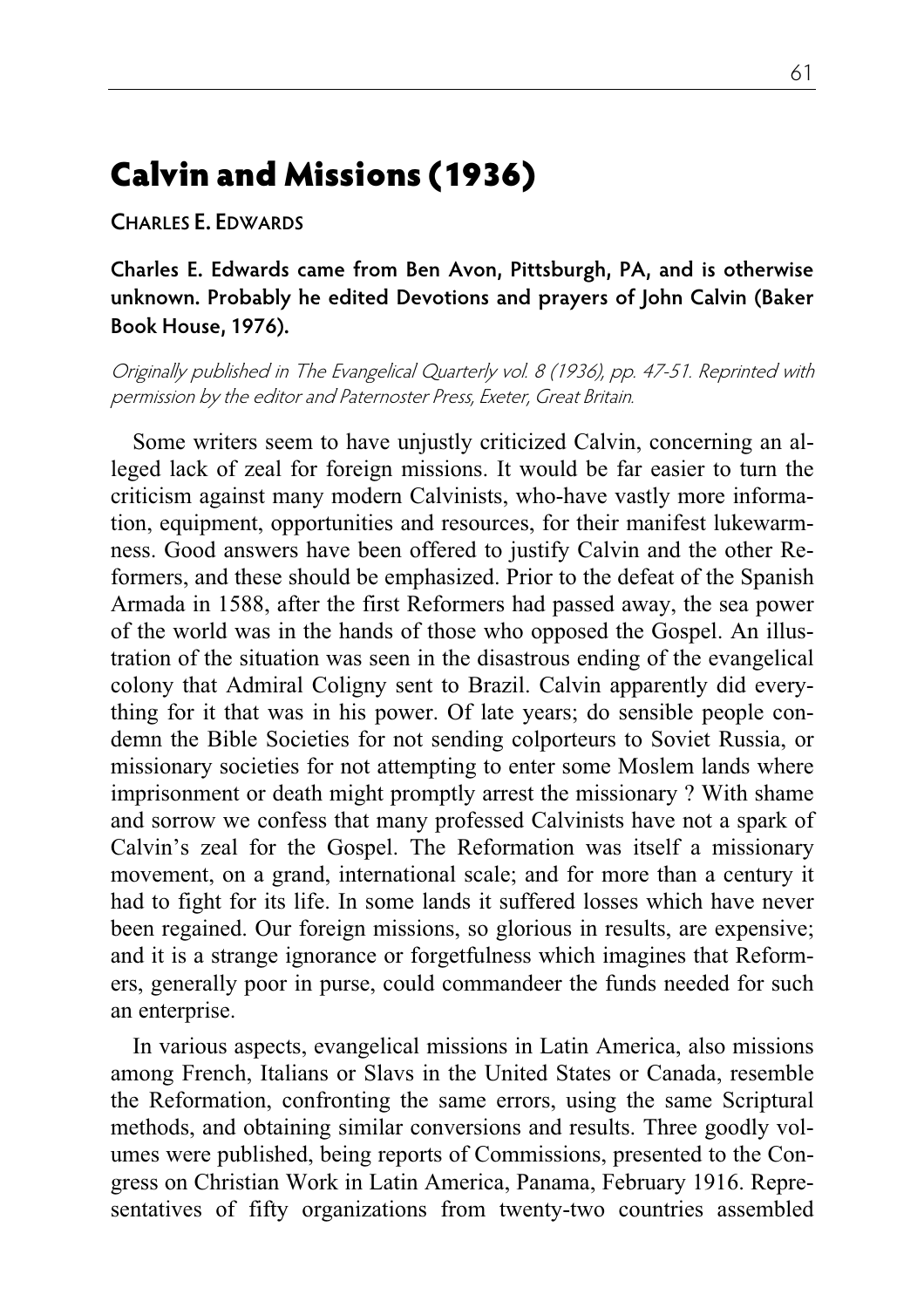there. Interdenominational missionary conferences were held in New York City in 1854 on the occasion of the visit of Rev. Alexander Duff to the United States; another, in Liverpool in 1860; and a far larger one in 1888 in London. In New York City a really ecumenical one in 1900 was attended by some seventeen hundred delegates and six hundred foreign missionaries. A great advance was seen in the World Missionary Conference in Edinburgh, in 1910. But Latin America was excluded here, through the influence of some German Societies, and some elements of the Church of England. The advocates of mission work in lands nominally Christian said that millions and millions of people there are practically without the Word of God and do not really know what the Gospel is. How interesting, that a modern missionary conference, on a technicality, would seem to exclude the Reformation, and the work of John Calvin !

It ought to be an edifying stimulus to all missionaries and their supporters, to gather from Calvin's writings some revelations of his missionary zeal. In his exposition of the Lord's Prayer (*Institutes,* Book III, Chap. XX, 41, 42) he says, "As the name of God is not duly hallowed on earth, it is at least our duty to make it the subject of our prayers." "God sets up his kingdom, by humbling the whole world, though in different ways, taming the wantonness of some, and breaking the ungovernable pride of others. We should desire this to be done every day, in order that God may gather churches to himself from all quarters of the world, may extend and increase their numbers, enrich them with his gifts, establish due order among them." Also, note some comments: Isa. xii. 4, "declare his doings among the people", "He means that the work of this deliverance will be so excellent, that it ought to be proclaimed, not in one corner only, but throughout the whole world." Mic. iv. 3, "A law shall go forth from Zion, that is, it shall be proclaimed far and wide; the Lord will show, not only in one corner, what true religion is, and how he seeks to be worshipped, but he will send forth his voice to the extreme limits of the earth." And the last verses of Romans, "He again refers to the end, mentioned in the beginning of the first chapter, for which the gospel is to be preached,– that God may lead all nations to the obedience of faith."

Calvin's lectures on Jeremiah, Ezekiel, Daniel and the Minor Prophets were followed by appropriate prayers. Here follows a portion of his prayer after commenting upon Mic. vii, 10-14, "May we daily solicit thee in our prayers, and never doubt, but that under the government of thy Christ, thou canst again gather together the whole world, though it be miserably dispersed, so that we may persevere in this warfare to the end, until we shall at length know that we have not in vain hoped in thee, and that our prayers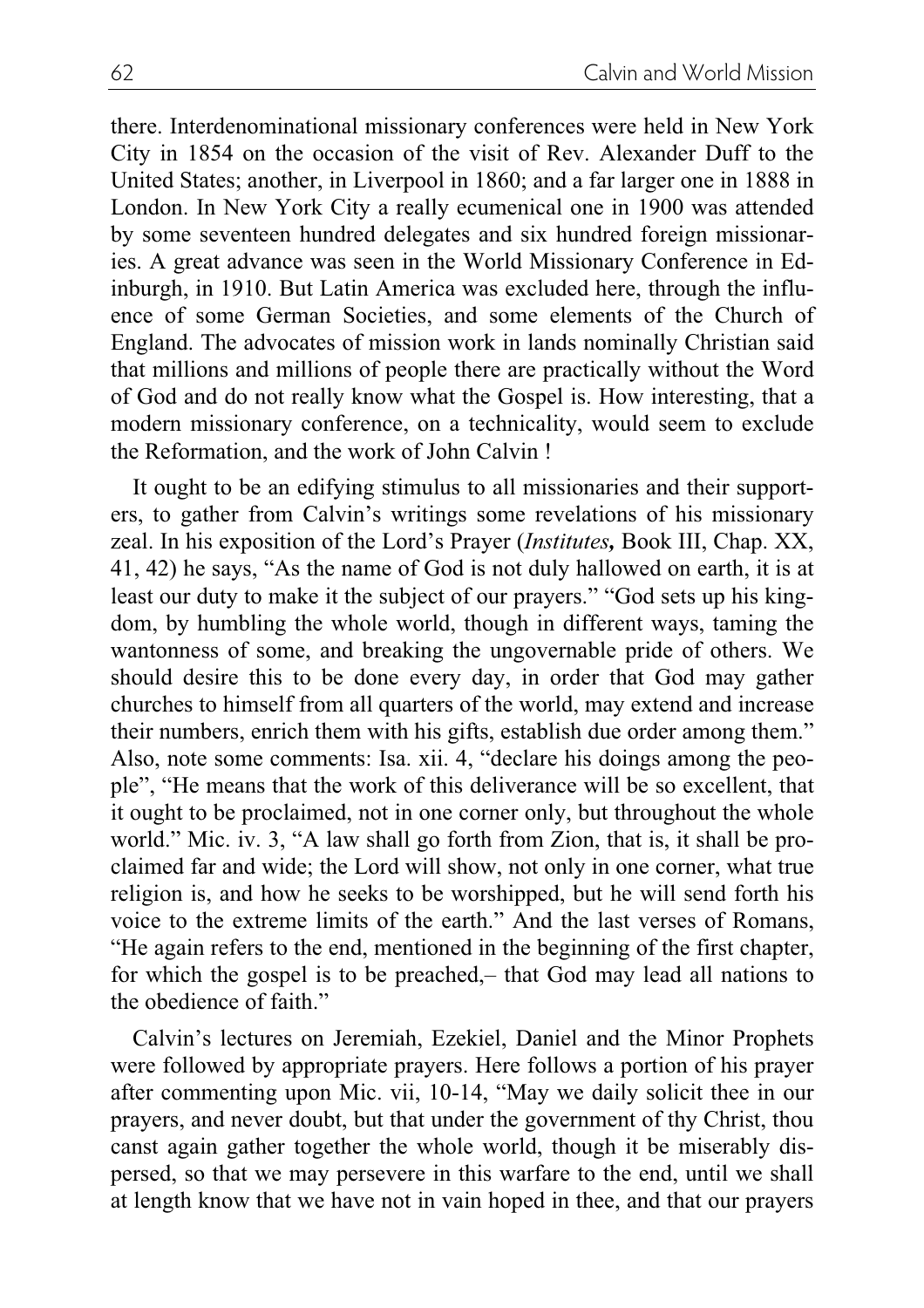have not been in vain, when Christ evidently shall exercise the power given to him for our salvation and for that of the whole world." And in conclusion of comments on the last verses of Malachi i, his prayer, in part: "O grant, that we may seek true purity and labour to render our services approved by thee by a real sincerity of heart, and so reverently profess and call upon thy name that it may be truly acknowledged as fulfilled in us, which thou hast declared by the prophet, – that undoubtedly thy name shall be magnified and celebrated throughout the whole world, as it was truly made known to us in the very person of thine only-begotten Son."

In the volume of Dr. B. B. Warfield's articles, *Calvin and Calvinism* (p. 14) we read, "Calvin was the great letter-writer of the Reformation age. About four thousand of his letters have come down to us, some of them of almost the dimensions of treatises, many of them also of the most intimate character in which he pours out his heart. In these letters we see the real Calvin, the man of profound religious convictions and rich religious life, of high purpose and noble strenuousness, of full and freely flowing human affections and sympathies. Had he written these letters alone, Calvin would take his place among the great Christians and the great Christian leaders of the world."

And these letters reach representatives of the three great families of Christendom: Latin, Slav, and Teutonic. Being a Frenchman, of the Latin race, we need give no illustrations of his profound missionary influence upon France. We may mention, however, his noble messages to heroic men, women and students of France, upon the eve of their martyrdom. Nor will we quote his letters to Italian co-workers. Turning to the Slavs, the Poles were and still are an important branch of that European family. In 1549 King Sigismund Augustus of Poland accepted from Calvin the dedication of his commentary on Hebrews, where he says: "Your kingdom is extensive and renowned, and abounds in many excellences; but its happiness will then only be solid when it adopts Christ as its chief ruler and governor, so that it may be defended by his safeguard and protection; for to submit your sceptre to him is not inconsistent with that elevation in which you arc placed, but it would be far more glorious than all the triumphs of the world." In 1555 Calvin wrote to Nicholas Radziwill, one of the most distinguished of the Protestant nobles of Poland: "It is my wish that the kingdom of Christ should flourish everywhere, yet at the present moment Poland deservedly occupies my thoughts with a very special anxiety. For from the time that the light of a purer doctrine began to shine upon it, this happy beginning has at the same time inflamed my desire with the hopes of a better progress. Unquestionably you sec that it is a work of immense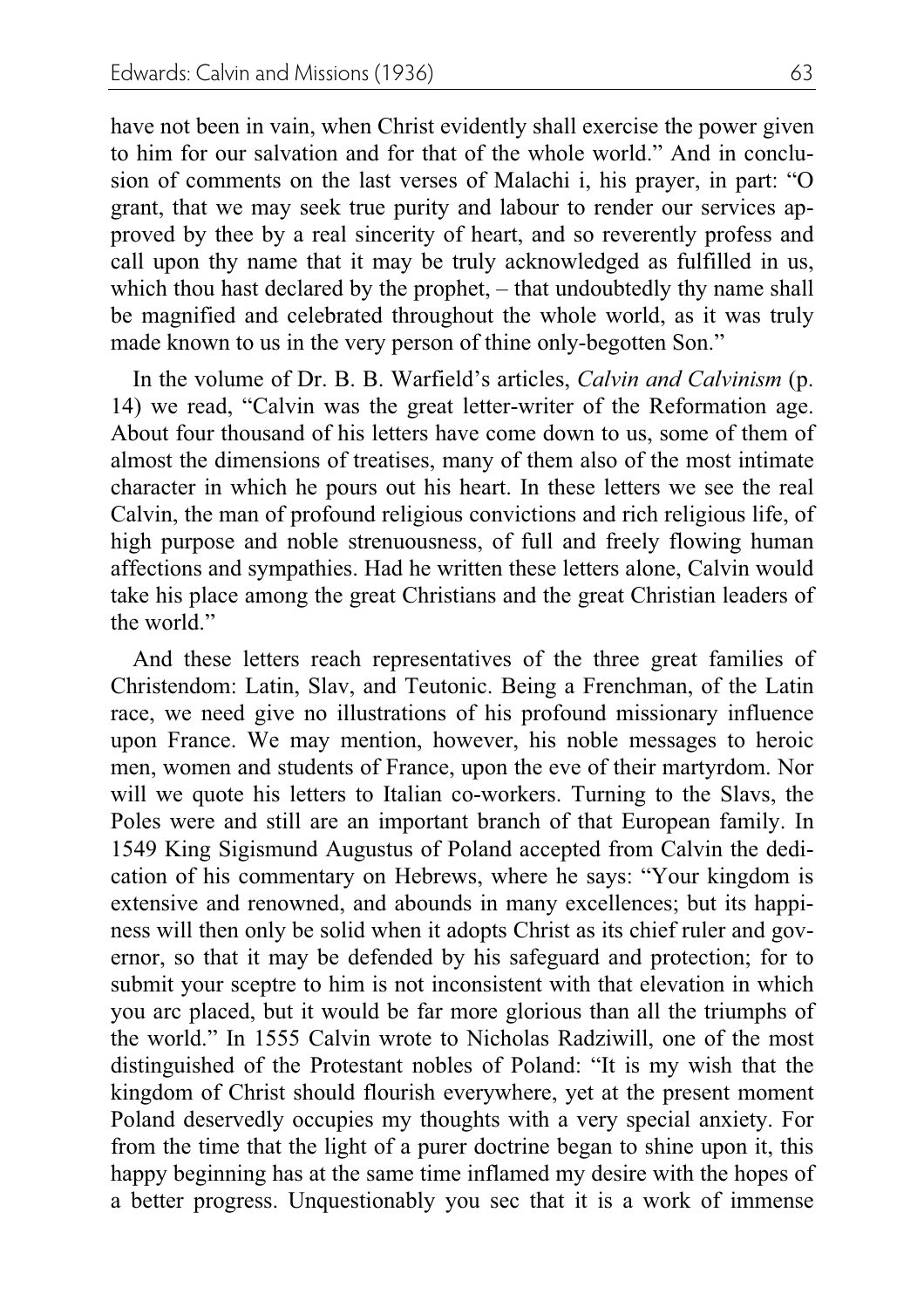difficulty to establish the heavenly reign of God upon earth. You see with what indifference that cause is treated, which ought not only to occupy the chief place among our cares, but even absorb all our thoughts." In closing a letter to the Waldenses of Bohemia, Calvin said, "We pray our Heavenly Father to govern you continually by his Spirit, to shield you with his protection, to enrich you with his gifts, and to bless all your holy labours."

And Calvin was interested in the Teutonic peoples, and had such friendly relations with Germans, for instance Melanchthon, that we here omit quotations from that correspondence. But so large a proportion of his followers to-day speak English, that it is apropos to quote from his missionary messages to them. To John Knox he writes: "It was a source of pleasure, not to me only, but to all the pious persons to whom I communicated the agreeable tidings, to hear of the very great success which has crowned your labours. But as we arc astonished at such incredible progress in so brief a space of time, so we likewise give thanks to God whose extraordinary blessing is signally displayed herein."

His letter to the precocious boy-king, Edward the Sixth, deserves remembrance: "It is indeed a great thing to be a king, and yet more over such a country, nevertheless! have no doubt that you reckon it beyond comparison better to be a Christian. It is therefore an invaluable privilege that God has vouchsafed you, sire, to be a Christian king, to serve as his lieutenant in ordering and maintaining the kingdom of Jesus Christ in England."

In dedicating a new edition of his commentary on Isaiah to Queen Elizabeth, he wrote: "It is not so much my object to be favoured with your countenance in my personal labours as humbly to entreat, and by the sacred name of Jesus Christ to implore, not only that through your kindness all orthodox books may again be welcomed and freely circulated in England, but that your chief care may be to promote religion, which has fallen into shameful neglect. And if this is justly demanded from all kings of the earth by the only begotten Son of God, by a still more sacred tic docs he hold you bound, most noble Queen, to perform this duty, for when even you, though a King's daughter, were not exempted from that dreadful storm which fell with severity on the heads of all the godly, by the wonderful manner in which he brought you out safe, though not unmoved by the fear of danger, he has laid you under obligation to devote yourself and all your exertions to his service. So far are you from having any reason to be ashamed of this deliverance that God has given you large and abundant grounds of boasting by conforming you to the image of his Son, on whom the prophet Isaiah bestows this among other commendations, that from prison and from judgment he was raised to the loftiest height of heavenly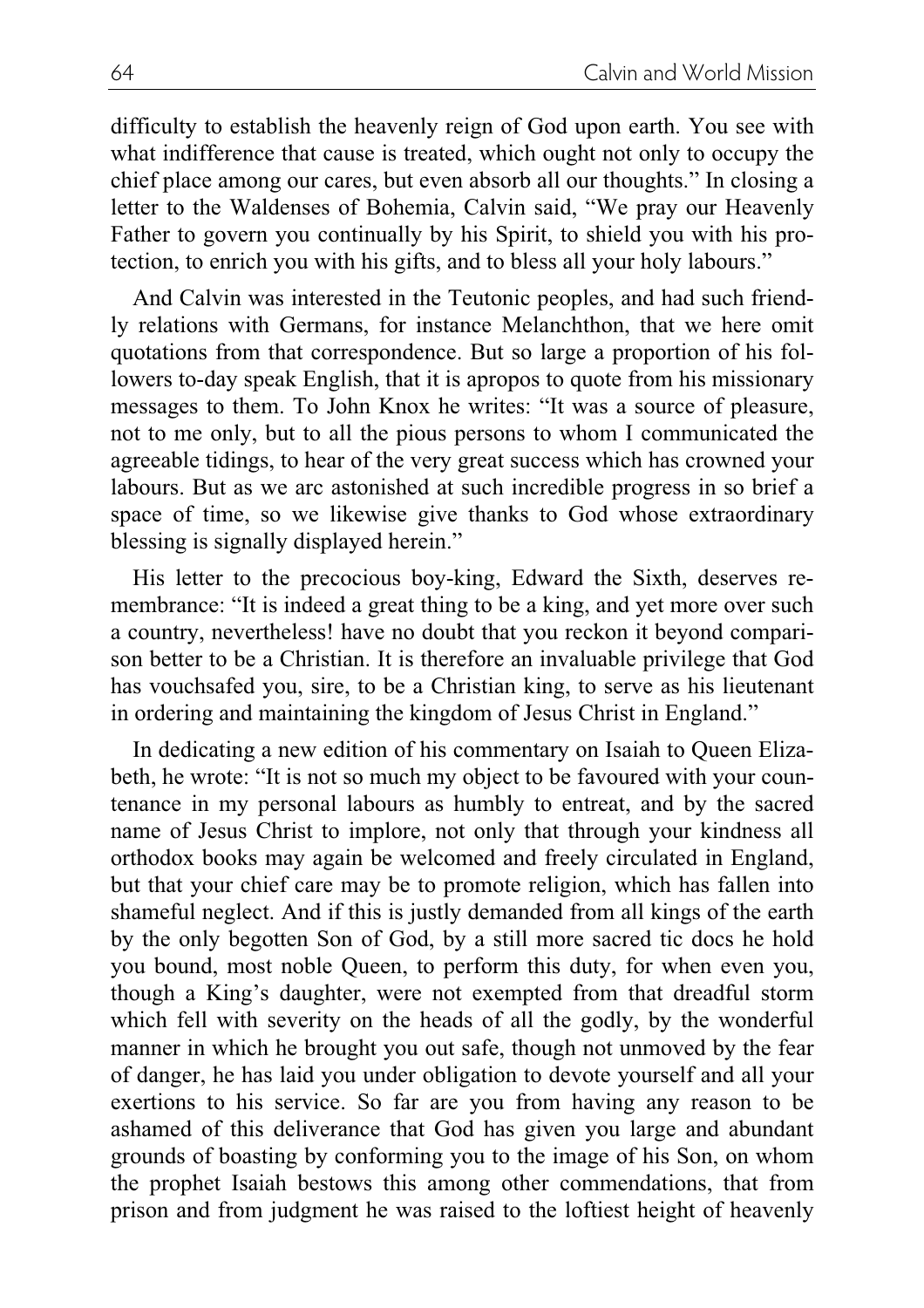dominion." And to Bucer he wrote: "I pray that the English may make a stand for the genuine purity of Christianity, until everything in that country is seen to be regulated according to the rule which Christ himself has laid down."

All the works of Calvin show his genius, but the *Institutes* was his masterpiece. The first editions appeared some four centuries ago, and celebrations will take place. But should there not be some good and permanent results from these celebrations ? Look again at the vast field of foreign missions. Why should not plans be formed to obtain funds for the translation of the *Institutes* in perhaps a score of missionary languages ? Our missions will be infantile, immature, unless they arc furnished with adequate Christian literature. And here we have a work that has been commended by a great chorus of critics in each of these centuries. Do we wish to see something like the Reformation in a score of modern peoples ? By the blessing of God such a republication may be a powerful assistance, supplying the native preachers with the Scriptural teachings that they need. Calvin was the first to give a systematic form to the ideas of the Reformation. Enemies called the *Institutes* "the Koran of the heretics". Reyburn says, "What Newton's *Principia* is to science, that Calvin's *Institutes* is to theology." And millions, even hundreds of millions, may yet be won to Christ through Calvin's gospel.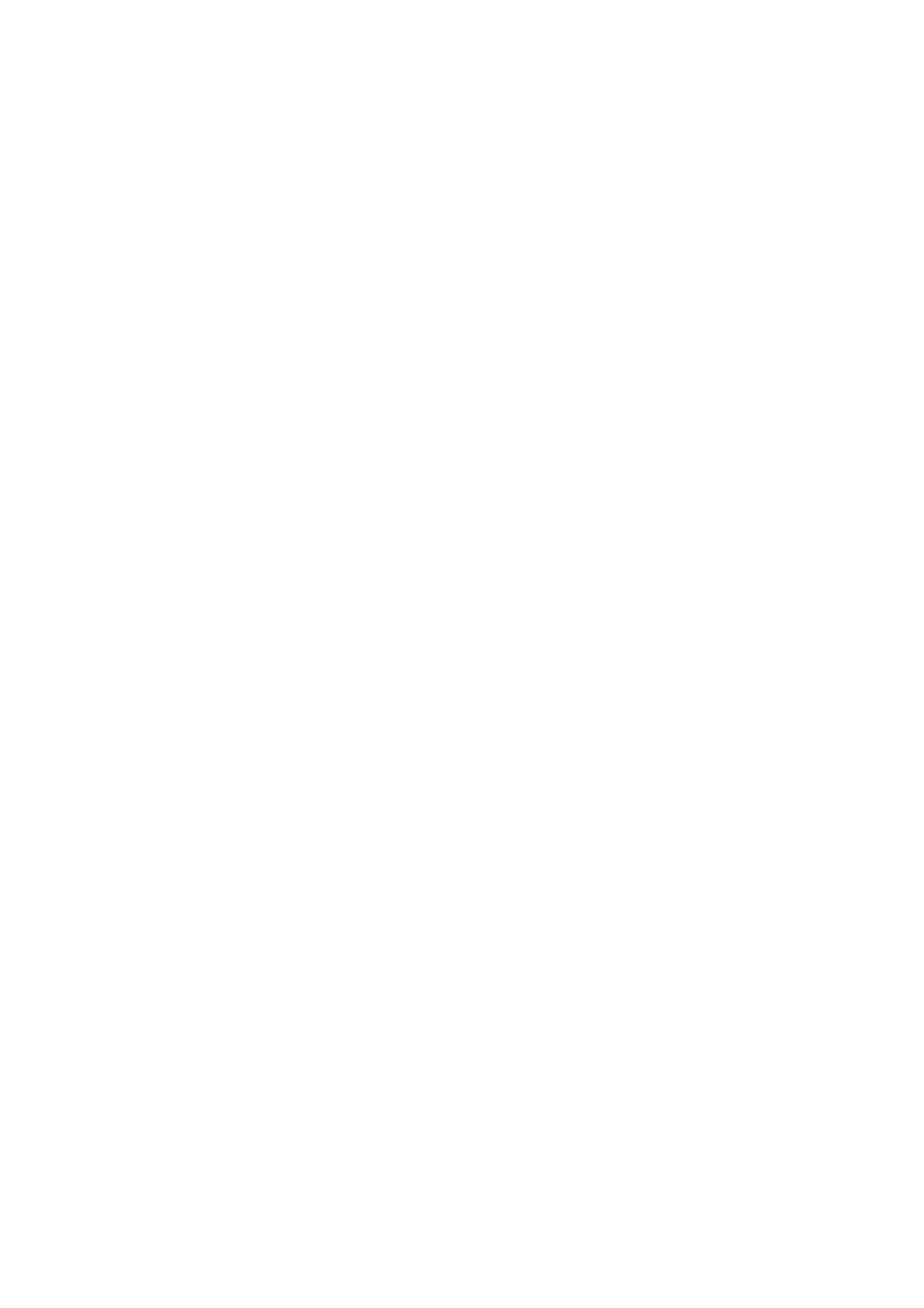# Calvinism and the Missionary Enterprise (1950)

**SAMUEL M. ZWEMER**

**Samuel Marinus Zwemer (1867-1952), nicknamed The Apostle to Islam, was an American missionary, traveler, and scholar. After being ordained to the Reformed Church ministry, he was a missionary at Busrah, Bahrein, and at other locations in Arabia from 1891 to 1905. He also traveled widely in Asia Minor, and he was elected a fellow of the Royal Geographical Society of London. In 1929 he was appointed Professor of Missions and Professor of the History of Religion at the Princeton Theological Seminary where he taught until 1951. He was influential in mobilizing many Christians to go into missionary work in Islamic Countries. Beside editing 'The Muslim World' for 37 years (1911-1947) he wrote appr. 30 influential books.** 

© Theology Today. Originally published in Theology Today (Princeton, NJ) 7 (1950), pp. 206-216. Reprinted with permission from the publisher (http://theologytoday.ptsem.edu).

### **I. Calvin and Missions**

It was the Roman Catholic Church historian and missionary professor, Joseph Schmidlin of Münster, who asserted that all the Reformers, Luther, Zwingli, Melanchthon, and Calvin were not conscious of the missionary idea and displayed no missionary activity. Whatever may be true of Luther's attitude toward the Jews, the Turks, and the pagans of his day (and there is much to be said), Calvin stood in a class by himself in this respect. This has been clearly shown by two German scholars in articles that appeared in 1909 and 1934. The first was by the great theologian Schlatter of Tubingen entitled "Kalvin und die Mission" in the *Evangelische Missionsmagazin* (Vol. 53) and the other by Asst. Professor Ernst Pfisterer of Bochum in *Die Allgemeine Missionszeitschrift* under the title "Der Missionsgedanke bei Kalvin" (March, 1934). Both of these writers agree that Calvin recognized the missionary obligation of the Church both in theory and practice.

Schmidlin asserts that Calvin did not recognize such obligation nor its practical fulfillment. He confined his missionary ideas, says Schmidlin, to commonplaces and declared missions superfluous. Schmidlin calls "the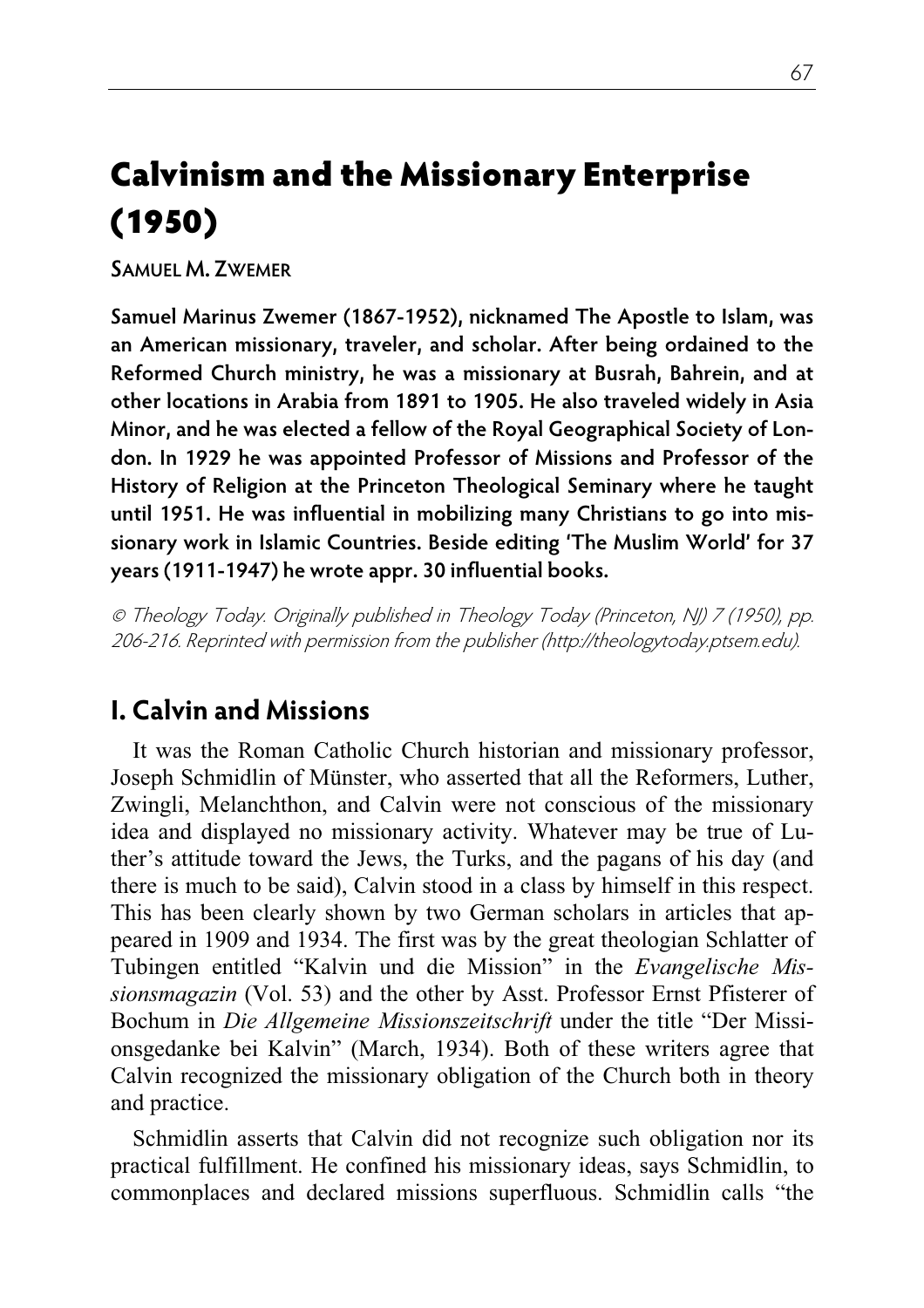two lone Protestant missionary undertakings of the Reformation Era" a failure. That of Gustav Wasa among the Lapps "was not really to pagans and that of the French emigrants in Brazil was a mere colonizing venture." A different, although tragic, story is told regarding these three hundred Calvinists who came to Brazil and attempted successfully to preach to the Indians in 1558 but of whom a number were killed as heretics by the Roman Catholic Governor Villegainuous.

As regards Melanchthon a recent monograph does justice to this great Reformer, but grants that neither he nor Luther had the missionary spirit or vision of John Calvin.<sup>46</sup> We learn from the introduction that there was general ignorance of Islam in Europe for 500 years after the Hejira (A.D. 622). Dante the poet puts Mohammed with Judas and Beelzebub in the lowest inferno. Historians and theologians generally were ignorant not only of the origin of Islam but of its teaching. Whatever accounts we have of this world-religion are unhistorical, uncritical, and unsympathetic. The very titles of the books written during this period are indicative of the general attitude, for example: *Confutation Improbatio, Cribratio Alchorani, Notationes contra Mahometi dogmata*.

At the time of the Reformation there was a slight change for the better. Luther was deeply interested in Islam, the religion of the Turks. His writings have been the subject of special studies in this respect by Vossberg, Holston, Simon, and Barge. Melanchthon was a careful student of all that Luther wrote on the subject. Melanchthon's viewpoint is, however, of greater importance because he was a historian as well as a theologian. The material for Kahler's study consists of Melanchthon's letters, commentaries, poems, and especially a number of introductions that he wrote to books by various writers dealing with the Turks and Islam. We have an account of Mohammed's life, of Islam as a sect, and of the Turks as representing the political power of this religion. Melanchthon points out that Islam is a heresy based on fiction. The Moslem errs in his knowledge of God, in his denial of the person and offices of Christ, in the doctrine of the Holy Spirit, and especially in his soteriology. He accuses Islam of Eudaemonism and Hedonism, and states that it is the enemy of true culture because of its social ethics in regard to marriage and slavery. The concluding section (pages 105-164) gives a summary of Melanchthon's position on the history of religions. The author holds that Melanchthon, while emphasizing the abso-

<sup>46</sup> *Melanchthon und der Islam: Eine Beitrag zur Klärung des Verhältnisses zwischen Christentum und Fremdreligionen in der Reformationszeit*, by Manfred Kohler. Leipzig: Leopold Klotz Verlag, 1938.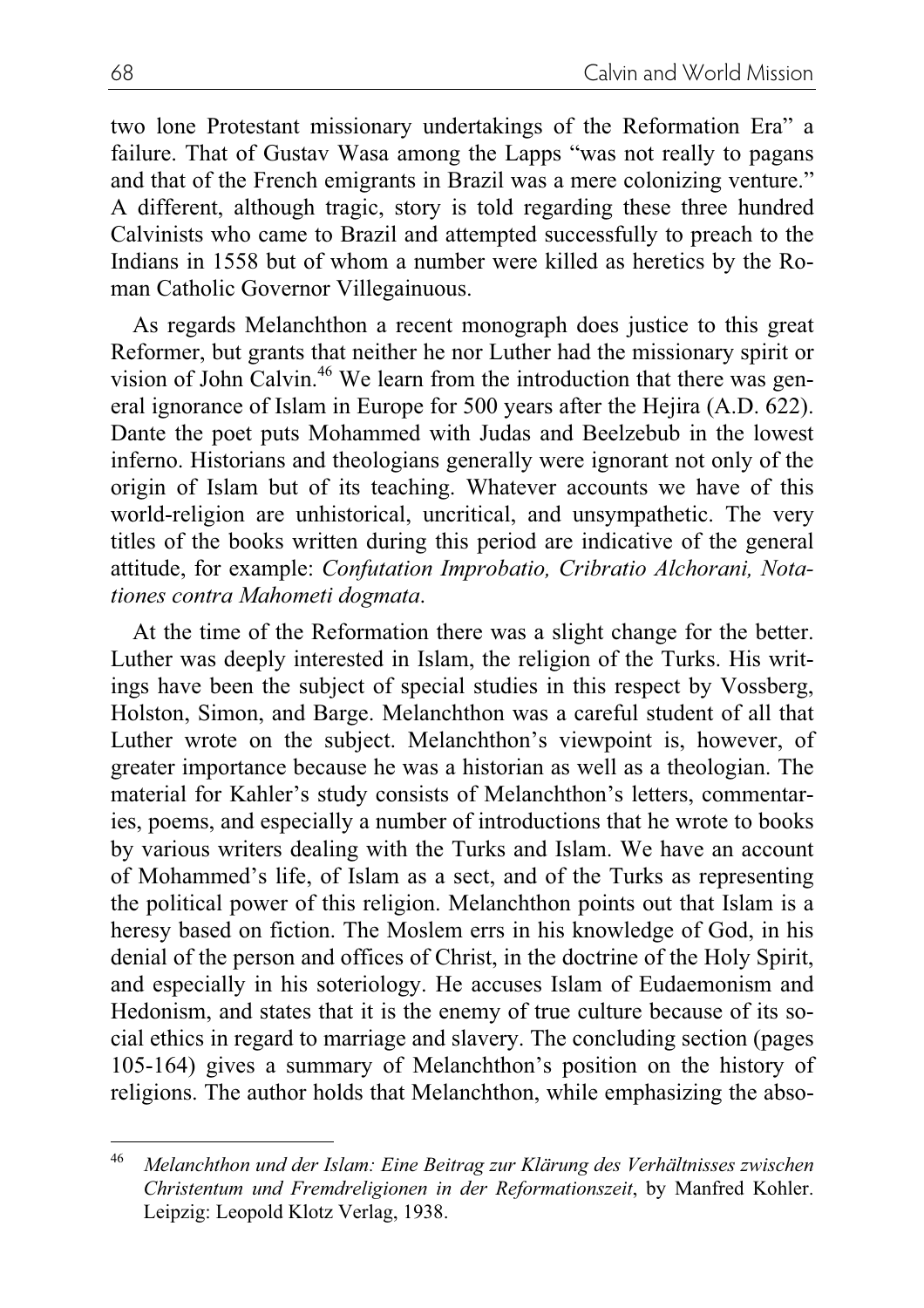lute character of Christianity, portrays his ignorance of the real strength of Islam and its vital elements. He does not rid himself of medieval indifference to the missionary call and intolerance of all kinds of "heresies." Neither Melanchthon nor Luther in spite of their partial knowledge of this non-Christian religion was ever stirred in his heart to propose missions to Moslems.

John Calvin lived in the sixteenth century, not in the nineteenth. We cannot expect of him a world-view and world vision like that of William Carey. But he was not blind or deaf to the heathen world and its needs.

Calvin's knowledge of the pagan nations was taken from the Bible and classical literature. There is no proof that he had ever come in touch with the newly discovered world of Asian and African paganism. The Turks, of whom Luther writes frequently, were not on his horizon. He was, however, in direct contact with the Indians of Brazil through a missionary adventure of which we will speak later.

In a recent volume of special study on Calvin and his views of the Kingdom and the Church by Dr. Karlfried Frohlich, we learn of the broad horizon that was part of Calvinism.<sup>47</sup>

Calvin visualizes the struggle for that Kingdom as a conflict between Christ and Satan. He is, therefore, fond of all the Bible language in the Old and New Testament that deals with such a struggle between light and darkness, between sin and grace.

There is a most interesting excursus on the contrast between Calvin and Ignatius Loyola which touches Calvin's place in the history of missions. The author calls attention to the fact that these two men were contemporaries. Calvin and Loyola both felt that they were champions for the glory of God in this world. Both were men of action. Both brought their ideas as a complete sacrifice for the attainment of that end, the victory of Christ. Both of them had an aristocratic view of such a glorious mission. The reformer of Geneva and the nobleman of Spain were men of iron will. The one exerted it in Roman-Protestant Europe, and the other in every part of the world where he sent his missionaries, especially the Far East. The author points out the enormous difference, however, in the vision of these two men. Ignatius sees visions and dreams; Calvin bows himself under the mighty will of God. The prayer-idea of the Spaniard is meditation; of Calvin it is the free expression of the heart's desire for communion with God.

<sup>47</sup> *Gottesreich, Welt und Kirche* (München, 1930).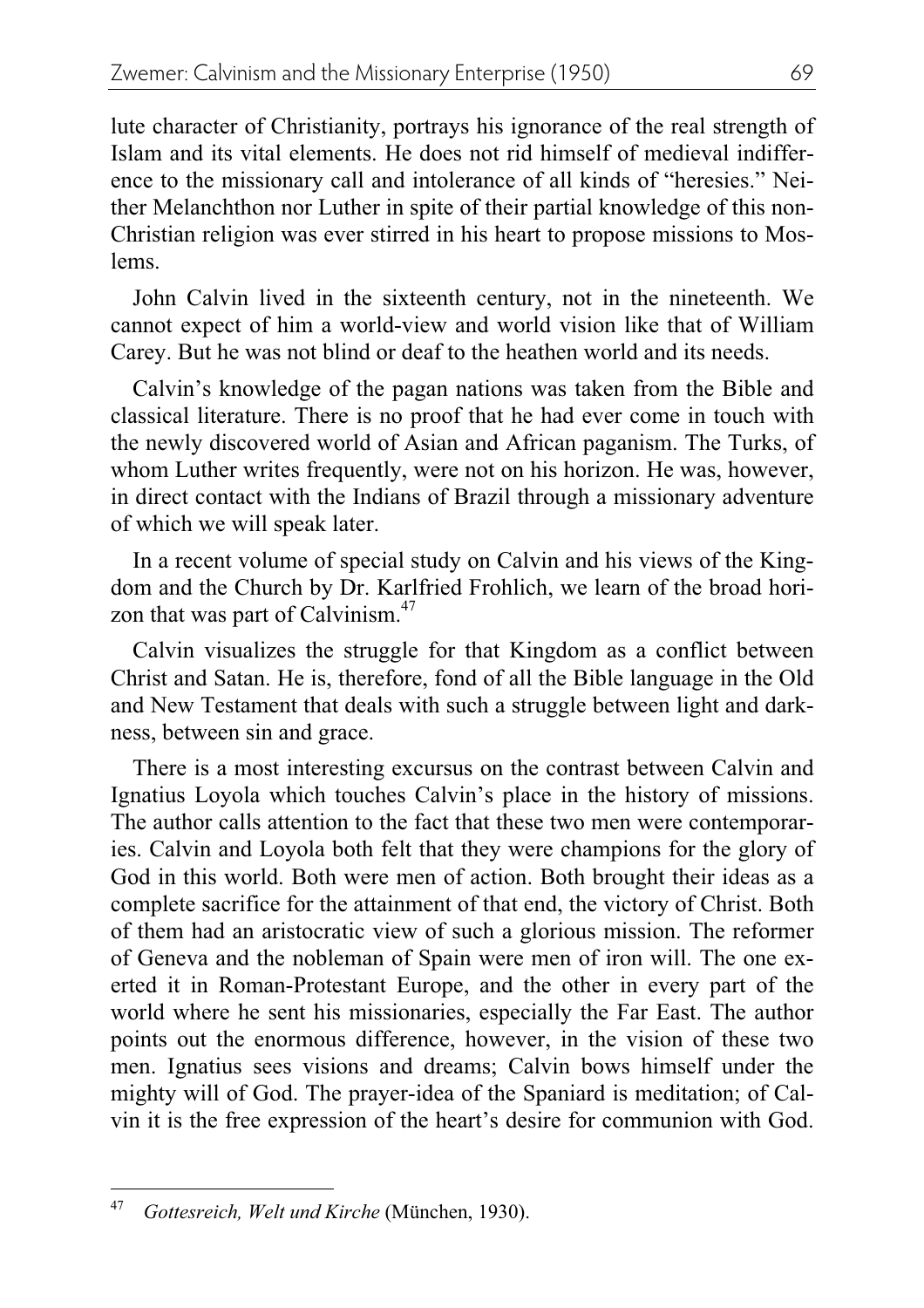The spiritual writings of Ignatius were written for an inner circle; Calvin wrote for the whole Christian public (pp. 70-74).

In another portion of his book Frohlich speaks of Calvin's cosmopolitan correspondence and how he kept in touch with the Reformation in every part of Europe. He writes to someone in Great Britain, "God has created the entire world that it should be the theater of his glory by the spread of his Gospel." In these words he shows his longing and desire for the spread of the mission of the Church and its message everywhere. His letters to John Knox in Scotland, to the Polish king Sigismund, to friends of the Reformation in England, Italy, France, and the Netherlands, testify to the outreach of his ecumenic soul.

In 1538 Calvin actually proposed in a letter to Bullinger a plan for a general synod of all Protestant Churches to meet together for consultation to strengthen each other and to agree on the proper attitude toward the power of the State. The author adds, "This great idea was never realized. History has not conferred on him the honor, but the idea continued to live as a heritage for later generations, for Calvin believed that the Kingdom of Christ should be extended not only inwardly but outwardly in every part of the world, for this is the will of God."

The result of his correspondence and his efforts can be seen in the strong character of Reformers such as John Knox and Coligny, in Oliver Cromwell and the heroes of the Netherlands. It was the spirit of Calvin that made them advocates of the extension of the Kingdom of Christ in their attempts for colonial expansion.

Calvin's view of the heathen world is based upon two doctrines – that of man's creation in God's image and that of common grace. In the former he teaches that by creation all men have a knowledge of God and a germ of religion (*Inst*. I, 3: 1). But sin has darkened this gleam of truth. The soul of man is a labyrinth. Man made his own gods and superstitions (*Inst*. I, 5: 12). Nevertheless, the heathen mind retained a knowledge of a High-god (*Inst*. I, 12: 1). This is very like the idea vindicated in our day by one of the greatest anthropologists, Wilhelm Schmidt in his six-volume work, Der Ursprung der Gottesidee, in contrast to the common evolutionary view of the origin of religion.

Calvin at the very outset of his Institutes (I, 3: 1-2) lays down a great missionary principle, namely, man's natural instinct for God. "The human mind by natural instinct possesses some sense of Deity – God hath given to all some apprehension of his existence which he frequently and insensibly renews." Men universally know that there is a God and that he is their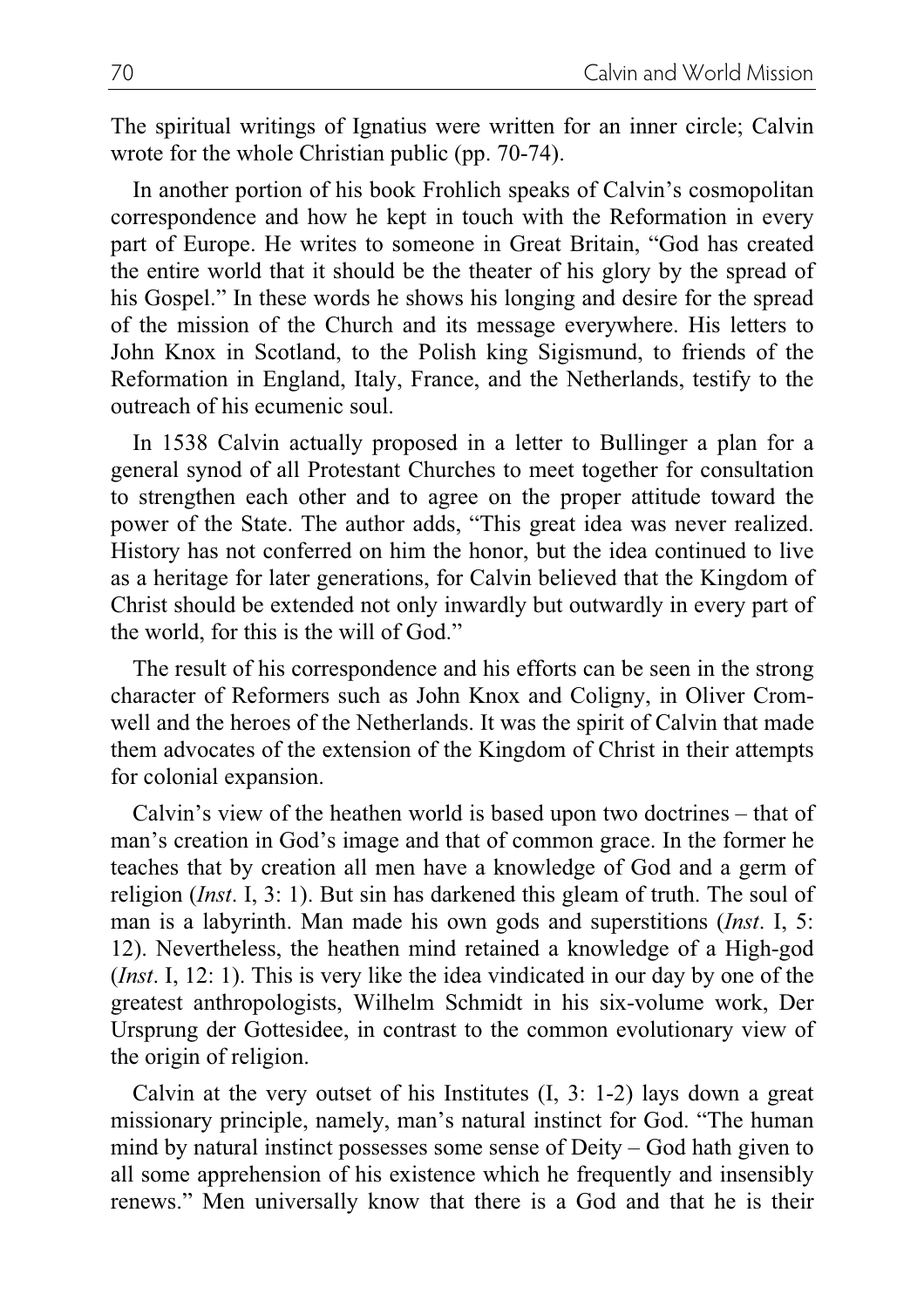Maker. Nothing human is alien to God's divine purpose in the gift of his Son. He so loved the world that his Son died "not for sinners only but for the sin of the world." "The worship of God," says Calvin, "is the only thing which renders man superior to brutes and makes them aspire to immortality." Again, "The seeds of religion are sown by God in every heart although we scarcely find one man in a hundred who cherishes what he has received."

The primal instinct is obscured by ignorance and wickedness. It is the doctrine of common grace in Calvin that explains the character of those seekers after God in heathendom whose ardent desire for light and whose good works remain in mystery if the gulf between fallen man and God is unbridgeable. Even as regards the final destiny of the unbeliever Calvin is not harsh and negative but positive and full of restraint. In Book 3, 25: 12 he deals with Immortality and Resurrection and uses those remarkable words: "How great and severe is the punishment, to endure the never ceasing effects of his wrath! On which subject there is a memorable passage in the ninetieth psalm: that though by his countenance he scatters all mortals, and turns them to destruction, yet he encourages his servants in proportion to their timidity in this world, to excite them, though under the burden of the cross, to press forward, till he shall be all in all."

Calvin goes on to describe the origin of idolatry as a desire to form with human hands an image of God as conceived by a warped imagination (*Inst*. I, 11: 9). Yet in spite of all departure from truth and righteousness, the heathen mind and heart still bear traces of common grace in natural endowments and gifts of genius; "we learn from this how many good gifts the Lord has left in human nature even after it was deprived of the knowledge of the true God" (*Inst*. II, 2: 13-15). As one reads Calvin, one is astonished at the breadth and depth of his teaching regarding common grace. This is in accord with the true missionary spirit and distinguishes Calvinism from an extreme Barthianism which finds no points of contact and no bridge between Christianity and the non-Christian faiths. The doctrine of common grace is that of faith in the soil of the human heart.

"Down in the human heart crushed by the Tempter … Feelings lie buried that grace can restore."

The call of the Gospel is for all men, says Calvin ("Sermons on Deut.," *Opera*, 28). God desires all men to be saved and to come to the knowledge of the truth – "all states and all peoples" ("Sermons on I Tim.," *Opera*, 53). Nor is the duty of evangelism to all the world hemmed in or contradicted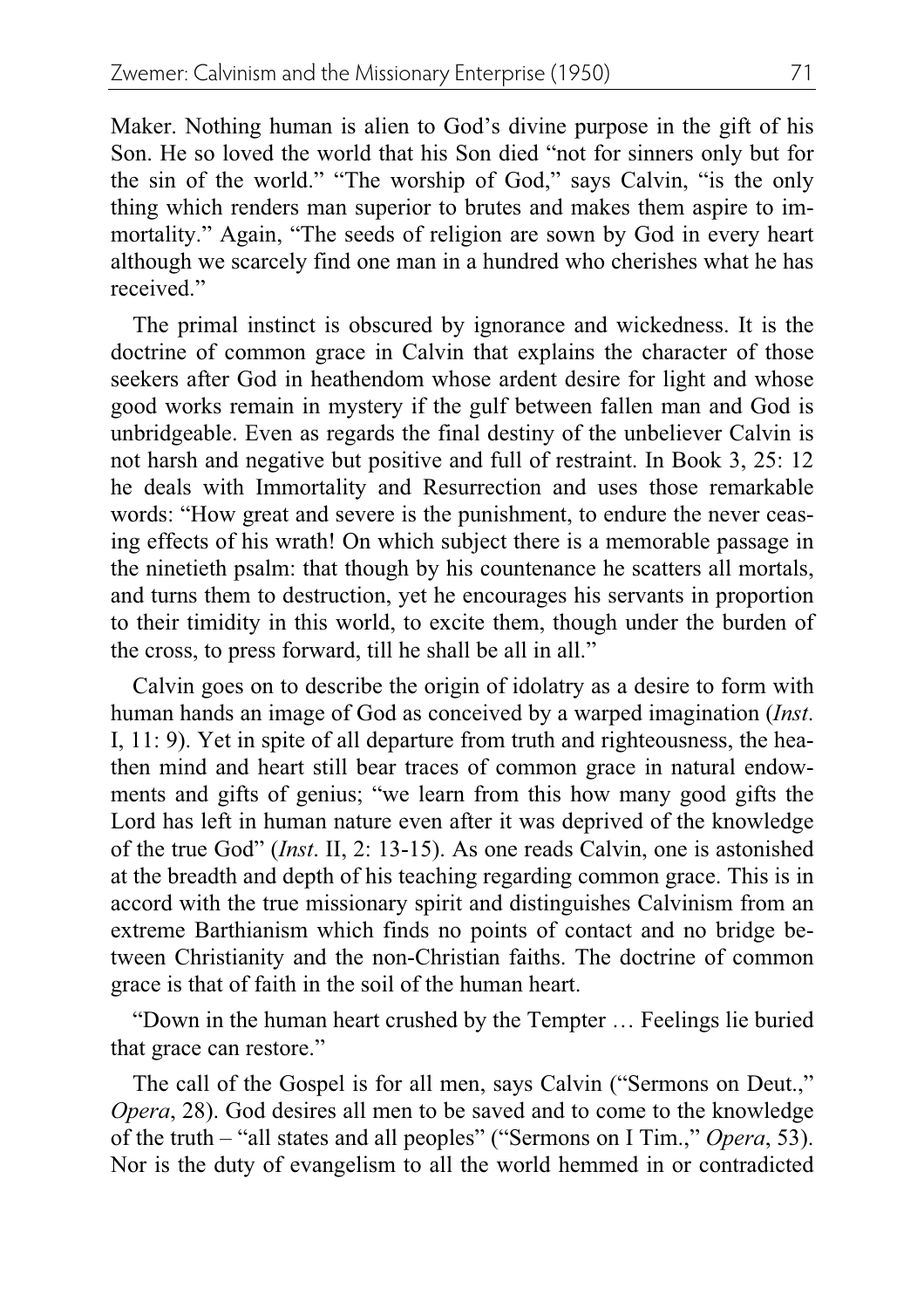by the doctrine of predestination (*Inst*. III, 23: 12-14). "We do not know," writes Calvin, "whom God has elected nor where his elect dwell."

Moreover we are in duty bound to pray for the heathen, "for all people in the whole earth" (*Inst*. III, 20: 36-40). This comes out clearly in his exposition of the second petition of the Lord's Prayer. The same thought is emphasized in a powerful sermon on Daniel (*Opera*, 41) where he exclaims, "When we think and pray only about our own needs and do not remember those of our neighbors, we cut ourselves loose from the body of Christ Jesus our Lord and how can we then be joined to God."

Calvin also sees as the goal of all missions the Glory of God. To draw souls out of hell and put them on the way of salvation is to glorify God ("Sermon on Deut.," *Opera*, 33: 18-19). The same thought occurs in a sermon on Isaiah 12: 4-5. "This is our duty, everywhere to make known among the nations the goodness of our God."

Dr. Julius Richter in his Science of Missions (*Missionskunde*) gives the following five reasons why the early Reformation period was so barren of direct missionary effort: The idea was current that the end of the world was at hand; the non-Christian world was considered as under condemnation and destined to perdition. The heathen were hardened because they rejected the preaching of Noah and that of the Apostles; only the secular power could enter heathen lands; and there is only a general and not a particular duty to preach the Gospel. All this is true, but did Calvin offer these reasons? No. There is very little in his writings to show such tendencies. He arose above his age and above his contemporaries. Pfisterer takes up each of these medieval views of the contemporary Reformers and demonstrates that Calvin was not of their company. His missionary outlook, ideals, and theory were far in advance of those of Luther (see article by Pfisterer, pp. 104-106). Such sharp words as Luther used of Turks, Jews, and the heathen are not found in Calvin.

When we come to the pragmatic test in regard to foreign missions, Calvin was the only Reformer who actually planned and organized a foreign mission enterprise. It was an effort by colonists to Brazil and its pagan Indians in 1555 by Calvinist refugees from Geneva and France. Through it Admiral Coligny came into touch with Calvin, and his life and influence was one of the by-products of this mission; born out-of-due-time and destroyed by Roman Catholic persecution.

Gaspard de Chatillon Coligny, admiral of France and Protestant leader, was in touch with Calvin in 1558 when the colony went to Brazil. He advocated religious toleration in France but was *le heros de la mauvaise for-*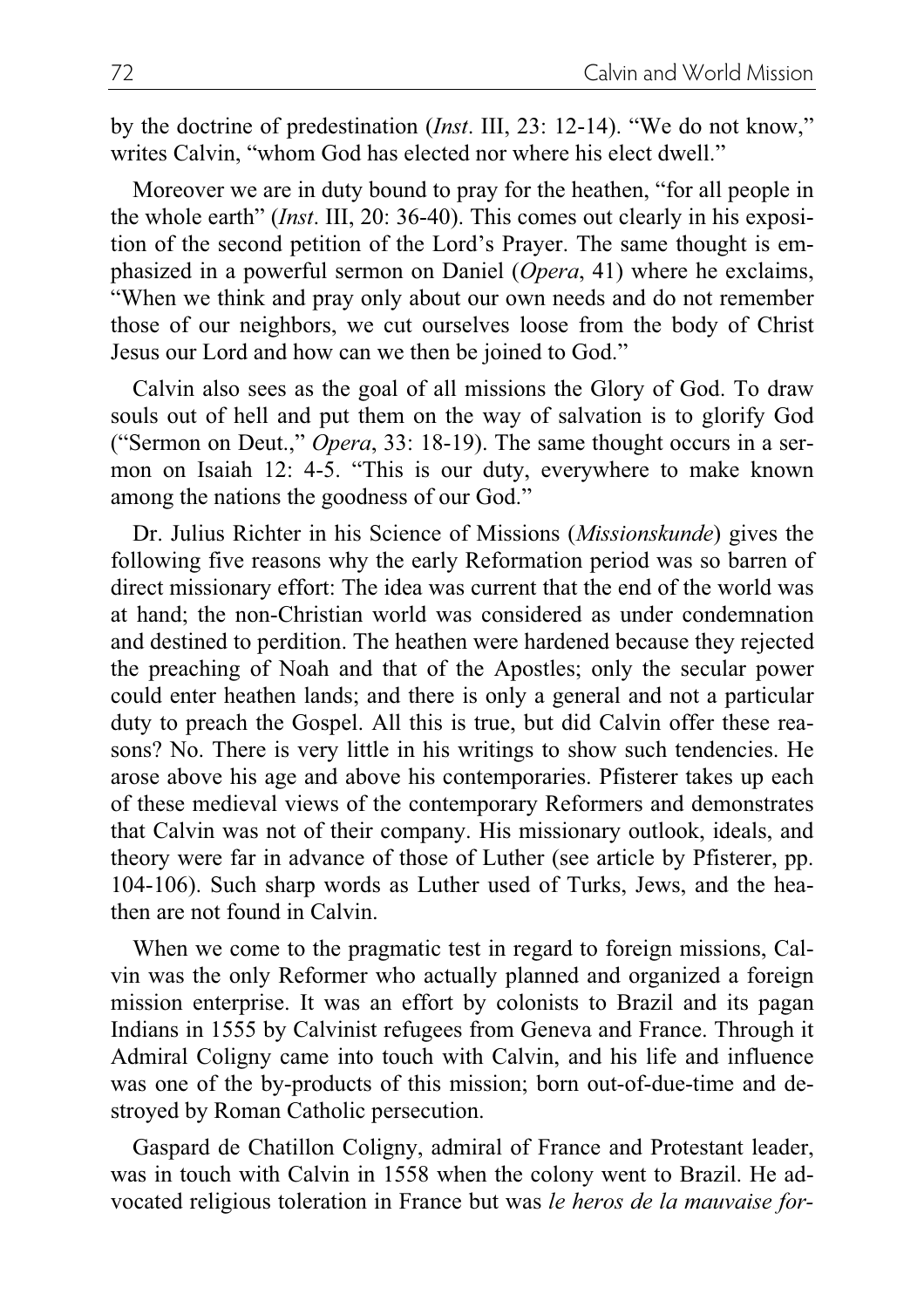*tune* as sole leader of Protestantism. He was killed in the massacre of St. Bartholomew. His daughter became the wife of William the Silent, Prince of Orange.

At the close of the eighty years war in 1595, the Dutch Calvinists also sent out mission preachers, in this instance to the East Indies. At Ceylon and on other islands they established a work that has continued fruitful until the present day. They translated the entire Bible into Malay, and that book is still a witness of their missionary zeal.

There were two religions locked in combat for Western Asia and North Africa. But some of the Reformers themselves felt that Islam with all its errors and its Arabian fanaticism was closer to the truth than the medieval papacy. The Dutch in their struggle with Spain chose for their motto *Liever Turksch dan Paapsch* – Rather the Turk than the Pope! I was told that one can still read these words and the symbols that accompany them on the carved pillars of a church at Middelburg. Islam was long considered a Christian heresy, and so, some think, should be our approach today.

In one of his letters Erasmus actually proposed that, "The best and most effectual way to overcome and win the Turks would be if they should perceive those things which Christ taught and expressed in his life shining in us. For truly it is not meet nor convenient to declare ourselves Christian men by this proof or token if we kill very many but rather if we save very many. Nor if we send thousands of heathen people to hell, but if we make many infidels faithful. To my mind it were best before we should try with them in battle, to attempt to win them with epistles and some little books."

### **II. Calvinism and Islam**

It is remarkable that as far back as 1871 in an address on Calvinism delivered as Rector of St. Andrews, the historian James Anthony Froude, called attention to the strange parallel between the Reformation in Europe under Calvin and that in Arabia under Mohammed. Islam indeed, as Bancroft remarks, is the Calvinism of the Orient. It, too, was a call to acknowledge the sovereignty of God's will. "There is no god but Allah." It, too, saw in nature and sought in Revelation the majesty of God's presence and power, the manifestation of his glory transcendent and omnipotent. "God," said Mohammed, "there is no god but he, the living, the self-subsistent; slumber seizeth him not, nor sleep; his throne embraces the heavens and the earth and none can intercede with him save by his permission. He alone is exalted and great." It is this vital, theistic principle that explains the victory of Islam over the weak, divided, and idolatrous Christendom of the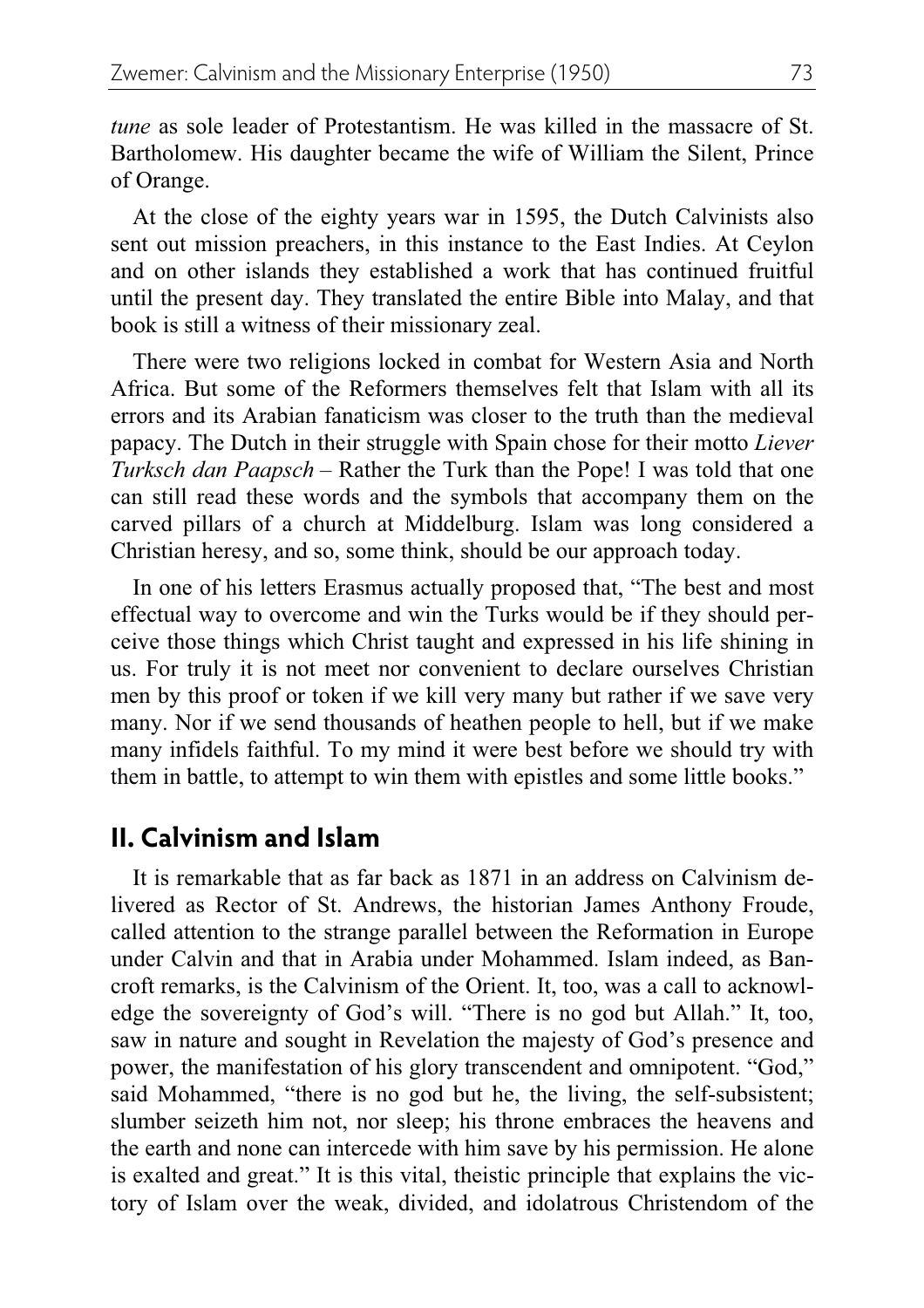Orient in the sixth century. "As the Greek theology," so Froude remarks, "was one of the most complicated accounts ever offered of the nature of God and his relation to man, so the message of Mahomet, when he first unfolded the green banner, was one of the most simple. There is no god but God; God is King, and you must and shall obey his will. This was Islam, as it was first offered at the sword's point to people who had lost the power of understanding any other argument; your images are wood and stone; your metaphysics are words without understanding; the world lies in wickedness and wretchedness because you have forgotten the statutes of your Master, and you shall go back to those; you shall fulfill the purpose for which you were set to live upon the earth, or you shall not live at all" (Froude, *Calvinism*, p. 36).

He then goes on to say, by way of correction: "I am not upholding Mahomet as if he had been a perfect man, or the Koran as a second Bible. The Crescent was no sun, nor even a complete moon, reigning full-orbed in the night of heaven. The morality of it was defective. The detailed conception of man's duties inferior, far inferior, to what St. Martin and St. Patrick, St. Columba and St. Augustine, were teaching or had taught in Western Europe. Mahometanism rapidly degenerated. The first caliphs stood far above Saladin. The descent from Saladin to a modern Moslem despot is like a fall over a precipice. But the light which was in the Moslem creed was real. It taught the omnipotence and omnipresence of one eternal Spirit, the Maker and Ruler of all things, by whose everlasting purpose all things were, and whose will all things must obey" (Froude, *Calvinism*, pp. 37-38).

Yet Calvinism and Islam had much in common. Both are opposed to compromise and all half-measures. Both were a trumpet call in hard times for hard men, for intellects that could pierce to the roots of things where truth and lies part company. Intolerance is sometimes a virtue. The very essence and life of all great religious movements is the sense of authority; of an external, supernatural framework or pattern to which all must be made comformable.

Calvinism and Islam were neither of them systems of opinion but were attempts to make the will of God as revealed (in the Bible, or according to Mohammed in the Koran) an authoritative guide for social as well as personal affairs, not only for Church, but for State. They both believed in election and reprobation, dependence on God's will, not on man's.

Calvinism and Islam have at their very core the principle of a claim of finality and universality, and it is this principle that is the very basis of a missionary religion. Paul's theology and soteriology made him a mission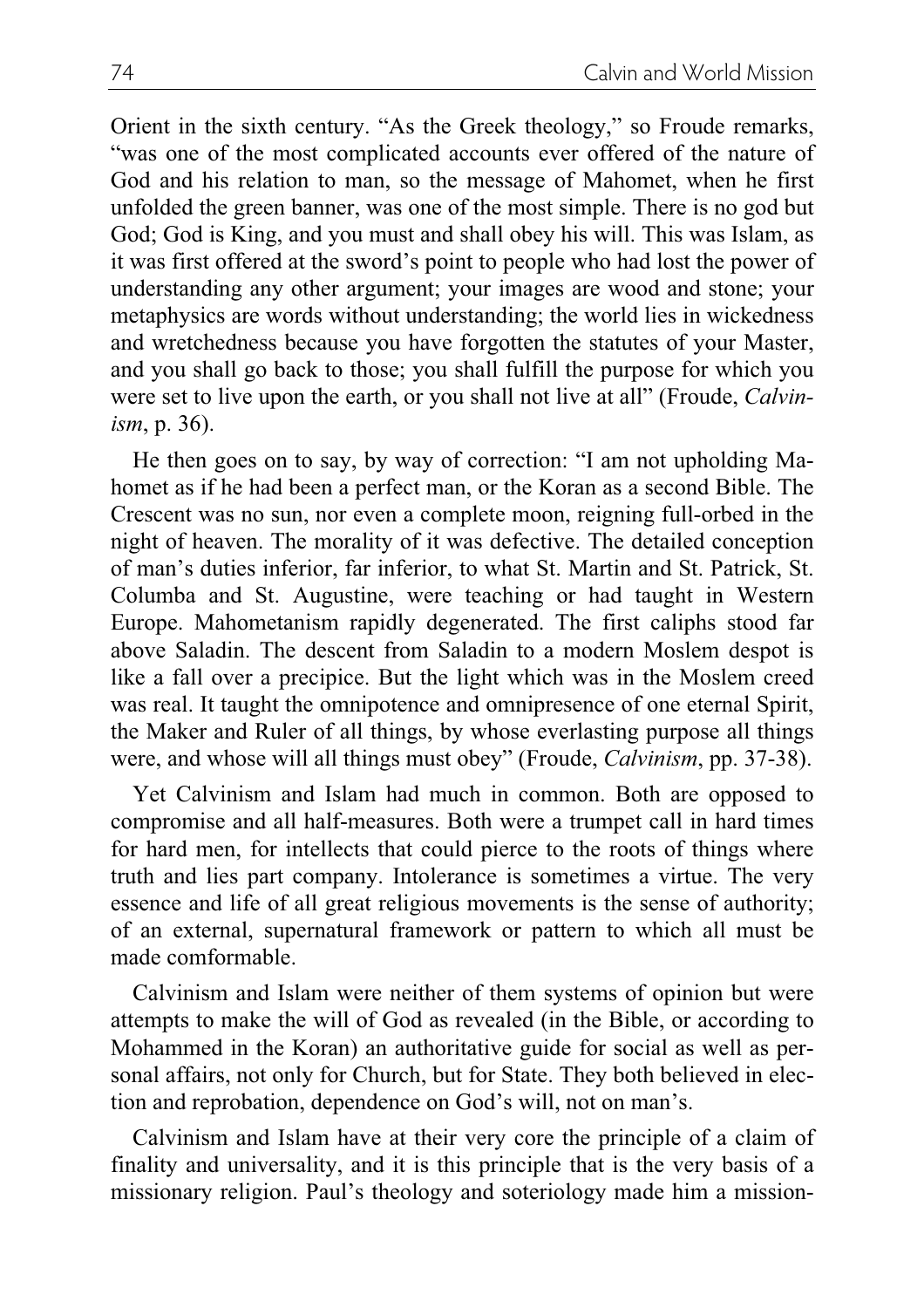ary and drove him across all racial barriers, compelling him to set forth Christianity as final and triumphant. The strongest plea for missions is the will of God for the whole world. We can only have a passion for the glory of God when we acknowledge his sovereignty in every realm of life.

If singleness of aim is a mark of leadership, Calvin and Mohammed were both born leaders. As Barth expresses it: "Calvin first had a theme and then thought of its variation; first knew what he willed and then willed what he knew." The same might be said of Mohammed. The genius of spiritual conquest is the consciousness that God is commanding the battalions, that the issue is not uncertain, and that the goal is God's eternal glory. More than a century ago, James Montgomery, a true Calvinist, closed his great missionary hymn, beginning, "Oh Spirit of the Living God," with the stanza:

"God from eternity hath willed All flesh shall His salvation see; So be the Father's love fulfilled The Saviour's sufferings crowned through thee."

Our American statesman, John Hay, a century later, interpreted in the same Calvinistic fashion the prayer, "Thy will be done," in his great hymn, beginning, "Not in dumb resignation we lift our hands on high."

With God's sovereignty as basis, God's glory as goal, and God's will as motive, the missionary enterprise today can face the most difficult of all missionary tasks – the evangelization of the Moslem world. God in his sovereign providence and by his Holy Spirit has led the Reformed faith geographically to the very heart of the Moslem world. For more than one hundred years the Churches of the Reformed tradition were the only ones that went to its cradle and its strongholds in the Near East. They, more than any other branch of the Church, were pioneers in the world of Islam. Familiar names come to memory: Jessup, Post, Van Dyck, Dennis – in Syria; Shedd and his colleagues – in Persia; Lansing, Hogg, Watson – in Egypt; Forman, Wherry, Ewing – in North India; Keith Falconer, John Young, Peter Zwemer, Henry Bilkert, George Stone, Mrs. Thorns, Sharon Thorns, Mrs. Harrison, Mrs. Mylrea, John Van Ess (to mention only a few of those who have passed on to their reward) – in Arabia.

It is still true, as Professor Lindsay stated at the meeting of the Reformed and Presbyterian Alliance in Glasgow, that "the Presbyterian Churches do more than a fourth of the whole mission work abroad done by all the Protestant Churches together." The Calvinistic Churches entered the world of Islam earlier and more vigorously than any other group. The first missionary to the Turks was a Reformed preacher, Venceslaus Budovetz of Budapest. He was born in the year 1551, and belonged by his religion to the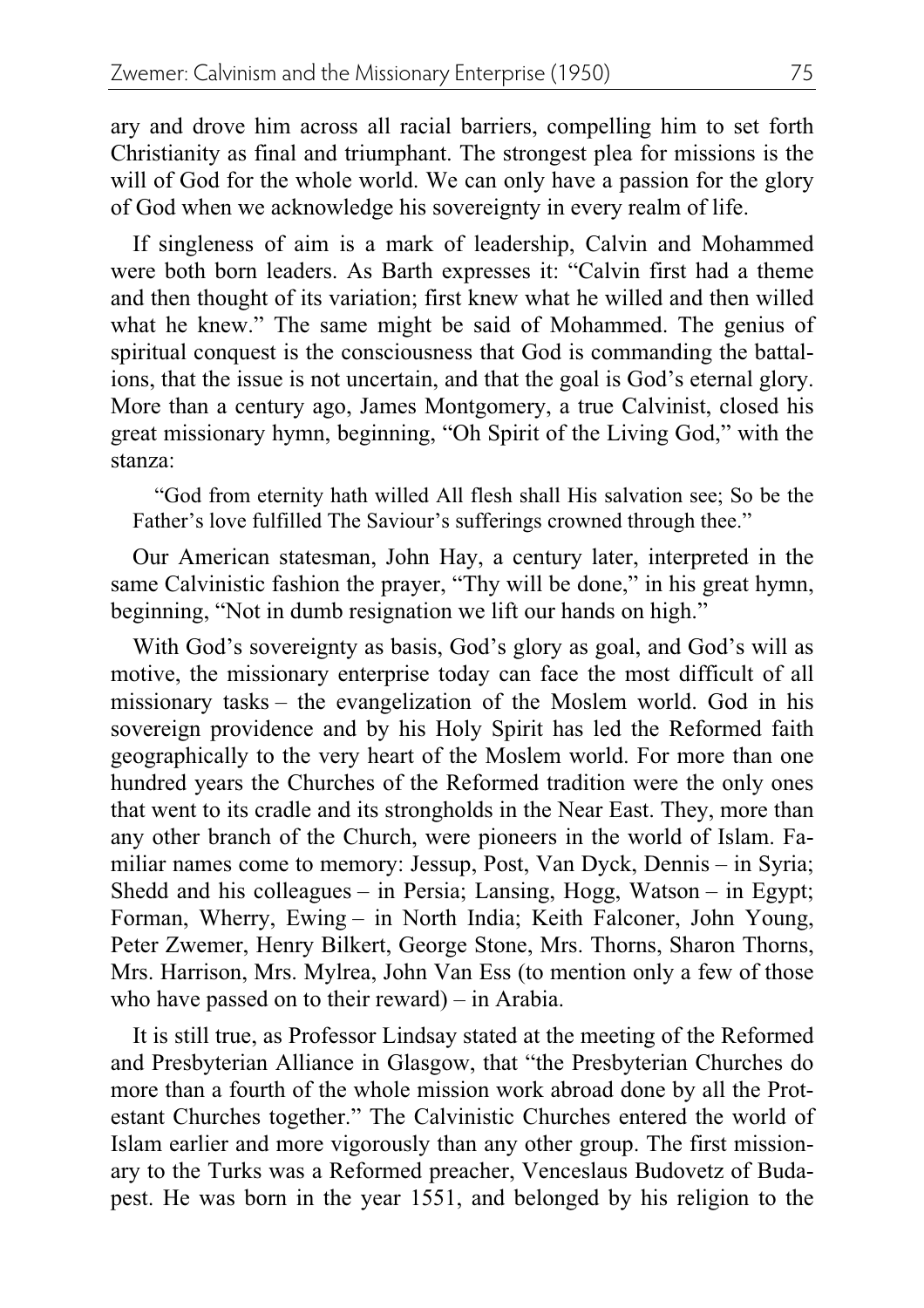*Unitas Fratrum*, which was a branch of the Hussite Church in Bohemia. He was very faithful and a zealous member of the Church. Having spent more than ten years in Western Europe at Protestant universities, especially Reformed, and in travels, he became a very strong and convinced Calvinist, and became acquainted with some of the most renowned evangelical scholars and religious leaders of his time (see *The Moslem World*, vol. XVII, pp. 401 ff. for a sketch of his life and influence by Professor Josef Soucek of Prague).

Among these friends were Theodore Beza of Geneva, the French Reformed lawyer Philip Mornay du Plessis, the Basel Reformed theological professor, Crynaeus, and also one of the Lutheran theologians, David Chytraeus, who had part in composing the famous Lutheran book of symbols, *The Formula of Concord*.

Vaclav Budovec lived in Constantinople from 1577 to 1581. He sought opportunity to win back apostates and to preach to the Turks; but he was staggered by the power of Islam. "I have been not a little in temptation," he wrote, "seeing how these ungodly Turks prosper and that the noblest parts of the earth where God himself walked in human body … have been conquered by them in an incredibly short time." In one of his letters sent to his son in later years, he mentions the fact that he actually did win one Turk for Christ. Budovec wrote a number of books in the Czech language, one of them being called *Anti-al-Koran*. It is a defense of the Christian faith and a refutation of Islam. This book is very rare, but copies are found in the University and other private libraries in Prague. Here we have the first Christian apologetic written by the Reformation Church for Moslems.

Nor can we forget that the Reformed Churches of South-Eastern Europe were the bulwark against the invasion of Islam for centuries. Again we note that in Java and Sumatra the Reformed Churches of the Netherlands have had more converts from Islam than any other mission in any part of the world. Over 62,000 living converts from Islam are connected with the various missions in Java alone. These missions cover territory which has a population (almost solidly Mohammedan) of nearly forty million souls.

As regards America, it is not without providential significance that when the world of Islam faces a crisis and affords the Church a new opportunity, Reformed and Presbyterian bodies together have the strongest and widest work in five of the great lands of the Moslem world: Egypt, Syria, Iraq, Persia, and Arabia. "The union of the United Presbyterian, the Reformed, and the Presbyterian Church," said the late Dr. Robert E. Speer, "would bring a new joy and faith to the Church which today has responsibility for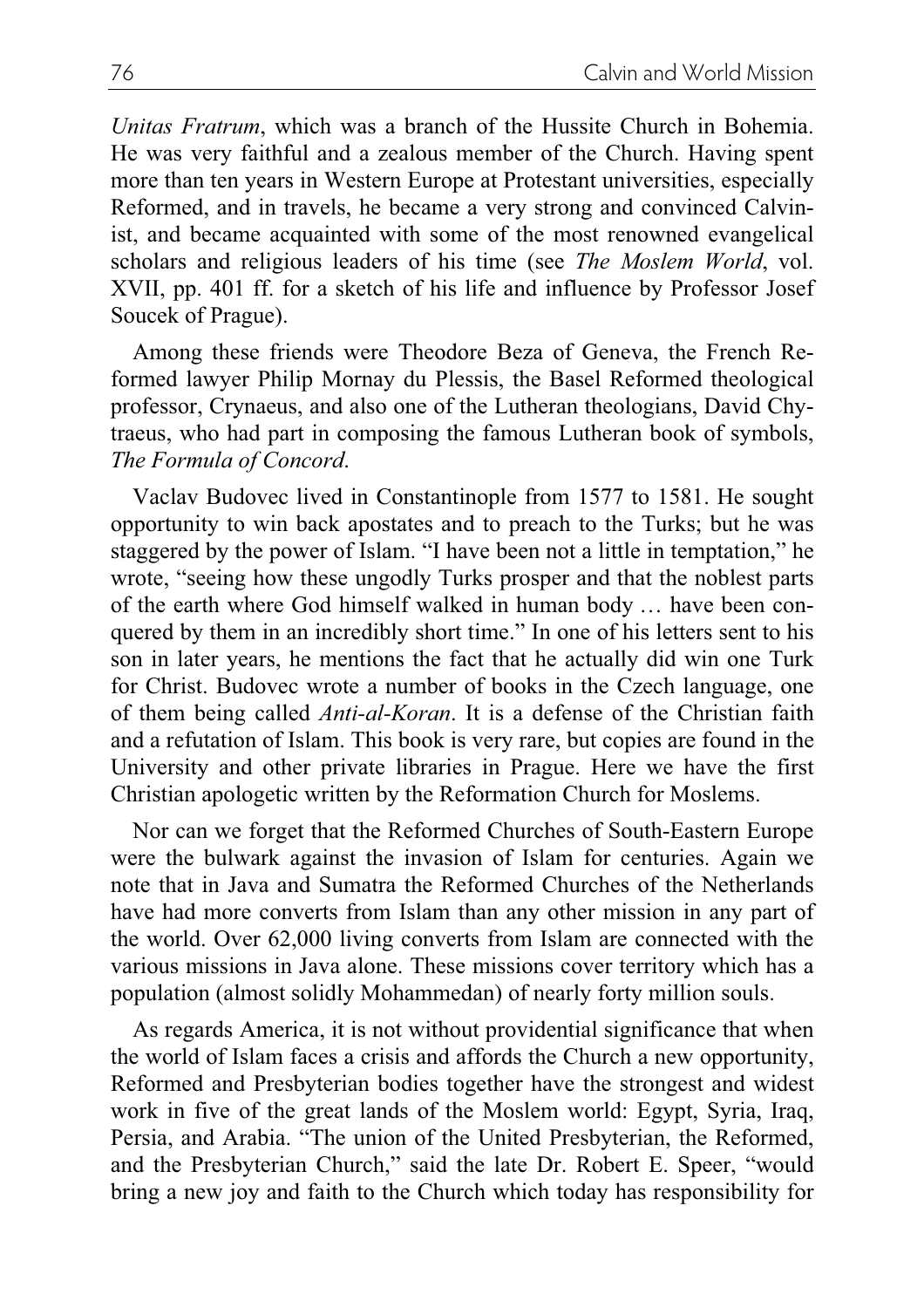the strongest mission work in the world for the evangelization of Mohammedans."

God's own hand has indeed led the children of the Covenanters, of the Huguenots, and of the Dutch into the very heart of the world of Islam. Its old historic cities are mission stations of our Churches: Alexandria, Cairo, Khartum, Beirut, Damascus, Aleppo, Bagdad, Busrah, Mosul, Teheran, and Tabriz. The Arabian mission of the Reformed Church and the South Arabia Mission of the Scottish Church have marched around Islam's Jericho, and their trumpet gives no uncertain sound. The walls of Arabian intolerance and fanaticism have already fallen before the medical missionary pioneers of these Churches. But there are whole provinces of Arabia still unoccupied and vast Moslem areas in Africa and Asia where the missionary has never entered. This is the missionary challenge to the Calvinists of today. A challenge to dauntless faith and indiscourageable hope and a love that will not let go. Think of Afghanistan, and all western and Southern Arabia; of Russian Turkestan, parts of Siberia, Bokhara, and the Crimea, of Central Asia, of Tripoli in Africa, the French Sudan. Here is a population of nearly forty-five millions! All these are a call to action for those who yearn to see the victory of the Cross over the Crescent.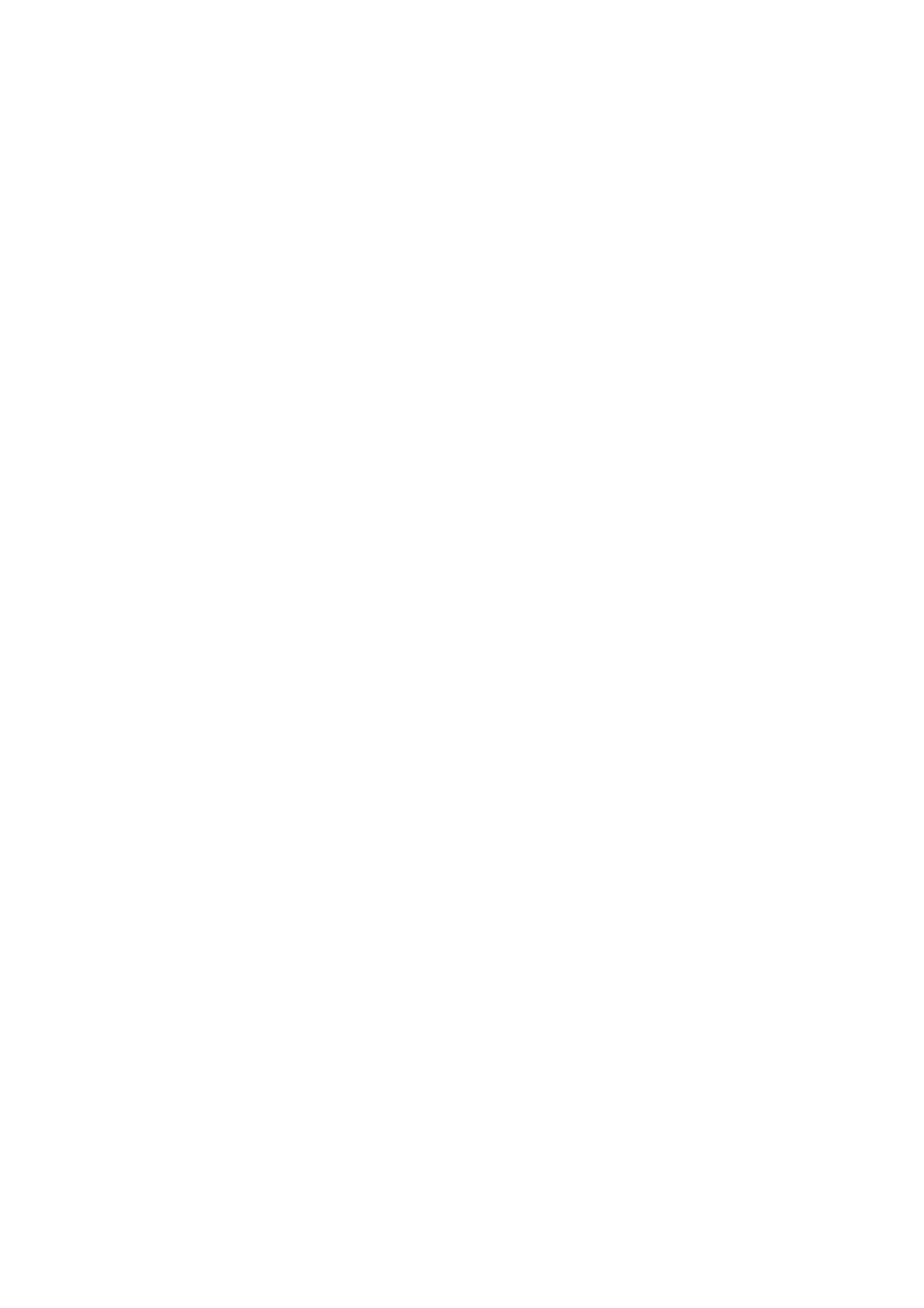# Calvin's Missionary Message: Some Remarks about the relation between Calvinism and Missions (1950)

**JOHANNES VAN DER BERG**

**Johannes van den Berg, D.Th., emeritus Professor of Church History, born 1922 (Rotterdam), Reformed minister 1947-1959, Professor at the Free University Amsterdam (1959-1976), at Leiden University (1976-1987). Has published on 17th, 18th and 19th century church history. Special fields of interest: Anglo-Dutch ecclesiastical and theological relations, predestinarianism; Jewish-Christian relations and polemics; millenarianism; Protestant Enlightenment.** 

Originally published in The Evangelical Quarterly vol. 22 (1950), pp. 174-187. Reprinted with permission by the editor and Paternoster Press, Exeter, Great Britain.

It is a somewhat dangerous undertaking to associate a theological system, which is the spiritual property of only a part of the Church, with the great work in which all Christians take part – especially when we not only look for a historical connection, but also try to understand the meaning of Calvinism for to-day's missionary work. The danger of bringing the lofty missionary task into the often clouded sphere of theological controversy looks to be anything but imaginary.

To avoid all misunderstandings and misconceptions it is necessary to state clearly what is the meaning of the words "Calvinism" and "missions". When we rate these notions at their true value, it appears that there is a much closer connection between them than we could surmise and that Calvinism, not in spite of its main characteristics, but as a fruit of its core and essence, has given rise to a rich development of missionary activity.

It is almost impossible to give a clear and at the same time exhaustive definition of Calvinism. In a general sense we can say that Calvinism is that complex of theological thinking and Christian activity which finds its deepest roots in Calvin's rediscovery of the comprehensive meaning of the Gospel, It takes different forms according to the various circumstances in which it develops, but it always retains those characteristic elements which we already find in the works of Calvin himself – a passionate desire not only for the salvation of souls, but also for the honour of Him who saves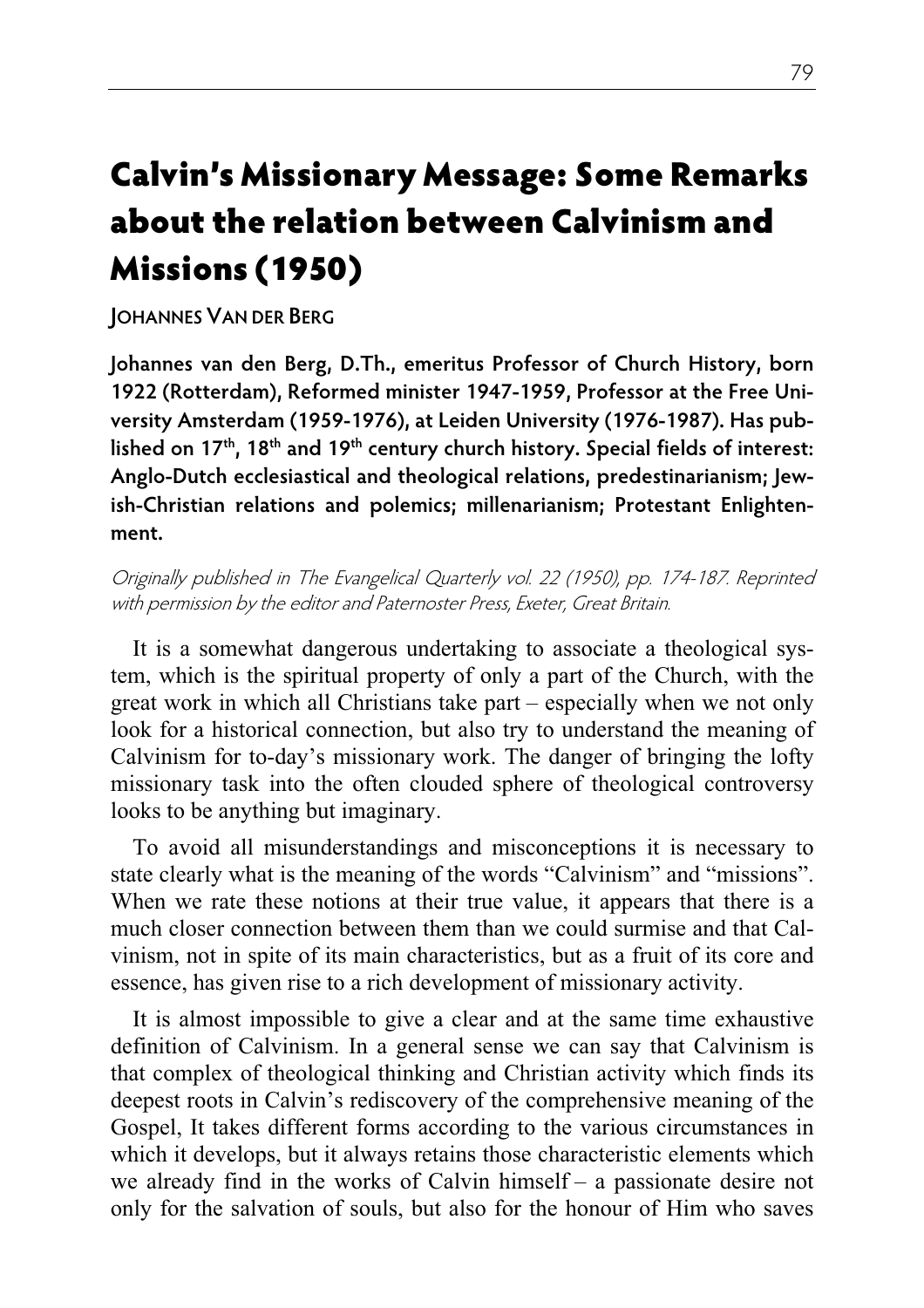poor sinners by His electing grace and who asks complete obedience to His sovereign Will in all spheres of life. It was not Calvin's wish to form a new school of theological thought – he only wanted to return to the pure sources of the Gospel and to show that the Lord and Saviour has His holy claims on all the complex relations in which man knows himself to be placed. We make a caricature of Calvinism if we lay too much stress on the differences between Luther and Calvin: the soteriological line, the emphasis on the salvation of souls, is with Calvin as strong as with Luther.<sup>48</sup> Calvin's doctrine is not a cold and passionless system of moral codes, bound together by an abstract doctrine of predestination – on the contrary, all the works of Calvin tremble with wonder at the great mystery of Cod's saving grace, and the *Soli Deo Gloria,* which is indeed one of the "distinctive ideas" of Calvinism, is deeply rooted in the *Sola Gratia.* God will be honoured on the broad front of life by those who know themselves to be saved by His free grace and His eternal love.

When we now turn to the meaning of the word "missions", we have to remember that the missionary obligation has never and nowhere been more clearly expressed than by our Lord Himself in the missionary command of Matt, xxviii. 19, 20: "Go ye therefore, and teach all nations, baptising them in the name of the Father and of the Son and of the Holy Ghost, teaching them *to* observe all things whatsoever I have commanded you." This command of our Lord contains three elements: the nations must be brought to Christ and made His disciples (personal conversion), they have to be baptised-in His name (formation of the Church) and they must sit at His feet to learn the meaning of His commandments for the whole of their existence (development of Christian life). All missionary work has a soteriological character: its chief end is to bring men into communion with the Saviour, it aims at personal conversion. Hut at the same time it is comprehensive and totalitarian: not only the soul of the sinner has to be saved, but his whole life and all the relations in which he stands have to be brought under the command of his Saviour, who is also his King.<sup>49</sup> So we see that the soteriological and the theological line, the notion of the salvation of the soul and that of the honour of our God and King, form an indivisible unity – not only in the thinking of Calvin, but also in the Gospel itself, as becomes clear to us when we pay attention to the missionary command of Matt, xxviii.

<sup>48</sup> Cf. G. C. Berkouwer, *Geloof en Rechtvaardiging* (1949). pp. 55-60.

<sup>49</sup> Cf. J. H. Bawinck, *The Impact of Christianity on the Non-Christian World* (1949), pp. 18-23.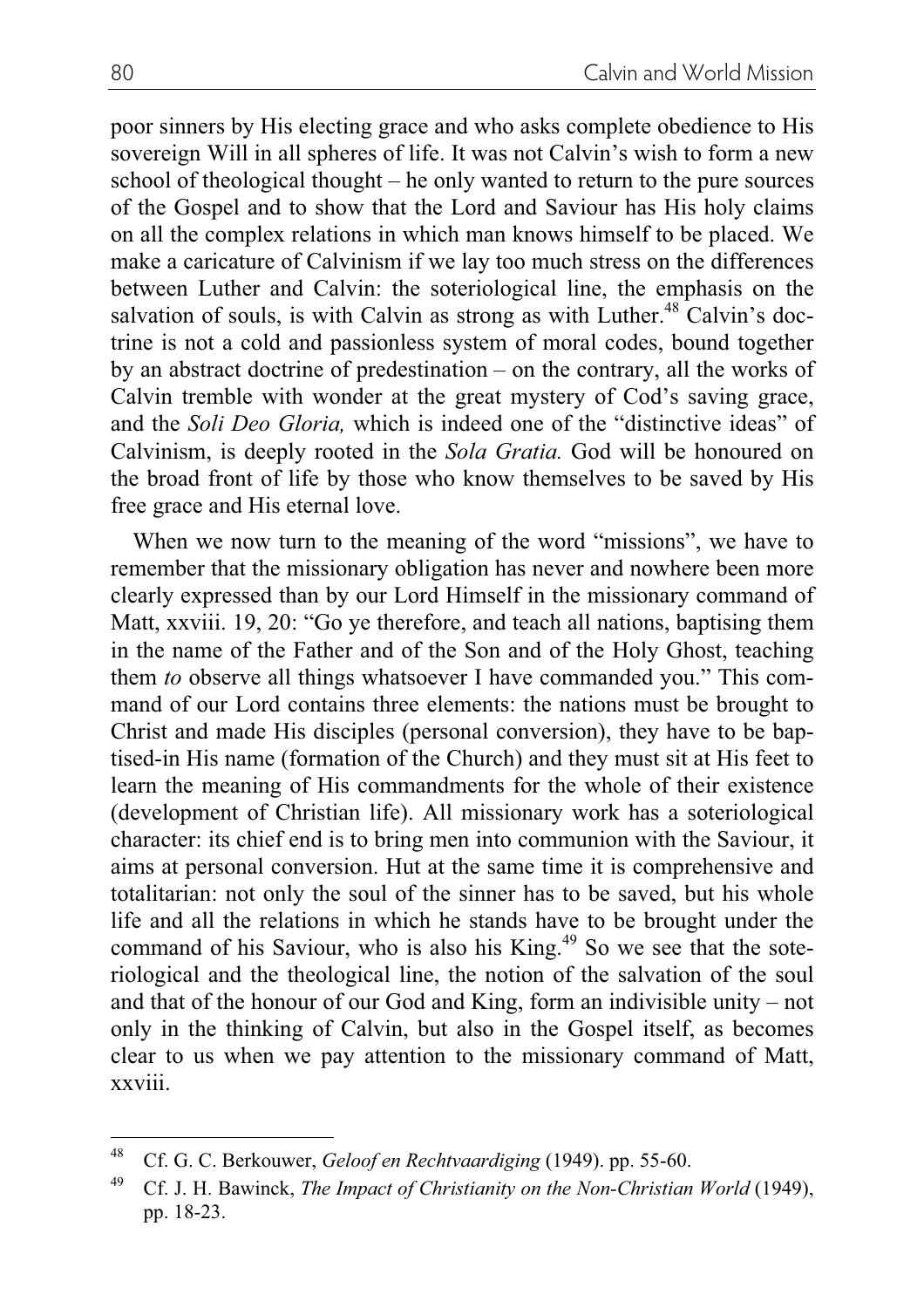It is the rediscovery of that scriptural unity, which is the principal meaning of the Calvinistic Reformation. Those Christians, who call themselves *issus de Calvin,* who want to belong to the spiritual progeny of that great Reformer, know that there is a relation between their Calvinism and the missionary obligation of the Church. They are often put to shame by the zealous ardour of fellow-Christians whose theological opinions they cannot share but who nevertheless have been more fully aware of the urgency of Christ's command than they have been themselves – and because of all this they have to speak with great modesty and deep humility. But yet they know that the vision which Calvin has shown them is not alien from the spirit of the Gospel, but has sprung from the only source for theological thinking and missionary activity alike, God's holy Word. They are aware that their knowledge is partial and defective and that they have often used the light which God had given them in a wrong way, but they are also aware of the immense implications of the message which Calvin, by the grace of God, derived from the rediscovered and reopened Bible, and it is with that message that they want to serve the Church Universal in the fulfilment of its missionary task.

But as soon as all this begins to engage our attention, we aced before a very difficult problem. One of the most are remarkable and mysterious facts of church history is the – at first sight – rather negative attitude of the Reformers with regard to the missionary obligation of the Church. It looks as if the rediscovery of the Gospel did not lead to a new zeal to spread the message of Christ throughout the world. The loud call for missions which rings through the New Testament found a very weak echo in the works of the Reformers, As we shall see, the lack of missionary *activity* is easy to explain – but much more difficult is the question, why the missionary *ideal* takes such a comparatively small place in the Reformers' thought. In this respect there is more harmony than difference between the great Reformers, though of course with each of them the problem has another accent and aspect. So though we only look for the missionary element in Calvin's thinking, we often have to speak about the opinions of the Reformers in general.

It appears that with Calvin the thought that the Gospel has to spread throughout the world and has to take its course to the ends of the earth is very dear; less clearly, however, does he sec in what manner this must happen; and the practical application of the missionary ideal is almost completely lacking.

A variety of explanations have been given to elucidate this difficult problem, We will consider some of them, and ask ourselves if they are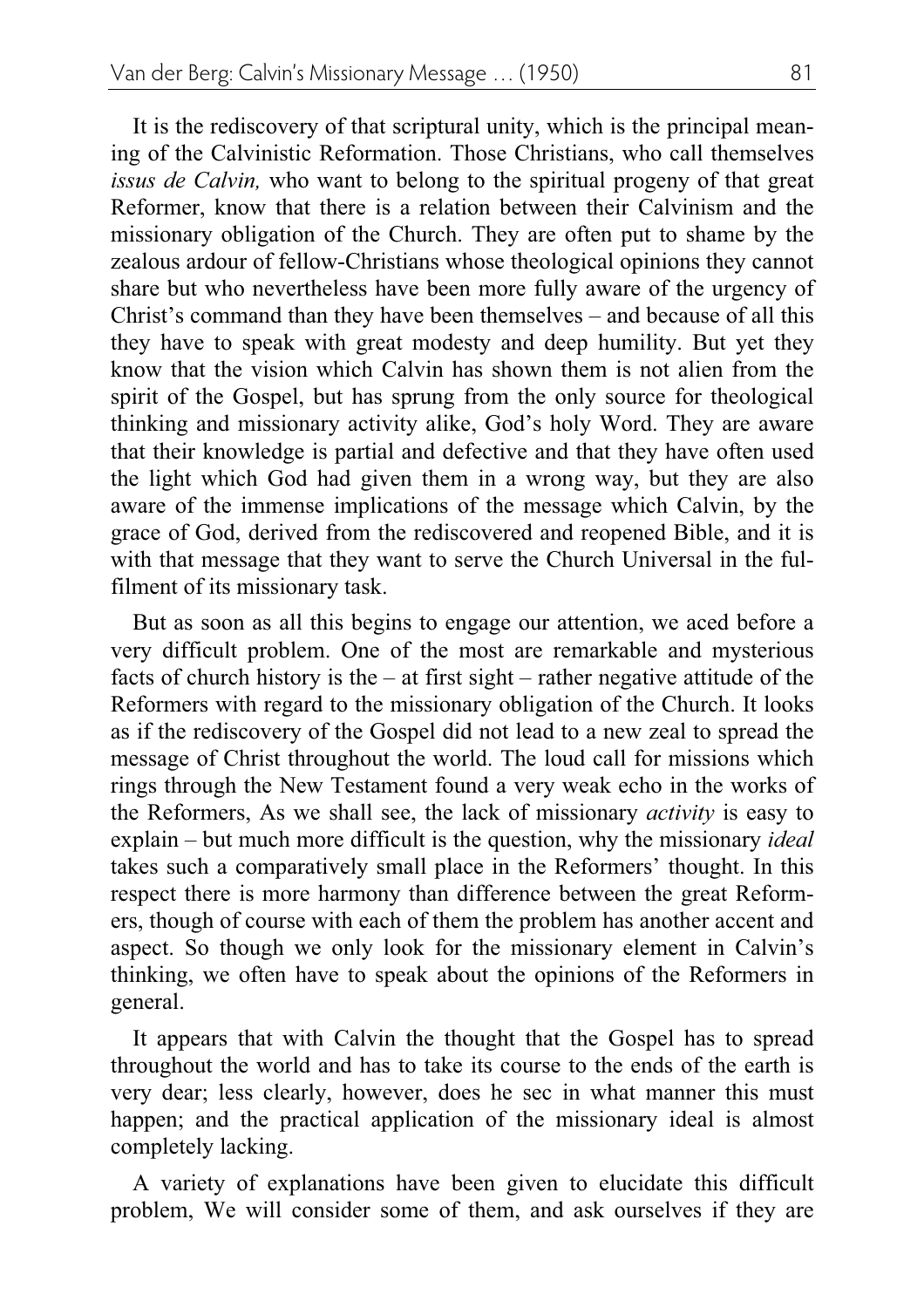sufficient to answer the questions with which we are confronted. From the Roman Catholic side a number of reasons have been brought to the fore. In the first place it has been said, that because the Reformers abandoned the Catholic conception of the Church, there remained no one who had a right to send out missionaries.<sup>50</sup> This explanation, however, docs not hold, since the Reformers, and especially Calvin, had a very clear notion of the Church, which proved afterwards to be of the utmost importance for the development of the cause of missions. Calvin only purified and restored the concept of the Church and it is not to be wondered at that as a result of this purification the idea of missions had to find a new foothold. This explains the initial hesitation with regard to the ecclesiastical foundation of missions, which hesitation, however, was very soon overcome by the inherent forces of the Calvinistic conception of the Church.

It has also been remarked that the abandoning of the ascetic ideal of the Middle Ages robbed the Reformers of one of the strongest stimuli for missionary activity.<sup>51</sup> Now it is an undeniable fact that, from the times of the fro-Scottish Missions down to the period of the missionary activity of the Jesuits, asceticism was a very important missionary motive, in connection with the doctrine of the meritoriousness of good works. But here, too, a purification was needed: the. asceticism of the Roman Catholic Church had to give way to a not less heroic preparedness to make great personal sacrifices for the sake of the Redeemer, who does not ask for merits but only for gratitude. Also in this point the foundation of missions had to be laid on a deeper level.

A well-known Roman Catholic argument against the Reformation, especially with regard to the propagation of the Gospel, is that the elimination of the monastic orders left a disastrous vacuum which could not properly be filled.<sup>52</sup> Indeed, the orders have done much for the cause of the Gospel throughout the world, and the lack of them created a real problem for a time after the Reformation, Hut this fact was only a practical hindrance to the fulfilment of the missionary task, and least of all a reason to have no feeling for the missionary obligation itself.

The Jesuit author H. de Lubac, who deals with the missionary attitude of the Reformers in a more understanding way than Galm does, tries to ex-

<sup>50</sup> M. Galm, *Das Erwachen des Missionsgedankens im Protestantismus der Niederlande* (1915), p. 8.

<sup>51</sup> M. Galm, *op. cit.*, pp. 8-9.

<sup>52</sup> M. Galm, *op. cit.*, p. 8.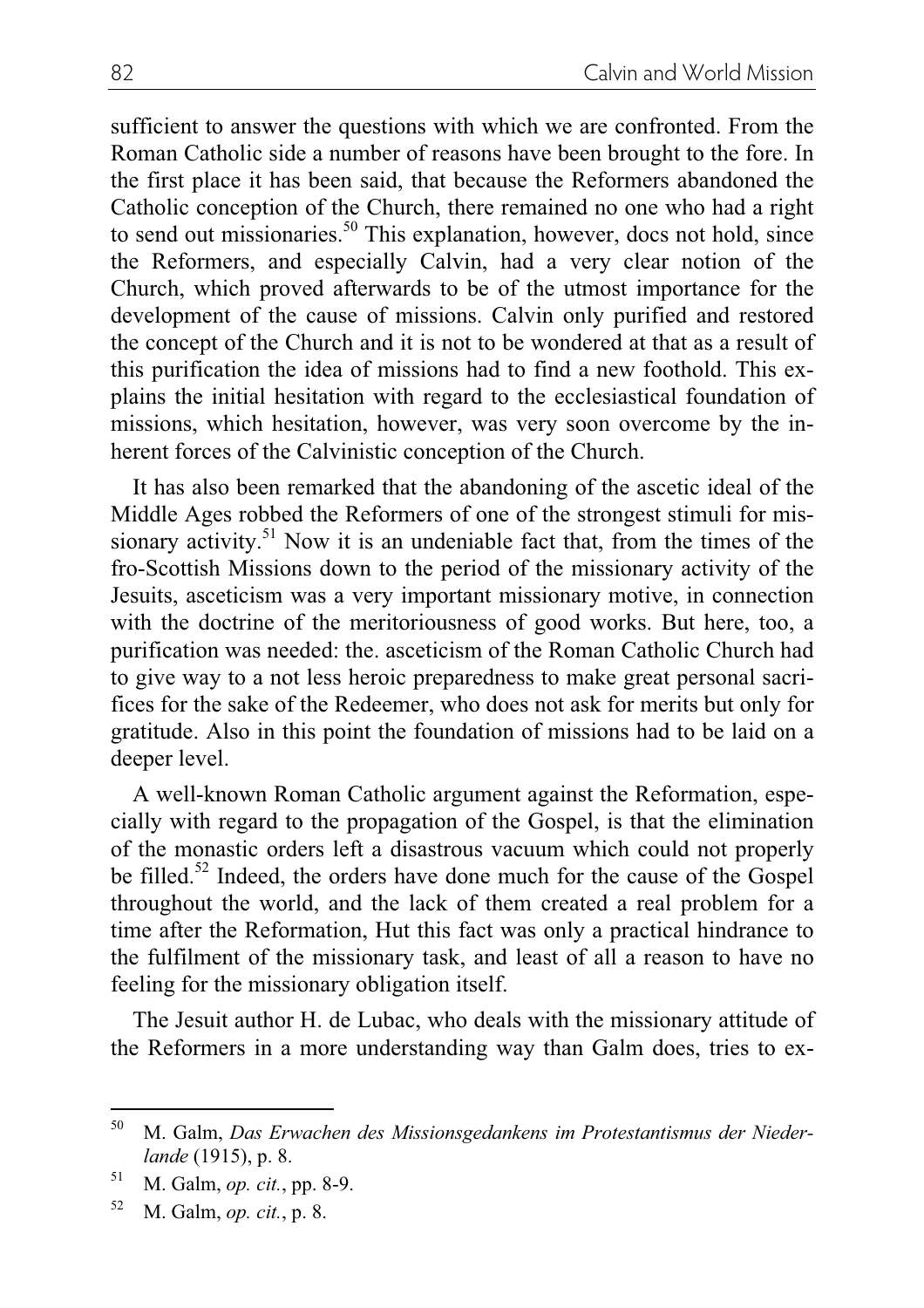plain our problem partly from mediaeval ideas.<sup>53</sup> Already in the time of R. Lullus there was some opposition to missions, which sprang from a combination of eschatological and quietistic-mystical motions. But Pfisterer has already clearly shown<sup>54</sup> that Calvin was not only free from the influence of these mediaeval ideas, but even overcame these ideas by his clear insight into Scripture, and so blazed the trail for a better understanding of the missionary task,

A really important check to the full unfolding of the missionary idea was the Reformers' fear of the idea of "apostolic succession". It is a great pity that by this fear, justifiable as it is in itself, the clear view on the missionary obligation was darkened. It was a strong argument of the Reformers against the hierarchy of the Roman Catholic Church, that the office of the twelve Apostles was only a *munus extraordinarium* with a temporary character. But in the heat of the debate they were in danger of forgetting that the task of the Apostles to spread the Gospel and to proclaim the message of Jesus Christ is the task of the Church as a whole, whose Apostolate it is to go out into the world with the apostolic *kerygma.* Because of all this the missionary command of Matt, xxviii. remained in the shadow of theological discussions. Still we have to remember that the opinion of the Reformers on this point was not yet quite settled – Calvin<sup>55</sup> as well as Zwingli<sup>56</sup> and Bucer<sup>57</sup> left open the possibility of a temporary renewal of the apostolic office in the Church. Calvin's view on the Apostolate was not so narrow as to leave no room at all for the missionary command, though it was certainly a hindrance in finding the right form for the fulfilment of it. I would even venture to say that if the Reformers had had a broad opportunity for missionary activity, their onesided understanding of the Apostolate, due to the fact that no missionary problems were under discussion, would certainly have been corrected by their own dominant theological conceptions. Moreover we must not mistake Calvin's opinion on this point for that of the later Lutheran orthodox divines, who went so far as to assert that the missionary command had already been fulfilled by the Apostles themselves. Calvin never expressed this thought; he only sees a *beginning*

<sup>53</sup> H. de Lubac, *Le fondement theologique des Missions* (1940), p. 60.

<sup>54</sup> E. Pfisterer, "Der Missionsgedanke bei Kalvin", *Neue Allgemeine Missionszeitschrift* (1934), p. 103.

<sup>55</sup> *Institutio IV*, iii. 4.

<sup>&</sup>lt;sup>56</sup> Cf. P. Drews. "Die Anschauungen reformatorischer Theologen über die Heidenmission", *Zeitschrift für praktische Theologie* (1897), p. 221.

<sup>57</sup> Cf. P. Drews, *op. cit.*, p. 215.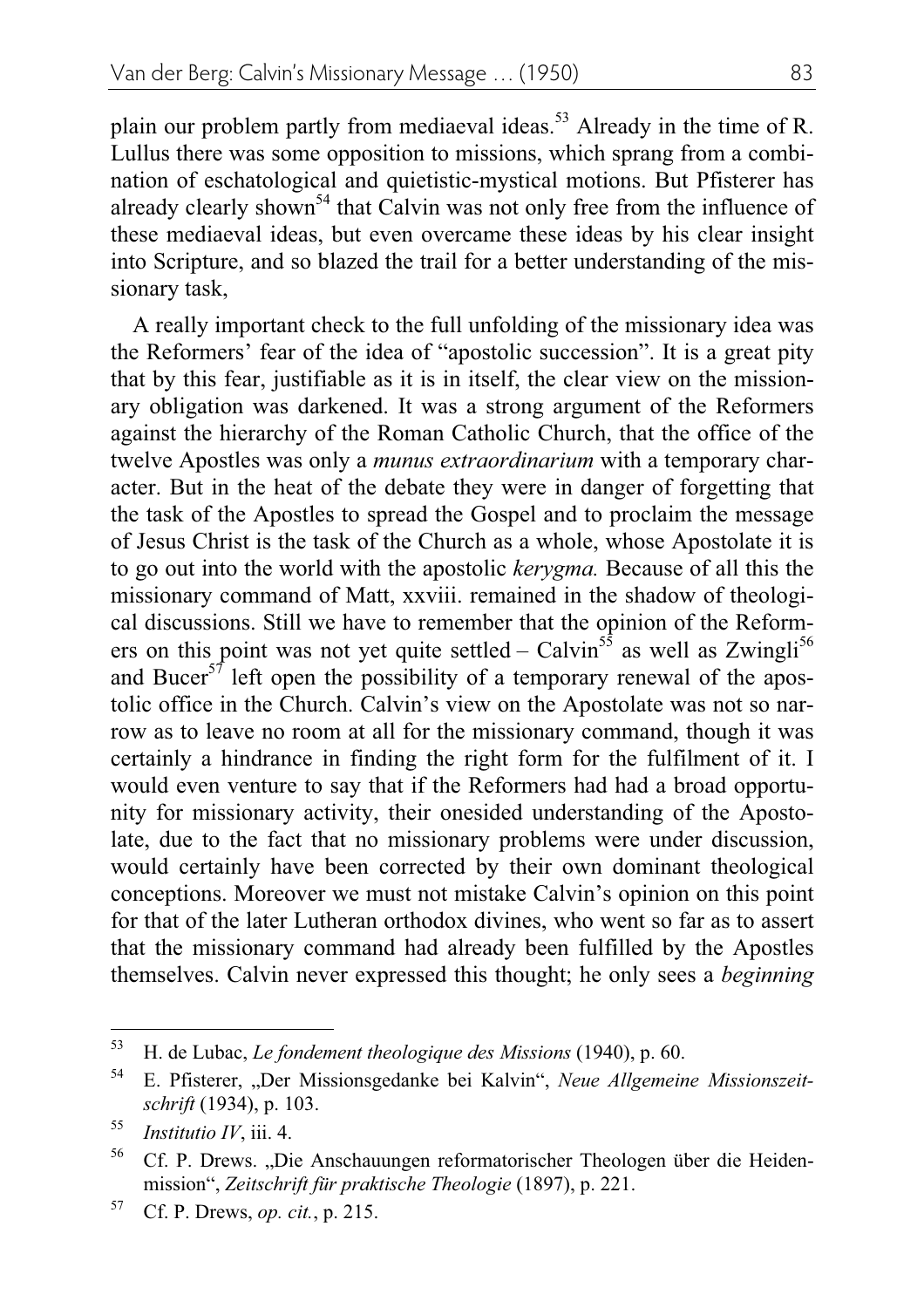of the spreading of God's Kingdom throughout the world during the times of the Apostles (*post Christi resurrectionem fines regni Dei longe lateque ... prorogari coeperunt*<sup>58</sup>), Beza was the first Reformed theologian who contended that the Apostles really had brought the *odor Evangelii* to the ends of the earth, even to America!<sup>59</sup> He uses this assertion as an argument in his controversy with Saravia about the apostolic succession. We must, however, not forget that it was Saravia who had unhappily linked the missionary command to his defence of the Anglican system of Church government; that Beza's argument has not found much approval among those Calvinistic divines who were interested in missionary questions, and that even Beza did not quite deny the duty of the Church to spread the Gospel among the Gentiles.<sup>60</sup> So we can say that the Reformers' misunderstanding of the apostolic function of the Church sometimes hushed, but never choked, the missionary voices which we hear in their works.

It is a popular misunderstanding that Calvin's doctrine of predestination was a hindrance to the outgrowth of the missionary ideal. The reverse is true – this doctrine is not a stimulus for passivity, but calls man to high activity $^{61}$  combined with a deep and humble feeling of dependence, as Calvin himself clearly expresses in his *Institutio* when, appealing to the works of Augustine, he vehemently denounces the caricature which even in his time was made of the doctrine of election.<sup>62</sup> With great approval he quotes the words of Augustine: "Because we do not know who belong to the number of the elect and who do not belong to it, we have to be in such a mood that it would be our desire that all were saved. So it will happen that we exert ourselves to make every one whom we meet a partner of the peace [of God]." It is a noteworthy fact that many defenders of the doctrine of predestination were at the same time zealous advocates of the missionary cause – e.g. Augustine, Bucer,  $63$  Carey, Kuyper and many others.  $64$ They derived their doctrine of predestination from the great Apostle to the

<sup>58</sup> Quoted from P. Drews, *op. cit.*, p. 290. Calvin says this in his commentary on Ps. cx.

<sup>59</sup> Cf. P. Drews, *op. cit.*, p. 307.

<sup>60</sup> As even M. Galm concedes, *op. cit.*, p. 35.

<sup>61</sup> Cf. E. Pfisterer, *op. cit.*, p. 104.

<sup>62</sup> *Institutio III*, xxiii. 12-14.

<sup>63</sup> Cf. J. N. van der Bosch, *Zendingsgedachte uit den tjid der Hervorming* (1941), p. 29.

 $64$  With most of these men the doctrine of free grace was only a barrier against a too human conception of the missionary task and methods.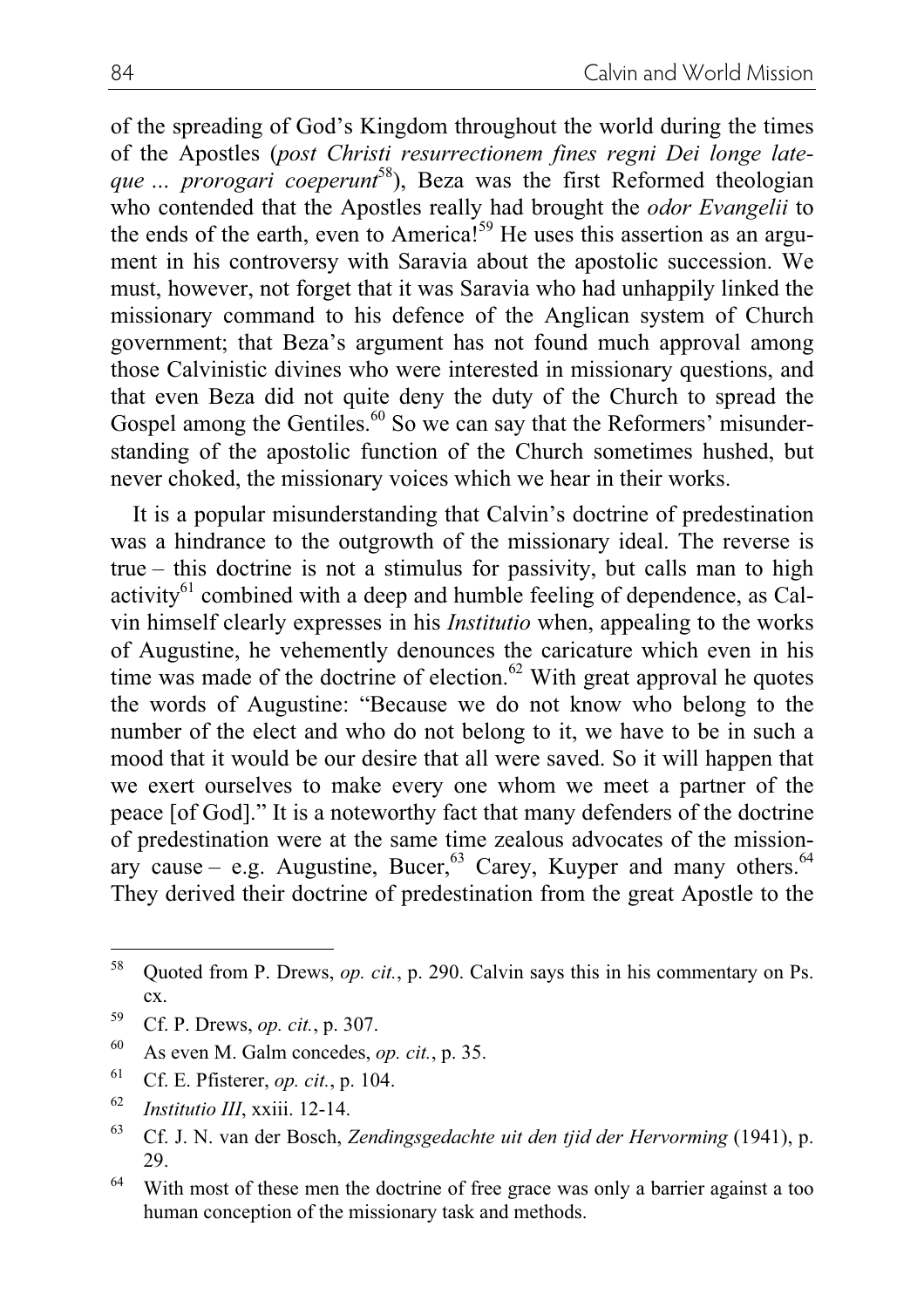Gentiles, as Carey already remarked in his *Form of Agreement:* "Nevertheless we cannot but observe with admiration that Paul, the great champion of the glorious doctrines of free and sovereign grace, was the most conspicuous for his personal zeal in the work of persuading men to be reconciled to God."<sup>65</sup>

So it appears that we can only very partially explain from theological motives the lack of missionary fervour with Calvin and the other Reformers. These motives are found on the margin of the Reformers' thinking and would therefore never have been able to darken the clear view of the missionary obligation which one could expect to have resulted from the rediscovery of the Gospel, if there had not been a hindrance on quite another level. Not the inward attitude of the Reformers, but the outward circumstances were the most serious obstacle in the way of missionary thinking. The Reformers had no contact with the heathen world. Almost all the lands where missionary work was possible were under the control of Roman Catholic countries, Moreover the hands of the Reformers were tied by the heavy struggle with the Roman Catholic Church, in which the existence of the Reformation was at stake. Is it any wonder those Churches which were always in danger of being persecuted and destroyed, which had to build up their ecclesiastical life from the ground and which, moreover, had no contact whatever with the world outside, dominated as it was by the Roman Catholic powers, had no clear vision of the missionary exigencies and possibilities? I am convinced, that the main cause of the alleged lack of missionary zeal with Calvin and the other Reformers lies in the outward circumstances: the missionary ideal remained as it were a subterranean stream, unable to reach the sea of the Gentile world, and hindered in its speed by theological objections, which were according to Kenneth Scott Latourette perhaps partly an unconscious outgrowth of the external difficulties.<sup>66</sup>

But all this must not lead us to close our eyes to the fact that the stream of missionary zeal never quite disappeared from the Reformers' thought, With Calvin this stream is much greater than one is superficially inclined to suppose. Not only does the universal meaning of the Gospel take a dominant place in his works, especially in his commentaries on the proph-

<sup>65</sup> A. H. Oussoren, *William Carey, especially his missionary principles* (1945), p. 274, see also p. 127.

<sup>66</sup> K. S. Latourette, *A History of the Expansion of Christianity*, III (1939), p. 25.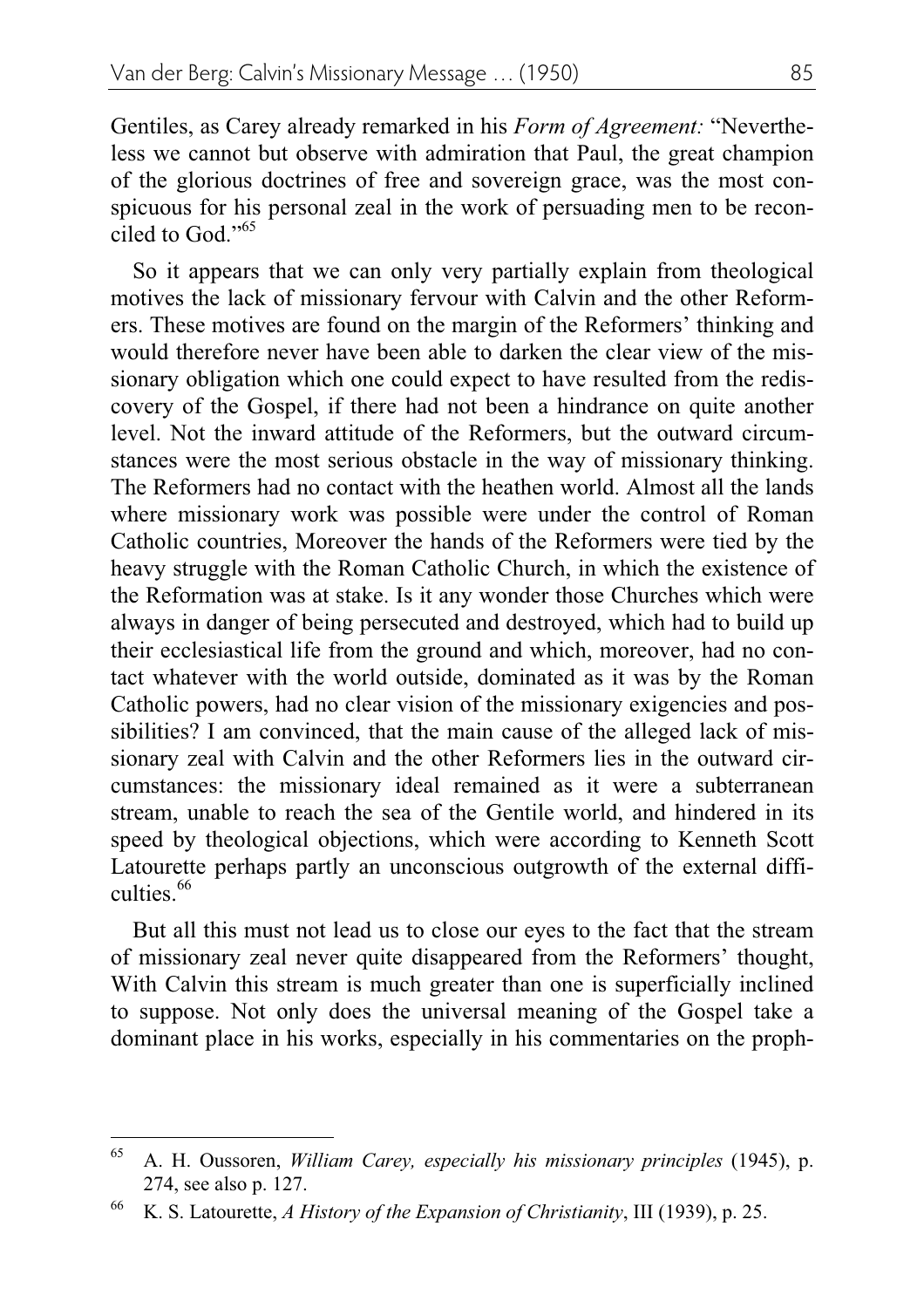ets and in his exposition of the Lord's Prayer<sup>67</sup> – he also insists that the Christian community has to pray for the conversion of the heathen and to draw all nations of the earth to God.<sup>68</sup> It is true that his thoughts on this subject were rather dim – but that they were not merely theoretical speculations is proved by his part in the undertaking of De Villegaignon, which we have to see as a really missionary enterprise, of which the Genevan Reformer was the spiritual father. $69$  It is moving to read how the emigrants, even after the treason of De Villegaignon, tried to go on with their missionary work on the inhospitable coast of Brazil, and it shows how true it is what Latourette says: "Protestantism proved missionary wherever it had clone contact with non-Christians. $170$ 

Summarising we may say that we find in the works of Calvin the latent presence of a strong missionary zeal, which was sometimes dimmed by theological misunderstandings, but which was mainly prevented from reaching full development by the very difficult circumstances of the Calvinistic Reformation during Calvin's lifetime. That Calvin's fundamental recognition of the missionary duty of the Church did not lead him to a pica for organised missionary work<sup>71</sup> is no wonder – such a plea could only find a hearing in a later period under more favourable circumstances. We may yet add that Calvin's missionary ideal, of which we see faint and sometimes even clear glimpses in all his works, circles around the two main poles of his thinking: the theological one of the glory and praise of God and the soteriological one of the Christian compassion to save souls from hell and to lead them on the path of salvation.<sup>72</sup>

Only if the theological and the soteriological line are equally emphasised and form a harmonious unity, does the missionary idea find a sphere in which it can come to full growth when the time has become ripe for it. This becomes clear, if we focus our attention on the development of missionary

 $67$  Cf. the quotations from Calvin given by C. E. Edwards, "Calvin and Missions", *The Evangelical Quarterly*, viii (1936), pp. 48-49.

<sup>68</sup> Cf. a sermon on Deut. xxxiii. 18-19, quoted by E. Pfisterer, *op. cit.*, p. 101, and the commentary on Isa. xii. 4-5, quoted by W. Schlatter, "Calvin und die Mission", *Evangelisches Missions-Magazin* (1909), pp. 48-49.

<sup>69</sup> Cf. W. Schlatter, *op. cit.*, pp. 333-338.

<sup>70</sup> K. S. Latourette, *op. cit.*, III, p. 27.

<sup>&</sup>lt;sup>71</sup> At least as far as we know: his letters to the Brazilian emigrants are lost.

 $72$  Both elements we find in a striking juxtaposition in a passage quoted by E. Pfisterer, op. cit., p. 101, from a sermon on Deut. xxxiii. 18-19, which we have already mentioned.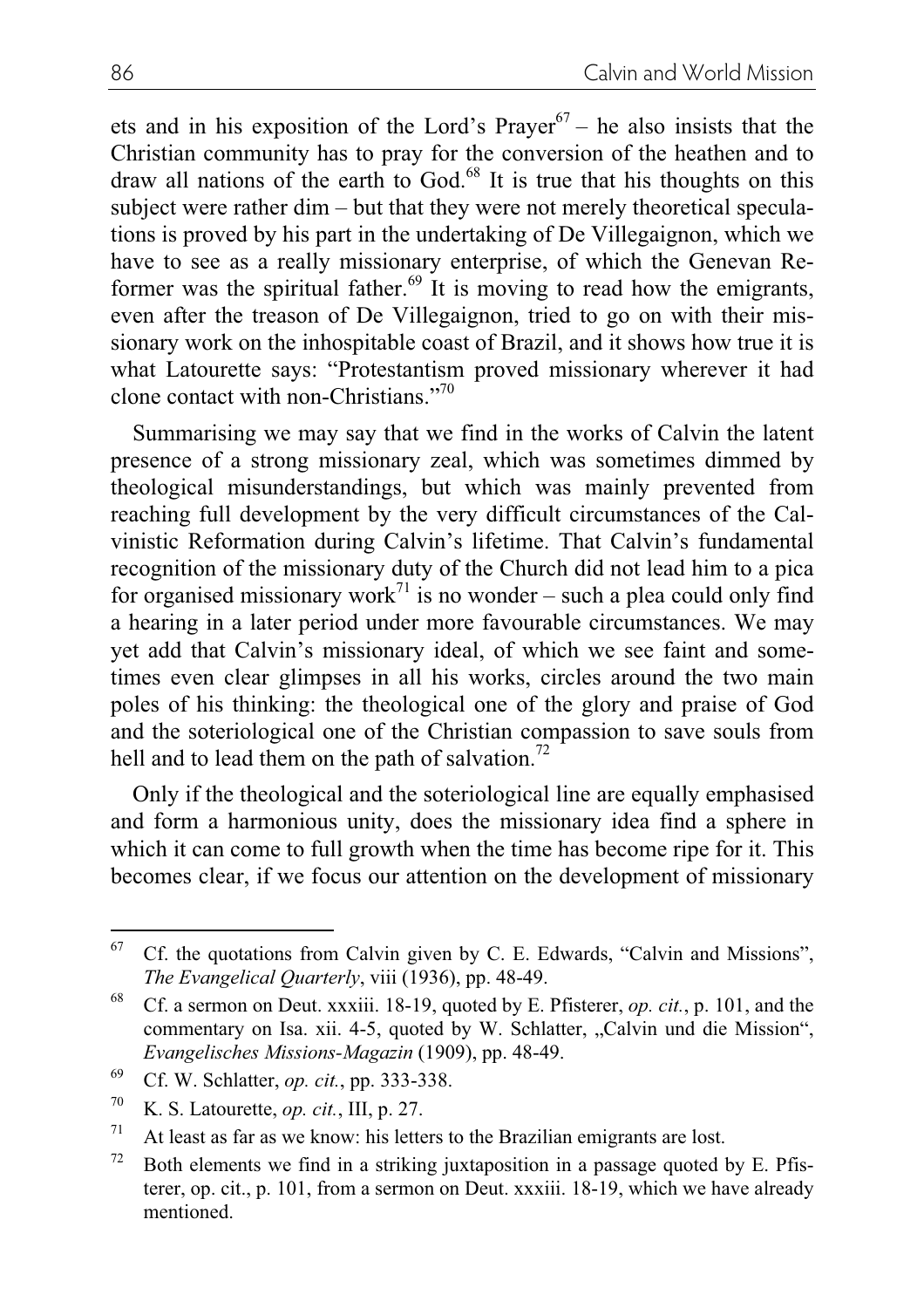zeal and thought in the history of Calvinism. The first Calvinist whom we meet as an ardent champion of the Church's obligation to obey the missionary command of our Lord is the Canterbury Canon A. Saravia, from whom had appeared in 1590 a treatise about the diverse grades of the ministers of the Gospel, Already from the full title<sup>73</sup> of the book it appears that Saravia did not aim in the very first place at a defence of the missionary command; as we have already seen above, the chief object of his work was to defend the episcopal system of Church government against the attacks of the Presbyterian Calvinists, to whom he had once belonged during his ministry and his professorship in Holland,<sup>74</sup> So his plea for missions was neutralised by the fact that it was embedded in a plea for a system against which the majority of Calvinists had a strong antipathy.

Of much more importance for the awakening of a practical missionary interest was the work of J. Heurnius: *De legatione evangelica ad Indos capessenda admonitio*, which appeared in 1618. This treatise is not so much a systematic exposition as a *cri de cœur,* in which the latent missionary current bursts out with great vigour, 1'he main hindrances had disappeared: no longer were the hands of the Reformed tied by heavy persecutions, no longer was the way to other parts of the world barred by the Roman Catholic powers, it could no longer be said that there was no contact whatever between the Calvinistic part of Western Europe and the Gentile world, By the relations between Holland and the-East Indies the floodgates for the missionary stream were opened – now the pure water of the Gospel could flow through them, driven forward by a Calvinism which had escaped the dangers of orthodoxy and scholasticism in consequence of its full emphasis on personal piety and salvation, It is worth while to note that just those theologians who were strongly interested in soteriological questions and in whom the tender piety of the Canons of Dordt had become flesh and blood, were at the same time the most enthusiastic advocates of the Church's missionary obligation. The cry of Heurnius was not a solitary voice: W. Teellinck wrote his *Ecce Homo* and J. van Lodensteyn his *Beschouwinge van Zion*, 75 A. Walaeus gave solid missionary instruction in his Seminary at Leiden, J. Hoornbeek proved himself a scholarly advocate for the cause of missions in several of his works, and the great theologian

<sup>73</sup> *De diversis ministrorum Evangelii gradibus, sicut a Domino fuerunt instituti, et traditi ab Apostolis, ac perpetuo omnium ecclesiarum usu confirmati.*

<sup>74</sup> Cf. M. Galm, *op. cit.*, p. 34.

<sup>&</sup>lt;sup>75</sup> "Contemplation of Sion." Both works are a defence of the missionary cause.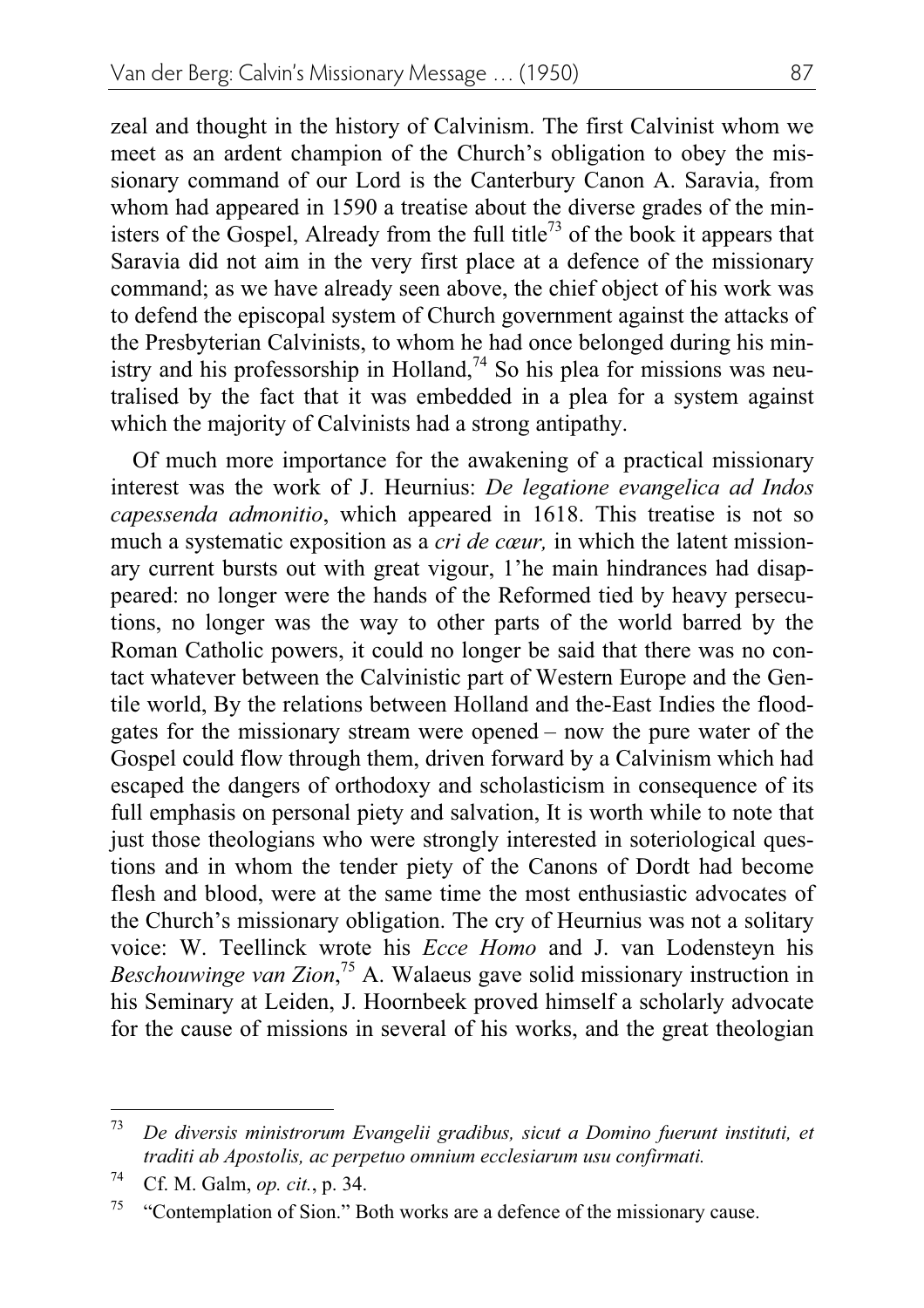of that time, G. Voetius,  $76$  paid very much attention to missionary questions in his *Disputationes* as well as in his *Politica Ecclesiastica.* How unjust it is to denounce the missionary zeal of these Dutch theologians as mere "propaganda", as nothing but a desire to increase the influence of the Reformed Church, appears already from the fact that next to the plantation of Churches Voetius sees the conversion of the heathen as an independent missionary purpose. Here again we find the soteriological line, though Voetius, as a good Calvinist, does not neglect the theological line: *"causa finalis ultima et suprema est gloria el manifestatio gratiae divinae"*. 77

Galm has rightly observed the relation between the stress on personal piety, which we find with the above-mentioned theologians, and their plea for missionary activity.78 But quite wrongly he reduces their theological attitude, from which their missionary zeal resulted, to catholicising tendencies. It cannot be denied that in the elaboration of their missionary ideas they underwent the influence of Roman Catholic authors; but their missionary attitude itself was quite definitely not a result of Roman Catholic influences.79 The elements in their thought which Galm ascribes to catholicising tendencies, among which what he calls the ascetic element takes the first place, can easily be traced to the influence of Calvin and the other Reformers, who knew themselves to be the heirs apparent of the rich treasures of the old Christian Church.

That the stream of Dutch missionary activity silted up at last is due to internal and external circumstances which prevented the progress of the newly awakened missionary enthusiasm in Church and State. The missionary stream was stopped at its source by the decay of Dutch Calvinism, which fell into scholasticism on the one hand and mysticism on the other by a one-sided emphasising of the theological or the soteriological line. And the stream which could still flow on in spite of those hindrances could not reach its goal because of the counter-currents of indifference and even hostility with which the East India Company met the missionary work during the second half of its existence. $80$  But the voices of the seventeenth-

<sup>76</sup> Cf. for a list of Voetius' missionary treatises, H. A. van Andel, *De Zendingsleer van G. Voetius* (1912), pp. 21-37.

<sup>77</sup> Quoted from H. A. van Andel, *op. cit.*, p. 143.

<sup>78</sup> M. Galm, *op. cit.*, p. 143.

<sup>79</sup> Cf. H. Kraemer, "De plaats van den Zendeling", in *De Kerk in Beweging* (1947), pp. 213, 214.

<sup>80</sup> Cf. C. W. Th. Baron van Boetzelaer van Asperen Dubbeldam, *De Protestantsche Kerk in Nederlandsch-Indie* (1947), passim.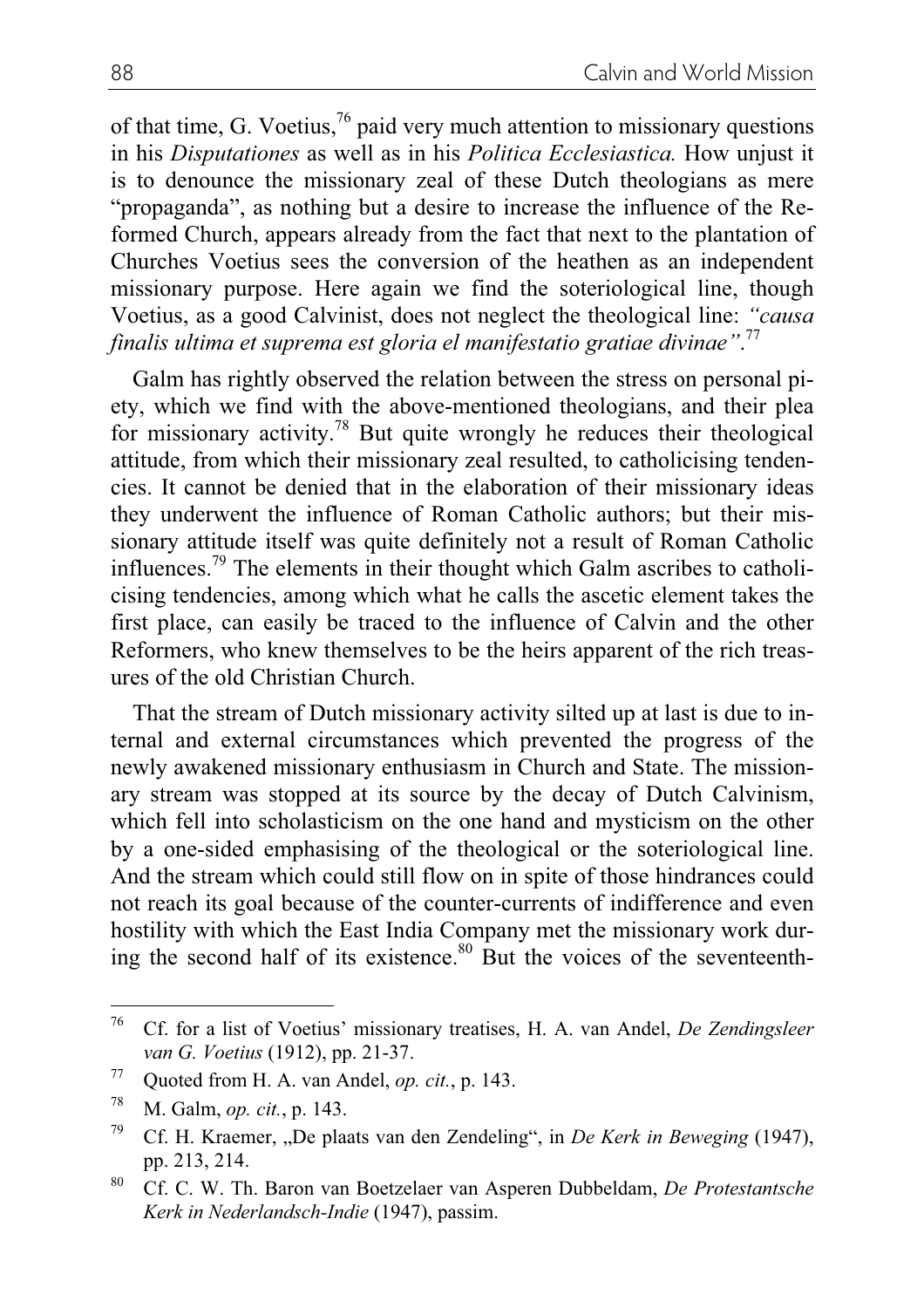century Dutch advocates of the cause of missions had not sounded in vain: the effects of the stimuli which they gave can still be seen in the remains of the old Dutch mission-work in the East, and the echo of their words awakened later generations – was not Carey most probably influenced by Heurnius's *Admonitio*, when he wrote his *Inquiry*? 81

Meantime there were other entirely or partly Calvinistic countries for which the gates to the heathen world opened themselves: when the missionary stream in Holland silted up, a brook began to trickle from England and Scotland to the Thirteen Colonies, which became the forerunner of a mighty stream of missionary activity, expanding itself from Great Britain to all parts of the world, Already in the *Larger Catechism of Westminster* that ripe fruit of Calvinistic thinking, we see something of that broad vision, when we are taught to pray that the fullness of the Gentiles be brought in.82 And according to the *Directory for the Public Worship of God*, given by the Westminster Assembly, the minister has "to pray for the propagation of the Gospel and Kingdom of Christ to all nations, for the conversion of the Jews, the fullness of the Gentiles, the fall of Antichrist and the hastening of the second coming of our Lord".<sup>83</sup>

These prayers found their echo in many hearts. As a century before in Holland, voices were now raised in England and Scotland advocating the cause of missions. In 1723 a book by a Scottish minister, Robert Millar of Paisley,84 appeared: *The History of the Propagation of Christianity and Overthrow of Paganism*. With him we find the same characteristic element as with the Dutch theologians of the former century: he asks for a reformation at home, "that a holy warmth of sincere piety may so burn in our hearts, as would prompt us to spend and be spent for promoting the Kingdom of Christ in every part of the world". Missionary zeal always springs up in those circles where a deep piety prevails; God's honour can only be sought by souls who have tasted the sweetness of His saving grace. About twenty years later, under the influence of the Cambuslang Revival, a number of Scottish ministers came together to form a "Concert of Prayer", <sup>85</sup>

<sup>81</sup> M. Galm, op. cit., p. 49, quoting from J. R. Callenbach. Justus Heurnius (1897), pp. 85ff. See for the influence of Heurnius' work in Denmark and Germany M. Galm, op. cit., pp. 38, 49, 77, 80.

 $82$  Answer 191.

<sup>&</sup>lt;sup>83</sup> From the "Publick Prayer before the Sermon".

<sup>84</sup> Cf. J. Foster, "A Scottish Contributor to the Missionary Awakening", International Review of Missions (1948), pp. 138 ff.

<sup>85</sup> Cf. J. Roster, "The Bicentenary of Jonathan Edwards' Humble Attempt", *International Review of Missions* (1948), pp. 375 ff.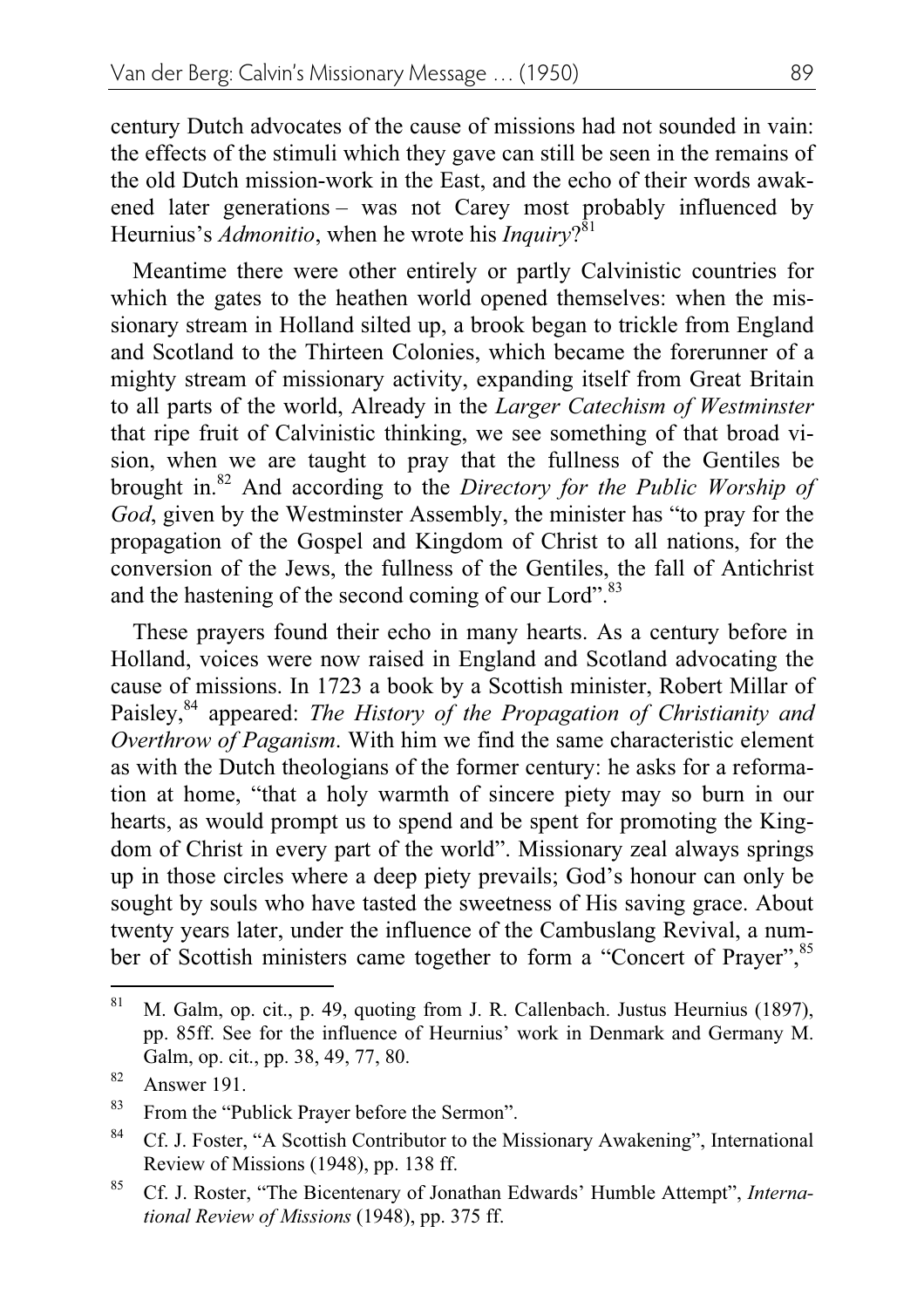which helped to blaze the trail for the great missionary awakening at the end of the eighteenth century. It pleased God to kindle the fire of missionary zeal in Calvinistic Scotland, when in Calvinistic Holland it had almost been extinguished.

Now the question remains: was this missionary awakening, seen from a human point of view, a fruit of Calvinism, or was it quite other factors which called it into life? It is impossible to give a clear answer to this question because of the utter complexity of the religious situation in the eighteenth century. In addition to the influence of Methodism, which was in its turn strongly influenced by German Pietism and Moravianism, there was also the influence of the "Great Awakening" in America, a revivalist movement "which had its deepest roots in Calvinistic theology".<sup>86</sup> The Moravian Zinzendorf, the Methodist Wesley, the Calvinist Edwards – they all stand at the cradle of the great missionary awakening. But that their stimuli found such an eager response on Calvinistic soil proves once again that missionary zeal was present in Calvinism, ready to spring forward when a broadening of the horizon coincided with a deepening of the spiritual life. The co-operation between a deep sense of God's free and sovereign grace and a fervent desire to glorify God all over the earth yielded rich fruits for the cause of missions, as we see in England and in Scotland: Carey and his partners as well as Duff and his fellow-workers may be called Calvinists in a broad and yet very deep sense.

From Great Britain the missionary ideals were brought to new life in Holland: the tree of missions flowered again, richer than ever before, on the old Calvinistic soil. We cannot say that all branches of Dutch missionary activity are equally rooted in Calvinism – but on the whole Dutch missions have never been able to disavow their Calvinistic origin. A splendid effort to combine Calvinistic and missionary thinking we find in a lecture which A. Kuyper gave at the first missionary Congress of the Reformed Churches<sup>87</sup> at Amsterdam in 1890, in which lecture<sup>88</sup> he tried to find a Calvinistic foundation for the missionary task of the Church. The same Calvinistic foundation was sought in the missionary Report of the Synod of the Reformed Churches, held at Middelburg in 1896. It is a pity that in the Report the soteriological line sometimes disappears behind the theological one, which gives to some turns of phrase a rather chilly effect<sup>89</sup> – but by

<sup>86</sup> A. Keller, Amerikanisches Christentum Heute (1943), p. 44.

<sup>87</sup> Separated from the Dutch Reformed Church in 1886.

<sup>88</sup> Edited by Prof. Bavinck under the title *Historisch Document* (1940).

<sup>89</sup> Cf. H. A. van Andel, *op. cit.*, p. 150.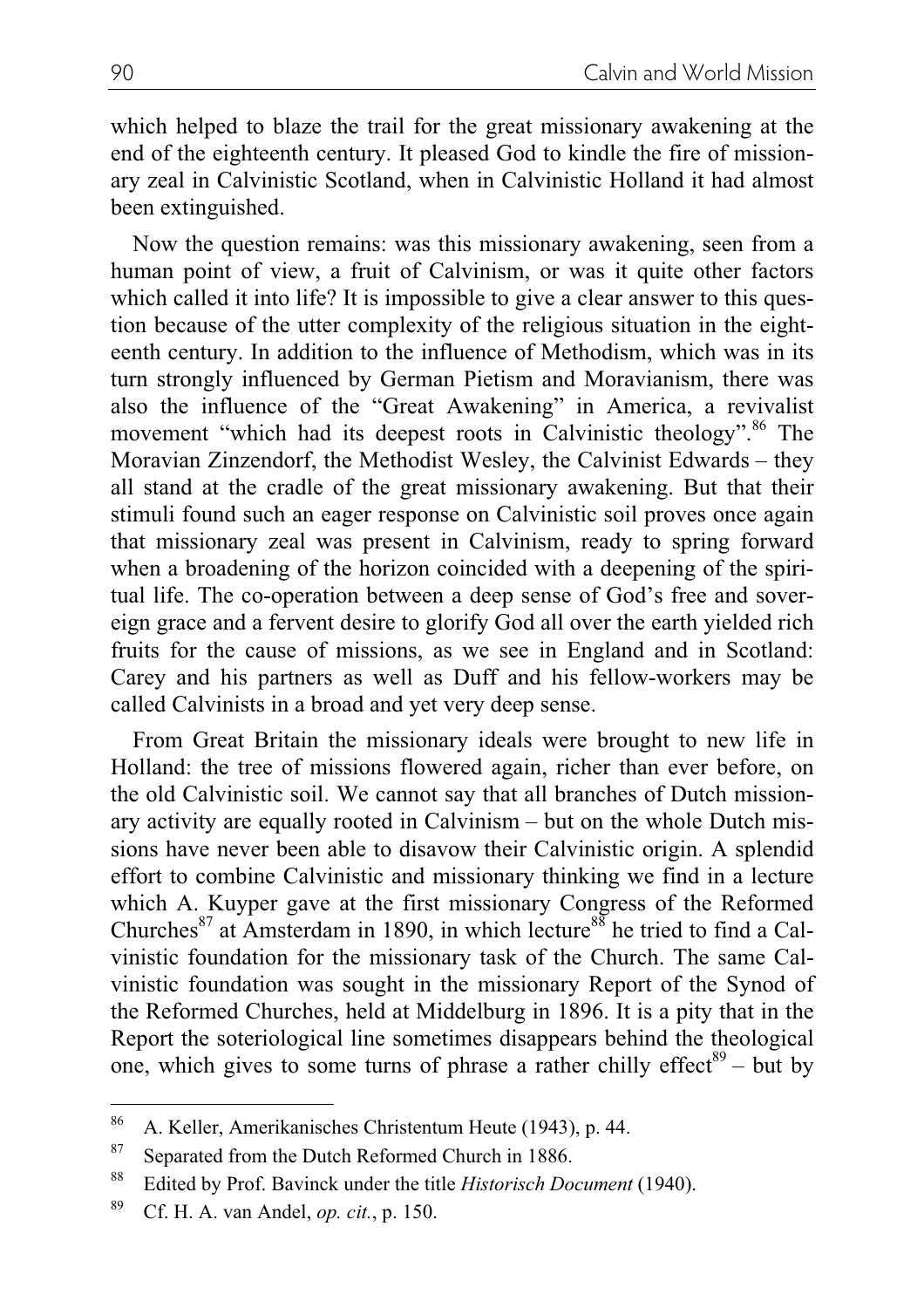the missionary work itself this one-sidedness soon was corrected, and on the whole the thoughts, expressed in lecture and Report, have been of the utmost importance for the cause of missions not only in the Netherlands, but also in the American Churches of Dutch origin.

We have come to the end of our historical survey, in which only some crucial points in the development of Calvinistic missionary thinking could be mentioned. If we venture to draw a conclusion from it we would say that Calvinistic missionary activity was at its height when there was perfect harmony and unity between the theological and the soteriological line in Calvinism. Where the theological line is emphasised at the expense of the soteriological, there looms a secularised Calvinism, which in its desire to fight "the wars of the Lord" on the broad front of life<sup>90</sup> loses its passion for souls, but on the other hand a one-sided stress on soteriology leads to a sterile mysticism which is quite passive with regard to the missionary task. The unity of these two lines can only be realised, if we remember and apply the wise words of Solomon: "in the multitude of people is the king's honour" (Prov. xiv. 28).

So it appears that a living Calvinism has a message for the missionary work of to-day. It derives that message from the Word of God: our charter of salvation, the programme for the task of our life. On a mural painting  $91$ in the missionary centre of the Reformed Churches at Baarn we see the old Calvin standing behind a young, modern missionary. Ages lie between them, but still they are one: for over the young man's shoulder Calvin's old hand points to the open book which the missionary holds in his hand: the Bible, the only medicine which can cure us from our self-made ideas and our arbitrary conceptions by showing us something of our Lord's holy Will and Plan. If missions threaten to become secularised, that Bible calls them back to the core of its message: the free grace of our Lord Jesus Christ, of which they have to give a joyful testimony. But if they are in danger of losing sight of their task on the broad front of life, it reminds them of the totalitarian character of the message of Christ: "teaching them to observe all things whatsoever I have commanded you". The man of the comprehensive approach is warned against the great danger of forgetting the essential task of the Church: to bring the people, the heathen, the lost sheep into the fold of Jesus – but the Pietist who thinks that he is ready if man's soul has been saved has to be reminded of the fact that a good shepherd not only brings his sheep into the fold, but also tries to cure its wounds with tender

<sup>90</sup> Cf. J. H. Bavinck. *Onze Werk Zendingskerk*, passim.

 $91$  A work of the Dutch painter Marius Richters, made in 1947.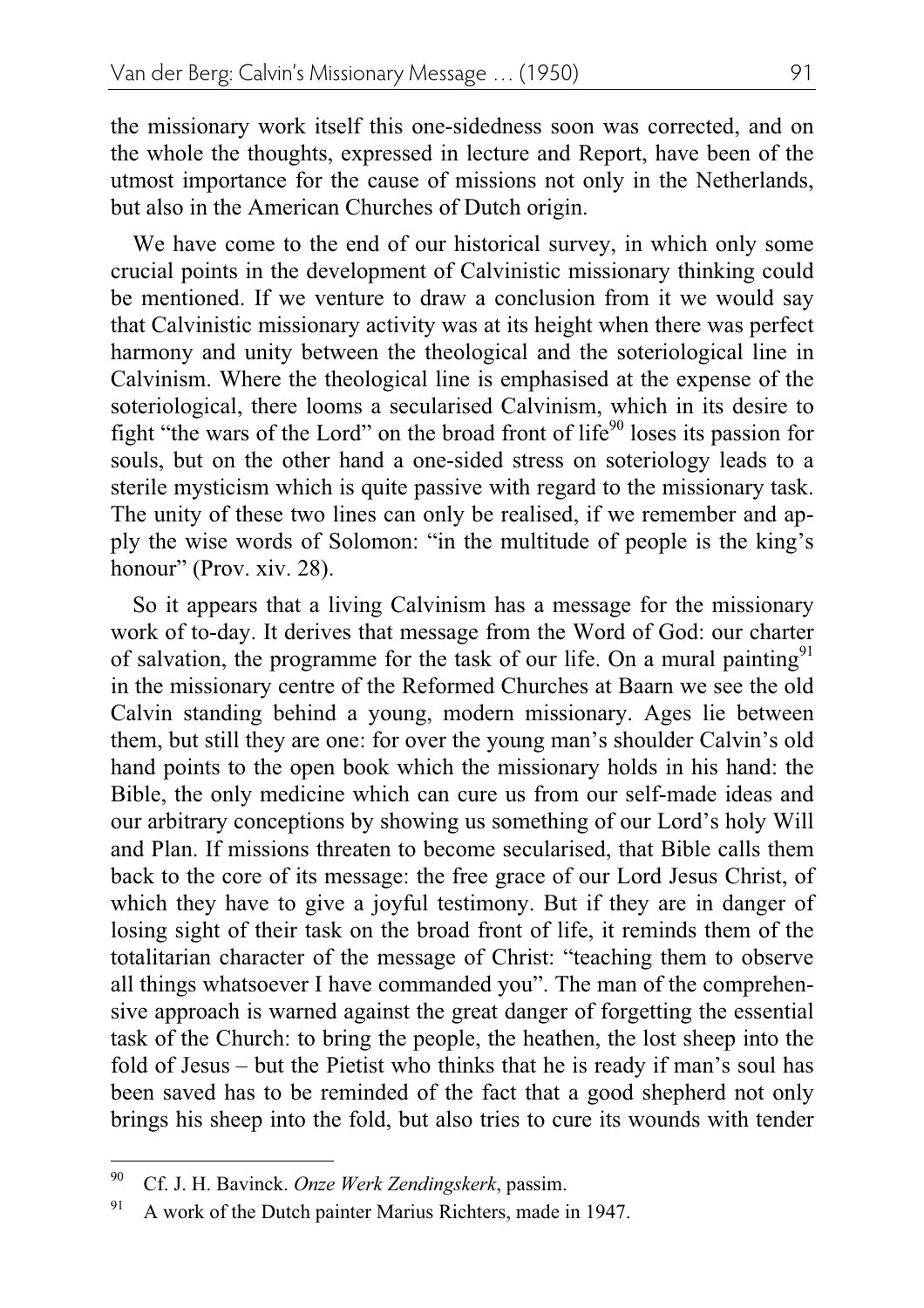care. The Calvinistic missionary does not ask the nations to throw away their cultural heritage, because he knows of God's common grace – but much less will he try to preserve it as if it were an order of creation, because he knows that the Word of God is an aggressive and revolutionary power in this world, for Christ has come to make all things new. He is on his guard against an airy optimism, with regard to the results of his work, because he knows that it is God who works both to will and to do *of His good pleasure* (Phil. ii. 13), but at the same time the doctrine of God's electing love protects him against despondency and pessimism: it is not of him that willeth, nor of him that runneth, but of *God that showeth mercy.*

Lastly, the doctrine which Calvin drew from the pure fountain of God's holy Word must bring us to deep humility and to great activity alike. Humility: Calvin's soteriology is one confession of our own impotence to do any good, to bring any soul to conversion, and one hymn of praise on God's sovereign grace. The conversion of the nations is never our work; it is only the work of God. But – and this is the other line, which runs through all the works of Calvin – God wants to use us as His instruments, He calls us, He sends us, we are under His command, His name must be glorified by our poor words and our still poorer deeds. And this is the scriptural summary of all that Calvin teaches us: "faithful is He that calleth you, who also will do it" (1 Thess. v. 24).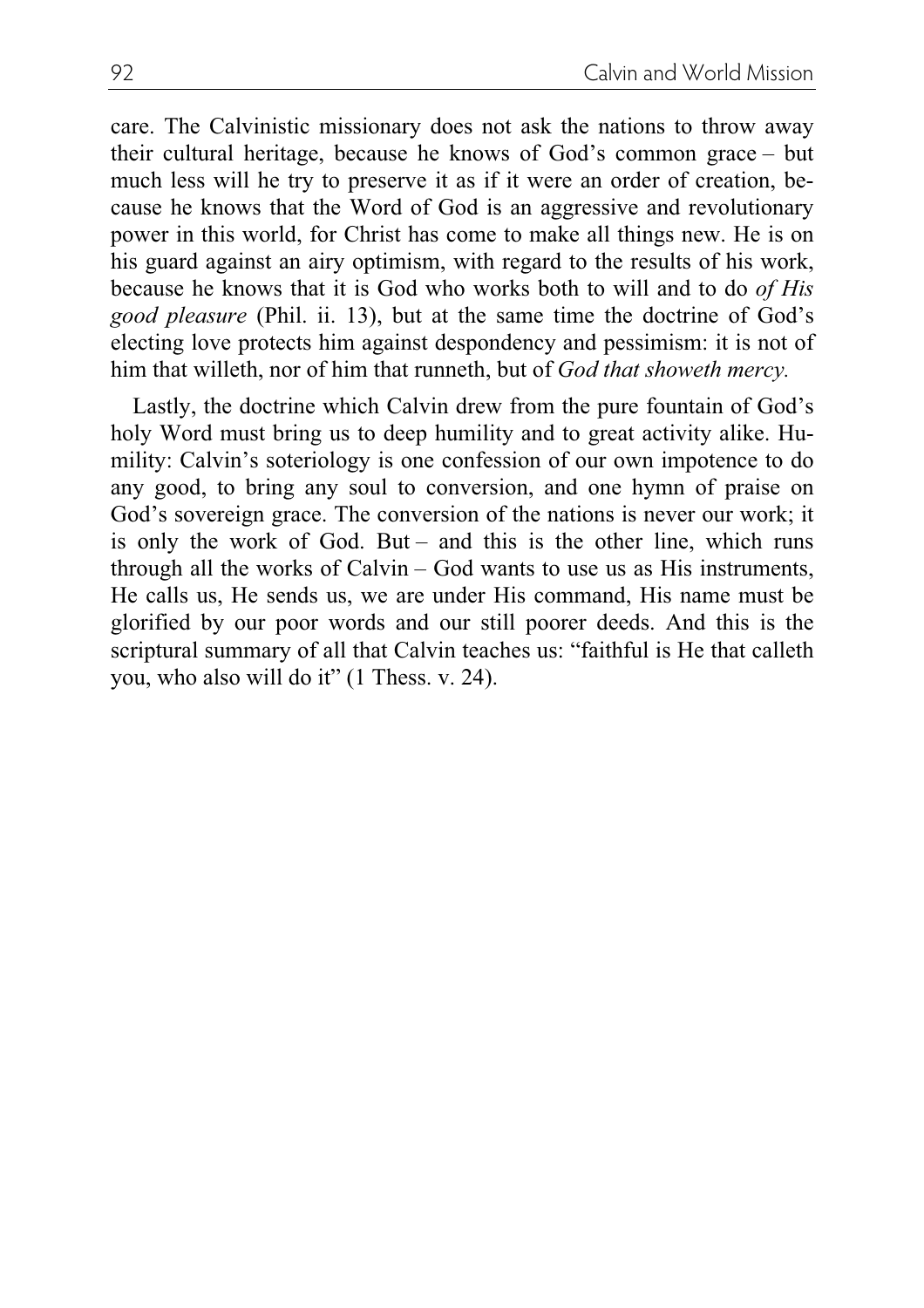# The Missionary Dynamic in the Theology of John Calvin (1964)

**CHARLES CHANEY**

**Dr. Charles Chaney spend his life within the Southern Baptist Convention, among other positions as president of the Southern Baptist Home Mission, as president of the Southwest Baptist University (1983-86) and as dean of its Redford School of Theology.** 

Originally published in Reformed Review Vol. 17 (1964), No. 3 (March), pp. 24-38. Reprinted by permission of the editor of the Reformed review.

## **Introduction**

One of the perpetual problems facing the Protestant missiologists is the apparent lack of a salient doctrine of the mission of the church in the theology of the Reformers. None has experienced more poignant embarrassment nor been more acutely aware of this hiatus than the descendants, both theological and ecclesiastical, of John Calvin.

The purpose of this study is twofold. First, the aim of this paper is to reexamine the concept of the mission of the church in Calvin's theology. Opinion has been divided as to whether there really is such a concept in Calvin's thought. Gustav Warneck, a sympathetic observer, said categorically that there was no recognition in Calvin of the church having a duty to send out missionaries. $92$  He averred that the only missionary responsibility found in Calvin's thought was in regards to the duty of the magistrate to introduce the true religion in all his subjects.<sup>93</sup> Warneck's views have generally been adopted by other writers of Protestant missionary history.

On the other hand, especially in the last decade, there have been several scholarly defenses of Calvin's missionary ideas. Samuel M. Zwemer has averred that the very principles on which the modern missionary move-

<sup>92</sup> Gustav Warneck, *Outline of a History of Protestant Missions from the Reformation to the Present Time*, trans, by George Robson (New York: Fleming H. Revell Company, 1901), p. 19.

<sup>93</sup> *Ibid*., p. 20.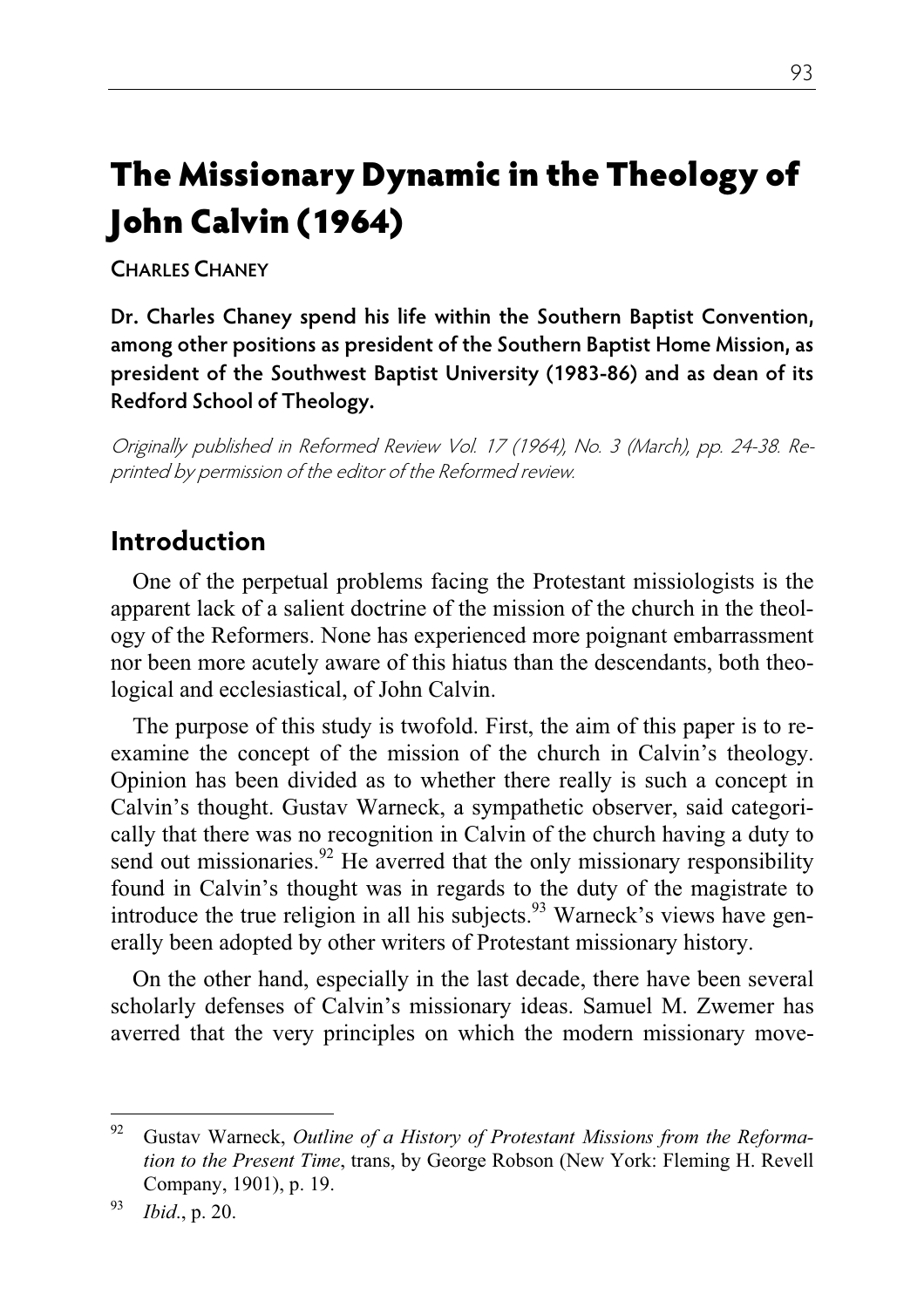ment had its origin are to be found in Calvin's theology.<sup>94</sup> The ablest exegete of Calvin's missionary concepts, in recent years, has been Johannes van den Berg. He maintains that Calvin's aversion to the claim of apostolic succession on the part of the Roman Catholic clergy "darkened" Calvin's understanding of the apostolic function of the church.<sup>95</sup> However, this alone was not sufficient to explain his lack of missionary fervor. "The main cause of the alleged lack of missionary zeal with Calvin … lies in the outward circumstances" in which he lived.<sup>96</sup>

Calvin's thoughts on this subject will be re-examined in this paper.

The second aim in this study is to attempt to discover what particular doctrines of Calvin provided the missionary dynamic in the thought and practice of his spiritual descendants who were in the forefront of the rise of the Protestant world mission. It cannot be denied that men, classified theologically as Calvinists, have been in the vanguard of this movement. From the ill-fated missionary attempt of the French Calvinists in the Brazilian colony of Villeganon, in  $1557<sub>2</sub><sup>97</sup>$  to the popularization of the society method at the turn of the nineteenth century, men in the theological lineage of Calvin have been particularly prominent.

It is true that other factors have played an important part in the Protestant missionary awakening. However, Calvinism has provided not only much of the muscle and sinew of the movement, but it has also contributed much in basic motivation and fundamental principles. J. van den Berg has said:

The Moravian Zinzendorf, the Methodist Wesley, the Calvinist Edwards – they all stand at the cradle of the great missionary awakening. But that their stimuli found such an eager response on Calvinistic soil proves once again that missionary zeal was present in Calvinism.<sup>98</sup>

The questions of this paper are: Did the seed of missionary zeal and concern find fertile soil in Calvinism because of Calvin's own thought or did it take root there because of the milieu of a different age? and, If Calvin's

<sup>94</sup> Samuel M. Zwemer, "Calvinism and the Missionary Enterprise," *Theology Today*, v. VIII (1950), pp. 206-216.

<sup>95</sup> Johannes van den Berg, "Calvin's Missionary Message," *The Evangelical Quarterly*, XXII (1950), p. 179.

<sup>96</sup> *Ibid*., p. 180.

 $97$  The most recent account of this first Protestant missionary endeavor is G. Baez-Camargo, "The Earliest Missionary Venture in Latin America." *Church History*, v. XXI (1952), pp. 135-144.

<sup>98</sup> J. van den Berg, *op. cit*., p. 185.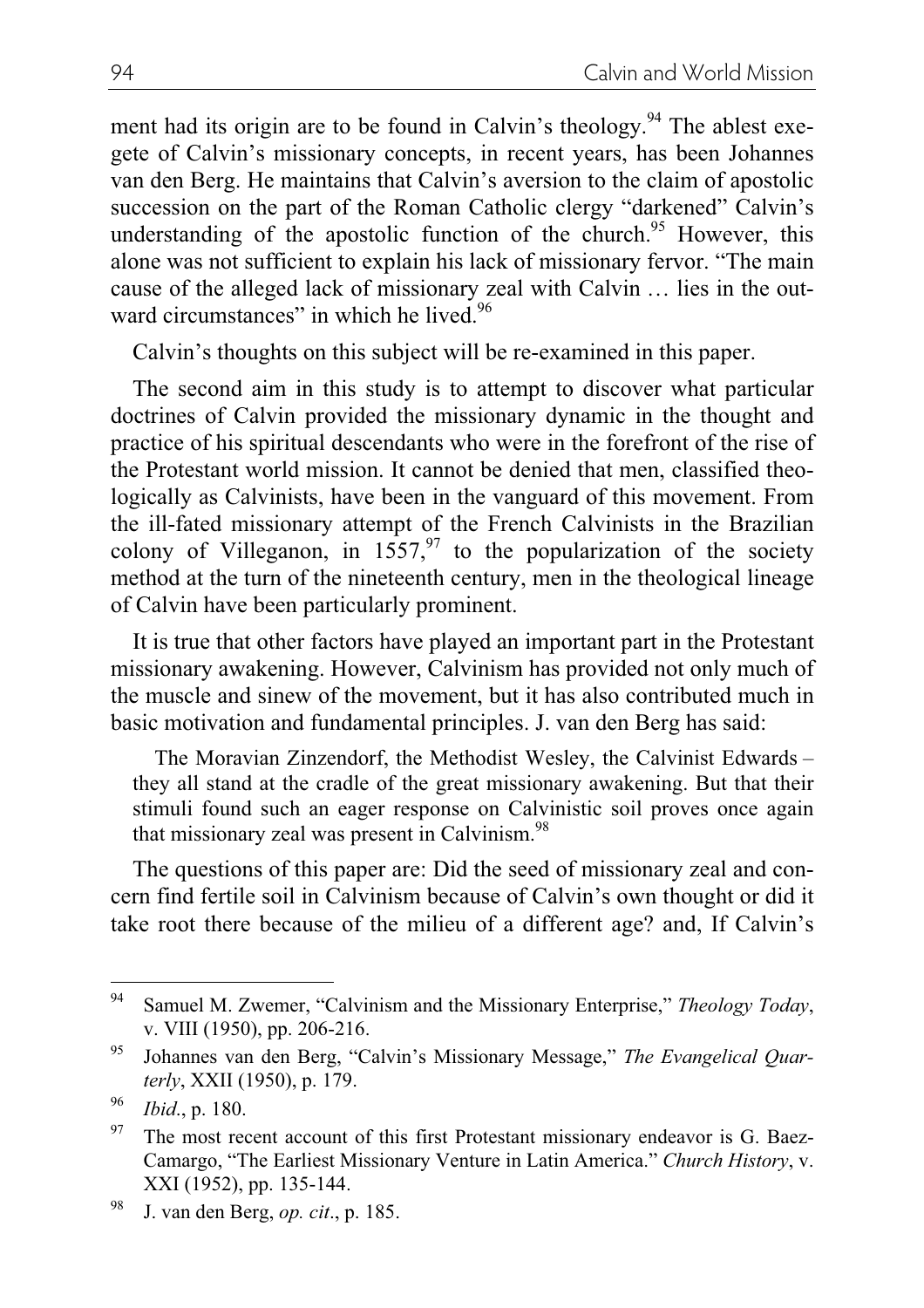thought did house prolific missionary ideas, which ones had particular significance to the early Protestant missionary leaders?

## **I. Calvin's Missionary Principles**

In order to answer the first question, it will be necessary to let Calvin speak for himself. However, it should be noted, as van den Berg has pointed out, that Calvin's references "to the missionary task of the church are scanty and vague"<sup>99</sup>. Nevertheless, the references are sufficiently numerous and clear to provide adequate documentation for at least an outline of missionary principles to be found in Calvin's theology.

#### The Calling of the Gentiles

The foundation of Calvin's missionary ideas was the calling of the Gentiles. In Calvin's thought, with the calling of Abraham God began to restrict himself to one people, the Jews.<sup>100</sup> However, through the prophets, God announced that the day would come in which he would extend his mercy and grace to all the peoples of the world.<sup>101</sup> God's reign over Israel through the Kingdom of David was but a portent of that greater Kingdom which was to come. In Calvin's exposition of Isaiah 2:4, he explained the calling of the Gentiles in these terms:

Since … God had not taken more than one nation to be the subject of his reign, the Prophet here shows that the boundaries of his Kingdom will be enlarged, that he may rule over the various nations. He likewise notices, indirectly, the difference between the Kingdom of David, which was but a shadow and this other Kingdom, which would be far more excellent. At that time God ruled over his own people by the hand of David, but after the coming of Christ, he began to reign … in the person of his only-begotten Son … He confirms the calling of the Gentiles, because Christ is not sent to the Jews only, that he may reign over them, but that he may hold his sway over the whole earth.<sup>102</sup>

The expression most used in Calvin's writings to explain this wonderful fact, that God had extended his reign to all mankind, was the Pauline metaphor of the broken wall. The gifts of the Holy Spirit were given "that all

<sup>99</sup> J. van den Berg, "Calvin and Missions," John Calvin, *Contemporary Prophet*, ed. J. T. Hoogstra (Grand Rapids: Baker Book House, 1959), p. 167.

<sup>100</sup> Commentary on Psalms 22:28, *Works* (Edinburgh: The Calvin Translation Society, 1844-1856), v. 8, p. 386.

<sup>101</sup> Commentary on Micah 4:1-2, *Works*, v. 28, p. 259.

<sup>102</sup> Commentary on Isaiah 2:4, *Works*, v. 13, pp. 98-99.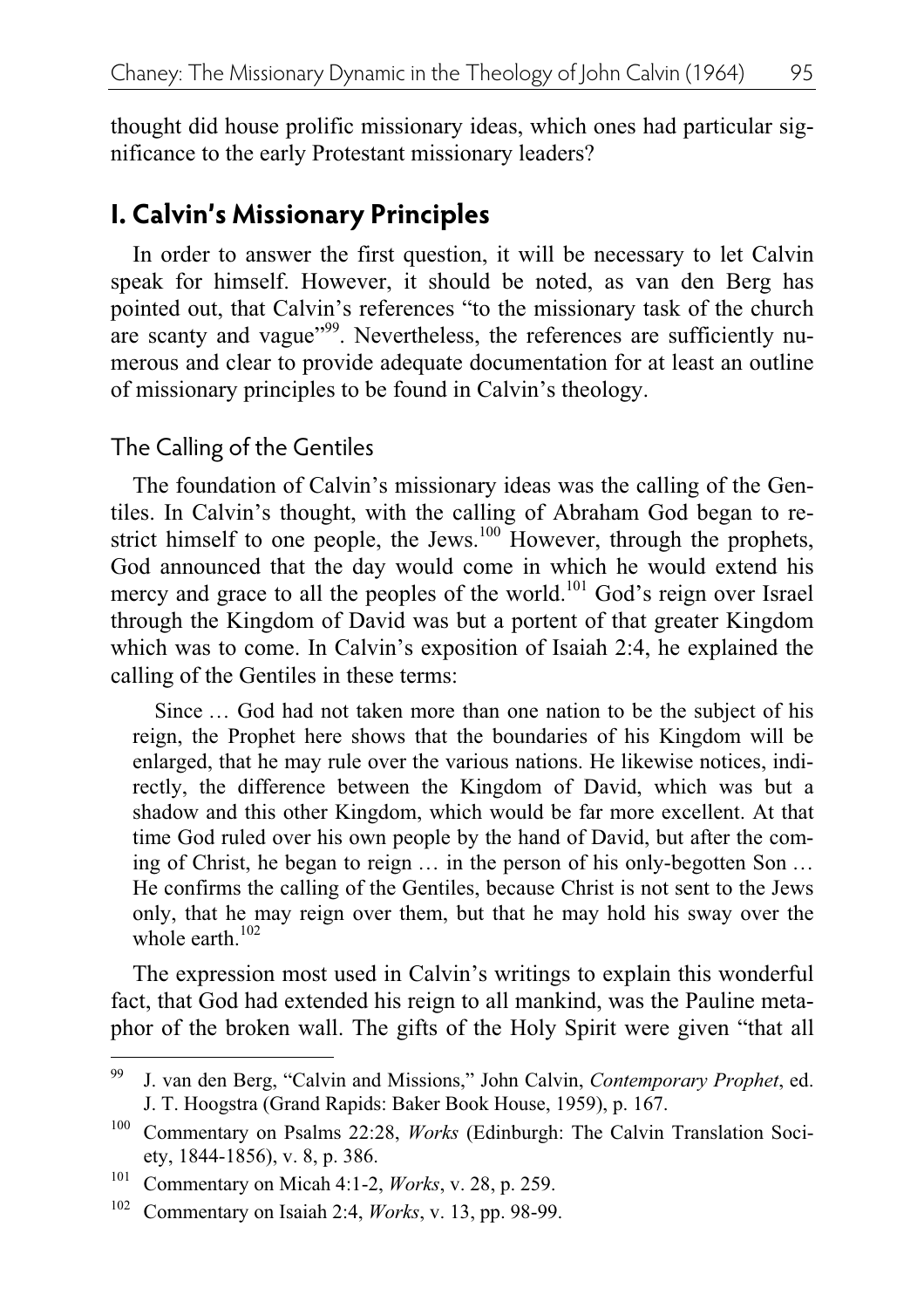men might call upon the name of God, that we might all, be made partakers of the covenant of salvation which appertained only to the Jews, until the wall was broken down."<sup>103</sup>

With the coming of Christ, the wall had been broken down, the Gentiles had been grafted into the body of God's people, and the mercy of God had been given a "place indifferently amongst all nations."<sup>104</sup> The vessels of God's glory were henceforth to be partly taken from among the Gentiles and partly from among the Jews.<sup>105</sup>

The calling of the Gentiles is significant to Calvin's missionary ideas because of two reasons. First, the fact that Gentiles were included under God's reign meant that God would be gathering his people from all the earth. Calvin commented:

Because the doctrine of the Gospel, by which God hath gathered to himself a Church indiscriminately out of all nations, proceeded from Mt. Zion, he justly says that they will come to it, who having, with one consent or faith, embraced the covenant of eternal salvation, have been united into one church $106$ 

Second, the calling of the Gentiles also meant that the Gospel would be proclaimed to the Gentiles without distinction, $107$  and, thus, all men would be invited to partake of God's salvation. Calvin said:

There is no people and no rank in the world that is excluded from salvation; because God wishes that the gospel should be proclaimed to all without exception. Now the preaching of the gospel gives life; and hence … God invites all equally to partake salvation.<sup>108</sup>

In Calvin's thought, as will become clearer below, the calling of the Gentiles was the fundamental missionary principle because it made a world-wide mission of the church both a possibility and a duty.

<sup>103</sup> *Divers Sermons of Master John Calvin, concerning the Divinitie, Humanitie. and Nativitie of our Lorde Jesus Christe* (London: Printed for George Bishop, 1581), p. 173.

<sup>104</sup> Commentary on Romans 9:25, *Works*, v. 38, p. 274.

<sup>105</sup> *Ibid*., p. 272.

<sup>106</sup> Commentary on Isaiah 2:3, op, cit., p. 94.

<sup>107</sup> *Ibid*., p. 97.

<sup>108</sup> Commentary on 1st Timothy 2:4, *Works*, v. 43, pp. 54-55.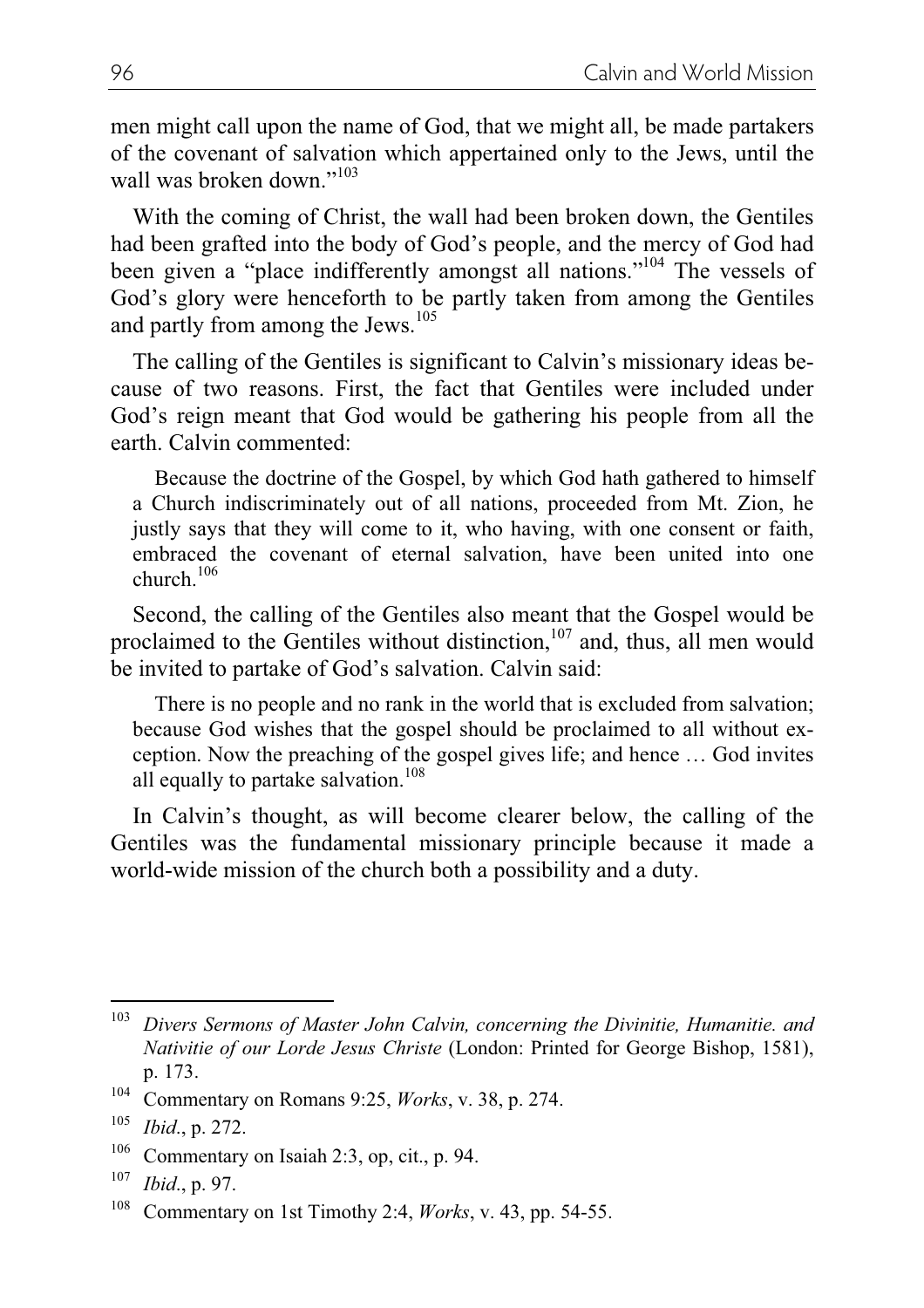The Progress of the Kingdom

A second important missionary principle in Calvin's thought was the progressive extension of the Kingdom of Christ throughout the world. Calvin used the metaphor of the royal sceptre often to express this concept. "Christ's Kingdom shall be vastly extended, because God would make his sceptre stretch far and wide."<sup>109</sup>

Calvin's view of the Kingdom was one of certain conquest. He said:

Though the Kingdom of Christ is in such a condition that it appears as if it were about to perish at every moment, yet God not only protects and defends it, but also extends its boundaries far and wide, and then preserves and carries it forward in uninterrupted progress to eternity. $110$ 

With the coming of Christ, his Kingdom was only begun in the world.<sup>111</sup> "Yet it ought to be observed, that while the fullness of days began at the coming of Christ, it flows on in uninterrupted progress until he appears the second time for our salvation."<sup>112</sup>

The church has a part in this "uninterrupted progress." The church participates in the Kingdom. Calvin lamented, then exhorted:

Would that Christ reigned entirely among us! For then would peace also have its perfect influence. But since we are widely distant from that peaceful reign, we must always think of making progress  $\dots$ <sup>113</sup>

T. F. Torrance has pointed out the missionary significance of this participation in the Kingdom by the church.

It is because of this participation in the Kingdom of Christ, in the heavenly peace, that the church can engage in its arduous task of extending that Kingdom on earth. And so throughout his works Calvin made it a point to teach the combination of the *medkatio vitae futurae* with the unceasing activity of the Church on earth in the growth and extension of the Kingdom. $114$ 

<sup>109</sup> Commentary on Psalm 110, *Works*, v. 11, p. 300.

<sup>110</sup> Commentary on Isaiah 9:7, *Works*, v. 13, p. 313.

<sup>111</sup> Commentary on Micah 4:3, *Works*, v. 28, p. 265.

<sup>112</sup> Commentary on Isaiah 2:2, *Works*, v. 13, p. 92.

<sup>113</sup> Commentary on Isaiah 2:4, *Ibid.*, p. 102.

 $114$  T. F. Torrance, "The Eschatology of the Reformers," Eschatology, eds. T. F. Torrance and J. K. S. Reid, Scottish Journal of Theology Occasional Papers. No. 2, Edinburgh: Oliver and Boyd, Ltd., 1952, p. 55.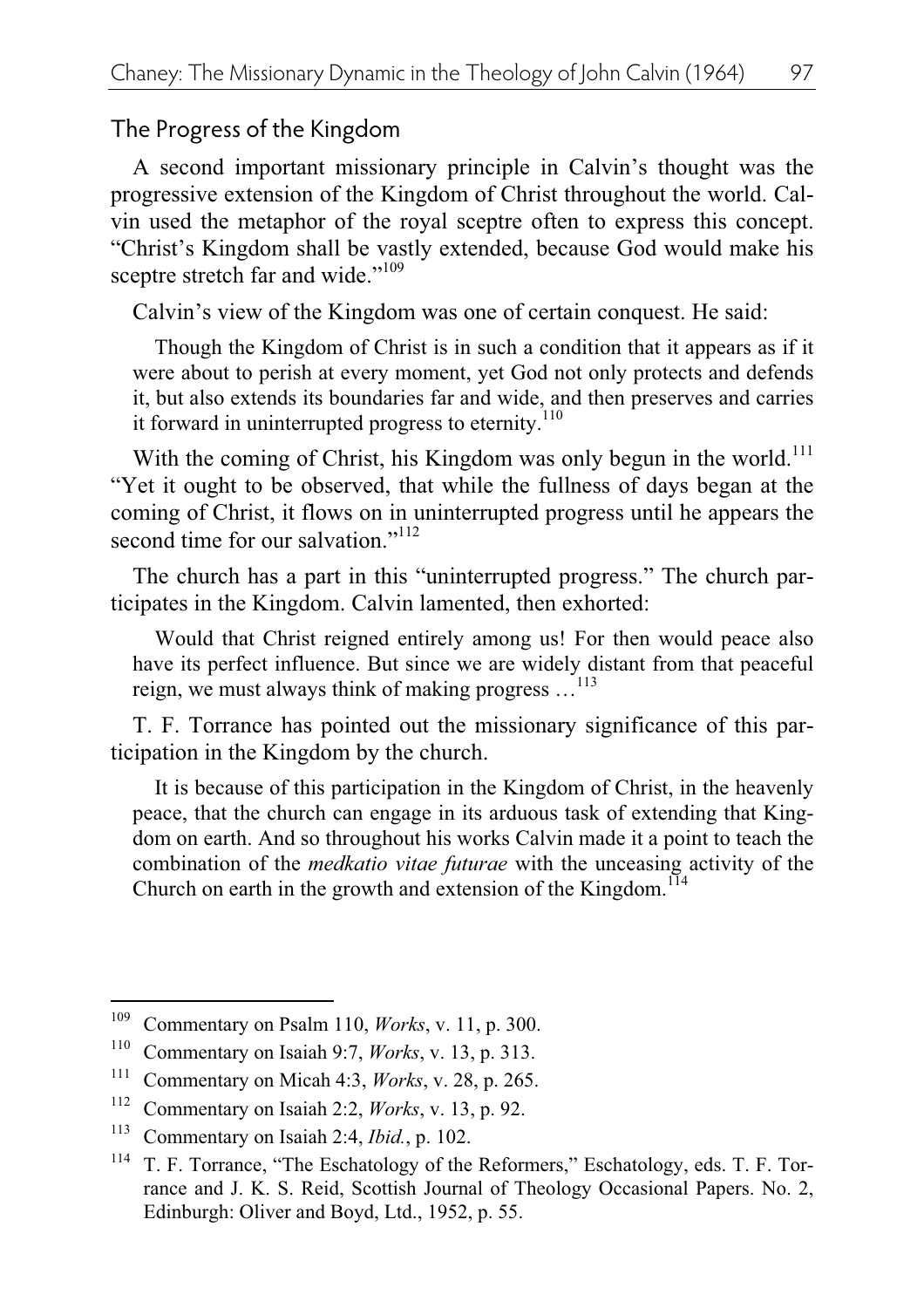#### The Gathering of the Church

A third missionary principle in Calvin's theology is his concept of the gathering of the church. At the same time in which the church participates in the extension of the Kingdom, the church is being gathered. Indeed, Calvin, speaking of the "spiritual and internal condition of the church," said, "the actual building of the Church is nothing less than the Kingdom of God." $^{115}$ 

Further, wherever the word was sincerely preached and the sacraments correctly administered, one could rest assured that the church had reality.<sup>116</sup> For it was impossible, in Calvin's thought, for these two to exist without producing fruit and experiencing prosperity.<sup>117</sup>

The church was gathered only by the effectual word of God, when God himself teaches his people.

There is no other way of raising up the church of God than by the light of the word, in which God himself, by his own voice, points out the way of salvation. Until the truth shines, men cannot be united together, so as to form a true church.<sup>118</sup>

After the completion of Christ's public ministry, the gospel was to be offered to all people. Calvin remarked, "But as the wall is broken down, the Gospel promulgated, we have been gathered together into the body of the church $"$ <sup>119</sup>

The agents of this promulgation were the Apostles. "The Apostles … were like the first architects of the Church, to lay its foundations throughout the world."120 The Holy Ghost appeared in the manner he did on the day of Pentecost "to shew that hee woulde be in the mouthes of the Apostles, and woulde give them whatsoever was requisite for the executing of their office and commission."121

Calvin understood that the gospel had been preached to the whole world during the ministry of the Apostles. He spoke of Christ penetrating "with amazing speed, from the east to the west, like the lightening's flash, in

<sup>115</sup> Commentary on Micha 4:1-2; *Works,* v. 28, p. 257.

<sup>116</sup> *The Institutes*, IV, i, 9.

<sup>117</sup> *Ibid*., IV, i, 10.

<sup>118</sup> Commentary on Micah 4:1-2, *Works*, v. 28, p. 257.

<sup>119</sup> Commentary on Psalm 110. *Works*, v. 11, p. 301.

<sup>120</sup> *The Institutes*, IV, iii, 4.

<sup>121</sup> *Divers Sermons*, p. 172.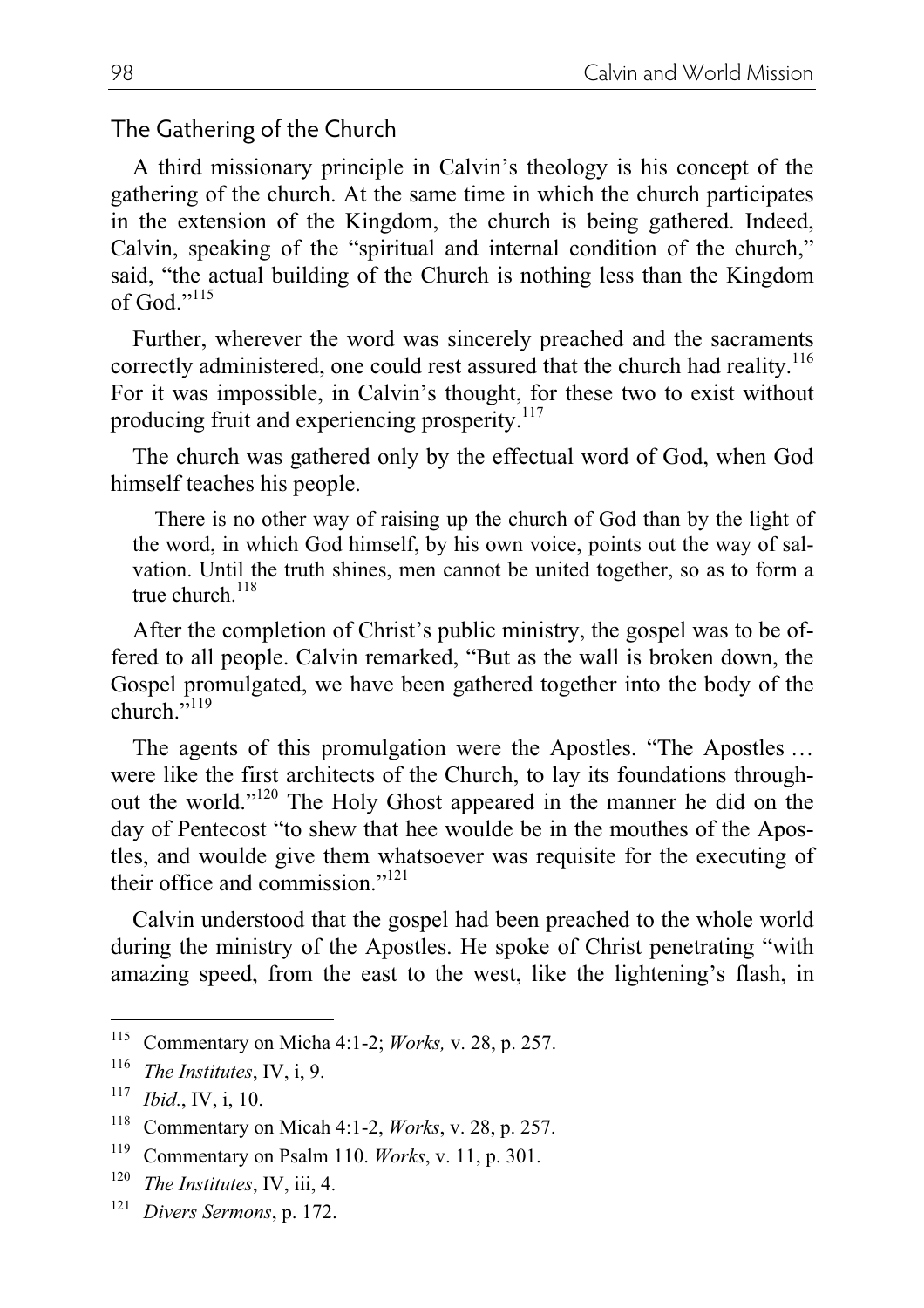order to bring into the church the Gentiles from all parts of the world."<sup>122</sup> However, Calvin did not mean by this that every particular people and tribe had had the gospel preached to them. This meant, rather, that no group was excluded from God's mercy. God now had presented "himselfe to all the worlde … to great and small, as well to the Gentiles now, as to the Iewes before." $^{123}$ 

Calvin knew quite well that not even the slightest report concerning Christ had reached the "Antipodes" and other distant nations. He maintained that the preaching of the gospel to the whole world in the time of the Apostles did not "absolutely refer to every portion of the world."<sup>124</sup>

He affirmed:

The Kingdom of Christ was only begun in the world, when God commanded the Gospel to be everywhere proclaimed, and … at this day its course is not as yet completed.<sup>125</sup>

The office of the apostle was an extraordinary ministry, not intended to be perpetual in the church. But Calvin avowed that God might still call others to that office when the necessity of the times required it.<sup>126</sup> In fact, Calvin confessed that God had occasionally raised up apostles even in his own time.<sup>127</sup>

Whether or not God did or would call and send out other apostles, Calvin insisted that still each individual Christian should have a part in the gathering of the church. Commenting on Isaiah 2:3, Calvin said:

By these words he first declares that the godly will be filled with such an ardent desire to spread the doctrines of religion, that everyone, not satisfied with his own calling and his personal knowledge, will desire to draw others with him ... This points out to us also the ordinary method of collecting a church, which is, by the outward voice of men; for though God might bring each person to himself by a secret influence, yet he employs the agency of men. $^{128}$ 

<sup>122</sup> Commentary on Psalms 22:28, *Works,* v. 8. p. 386.

<sup>123</sup> *Sermons of M. John Calvin on the Epistles of S. Paule to Timothie and Titus,*  (London: Imprinted for G. Bishop and T. Woodcoke, 1579), p. 150.

<sup>124</sup> Commentary on Matthew 24:14, *Works*, v. 33, p. 129.

<sup>125</sup> Commentary on Micah 2:1-4, *Works*, v. 28, p. 265.

<sup>126</sup> *The Institutes*, IV, iii, 4.

<sup>127</sup> *Ibid*.

<sup>128</sup> *Works*, v. 13, p. 94.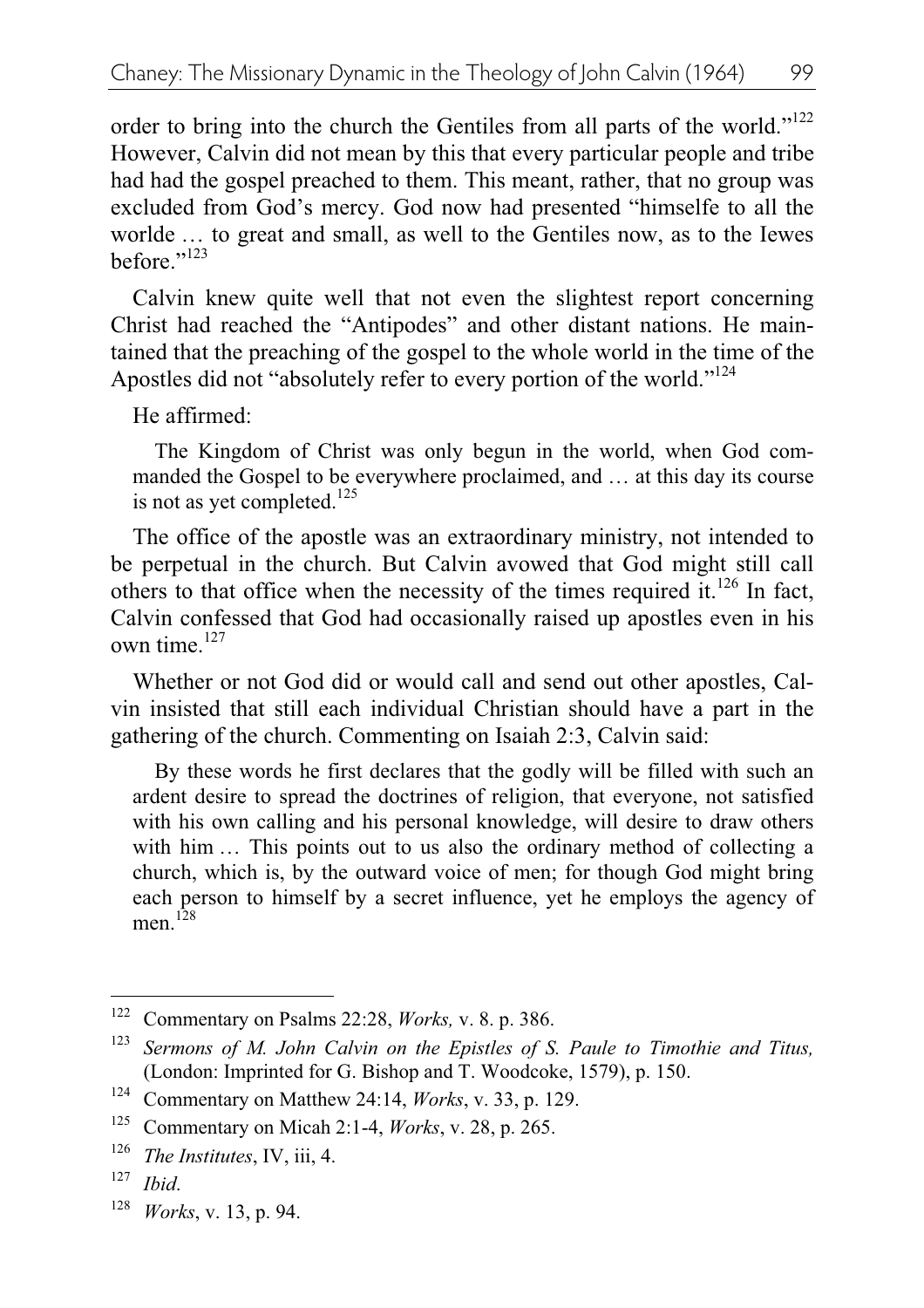For Calvin, God was still gathering his church. He would continue so to do until the gospel had reached the fartherest bounds of the earth.129 There was a possibility that God might raise up special successors to the Apostles for this assignment, but as each individual shared his own calling and knowledge with others, he became God's agent in this task.

#### Personal Christian Responsibility

This introduces the fourth missionary principle in Calvin's theology. Christians are responsible, under God, to share the gospel of Christ with all men, everywhere.

Quotations from Calvin on this subject are very numerous. It will be advantageous to have the words of Calvin himself illustrate this principle which was such a vital part of his understanding of the Christian life.

A desire for the salvation of the world blazes, at times, from Calvin's works. He thought that this compassion should have been the experience of every true Christian and that it should have moved each Christian to do his best to bring others to Christ. He said:

The desire which ought to be cherished among all the godly … is, that the goodness of God may be made known to all, that all may join in the same worship of God. We ought especially to be inflamed with this desire … after having been delivered from the tyranny of the devil and from everlasting  $death$ <sup>130</sup>

The character then of faith has also this in  $it$  – that the elect, while themselves obey God, desire to have many associates in this obedience, and many fellow-disciples in true religion. $131$ 

Faith then only produces its legitimate fruit when zeal is kindled, so that everyone strives to increase the Kingdom of God, and to gather the straying, that the church may be filled. For when any one consults his own private benefit and has no care for others, he first betrays more clearly his own inhumanity, and where there is no love the Spirit of God does not rule there. Besides, true godliness brings with it concern for the glory of God. It is no wonder then that the Prophet, when describing true and real conversion, says that each would be solicitious about his brethren, so as to stimulate one another,

<sup>129</sup> Commentary on Matthew 24:14, *Works*, v. 33, p. 129.

<sup>130</sup> Commentary on Isaiah 12:4, *Works*, v. 23, p. 403.

<sup>131</sup> Commentary on Zechariah 8:20-23, *Works*, v. 30, p. 231.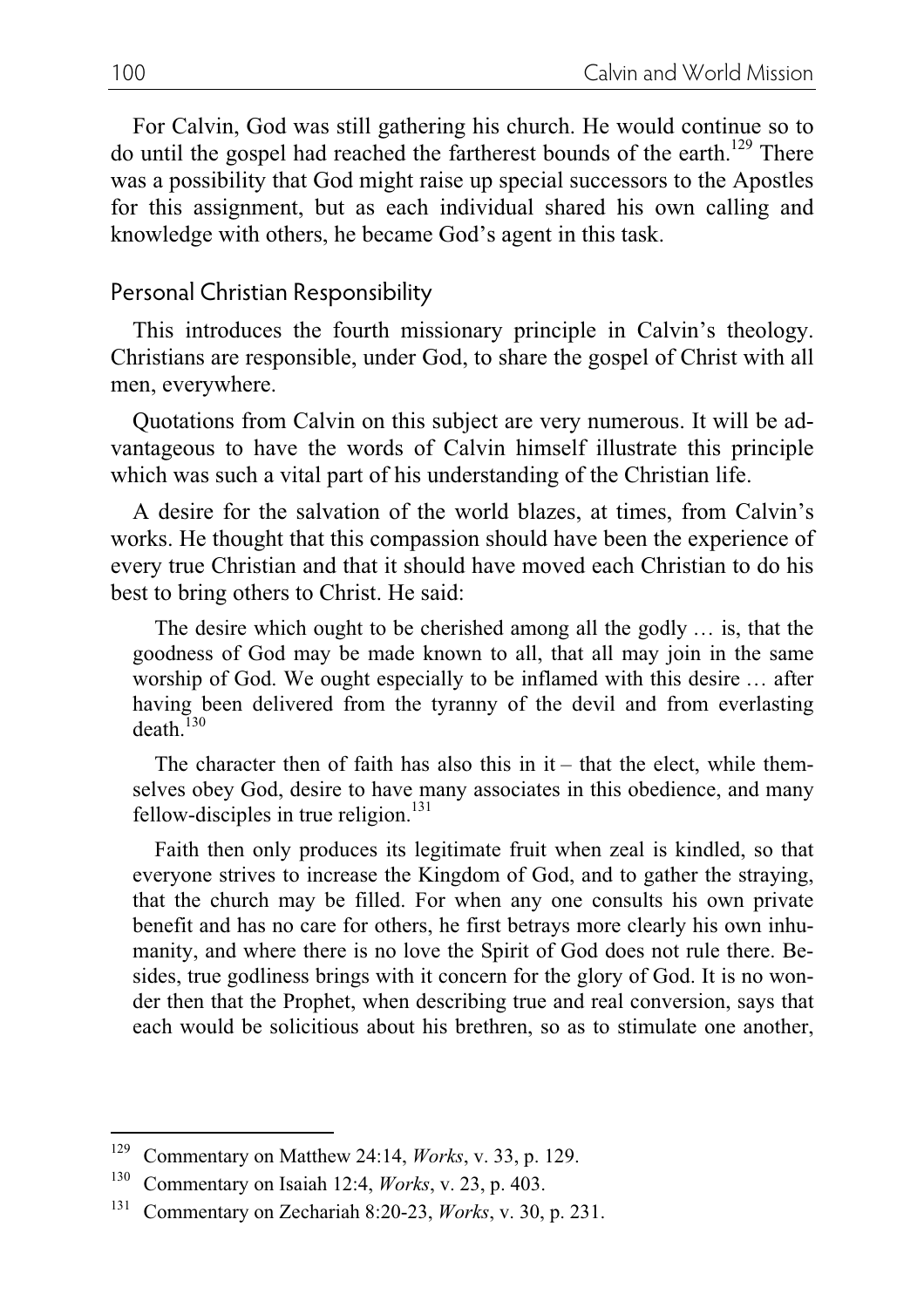and also that the hearts of all would be so kindled with zeal for God, that they would hasten together to stimulate his glory.<sup>132</sup>

As this last reference indicates, the Christian, according to Calvin, ought also to be motivated to bring all to the worship of the true God by his desire to bring glory to God. Calvin spoke in this manner many times.

We must endevour, as much as is possible, that God may be honored, and that the world may be gathered unto him, and we ourselves must come fore $most.<sup>133</sup>$ 

We ought also to consider the honour which he bestows upon us, then he condescends to make use of our services for extolling and spreading the glory of his nature, though we are altogether useless and of no value.<sup>134</sup>

Further, in Calvin's thought, the Christian should be motivated not only by compassion and a desire for God's glory, but also because such is the duty of the Christian both to God and to all the nations of the world.

God has deposited the teaching of his salvation with us, not for the purpose of our privately keeping it to ourselves, but of our pointing out the way of salvation to all mankind. This, therefore, is the common duty of the children of God.<sup>135</sup>

It is our duty to proclaim the goodness of God to every nation. While we exhort and encourage others, we must not, at the same time, sit down in indolence. $136$ 

But that seeing it is sayde of Zebulon and Isachar, who being placed in the borders or outleets of Jewry were mingled with the Gentils and heathenfolke, that they should not forbeare to provoke their neighbors to serve God: we also ought to followe that which is sayd heere of them. And specially let us put this in practice when we be among ye unbeleevers which would faine infect us with their corruptions, and bring us into a mislyking of God's service, to plunge us into their idolatrie … Let us labor as much as in us lyeth, to winne them to God and to the Gospell of our Lorde Iesus Christ.<sup>137</sup>

This is the reason why Saint Paul useth this argument (1 Tim. 2:3-4). That God woulde have all the worlde to be saved: to the end that as much as lyeth

<sup>132</sup> *Ibid*., p. 227.

<sup>&</sup>lt;sup>133</sup> The Sermons of M. loan Calvin upon the fifth books of Moses called Deuteronomie (London: for George Bishop, 1583), p. 221.

<sup>134</sup> Commentary on Isaiah 12:1, *Works*, v. 23, p. 397.

<sup>135</sup> Commentary on Daniel 12:3, *Works*, v. 25, p.

<sup>136</sup> Commentary on Isaiah 12:5, *Works*, v. 13, p.

<sup>137</sup> *Sermons on Deuteronomy*, p. 220.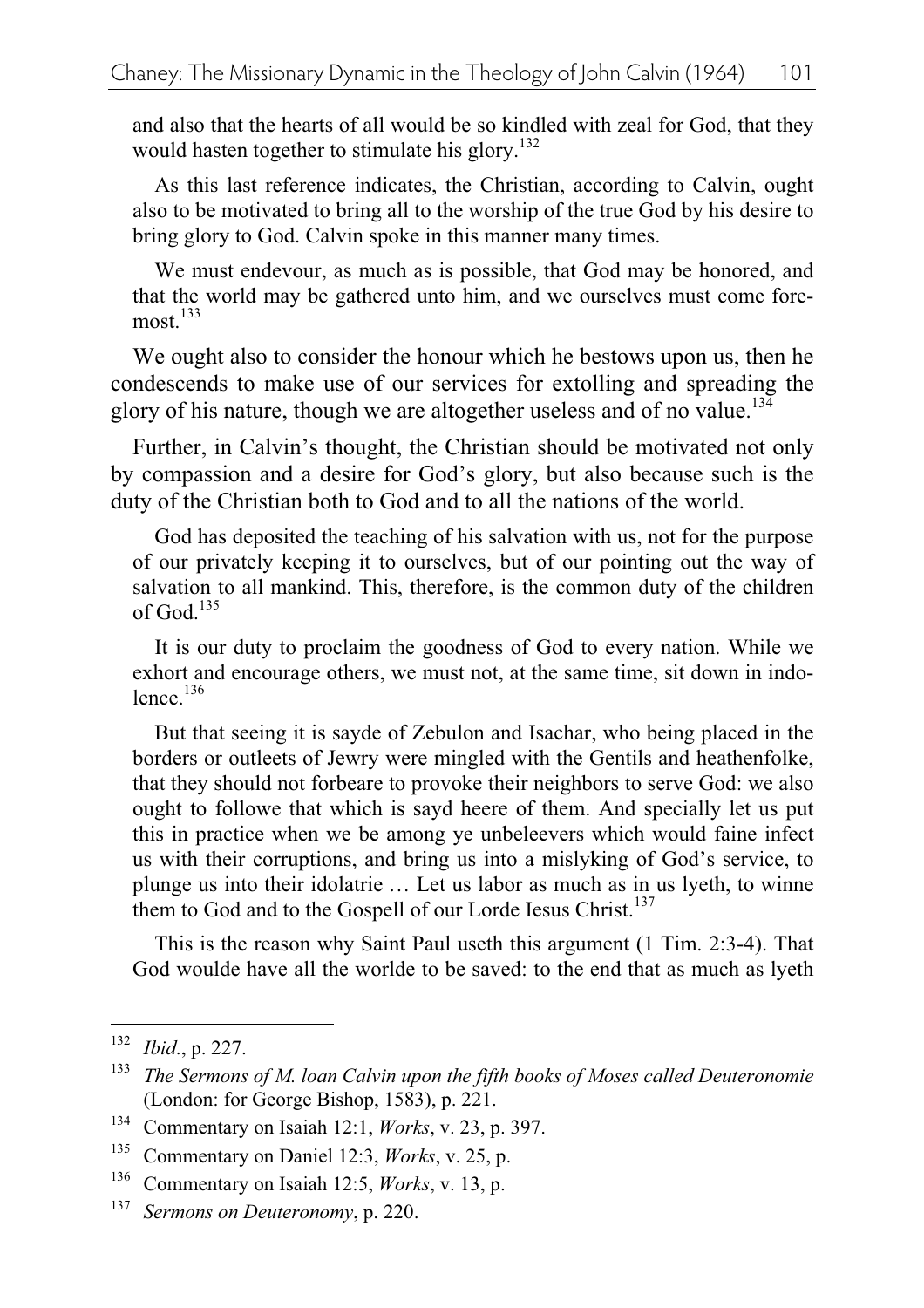in us, we should also seeke their salvation which seeme to be as it were banished men out of the Kingdome of God.<sup>138</sup>

So then, seeing it is God his will [sic] that all men should be partakers of that salvation, we must have a care to drawe poore, seelie and ignorant creatures to us, that we may come altogether to this inheritaunce of the Kingdom of heaven.<sup>139</sup>

And, thus, we see in fewe words, that Saint Paules meaning is, to wit, that foreasmuch as God will have his grace to be knowen of al ye world, and hath commaunded his Gospell to be preached to all creatures, we must as much as lieth in us, procure the salvation of all them whiche are at this day straungers from the faith, and seeme ulterly to be deprived of the goodness of God, that we may bring them to it.<sup>140</sup>

Hence, it is evident that there was in Calvin's thought the basic principles of a missionary theology. Calvin had a Gospel that was offered to all the world. He was participating in the extension of a Kingdom that would include people from every language and land. The Kingdom would continue to grow, in spite of all opposition, until it reached the farthest bounds of the earth. Calvin's God was still calling his people to himself and would continue to do so until Christ's second coming. God's people were gathered into his church. They were also gathered by his church. For each Christian had the responsibility, "as much as in him lieth," to share the gospel with the whole world.

## **II. Calvin's Missionary Influence**

The question now arises: if this were Calvin's thought, why then did he do and speak so little about this fundamental task of the church?

Calvin's lack of significant action and expression in this area was the result of many forces and circumstances. Two such forces, which contributed to his lack of positive action, became dynamic influences in the stimulation of missionary activity two centuries later.

#### Calvin's Doctrine of Election

First, Calvin's doctrine of election does seem, in at least one aspect, to have somewhat stifled missionary effort in his own day. However, in the

<sup>138</sup> *Sermons on Timothy*, p. 148.

<sup>139</sup> *Ibid*., p. 149.

<sup>140</sup> *Ibid*., p. 159.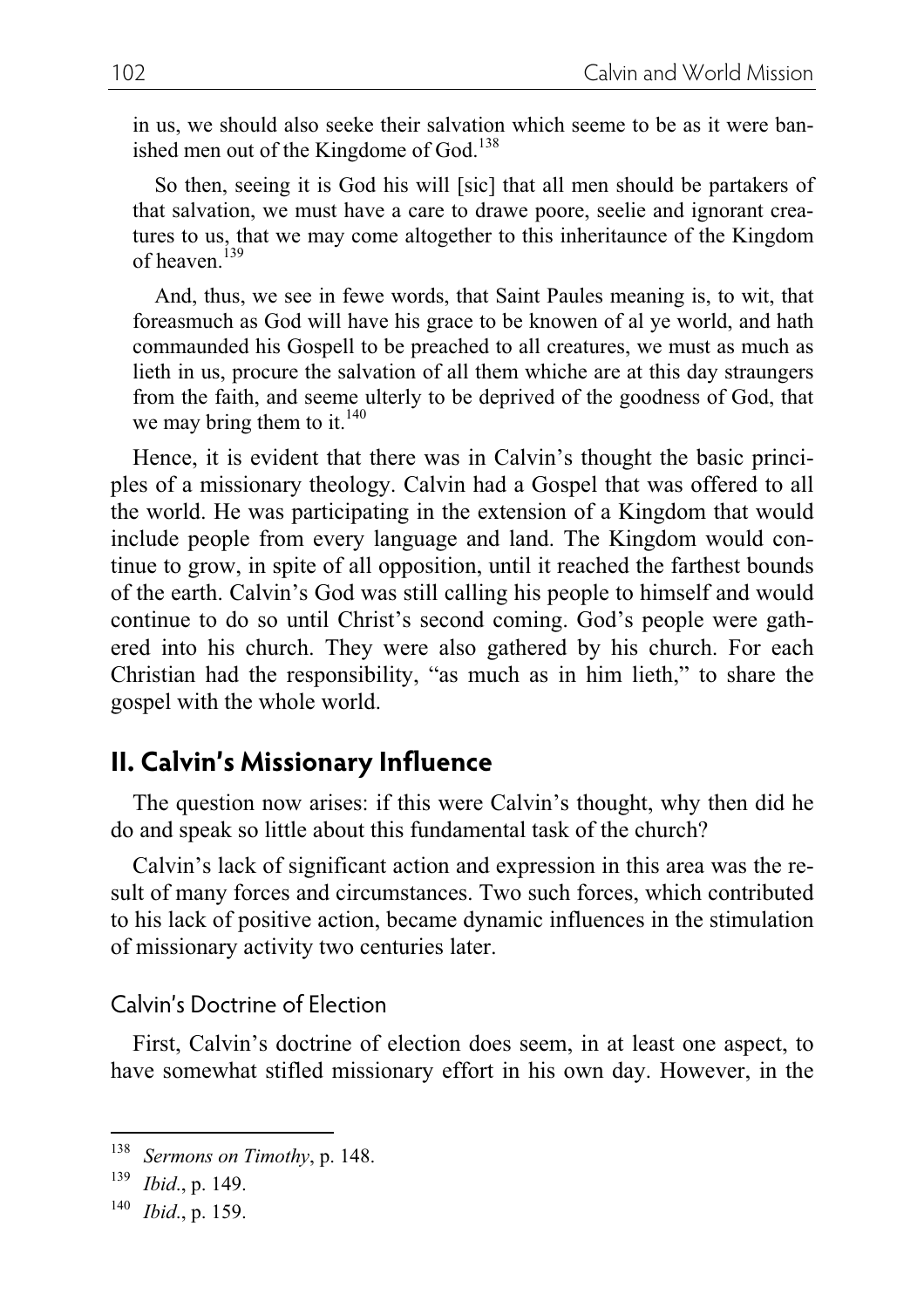later years of missionary awakening this same aspect became a mighty and important force.

This is not to say that Calvin was discouraged from missionary activity because his doctrine of election made such activity unnecessary. This charge has too often been made. Instead, the gracious election of God was a stimulus to activity, not a hindrance. Calvin was very insistent that the gospel must be offered to all. $^{141}$ 

However, God's election was expressed, not only in the area of personal salvation or reprobation, but also in the area of determining what nations would have the gospel at particular times. In answering the charge that God would be inconsistent with himself if he invited all without distinction to salvation and yet only elected a few, Calvin said:

And he who, forbidding Paul to preach in Asia, and leading him away from Bithynia, carries him over to Macedonia, shows that it belongs to him to distribute the treasure in what way he pleases. $142$ 

It was not in God's will and plan for all nations to hear the gospel at the same time.

It was not his will that all should know the Gospell at the first blowe. And thereupon, there were some countries where he would not suffer Saint Paule to preach, as in Bithynia and Phrygia.<sup>143</sup>

Yet this did not mean that God would not, at some time, establish his word among those people. The implication was, rather, that God would be certain so to do. Speaking of those who had not as yet been made partakers of salvation, he said:

We must not ... forget that God has made us all to his image and likeness, that we are his workmanshipe, that he may stretch foorth his goodnesse over them whiche are at this day faare from him, as we have had good proofe of  $it.<sup>144</sup>$ 

Now the same God who has already made us partakers of salvation may sometimes extend his grace to them also. He who hath already drawn us to him, may draw them along with us. The Apostle takes for granted that God will do so, because it had been foretold by the predictions of the prophets, concerning all ranks and nations.<sup>145</sup>

<sup>141</sup> *The Institutes*, III, xxiii, 14.

<sup>142</sup> *Ibid*., III, xxiii, 10.

<sup>143</sup> *Sermons on Timothie*, p. 152.

<sup>144</sup> *Ibid*., p. 160.

<sup>145</sup> Commentary on 1st Timothy 2:4, *Works,* v. 43, p. 55.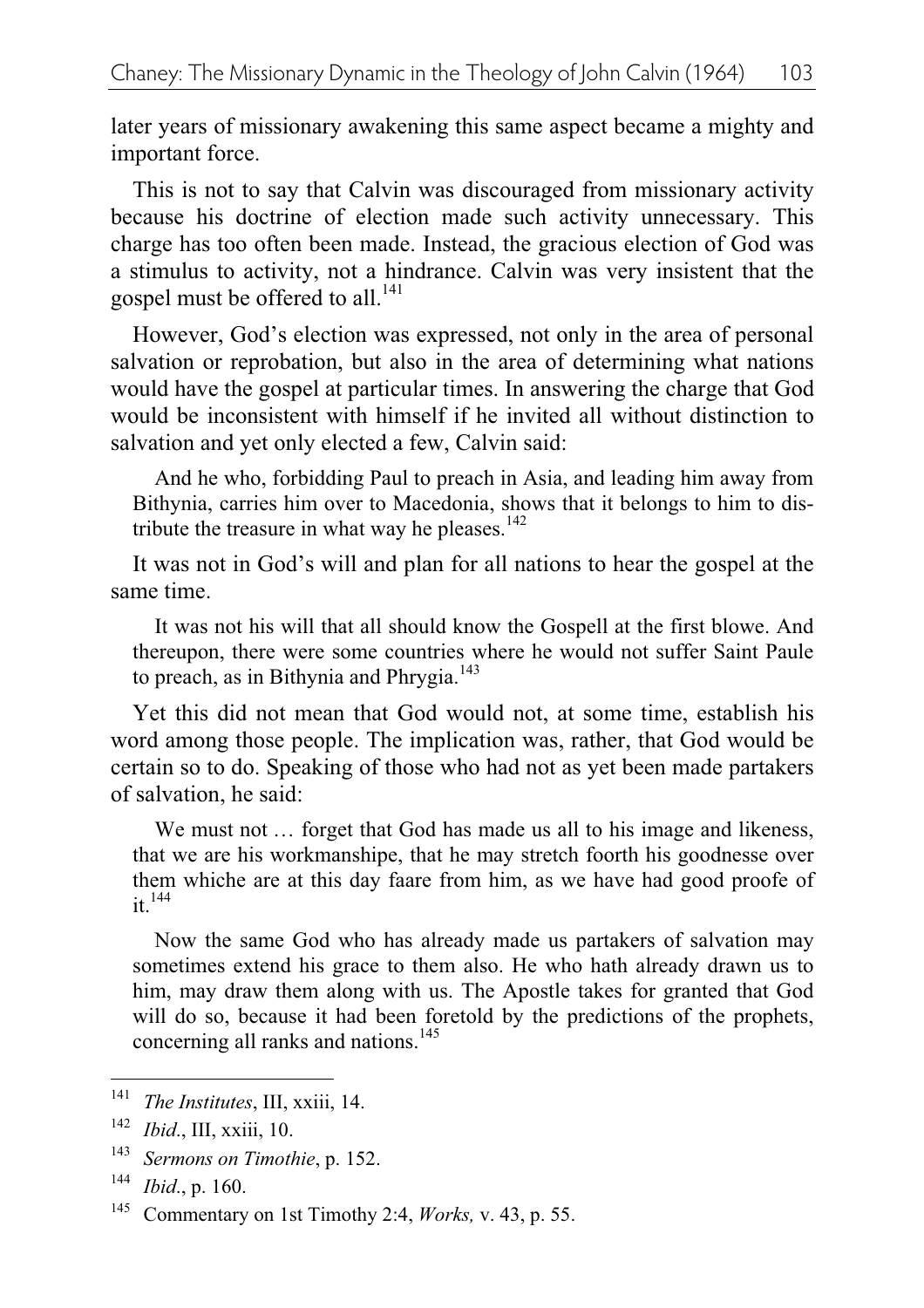The proclamation of the gospel was, in Calvin's thought, God's work. It could be done only as God provided the opportunity, only as God opened the door. He spoke thus of Paul's metaphor of the open door:

Its meaning is, that an opportunity of promoting the Gospel had presented itself. For as an opportunity of entering is furnished when the door is opened, so the servants of the Lord make advances when an opportunity is presented. The door is shut, when no prospect of usefulness is held out. Now as, on the door being shut, it becomes us to enter upon a new course, rather than by further efforts to weary ourselves to no purpose by useless labor. So where an opportunity presents itself of edifying, let us consider that by the hand of God a door is opened to us for introducing Christ there, and let us not withhold compliance with so kind an indication from God.<sup>146</sup>

In Calvin's own day, God opened very few doors to other peoples and lands. Only one real opportunity presented itself to Calvin. In 1556, he helped to get a party of colonists together to establish a settlement and Protestant refuge in Brazil. Included in the group were several ministers. One of the purposes of the colony and duties of the ministers was "to indoctrinate the savage and to bring them to the knowledge of their salvation."147 This door soon closed with failure and martyrdom.

Several decades after Calvin's death, many doors began to open. Staunch Calvinists became some of the first to respond to these opportunities. The understanding that, in God's plan, the time had come for these nations to hear the gospel took on great significance. Andrew Fuller, long after the Protestant missionary movement was begun, expressed this significance:

If we have any authority from Christ to preach at all … weare doubtless warrented and obliged, by this commission to embrace any opening in any part of the earth, within our reach to the imparting of the word of life to them that are without it.<sup>148</sup>

Though there is no clear, cut statement of such in Calvin's works, one gets the impression that he concluded that it was not in God's plan for the pagan nations to be entered with the gospel in his day, for the doors did not open. He was confident that in time God would open those doors.

<sup>146</sup> Commentary on 1st Corinthians 2:12, *Works,* v. 40, p. 155.

<sup>147</sup> Quoted in G. Baez-Camargo. *op. cit*., p. 135.

<sup>148</sup> Andrew Fuller, "God's Approbation Necessary to Success," *The Complete Works of Andrew Fuller*, ed. Joseph Belcher (Philadelphia: American Baptist Publication Society, 1845), I, 186.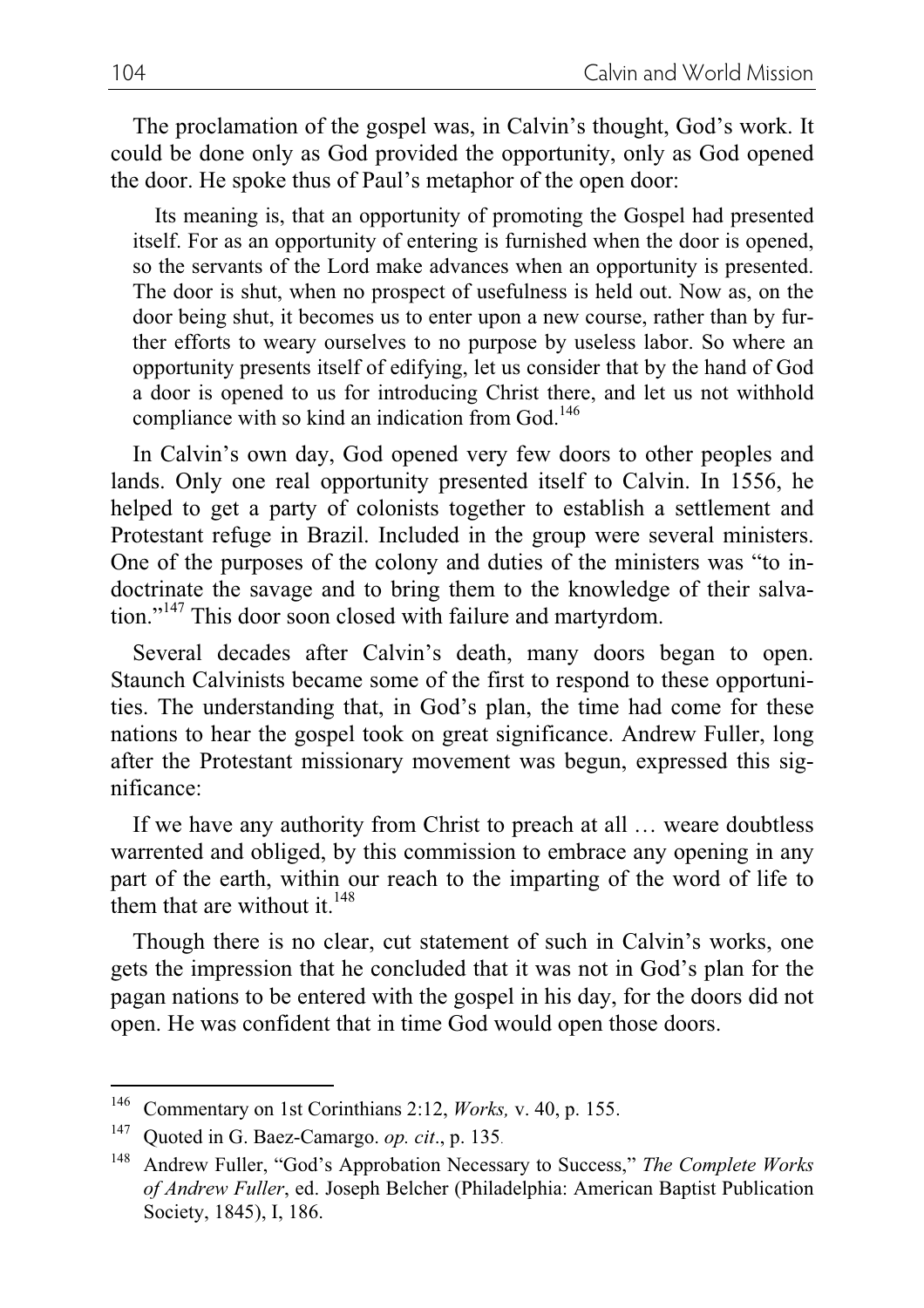This concept that mission work was God's work and that it is carried on where he so directs became fundamental to the rise and development of the Protestant missionary movement.

### Calvin's Eschatology

A second factor in Calvin's theology which seems to have discouraged missionary activity in his own day was his eschatology. However, this too became a mighty force a few generations later in both arousing a slumbering church and in executing a mission to the heathen.

These two factors are closely related.

For Calvin predestination and eschatology were two doctrines, neither of which could be expounded without the other. Predestination is the *prius*, eschatology the *posterius* of the Christian faith …<sup>149</sup>

Calvin was horrified by the apocalyptic fanaticism of his time. He did not preach any such hope of a near end. For Calvin, it was a mistake to think that the gospel would be fulfilled with one mighty stroke. The Kingdom, he insisted, would have a progressive growth. Therefore, Calvin's interpretation of the signs of the time was more a philosophy of church history than an eschatological interpretation of the end.<sup>150</sup>

In Calvin's thought, there were to be three periods between the coming of the Holy Ghost on the day of Pentecost and the final manifestation of Christ. The first was the period of proclamation of the gospel to the whole world. This had been fulfilled before his day. This gracious invitation to salvation was offered to the world by the Apostles, Calvin interpreted each of Christ's commissions to carry the gospel to the world in this light. However, even though this period had been completed (not literally as noted above), still the end did not come.<sup>151</sup>

The second period before the final consummation was the period of the manifestation of the man of sin, the Antichrist. Before the end could come, Calvin avowed, the world would fall into apostasy and the Antichrist would obtain a footing in the church.<sup>152</sup> This did not take place immediately after the ascension of Christ because it was withheld "until the career

<sup>149</sup> Torrance, *op. cit*., p. 57.

<sup>150</sup> Heinrich Quistorp, *Calvin's Doctrine of the Last Things*, trans. Harold Knight (London: Lutterworth Press, 1955), p. 114.

<sup>151</sup> Commentary on Matthew 28: 14, *Works*, v. 33, p. 130.

<sup>152</sup> Commentary on 2nd Thessalonians 2:2-10, *Works,* v. 42, p. 326.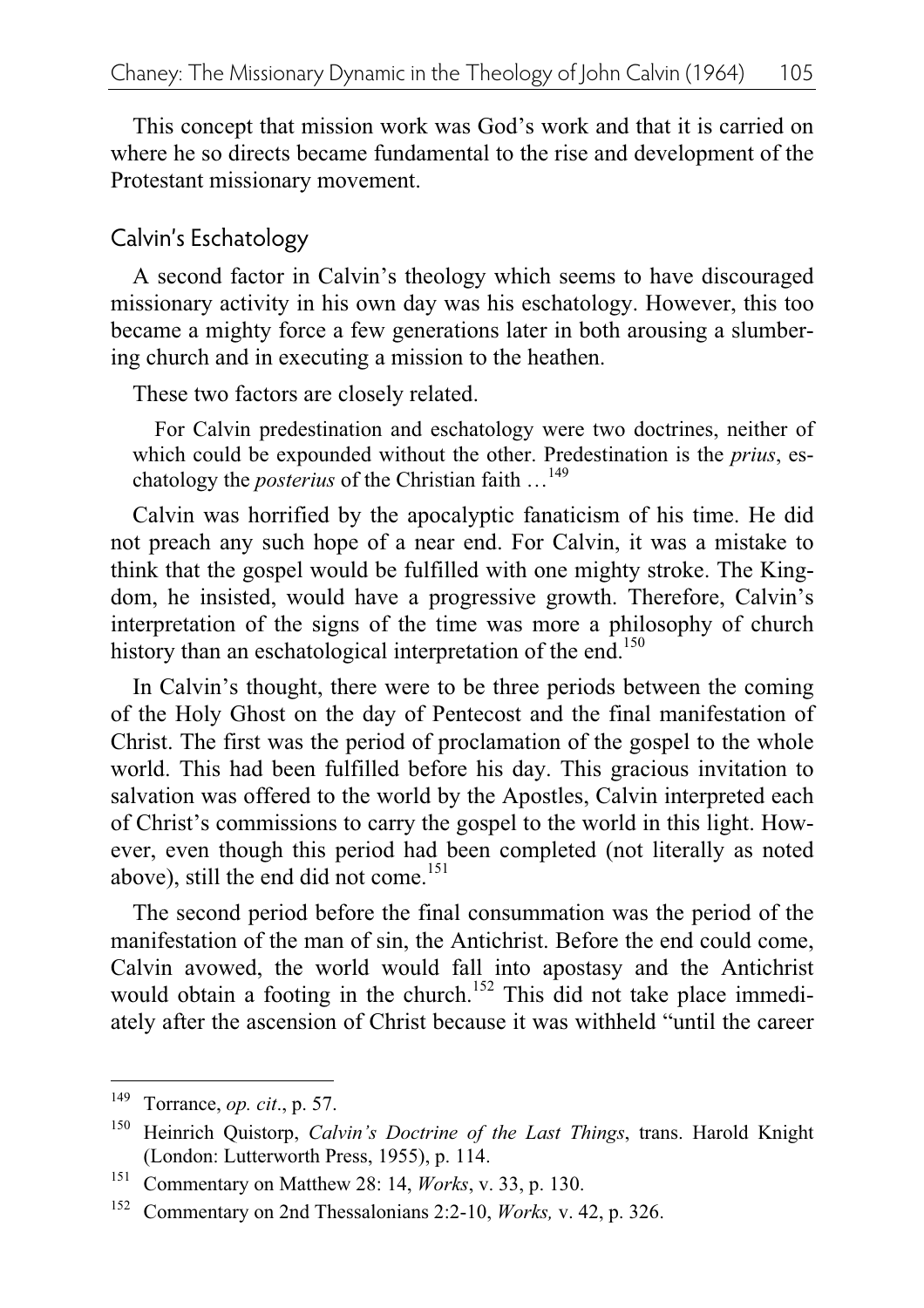of the gospel could be completed, because a gracious invitation of salvation was first in order."<sup>153</sup>

Calvin believed that his own day was in the period of the worst manifestation of the Antichrist. For he contended that "it is not one individual that is represented under the term Anti-Christ, but one Kingdom which extends itself through many ages."<sup>154</sup>

This kingdom had been possessed by Satan "that he might set up a seat of abomination in the midst of God's temple." The apostasy would be so great "that the vicar of Satan would hold supreme power in the church, and would preside there in the place of God."<sup>155</sup>

These things, Calvin averred, had been fulfilled in the papacy. He said:

Seeing then it is certain that the Roman Pontiff has imprudently transferred to himself the most peculiar properties of God and Christ, there cannot be a doubt that he is the leader and standard-bearer of an impious and abominable kingdom.156

The third period was yet to come. It was to be a period of prosperity and fertility for the church. He said:

For though the church be now tormented by the malice of men, or even broken by the violence of the billows, and miserably torn in pieces, so as to have no stability in the world, yet we ought always to cherish confident hope  $\ldots$  that the Lord will gather his church.<sup>157</sup>

Speaking of the dark and cloudy weather of the days of tribulation he said:

But as soon as the end shall have been put to those distresses, a day will arrive when the majesty of the Church shall be illustriously displayed.<sup>158</sup>

Calvin's eschatology came to be of prime importance in later missionary activity. It was the eschatological context of later Calvinism that held together all the motives and goals of the early missionary enterprise.<sup>159</sup>

<sup>156</sup> *The Institutes*, IV, vii, 25.

<sup>153</sup> *Ibid*., p. 333. See also p. 338.

<sup>154</sup> *Ibid.*

<sup>155</sup> *Ibid*., p. 327.

<sup>157</sup> Commentary on Matthew 24:30, *Works*, v. 33, p. 148.

<sup>158</sup> *Ibid*., p. 146.

<sup>159</sup> See R. Pierce Beaver, "Eschatology in American Missions," *Basileia*, eds. Jan Hermelink and Hans Jochen Margull (Stuttgart: Evang. Missionsverlag GMBH, 1959), p. 61.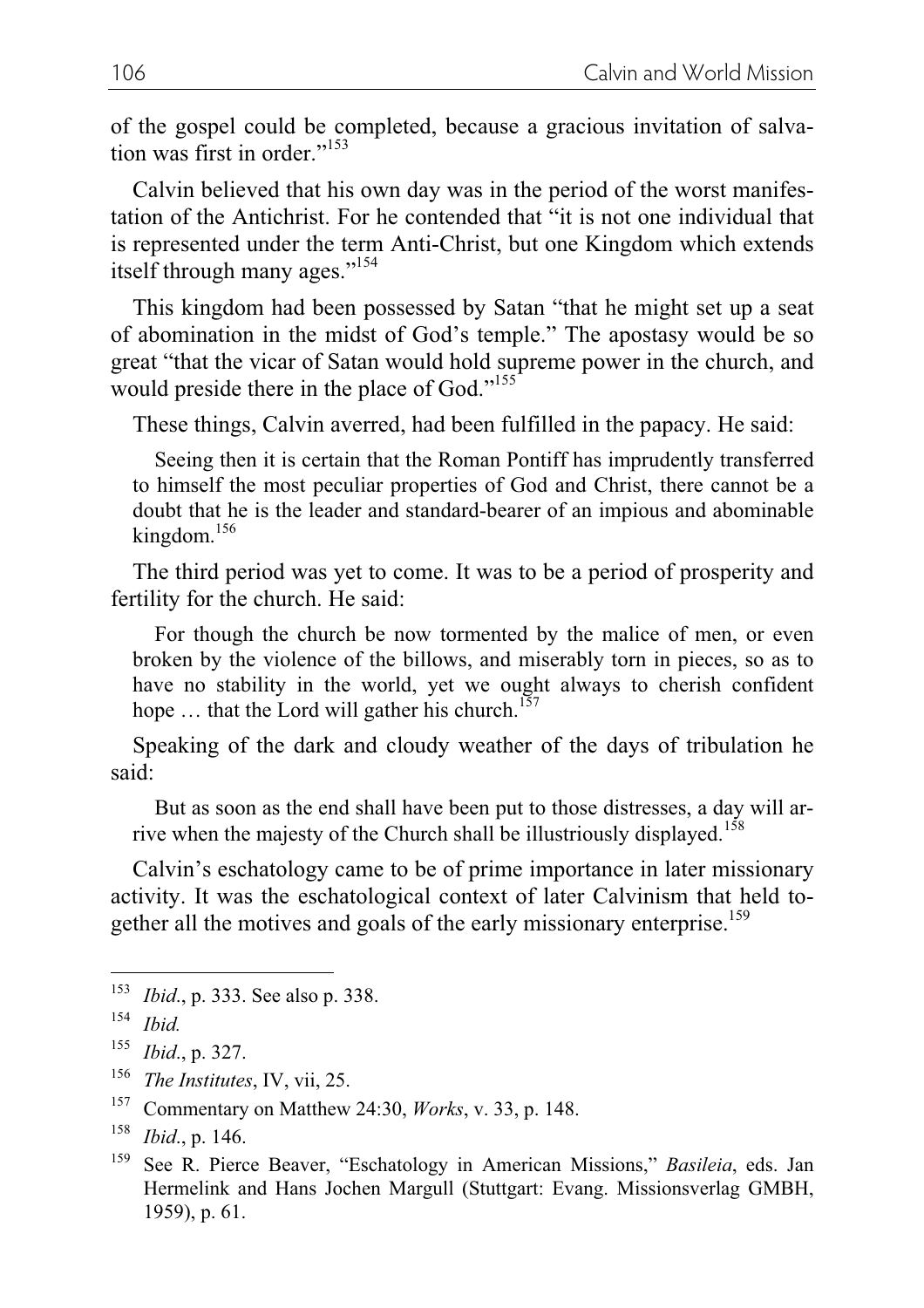Cotton Mather held to the same type of epochal eschatology as that of Calvin. Mather believed that his day was on the brink of the third epoch.<sup>160</sup> He said:

It is probable that the Holy Spirit will be again bestowed on the church for its enlargement, in operations similar to those which, in the first ages of Christianity, were granted for its plantation. The Holy Spirit … will come and abide with us, and render this world like a 'watered garden.'<sup>161</sup>

However, it was Jonathan Edwards, with *An Humble Attempt to Promote Explicit Agreement and Visible Union of God's People in Extraordinary Prayer*, who sponsored a Calvinistic eschatology that was to have permanent influence on Protestant missions.<sup>162</sup> Expounding Zechariah 8:20-22, also one of the great missionary passages in Calvin's commentaries, he said:

In this chapter we have a prophecy of a future glorious advancement of the church of God … that last and greatest enlargement and most glorious advancement of the church of God on earth.<sup>163</sup>

The purpose of the *Humble Attempt* was to point out the method by which "this glorious advancement of the church should be brought on." This was to be accomplished

by great multitudes in different towns and countries taking up a joint resolution, and coming into an express and visible agreement, that they will, by united and extraordinary prayer seek to God that he would manifest himself, and grant the tokens and fruits of his gracious presence.<sup>164</sup>

Therefore one of the contributions of Calvin to the Protestant missionary movement was his sure conviction that God would, in his own time and way, gather his church from the four corners of the world.

<sup>&</sup>lt;sup>160</sup> See Ernst Benz, "Pietist and Puritan Sources of Early Protestant World Missions," *Church History*, v. 20 (1951), pp. 42-50, for discussion of this and for quotations from Mather's unpublished letters.

<sup>161</sup> Cotton Mather, *Essays to Do Good* (a new edition; Boston: Lincoln and Edmands, 1808), p. 135.

<sup>&</sup>lt;sup>162</sup> R. Pierce Beaver, "American Missionary Motivation Before the Revolution," Reprinted from *Church History*, Vol. XXXI (June, 1962).

<sup>163</sup> *An Humble Amen*, Part II, Section 1.

<sup>164</sup> *Ibid.*, p. 358.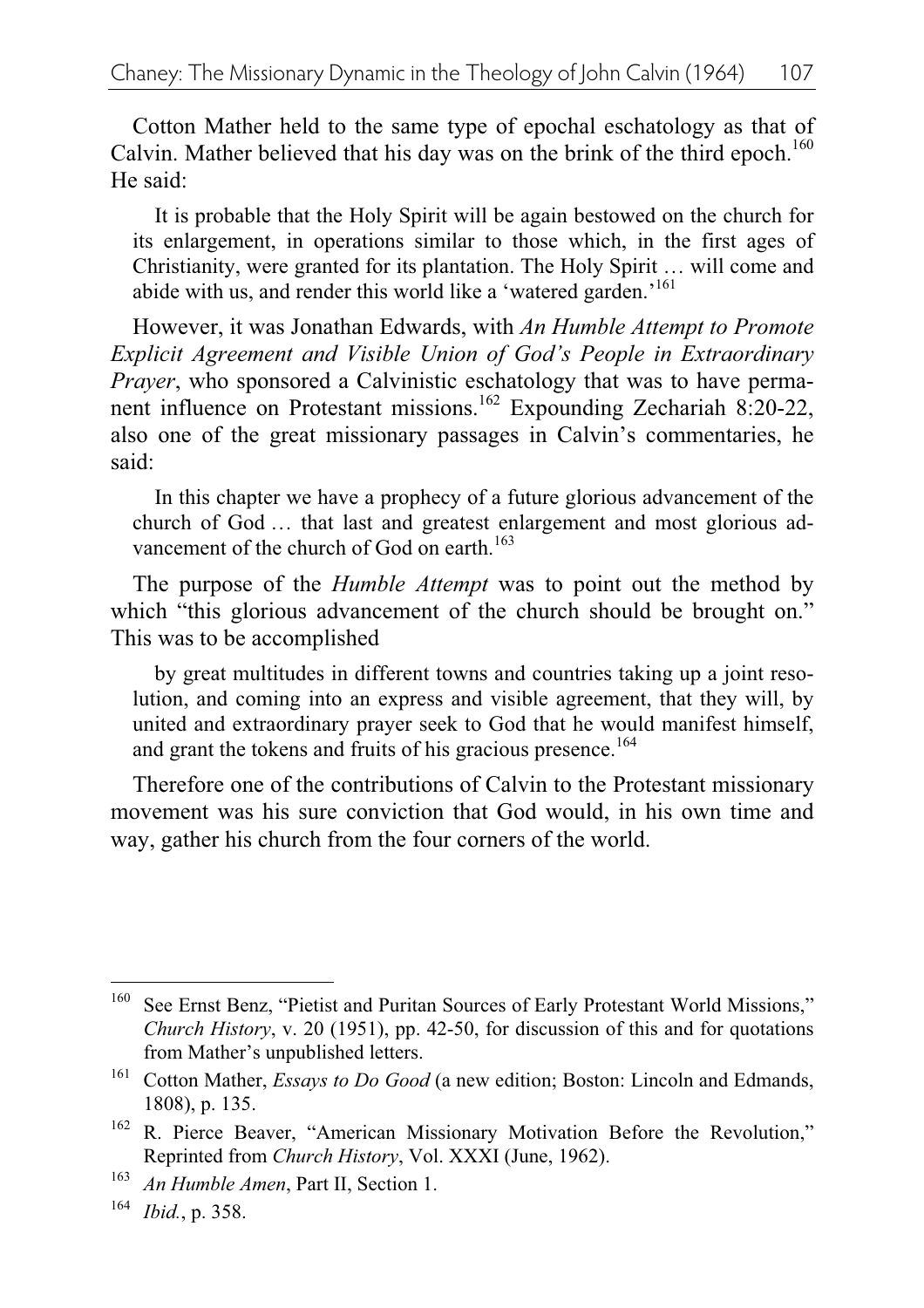#### Calvin's Concept of the Glory of God

In reference to Calvin's contributions to the Protestant missionary enterprise, mention must be made of his emphasis on the glory of God. This has been so often discussed that only a brief reference is necessary here. To bring glory to God, in Calvin's thought, was the sole aim and goal of life. Everything the Christian did was to contribute to God's glory.

Quotations could be multiplied both from Calvin and his theological descendants. The fact that the glory of God was the prime motive in early Protestant missions and that it has played such a vital part in later missionary thought and activity can be traced directly to Calvin's theology.

#### Christian Compassion

Cotton Mather pointed out long ago that it was "a pity for the dark souls" of the Indians that moved John Eliot to begin his mission to them.<sup>165</sup> Christian compassion was second only to the glory of God as a motive in the early American missionary motivation.<sup>166</sup>

The theology of John Calvin is especially rich soil from which Christian compassion can grow. Calvin held that, in spite of the terrible consequences of the sin of Adam, there still remained a remnant of the knowledge of God in man, This remnant knowledge had two sources. First, it was to be found in "the seeds of religion," which God had planted in man's heart.<sup>167</sup> These "seeds" were: the innate sense that there is a deity and the persuasion that this deity ought to be worshipped.<sup>168</sup>

The second source of the remnant of the knowledge of God left to man was the glory of God's manifestation of himself in his creation.<sup>169</sup>

However, without the direct revelation of God's word to man, neither of these was sufficient to bring men to a true and correct knowledge of who God is or of how he should be worshipped. For the knowledge of God to be found in creation, because of man's sin, was able only to establish guilt. It was not sufficient alone to bring man to the true worship of  $God.<sup>170</sup>$ 

<sup>170</sup> *Ibid*., I, vi, 1.

<sup>165</sup> Cotton Mather, *Magndia Christi Americana* (Hartford: Andrus Roberts and Burr, 1820), I, 502.

<sup>&</sup>lt;sup>166</sup> Beaver, "American Missionary Motivation," op. cit., p. 2.

<sup>167</sup> *The Institutes*, I, iv, 1.

<sup>168</sup> Commentary on Romans 1:20, *Works*, v. 3S. p. 27.

<sup>169</sup> *The Institutes*, I, v. 1.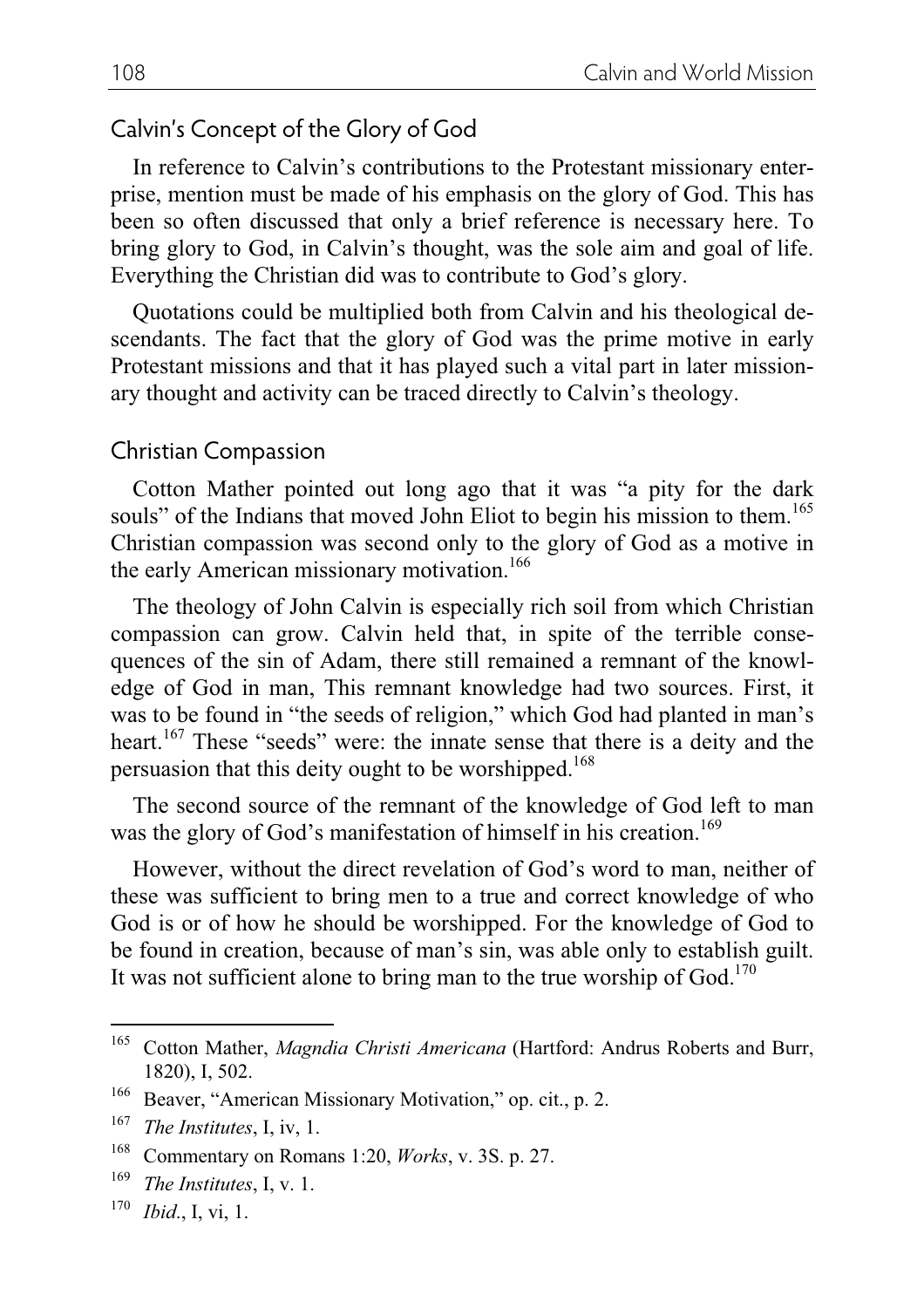As for the seeds of religion, when they sprang up in a man's heart, they were so corrupted by the man's depraved imagination that they produced no "good and fair crop."<sup>171</sup> In fact, as they did spring up, man, ignorant of the true God and correct worship of him, substituted a god created in his own mind and worship perverted by his own imagination.<sup>172</sup>

Therefore, for Calvin, all false religions were a result of man's sin, a vile perversion of that which God had planted in the heart of man. All worship and religious systems were abortive efforts to come to God. Without God's word correct knowledge and worship were impossible.

This meant that there was no ground for hope at all for the heathen, except by the preaching of the gospel. The heathen were, indeed, blind, helpless, and pitiful. To be aware of their condition was enough to move one to compassion and a desire for their salvation.

Thus, Calvin's theology, with its concept of a remnant knowledge of God which was insufficient to bring men to salvation uninstructed by God's special revelation in the word, provided not only the view that God had some point of contact with man, but also became a force in kindling Christian compassion.

### **III. Conclusions**

The conclusions of this study have been evident in the discussion. It is the judgment of this author that Calvin's theology did have the basic principles necessary for a mission theology. Calvin was hindered from doing or saying a great deal about the mission of the church by his theological understanding of the circumstances of his own time and situation. At least two of the factors which, thus, colored his thought and deterred his action, became factors of importance in promoting the world mission of the church in the thought of later Calvinists.

Calvin's concept of the glory of God became a mighty motivating force in later missionary thought and action. His theological understanding of the other religions of the world provided both an entree for the gospel message and a stimulus to Christian compassion.

<sup>171</sup> *Ibid*., I, v, 15.

<sup>172</sup> *Ibid.*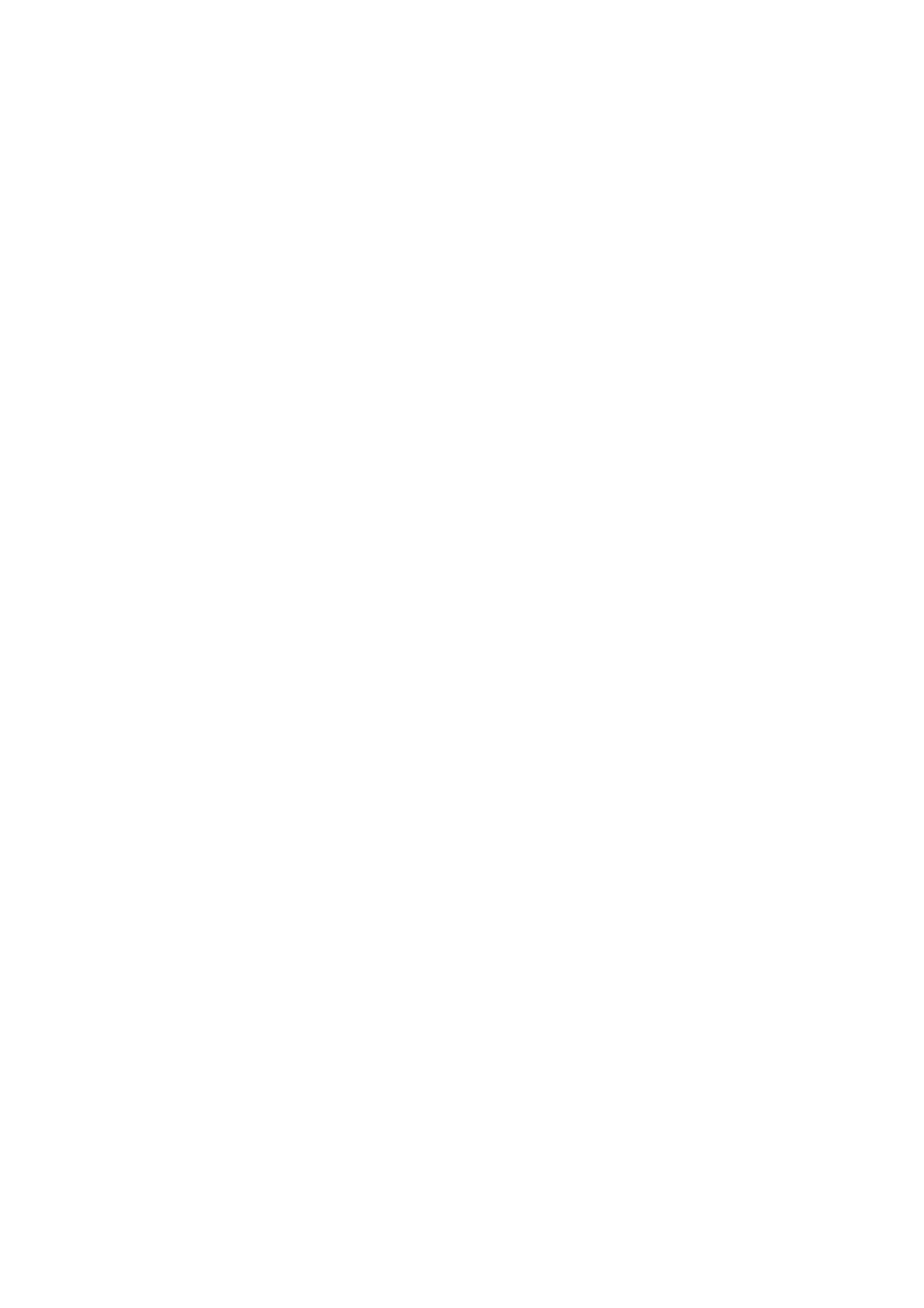# The Missionary Flame of Reformed Theology (1976)

**DR. EDMUND P. CLOWNEY**

**Edmund Prosper Clowney, BA, BTh, MST, DD (1917-2005) was president of Westminster Theological Seminary 1966-1984 as well as Professor of Practical Theology and later the theologian-in-residence of Trinity Presbyterian Church (part of the Presbyterian Church in America) in Charlottesville, Virginia.** 

Originally published in Harvey M. Conn (Ed.). Theological Perspectives on Church Growth. Presbyterian and Reformed Publ.: Phillipsburg (NJ), 1976. Pp. 127-149. This shorter version was published by Presbyterian Network Vol. 1 (October 1987) pp. 15-22. Printed by permission of the publisher.

The Presbyterian vision of the mission of Christ's church has been condemned because of the doctrine of predestination. This doctrine cuts to the very nerve of missions. John Calvin has been quoted as saying that missions is only the work of God and therefore man has no responsibility in it. This is true, but Calvin then exhorts that man must sow the seed diligently precisely because God will bring the fruit. As this new Association forms, missions will play a critical role in its reason for existence and its growth. What then is the true reformed view of missions?

The whole Bible bears God's own witness that salvation is of the Lord, that apart from the new birth of the Spirit a man cannot even see the kingdom of God, much less enter it. Paul's cry of joy in the predestinating will of God sums up salvation: *"For of him, and through him, and to him, are all things: to whom be glory for ever. Amen"* (Rom. 11:36).

Reformed theologians have not learned enough from the great apostle to the Gentiles, but they and the whole church of the reformation have rightly shared Paul's vision of the triumph of God's electing grace in salvation. What is the missionary flame of reformed theology? What hope does it bring in the confusion and challenge of Christian mission in the last decades of this century?

Three of those themes burn within us as we reflect on the world mission of Christ's church in our day: the glory of God, the grace of God and the kingdom of God, based always on the word of God. There is no separate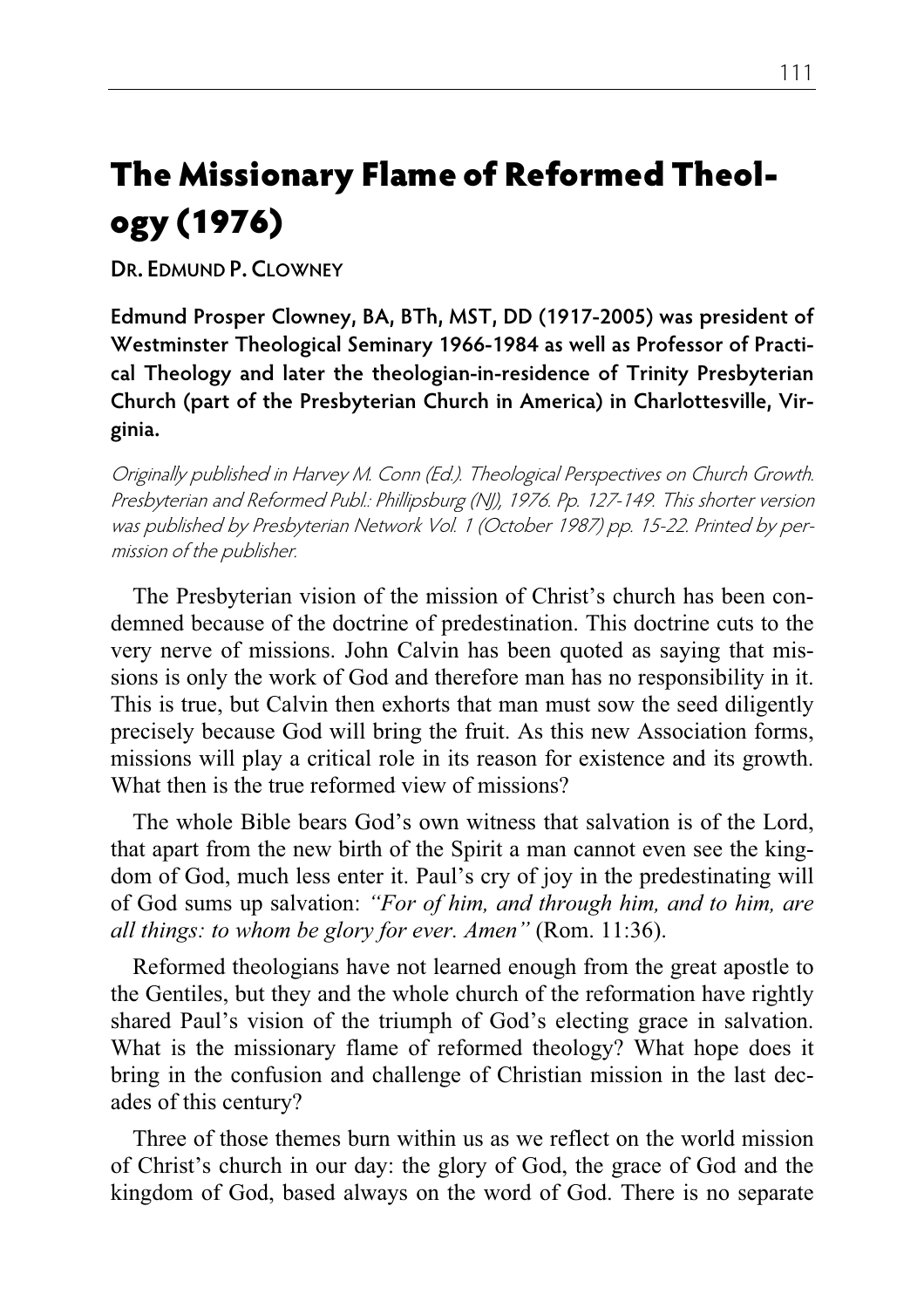theology of missions to be added to reformed theology as an appendix, but there is a missionary depth and heart to the very doctrines that are most precious and central to the reformed faith.

#### **The Glory of God – The Goal of Missions**

We may begin by looking at the end – the climax of Paul's doxology and the final purpose of God's plan of salvation, and indeed of all things – the glory of God. "For of him, and through him, and unto him are all things. To him be the glory for ever. Amen" (Rom. 11:36).

Paul writes in awe as he reflects on the divine mystery, the theology of the mission of God. No mission problem was more acute for the apostle than his calling to proclaim the gospel among the Gentiles. Daily he bore the reproach of being a renegade, of betraying his own people to curry favour with the heathen. He was driven to reflect on the ways of the Lord as he saw his own people rejecting their Messiah and the Gentiles entering by faith into the number of the true people of God. The answer given to Paul by the inspiration of the Spirit is a magnificent vision of God revealed across the panorama of the history of redemption in the Old Testament. The glory of God is not an abstract principle for the apostle, but the purpose of every day's labour in his mission.

Paul understood that the Lord who chose to be glorified in him is the Lord who works all things according to the counsel of his will. He has not cast off his people whom he foreknew. There remains a remnant according to God's electing grace. Moreover, God's dealings with Israel and the nations in the past hold the clue to his purposes of mercy in the present. When Israel was judged of old, blessing flowed to the Gentiles, not simply in spite of Israel's failure, but as a result of God's judgment upon that failure. In Paul's day, when branches were broken off the olive tree of the people of God, the Gentiles as wild olive branches were grafted in.

But the story cannot end there. God is able to graft in again the natural branches and Paul ministers the gospel to the Gentiles in the fervent hope that as they enter into the blessings of the kingdom of God, the sons of the kingdom may be aroused to jealousy and come streaming in. "For as ye in time past were disobedient to God, but now have obtained mercy by their disobedience, even so have these also now been disobedient to God, that by the mercy shown to you they also may now obtain mercy" (Rom. 11:30).

These are the profound meditations that move Paul to adore the sovereign grace of God's plan of salvation. In his missionary task he is leading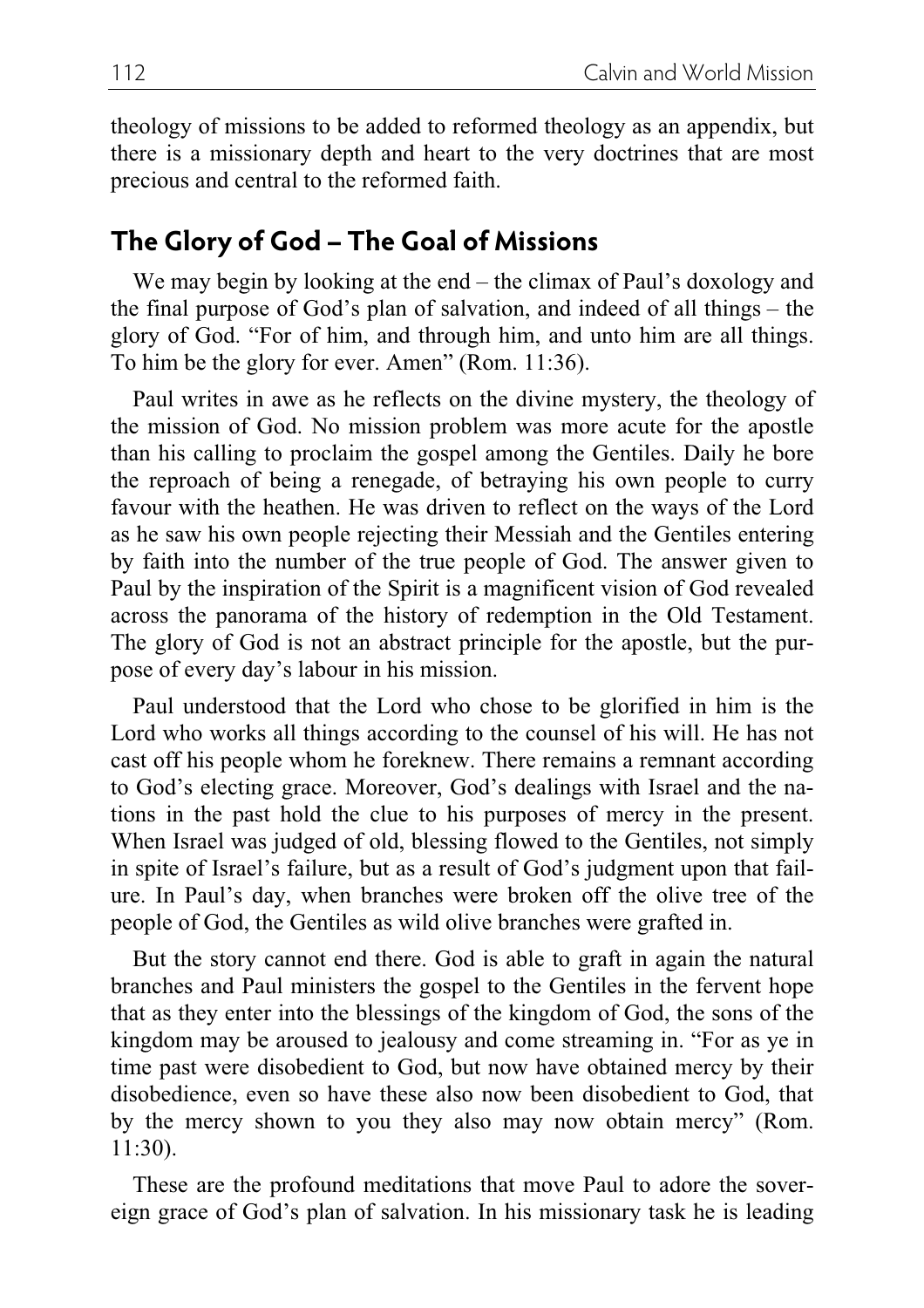in the worship of God. Gentiles who had been barred from God's altar are now led in by the apostle, to offer not the sacrifices of bulls and goats, but their bodies as living sacrifices in the spiritual temple composed of living stones (cf. Rom. 12:1,2; Eph. 2:22; 1 Pet. 2:5). The songs of Gentile praise ascend to God as the prophets and psalmists had promised (Rom. 15:9-12; Ps. 18:49; Deut. 32:43; Isa. 11:10), and Paul, the apostle to the Gentiles, ministers in this great service of worship by the preaching of the gospel.

Further, Paul's gospel ministry is drawn into the most immediate union and fellowship with the Lord he serves. Christ himself is a minister of the circumcision, not in the sense that he ministers to them but in the sense that he takes up their ministry. The goal and fulfillment of the saving mission of the Son is that the name of the Father might be glorified in the eternal song of the redeemed (Rev. 15:3,4).

Now, we may ask, what practical result does this exalted aim have in dealing with the concrete problems of missions today? Does it change our perspective with reference to church growth? Does it offer guidance on the demand for a moratorium on North American and European missionaries? Does it direct us with respect to political implications of the missionary message?

In our efforts to strengthen the cause of missions are we aiming at God's glory or at worldly success? Jesus ministered to great multitudes, but they were progressively alienated by his message and they left him to die alone on the cross – that death in which God was supremely glorified. The doxological goal of missions must serve first the purpose of heart searching, but we dare not ignore its implications for the issues in debate.

On the one hand there is the sobering realization that God's name is vindicated and his glory revealed in his judgments as well as in his blessings. Paul clearly reflects on this, not only in Romans 9-11 but in the whole epistle. The revelation of the righteousness of God preached by Paul has two sides – the justifying righteousness that is the gift of God's grace through faith in Jesus Christ and the retributive righteousness that is God's judgment, also given in Jesus Christ (Rom. 1:17,18). Jesus came to Nazareth to preach, not because he judged Nazarenes to be 'winnable', but because the glory of God demanded that the gospel declaration be made in the town where Christ was brought up. Paul's repeated preaching in the synagogues was not a policy pragmatically determined by its success nor was it a means of recruiting Gentile proselytes of Judaism to serve as the nucleus for a Christian congregation. Rather Paul presented the gospel to the Jew first in order to honour the promises and plan of God, even if the result was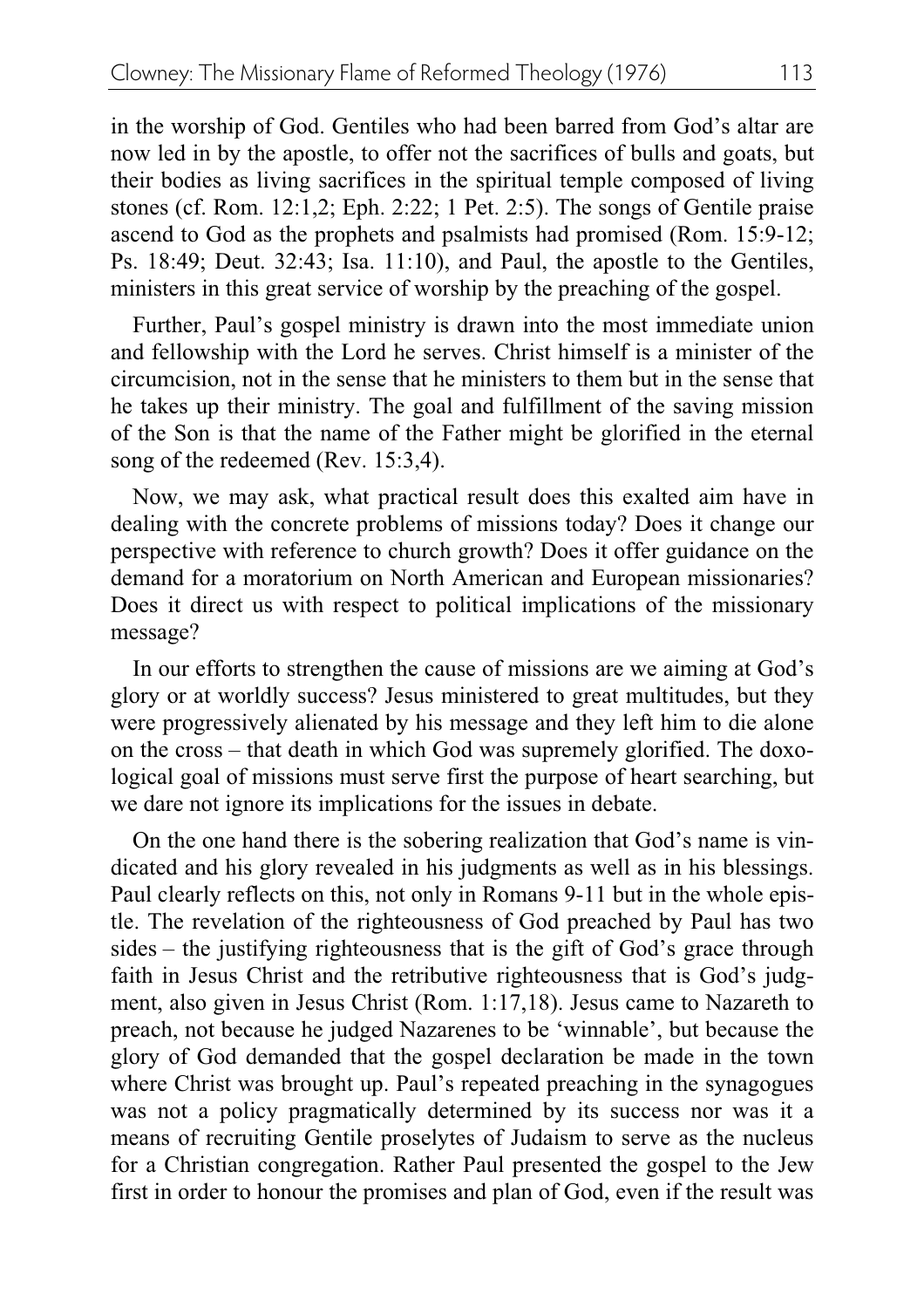a witness against the rebellious to be remembered in the day of judgment (Acts 13:46-47).

On the other hand, Jesus declares that His Father is glorified when His disciples bear much fruit (John 15:8). To seek the glory of the Father is to have fellowship in the mission of the Son, who could rejoice that the mysteries of the kingdom were hidden from the wise and prudent and revealed unto babes, for so it was well pleasing in the Father's sight (Luke 10:21). But that same Son of God pointed his disciples to the harvest and called them to be fishers of men only after he had filled their nets with fish. Men may prefer a simpler or more one-sided motivation, but Jesus knew the awesome glory of his Father's sovereign grace and reflected that glory in all of his ministry.

The doxological mode in missions goes beyond a certain optimism in the expectation of response. Rather it praises God for the assurance of the gathering in of all the sheep of Christ to the eternal fold. The Psalms celebrate God's triumphs, past, present and future, and summon the nations to join in the song. "But ye are an elect race, a royal priesthood, a holy nation, a people for God's own possession, that he may show forth the excellencies of him who called you out of darkness into his marvelous light" (1 Pet. 2:9). In a world of death, the church sings the joy of Christ's resurrection; in a world of despair, the church sings the sure hope of Christ's return.

### **The Grace of God the Source of Missions**

The doxology of missions is a rainbow of praise arching over the throne of God. The end of that rainbow is the glory of God but its beginning is the grace of God. If all things are unto him, all things must also be of mm. All is to God's glory because all is of God's grace.

The Bible records, not man's search for God, but God's search for man. The initiative in salvation is always his. God calls to Adam in the garden after man's first transgression, and God seeks for worshipers in the whole history of redemption. Jesus grounds his final mission in his Father's electing purpose. He has other sheep that are not of this fold, and them also he must bring. They are his sheep because they have been given him of the Father; they are his because he gives his life for them. He must and will bring them, for they will hear his voice (John 10:27). God's choosing of his sheep and God's drawing diem to his Son (John 6:44) are the basis in Christ's own understanding for his death on the cross and his lifting up to glory.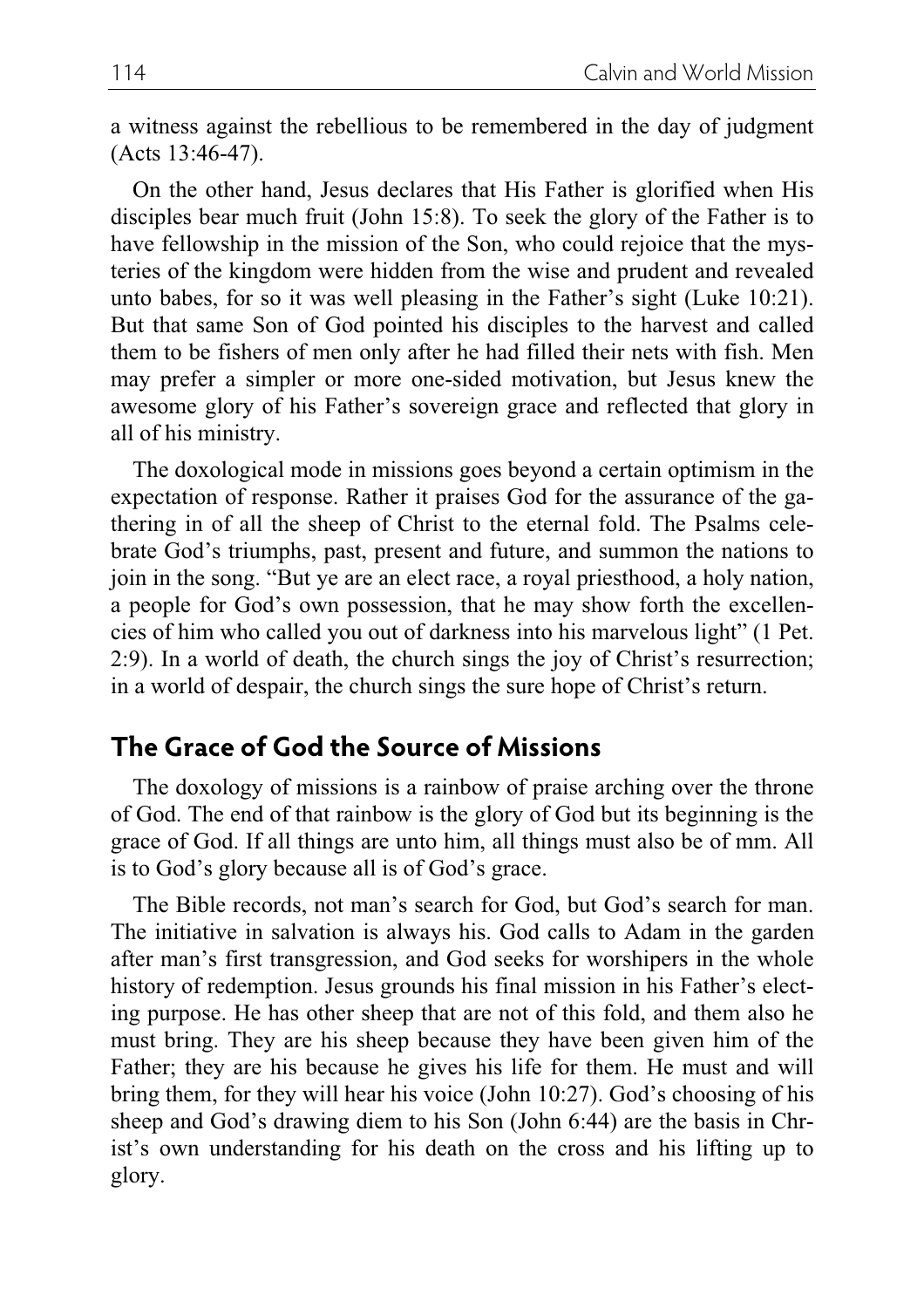The high mystery of God's choosing of his own in Christ before the foundation of the world (Eph. 1:3-5) silences us with wonder. This Scriptural doctrine is subject to constant and railing attack by those who judge it with the mind of the flesh. Sadly, it is sometimes defended in a strangely similar manner. But God has a purpose in drawing aside the veil, in permitting us to hear the very prayer of the Son to the Father. The purpose is that we might not glory in ourselves but in the mercy of our saving God. Significantly, the word of God does not present God's electing grace as a barrier but as an encouragement to missions. When Paul is tempted to leave Corinth in discouragement, Christ appears to him in a vision to inform him "I have much people in this city" (Acts 18:10). Christ's other sheep were not at that point evident to the apostle, but the fact that the Lord's elect were to be found in that seamy and sophisticated seaport gave Paul assurance in continuing his mission. Because Christ's grace is sovereign, it is sure.

Dealing with those who refuse the gospel is one thing. The time comes when the heralds of the kingdom must shake off the dust of their feet against those who will not hear the message (Matt. 10:14). But precisely because God's election is gracious and sure we dare not categorize populations as devoid of God's elect. To be sure, advocates of church growth have not proposed in principle that we abandon resistant populations, but only that we put a higher priority on efforts to reach receptive populations. Nevertheless, to suggest that the presence or absence of God's elect in a people can be determined by sample receptivity to the gospel overlooks the biblical emphasis on the hiddenness of God's elect. Indeed, even receptivity may be misleading. Because Jesus knew men's hearts he did not trust himself to the enthusiasm of the crowd that professed to believe in his name (John 2:23-25).

The Calvinistic preacher who told William Carey that if God willed the conversion of the heathen he could do it without Carey's help gives us a dismaying example of how to abuse a biblical truth by an unbiblical application. The biblical doctrine of election cannot be used to excuse our disobedience to Christ's missionary command. Neither can it be used to provide heavenly endorsement for our strategic planning. It remains as God's witness to his sovereignty; it humbles our pride and offers another assurance – the assurance of the triumph of God's will and God's way in the full ingathering of his harvest.

But if church growth writers in their zeal for evangelism have sometimes been tempted to computerize God's election they have rightly resisted the universalism of contemporary theology which would vaporize God's elec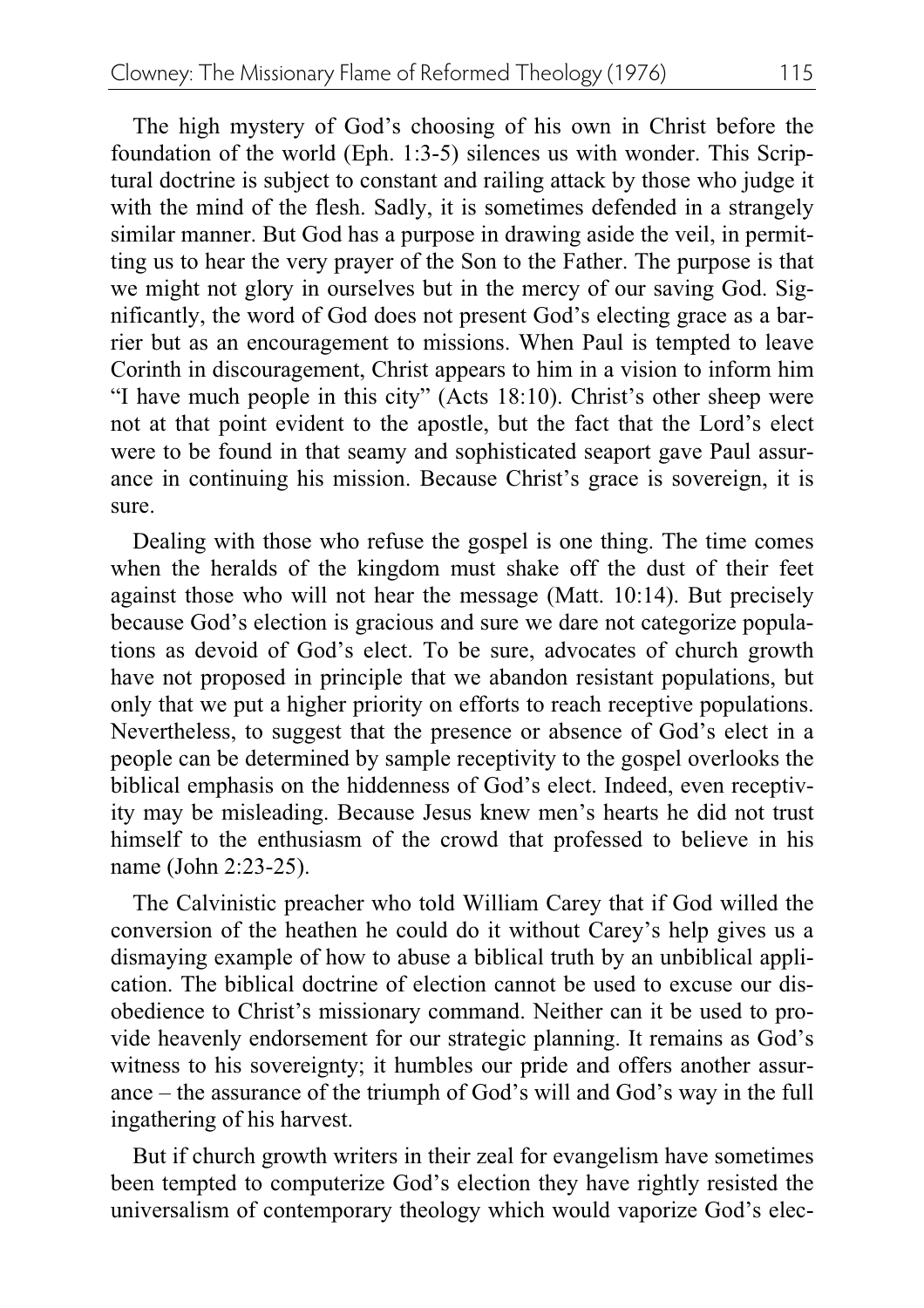tion by making it unquantifiable. The universalist position is persuasively argued by those who maintain that the election church is the servant church. It does not differ from the world by being a company of the saved; rather, it differs not in status but in function. The church is chosen to announce to the world that every man is elect in Christ.

Missionary as this theology may appear in terminology, it destroys the real meaning of missionary endeavour. God's calling is not just to service but to sonship. God redeems his people from bondage in Egypt that he might bear them on eagle's wings to himself (Exod. 19:4). The mystery of God's electing love cannot be explained in terms of some ulterior motive. God tells Israel that he has not chosen them because they are more in number than other people. No, he has set his love upon them because … he loves them! (Deut. 7:7, 8). God has set his people upon his heart, written their names upon his hands, rejoiced over them as a bridegroom over a bride. He chooses them not simply or finally to use them, but to possess them -that he might be their God and they his people.

God's free grace, God's sure grace, is the foundation of salvation. God's grace not only has a fixed point of origin with him, it also has a fullness that is of him: the fountain of grace becomes a river of mercy. That is, God not only plans salvation in electing grace; he also executes his plan. In the fullness of time God's grace triumphs in a way that surpasses anything we could imagine. At the cross of Calvary God gave his only begotten Son to accomplish the mission of his love.

Apostolic mission theology preaches Christ crucified. Contemporary theologies of mission must be tested by that apostolic-zeal. The triumph of God's grace at the cross is still the despair of every humanist. To the Jews the cross was a stumbling block, and to the Greeks, foolishness (1 Cor. 1:23). How can the arrest, torture and death of Jesus be regarded as God's victory rather than his defeat? Only when the cross is seen as God sees it and as Jesus takes it. Paul preached Christ crucified as the sin-bearer, the one who was made to be sin for us that we might be made the righteousness of God in him (11 Cor. 5:21). Only if sin, not suffering, is the fundamental human problem does the cross bring salvation.

At the cross the measure of God's love is revealed in the price that the Father paid. All the love of the Father through eternity is given to his beloved Son (John 1:18). The Father so loves the Son that he gives him the world (John 3:35). Nothing that the Son asks of the Father will be refused. Yet in the mystery of God's saving love he gives his only begotten Son for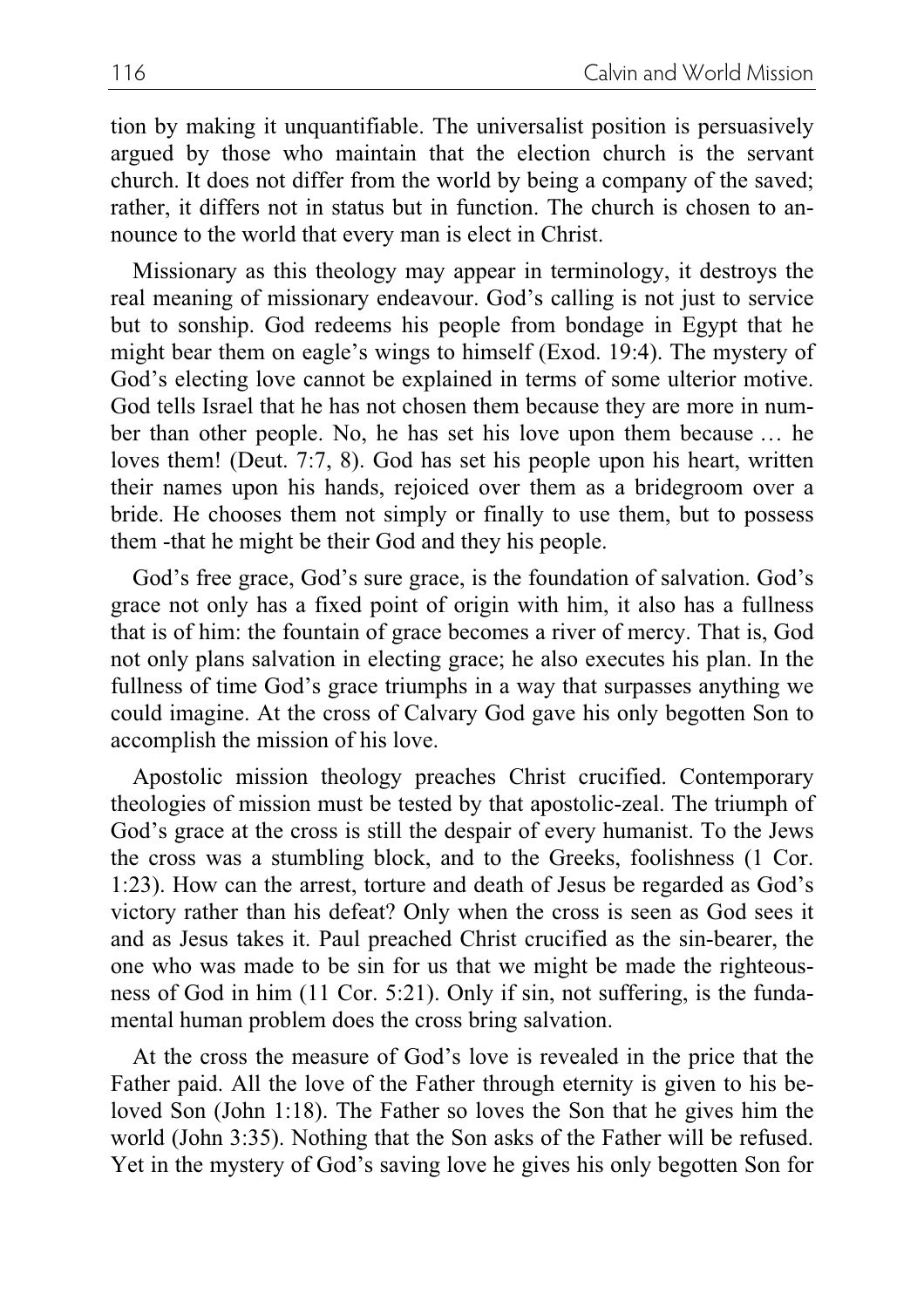a sinful world. Confused and overwhelmed by that mystery (can the Father love sinners more than his Son?) we can only say that grace means that

God loves guilty sinners more than himself. The Son of the Father willingly gives himself, laying down his life for his friends. Yet the Father also gives his Son – and if he delivers him up for us all, "how shall he not with him also freely give us all things?" (Rom. 8:32).

When the gospel is secularized or politicized it is simply destroyed. The Lord of love calls us to take up our cross and follow him. Those who call men in Christ's name must promise what he promised: persecution, hatred, family strife, suffering – and eternal life.

Jesus said, "And I, if I be lifted up, will draw all men unto me" (John 12:32). John tells us that the 'lifting up' of which Jesus spoke was the lifting up of the cross, the lifting up of his death. Our zeal to reach the lost in our generation springs from the conviction that men are eternally lost without Christ, and that the crucified and risen Christ draws them by faith to himself.

The crucified, risen, ascended Christ is the Lord who sends his disciples to the nations. The Spirit he gives is the inbreathing of his own risen life and power (John 20:22). Because Christ's victory is accomplished, the fulfillment of his purposes is not only assured in the future but realized in the present. Just as the Christian's victory over sin is gained by appropriating the finished work of Christ – because we are raised with Christ, we walk in newness of life – so, too, the mission of the church is fulfilled by faith as the church recognizes and acts upon the reality of Christ's present authority and dominion in heaven and earth. "Go ye therefore, and make disciples of all nations …" The gift of the Spirit as the promise of the Father not only provides power for witnessing but also seals the actuality of the fulfillment of God's purpose in extending saving blessing to the nations.

The doctrines of grace are not only the key to the sanctification of the believer, they are the key to the evangelization of the world. That is because grace and faith forever go together. We triumph over the bondage of sin in our lives as we recognize what Jesus Christ has accomplished in our place on the cross and on the throne; we triumph over the bondage of sin in the world as we recognize that what Jesus Christ has accomplished on the cross and the throne redeems all his people from every nation. The distorting of this truth in the unbiblical universalism of 'ecumenical' theology must not blind us to the universalism of Christ's resurrection triumph. Paul's opponents argued that his doctrine of justification by faith would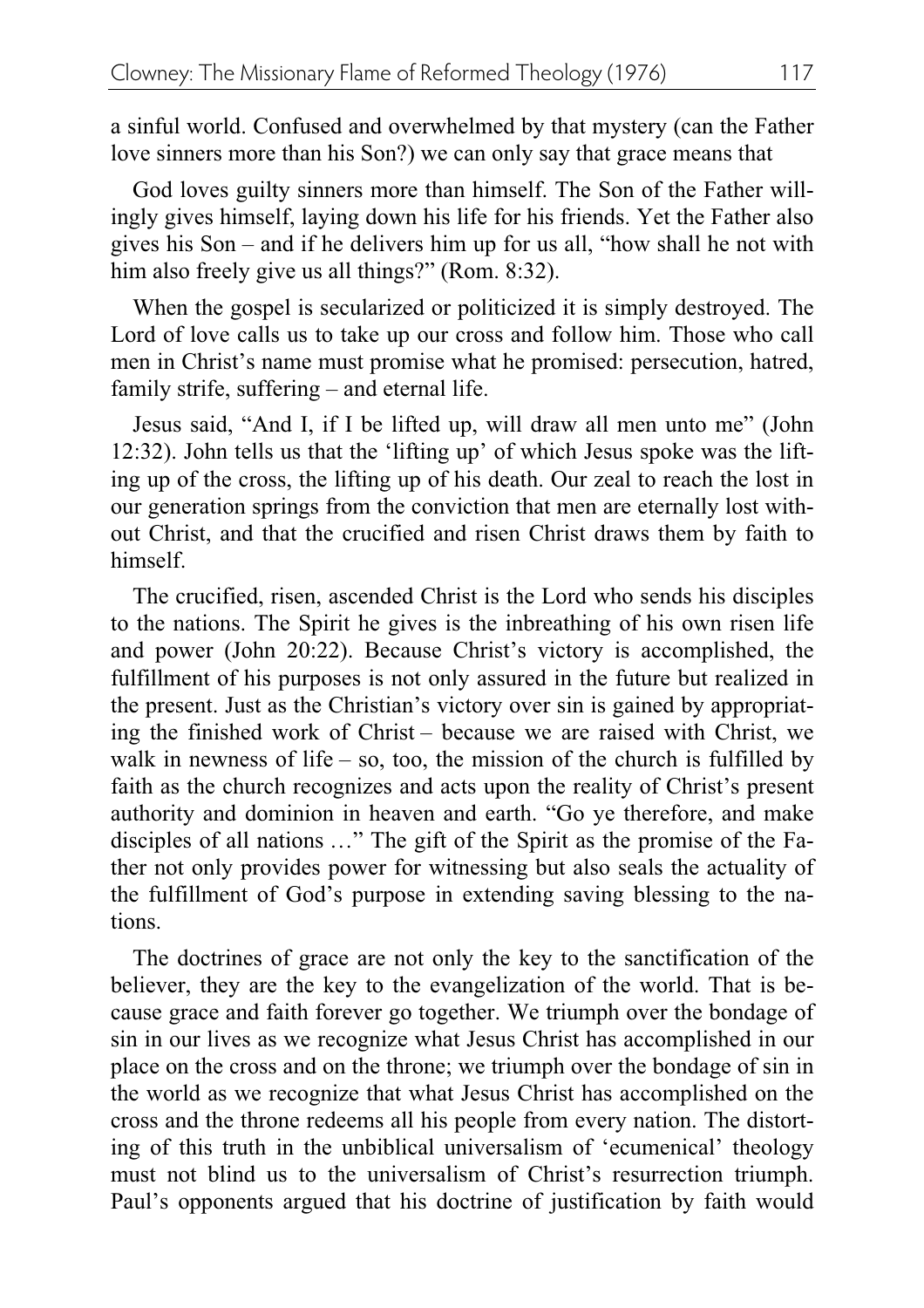lead to license rather than holiness. Paul knew better. Faith reckons to be true what is true: when Christ died, we died; when he rose, we rose. So, too, Paul's doctrines have been seen as a threat to missions. But we should know better. Reformed missions reckons that to be true which is true. Christ has all power in heaven and earth, and nothing can separate him from those the Father has given him. He sends us to summon those whom he will bring – those other sheep who must be brought to the one flock, the one Shepherd.

But what is the attitude of those who, like Jesus, understand the Father's heart of compassion and share his joy over one sinner that repents? Those who know the meaning of grace will not only join in the feast for sinners, they will join in the search for sinners. Mission is demanded by Jesus' revelation of the love of the Father for sinners.

#### **The Kingdom of God the Power of Missions**

The glory of God, the grace of God, the kingdom' of God – in the New Testament these themes are interwoven in the fabric of the gospel. The biblical concept of the kingdom centers upon the divine King. It means the rule of God rather than the realm of God. Jewish nationalism had appropriated the Old Testament promises as a divine charter for the kingdom of Israel; Jesus restored the theocentric meaning of Old Testament eschatology by proclaiming the kingdom of God.

The whole history of salvation in the Old Testament declares that salvation is of the Lord. Ernst Bloch, the Marxist philosopher of the future, canonizes the category of the *'possible'* to quicken human hope. But God reveals Himself as the God of the *'impossible'.* Again and again the situation of the people of God becomes so desperate that deliverance is no longer possible. It is then that God saves – when Israel is in helpless slavery in Egypt, or pinned against the Red Sea by the chariots of Pharaoh, or crushed by the Midianites in the land of the promise. Indeed, God's great promises of the future are set against Ezekiel's vision in captivity – dead, dry bones filling the valley.

Mission theology is kingdom theology; but kingdom as defined by the person, the work, the calling, of the King. Christ's kingship and the program of his kingdom are foolishness to the kingdoms of this world.

Christ's royal victory is final and ultimate and therefore spiritual. He would not lead a Jewish war of liberation against the Romans but he went alone to the cross to conquer Satan – by dying on the cross! Christ's final victory is radically spiritual. Judged by worldly standards the cross is Sa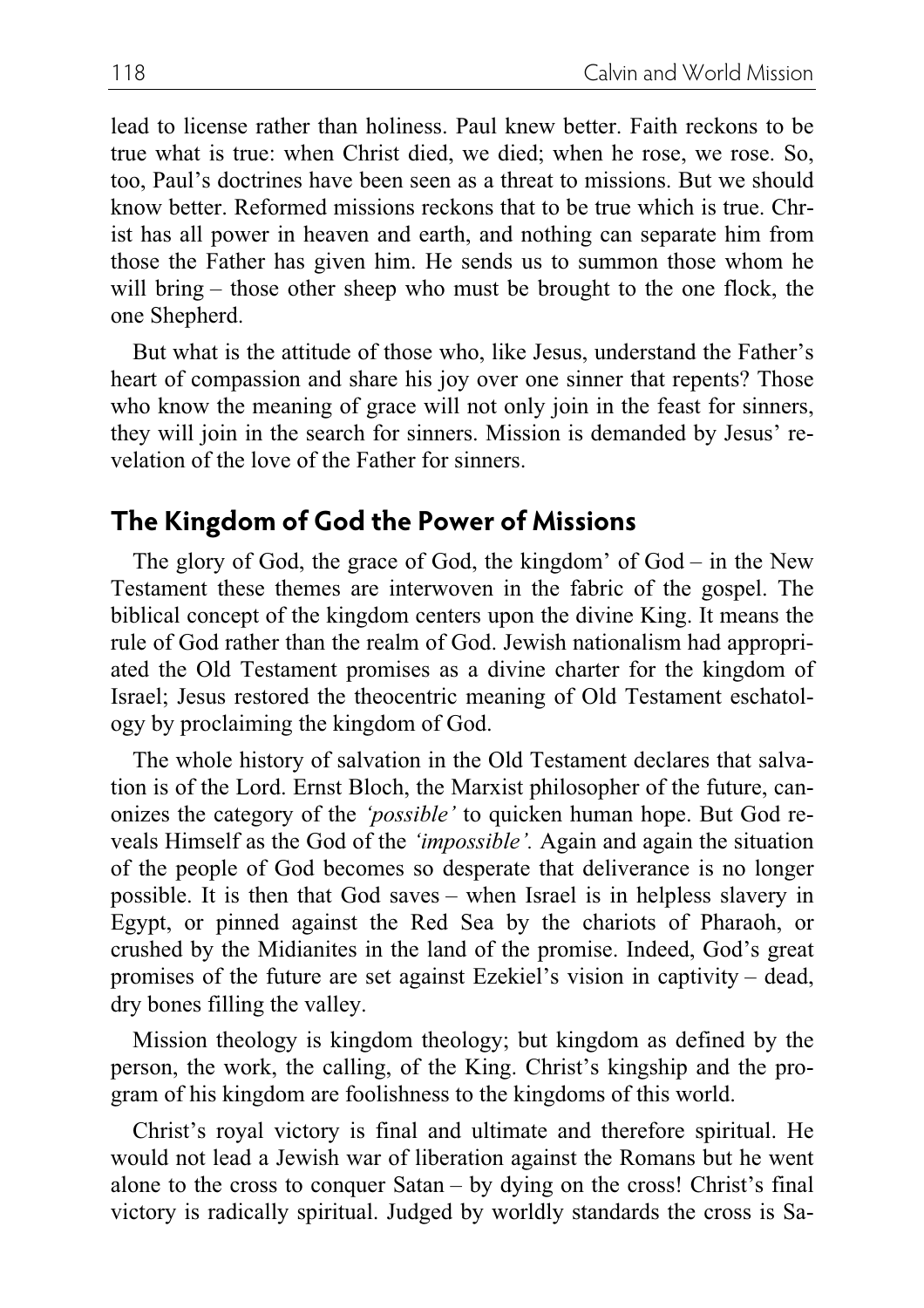tan's final victory and Christ's defeat. But in reality Satan is crushed by the atoning death of God's Son.

Christ is victorious. He has ascended and now rules in the power of his kingdom. The purposes of his kingdom are fulfilled on earth as men are brought back from darkness to become sons of light. Yet Christ will come again and after the judgment will form a new earth where perfect righteousness will be joined to perfect blessedness.

Missions requires us to understand the present and the future of Christ's kingdom design. Because Christ not only brings salvation but is salvation we may never conceive of salvation apart from the relation of persons to him. Liberation cannot define salvation, for biblical salvation does not consist in what we are delivered from but in whom we are delivered to. In uniting us to himself Christ does not promise that we will be delivered from suffering in this life. To the contrary, he calls us to his fellowship of suffering. Neither does Christ call us to bear the sword to bring in his kingdom by executing judgment in his name. The day of judgment will come soon enough, and God will avenge every injustice and judge every transgression.

Yet through suffering and forebearing, we wait for God's judgment; we do not enforce our own. We nevertheless participate in Christ's spiritual triumph – not by weapons of the flesh but by those weapons that are mighty before God to the casting down of strongholds and everything that is exalted against Christ (11 Cor. 10:4-6).

Church growth is kingdom growth by the power of the Holy Spirit. The advocates of church growth have rightly recognized that the secularizing of the gospel in the theology of liberation changes the meaning of salvation and thereby destroys the gospel. That insight needs to be renewed and deepened. The theology of secular hope has been set before the church ever since Satan offered Jesus the kingdoms of this world without the cross. But the dynamic of biblical church growth flows from the nature of Christ's kingdom.

Church growth writers have often reminded us of the bonds of human community, warning against ignoring these ties as we would claim men and women for the kingdom. The apostle Paul was sensitive to the customs and cultures of Jews and Greeks; he was willing to conform to these traditions, to bring himself in bondage to diem, as he says (1 Cor. 9:19,22), in order that he might win those who followed diem. But Paul's own position was one of freedom; his voluntary conformity did not represent abandonment of his liberty in Christ, only a willingness to serve Christ in the gos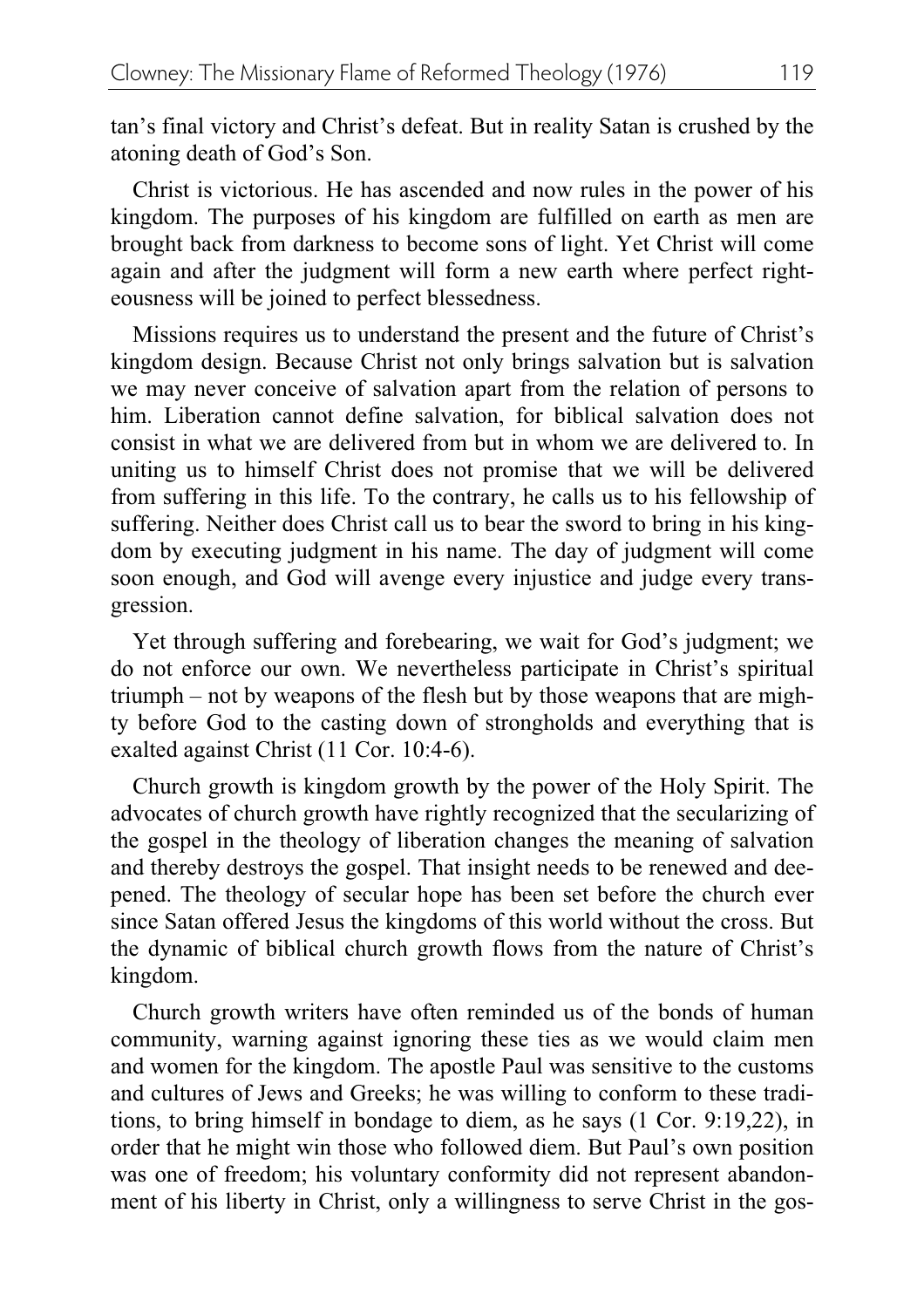pel (v.23). The liberty in which Paul serves is the liberty of a citizen of heaven, a new creature in Christ Jesus.

The gospel brings men into that liberty and forges a new fellowship, the fellowship of the Spirit-filled people of God. Again the key to our understanding is in Jesus Christ himself. The true circumcision are the people who worship by the Spirit of God, glory in Christ Jesus and have no confidence in flesh (Phil. 3:3). The ties that join those born of the Spirit to Jesus Christ free diem from the dominion of any earthly structure. Christians conform to social structures for the Lord's sake, but that very qualification is the sign of their deepest freedom.

The Christian's ultimate loyalty belongs to Jesus Christ alone. He is not a nationalist of an earthly state who finds in Christ the religious resources to enable him to fulfill his calling as a political being. He is a citizen of the heavenly polis who sustains his civic responsibilities here as a stranger and an alien; he has no abiding city but seeks after that which is to come (Heb. 13:14).

Through centuries of conflict the church has learned (we may hope!) the biblical lesson that the community of the people of God cannot be identified with the political state. But now the church must learn that it has an identity, a 'theopolitical' form of the community of Christ's kingdom in the world. Those who were once aliens, strangers from the covenant and the commonwealth, are now fellow-citizens with the Old Testament saints, members of the commonwealth, God's covenant people.

The form that the church takes cannot be an indifferent matter. The Holy Spirit who filled and fills the new people of God directed Christ's apostles as they established his assembly in the world. The New Testament provides form with freedom; among the 'all things' of Christ's commandments to be taught to the nations is the pattern of fellowship in worship, edification and witness that Christ has appointed for his people. Church growth is church growth – the building up in the world of the new people of God according to the word and will of the Spirit.

Here is an urgent concern. If our growing understanding of sociology outstrips our grasp of biblical theology, we may seek to build Christ's church from the wrong blueprints. Concretely, it is evident that in our efforts to respect sociological structures in evangelism we may unintentionally deny the biblical doctrines of the unity and catholicity of Christ's church. Christ's teachings are an offense to the mind of the natural man, and Christ's community is a rebuke to the tribalism, ethnocentricism and prejudice of the world's social orders.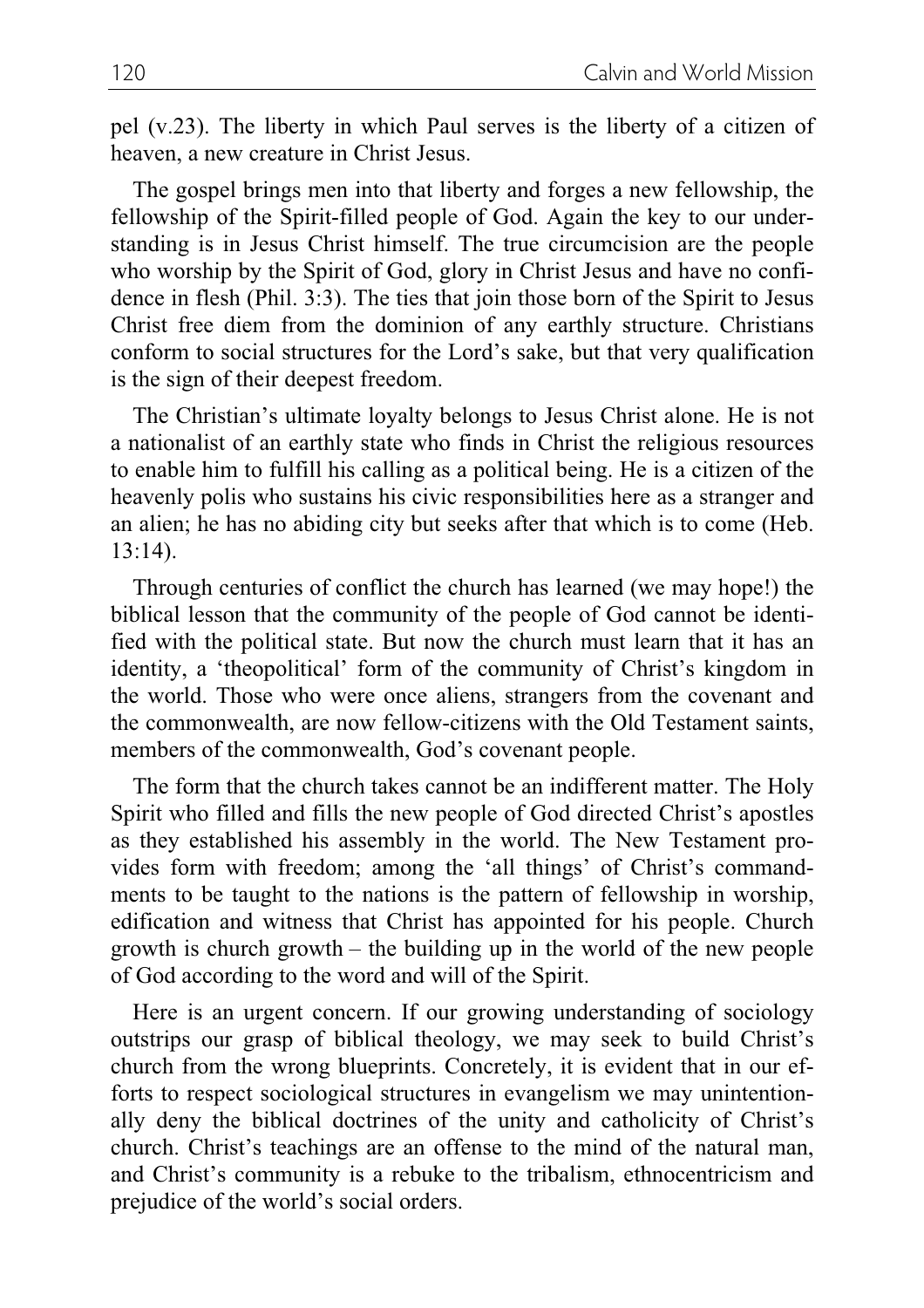Jesus predicts that the gospel will divide men, cutting between husband and wife, parent and child, brother and sister. More than that, Christ demands of everyone who follows him that he write off in advance every other tie: "If any man cometh unto me, and hateth not his own father, and mother, and wife and children, and brethren and sisters, yea and his own life also, he cannot be my disciple" (Luke 14:26).

The exclusive bonds that unite us to Christ bind us together in the body of Christ. The unity of that fellowship must be proclaimed as part of the gospel and manifested if the church is to be presented as a pure virgin to Christ. The point at which human barriers are surmounted is the point at which a believer is joined to Christ and to his people. The sacrement of baptism does not seal the union of the believer with Paul, Cephas or Apollos but with Christ. Christ is not divided and we cannot sanctify in his name the social barriers that wall up the Babylons of human pride.

The church can be a city set on a hill that cannot be hid only as it manifests in its life before the world the transforming reality of the community of the Holy Spirit. The church reaches out to every strata and segment of human society: Peter is called as an apostle to the Jews and Paul to the Gentiles. But if Peter breaks church fellowship to accomodate himself to Jewish prejudice, he must receive deserved rebuke (Gal. 2:14). If the life of the new community is divided by the barriers of the old, the power of the gospel and of the kingdom of Christ is denied.

How does all of this affect the Presbyterian Association in England? This Association is not just a vision to say that a denomination got lost in the shuffle of British history and ought to be put back into the picture. No, what is it that is really wanted? You may say a more biblical structure of church government; to that I say, 'Amen!' but that is not all. It is biblical doctrine subject to the word of God. In talking to the Ephesian elders, Paul said that he held nothing back in preaching the gospel. The doctrines that Paul taught were not always popular doctrines. Paul could have preached only portions of that doctrine, but that would not have made a strong church, a church that would hear and heed the preaching of all the fullness of the doctrine that the word of God teaches. In the world in which we live, we need to be drawn back to hear the word of our Creator-God, the Redeemer-God who is also the Saviour-God. The vision of this Association should not be simply to propogate a denomination or to replicate churches where people have enjoyed fellowship in the past. The mission of this Association must be to be truly biblical in the fullness of the teaching of the word of God, to exalt the grace of God and to exalt the kingship of Jesus Christ as the only Saviour in the power of the Holy Spirit. The glory of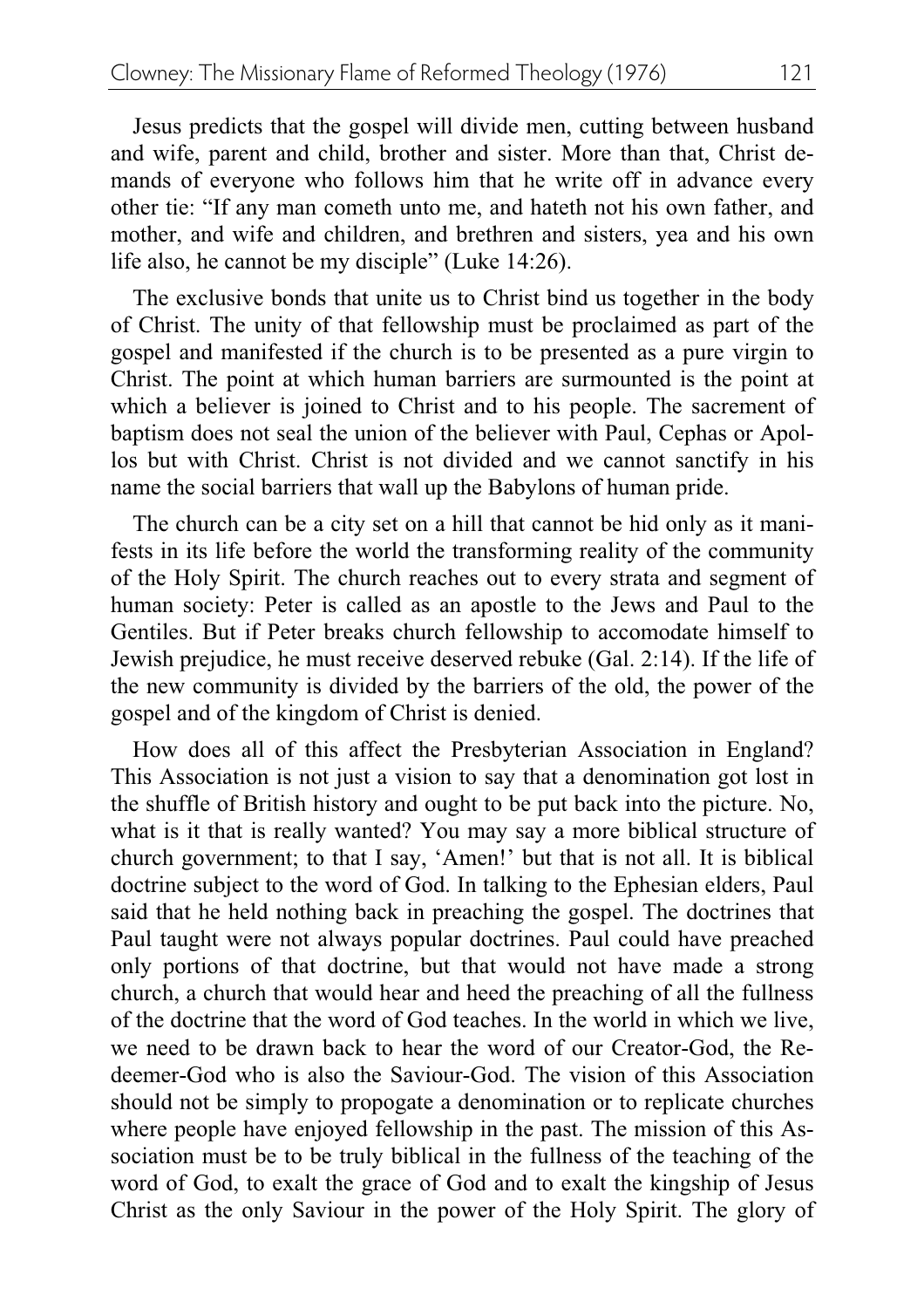God, the grace of God, the kingdom of God all based on the word of God – these are the great themes of reformed theology, and these are the themes that must be central for the theology of missions. This is not strange, of course, for reformed theology rightly perceived the central themes of Scripture. The theology of Scripture is missionary theology, for the Son of Man came to seek and to save that which was lost. All the themes of Scriptural theology center upon the Lord the Saviour. In the confusion of the contemporary world and the crisis of the world mission of the church, biblical theology brings us to the Lord himself: "This is my Son, my chosen: hear ye him" (Luke 9:35).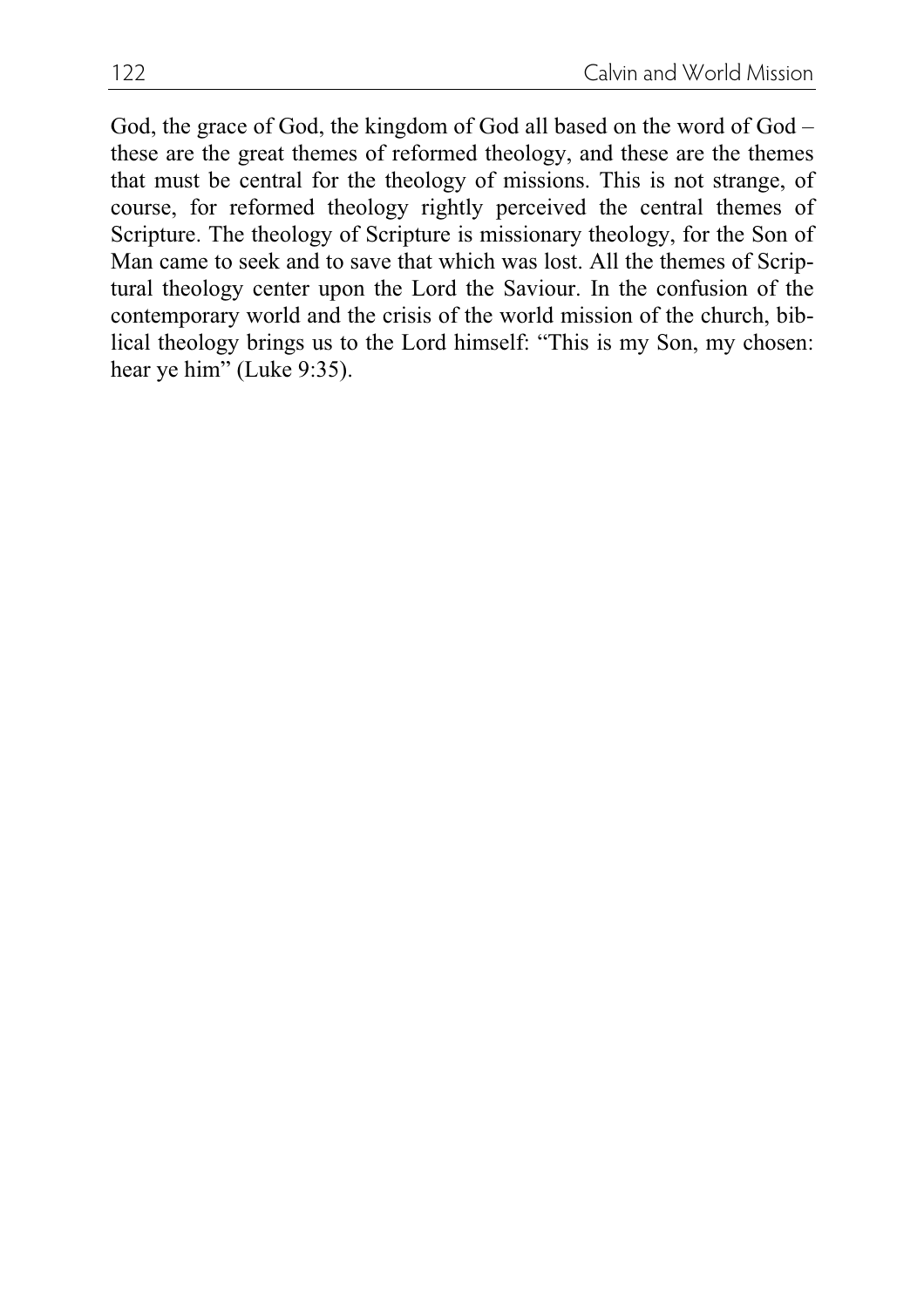# Calvin's Missionary Thought and Practice (1990)

**MARK POGSON**

**Mark Pogson (1963\*). He was born in the UK and took a four year course at Lebanon Missionary Bible College (later Northumbria Bible College) and completed a London University BD (Hons.) external degree. After a period of practical training in the UK, he studied at Government College, Lahore and the Punjab University, Urdu. In Pakistan he worked with students and with the Cathedral Church, Lahore where he was ordained into the Church of Pakistan. After serving for seventeen years in Pakistan, he moved to Switzerland where he is now based, with his wife and three children.** 

Originally published in Banner of Truth Issue 318, March 1990, 18-21. Reprinted by permission of the Banner of Truth Trust, Edinburgh (www.banneroftruth.co.uk).

It is all too often said that John Calvin had no interest in mission. Such statements are normally made out of an unintentional ignorance, a popular myth being repeated. In some cases, however, it is because the standard of judgment is not entirely fair, it being based on modern missionary activity or organisation. D. H-W. Gensichen has asked valid questions: 'Could it be that the modern form and structure of missionary activity was not the only possible norm for missions? Should not modern missionary conceptions and practices be examined in the light of the Reformation, rather than the attitude of the Reformers in the light of what had come to be considered as the only legitimate standard for missions?'<sup>173</sup> These are valid questions and while we shall not attempt to answer them directly, they should nonetheless be kept in mind.

In Calvin's thought the church assumes an importance which is often not to be found in today's understanding of mission.<sup>174</sup> He writes of the church: 'There is no other way to enter into life unless this mother conceive us in

<sup>173</sup> D. H-W. Gensichen, 'Were the Reformers Indifferent to Mission?' in *History's Lessons for Tomorrow's Mission* (World Student Christian Federation; Geneva, n.d.), 119-127.

<sup>&</sup>lt;sup>174</sup> Cf. Wm. Clark, *The Conception of the Mission of the Church in Early Reformed Theology with special reference to Calvin's Theology and Practice in Geneva* (unpublished dissertation, New College, Edinburgh 1928).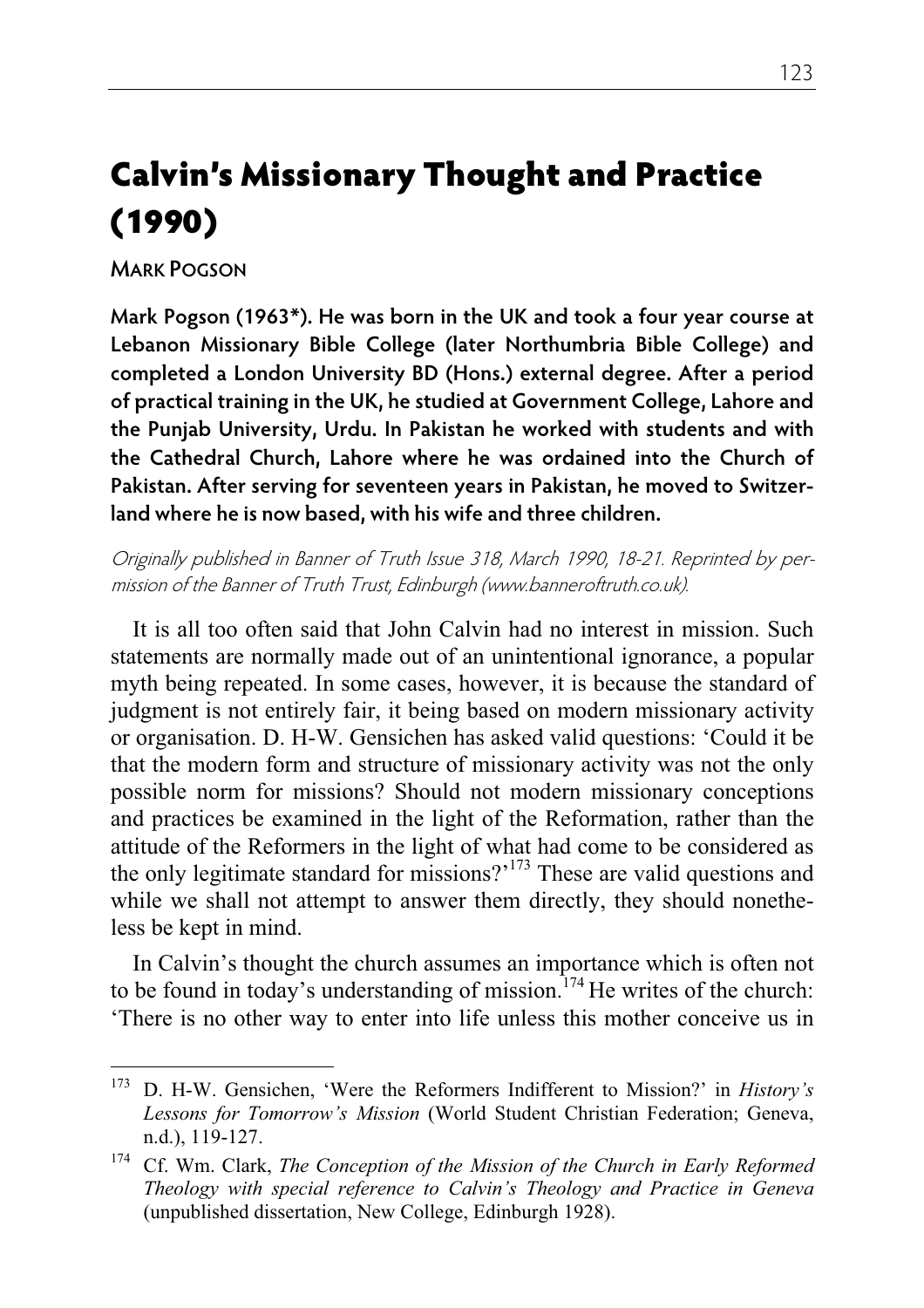her womb, give us birth, nourish us at her breast, and lastly, unless she keep us under her care and guidance until, putting off mortal flesh, we become like the angels [*Matt.* 22:30]. Our weakness does not allow us to be dismissed from her school until we have been pupils all our lives. Furthermore, away from her bosom one cannot hope for any forgiveness of sins or any salvation  $\ldots$ <sup>175</sup>

There are for Calvin two marks of the church, the Word of God purely preached and heard, and the sacraments administered according to Christ's Institution. These signs of the true church are not only evidence of its existence, but duties and aims of the church. They are in effect the primary mission of the church. In Calvin's understanding the church cannot exist without being involved in local mission.

Within a settled church, pastors and teachers are essential 'to keep doctrine whole and pure', $176$  while apostles and prophets have no place, for as Calvin explains: 'The nature of the apostles' function is clear from this command: "Go preach the gospel to every creature" [*Mark* 16:15]. No set limits are allotted to them, but the whole earth is assigned to them to bring into obedience to Christ, in order that by spreading the gospel wherever they can among the nations, they may raise up his kingdom everywhere. $177$ 

Calvin goes on with his definition in this way: '"Evangelists" I take to be those who, although lower in rank than apostles, were next to them in office and functioned in their place.<sup>178</sup> Calvin believed there were evangelists in his own day, as the following words show: 'I do not deny that the Lord has sometimes at a later period raised up apostles, or at least evangelists in their place, *as has happened in our own day!*<sup>179</sup> (Our italics.)

The church, then (with its various offices), had a vital place in the Reformer's missionary thought.

Calvin also stressed the responsibility which the individual member of the church had for mission. He did this by emphasising the Christian's concern for his neighbour. This neighbour included the heathen man or woman: 'Christ has shown in the parable of the Samaritan that the term "neighbour" includes even the most remote person' [*Luke* 10:36].<sup>180</sup> 'We

<sup>175</sup> *Institutes*, IV:I:4.

<sup>176</sup> *Institutes*, IV:III:4.

<sup>177</sup> *Ibid.*, IV:III:4.

<sup>178</sup> *Ibid.*, IV:III:4.

<sup>179</sup> *Ibid.*, IV:III:4.

<sup>180</sup> *Ibid.*, II:VIII:55.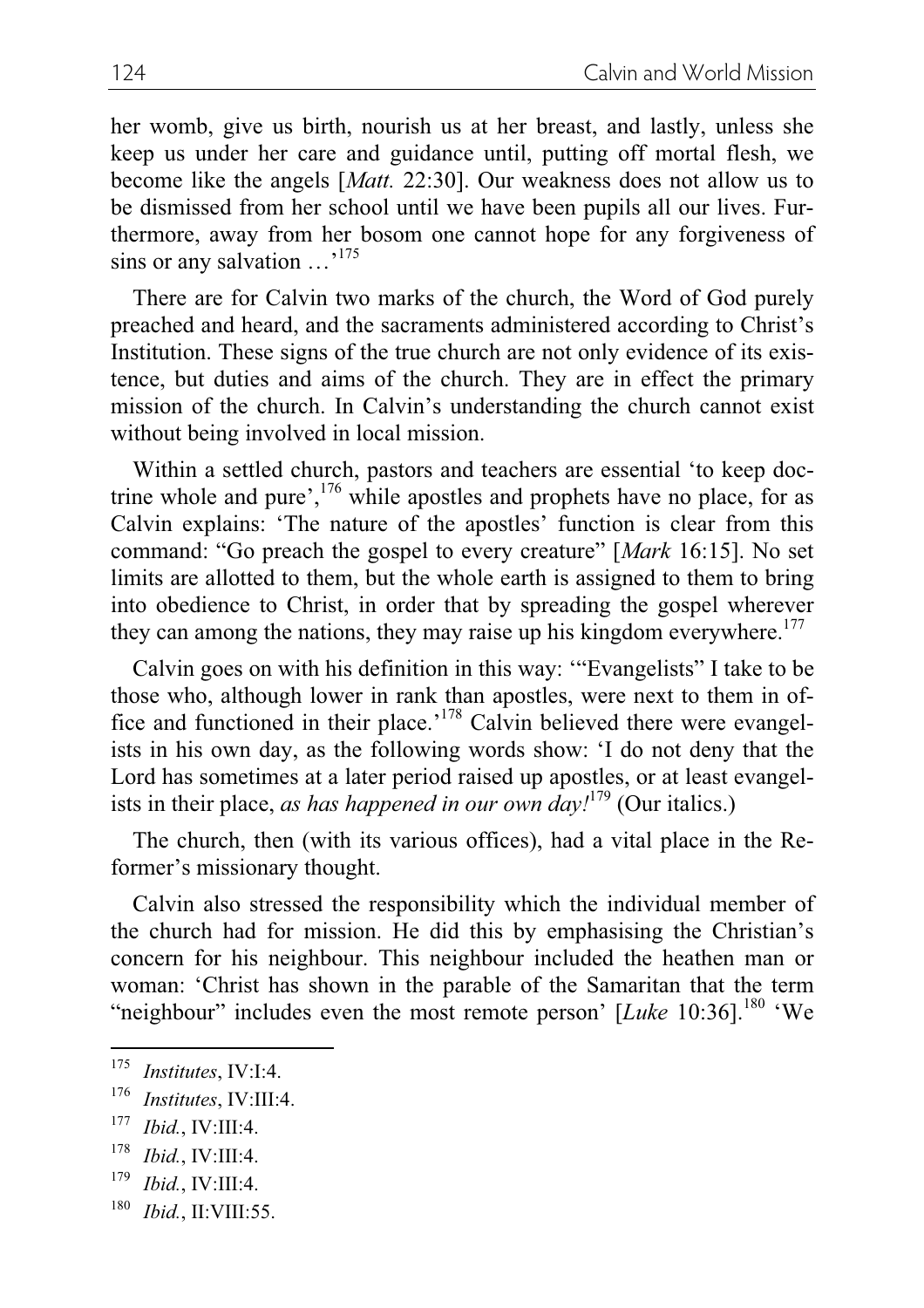ought to embrace the whole human race without exception in a single feeling of love.'181 The Christian has a responsibility to pray for 'all men who dwell on earth'.<sup>182</sup> 'When we think and pray only about our own needs and do not remember those of our neighbours, we cut ourselves loose from the body of Christ Jesus our Lord, and how can we then be joined to God?<sup>183</sup> In a sermon on I Timothy he says: 'We must not only pray for believers which are our brethren already, but for them that are very far off, as the poor unbelievers: although there seem to be a great distance and thick wall between both, yet must we notwithstanding have pity of their destruction, to the end that we may pray to God, that he should draw them unto him. Seeing it is so, let us mark, how awful a thing it is for every man to be taken up with his own interests and have no care and regard to his neighbours.'184

Calvin made it plain, then, that mission was to be the concern not only of the church as a whole, but also of each individual member.

The primary motive for mission in Calvin's thought was the glory of God. In his exposition of the Lord's Prayer he writes: 'We should wish God to have the honour he deserves.<sup>185</sup> 'If holiness is associated with God's name where separated from all other names, it breathes pure glory; here we are bidden to request not only that God vindicate his sacred name of all contempt and dishonour, but also that he subdue the whole race of mankind to reverence for it.<sup> $186$ </sup> He concludes the first three petitions of the prayer with these words: 'In making these requests we are to keep God's glory alone before our eyes.'187

A further motive for mission was that of compassion for one's neighbour. These motives are found side by side in the following quotation from a sermon on Deuteronomy 33:18-19: 'We must as much as in us lieth, endeavour to draw all men on the earth to God, that all men may fear him and worship him with one accord. And indeed if we have any kindness in us, if we see that men go to destruction till God has them under his obedience: ought we not be moved with pity to draw the poor souls out of hell,

<sup>187</sup> *Ibid.*, III:XX:43.

<sup>181</sup> *Ibid.*, II:VIII:55.

<sup>182</sup> *Ibid.*, III:XX:38.

<sup>183</sup> Quoted in S. M. Zwemer, 'Calvinism and the Missionary Enterprise', *Theology Today* (1950) 206-216.

<sup>&</sup>lt;sup>184</sup> Sermon on 1 Tim. 2:1, 2.

<sup>185</sup> *Institutes*, III:XX:41.

<sup>186</sup> *Ibid.*, III:XX:41.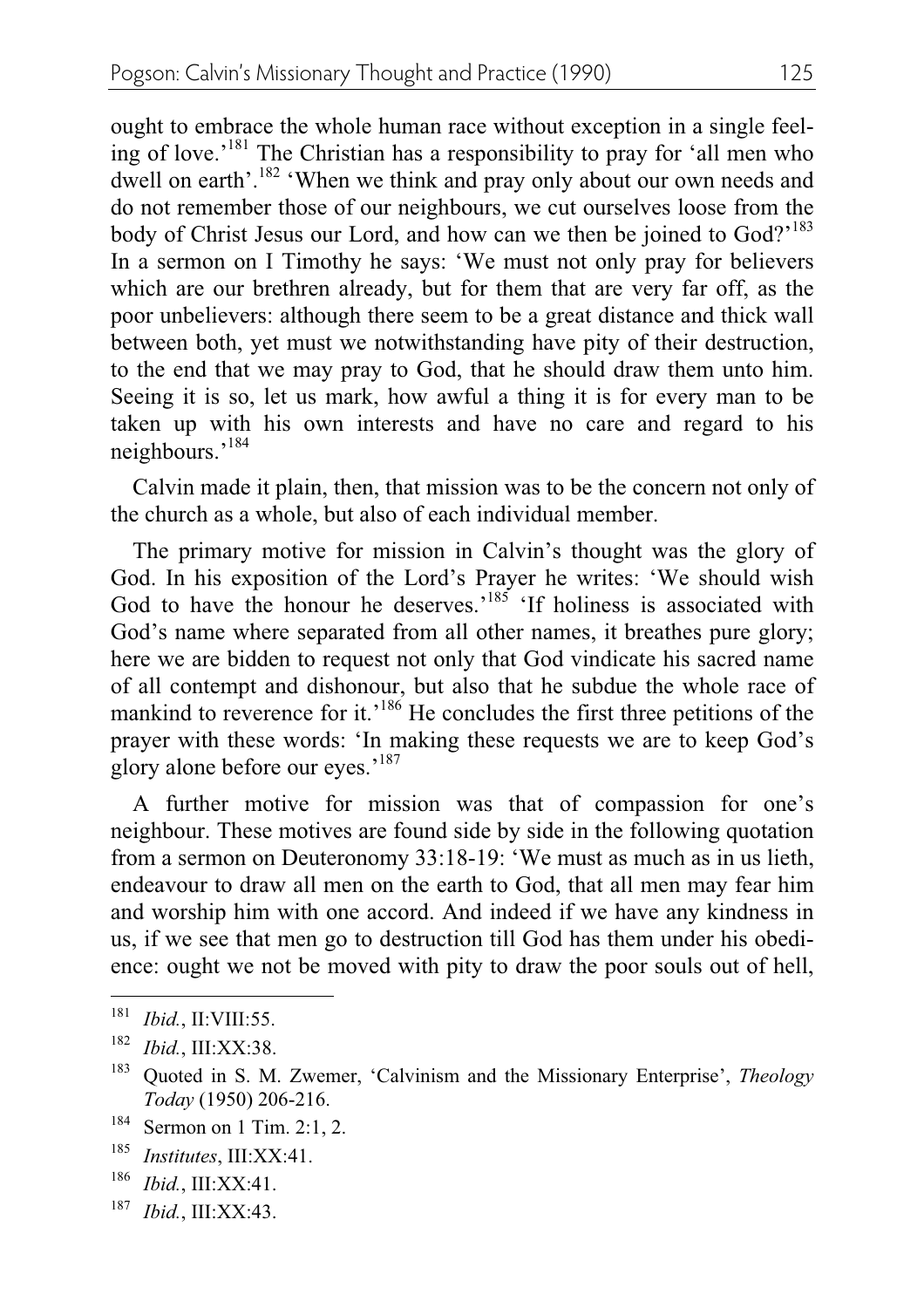and to bring them into the way of salvation? Again on the other side, if we know that God is our Father, should we be not desirous to have him known to be such of all men? And if we cannot find in our hearts that all creatures should do him homage, is it not a sign that we have no great regard for his honour?'

Any account of Calvin's practice in mission would be incomplete if reference to the practical problems of his time were omitted. But space does not allow. Let it suffice to say, that despite great practical problems Calvin still evidenced an obvious zeal for mission. Before 1555 only a few men had been sent from Geneva to other countries 'usually by Calvin himself.<sup>'188</sup> In April 1555, the first formal mission was sent to Piedmont. Then later in the year a mission was dispatched to France. 'In 1556 three more missionaries went out, one to Bourges and two to French colonies that were to be organised on an island off Rio de Janeiro (Brazil). Calvin, who was attending the Frankfort fair in Germany when the 1556 missions were sent, was told of them in a letter from Nicolas des Gallars, the pastor functioning as a substitute Moderator while Calvin was absent.<sup>'189</sup> The latter attempt to found a settlement in Brazil and make the colony a base for mission work among the Topinombou Indians came to a sad end when three of the Calvinists were martyred in  $1558$ .<sup>190</sup> 'By 1557 the sending of emissaries to France had become a regular part of the Geneva Company's business. In that year eleven churches received pastors; in 1558, twenty-two; in 1559, thirty-two; and in 1560, 1561 and 1562, twelve churches a year. (These figures, taken from the official Registers of the Company, do not reveal that 1561 was actually the peak year, when, as we learn from records supplementing the Registers, more than one hundred men were sent out.)'191 This record does not take into account the direct influence of Calvin's sermons and correspondence upon men who read them. It cannot be doubted that many of these, because of his influence, were keen for mission, certainly the later Calvinists were.<sup>192</sup>

<sup>188</sup> R. M. Kingdom: *Geneva and the Coming of the Wars of Religion in France 1555- 1563* (1956) p. 2.

<sup>189</sup> *Ibid.*, p. 2.

<sup>190</sup> Cf. W. Schlatter, 'Kalvin und die Mission', *Evangelisches Missions-Magazin,* 53 (1909) 333ff.

 $191$  Kingdom (p. 2).

<sup>&</sup>lt;sup>192</sup> Cf. Van den Berg, 'Calvin's Missionary Message; some remarks about the relation between Calvinism and Missions', *The Evangelical Quarterly* (July 1950), pp. 174-187.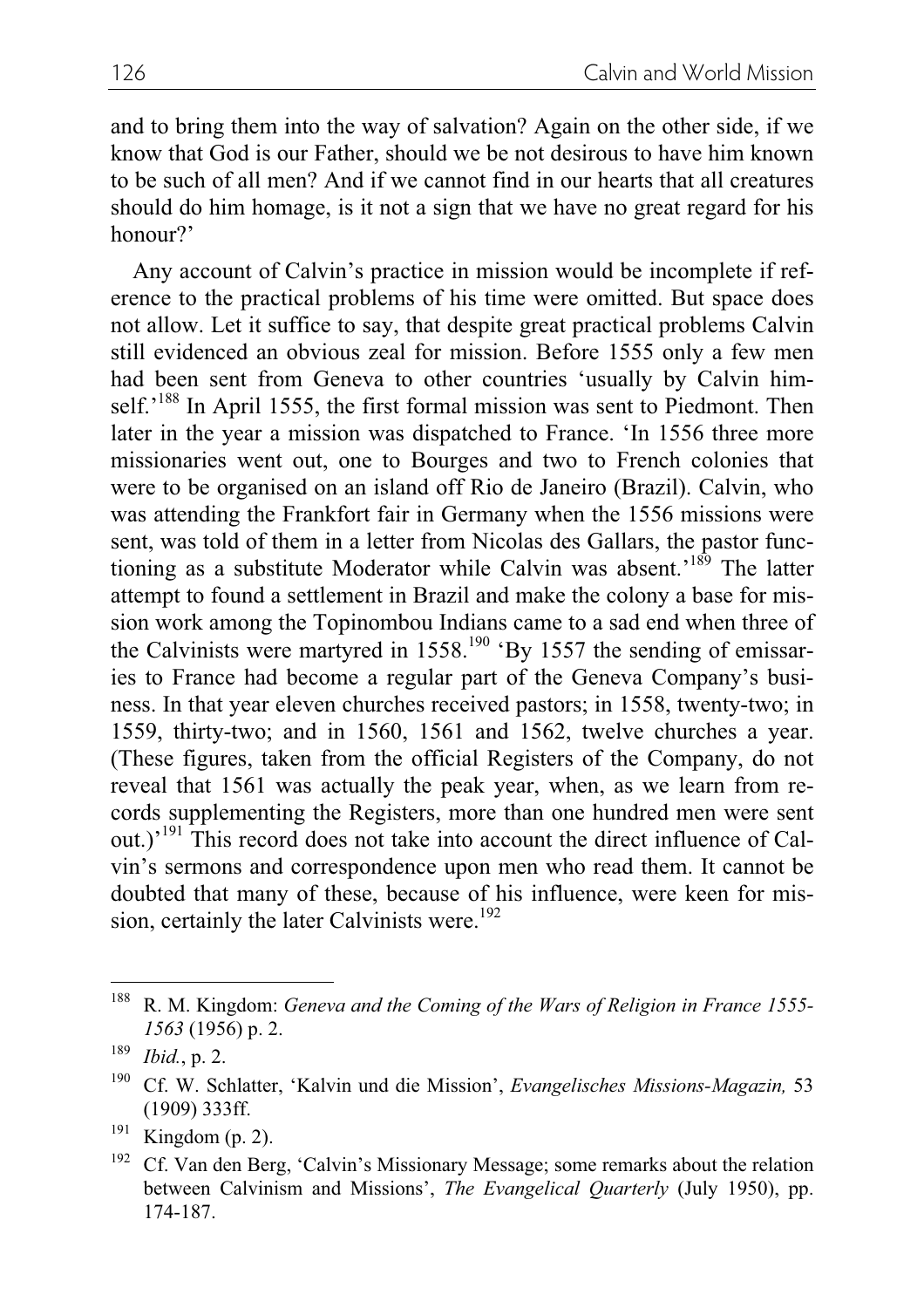In giving the above account of Calvin's missionary thought and practice, we would not like to overstate *man's* activity. The Reformer, however, saw no contradiction in the view 'that the kingdom of Christ is neither to be advanced nor maintained by the industry of men, but this is the work of God alone; for believers are taught to rest solely on his blessing'.<sup>193</sup>

The above is not just a positive statement of Calvin's missionary thought and practice. It is also a challenge to let our present understanding of mission be enriched by the contribution of a theologian of the past so that the entire world 'should be the theatre of his glory by the spread of his gospel'.<sup>194</sup>

<sup>193</sup> Quoted in Warneck, *Outline of a History of Protestant Missions 8* (ed. by George Robson, Edinburgh, 1901), p. 20.

<sup>194</sup> Quoted in Zwemer, *op. cit.*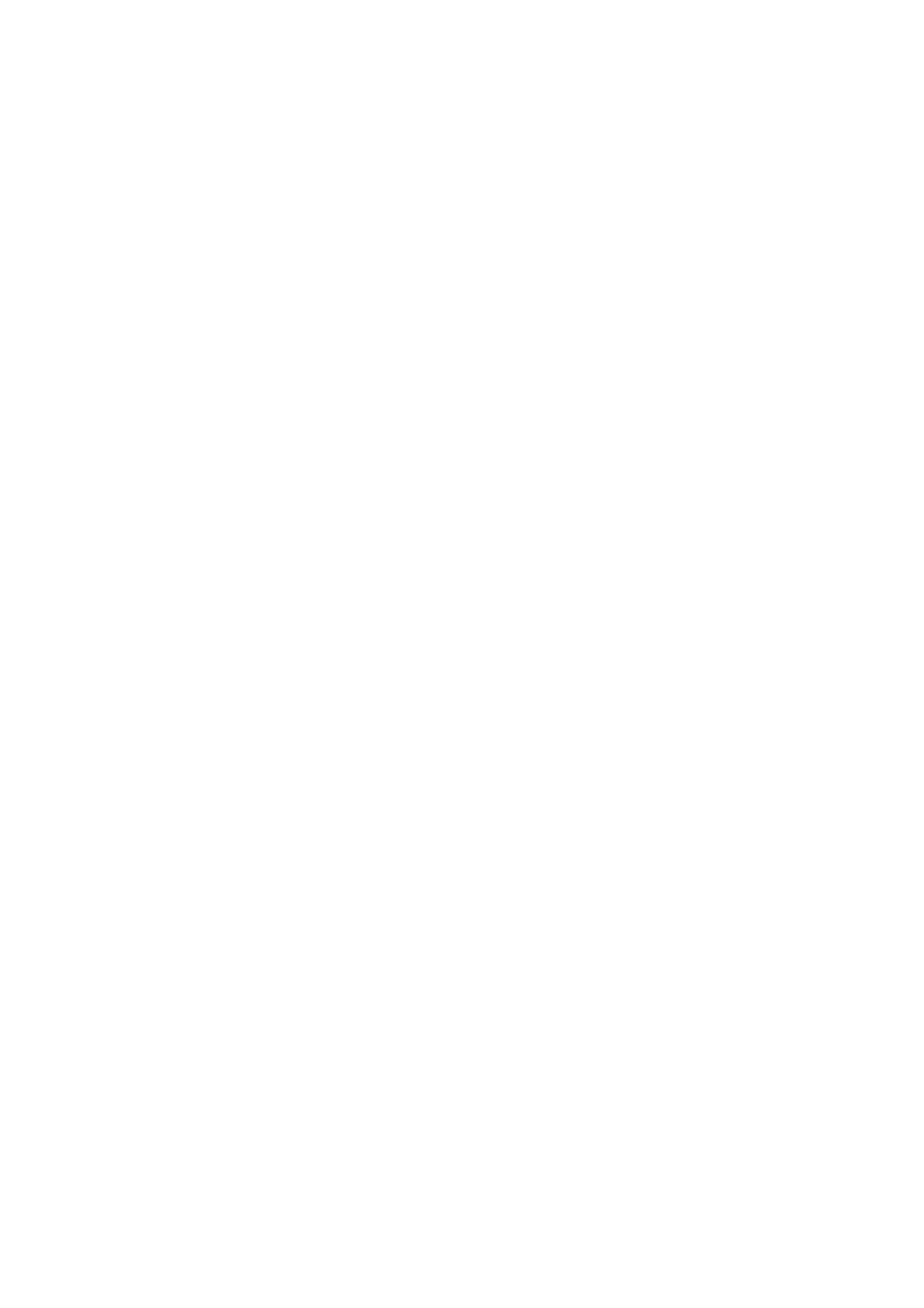## The Theology of William Carey (1993)

**BRUCE J. NICHOLLS**

**Bruce J. Nicholls was a career missionary in India working in theological education and in pastoral ministry with the Church of North India, than executive secretary of the World Evangelical Fellowship (now World Evangelical Alliance) Theological Commission 1968-1988 and Editor of the Evangelical Review of Theology for 18 years and is now Editor of the Asia Bible Commentary series and seen as an outstanding elder statesman in missiology and theological education all over the world. He authored and edited dozens of books in his long career.** 

World Evangelical Fellowship. Theological Commission. (2000, 1993). Vol. 17: Evangelical review of theology: Volume 17. "A digest of articles and book reviews selected from publications worldwide for an international readership, interpreting the Christian faith for contemporary living." (electronic ed.). Logos Library System; Evangelical Review of Theology (369). Carlisle, Cumbria, UK: Paternoster Periodicals.

*Little has been written on Carey's theology. It was more implicit in his correspondence and work than explicit. Except for the Enquiry which Carey published before he left England, we have little to guide us. In this article I seek to probe five areas of Carey's theological concerns. More research is needed if we are to understand better Carey's motivation, his priorities and his message.* 

Editor of the ERT

William Carey's involvement in evangelism, church planting, language learning, translation work and institutional building left him no time for theological reflection. His gifts lay in linguistics and administration and not in theological formulations. No record of his sermons remains. The *Enquiry*, his letters, articles in the *Friends of India* and *Samarchar Darpan* and the numerous biographies are the only source materials for understanding and evaluating his theology. It is clear that his general theological outlook took shape during his youthful years in England prior to sailing to India in June 1793. He was caught up in the impact of the first Evangelical Awakening of the 18th Century which impacted the lives of the working class people in rural England as well as in the towns and cities. John Wes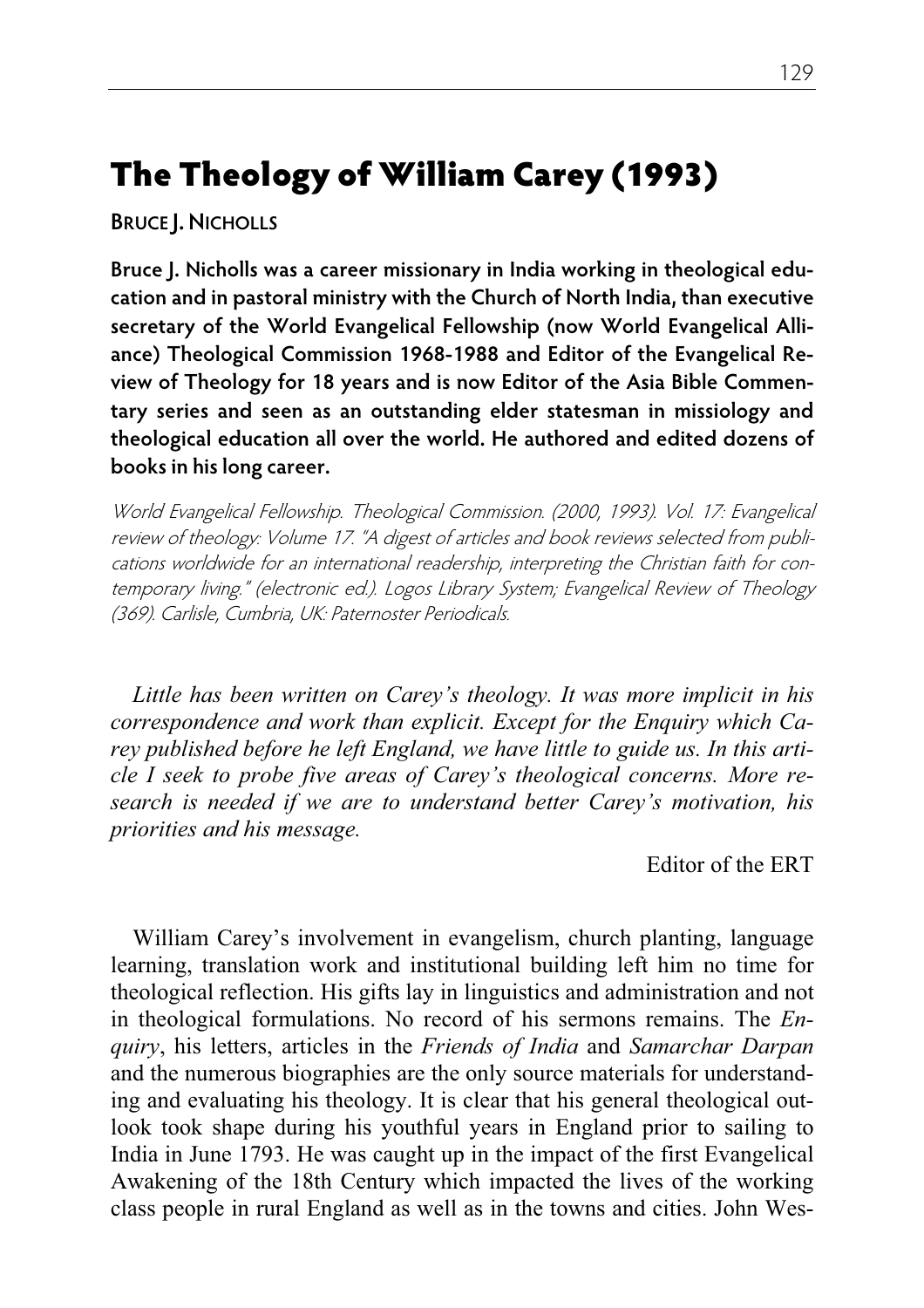ley was at the heart of this movement. Its theological origins were in the Protestant Reformation but spiritually it was in the succession of the mystical and ascetic traditions of the medieval and early Church, the Puritan revival of the 17th Century and the pietism of the Moravian movement in Germany. John Wesley's theology led him in the direction of Arminianism while Whitefield and Jonathan Edwards in the American colonies were more influenced by the Puritan Calvinism. His own particular group of dissenters, the Particular Baptists were Calvinistic while the General Baptists were more moderate. Carey was caught in this tension, as is clearly evident in the *Enquiry*.

### **Biblical Foundations**

The Bible was the common manifesto of the Evangelical Movement and it became the controlling factor in Carey's life. His conversion experience which began under the influence of his fellow apprentice journeyman shoemaker John Warr in his 17th year, was the turning point of his life. He left the Church of England and was baptized as a believer four years later (7th October 1783). During this period Carey's theology was shaped by his close association with the leaders of the Northamptonshire Baptist churches and in particular by John Ryland, Andrew Fuller, Robert Hall Snr. and John Sutcliff. Carey became 'an ardent student of the scriptures'. From a New Testament commentary on the shelf of his employer Clarke Nichols, Carey was introduced to the Greek text. Thereafter Latin, Greek and later Hebrew, became the centre of his studies and the foundation for his later translation work. He studied the Bible with implicit trust in its truthfulness, reliability and authority all of which characterized the Evangelical Movement. For Carey the Bible was the word of God to be loved and obeyed. His passion was to be a preacher of the Word.

Carey's hermeneutical principles were literalistic and uncomplicated. He took literally the commands of Jesus and expected God to fulfil his promises. The Bible was his sole means of knowing the truth of God and the way of salvation. An example of his proof text method was his use of the Great Commission of Matthew 28:18-20 in his pioneering booklet *An Enquiry into the Obligations of Christians to use means for the Conversion of the Heathens*. David Bosch notes that Carey 'based his entire case on the argument that the Great Commission (Matthew 28:18-20) was as valid in his day (1792) as it had been in the days of the Apostle'.<sup>195</sup> On this basis

<sup>&</sup>lt;sup>195</sup> David J. Bosch 'The How and Why of a True Biblical Foundation for Missions', Zending op weg Naor de Toekopmst (Kampen U.J.H. Kok. 1978), p. 34.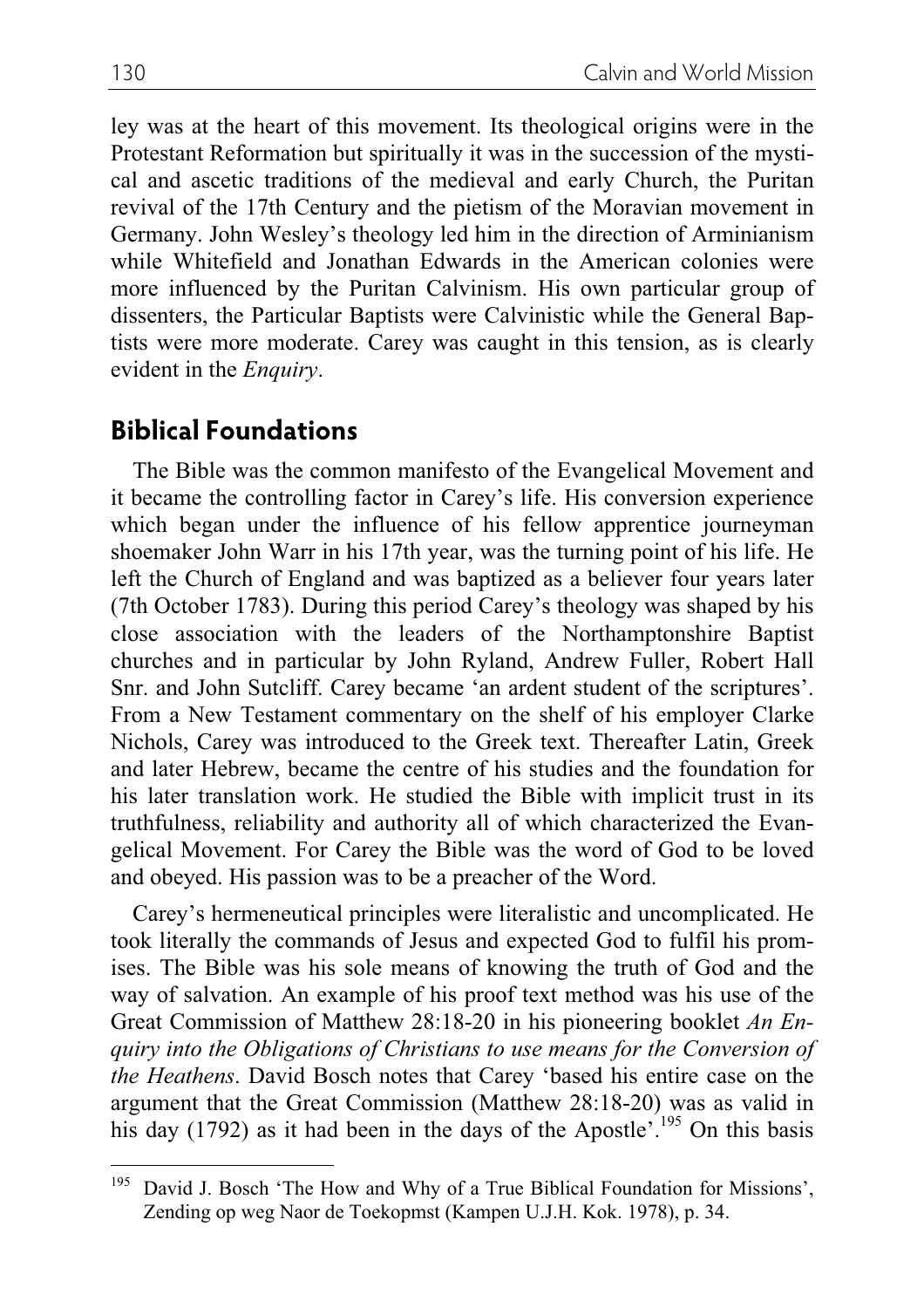Carey stressed the obligation of Christians to proclaim the gospel worldwide and to use every means possible for the conversion of those who heard it.

Carey followed the expository model of the Baptist preachers of Northamptonshire. This can be seen in his so-called 'Deathless Sermon' preached to seventeen pastors of the Northamptonshire Association of Baptist churches on the 31st May 1792. With graphic illustrations on enlarging the tent Carey expounded Isaiah 54:v2, dividing the text into his two memorable principles, 'Expect great things from God. Attempt great things for God.'196 This sermon proved to be a milestone in Carey's appeal to Andrew Fuller and others to form the Baptist Missionary Society, an event which took place four months later. The sermon reflects Carey's confidence in the sovereignty of God and his love for the world and his own certainty of the need to use every possible means to proclaim the gospel worldwide.

Throughout Carey's forty years of missionary service in India he was motivated by this consuming passion to translate the Bible into as many languages of the common people as possible so that all might hear and believe the gospel. Like other evangelicals of his day Carey believed that unless the heathen hear the gospel they are eternally lost; a conviction that continues to motivate evangelical missionaries today.

### **Christology for Mission**

William Carey's theology was clearly Christocentric. Jesus Christ was the centre of his spiritual pilgrimage and the only hope for the salvation of the world. Having imbibed the piety of Moravian missionaries and having been inspired by the prayer life of David Brainerd (missionary to the American Indians), Carey was disciplined in maintaining his daily early morning devotional life of Bible reading and prayer. He often talked aloud with his Lord as he walked in his garden. Carey sought to bring every thought captive to Christ and he refused to speculate beyond the revelations of scripture. It cannot be over-emphasized that the cross was the centre of his preaching whether in the church or in the bazaar. He believed Christ's death was a substitutionary atonement for sin. In preaching the cross, Carey called upon his hearers to repent of their sins and put their trust in Christ for salvation alone. He had little confidence in himself and

<sup>&</sup>lt;sup>196</sup> A. Christopher Smith has argued that the words 'from God' and 'for God' were not part of the original sermon. See A. Christopher Smith, 'The Spirit and Letter of Carey's Catalytic Watchword' (*Baptist Quarterly* 33, January 1990, 266-37).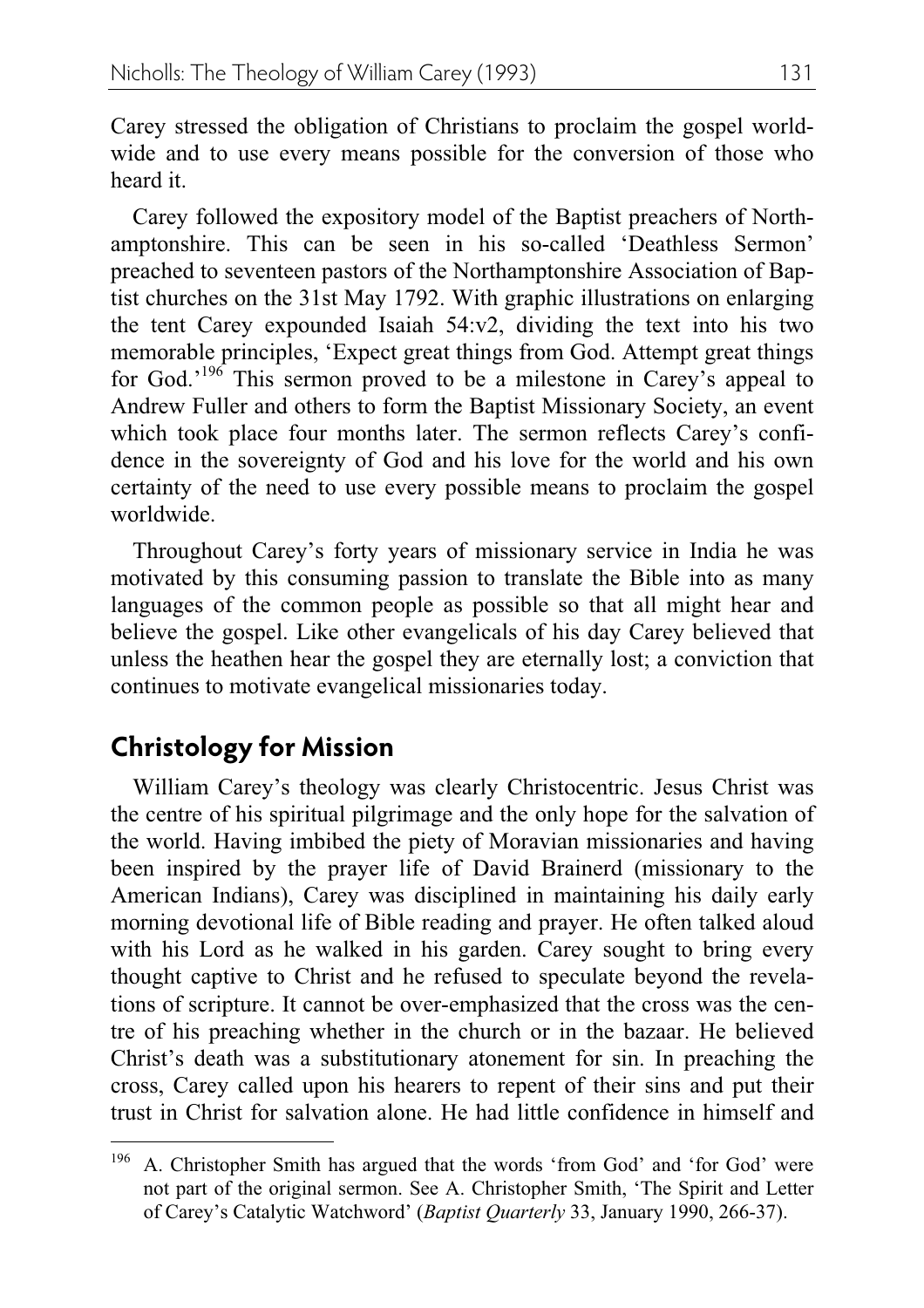through the stress and sorrows of his missionary career Carey turned again and again to his Lord for solace and strength. This is beautifully illustrated in the epitaph he prepared for himself, taken from the first couplet of Isaac Watt's hymn:

A guilty weak and helpless worm, On thy kind arms I fall. Be thou my strength and righteousness My Jesus – and my all.

This moving testimony reveals Carey's humble piety, his Christ-centred hope and his trust in the sovereign grace of God. His sense of personal unworthiness before the righteousness of God sheds light on his Calvinistic faith. There is no doubt that his moderate Calvinism had sustained him through the crises in his life. It is also reflected in his love of nature as the handiwork of the Creator. He does not appear to have given very much emphasis to the work of the Holy Spirit as in the later Missionary Movement. Carey was a man of the Book and of his Lord, Jesus Christ.

In these early years, Carey the pastor felt deeply the conflict among his contemporaries concerning the sovereignty of God and human obligation to proclaim the gospel. The alleged comment of John Ryland Sr. at a ministerial fraternal of the Baptist Association about 1786 hurt him deeply. In response to his questioning as to whether the Lord's command was still binding, Ryland is supposed to have replied 'Young man, sit down. When God pleases to convert the heathen, he'll do it without consulting you or me. Besides, there must be another Pentecostal gift of tongues!'<sup>197</sup>

#### **The Gathered Church**

William Carey's theology was not only Christ-centred; it was Churchcentred. Having left the Anglican Church of his fathers, Carey became an enthusiastic Dissenter and a committed member of the Particular Baptist church in which he had been baptized. Following Carey's baptism at the age of 22, John Sutcliff, the pastor at Olney, recognized his gifts and encouraged him to seek recognition as a lay preacher. This led to his being called as pastor to the village church of Moulton in 1787 and two years later to the Harvey Lane Baptist Church at Leicester. His six years in pastoral ministry, much of which was spent in controversy owing to the low

<sup>&</sup>lt;sup>197</sup> There is no proof that these were Ryland's exact words. His son, John Ryland Jnr. denied the authenticity of the anecdote. See lain H. Murray, 'William Carey: Climbing the Rainbow', *The Banner of Truth*, October 1992, p. 21, n. 1.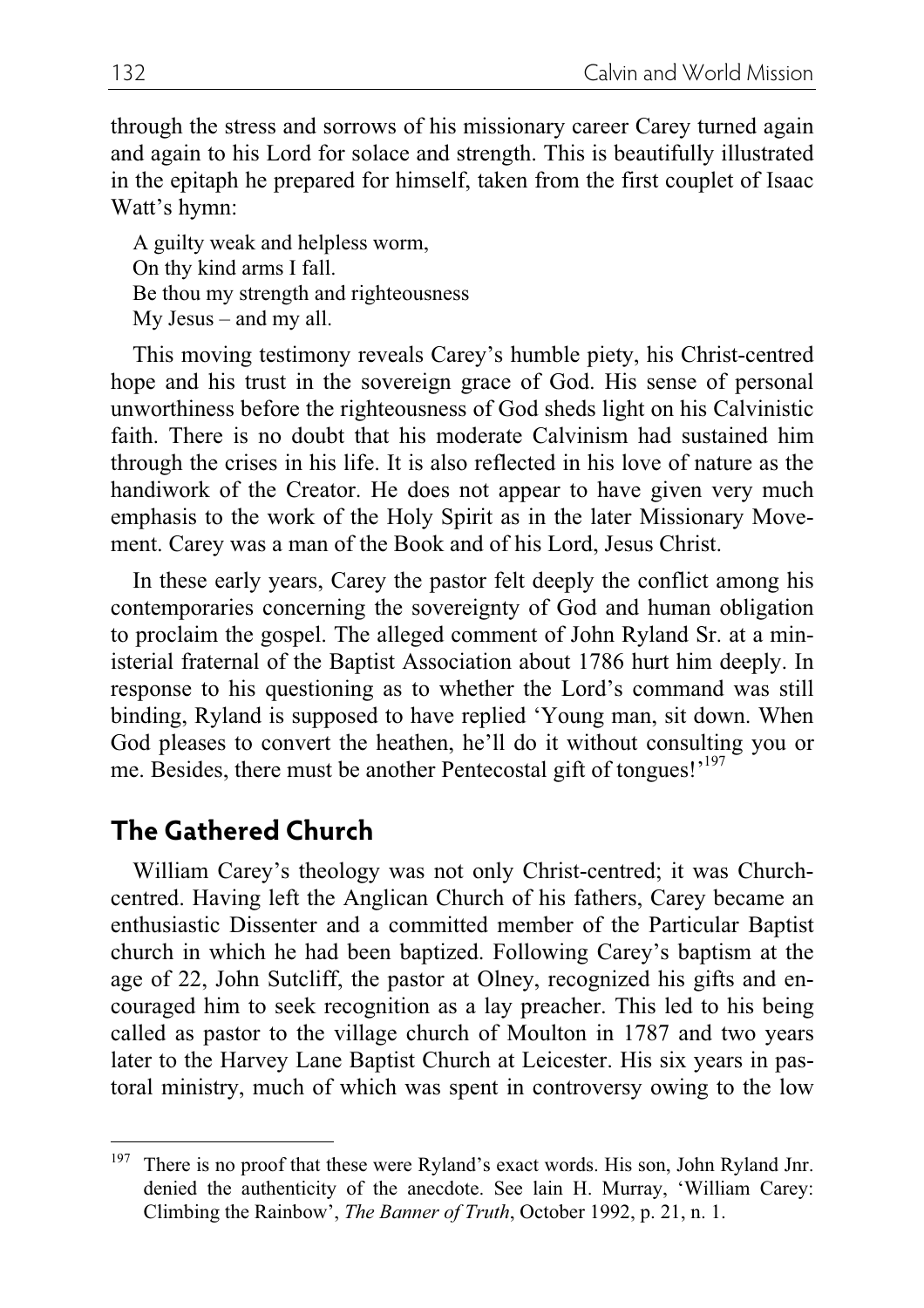level of spirituality in his churches, laid the foundation of his Churchcentred understanding of mission. Here too he was influenced by his friends John Ryland, Andrew Fuller and John Sutcliff. It was to be expected that the missionary structure Carey pioneered was a denominational one.

Carey's Doctrine of the Church followed the 'primitive' New Testament model which stressed preaching, spontaneous spirituality in worship, emphasis on fellowship, the ordinances of believers' baptism and on the Lord's Supper and on independency in church organization.<sup>198</sup> Carey carried this model to India. It is significant that with the arrival of the new missionaries in Serampore early in the year 1800, Carey and his colleagues immediately constituted themselves as the local Baptist Church and elected Carey as pastor. The first convert, Krishna Pal, upon his baptism in December 1800, was admitted without delay to the membership of this church and invited to participate in the service of the Lord's Supper. Thus the concept of the gathered church with its emphasis on the fellowship of believers became the guiding principle of Carey's evangelistic and church planting ministries.

Carey and his colleagues carried this principle into the structuring of the Serampore Mission. As a community they covenanted together to live as an extended family, sharing in a common table, common purse and in rotating leadership. Carey had been inspired to follow this joint family lifestyle by the example of the Moravian missionaries, except in the concept of a permanent house father. In October 1805 they drew up a 'Form of Agreement' in which in eleven points they outlined their Mission strategy. This included the resolution that the church must be indigenous from the beginning. The 8th principle stated: 'it is only by means of native preachers that we can hope for the universal spread of the Gospel throughout this immense continent. We think it is our duty as soon as possible, to advise the native brethren who may be formed into separate churches, to choose their pastors and deacons from their own countrymen.'<sup>199</sup>

It was often stated that Carey failed as an evangelist and in establishing new churches. John Mack of Serampore College, in a funeral sermon on

<sup>&</sup>lt;sup>198</sup> Christopher Smith contrasts the 'primitive' model with the 'professional' institutional model of the later church. He argues that the Serampore trio operated simultaneously in the spiritual world of personal piety and the commercial world of technologically-impressive capitalism. See his article 'A Tale of Many Models', *International Bulletin of Missionary Research 1992*.

<sup>199</sup> Cited *Christian History* (Vol. XI. No. 4) p. 34.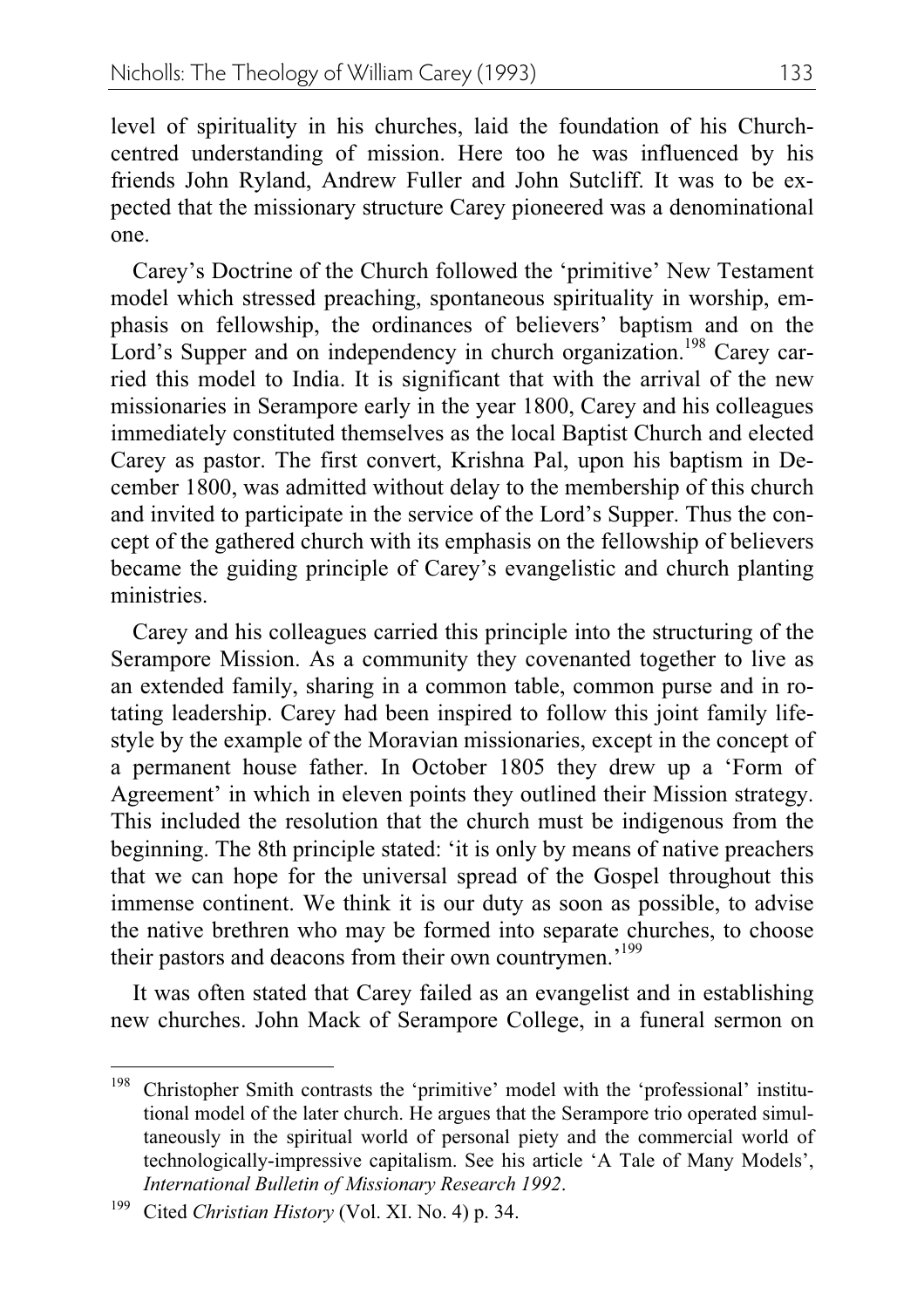Carey (reprinted in the *Bengal Hurkaru*, Calcutta 14th August 1834) remarked that he had never heard of a single Indian converted directly by Carey's preaching and that in the last twelve years of his life Carey only once, to his knowledge, addressed the gospel to 'the heathen'.<sup>200</sup> This harsh judgement hardly does justice to the priority Carey gave to preaching and to establishing new churches in the earlier years of his ministry. It is understandable that in his later years Carey was preoccupied with his translation work, his teaching at Fort William College and the founding and developing of Serampore College and he was overwhelmed by personal controversy. It is clear from his letters and biographers that in his early years in Serampore Carey preached regularly in the bazaar and entered into serious dialogue with Hindus and others. The statistics of the Serampore Mission suggest that by 1812 there were eleven Bengali churches and twenty native evangelists and by 1813 five hundred had been baptized. This would have included Anglo-Indians and Europeans as well as Hindus. These figures represent the work of the Mission as a whole, not just of Carey. Considering the suspicion and resentment of the European community, the fanaticism of the Brahmins, and the low moral standards of the people, the slow growth of the church is understandable. The Hindu reform movement beginning with Rammohan Roy after 1815 proved an effective half-way house for would-be converts from the upper classes. They accepted Christian ethical teaching but chose to remain within the Hindu caste community. In a letter to his son Jabez dated 26th January 1824, Carey shared his distress that the people seem 'as insensible as ever' to Christianity.<sup>201</sup> Even if Carey saw little direct fruit for his preaching he was instrumental in the conversion of many through his multi-faceted ministries.

The Serampore trio, Carey, Marshman and Ward, were much more committed to the principle of establishing indigenous churches than were the Calcutta and General Baptist missionaries. This created some friction between them. The Serampore trio recognized that native pastors needed to be properly trained and to become self supporting, and that the churches must be self governing. Their first step in this policy was to establish as many schools as possible giving a general education in the Bengali language and seeking to make the schools self-supporting. Joshua Marshman drew up guidelines in *Hints relative to Native Schools, together with an* 

<sup>200</sup> E. Daniel Potts, *British Baptist Missionaries in India 1793-1837* Cambridge CUP 1967) p. 35, n. 1.

<sup>201</sup> Potts, *ibid.*, p. 36.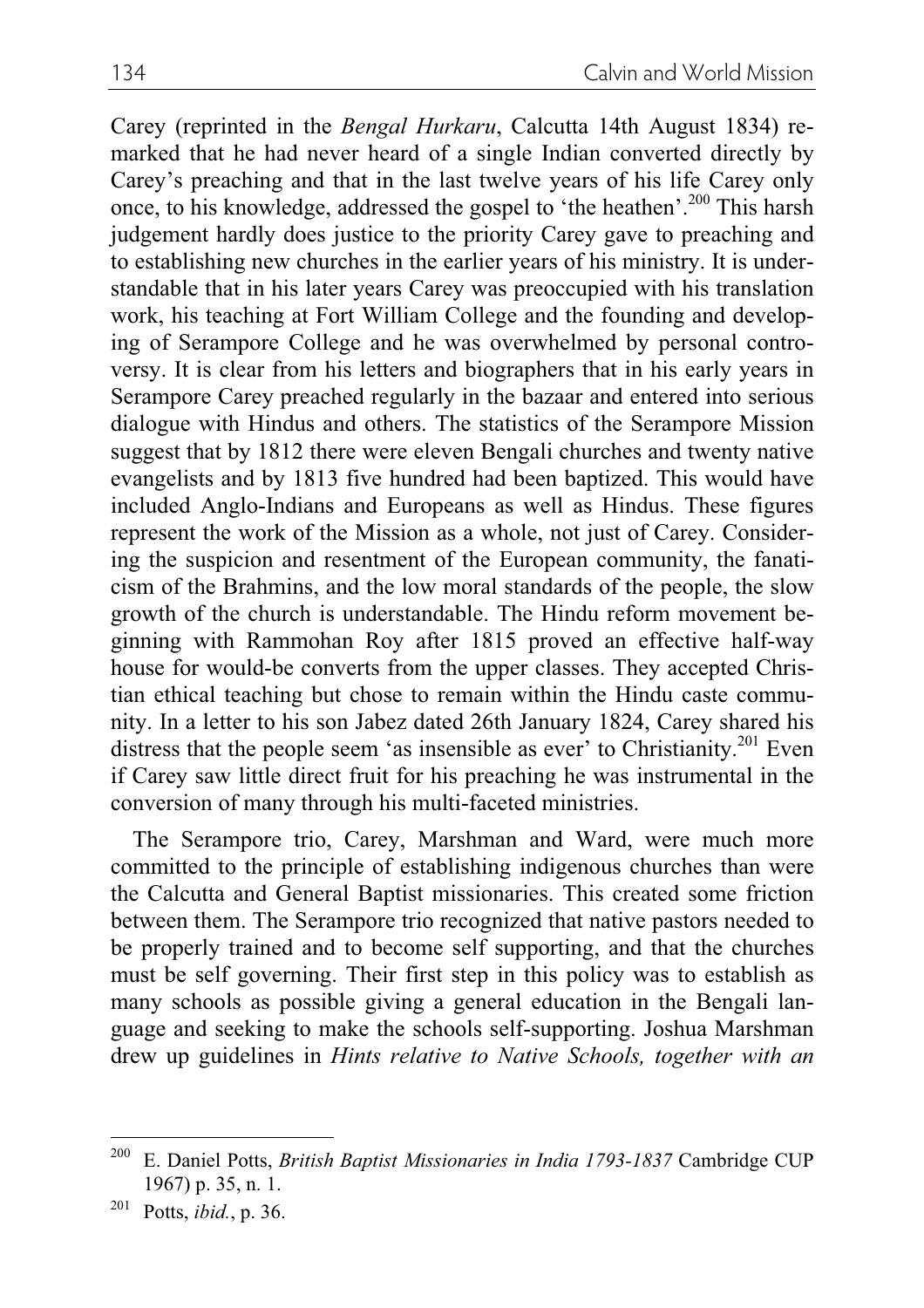*outline of an Institution for their Extension and Management*. 202 The success of their educational system led the Serampore missionaries to recognize the need for a higher institution to train teachers for the schools and to prepare native preachers as evangelists and pastors for the work of the churches. In the prospectus for the proposed College at Serampore they emphasized both Sanskrit, Eastern literature and European science and knowledge as being essential to the training of national church leaders. It is also significant that in addition to training Christians as teachers and evangelists they opened the College to youth from all parts of India 'without distinction in caste or creed'. Eleven Brahmin students enrolled in the first session.

The Serampore missionaries saw that though the church was called out of the world to be a new fellowship, it must be engaged in witness in the world; thus Serampore symbolized all that Carey and his colleagues stood for – respect for Indian language, literature and culture, the values of Western science and knowledge and a commitment to the message of the Bible and to Christian ethical lifestyle. The original vision for Serampore College continues to be maintained to the present day, both as a University College with faculties in Arts, Science and Commerce and as a Theological faculty for training men and women for the service of the Church.

William Carey's Doctrine of the Church was not only that of the local church but of the ecumenical family of Churches. In Calcutta Carey had a good working relationship with the evangelical Church of England chaplains. He met regularly with Henry Martyn for fellowship in the restructured pagoda at Serampore. Carey was a catalyst for world evangelization. In 1806 he proposed to Andrew Fuller, the Secretary of the Baptist Missionary Society, that they should summon 'a meeting of all denominations of Christians at the Cape of Good Hope somewhere about 1910 to be followed by another such conference every ten years'. Andrew Fuller turned the project down, replying, 'I consider this as one of Br'r Carey's pleasing dreams'.203 It was not until the World Missionary Conference of Edinburgh in 1910 that Carey's vision was realized. In a real sense it may be said that Carey's vision for world evangelization also anticipated the slogan of the contempory Lausanne Movement for World Evangelism, 'calling the Whole Church to take the Whole Gospel to the Whole World'.

 $202$  John D. W. Watts, 'Baptists and the Transformation of Culture: A Case Study from the Career of William Carey' *Review and Expositor* 89, (1992) No. 1, p. 16.

<sup>203</sup> Ruth Rouse 'William Carey's "Pleasing Dream"' *International Review of Missions* (1949) p. 181.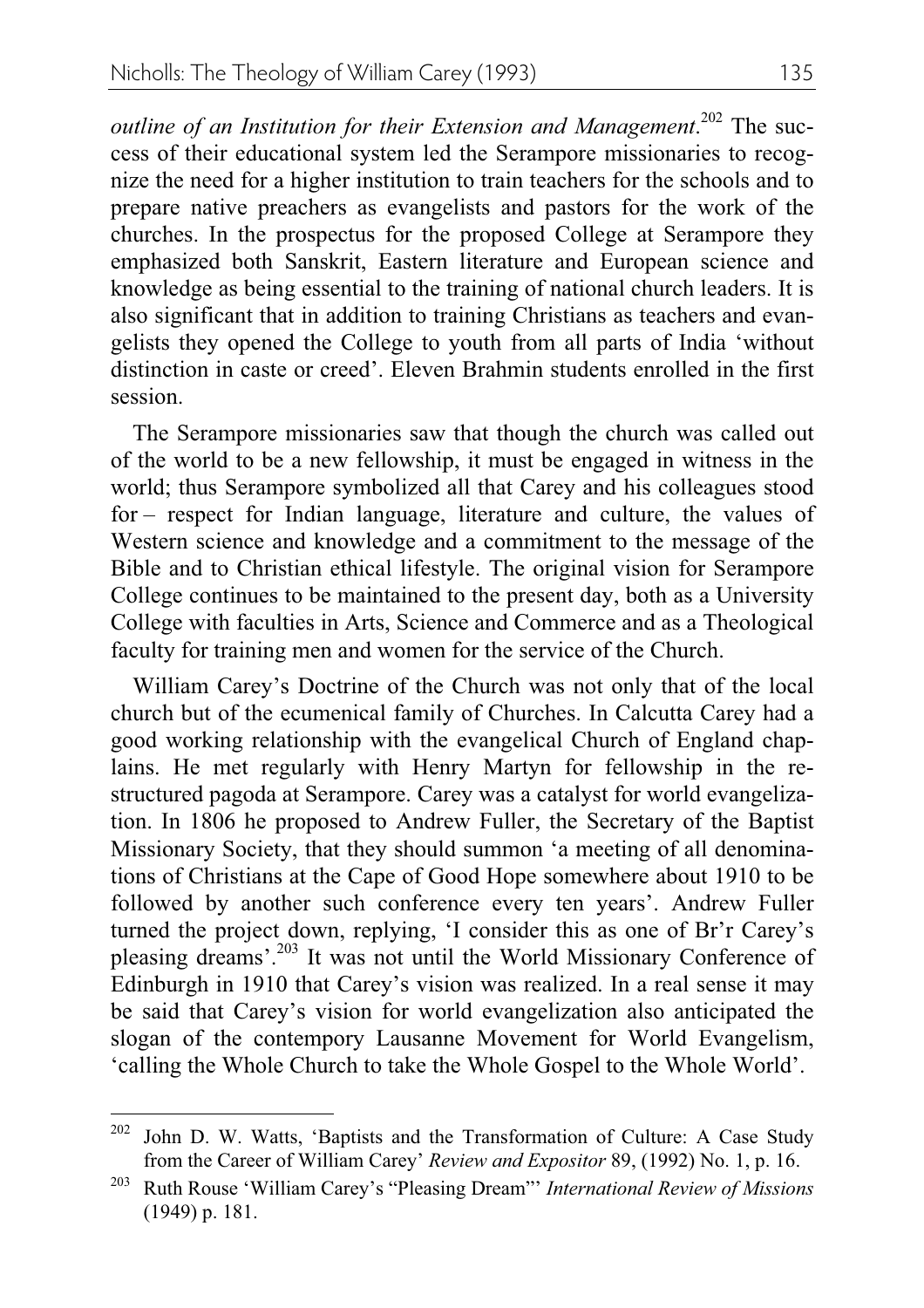### **Faith and Culture**

For William Carey the Christian faith and Indian culture were not irreconcilable. He strove to affirm Bengali culture where it did not conflict with the gospel so that converts could retain their cultural self-identity and give leadership in evangelism and to the emerging church. He resisted attempts to replace Indian culture by the so-called Christian culture of the west. Carey was motivated by his respect for the highest values in Indian culture as well as by his conviction that evangelism was primarily the task of the national Christians.

This culture-affirming attitude was expressed in a number of ways. For example, Carey did not ask his first convert Krishna Pal to change his name even though he carried the name of a Hindu god. The prevailing spirit then and until recently was that converts at their baptism should take an anglicized biblical name or the western name of their missionary benefactor. Similarly in regard to dress, Carey and his colleagues encouraged new believers to retain their traditional dress and even the sacred thread of the higher castes.<sup>204</sup>

When the Brahmin convert Krishna Prasad disregarded and trampled on his sacred thread before his baptism, Ward kept it and later sent it to England for safe keeping. Then Ward gave Krishna Prasad money to buy another *paita* and for some years Krishna Prasad wore his thread on his preaching tours.

However, the most significant factor in Carey's approach to Indian culture was his insistence that education be in the vernacular language. $205$ While other missionaries and social workers were emphasizing the use of the English language and western education, on the assumption that the Enlightenment culture of the west was superior to native language and

<sup>&</sup>lt;sup>204</sup> It is perhaps significant that despite his commitment to affirming national culture, Carey himself continued to wear the dress of his own English culture and of his status as a college professor. For Carey there was no single Christian culture; each was valid in its own context.

 $205$  In his translation work Carey not only translated the Bible into many Indian languages but, with Marshman, one third of the Hindu epic *Ramayana*, into Bengali (5 volumes) and with Ward into English (3 volumes). He also published *Itihasamala* in Bengali, an anthology of prose stories of Bengali life. It can be argued that he wanted to show the superiority of the teaching of the Bible to other scriptures, and at the same time win respect in official circles. This was no doubt true, but it does not fully explain the enormous effort put into this work in spite of the criticism of other missionaries and the Society in England.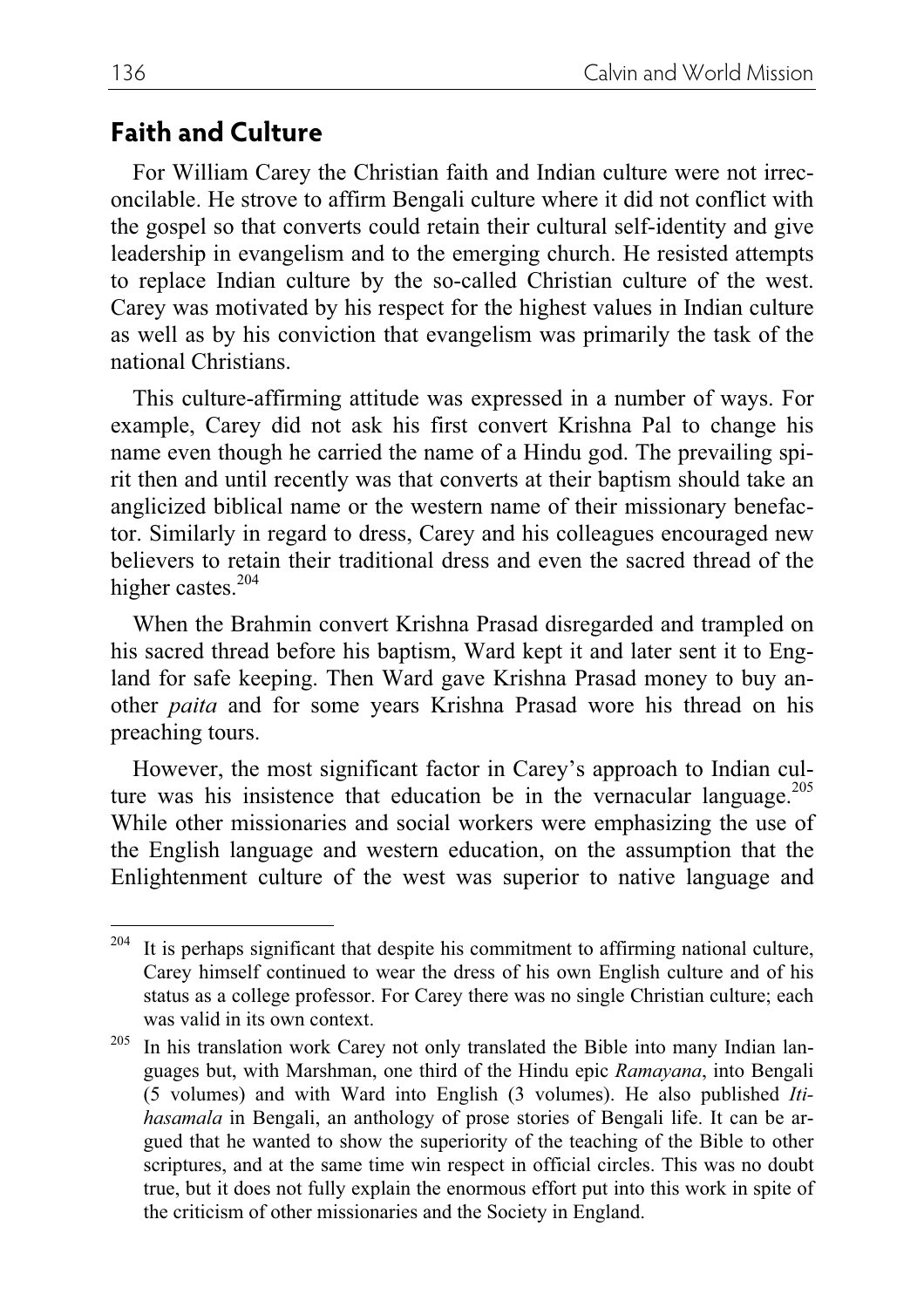culture, Carey insisted on Bengali as the medium of education from primary school through to university education in Serampore College. As we have seen, Carey recognized the importance of both Eastern and Western knowledge and these were taught side by side at Serampore College.

While endorsing Bengali cultural values Carey and his colleagues rejected those cultural practices that conflicted with biblical ethics and social justice. Carey opposed idolatrous practices such as the Jagannath festival in which worshippers lost their lives, but he did not attack idolatry as such in public.

Carey was a vigorous opponent of the evils of the caste system. Upon profession of faith, Krishna Pal was invited by Thomas and Carey to share a meal with the missionaries and so break caste. Only then was he baptized and admitted to the Church. At his first communion Krishna Prasad the Brahmin convert received the common communion cup from the hands and lips of Krishna Pal, the Sudra. This was no doubt an intentional breaking of caste. Carey's life-long campaign against the evils of infanticide, the burning of widows (*sati*) reflected his commitment to biblical ethics and to compassionate justice. Carey was committed to the social transformation of culture.

This raises an important question as to how far Carey's action for social change was the consequence of his theological convictions or of his instinctive response to injustices that he experienced in his early years. Carey was no systematic theologian and the answer is probably both/and rather than either/or. Carey's acceptance of and love for the Bible and his sense of obligation to obey its teaching shaped his faith and action. Frederick Downs argues that in the New Testament conflict between James and Paul on the issue of Gentile converts accepting Palestinian Jewish culture, Carey was clearly on the side of Paul, who recognized that there was no single Christian culture but that the Christian faith must be incarnate in every culture.<sup>206</sup> Yet there can be no doubt that Carey's own cultural background prepared him in a unique way to feel deeply about the injustices of Indian society. Throughout his life in England he lived in constant poverty, and as a dissenter was disadvantaged in education, employment and social acceptance. The spirit of the second half of the 18th Century in England was one of radicalism and revolt, reformers clamouring for freedom of the press and dissenters expressing their resentment of the Test and Cooperation Acts. The idealism of the French and American revolutions encouraged

<sup>&</sup>lt;sup>206</sup> Frederick S. Downs 'Reflections on the Culture/Society Issue in Contemporary Mission', *American Baptist Quarterly* (December 1989) pp. 239-246.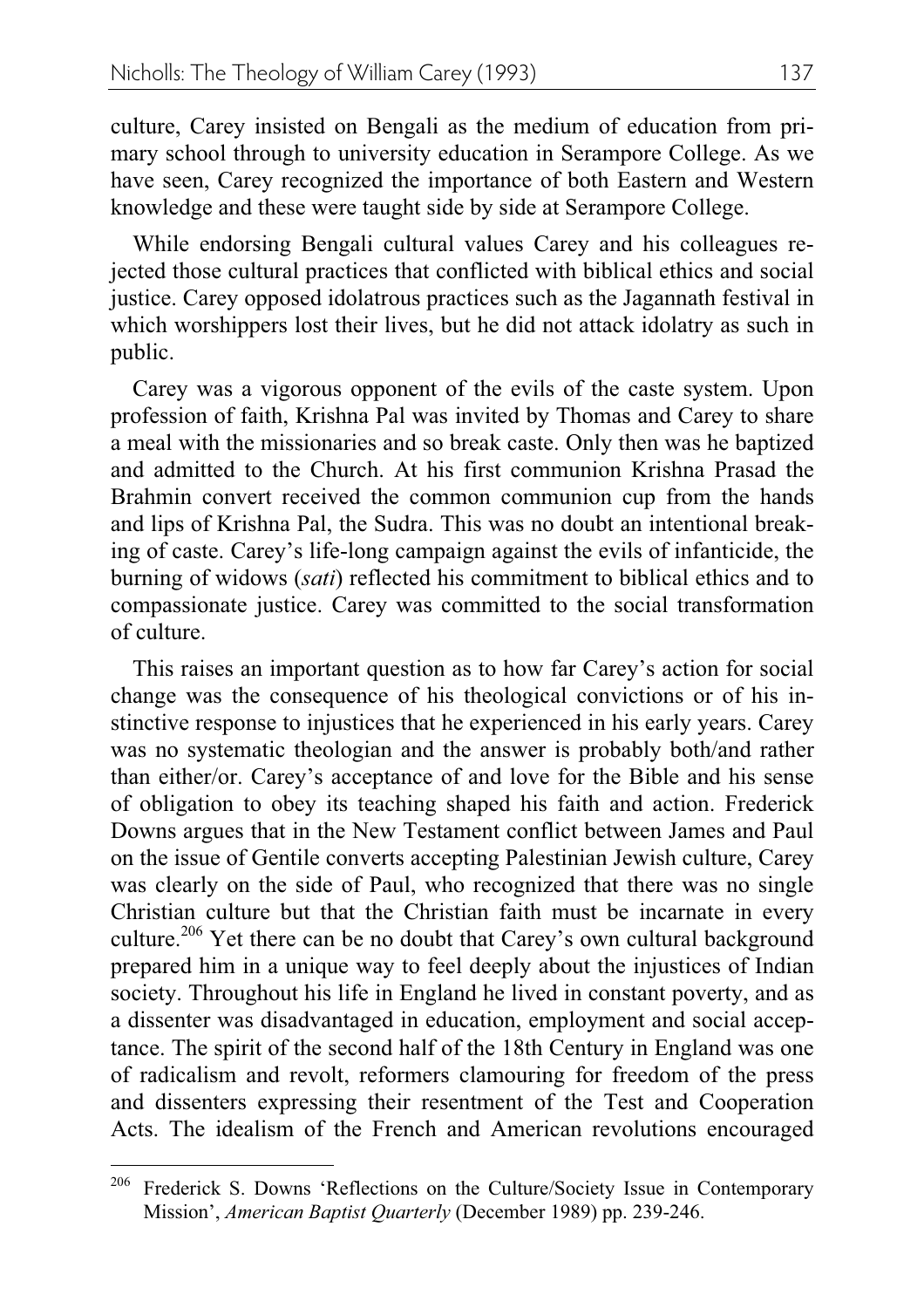republican inclinations to overthrow the monarchy. Carey the young radical was caught up in this ferment. On one occasion Andrew Fuller his mentor chided him for not drinking to the King's health. $207$ 

Carey had also imbibed the social conscience of the pre-Victorian Evangelical Movement. Throughout his life he identified with the evangelical revolt against the slave trade. For example, he stopped eating sugar from the West Indies. In India, Carey constantly prayed for the emancipation of the West Indian slaves. With tears of joy he thanked God when the news came in September 1833 of their intended release.<sup>208</sup> Carey's cultural background made it inevitable that he would be opposed to the many social injustices he faced during his missionary career.

#### **Integral Mission**

Another significant and abiding factor in Carey's theology was his commitment to what we may call integral mission – social justice and the renewal of society integrated with compassionate service, universal education, fearless evangelism and church planting. Carey and his colleagues, Joshua and Hannah Marshman and William Ward, without whom he would never have succeeded, were pioneers and catalysts for change 150 years ahead of their time. Carey's respect for the best of Indian language and literature, his compassion for the suffering and the oppressed, his ceaseless campaign for social justice won him the respect of both the British imperialistic bureaucrats and the social activists among Hindu Reformers such as Raja Rammohan Roy. He is called Mahatma Carey – the Great Spirit – by Hindu leaders in Bengal today. However, his policies were not accepted by all. His own Baptist missionary colleagues in Calcutta who separated themselves from him, were critical of his indigenous policies, his autocratic methods and his independent spirit. As a catalyst for change, he inevitably attracted criticism. It is Carey's translation work and his holistic approach to mission that have inspired the leaders of churches and of many Christian agencies in India today to call for the bicentenary celebrations of Carey's arrival in India on 11th November 1793. Irrespective of denominational allegiance, the churches want to recognize his unique contribution to the founding and development of Christian witness in North India. Christopher Smith notes that Carey was a self-educated tradesman who rose to become a linguist and orientalist, a penniless cottager who founded a grand scholarly institution, and a shoemaker who married an aristocratic lady. He

<sup>207</sup> S. Pearce Carey, *William Carey* (London, Carey Press, 1934), p. 6.

<sup>208</sup> Carey, *ibid.*, p. 436.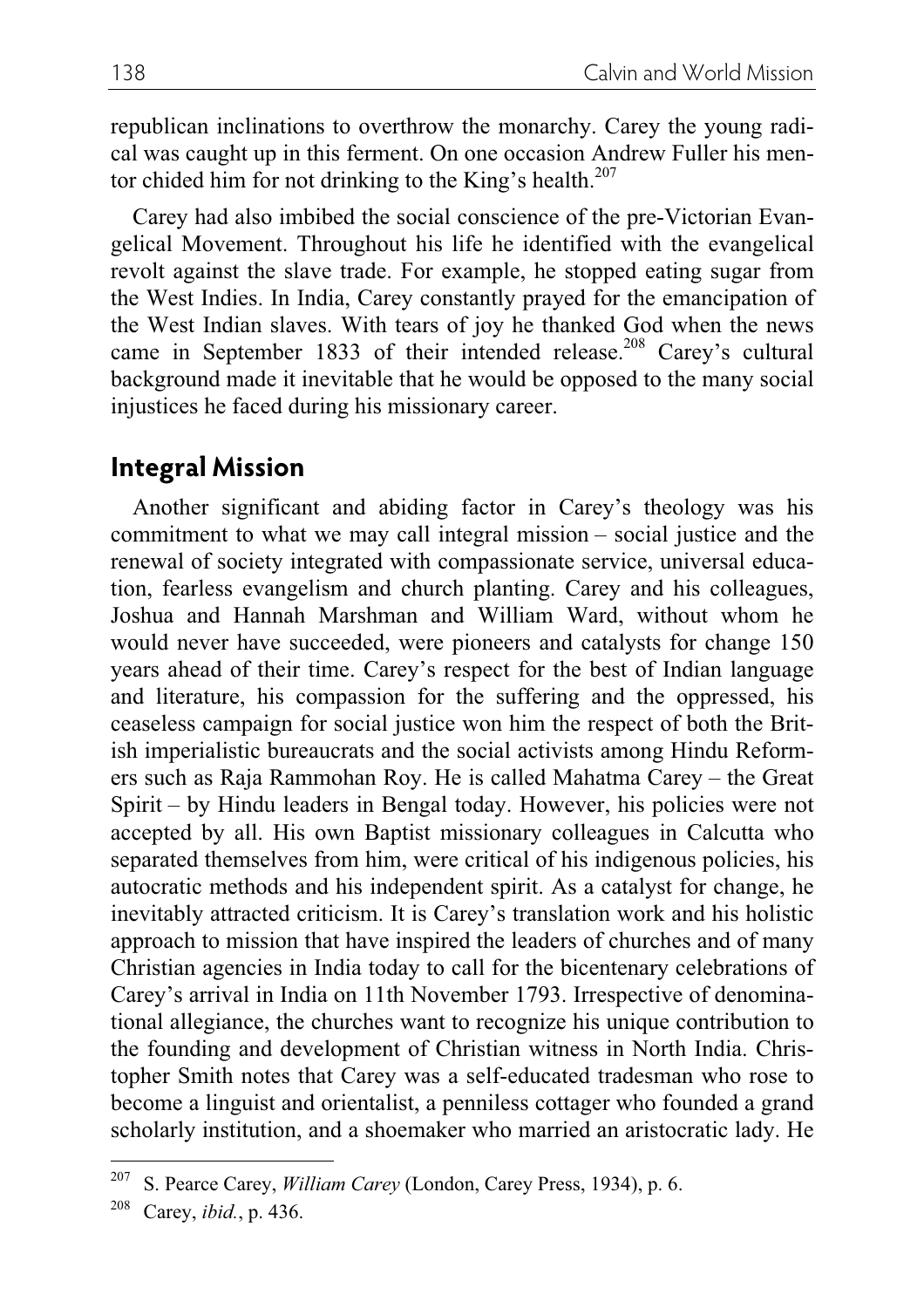was accessible to both the humble poor, to the Anglo Saxon middle class and to the ruling aristocracy. Smith adds: 'He was a catalyst extraordinary who operated during an unrepeatable and critical *kairos* in world history.<sup>209</sup> He belongs to the whole Church and to India.

As we have already suggested, Carey's theology was shaped by his biblical faith, his social background and early struggles, the radical spirit of his age and by the impact of the Evangelical pre-Victorian Movement for social reform. *The Enquiry* represents the summation of his thinking prior to going to India. During his forty year missionary career he built on this foundation and made no radical departure from it. His thought naturally matured and his commitment to holistic and integral mission strengthened, despite the fact that he himself became less involved in direct evangelistic work. it has been left to others to build on these foundations.

Carey's working relationship with William Ward from 1800 until Ward's sudden death in 1823 and with Joshua and Hannah Marshman until his own death in 1834 is unique in the history of missions. Although different in temperament they were of one heart and mind in their mision. Without Ward and the Marshmans, Carey would never have achieved his holistic and integral Mission.

Part of the Serampore Mission's unique contribution to missions was their ability to develop structures and institutions to carry through the functional programmes they initiated. For example, William Ward pioneered the printing press as a vehicle to publish Carey's biblical translations and as a means of self-support for the Serampore Mission. Carey and Marshman opened numerous schools to give education to the poor. Again, Carey and Marshman established Serampore College to provide training for Indian pastors and teachers for the schools. Carey started a Savings Bank to enable the poor to provide for the education of their children and to assist the unemployed. He was instrumental in the founding of the Agro-Horticulture Society in order to raise the level of agricultural production to provide a better diet for the poor. He entered into an ongoing dialogue with the political leaders to carry through the needed social reforms. He appealed directly to the British authorities in India and to the Parliament in London. In the periodicals which he and Marshman founded, *Samachar Darpan* and *Friend of India*, they brought to the attention of their political rulers cases of infanticide, *sati*, the ill treatment of lepers and instances of slavery. They believed that word and deed were inseparable. Thus by every

<sup>209</sup> A. Christopher Smith, 'The Legacy of William Carey', *International Bulletin of Missionary Research* (16/1, 1992) p. 7.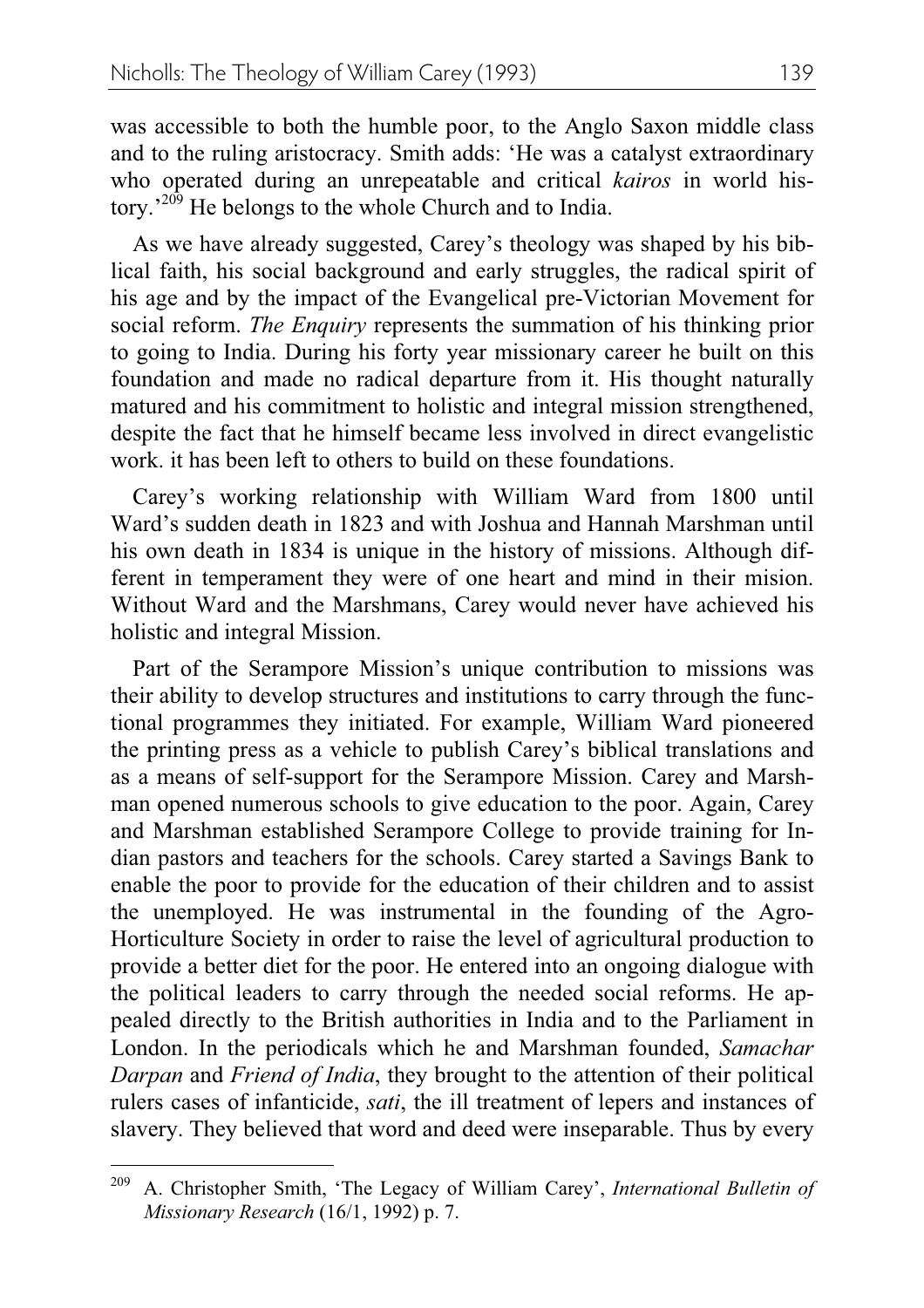means Carey and his colleagues sought to arouse the consciences of both the educated national leaders and their people and the political authorities on issues of social injustice. The two most notable examples of Carey's successful influence on the political structures were the action of the Governor General Lord Wellesley in 1802 to make the practice of infanticide illegal, and the action of Governor General Lord Bentinck in abolishing *sati* in December 1829. The latter action was the culmination of Carey's protest against this social evil from the beginning of his ministry in Serampore thirty years before. At the same time it is probable that Carey's efforts inspired Rammohan Roy in his campaign against *sati*. It appears that these two leaders rarely met.

The work of William Carey cannot be judged only by the immediate successes and failures of the Serampore Mission, for as his friend Christopher Anderson declared in a memorial sermon in Edinburgh in 1834, Carey's labours, however great, were 'chiefly preparatory or prospective.'<sup>210</sup> arey expected great things from God and he attempted great things for God. He was a man of vision and a man of action. Some of Carey's achievements have stood the test of time, notably Serampore College; others have not. His translation of the Bible into the languages of India was less than satisfactory and has been replaced by others, especially those working under the guidance of the Bible Society. Yet his Bengali grammar and his 87,000 word *Dictionary of the Bengali Language* (1824) helped to raise Bengali from an unsettled dialect to the level of a national language. Carey's role in the Bengali Renaissance is acknowledged by all. In the words of John Watts, 'Carey embraced Bengali and Asian culture in the name of Christ and accomplished much more for the Kingdom and for humanity than he could ever know. And generations rise up to call him blessed.'211

Despite the limitations of Carey's work as an evangelist, his principles for indigenous self-supporting churches are standard practices today. The heart of Carey's theology is summed up in the words he whispered to Alexander Duff on his death bed: 'Mr Duff, you have been speaking about Dr Carey, Dr Carey: when I am gone say nothing about Dr Carey. Speak only about Dr Carey's Saviour.'212

<sup>210</sup> Smith *ibid.*, p. 7.

<sup>211</sup> Watts *op. cit.*, p. 19.

<sup>212</sup> Pearce Carey, *op. cit.*, p. 428.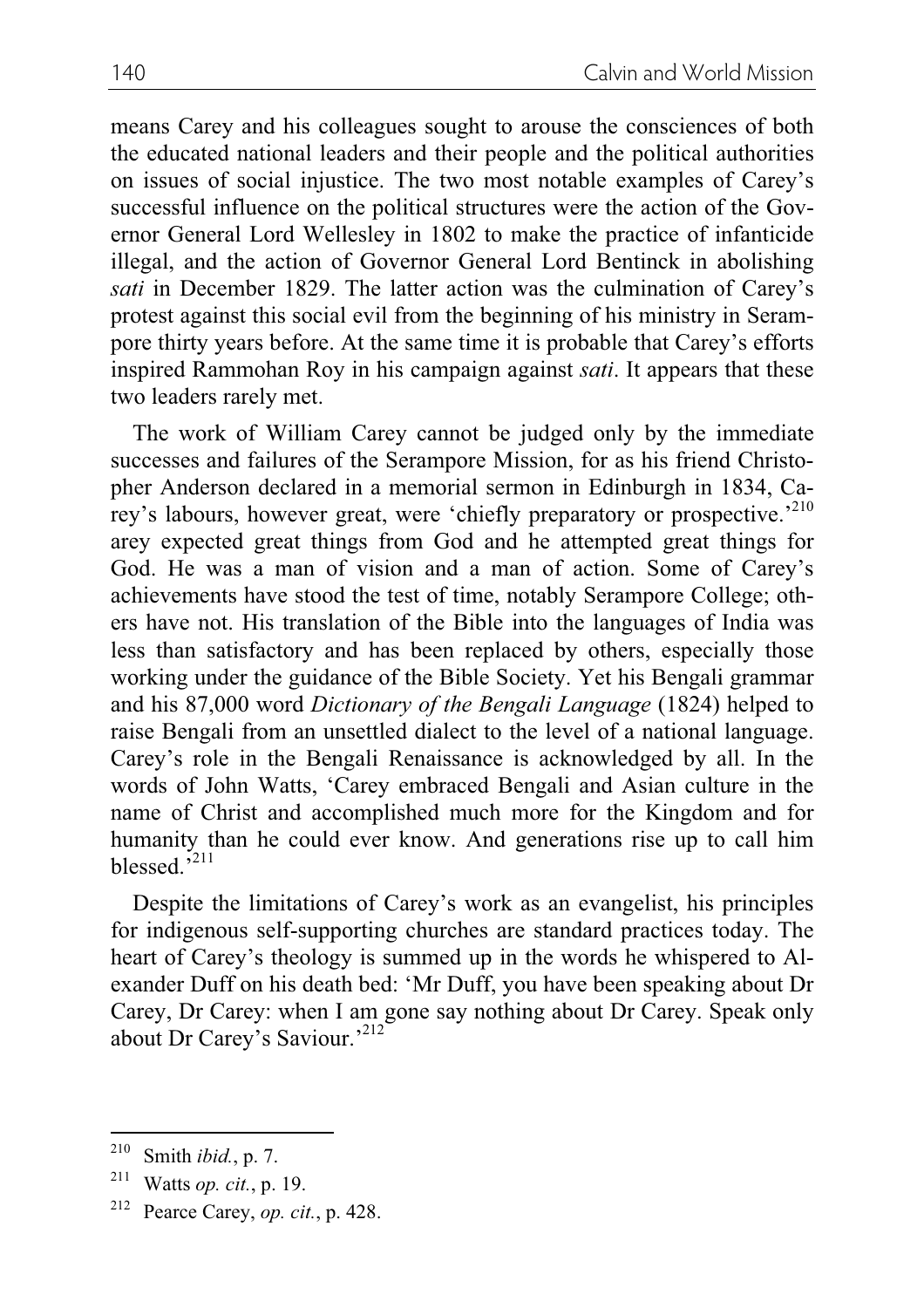## John Calvin and his Missionary Enterprise (1998)

**ERROLL HULSE**

**Erroll Hulse was trained as an architect in South Africa, but has pastored several churches in Great Britain. He is the editor of Reformation Today and on the board of Evangelical Press. He also was one of the founders of Banner of Truth Trust in the 1950s.** 

Originally published in Reformation Today (1998). Reprinted with permission by Reformation Today and the author.

## **An Outline of Calvin's Life**

John Calvin was born in 1509 in the town of Noyon in Picardy, northwest of Paris. He studied law and was so gifted that he was able to take the place of his lecturers when they were absent. In due course he earned his doctorate in law.

During the latter studies in about 1531 he was suddenly converted from Rome to Christ. He left Paris in 1533, being in danger because of his Christian faith. He lived in various places and began to devote his time to producing a systematic theology which was to become famous under the name *The Institutes of the Christian Religion.* He continued to work on and enlarge this work throughout his life. The first edition, published in 1536, was modest in size but over the years Calvin extended this work which soon became a classic and has continued as such ever since.<sup>213</sup>

In 1536 Calvin travelled from Italy to Strasbourg. On the way he stopped at the city of Geneva where he intended to stay just one night. However there he met the fiery Reformer Farel.

At this point we need to look at the background as it will not only explain why Farel was so keen to engage Calvin's help but also show how these cities became Protestant. Geneva had seven regions (parishes) and about 300 priests and nuns. Farel had sought to reform the city but had

<sup>213</sup> *Calvin's Institutes.* The two volumes, edited by John T McNeil and translated by Ford Lewis Battles, form part of the *Library of Christian Classics.* 1,500 pages, Westminster Press, USA.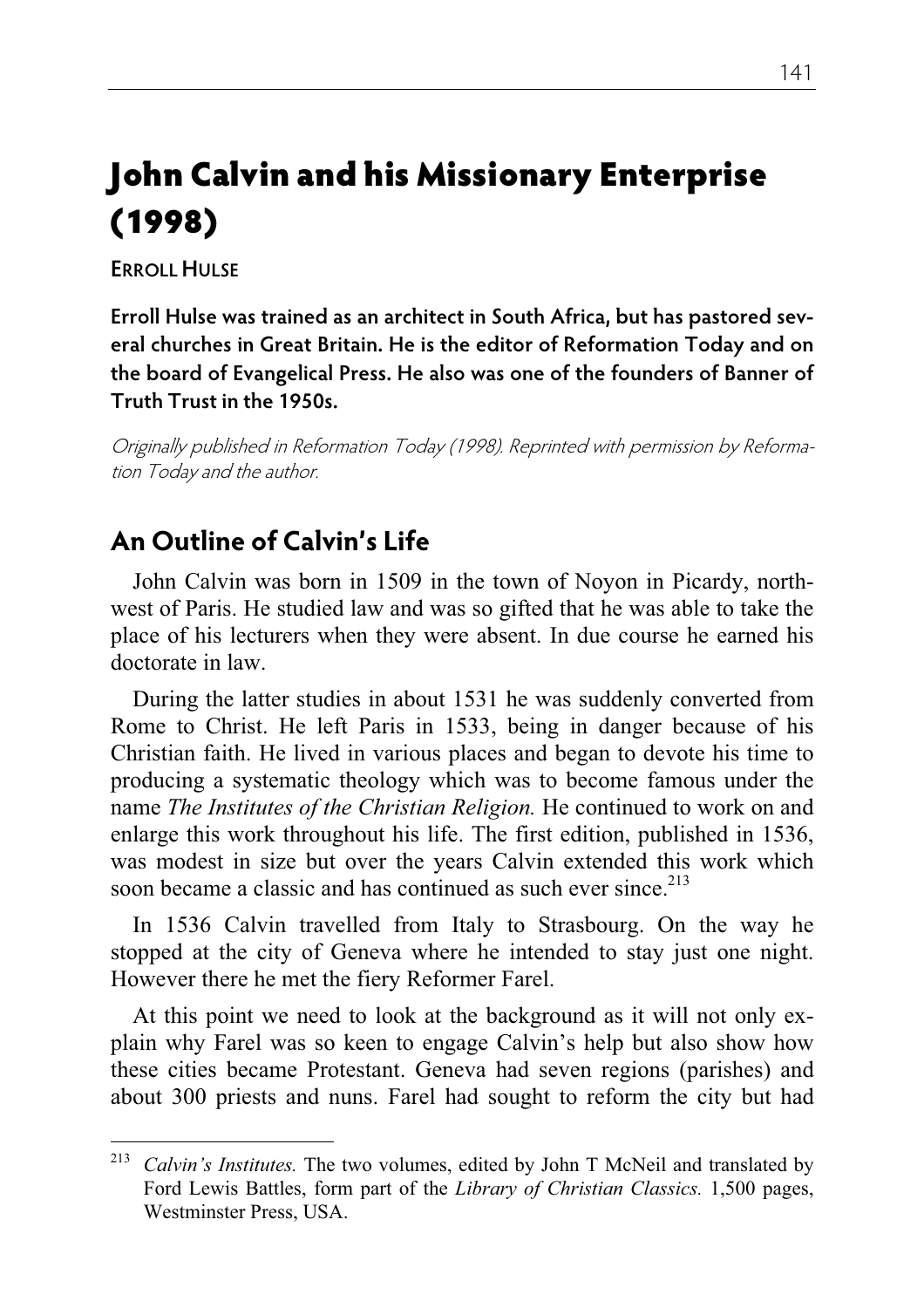been expelled. He then persuaded a friend by the name of Froment to begin teaching French in Geneva. This French language school attracted many prominent women students. Froment chose the New Testament as his textbook which was used by the Holy Spirit to convict the women who then influenced their husbands. In due course the evangelical party in the city increased in number. The way in which these cities were won was by challenging the Roman Catholic priests to a public debate which the city leaders were invited to attend. There were 200 City Council members in Geneva. The priests were mostly ignorant and unable to defend the Roman Catholic position. The Reformers would demonstrate the Roman Catholic teaching to be without biblical foundation and this convinced the City Council to reject Roman Catholic practice and control.

It was just when Farel was involved in this desperate struggle to persuade the leaders of Geneva to reject Romanism that Calvin arrived, then only 27 years old. Farel immediately saw in Calvin the teacher needed to consolidate the work. But Calvin had no desire to stay in Geneva. He was tired and longed for rest. 'May God curse your rest!!' shouted Farel. These words made Calvin tremble. Later he wrote in the introduction to his *Commentary on the Book of Psalms,* 'I was terrified by Farel's words and made conscious of being a coward.' So Calvin was persuaded to stay and he began to preach in Geneva. Not long after this the Roman Catholic priests of the nearby city of Lausanne were challenged to a public debate by the Reformers. Of 337 priests only 174 arrived and only 4 had any ability to defend their doctrine. Farel and Viret, a foremost Swiss Reformer of those times, were the spokesmen for the Bible. They took Calvin with them as an observer as he had no experience of these debates. The debate went on for several days. One priest in defence of transubstantiation started to quote from the Early Church Fathers. Farel and Viret were unable to handle this and looked to Calvin for help. Standing up, the latter proceeded to quote from memory passages from the Early Church Fathers, giving the exact source in each case. It was an amazing display of learning and had an electrifying effect on the assembly. The opposition was completely confounded. One priest was converted immediately. As a result of this astonishing performance not only did Lausanne turn Protestant but 200 priests renounced the Roman Catholic Church.

The work in Geneva however was not easy. Calvin wished to bring everything under the authority of Scripture. The City Council would not agree and this led to such a division that they expelled Calvin who then went to live in Strasbourg. There he was influenced by two outstanding Reformers, Bucer and Capito. They recognized Calvin's gifts and invited him to pastor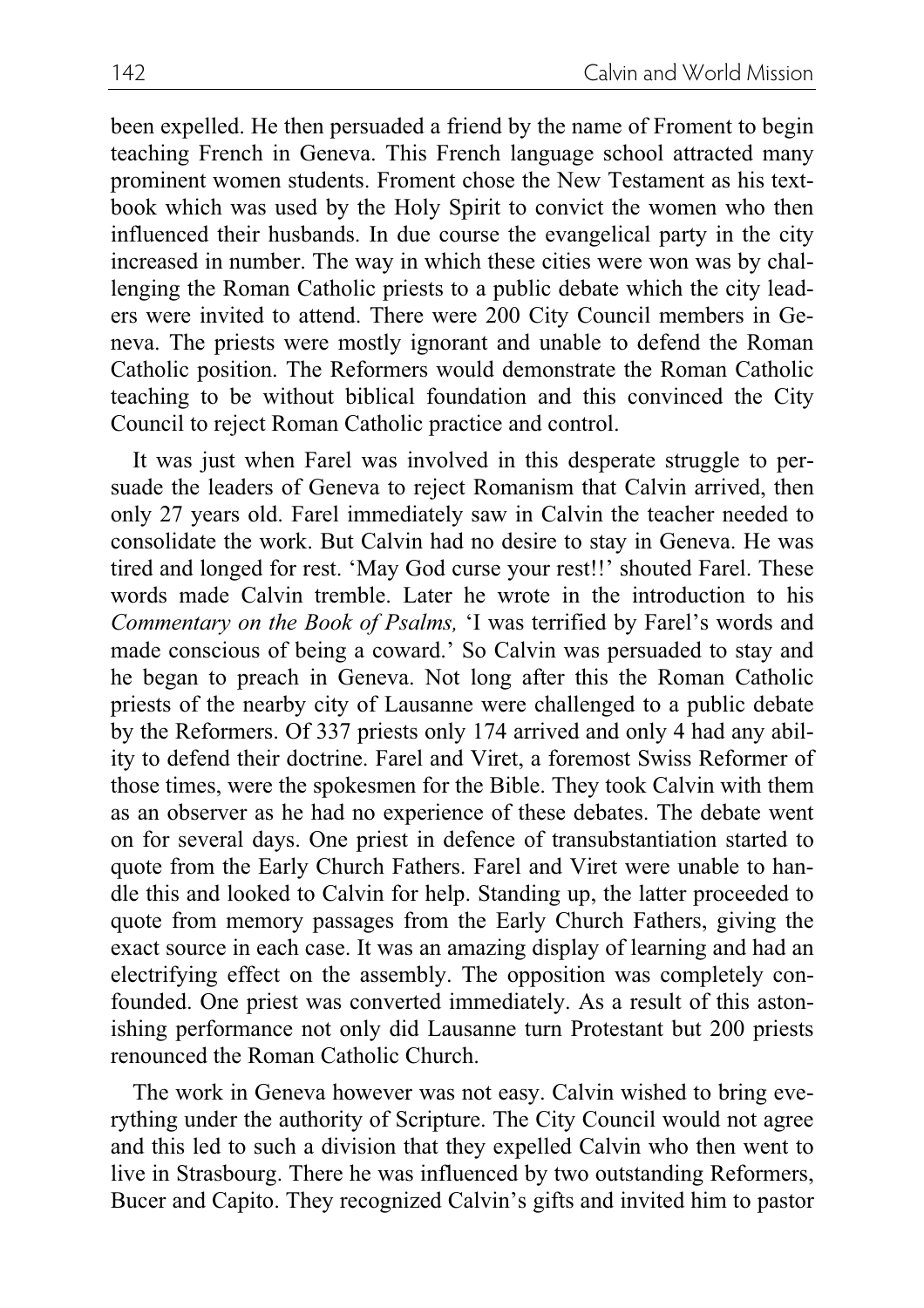a church with a congregation numbering 500 which he did from 1538 to 1541.

It was in 1541 that a Roman Catholic cardinal by the name of Sadoleto wrote to the Council of Geneva inviting them to return to the Roman Catholic Church. Sadoleto badly miscalculated because the people hated Romanism even though they had not agreed to all Calvin's reforms. They did not know how to reply to Sadoleto's letter. The humble course was followed which was to invite Calvin to return to Geneva. At first he refused but when he did return it was through a long and patient work that Geneva became the foremost centre for Protestantism, a city where many persecuted Christians from all over Europe were able to find refuge as well as a ministry that inspired them with missionary zeal.

Calvin's method was to expound the Scriptures systematically. He would preach almost every day in the morning and afternoon, expounding the Old Testament during the week and the New Testament on Sundays. He preached without notes directly from the Hebrew or the Greek. His expositions were written down by scribes. This is how his valuable commentaries came into being. He also kept up a huge correspondence. Up to 1553 much of his time was spent working at reformation in Geneva. Thereafter up until the time of his death in 1564 aged 54 he concentrated on the evangelisation of France.

#### **Missionaries sent into France**

It is widely believed that the Reformers of the sixteenth century were not involved in missionary activity. That is simply not the case.<sup>214</sup> John Calvin was involved in the work of sending missionaries to Brazil. Doors into Brazil did not open at that time and those involved in the attempt lost their lives. However the mission field is not only lands far off. Indeed France constituted a mission field. $^{215}$ 

Unlike present day France, which is almost entirely secular in outlook, the France of the 16th century was religious but dominated by the priesthood of the Roman Catholic Church. Persecution by the priests against

<sup>214</sup> For a detailed description of the Brazilian saga see *The Heritage of John Calvin*  edited by John Bratt, pages 40-73, Eerdmans, 1973.

<sup>&</sup>lt;sup>215</sup> John Calvin's enterprise in the evangelisation of France is described by Jean-Marc Berthoud in a carefully researched treatise of 53 pages, *Westminster Conference Papers .for 1992* obtainable from John Harris, 8 Back Knowl Road, Mirfield, WF14 9SA, UK 4.00 including postage. It is from this treatise that I have extracted the material about France.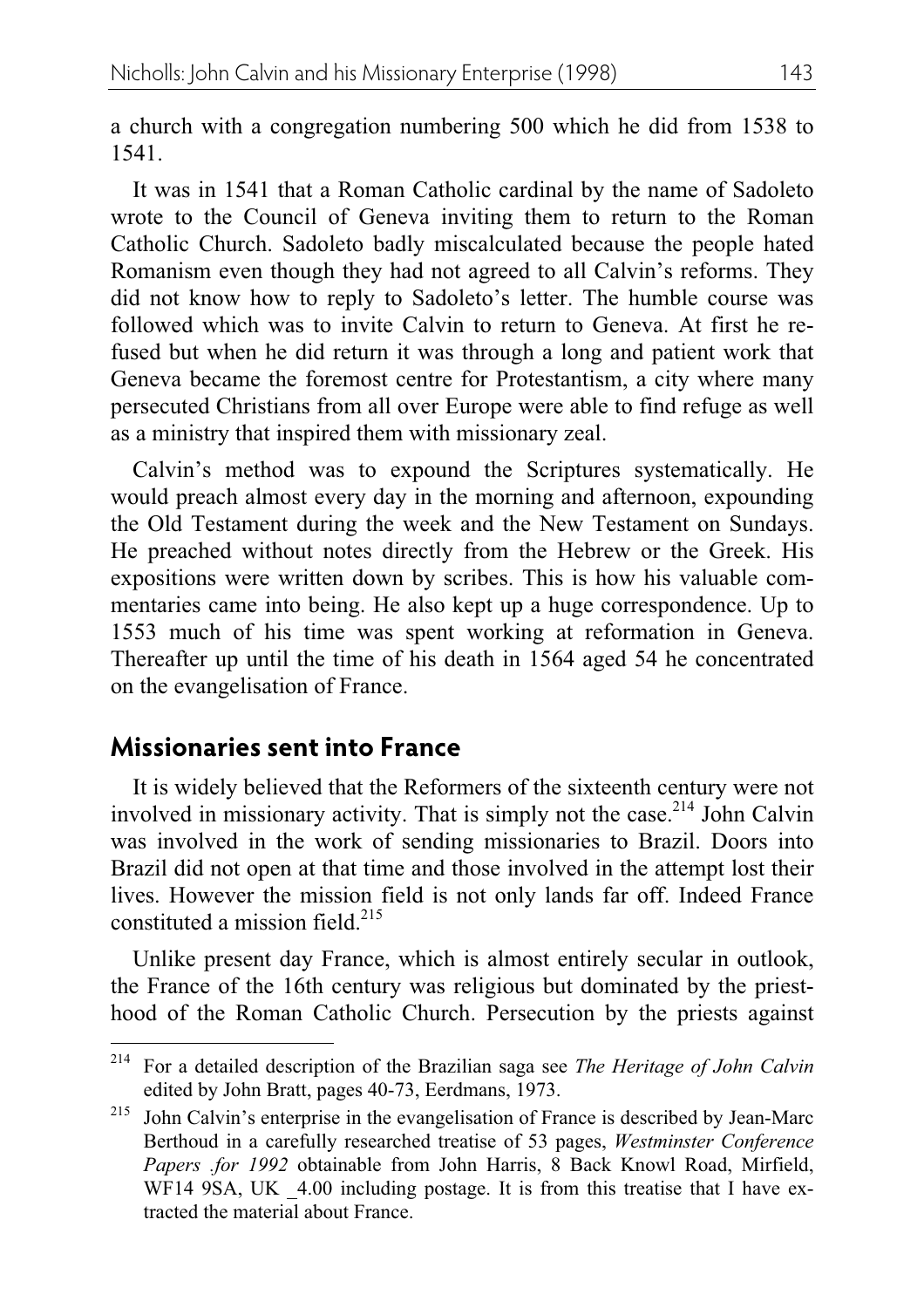evangelicals was fierce. It could cost your life to actively propagate the evangelical faith. However within the Roman Church a very considerable Bible movement had taken place through the secret reading of books by Luther as well as through the teaching of a well-known Catholic, Lefèvre d'Etaples. A great spiritual harvest was there to be reaped.

From 1555 to 1562 we know for sure that 88 preachers were sent from Geneva into France. Of these, nine laid down their lives as martyrs. There may have been more than 88. Historical research is hampered by the fact that everything in that period was done in a secretive way for security reasons. Also we must account for many short term missions into France. Those who were ordained and sent out as church planters were exceptionally gifted men. Some of them were from aristocratic families and most were from a well-educated upper middle class background in France. Very few were from artisan origin and none from a peasant background. With the exception of Pierre Viret who was Swiss, (he became the pastor of the largest church of 8,000 communicants at Nîmes), these church planting missionaries originated from almost every province of France. This fact helps explain how it was that almost all regions of France were permeated with the gospel.

Of these missionaries those who were not already accredited pastors were obliged to conform to rigorous standards set up by Calvin. The moral life of the candidate, his theological integrity and his preaching ability were subject to careful examination. With regard to moral discipline a system was established by which the pastors were responsible to each other. There was an exacting code listing offences that were not to be tolerated in a minister. Offences in money, dishonesty or sexual misconduct meant instant dismissal.

All Calvin's students had to be fully proficient in Latin, Hebrew and Greek, in order to be thoroughly proficient in line by line exegesis of the Scriptures.

They were required to be trained in Church History and Systematic Theology. Character training was paramount. These pastors had to face the reality of martyrdom. Only when Calvin judged a man to possess the necessary fibre and stamina would he be sent into France to preach and plant churches. Each church began by a group gathering in a home, and then out of that a fully disciplined church would be constituted. Such was termed 'a dressed church'.

In 1555 there was only one 'dressed church'. Seven years later, in 1562, there were 2150 such churches! This represents growth of extraordinary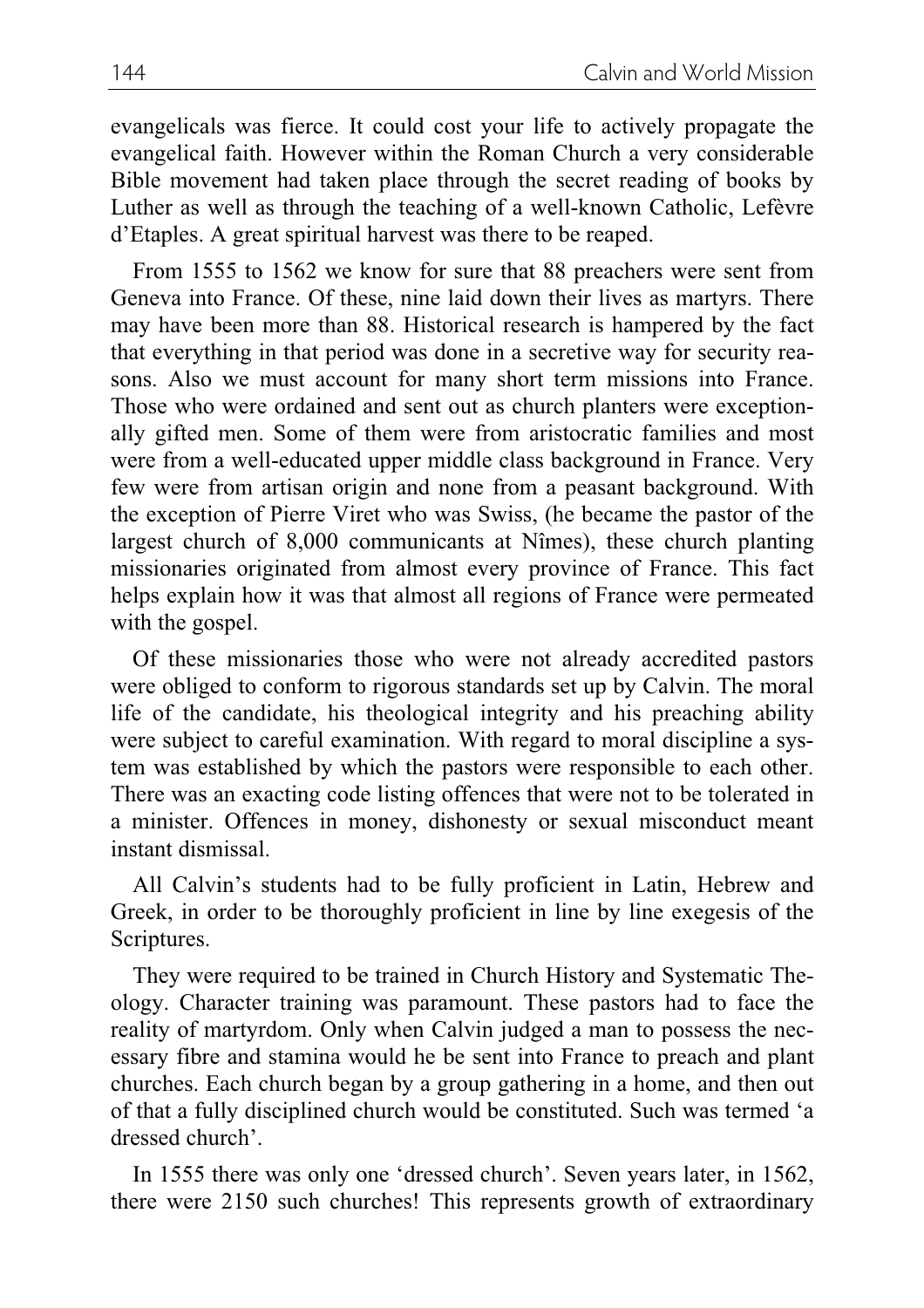proportions. Eventually there were over two million Protestant church members out of a French population of twenty million. This multiplication came in spite of fierce persecution. For instance in 1572, 70,000 Protestants lost their lives. The church order used was Presbyterian. There were 29 national synods from about 1562 to 1685 when persecution forced most of the believers to leave France.

The real character of John Calvin is revealed in his letter-writing which was very extensive and pastoral in character. Besides personal letters he also wrote to the French churches as a whole. For instance in November 1559 he wrote: 'Persecutions are the real battles of Christians, to test the constancy and firmness of their faith; we should hold in high esteem the blood of the martyrs shed for a testimony to the truth.'

### **Conclusion**

From the example provided above we need above all to recapture the biblical idea that a missionary is a male preacher/pastor who engages in church planting. There are many ancillary services and many ancillary agencies but without the application in practice of preaching and pastoring in the work of church planting the prospect of Christianity in any unevangelised land will be bleak.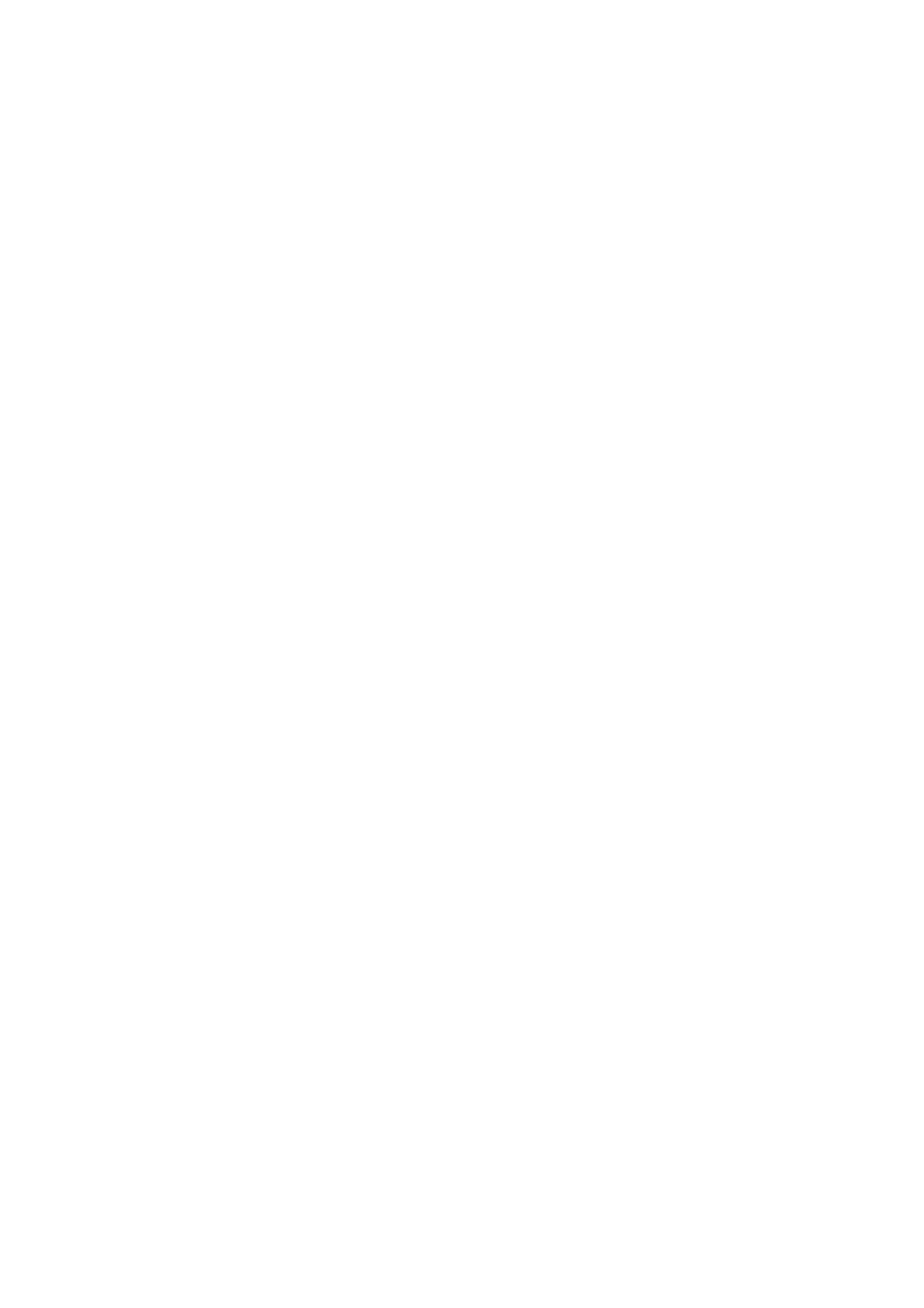# John Calvin on Evangelism and Missions (1998)

**RAY VAN NESTE**

#### **Dr. Ray Van Neste is assistant professor of Christians Studies and Director of the R. C. Ryan Center of Biblical Studies of Union University, Jackson, TN.**

Originally published in The Founders Journal, issue 33 (summer 1998). Reprinted by permission of the author (www.uu.edu/personal/rvannest) and of the Founders Ministries, Cape Coral, FL (www.founders.org).

### **Introduction**

From his own lifetime onward John Calvin has been a controversial person. One controversy stems from the accusations leveled against him by many that he was completely unevangelistic and unconcerned about missions. A. M. Hunter, in his book on Calvin's teaching, said, "Certainly he [Calvin] displayed no trace of missionary enthusiasm."<sup>216</sup> Some have even said that Calvin's teaching on predestination necessarily destroyed evangelistic fervor; "we are all familiar with the scornful rationalization that facilely asserts that his horrible doctrine of divine election makes nonsense of all missionary and evangelistic activity."<sup>217</sup> Others, however, have said: "One of the natural results of Calvin's perspective of predestination was an intensified zeal for evangelism."218 Though some have used Calvin's teachings to excuse their apathy towards evangelism, a close examination of Calvin's historical context, his writings, and his actions would prove John Calvin to be a man truly committed to the spread of the gospel.

## **Historical Context**

In order to understand John Calvin, or any other historical figure, one must understand the time in which the person lived and worked. Calvin

<sup>216</sup> A. Mitchell Hunter, *The Teaching of Calvin, a Modern Interpretation* (Glasgow: Maclehose, Jackson, and Company, 1920), 154.

<sup>217</sup> Philip E. Hughes, "John Calvin: Director of Missions," in *The Heritage of John Calvin*, ed., J. H. Bratt (Grand Rapids: Wm. B. Eerdmans, 1973), 42.

<sup>218</sup> Frank A. James, III, "It was both 'a horrible decree' and 'very sweet fruit'", *Christian History* 5, no. 4 (Fall 1986): 26.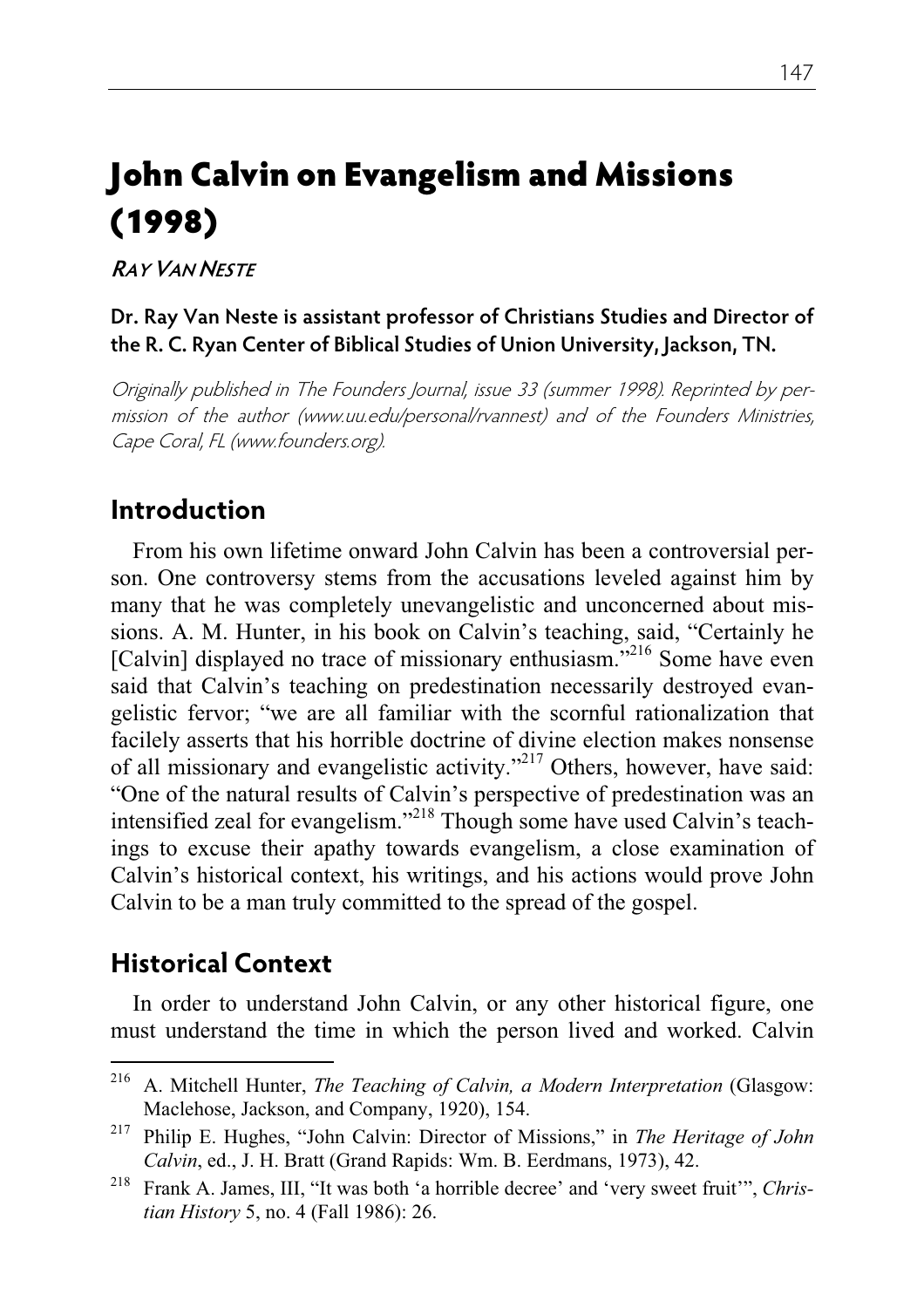emerged as a Reformation leader in 1536 with the publication of *The Institutes of the Christian Religion* and remained in leadership until his death in 1564. Thus, Calvin was a generation after Luther, and the Reformation, well entrenched in Germany, was spreading all over Europe. However, there was little organization among the churches that had split with Rome. Historian Owen Chadwick noted that

The problem now was not the overthrow of the papacy, but the construction of new modes of power … In breaking down papal authority, the Reformation seemed to have left the authority of the Christian ministry vague and uncertain. $219$ 

Protestant groups, who had been accustomed to strong central authority in Rome, were now only loosely organized and, though they claimed scripture for their authority, they disagreed on what the scriptures meant with regard to certain doctrines. By the time that Calvin gained prominence in 1536, Protestant churches were in great need of organization and structure in their doctrine and practice.

In addition to the disorganization within, there was persecution from without. The scattered condition of Protestantism was only worsened by the intense efforts of the Roman Church to eradicate the Protestant movement. Protestant churches were struggling not only for their identity but also for their very survival. Calvin himself had to leave France for personal safety, and he wrote the first edition of the *Institutes* in response to the ill treatment of French Protestants. Identification with Protestantism brought immediate punishment, including torture and even death.

Obviously, Calvin's era was a time of intense difficulty for Protestant churches. The demands of the day led him to spend a considerable amount of his energy developing a church organization, writing theology, and training ministers. With such pressing needs one *might* understand if Calvin neglected evangelism or missions. After all, the church itself and its message must first be established. Moreover, preaching Reformation doctrine in areas other than the Protestant cities would mean almost certain death. However, even these pressing needs and problems, which would immobilize many churches today, did not stop the evangelistic efforts of Calvin and his followers.

<sup>219</sup> Owen Chadwick, *The Reformation* (Pelican Books, 1964; reprint, New York: Penguin Group, Penguin Books, 1990), vol. 3, *The Penguin History of the Church*, ed., Owen Chadwick, 83.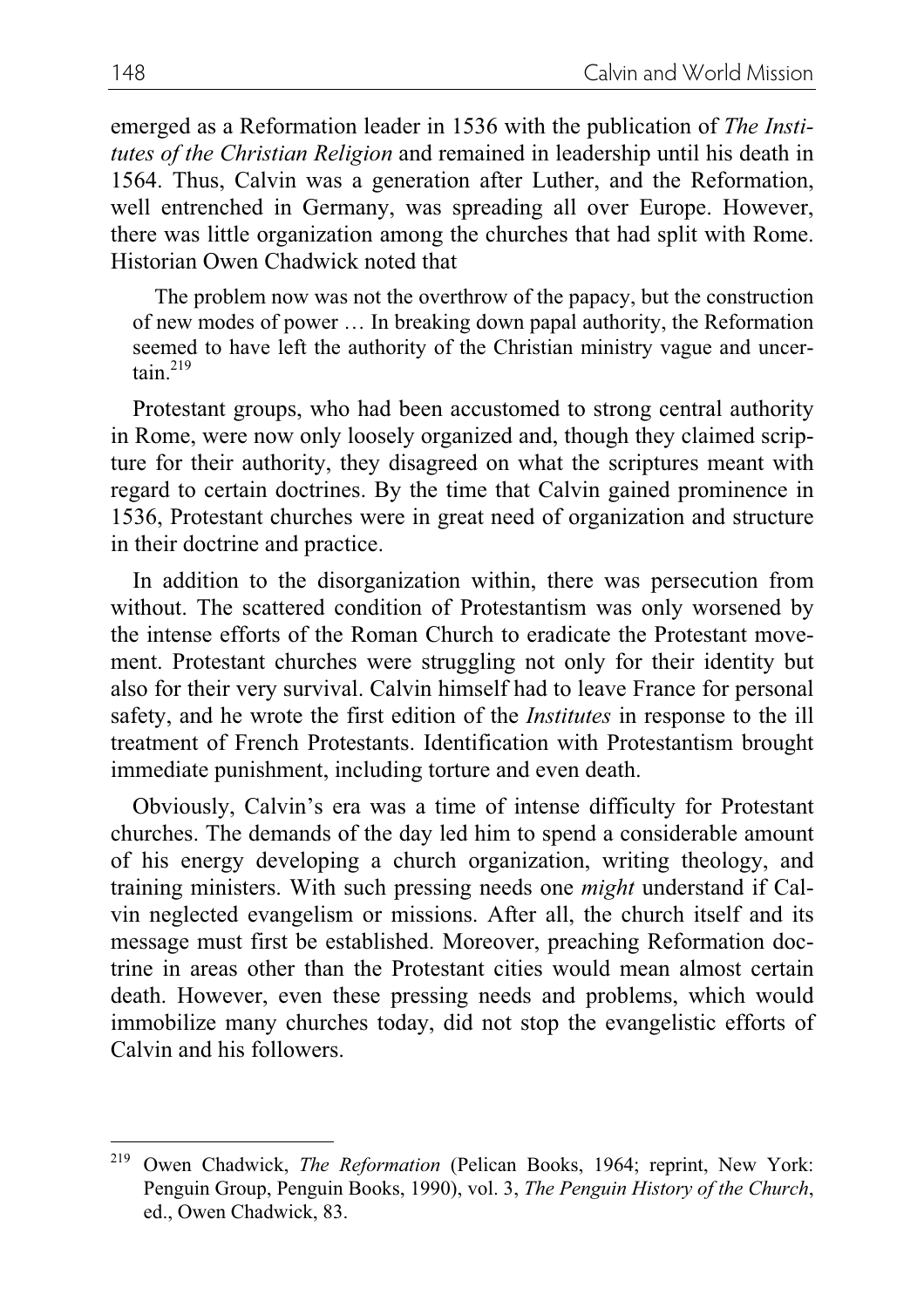### **Calvin's Writings**

Calvin's writings on predestination have most often been targeted as unevangelistic and destructive to missionary zeal. Calvin addressed predestination primarily in related parts of his *Institutes* and in his treatise, *Concerning the Eternal Predestination of God*, which J. K. S. Reid called "the longest and most sustained exposition which Calvin wrote on the subject."220 Dealing with predestination in the *Institutes*, Calvin does not directly address evangelism specifically, but neither does he describe it as unnecessary. He does, in fact, write several times about the gospel being preached to the masses, resulting in the salvation of the elect and the hardening of the non-elect (III.23.10; II.5.10). In other words, Calvin did not limit the preaching of the gospel to those considered to be elect. He explains his views more fully in his treatise on predestination:

Since we do not know who belongs to the number of the predestined and who does not, it befits us so to feel as to wish that all be saved. So it will come about that, whoever we come across, we shall study to make him a sharer of peace … even severe rebuke will be administered like medicine, lest they should perish or cause others to perish. But it will be for God to make it effective in those whom He foreknew and predestined.<sup>221</sup>

Calvin clearly encouraged Christians to be involved in evangelism! "It befits us" to desire all people to be saved. The result of this proper desire should make us try to lead everyone "we come across" to faith in Christ, for that is the only way they could share in peace. This is not to be a halfhearted effort. Christians are to use "even severe rebuke" if necessary to prevent others from ignoring the gospel and perishing. Christians must make the effort to evangelize everyone knowing that only God can save.

Calvin's doctrine of predestination did not make the preaching of the gospel unnecessary; instead, it made preaching necessary because it was by the preaching of the gospel that God had chosen to save the predestined.

Aside from his writings on predestination, Calvin also strongly supported the idea of missions with passages widely scattered throughout his commentaries.222 Commenting on Micah 2:1-4, Calvin states, "The Kingdom of Christ was only begun in the world when God commanded the

<sup>220</sup> John Calvin, *Concerning the Eternal Predestination of God*, trans. J. K. S. Reid (London: James Clarke and Co., Limited, 1961), 9.

<sup>221</sup> Ibid., 138.

<sup>222</sup> R. Pierce Beaver, "The Genevan Mission to Brazil," in *The Heritage of John Calvin*, ed., J. H. Bratt (Grand Rapids: Wm. B. Eerdmans, 1973), 56.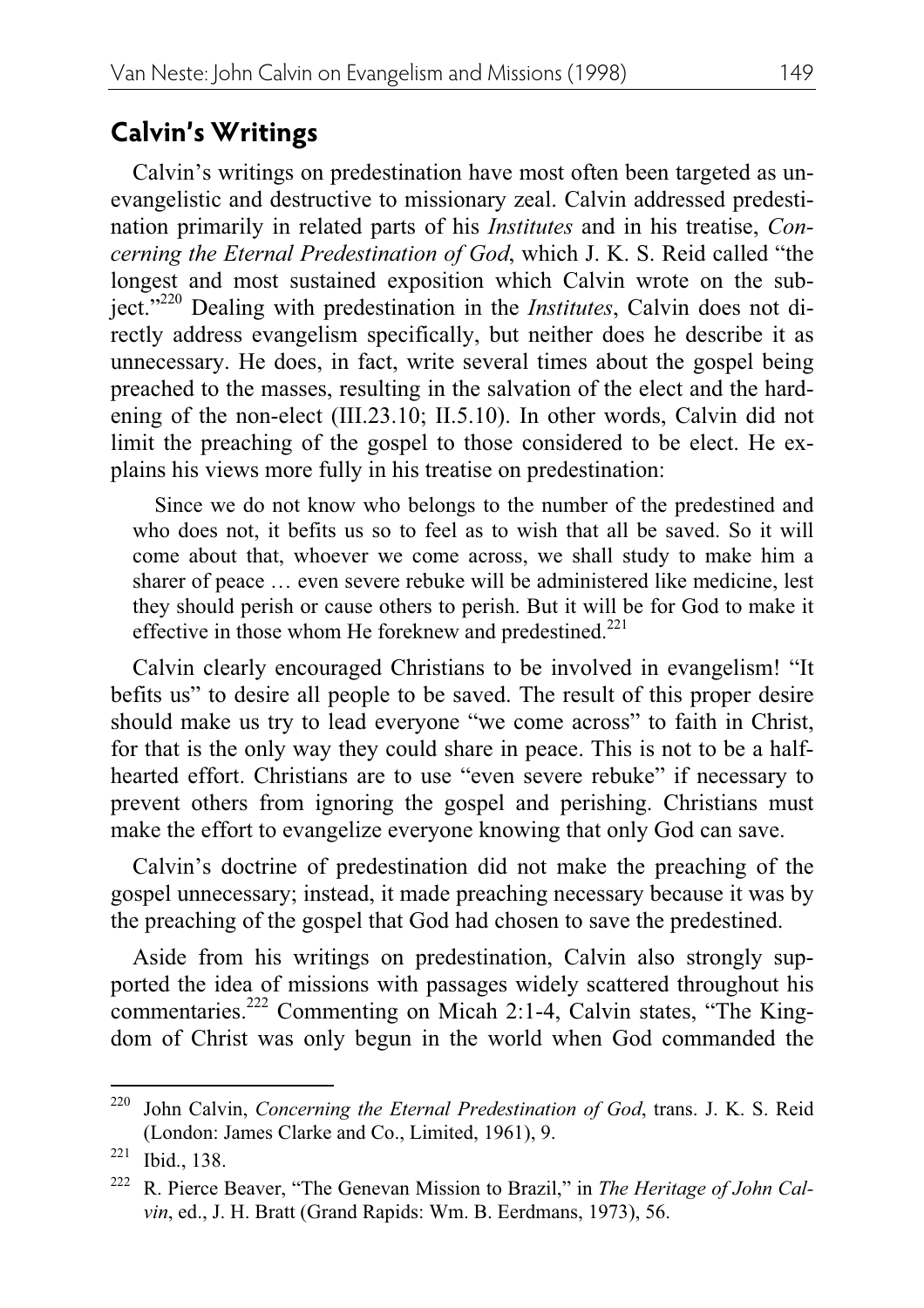gospel to be every where proclaimed and … at this day its course is not as yet complete." $2^{223}$  In other words the Great Commission was not fulfilled by the apostles and, consequently, this mission is still the responsibility of Christians.

Calvin expressed similar views as he commented on 1 Tim. 2:4, saying "there is no people and no rank in the world that is excluded from salvation; because God wishes that the gospel should be proclaimed to all without exception."224 He is not, of course, saying that everyone in the world would be saved, but that certain people from all parts of the world would be saved. The whole idea of the passage is that God desires "foreign nations" to hear the gospel and to be included in salvation. It is the Christian's duty "to be solicitous and to do our endeavor for the salvation of all whom God includes in his calling." $^{225}$ 

No one should be denied the opportunity of hearing the gospel proclaimed. Continuing to verse five of the same passage, Calvin writes that those people insult God "who, by their opinion, shut out any person from the hope of salvation."<sup>226</sup> The gospel is to be preached indiscriminately to all people, and the decision about who will believe is to be left to God.

Indeed, Calvin never portrays God as a cruel tyrant grudgingly allowing some to be saved. In a comment on Ezek. 18:23, he states:

God certainly desires nothing more than for those who are perishing and rushing toward death to return to the way of safety. This is why the gospel is today proclaimed throughout the world, for God wished to testify to all the ages that he is greatly inclined to pity. $227$ 

God desires for men to be saved and by His election has assured that some will be. It is the fact that God will definitely call some that encourages believers to "bestow more toil and exertion for the instruction of rebels," realizing that "our duty is, to be employed in sowing and watering, and while we do this we must look for the increase from God."<sup>228</sup> Clearly, Calvin recognized the need for Christians to exert effort in evangelism in

<sup>223</sup> Ibid., 57.

<sup>224</sup> John Calvin, *Calvin's Commentaries, Ephesians – Jude* (Wilmington, DE: Associated Publishers and Authors, n.d.), 2172.

 $225$  Ibid.

 $226$  Ibid., 2173.

<sup>227</sup> John Calvin, *Calvin: Commentaries* (Philadelphia: Westminster Press, 1963), vol. 23, *The Library of Christian Classics*, eds. Baillie, McNeill, and Van Dusen, 402.

<sup>228</sup> Calvin, *Ephesians – Jude*, 2247.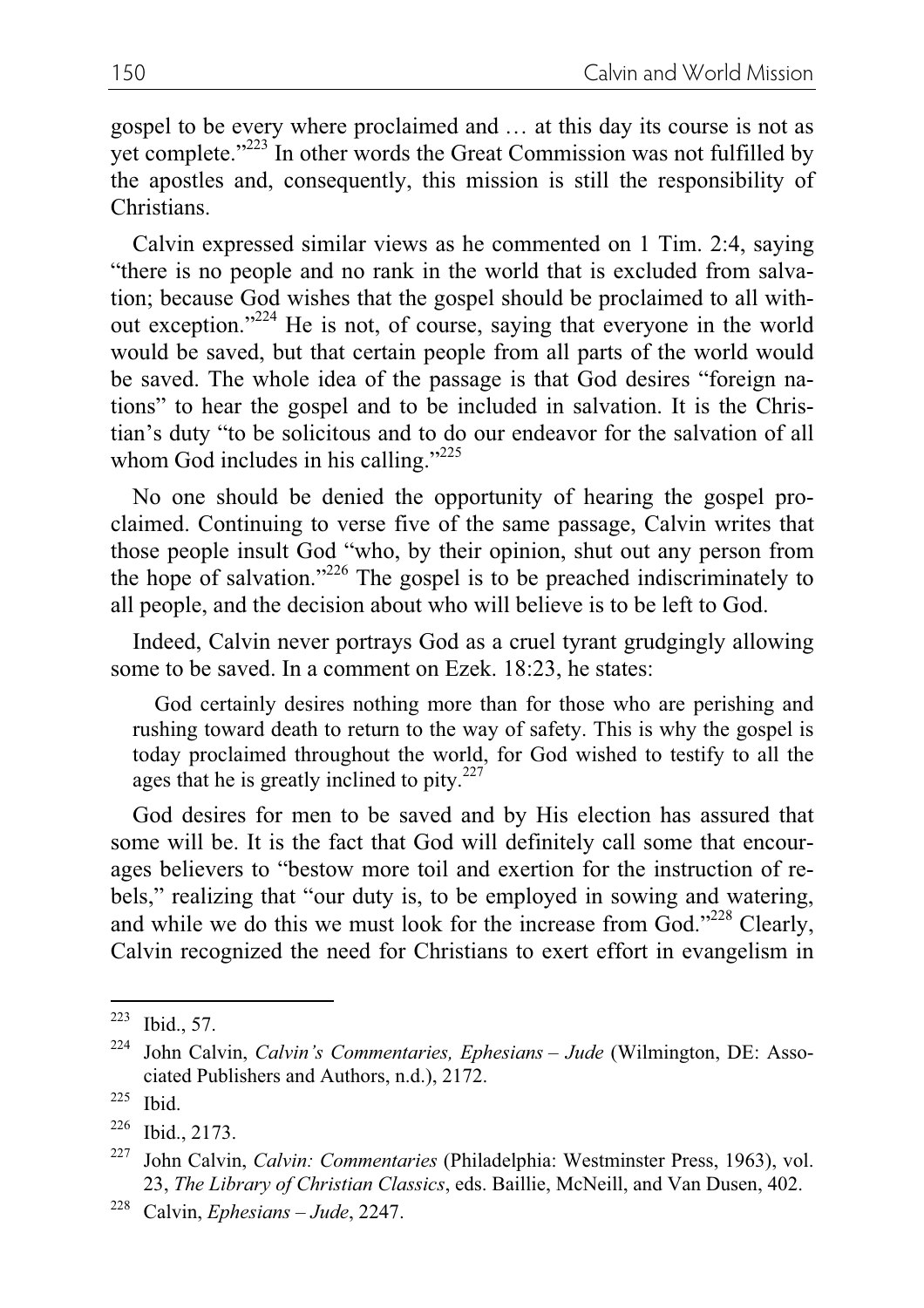order to be used of God to call out His elect. He saw evangelism as a duty and employment involving "toil and exertion." Such is far from an indifferent attitude toward evangelism.

## **Calvin's Activity**

Perhaps the best evidence of Calvin's concern for missions is the mission activity of the Genevan church under his leadership. Under Calvin's leadership, Geneva became "the hub of a vast missionary enterprise"<sup>229</sup> and "a dynamic center or nucleus from which the vital missionary energy it generated radiated out into the world beyond."<sup>230</sup> Protestant refugees from all over Europe fled to Geneva; they came not merely for safety but also to learn from Calvin the doctrines of the Reformation so they could return home to spread the true gospel. Philip Hughes notes that Geneva became a "school of missions" which had as one of its purposes

"to send out witnesses who would spread the teaching of the Reformation far and wide ... . It [Geneva] was a dynamic centre of missionary concern and activity, an axis from which the light of the Good News radiated forth through the testimony of those who, after thorough preparation in this school, were sent forth in the service of Jesus Christ."<sup>231</sup>

Thus was Calvin's missionary concern reflected in the church he served and the students he taught.

The pastors of Geneva, including Calvin himself, met regularly and kept sporadic notes of their actions in a register, which became the greatest source of information on the missionary activity in Geneva. In April 1555 the *Register of the Company of Pastors* for the first time listed men who were sent out from Geneva to "evangelize Foreign Parts."<sup>232</sup> The entry that mentioned these men stated that they had been sent out prior to April 1555, and they were already ministering in the Piedmont valleys.<sup> $233$ </sup> More ministers may have been sent out before this time without being recorded in the

<sup>229</sup> Raymond K. Anderson, "Calvin and Missions," *Christian History*, 5 no. 4 (Fall 1986): 23.

<sup>&</sup>lt;sup>230</sup> Hughes, "John Calvin: D. O. M.,"  $45$ .

<sup>231</sup> Philip Hughes, ed. and trans., *The Register of the Company of Pastors of Geneva in the Time of Calvin* (Grand Rapids: Wm. B. Eerdmans, 1966), 25.

<sup>232</sup> Alister McGrath, *A Life of John Calvin, a Study in the Shaping of Western Culture* (Oxford; Basil Blackwell Ltd., 1990), 182. Cf. Hughes, *Register*, 308.

<sup>233</sup> Hughes, *Register*, 308.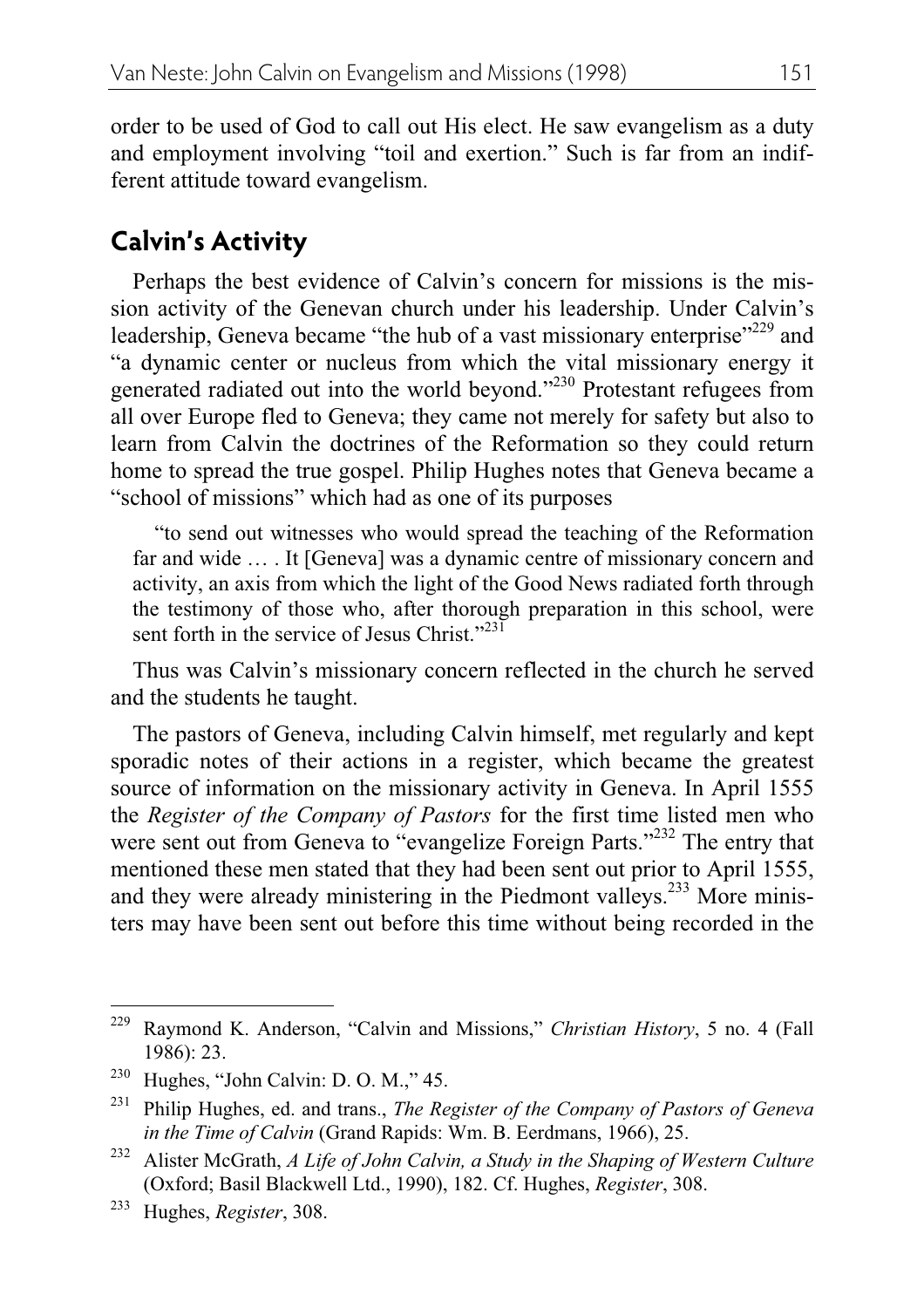*Register* because the notes were not complete and it was often dangerous to record the names of missionaries.

By 1557 it was a normal part of business for the Genevan pastors to send missionaries into France. Robert M. Kingdon called it a "concentrated missionary effort."<sup>234</sup> By 1562, religious wars had broken out in France, and it was no longer safe to record the names of missionaries. However, between 1555 and 1562 the *Register* records 88 men by name who were sent out from Geneva to different places as "bearers of the gospel."<sup>235</sup>

In reality many more than 88 were sent. In one year, 1561, though the *Register* mentions only twelve missionaries, other sources indicate that at least 142 missionaries were sent!<sup>236</sup> Hundreds of men were sent out, reaching Italy, Germany, Scotland, England, and practically covering France.<sup>237</sup> From all over Europe requests came to Geneva for ministers of the gospel and the Genevan Company of Pastors filled as many as possible. At times even their own churches were deprived of pastors in order to meet the needs of struggling groups abroad.<sup>238</sup> Thus, Geneva, under Calvin's direction, served as the heart of the Reformation in Europe, pumping out the lifeblood of trained ministers into all areas.

In addition to the extensive work in Europe, one group of Genevan missionaries was sent to Brazil. The *Register* simply states that on Tuesday, August 25, 1556, M. Pierre Richier and M. Guillaume were sent as ministers to Brazil. "These two were subsequently commended to the care of the Lord and sent off with a letter from this church."<sup>239</sup> The ministers were sent in response to a request from Admiral Coligny, a Huguenot leader. They were to serve as chaplains for a group of Protestants who were going to Brazil to establish a colony, and they would have opportunity to instruct

- 238 Hughes, *Register*, 27.
- 239 Ibid., 317.

<sup>234</sup> Robert M. Kingdon, "Calvinist Religious Aggression," in *The French Wars of Religion, How Important Were Religious Factors?*, ed. J. H. M. Salmon (Lexington, MA: D. C. Heath and Company, 1967), 6.

<sup>&</sup>lt;sup>235</sup> Hughes, "John Calvin: D. O. M," 46; cf. also McGrath, 184. McGrath mentions some of the areas to which these men went: Poitiers, Paris, Lyons, Bergerac, Dieppe (which he calls an important jumping-off point for England and Scotland, Issoudun, and Orleans).

<sup>236</sup> Ibid.

 $237$  Anderson, 23.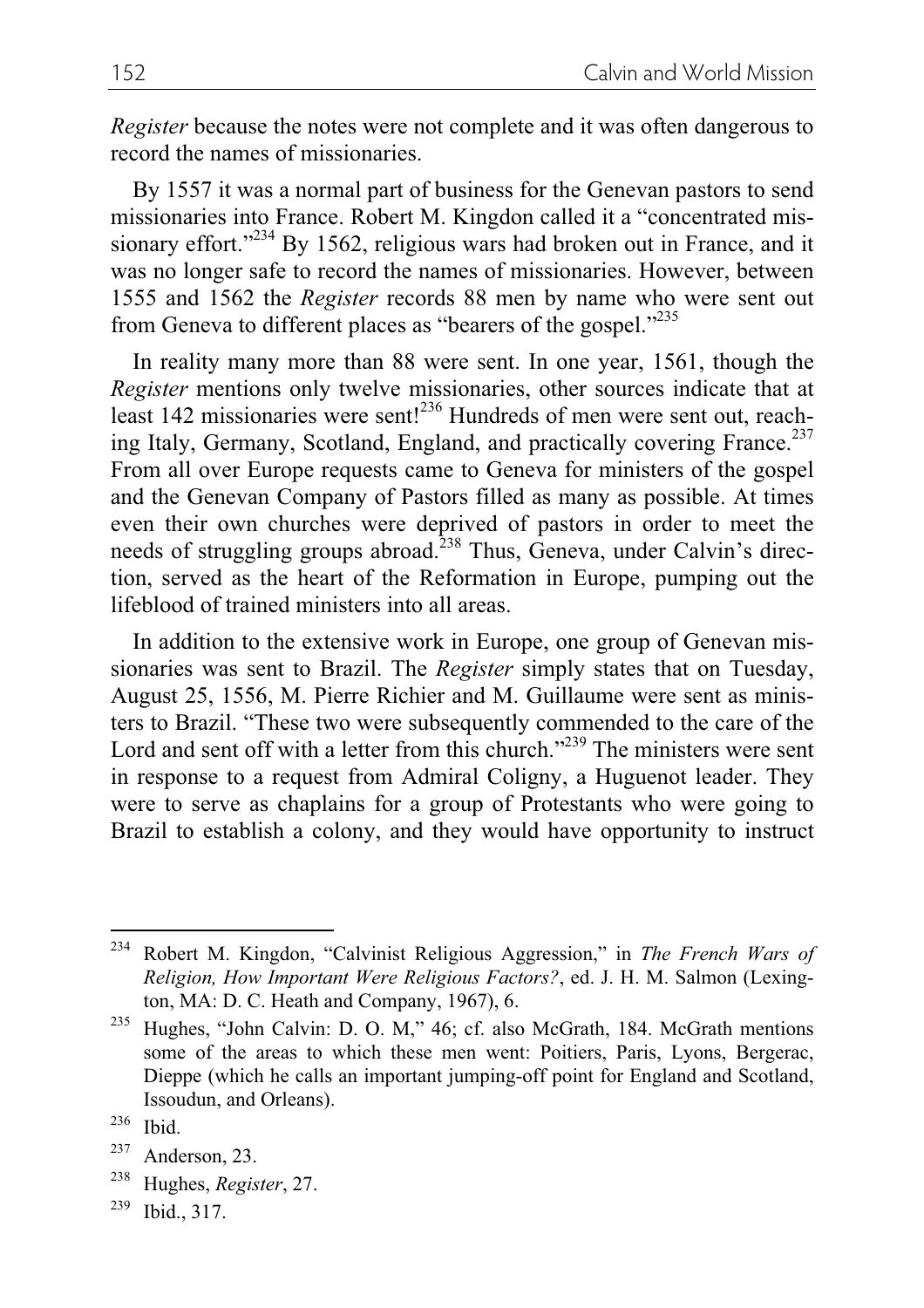the natives in the gospel. $240$  One man who went on the trip wrote that, upon receiving the request,

the church of Geneva at once gave thanks to God for the extension of the reign of Jesus Christ in a country so distant and likewise so foreign and among a nation entirely without knowledge of the true  $God.^{241}$ 

Sadly, the mission was not successful because the leader of the group betrayed the Protestants. Some were killed, and others were sent back to Europe. Though the mission failed, it remains "a striking testimony to the far reaching missionary vision of Calvin and his Genevan colleagues."<sup>242</sup>

### **Conclusion**

Though evangelism was not discussed as much in the sixteenth century as it would be later, Calvin proved himself to be genuinely concerned for the spread of the true gospel. In light of the situation of the world around him, his mission activity, and that of his colleagues, is truly admirable. His writings also show that he believed the gospel should be preached to all. The missionary endeavors of the Genevan church especially prove Calvin's commitment to missions. Speaking of these efforts, Philip Hughes states,

Here is irrefutable proof of the falsity of the too common conclusion that Calvinism is incompatible with evangelism and spells death to all missionary enterprise.<sup>243</sup>

Clearly, Calvin must have believed his teachings were compatible with mission work since he was so involved in such work himself. Whether or not one agrees with all of Calvin's views or actions, one must admit the great reformer's teachings (including predestination) do indeed support evangelism and mission work.

### Selected Bibliography

Anderson, Raymond K. "Calvin and Missions." ChristianHistory, 5, no. 4 (Fall 1986): 23.

Beaver, R. Pierce. "The Genevan Mission to Brazil." In The Heritage of John Calvin, ed. J. H. Bratt, 55-73. Grand Rapids: William B. Eerdmans Publishing Company, 1973.

243 Hughes, *Register*, 25.

 $240$  Hughes, "John Calvin: D. O. M.," 47.

 $241$  Beaver, 61.

 $242$  Anderson, 23.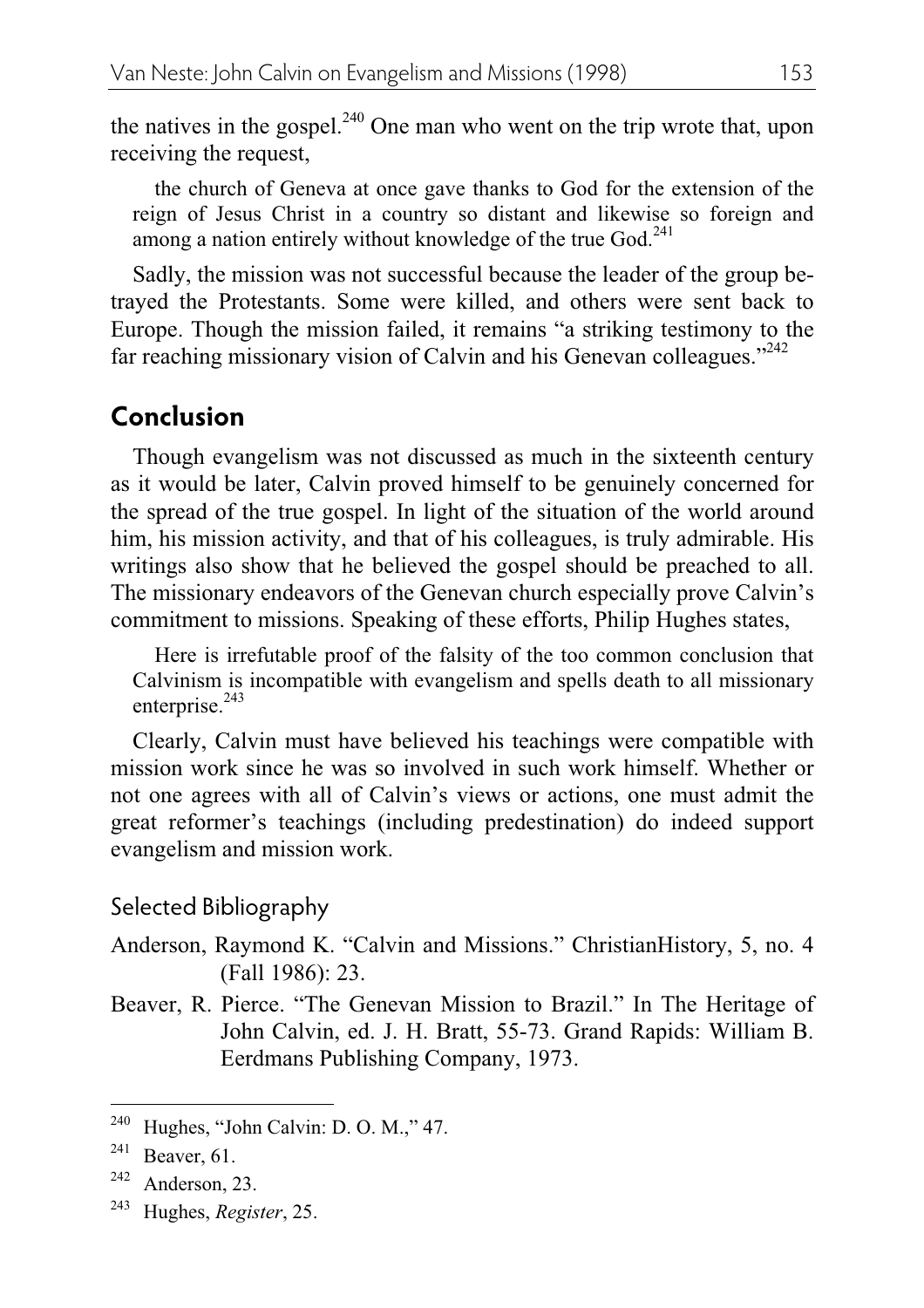- Calvin, John. Calvin's Commentaries. Ephesians Jude. Wilmington, DE: Associated Publishers and Authors, n.d.
	- \_\_\_\_\_\_\_\_. Calvin's Commentaries. Vol. 7, The Gospels. Grand Rapids: Associated Publishers and Authors, Inc., n.d.
	- . Calvin: Commentaries. Edited by Joseph Haroutunian. Vol. 23, The Library of Christian Classics, eds. Baillie, McNeill, Van Dusen. Philadelphia: Westminster Press, 1963.
- \_\_\_\_\_\_\_\_. Calvin: Institutes of the Christian Religion. Edited by John T. McNeill. Translated by Ford Lewis Battles. Vols. 20-21, The Library of Christian Classics, eds. Baillie, McNeill, Van Dusen. Philadelphia: Westminster Press, 1960.
- \_\_\_\_\_\_\_\_. Calvin's New Testament Commentaries. The Epistles Paul the Apostle to the Galatians, Ephesians, Philippians, and Colossians. Edited by David W. Torrance and Thomas F. Torrance. Translated by T. H. L. Parker. Grand Rapids: William B. Eerdmans Publishing Company, 1965.
- \_\_\_\_\_\_\_\_. Concerning the Eternal Predestination of God. Translated by J. K. S. Reid. London: James Clarke and Co. Limited, 1961.
- Chadwick, Owen. The Reformation. Vol. 3, The Penguin History of the Church, ed. Owen Chadwick. Pelican Books, 1964; reprint, New York: Penguin Group, Penguin Books, 1990.
- George, Timothy. Theology of the Reformers. Nashville: Broadman Press, 1988.
- Hughes, Philip E. "John Calvin: Director of Missions." In The Heritage of John Calvin, ed. J. H. Bratt, 40-54. Grand Rapids: William B. Eerdmans, 1973.
	- \_\_\_\_\_\_\_\_. ed. and trans. The Register of the Company of Pastors of Geneva in the Time of Calvin. Grand Rapids: William B. Eerdmans Publishing Company, 1966.
- Hunter, A. Mitchell. The Teaching of Calvin, A Modern Interpretation. Glasgow: Maclehose, Jackson, and Company, 1920.
- James, Frank A., III. "It was both 'a horrible decree' and 'very sweet fruit.'" Christian History, 5, no. 4 (Fall 1986): 24-26.
- Kingdon, Robert M. "Calvinist Religious Aggression." In The French Wars of Religion, How Important Were Religious Factors?, ed. J. H. M. Salmon, 6-11. Problems in European Civilization, eds. Ralph W. Greenlaw and Dwight E. Lee. Lexington, MA: D. C. Heath and Company, 1967.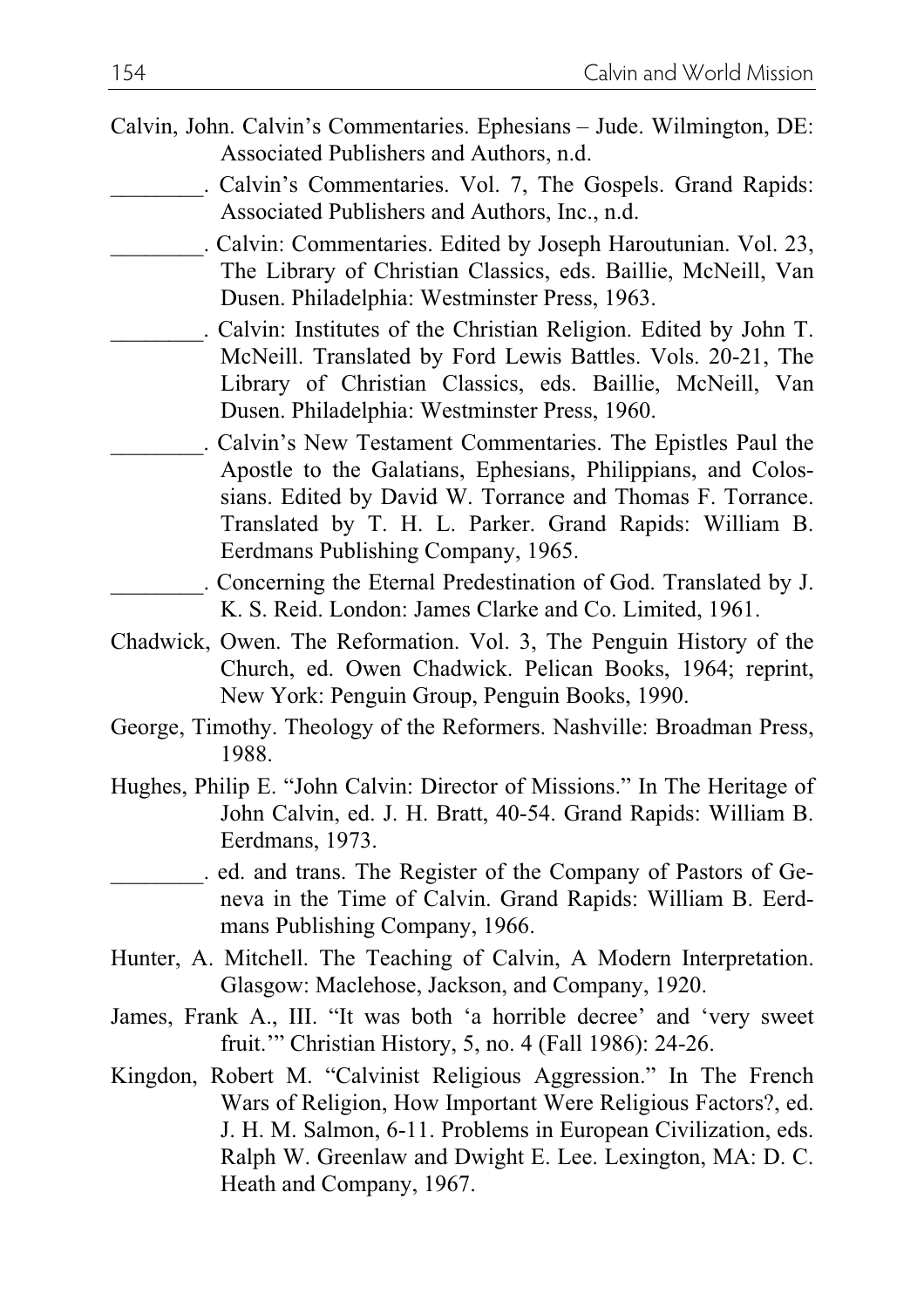- Kuiper, R. B. God Centered Evangelism. Grand Rapids: Baker Book House, 1961; reprint, Carlisle, PA: Banner of Truth Trust, 1978.
- McGrath, Alister E. A Life of John Calvin, a Study in the Shaping of Western Culture. Oxford: Basil Blackwell Ltd., 1990.
- McNeill, John T. The History and Character of Calvinism. Oxford: Oxford University Press, 1954.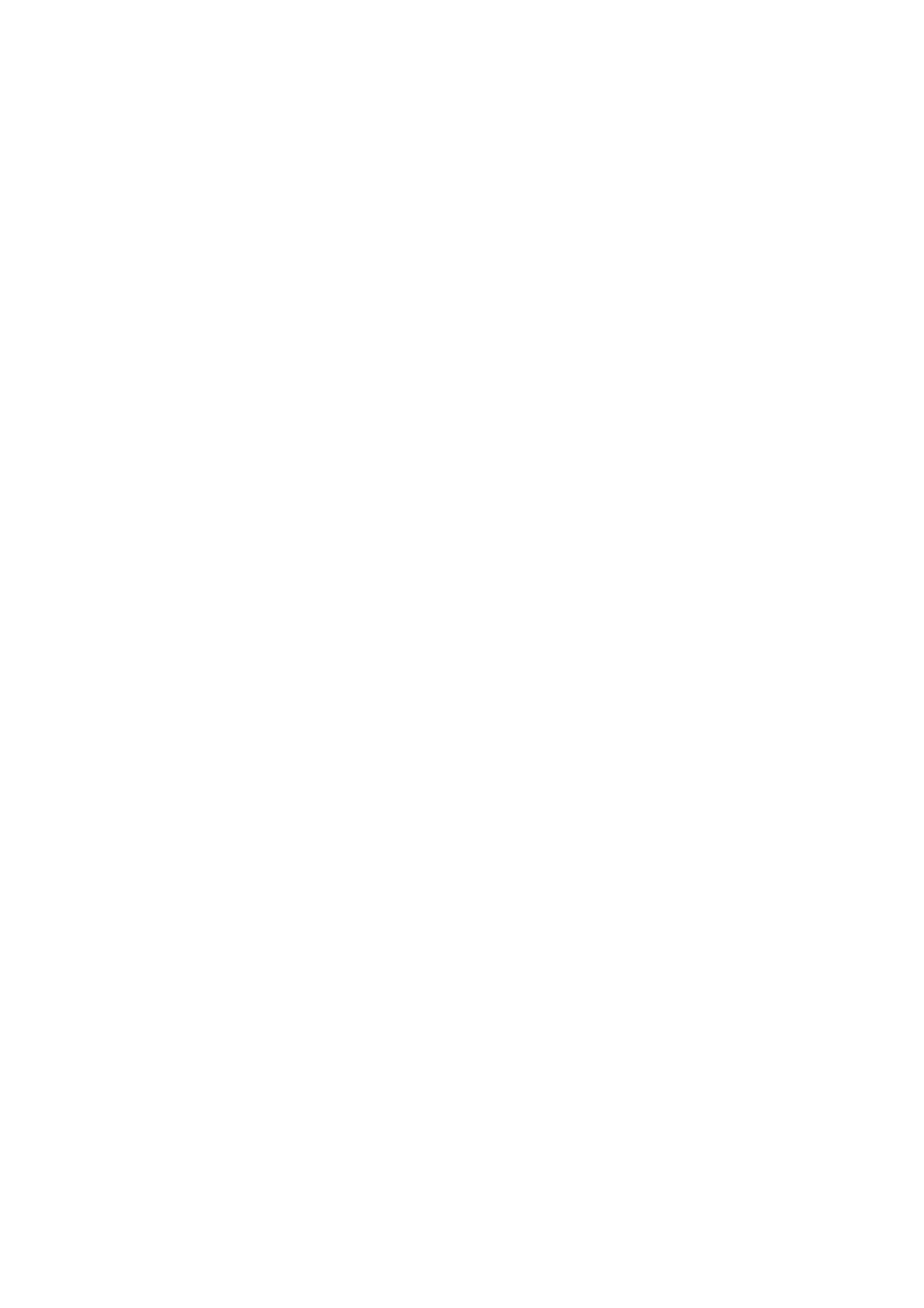## Calvin the Evangelist (2001)

**FRANK A. JAMES, III** 

**Frank Allison James III is President of Reformed Theological Seminary in Orlando, Florida. He also serves as Professor of Historical and Systematic Theology and Professor of Church History. He was awarded the D.Phil. in History from Oxford University in 1993 and a Ph.D. in Theology from Westminster Theological Seminary/Pennsylvania in 2000.** 

Originally published in Reformed Quarterly, Vol 19 (2001), No. 2/3 (http://www.rts.edu/ quarterly/fall01/james.html). Reprinted by permission of publisher and author.

There are many popular misconceptions about John Calvin. Who is the true Calvin behind the image?

Will Durant, the famous author of the eleven-volume series on the History of Western Civilization, said of Calvin: "We shall always find it hard to love the man, John Calvin, who darkened the human soul with the most absurd and blasphemous conception of God in all the long and honored history of nonsense."

Even the defrocked TV evangelist, Jimmy Swaggart, has something to say about Calvin. "Calvin," said Swaggart, "has caused untold millions of souls to be damned."

Such judgements, besides being uncharitable, fail to get at the real John Calvin – a man with a strong evangelical heart.

One of the most pervasive criticisms of Calvin is that he had no interest in missions. The well-known Protestant missiologist, Gustav Warneck, portrayed the Reformers, including Calvin, as missiologically challenged merely because they believed in predestination. "We miss in the Reformers, not only missionary action, but even the idea of missions … because fundamental theological views hindered them from giving their activity and even their thoughts a missionary direction."

But history tells another story.

The city of Geneva, long associated with Calvin, was also an important refugee center in the Reformer's day. Throughout sixteenth century Europe, persecuted Protestants fled their homelands, many of whom found their way to Geneva. In the 1550s, the population of Geneva literally doubled.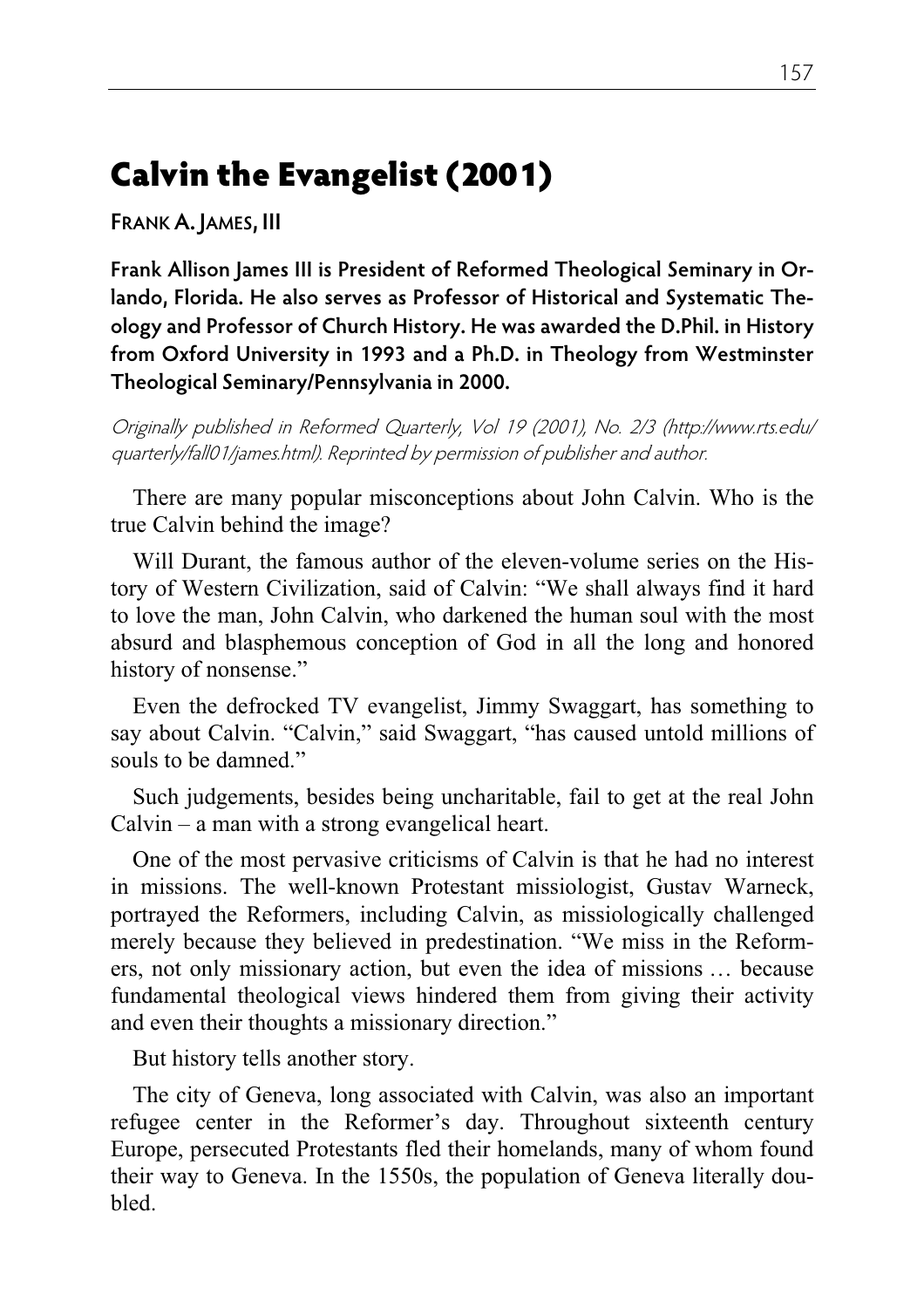One of those refugees who came to Geneva was the Englishman John Bale, who wrote: "Geneva seems to me to be the wonderful miracle of the whole world. For so many from all countries come here, as it were, to a sanctuary. Is it not wonderful that Spaniards, Italians, Scots, Englishmen, Frenchmen, Germans, disagreeing in manners, speech, and apparel, should live so lovingly and friendly, and dwell together like a … Christian congregation?"

Since Geneva was French-speaking, the vast majority of refugees came from France. As they sat under Calvin's teaching in the Cathedral of St. Pierre, the French refugees' hearts stirred for their homeland. Many of them felt compelled to return to France with the Protestant gospel.

Calvin, however, did not want to send uneducated missionaries back to the dangers of Catholic France. He believed that a good missionary had to be a good theologian first. And so he inspired and educated them. He trained them theologically, tested their preaching ability, and carefully scrutinized their moral character. Calvin and the Genevan Consistory sent properly trained missionaries back to France to share the Gospel.

Calvin did not just educate them and send men back to France. These missionaries did not just become photographic memories on Calvin's refrigerator door. On the contrary; Calvin remained intimately involved in all that they were doing.

The Genevan archives hold hundreds of letters containing Calvin's pastoral and practical advice on establishing underground churches. He did not just send missionaries; he invested himself in long-term relationships with them.

Concrete information exists from the year 1555 onwards. The data indicate that by 1555, there were five underground Protestant churches in France. By 1559, the number of these Protestant churches jumped to more than one hundred. And scholars estimate that by 1562 there were more than 2,150 churches established in France with approximately three-million Protestant souls in attendance.

This can only be described as an explosion of missionary activity; detonated in large part by the Genevan Consistory and other Swiss Protestant cities. Far from being disinterested in missions, history shows that Calvin was enraptured by it.

To be a missionary in France was so dangerous that the Genevan Consistory decided not to keep any record of such missionary activity in order to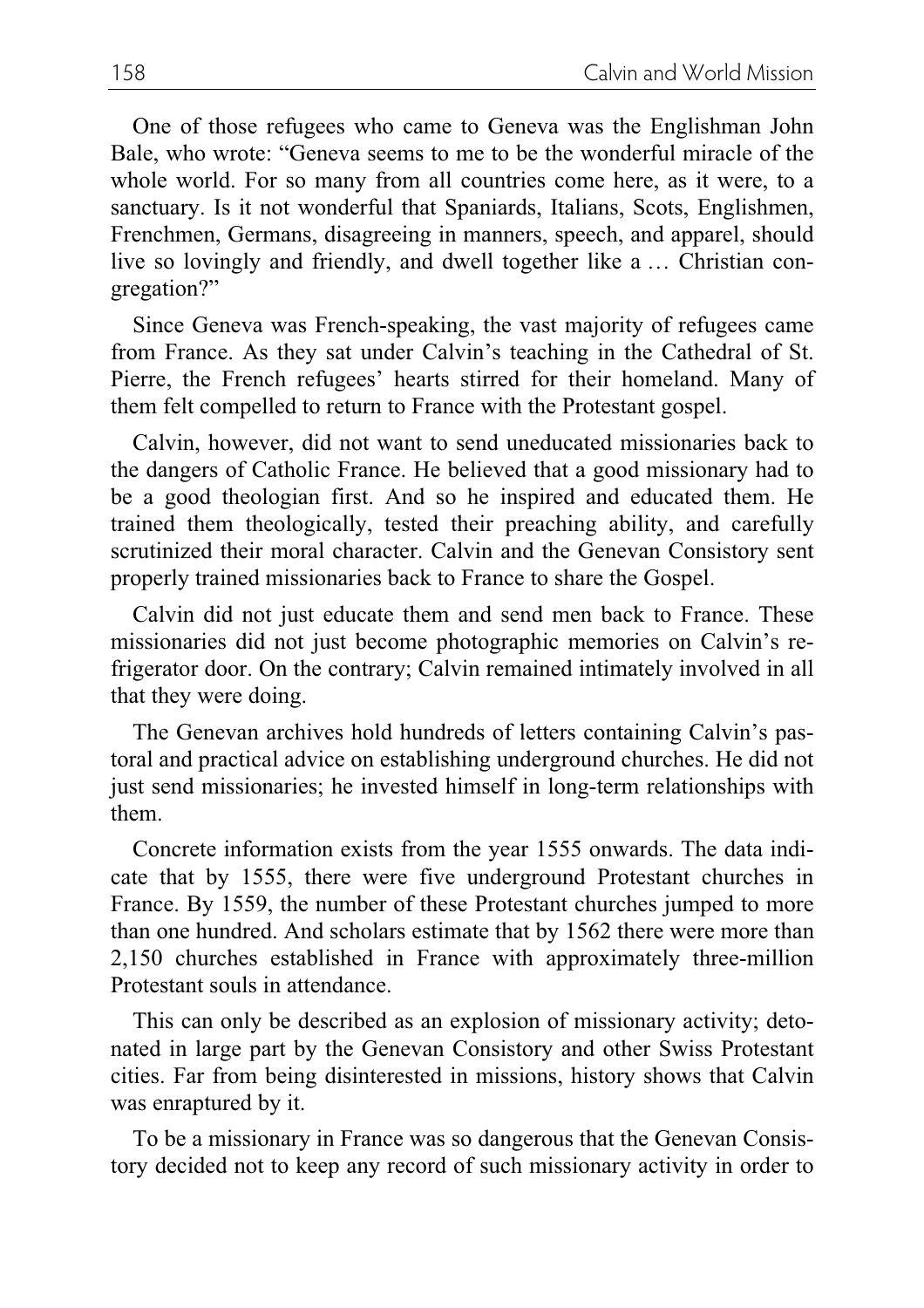protect their lives. And so the Genevan Consistory deliberately obscured the names and the numbers of missionaries sent out from Geneva.

Scholar peter Wilcox has combed the Genevan archives and dusted off some of Calvin's five hundred-year old correspondence. Much to his surprise, Wilcox discovered a treasure trove of material indicating that the last ten years of Calvin's life in Geneva (1555-1564) were preoccupied with missions' Among the dusty tomes were letters written by the Genevan missionaries themselves revealing just how successful they had been. One French church in Bergerac boasted to Calvin:

"There is, by the grace of God, such a movement in our district, that the devil is already for the most part driven out, so that we are able to provide ministers for ourselves. From day to day, we are growing, and God has caused His Word to bear such fruit that at sermons on Sundays, there are about four- to five-thousand people."

Another letter from Montpelier rejoiced, "Our church, thanks to the Lord, has so grown and so continues to grow every day that we are obliged to preach three sermons on Sundays to a total of five- to six-thousand people."

And it gets better. A pastor in Toulouse wrote to the Genevan Consistory: "Our church has grown to the astonishing number of about eight- to nine-thousand souls."

Calvin didn't just plant small fledgling churches; he planted megachurches that in turn planted more churches. It is difficult to fathom the extraordinary success of these Genevan sponsored missionaries. Even in our modern era, such statistics are unheard of.

The French government became so concerned about all these churches being planted that they sent a letter of protest to the Genevan city council. The Genevan city council responded by saying, "What missionaries?"

Genevan missionaries planted churches in other European destinations. Records indicate missionaries also were sent to Italy; the Netherlands, Hungary; Poland, and the free Imperial city-states in the Rhineland. The late Philip Edgcumbe Hughes, one of the few modern scholars aware of this extraordinary achievement, concluded that Calvin's Geneva was a "school of missions … [and] a dynamic centre of missionary concern and activity."

There is still more to the story of Genevan missions. It is one thing to send missionaries to Europe, but what about transcontinental missions?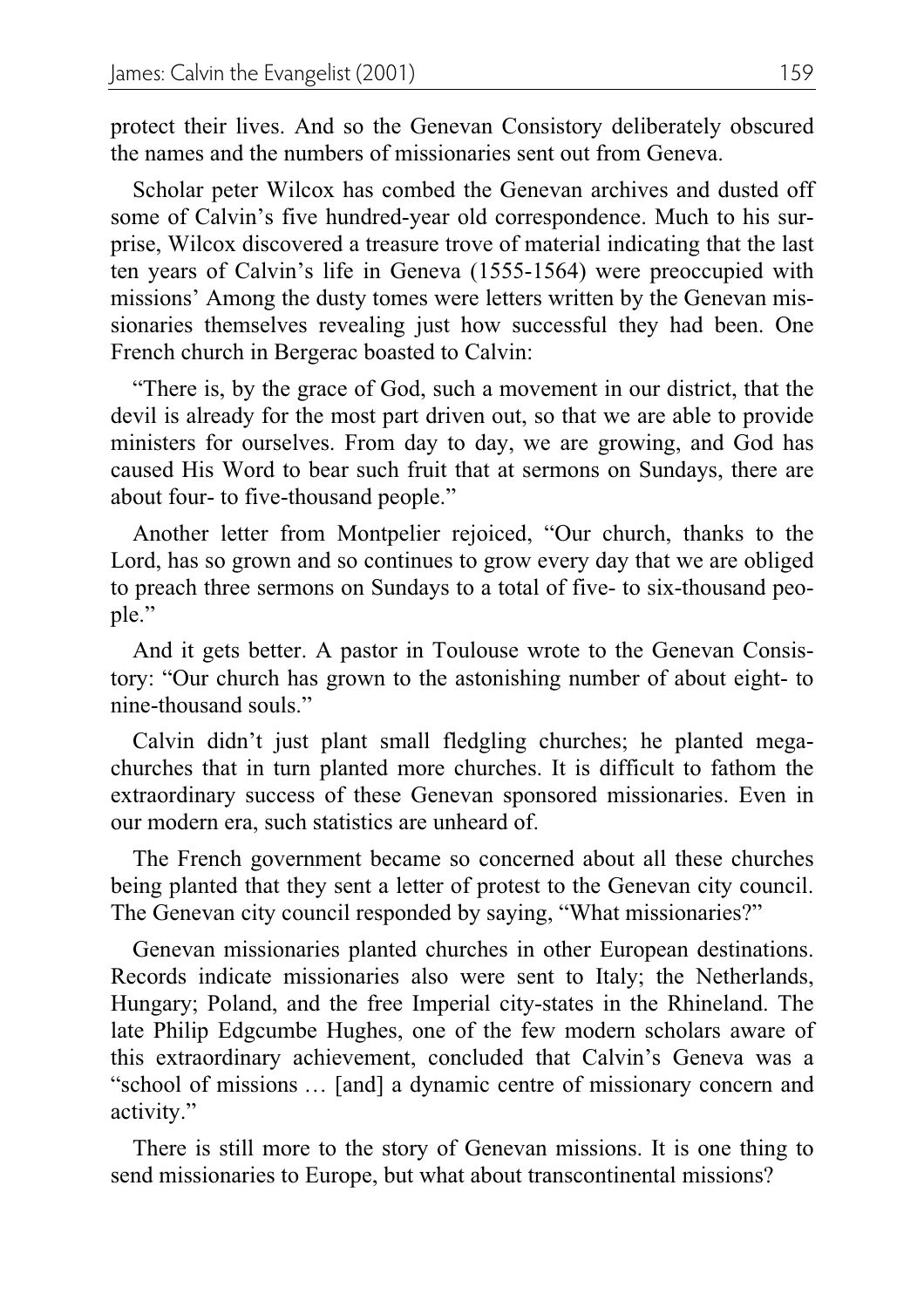Once again, Calvin earns high masks. As a matter of historical fact, Calvin also sent missionaries across the Atlantic Ocean to South America. It is a little known missionary episode that reads like an adventure story.

Because of increasing persecution, the leading Protestant in France, Admiral Coligny, embraced a grand vision for establishing a French Protestant colony in the New World where Protestants would be free to worship. Coligny sent out an expedition that eventually landed in what is now Brazil.

Along with his plans to establish a colony in Brazil, Coligny collaborated with Calvin to provide missionaries to the new settlement.

We actually know the names of the two missionaries that Geneva sent to Brazil – Pierre Richier and William Chartier. These two Genevan trained missionaries were to serve as chaplains to the settlers and bring the gospel to Brazil's natives.

The French expedition landed in Rio de Janeiro on March 10, 1557, and suddenly things took a turn for the worse. Nicholas Durand de Villegagnon, the leader of the expedition, turned traitor to the Protestant cause. He decided to create his own South American fiefdom. When the French Protestant settlers disapproved, he actually killed a number of them. The Protestant colonists and the Genevan missionaries fled into the Brazilian jungle where they found refuge, believe it or not, with a tribe of cannibals.

Over time, the Protestant colonists and missionaries eventually made their way back to France where one of them (Jean de Lery) wrote a book describing his Brazilian adventures. He described how the colonists and missionaries made every effort to share the gospel with the cannibals. Although their efforts ultimately proved unsuccessful, they nevertheless exhibited an abiding missionary interest – even in the midst of a terrible trial.

What motivated Calvin's extraordinary missions interests? The answer, in part, can be found in Calvin's sermons.

Calvin's sermons typically offer a concluding prayer. These prayers often repeated his most deeply held convictions. After preaching a sermon on 1 Timothy 2:3, Calvin offered this prayer:

"Seeing that God has given us such a treasure and so inestimable a thing as His Word, we must employ ourselves as much as we can, that it may be kept safe and sound and not perish. And let every man be sure to lock it up securely in his own heart. But it is not enough to have an eye to his own salvation, but the knowledge of God must shine generally throughout the whole world."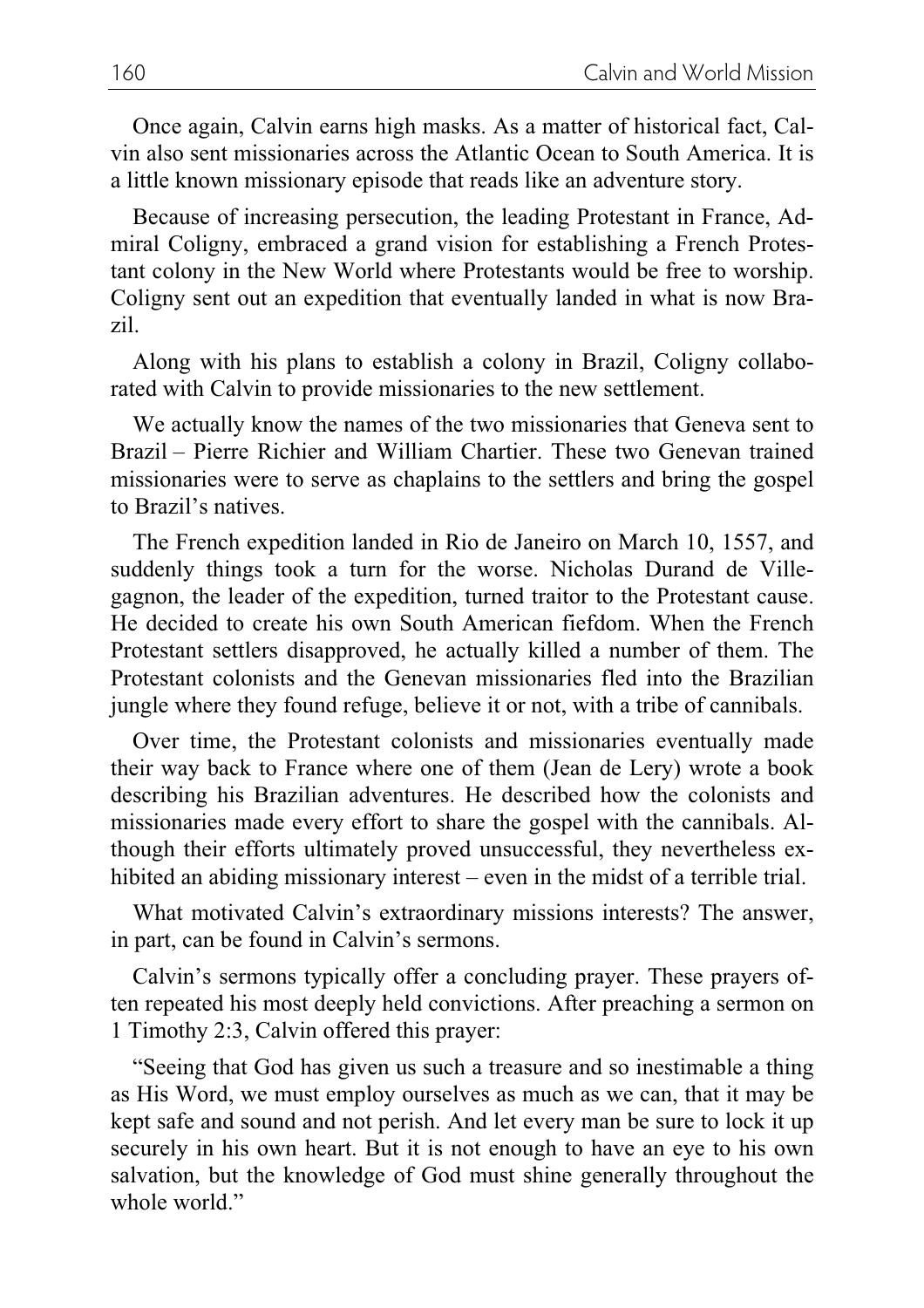Similar sentiments are found in many of his concluding pastoral prayers. For Calvin, it was axiomatic that the salvation of our souls necessarily carries with it an inevitable desire to share the gospel with others.

Calvin was missions-minded because he understood the transformational character of the gospel. He understood that when God saves a person, it makes a profound difference in that person's life and in the lives of others.

If Calvin is taken as a model, Reformed theology ought to produce not only the best theologians. but also the best pastors and missionaries. These convictions reveal the true Calvin behind the image.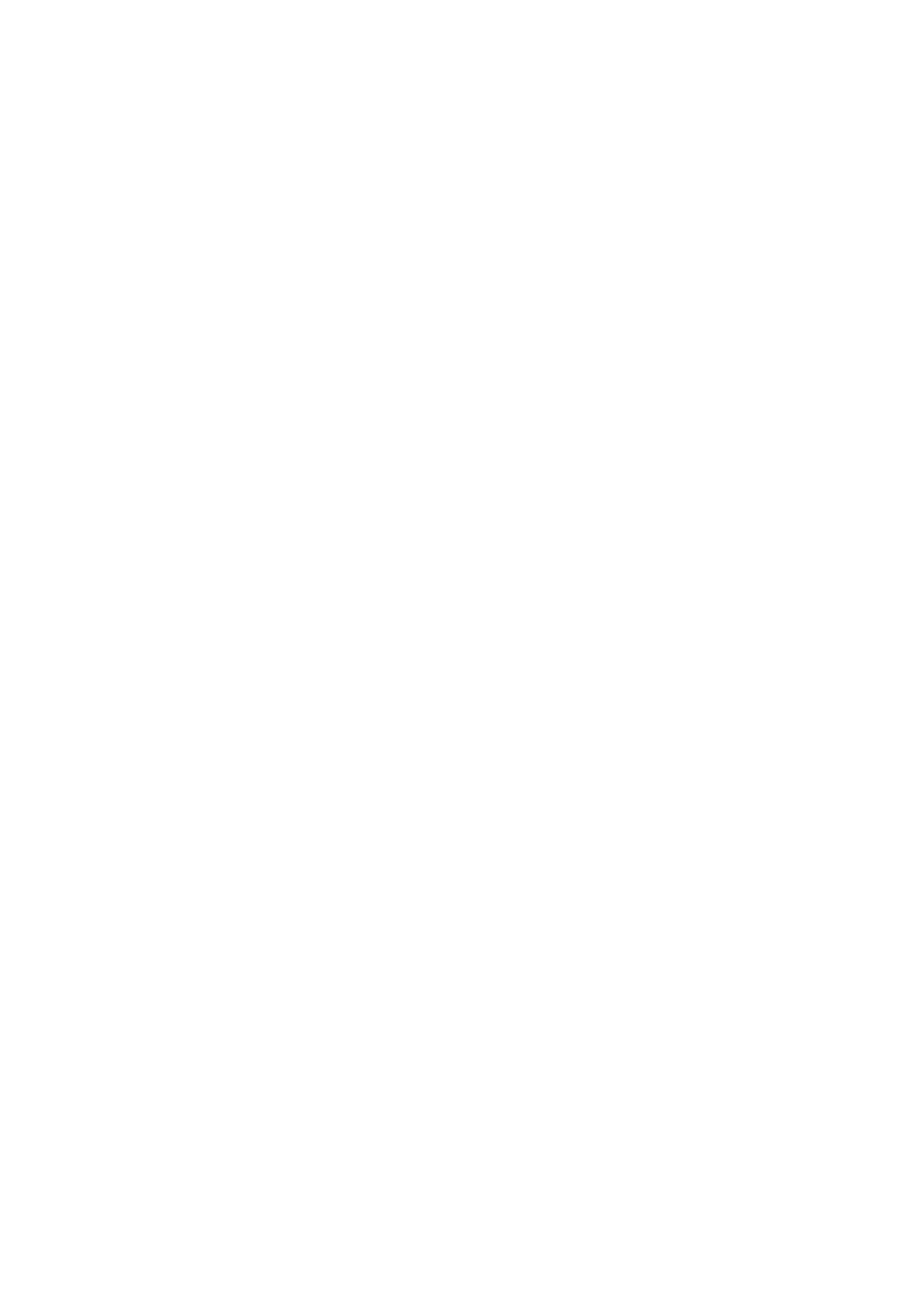# John Calvin: Teacher and Practitioner of Evangelism (2001)

**JOEL R. BEEKE**

**Rev. Dr. Joel R. Beeke is founder and president of Puritan Reformed Theological Seminary, Grand Rapids, MI, and its Professor of Systematic Theology and Homiletics. He is also pastor of the Heritage Netherlands Reformed congregation in Grand Rapids.** 

Originally published 2001 in Credo Quarterly and in Reformation & Revival, and edited 2003 by the author for this volume.

Many scholars would take issue with the title of this chapter. Some would say that Roman Catholicism kept the evangelistic torch of Christianity lit via the powerful forces of the papacy, the monasteries, and the monarch while Calvin and the Reformers tried to extinguish it.<sup>244</sup> But others would assert that John Calvin (1509-1564), the father of Reformed and Presbyterian doctrine and theology, was largely responsible for relighting the torch of biblical evangelism during the Reformation.<sup>245</sup>

Some also credit Calvin with being a theological father of the Reformed missionary movement.<sup>246</sup> Views of Calvin's attitude toward evangelism and missions have ranged from hearty to moderate support on the positive side,<sup>247</sup> and from indifference to active opposition on the negative side.<sup>248</sup>

<sup>&</sup>lt;sup>244</sup> William Richey Hogg, "The Rise of Protestant Missionary Concern, 1517-1914," in *Theology of Christian Mission,* ed. G. Anderson (New York: McGraw-Hill, 1961), pp. 96-97.

<sup>245</sup> David B. Calhoun, "John Calvin: Missionary Hero or Missionary Failure?," *Presbuterion* 5,1 (Spr 1979):16-33 – to which I am greatly indebted in the first part of this article; W. Stanford Reid, "Calvin's Geneva: A Missionary Centre," *Reformed Theological Review* 42,3 (1983):65-74.

<sup>246</sup> Samuel M. Zwemer, "Calvinism and the Missionary Enterprise," *Theology Today*  7,2 (July 1950):206-216; J. Douglas MacMillan, "Calvin, Geneva, and Christian Mission," *Reformed Theological Journal* 5 (Nov 1989):5-17.

<sup>247</sup> Johannes van den Berg, "Calvin's Missionary Message," *The Evangelical Quarterly* 22 (1950):174-87; Walter Holsten, "Reformation und Mission," *Archiv für Reformationsgeschichte* 44,1 (1953):1-32; Charles E. Edwards, "Calvin and Missions," *The Evangelical Quarterly* 39 (1967):47-51; Charles Chaney, "The Mis-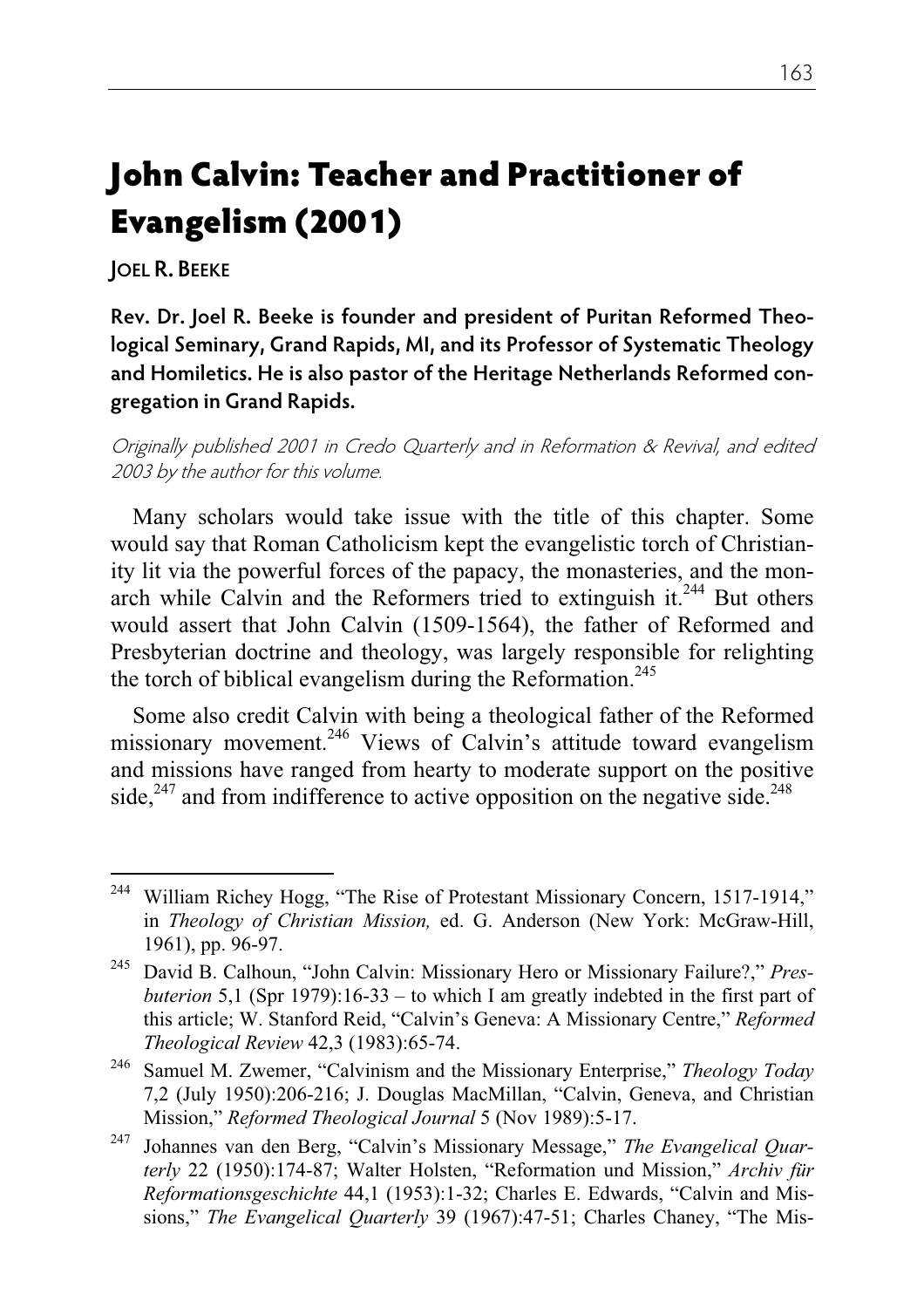A negative view of Calvin's evangelism is a result of:

- A failure to study Calvin's writings prior to drawing their conclusions,
- A failure to understand Calvin's view of evangelism within his own historical context,
- Preconceived doctrinal notions about Calvin and his theology to their study. Some critics naively assert that Calvin's doctrine of election virtually negates evangelism.

To assess Calvin's view of evangelism correctly, we must understand what Calvin himself had to say on the subject. Second, we must look at the entire scope of Calvin's evangelism, both in his teaching and his practice. We can find scores of references to evangelism in Calvin's *Institutes*, commentaries, sermons, and letters. Then we can look at Calvin's evangelistic work (1) in his own flock, (2) in his home city of Geneva, (3) in greater Europe, and (4) in mission opportunities overseas. As we shall see, Calvin was more of an evangelist than is commonly recognized.

### **Calvin: Teacher of Evangelism**

How was Calvin's teaching evangelistic? In what way did his instruction oblige believers to seek the conversion of all people, those within the church as well as those in the world outside it?

Along with other Reformers, Calvin taught evangelism in a general way by earnestly proclaiming the gospel and by reforming the church according to biblical requirements. More specifically, Calvin taught evangelism by focusing on the universality of Christ's kingdom and the responsibility of Christians to help extend that kingdom.

The universality of Christ's kingdom is an oft-repeated theme in Calvin's teaching.<sup>249</sup> Calvin says all three persons of the Trinity are involved in the spreading of the kingdom. The Father will show "not only in one corner, what true religion is … but he will send forth his voice to the ex-

 $\overline{a}$ 

sionary Dynamic in the Theology of John Calvin," *Reformed Review* 17,3 (Mar 1964): 24-38.

<sup>248</sup> Gustav Warneck, *Outline of a History of Protestant Missions* (London: Oliphant Anderson & Ferrier, 1906), pp. 19-20.

<sup>249</sup> John Calvin, *Commentaries of Calvin* (Grand Rapids: Eerdmans, 1950ff.), on Psalm 2:8, 110:2, Matt. 6:10, 12:31, John 13:31. (Hereafter the format, *Commentary* on Psalm 2:8, will be used.)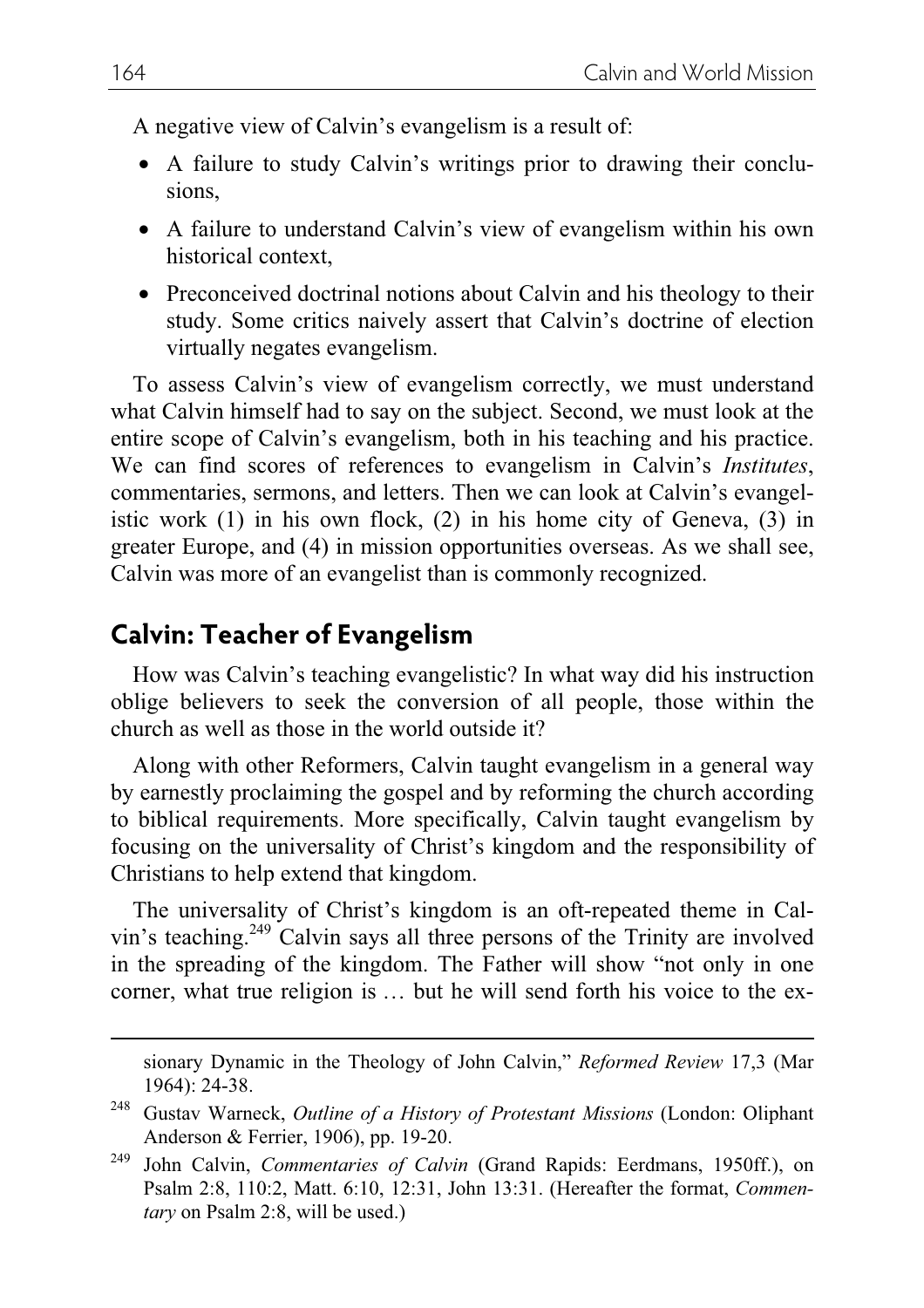treme limits of the earth."250 Jesus came "to extend his grace over all the world."<sup>251</sup> And the Holy Spirit descended to "reach all the ends and extremities of the world."<sup>252</sup> In short, innumerable offspring "who shall be spread over the whole earth" will be born to Christ.<sup>253</sup> And the triumph of Christ's kingdom will become manifest everywhere among the nations.<sup>254</sup>

How will the triune God extend His kingdom throughout the world? Calvin's answer involves both God's sovereignty and our responsibility. He says the work of evangelism is God's work, not ours, but God will use us as His instruments. Citing the parable of the sower, Calvin explains that Christ sows the seed of life everywhere (Matt. 13:24-30), gathering His church not by human means but by heavenly power.<sup>255</sup> The gospel "does" not fall from the clouds like rain," however, but is "brought by the hands of men to where God has sent it."<sup>256</sup> Jesus teaches us that God "uses our work" and summons us to be his instruments in cultivating his field."<sup>257</sup> The power to save rests with God, but He reveals His salvation through the preaching of the gospel.<sup>258</sup> God's evangelism causes our evangelism.<sup>259</sup> We are His co-workers, and He allows us to participate in "the honor of constituting his own Son governor over the whole world."<sup>260</sup>

Calvin taught that the ordinary method of "collecting a church" is by the outward voice of men; "for though God might bring each person to himself by a secret influence, yet he employs the agency of men, that he may awaken in them an anxiety about the salvation of each other."<sup>261</sup> He goes so far as to say, "Nothing retards so much the progress of Christ's kingdom

- <sup>252</sup> *Commentary* on Acts 2:1-4.
- <sup>253</sup> *Commentary* on Psalm 110:3.

- <sup>255</sup> *Commentary* on Matthew 24:30.
- <sup>256</sup> *Commentary* on Romans 10:15.
- <sup>257</sup> *Commentary* on Matthew 13:24-30.
- 258 John Calvin, *Institutes of the Christian Religion,* ed. John T. McNeill and trans. Ford Lewis Battles (Philadelphia: Westminster Press, 1960), Book 4, chapter 1, section 5. (Hereafter the format, *Institutes* 4.1.5, will be used.)
- <sup>259</sup> *Commentary* on Romans 10:14-17.
- <sup>260</sup> *Commentary* on Psalm 2:8.
- <sup>261</sup> *Commentary* on Isaiah 2:3.

<sup>250</sup> *Commentary* on Micah 4:3.

<sup>251</sup> John Calvin, *Sermons of M. John Calvin on the Epistles of S. Paule to Timothy and Titus,* trans. L. T. (Edinburgh: Banner of Truth Trust reprint, 1983), sermon on 1 Timothy 2:5-6, pp. 161-72.

<sup>254</sup> T. F. Torrance, *Kingdom and Church* (London: Oliver and Boyd, 1956), p. 161.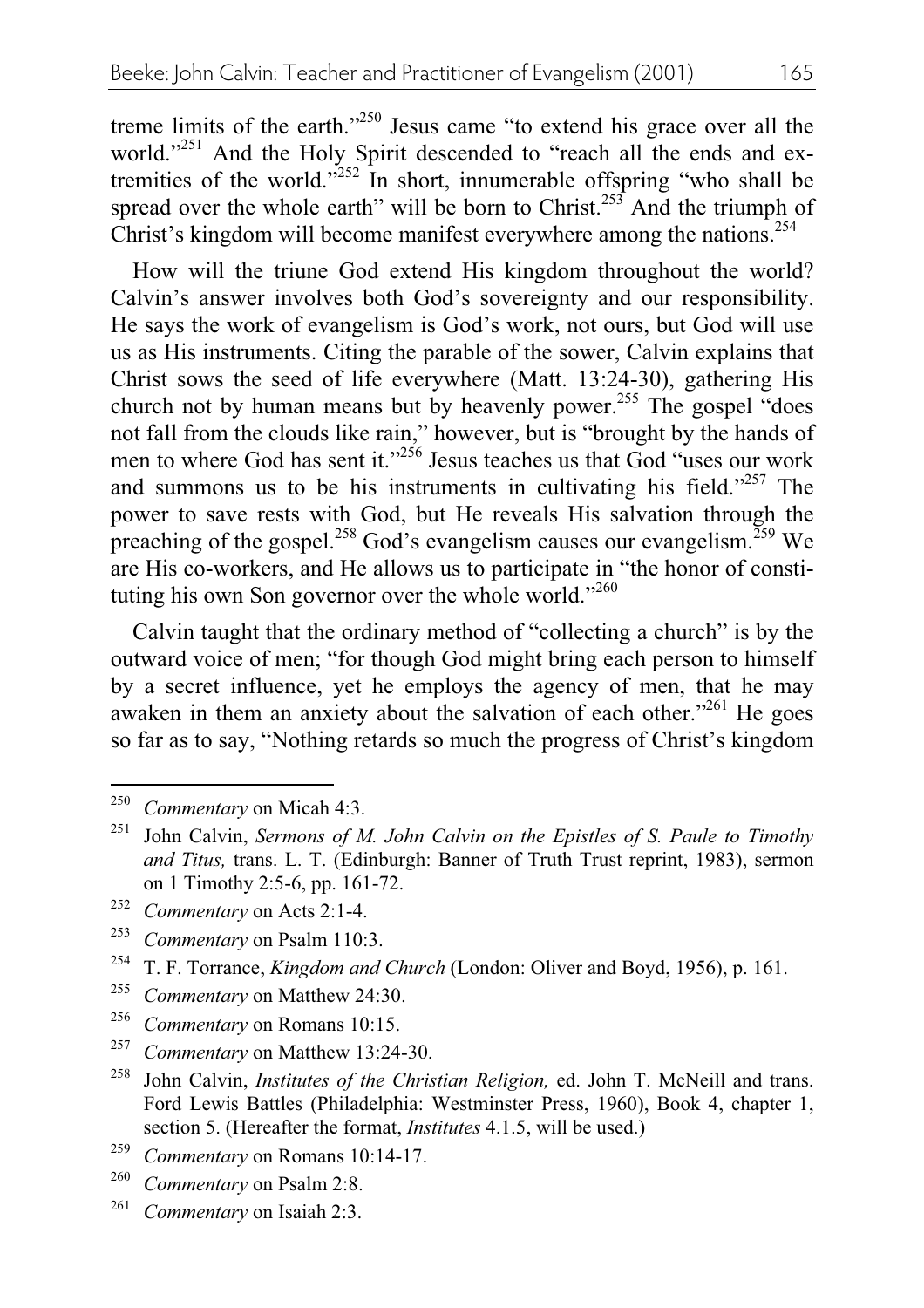as the paucity of ministers."<sup>262</sup> Still, no human effort has the final word. It is the Lord, says Calvin, who "causes the voice of the gospel to resound not only in one place, but far and wide through the whole world."263 The gospel is not preached at random to all nations but by the decree of God.<sup>264</sup>

According to Calvin, this joining together of divine sovereignty and human responsibility in evangelism offers the following lessons:

1. As Reformed evangelists, we must pray daily for the extension of Christ's kingdom. As Calvin says, "We must daily desire that God gather churches unto himself from all parts of the earth."265 Since it pleases God to use our prayers to accomplish His purposes, we must pray for the conversion of the heathen.<sup>266</sup> Calvin writes, "It ought to be the great object of our daily wishes, that God would collect churches for himself from all the countries of the earth, that he would enlarge their numbers, enrich them with gifts, and establish a legitimate order among them."<sup>267</sup> By daily prayer for God's kingdom to come, we "profess ourselves servants and children of God deeply committed to his reputation."<sup>268</sup>

2. We must not become discouraged at a lack of visible success in evangelistic effort, but pray on. "Our Lord exercises the faith of his children, in that he doth not out of hand perform the things which he had promised them. And this thing ought specially to be applied to the reign of our Lord Jesus Christ," Calvin writes. "If God pass over a day or a year [without giving fruit], it is not for us to give over, but we must in the meanwhile pray and not doubt but that he heareth our voice."269 We must keep praying, believing that "Christ shall manifestly exercise the power given to him for our salvation and for that of the whole world."270

- <sup>269</sup> Sermon on Deuteronomy 33:7-8.
- <sup>270</sup> *Commentary* on Micah 7:10-14.

<sup>262</sup> Jules Bonnet, ed., *Letters of Calvin*, trans. David Constable and Marcus Robert Gilchrist, 4 vols. (New York, reprint), 4:263.

<sup>263</sup> *Commentary* on Isaiah 49:2.

<sup>264</sup> *Commentary* on Isaiah 45:22.

<sup>265</sup> *Institutes* 3.20.42.

<sup>266</sup> *Sermons of Master John Calvin upon the Fifthe Book of Moses called Deuteronomie,* trans. Arthur Golding (Edinburgh: Banner of Truth Trust reprint, 1987), sermon on Deuteronomy 33:18-19. (Hereafter *Sermon on Deuteronomy* 33:18-19.)

<sup>267</sup> *Institutes* 3.20.42.

<sup>268</sup> *Institutes* 3.20.43.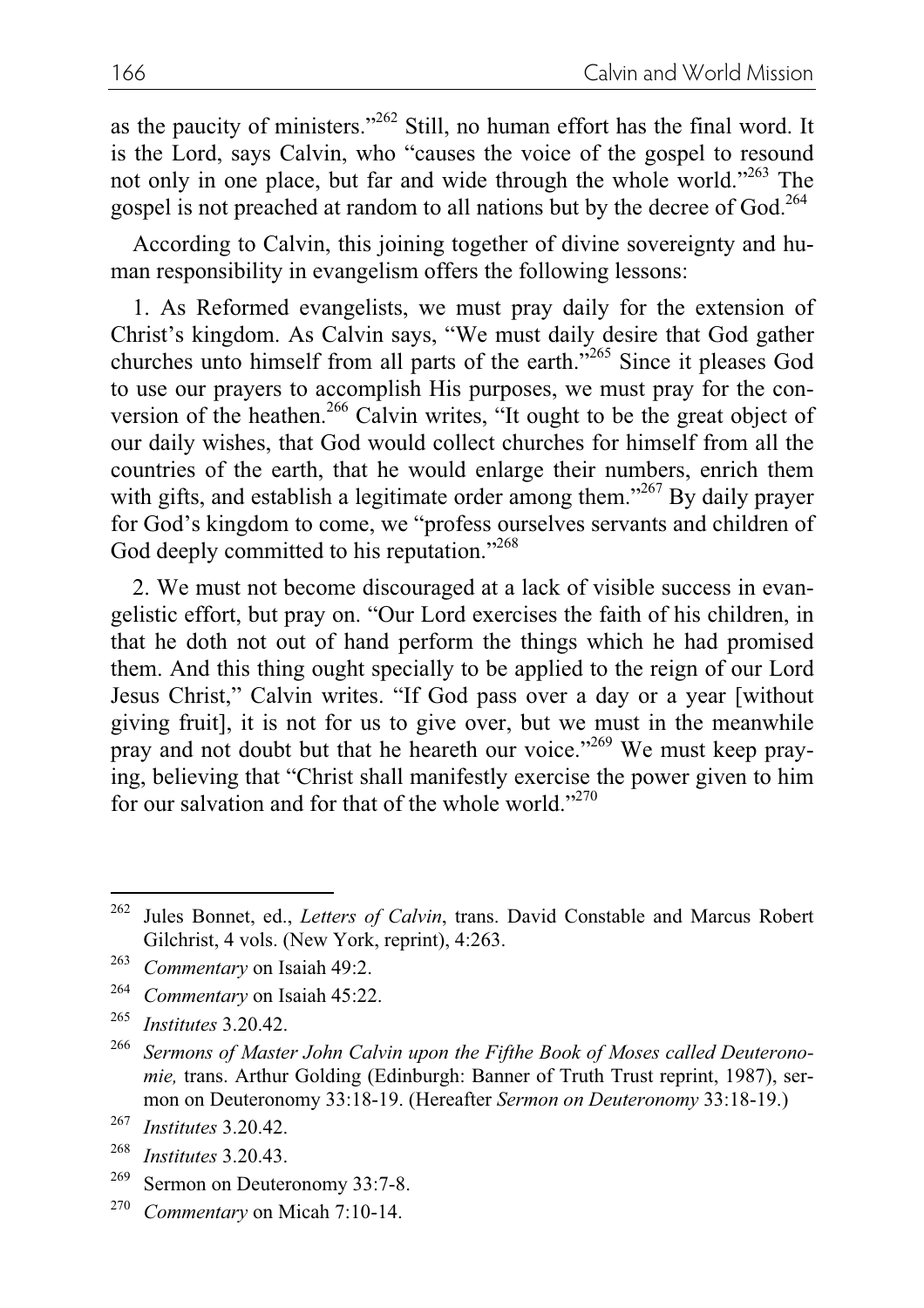3. We must work diligently for the extension of Christ's kingdom, knowing that our work will not be in vain. Our salvation obligates us to work for the salvation of others. Calvin says, "We are called by the Lord on this condition, that everyone should afterwards strive to lead others to the truth, to restore the wandering to the right way, to extend a helping hand to the fallen, to win over those that are without."<sup>271</sup> Moreover, it is not enough for every man to be busy with other ways of serving God. "Our zeal must extend yet further to the drawing of other men." We must do everything we are capable of to draw all men on earth to  $God.<sup>272</sup>$ 

There are many reasons why we must evangelize. Calvin offers the following:

- God commands us to do so. "We should remember that the gospel is preached not only by the command of Christ but at his urging and leading." $^{273}$
- God leads us by example. Like our gracious God who wooed us, we must have our "arms extended, as he has, toward those outside" of us.<sup>274</sup>
- We want to glorify God. True Christians yearn to extend God's truth everywhere that "God may be glorified."<sup>275</sup>
- We want to please God. As Calvin writes, "It is a sacrifice wellpleasing to God to advance the spread of the gospel."<sup>276</sup> To five students who were sentenced to death for preaching in France, Calvin wrote, "Seeing that [God] employs your life in so worthy a cause as is the witness of the gospel, doubt not that it must be precious to Him $^{1,277}$
- We have a duty to God. "It is very just that we should labor ... to further the progress of the gospel," says Calvin; $^{278}$  "it is our duty to

<sup>271</sup> *Commentary* on Hebrews 10:24.

<sup>272</sup> *Sermon on Deuteronomy* 33:18-19.

<sup>273</sup> *Commentary on* Matthew 13:24-20.

<sup>274</sup> John Calvin, *Sermons on the Epistle to the Ephesians,* trans. Arthur Golding (Edinburgh: Banner of Truth Trust, 1973), sermon on Ephesians 4:15-16.

<sup>275</sup> Bonnet, *Letters of Calvin*, 4:169.

<sup>276</sup> Bonnet, *Letters of Calvin*, 2:453.

<sup>277</sup> Bonnet, *Letters of Calvin*, 2:407.

<sup>278</sup> Bonnet, *Letters of Calvin*, 2:453.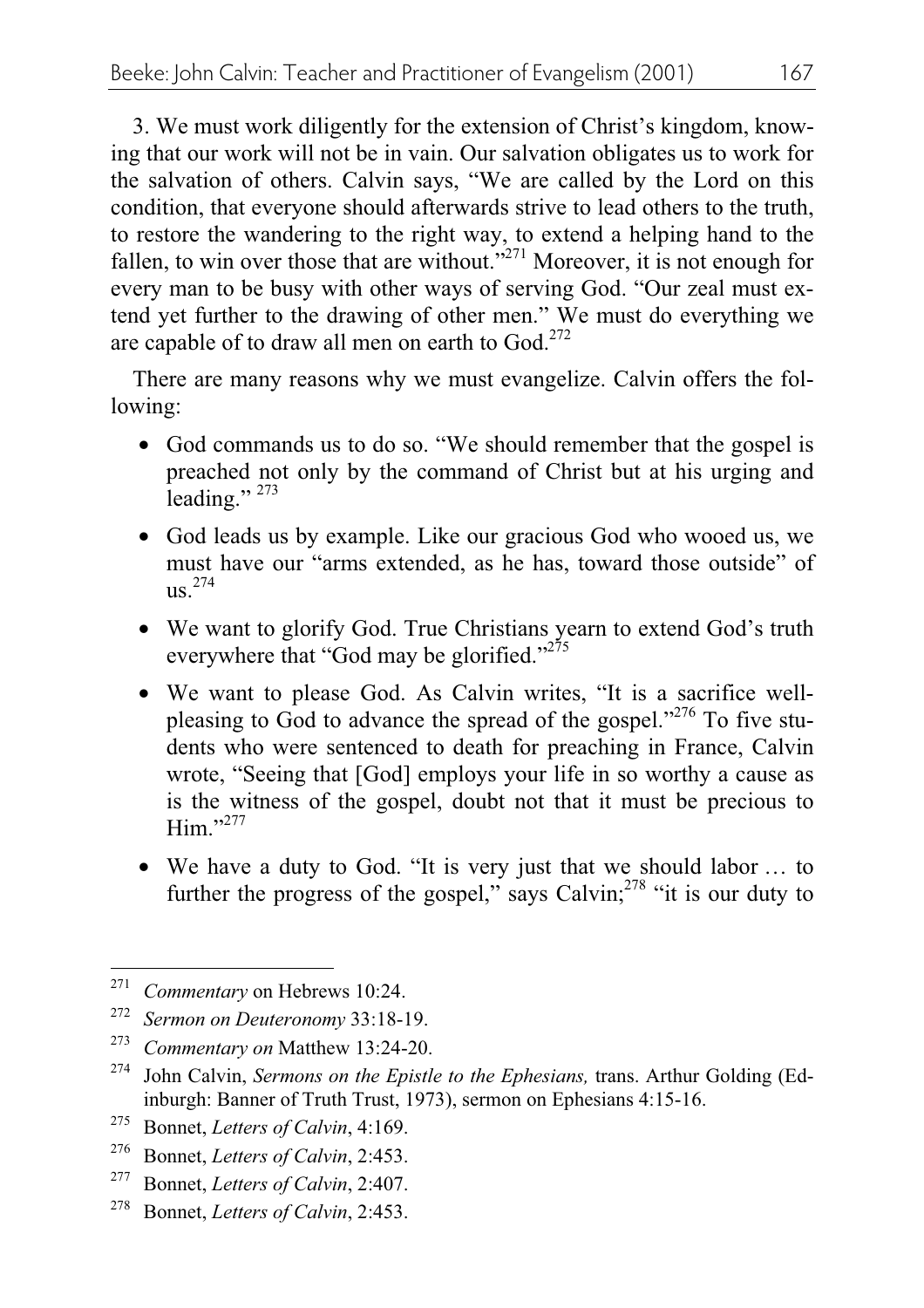proclaim the goodness of God to every nation."<sup>279</sup>

- We have a duty to our fellow sinners. Our compassion for sinners should be intensified by our knowledge that "God cannot be sincerely called upon by others than those to whom, through the preaching of the gospel, his kindness and gentle dealings have become known."<sup>280</sup> Consequently, every encounter with other human beings should motivate us to bring them to the knowledge of  $God.^{281}$
- We are grateful to God. Those who are indebted to God's mercy are bound to become, like the psalmist, "the loud herald of the grace of God" to all men.<sup>282</sup> If salvation is possible for me, a great sinner, then it is possible for others. I owe it to God to strive for the salvation of others; if I do not, I am a contradiction. As Calvin says, "Nothing could be more inconsistent concerning the nature of faith than that deadness which would lead a man to disregard his brethren, and to keep the light of knowledge … in his own breast."283 We must, out of gratitude, bring the gospel to others in distress, or appear ungrateful to God for our own salvation.<sup>284</sup>

Calvin never assumed that the missionary task was completed by the apostles. Instead, he taught that every Christian must testify by word and deed of God's grace to everyone he or she meets.<sup>285</sup> Calvin's affirmation of the priesthood of all believers involves the church's participation in Christ's prophetic, priestly, and kingly ministry. It commissions believers to confess Christ's name to others (prophetical task), to pray for their salvation (priestly task), and to disciple them (kingly task). It is the basis for powerful evangelistic activity on the part of the entire living church "to the world's end." $2^{86}$ 

## **Calvin: Practitioner of Evangelism**

Calvin believed we must make full use of the opportunities God gives to evangelize. "When an opportunity for edification presents itself, we should

<sup>279</sup> *Commentary* on Isaiah 12:5.

<sup>280</sup> *Institutes* 3.20.11.

<sup>281</sup> *Sermon on Deuteronomy* 33:18-19.

<sup>282</sup> *Commentary* on Psalm 51:16.

<sup>283</sup> *Commentary* on Isaiah 2:3.

<sup>284</sup> *Sermon on Deuteronomy* 24:10-13.

<sup>285</sup> *Institutes* 4.20.4.

<sup>286</sup> *Sermon on Deuteronomy* 18:9-15.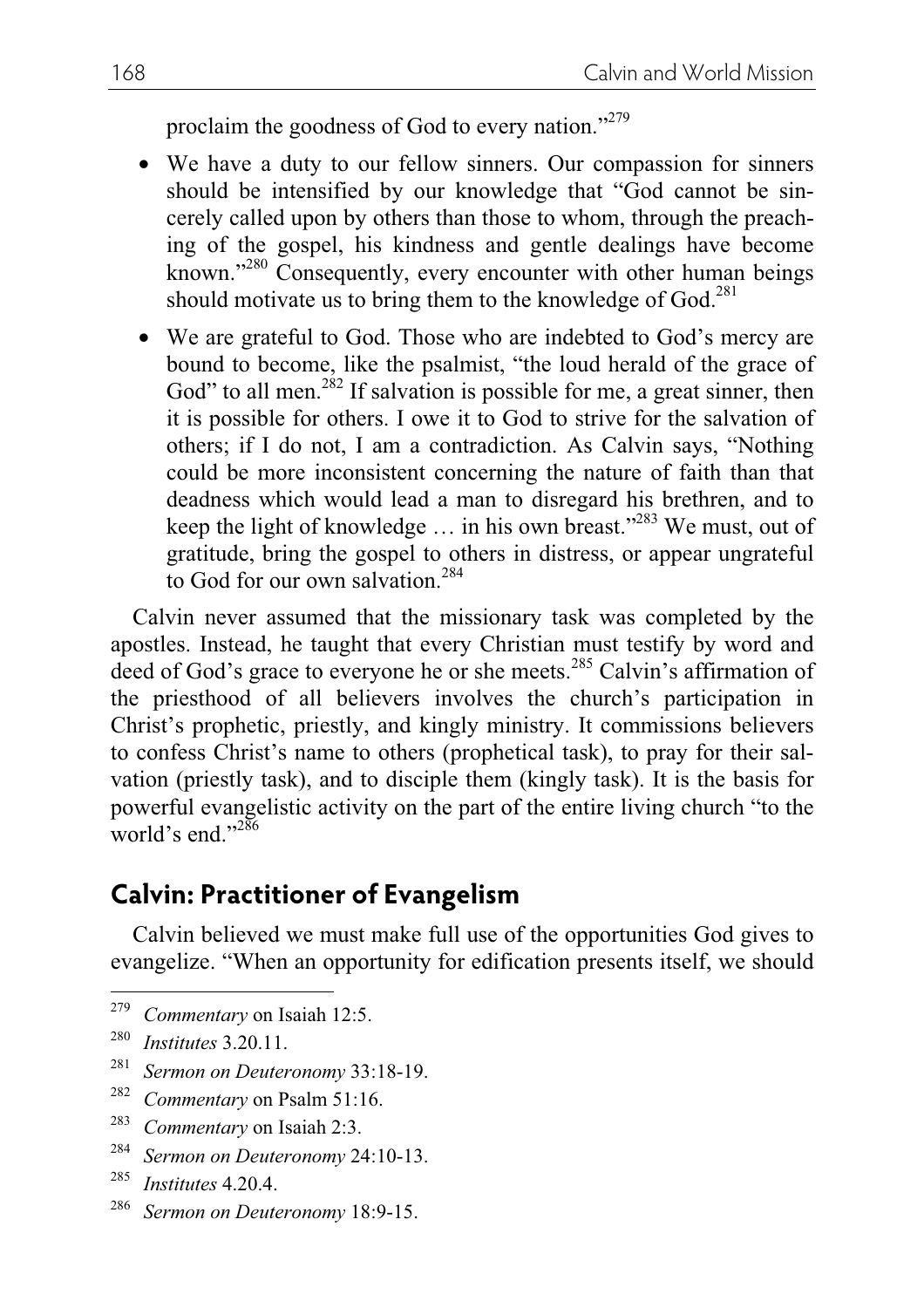realize that a door has been opened for us by the hand of God in order that we may introduce Christ into that place and we should not refuse to accept the generous invitation that God thus gives us," he writes. $287$ 

On the other hand, when opportunities are restricted and doors of evangelism are closed to our witness, we should not persist in trying to do what cannot be done. Rather, we should pray and seek for other opportunities. "The door is shut when there is no hope of success. [Then] we have to go a different way rather than wear ourselves out in vain efforts to get through it," Calvin writes.<sup>288</sup>

Difficulties in witnessing are not an excuse to stop trying, however. To those suffering severe restrictions and persecutions in France, Calvin wrote: "Let every one strive to attract and win over to Jesus Christ those whom he can."<sup>289</sup> "Each man must perform his duty without yielding to any impediment. At the end our effort and our labors shall not fail; they shall receive the success which does not yet appear."<sup>290</sup>

Let's examine Calvin's practice of evangelism in his own congregation, in his home city of Geneva, in Europe (particularly France), and in missionary efforts overseas (particularly Brazil).

### **Evangelism in the Congregation**

Too often we think of evangelism today only as the Spirit's regenerating work and the sinner's consequent receiving of Christ by faith. In this, we reject Calvin's emphasis on conversion as a continuous process involving the whole person.

For Calvin, evangelism involved a continual, authoritative call to the believer to exercise faith and repentance in the crucified and risen Christ. This summons is a whole-life commitment. Evangelism means presenting Christ so that people, by the power of the Spirit, may come to God in Christ. But it also means presenting Christ so that the believer may serve Christ as Lord in the fellowship of His church and in the world. Evangelism demands building up believers in the most holy faith according to the five key tenets of the Reformation: Scripture alone, grace alone, faith alone, Christ alone, the glory of God alone.

<sup>287</sup> *Commentary* on 2 Corinthians 2:12.

<sup>288</sup> Ibid.

<sup>289</sup> Bonnet, *Letters of Calvin*, 3:134.

<sup>290</sup> *Commentary* on Genesis 17:23.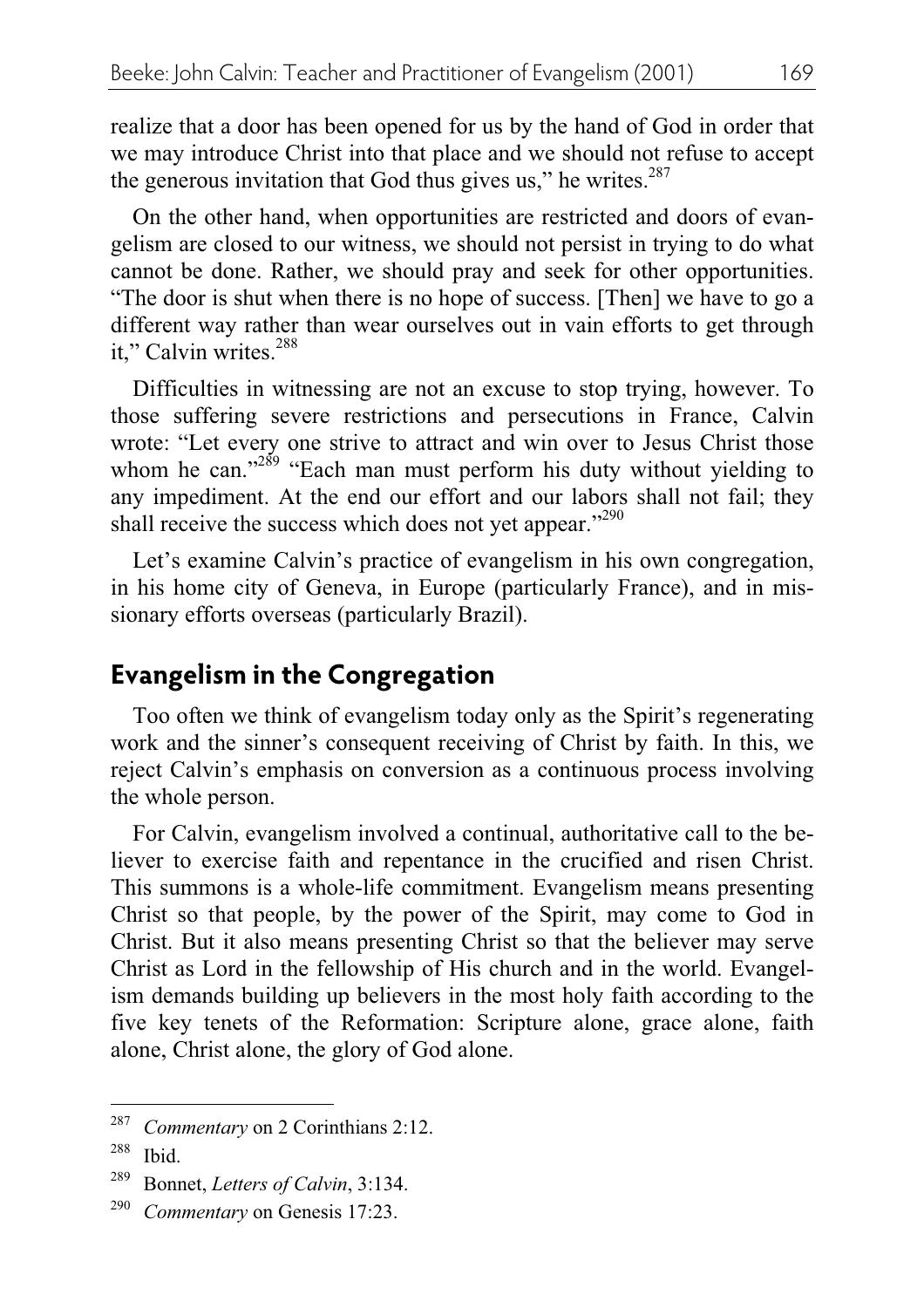Calvin was an outstanding practitioner of this kind of evangelism within his own congregation. For Calvin, evangelism began with preaching. As William Bouwsma writes, "He preached regularly and often: on the Old Testament on weekdays at six in the morning (seven in winter), every other week; on the New Testament on Sunday mornings; and on the Psalms on Sunday afternoons. During his lifetime he preached, on this schedule, some 4,000 sermons after his return to Geneva: more than 170 sermons a year." Preaching was so important to Calvin that when he was reviewing the accomplishments of his lifetime on his deathbed, he mentioned his sermons ahead of his writings. $^{291}$ 

Calvin's intent in preaching was to evangelize as well as edify. On average, he would preach on four or five verses in the Old Testament and two or three verses in the New Testament. He would consider a small portion of the text at a time, first explaining the text, then applying it to the lives of his congregation. Calvin's sermons were never short on application; rather, the application was often longer than the exposition in his sermons. Preachers must be like fathers, he wrote, "dividing bread into small pieces to feed their children."

He was also succinct. As Calvin's successor, Theodore Beza, said of the Reformer's preaching, "Every word weighed a pound."

Calvin frequently instructed his congregation on how to listen to a sermon. He told them what to look for in preaching, in what spirit they should listen, and how they should listen. His goal was to help people participate in the sermon as much as they could so that it would feed their souls. Coming to a sermon, Calvin said, should include "willingness to obey God completely and with no reserve."<sup>292</sup> "We have not come to the preaching merely to hear what we do not know," Calvin added, "but to be incited to do our duty."293

Calvin also reached out to unsaved people through his preaching, impressing them with the necessity of faith in Christ and what that meant. Calvin made it clear that he did not believe everyone in his flock was saved. Though charitable toward church members who maintained a com-

<sup>291</sup> William Bouwsma, *John Calvin: A Sixteenth-Century Portrait* (New York: Oxford, 1988), p. 29.

<sup>292</sup> Leroy Nixon, *John Calvin, Expository Preacher* (Grand Rapids: Eerdmans, 1950), p. 65.

<sup>293</sup> John Calvin, *Opera quae supersunt omnia,* ed. Guilielmus Baum, Eduardus Cunitz, and Eduardus Reuss, in *Corpus Reformatorum* (Brunsvigae: C. A. Schwetschke et filium, 1895), 79:783.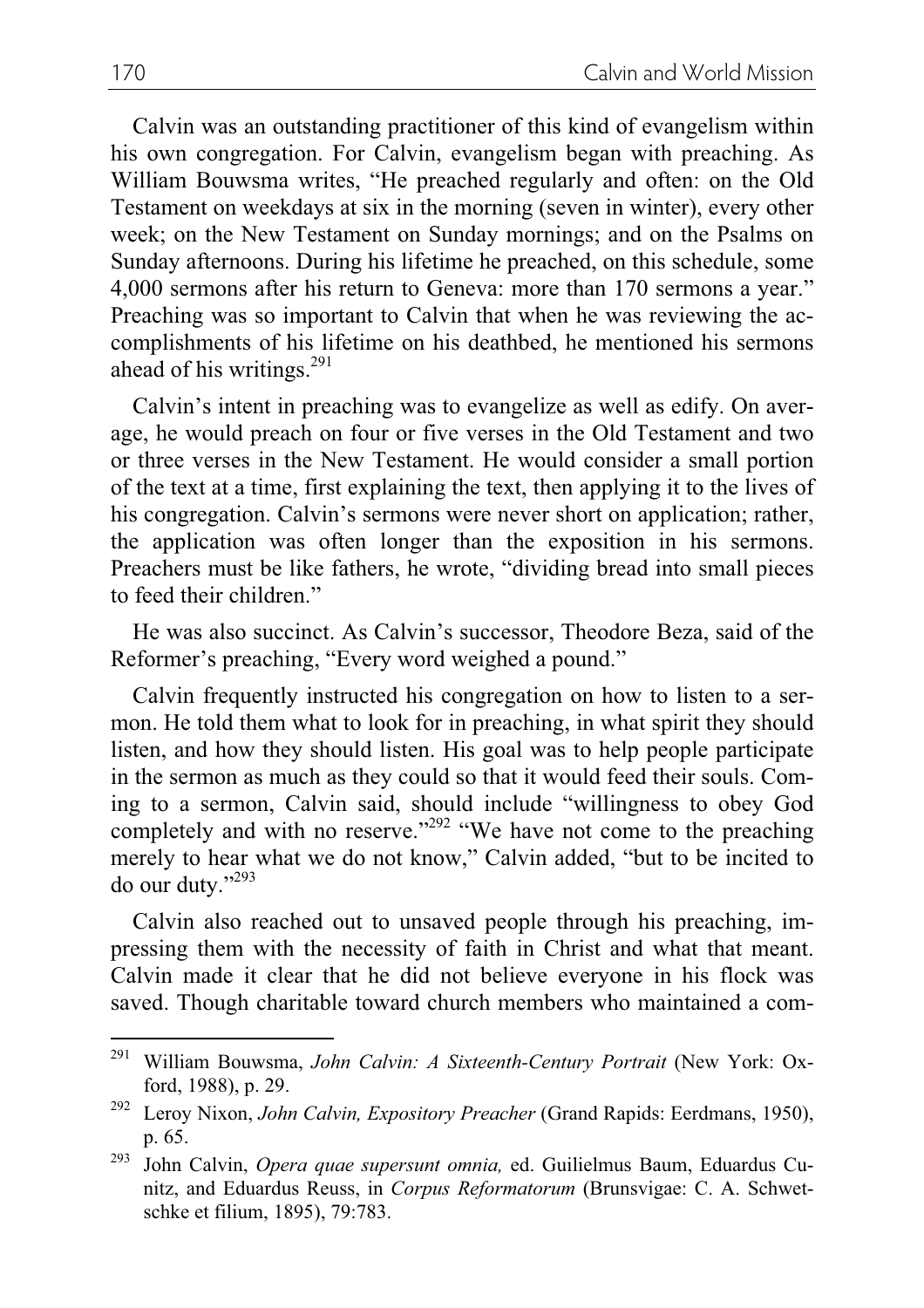mendable, outward lifestyle, he also referred more than thirty times in his commentaries and nine times in his *Institutes* (only counting references within 3.21 to 3.24) to the small numbers of those who receive the preached Word with saving faith. "If the same sermon is preached, say, to a hundred people, twenty receive it with the ready obedience of faith, while the rest hold it valueless, or laugh, or hiss, or loathe it," Calvin says.<sup>294</sup> He writes, "For though all, without exception, to whom God's Word is preached, are taught, yet scarce one in ten so much as tastes it; yea, scarce one in a hundred profits to the extent of being enabled, thereby, to proceed in a right course to the end."<sup>295</sup>

For Calvin, the most important tasks of evangelism were building up the children of God in the most holy faith, and convicting unbelievers of the heinousness of sin and directing them to Christ Jesus as the only Redeemer.

### **Evangelism in Geneva**

Calvin did not confine preaching to his own congregation. He also used it as a tool to spread the Reformation throughout the city of Geneva. On Sundays, the Genevan Ordinances required sermons in each of the three churches at daybreak and 9 a.m. At noon, children went to catechism classes. At 3 p.m., sermons were preached again in each church.

Weekday sermons were scheduled at various times in the three churches on Mondays, Wednesdays, and Fridays. By the time Calvin died, a sermon was preached in every church each day of the week.

Even that wasn't enough. Calvin wanted to reform Genevans in all spheres of life. In his ecclesiastical ordinances he required three additional functions besides preaching that each church should offer:

1. Teaching. Doctors of theology should explain the Word of God, first in informal lectures, then in the more formal setting of the Geneva Academy, established in 1559. By the time Calvin's successor, Theodore Beza, retired, the Geneva Academy had trained 1,600 men for the ministry.

2. Discipline. Elders appointed within each congregation were, with the assistance of the pastors, to maintain Christian discipline, watching over the conduct of church members and their leaders.

<sup>294</sup> *Institutes* 3.24.12.

<sup>295</sup> *Commentary* on Psalm 119:101.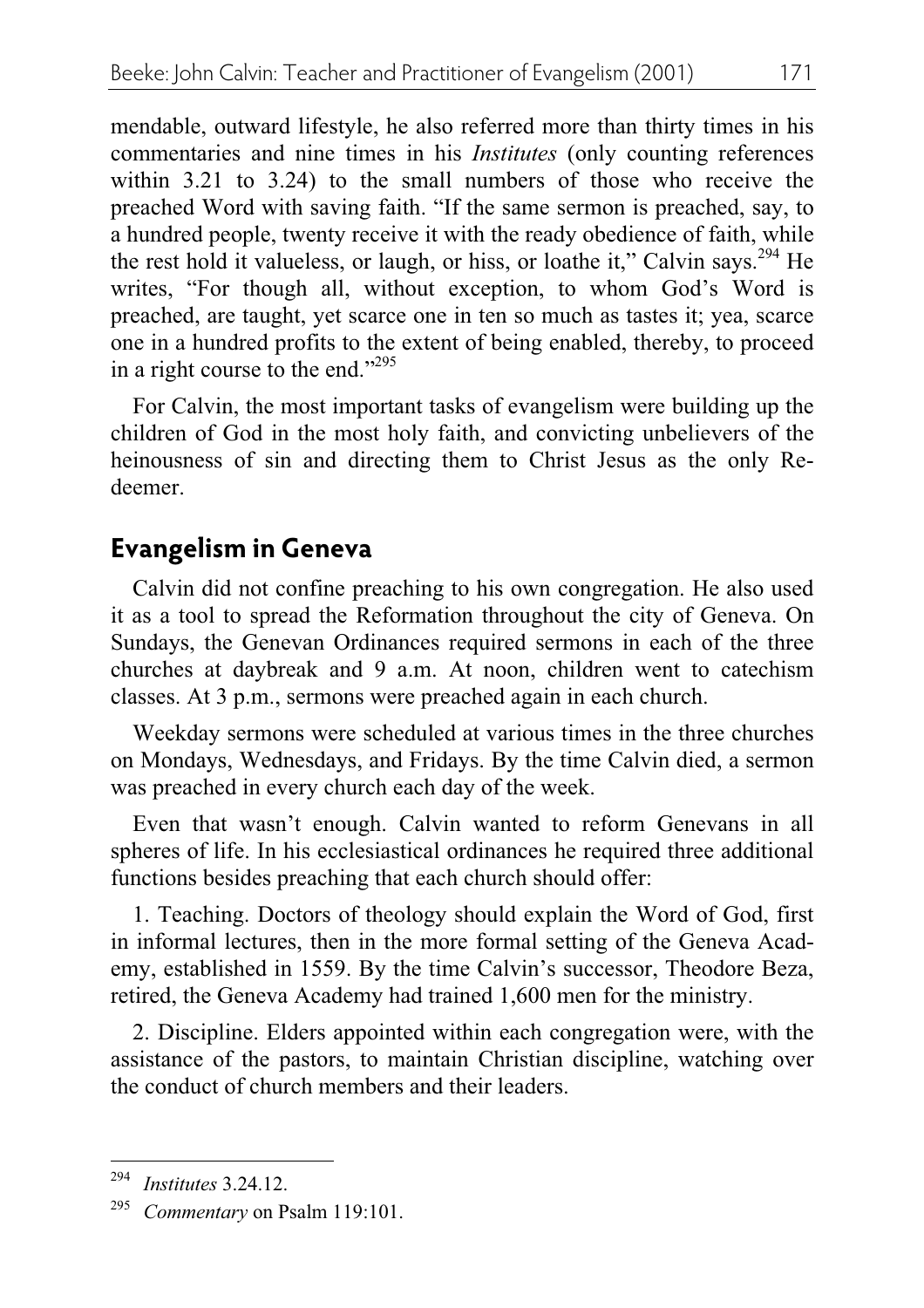3. Charity. Deacons in each church were to receive contributions and distribute them to the poor.

Initially, Calvin's reforms met stiff local opposition. People particularly objected to the church's use of excommunication to enforce church discipline. After months of bitter controversy, the local citizens and religious refugees who supported Calvin won control of the city. For the last nine years of his life, Calvin's control over Geneva was nearly complete.

Calvin wanted to do more than reform Geneva, however; he wanted the city to become a kind of model for Christ's reign throughout the world. Indeed, the reputation and influence of the Genevan community spread to neighboring France, then to Scotland, England, the Netherlands, parts of western Germany, and sections of Poland, Czechoslovakia, and Hungary. The Genevan church became a model for the entire Reformed movement.

The Geneva Academy also assumed a critically important role as it quickly became more than a place to learn theology. In "John Calvin: Director of Missions," Philip Hughes writes:

Calvin's Geneva was something very much more than a haven and a school. It was not a theological ivory tower that lived to itself and for itself, oblivious to its responsibility in the gospel to the needs of others. Human vessels were equipped and refitted in this haven … that they might launch out into the surrounding ocean of the world's need, bravely facing every storm and peril that awaited them in order to bring the light of Christ's gospel to those who were in the ignorance and darkness from which they themselves had originally come. They were taught in this school in order that they in turn might teach others the truth that had set them free.<sup>296</sup>

Influenced by the Academy, John Knox took the evangelical doctrine back to his native Scotland. Englishmen were equipped to lead the cause in England; Italians had what they needed to teach in Italy; and Frenchmen (who formed the great bulk of refugees) spread Calvinism to France. Inspired by Calvin's truly ecumenical vision, Geneva became a nucleus from which evangelism spread throughout the world. According to the Register of the Company of Pastors, eighty-eight men were sent out between 1555 and 1562 from Geneva to different places in the world. These figures are woefully incomplete. In 1561, which appears to have been the peak year for missionary activity, the dispatch of only twelve men is recorded,

<sup>296</sup> Philip Hughes, *The Heritage of John Calvin,* ed. John H. Bratt (Grand Rapids: Eerdmans, 1973), p. 44.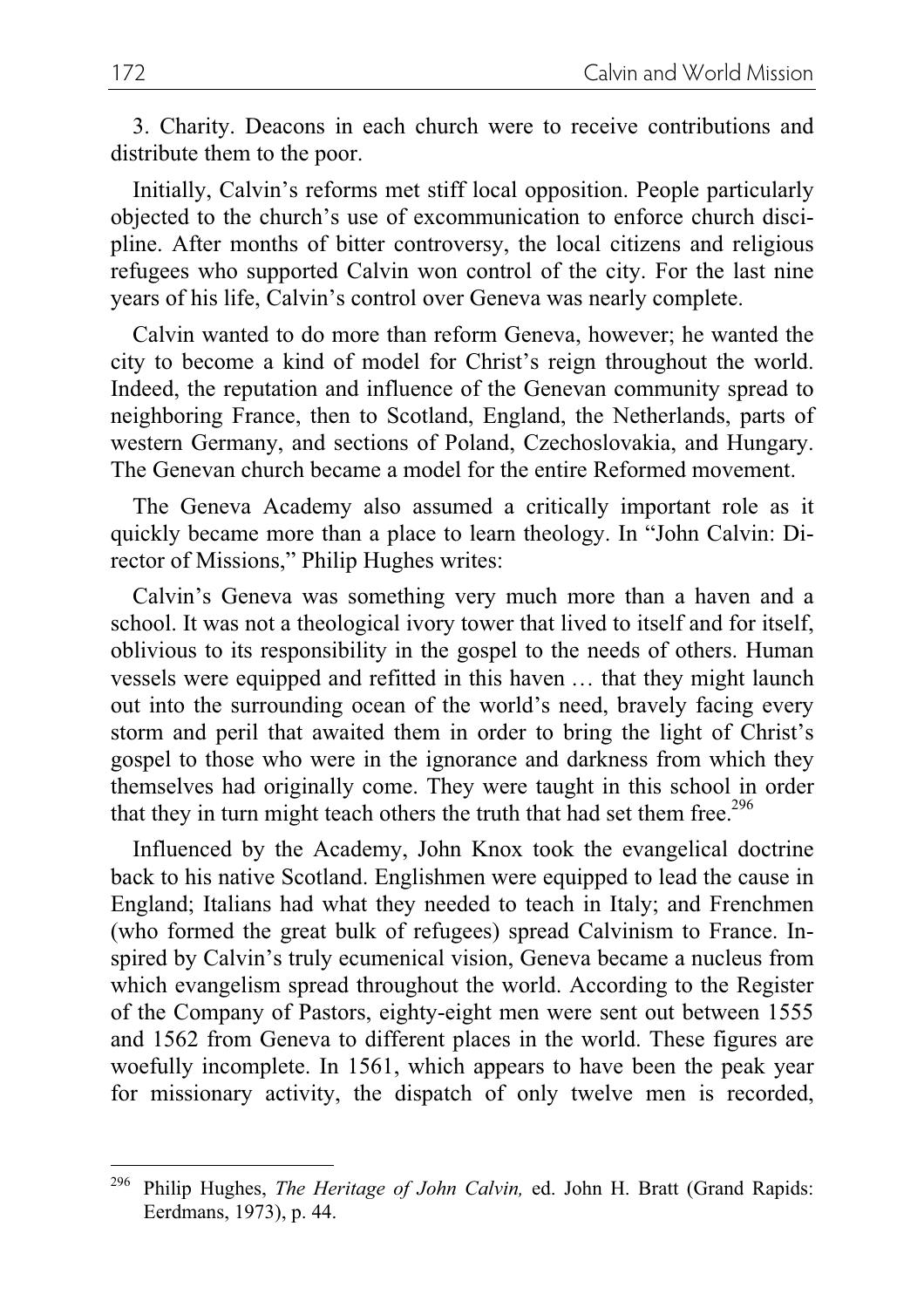whereas other sources indicate that nearly twelve times that number – no less than  $142$  – went forth on respective missions.<sup>297</sup>

That is an amazing accomplishment for an effort that began with a small church struggling within a tiny city-republic. Yet Calvin himself recognized the strategic value of the effort. He wrote to Bullinger, "When I consider how very important this corner [of Geneva] is for the propagation of the kingdom of Christ, I have good reason to be anxious that it should be carefully watched over."<sup>298</sup>

In a sermon on 1 Timothy 3:14, Calvin preached, "May we attend to what God has enjoined upon us, that he would be pleased to show his grace, not only to one city or a little handful of people, but that he would reign over all the world; that everyone may serve and worship him in truth."

### **Evangelistic Efforts in France**

To understand how Calvin promoted the Reformation throughout Europe, we need to look at what he did in France.

France was only partially open to Reformed evangelism. Religious and political hostilities, which also threatened Geneva, were a constant danger in France. Nonetheless, Calvin and his colleagues made the most of the small opening they had. The minutes of the Company of Pastors in Geneva deal with the supervision of the missionary efforts in France more than in any other country.<sup>299</sup>

Here's how it worked. Reformed believers from France took refuge in Geneva. While there, many began to study theology. They then felt compelled to return to their own people as Reformed evangelists and pastors. After passing a rigorous theological examination, each was given an assignment by the Genevan Company of Pastors, usually in response to a formal request from a French church needing a pastor. In most cases, the receiving church was fighting for its life under persecution.

The French refugees who returned as pastors were eventually killed, but their zeal encouraged the hopes of their parishioners. Their mission, which, according to the pastors, sought "to advance the knowledge of the gospel in

 $297$  Ibid., pp. 45-46.

<sup>298</sup> Bonnet, *Letters of Calvin*, 2:227.

<sup>299</sup> Robert M. Kingdon, *Geneva and the Consolidation of the French Protestant Movement* (Madison: University of Wisconsin Press, 1967), p. 31.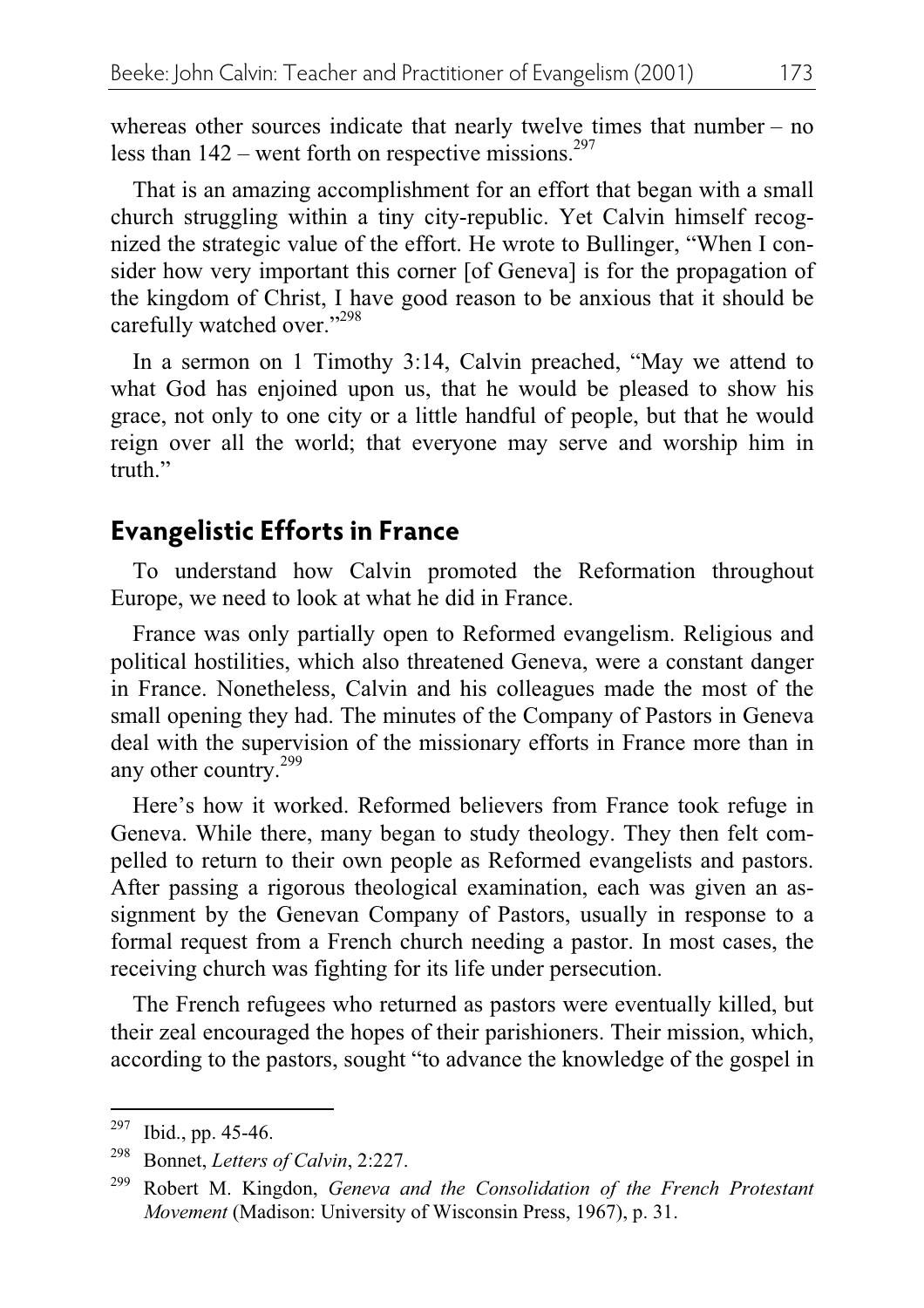France, as our Lord commands," was successful. Reformed evangelistic preaching produced a remarkable revival. In 1555, there was only one fully organized Reformed church in France. Seven years later, there were close to two thousand.

The French Reformed pastors were on fire for God and, despite massive persecution, God used their work to convert thousands. This is one of the most remarkable examples of effective home missions work in the history of Protestantism, and one of the most astonishing revivals in church history.

Some of the French Reformed congregations became very large. For example, Pierre Viret pastored a church of 8,000 communicants in Nimes. More than 10 percent of the French population in the  $1560s - as$  many as three million – belonged to these churches.

During the St. Bartholomew's Day massacre of 1572, 70,000 Protestants were killed. Nevertheless, the church continued. Persecution eventually drove out many of the French Protestants, known as the Huguenots. They left France for many different nations, enriching the Church wherever they went.

Not all of the refugee pastors were sent to French churches. Some went to Northern Italy, others to Antwerp, London, and other cities in Europe. Some even went beyond Europe to far-off Brazil. Regardless of where they went, their preaching was strong and powerful, and God blessed their efforts.

### **Evangelism in Brazil**

Calvin knew there were nations and people who had not yet heard the gospel and he keenly felt the burden. Though there is no record that he ever came into contact with the newly discovered world of Asian and African paganism, Calvin was involved with the Indians of South America through the Genevan mission to Brazil.

With the help of a Huguenot sympathizer, Gaspard de Coligny, and the support of Henry II, Nicolas Durand (also called Villegagnon) led an expedition to Brazil in 1555 to establish a colony there. The colonists included former prisoners, some of whom were Huguenots. When trouble erupted in the new colony near Rio de Janeiro, Villegagnon turned to the Huguenots in France, asking for better settlers. He appealed to Coligny as well as to Calvin and the church in Geneva. That letter was not preserved and there is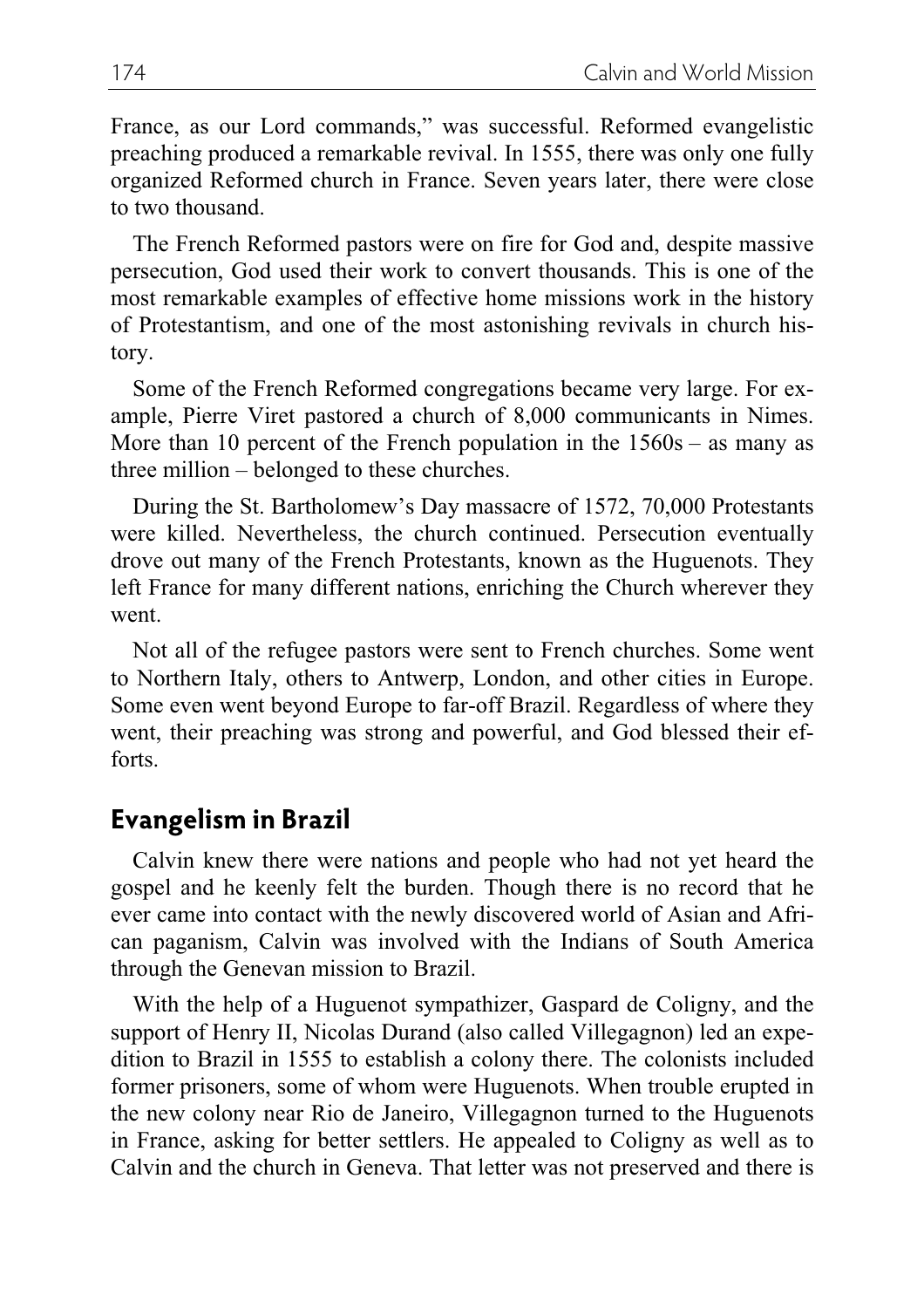only a brief summary in the account of the Company of Pastors of what happened.

Nonetheless, we have some insight into those events because of what Jean de Lery, a shoemaker and student of theology in Geneva who was soon to join the Brazilian colony, recorded in his personal journal. He wrote, "The letter asked that the church of Geneva send Villegagnon immediately ministers of the Word of God and with them numerous other persons 'well instructed in the Christian religion' in order better to reform him and his people and 'to bring the savages to the knowledge of their salvation."<sup>300</sup> Responsibility for evangelism to the heathen was thus laid squarely at the feet of the church of Geneva.

The church's reaction, according to Jean de Lery, was this: "Upon receiving these letters and hearing this news, the church of Geneva at once gave thanks to God for the extension of the reign of Jesus Christ in a country so distant and likewise so foreign and among a nation entirely without knowledge of the true God."301

The Company of Pastors chose two ministers to send to Brazil. The Register succinctly notes: "On Tuesday 25 August [1556], in consequence of the receipt of a letter requesting this church to send ministers to the new islands [Brazil], which the French had conquered, M. Pierre Richer and M. Guillaume Charretier were elected. These two were subsequently commended to the care of the Lord and sent off with a letter from this church."302 Eleven laymen were also recruited for the colony, including Jean de Lery.

Although Calvin was not in Geneva at this time, he was kept informed of what was happening and offered his advice in letters that were sent on to Villegagnon.

The work with Indians in Brazil did not go well. Pastor Richier wrote to Calvin in April 1557 that the savages were incredibly barbaric. "The result is we are frustrated in our hope of revealing Christ to them," he said. $303$ Richier did not want to abandon the mission, however. He told Calvin that the missionaries would advance the work in stages and wait patiently for

<sup>300</sup> R. Pierce Beaver, "The Genevan Mission to Brazil," in *The Heritage of John Calvin,* ed. John H. Bratt, p. 61.

<sup>301</sup> Ibid.

<sup>302</sup> Philip E. Hughes, ed. and trans., *The Register of the Company of Pastors of Geneva in the Time of Calvin* (Grand Rapids: Eerdmans, 1966), p. 317.

<sup>303</sup> Beaver, "The Genevan Mission to Brazil," p. 62.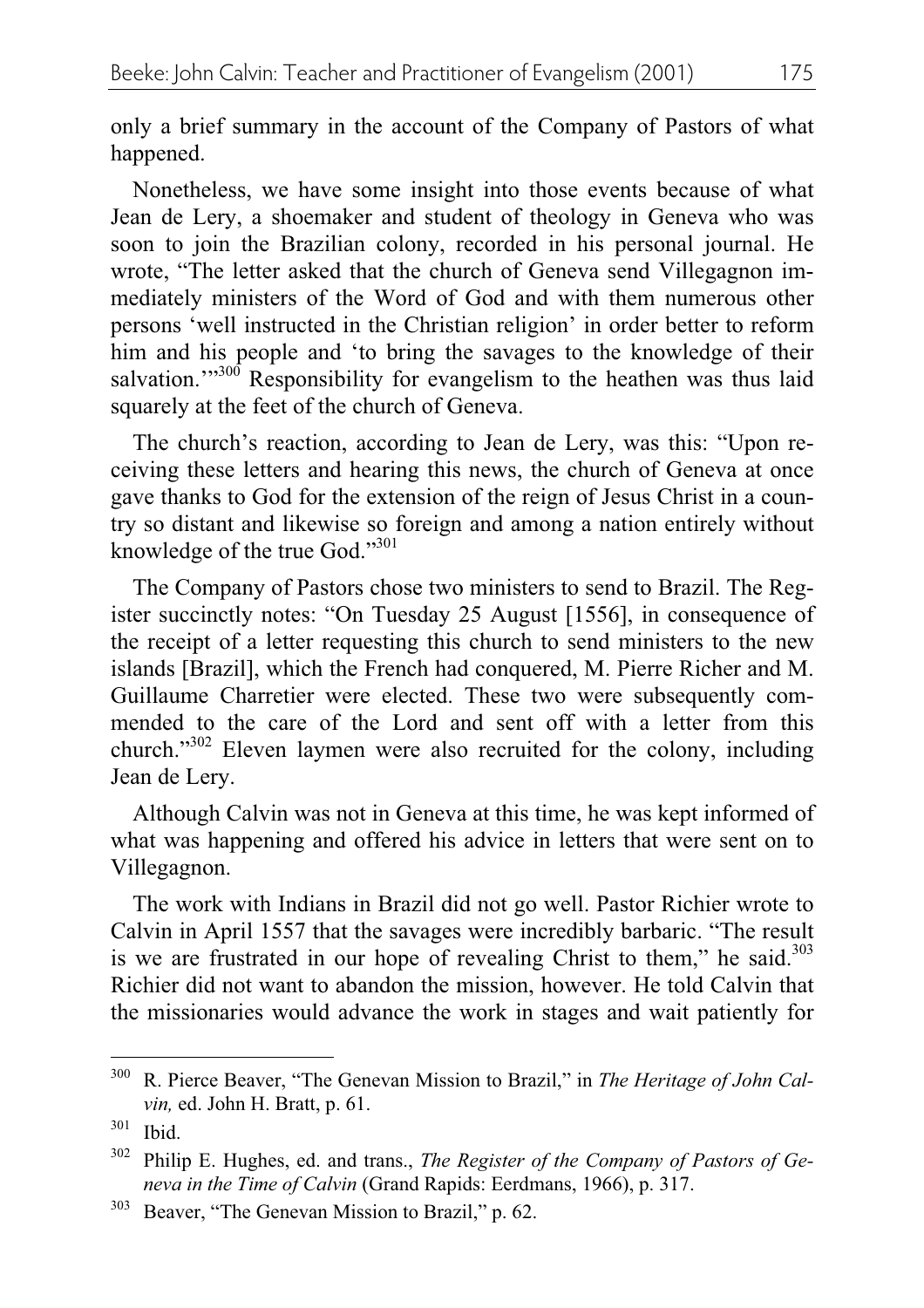the six young boys who were placed with the Indians (the Tupinambas) to learn their language. "Since the Most High has given us this task, we expect this Edom to become a future possession for Christ," he added confidently. Meanwhile, he trusted that the witness of pious and industrious members of the Reformed Church in the colony would influence the Indians.

Richier was a striking witness of Calvin's missionary emphasis in four ways: (1) obedience to God in doing what is possible in a difficult situation, (2) trust in God to create opportunities for further witness, (3) insistence on the importance of the lives and actions of Christians as a means of witness, and (4) confidence that God will advance His kingdom.

The rest of the story is tragic. Villegagnon became disenchanted with Calvin and the Reformers. On February 9, 1558, just outside of Rio de Janeiro, he strangled three Calvinists and threw them into the sea. Believers fled for their lives. Later, the Portuguese attacked and destroyed the remainder of the settlement.

Thus ended the mission to the Indians. There is no record of any Indian converts. But was that the true end of the story? When an account of the martyrs of Rio de Janeiro was published six years later, it began with these words: "A barbarous land, utterly astonished at seeing the martyrs of our Lord Jesus Christ die, will some day produce the fruits that such precious blood has been at all times wont to produce."<sup>304</sup> Or, as Tertullian once wrote, "The blood of the martyrs is the seed of the church." Today, the Reformed faith is growing in Brazil among conservative Presbyterians through Reformed preaching, the Puritan Project, and various ministries that reprint Reformed and Puritan titles in Portuguese.

It is clear that Calvin was interested in spreading the gospel overseas, but that interest was limited by the following realities of the sixteenth century:

1. Time constraints. The Reformation was still so new in Calvin's time that he needed to concentrate on building up the truth in the churches. A mission church that is not built on foundational truth is not equipped to carry its message to foreign lands.

2. Work at home. Those who critique Calvin, saying his evangelistic efforts failed to extend to the foreign mission field, are quite unfair. After all, did not Christ command his disciples to begin spreading the gospel in Jerusalem and Judea (home missions) and then move on to Samaria and the

<sup>&</sup>lt;sup>304</sup> G. Baez-Camargo, "The Earlist Protestant Missionary Venture in Latin America," *Church History* 21, 2 (June 1952):144.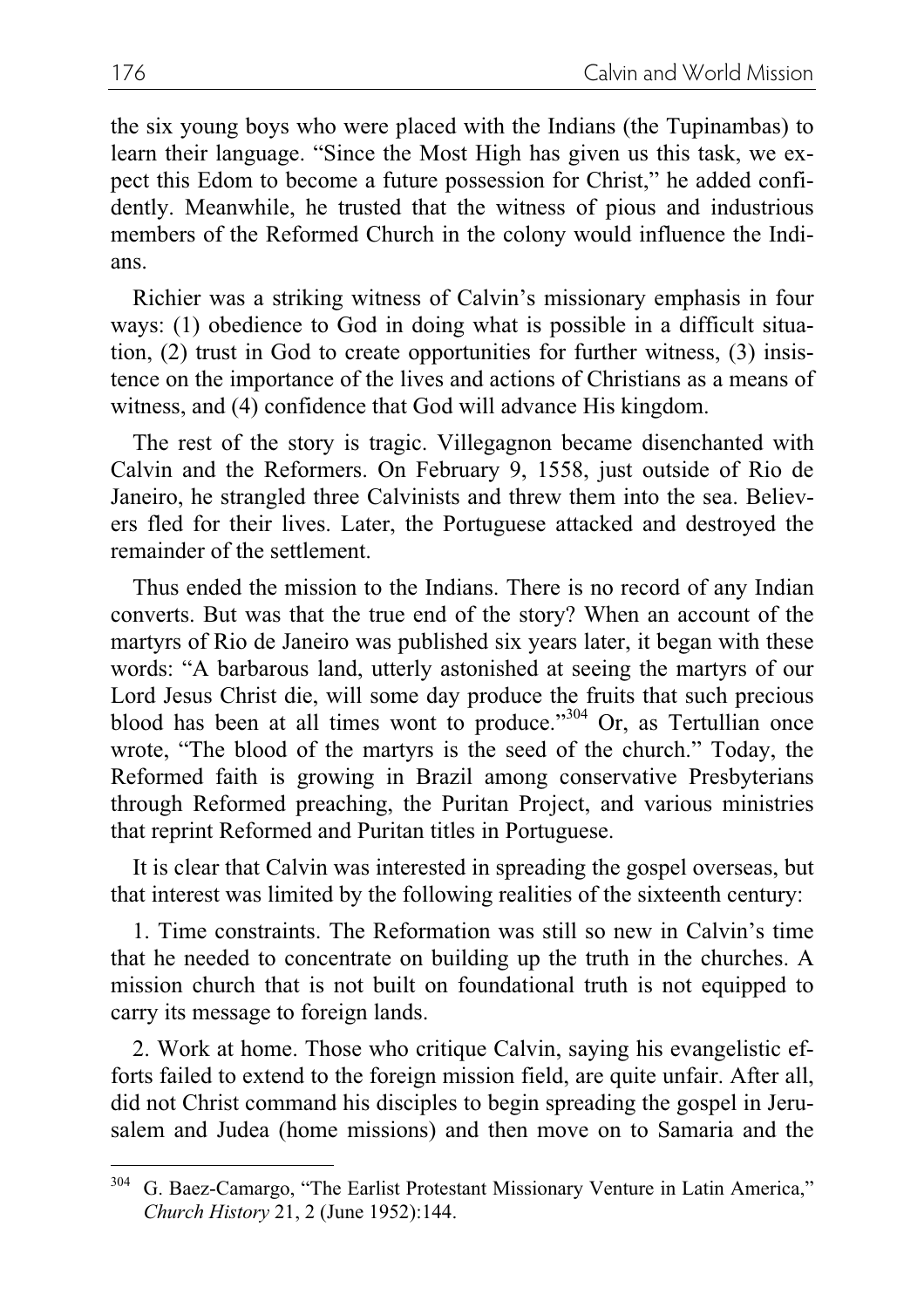uttermost parts of the earth (foreign missions)? Obviously, the established church should be involved in both home and foreign missions, but we err when we judge one more important than the other. A genuine spirit of evangelism sees need everywhere. It does not fall prey to the worldly spirit that "The farther from home, the better."

3. Government restrictions. Overseas mission work for the Reformers was virtually impossible because most of the governments in Europe were controlled by Roman Catholic princes, kings, and emperors. Persecution of Protestants was widespread. As Calvin wrote, "Today, when God wishes his gospel to be preached in the whole world, so that the world may be restored from death to life, he seems to ask for the impossible. We see how greatly we are resisted everywhere and with how many and what potent machinations Satan works against us, so that all roads are blocked by the princes themselves."305

Nearly every door to the heathen world was closed for Calvin and his fellow Reformers. The world of Islam to the south and east was guarded by Turkish armies, while the navies of Spain and Portugal prevented access to the recently discovered new world. In 1493, Pope Alexander VI gave the Spanish and Portuguese rulers exclusive rights to these areas, which were reaffirmed by popes and treaties that followed.

Going out into the world for Calvin and other Reformers didn't necessarily mean leaving Europe. The mission field of unbelief was right within the realm of Christendom. For the Genevan church, France and Europe were open. Strengthened by Calvin's evangelistic theology, believers zealously responded to the mission call.

Calvin did what he could to support evangelism on the foreign front. Despite its tragic failure, the pioneer Protestant project off the coast of Brazil from 1550-1560 evoked Calvin's wholehearted sympathy, interest, and continued correspondence.<sup>306</sup>

### **Calvin's Missionary Spirit and Election**

Though Calvin's specific writings on missiology are limited, his *Institutes*, commentaries, sermons, letters, and life glow with a missionary spirit. It is abundantly clear that John Calvin had a heart for evangelism to extend the kingdom of our Lord Jesus Christ to the ends of the earth. It was Calvin's wish that "the kingdom of Christ should flourish everywhere."

<sup>305</sup> *Commentary* on Genesis 17:23.

<sup>306</sup> Beaver, "The Genevan Mission to Brazil," pp. 55-73.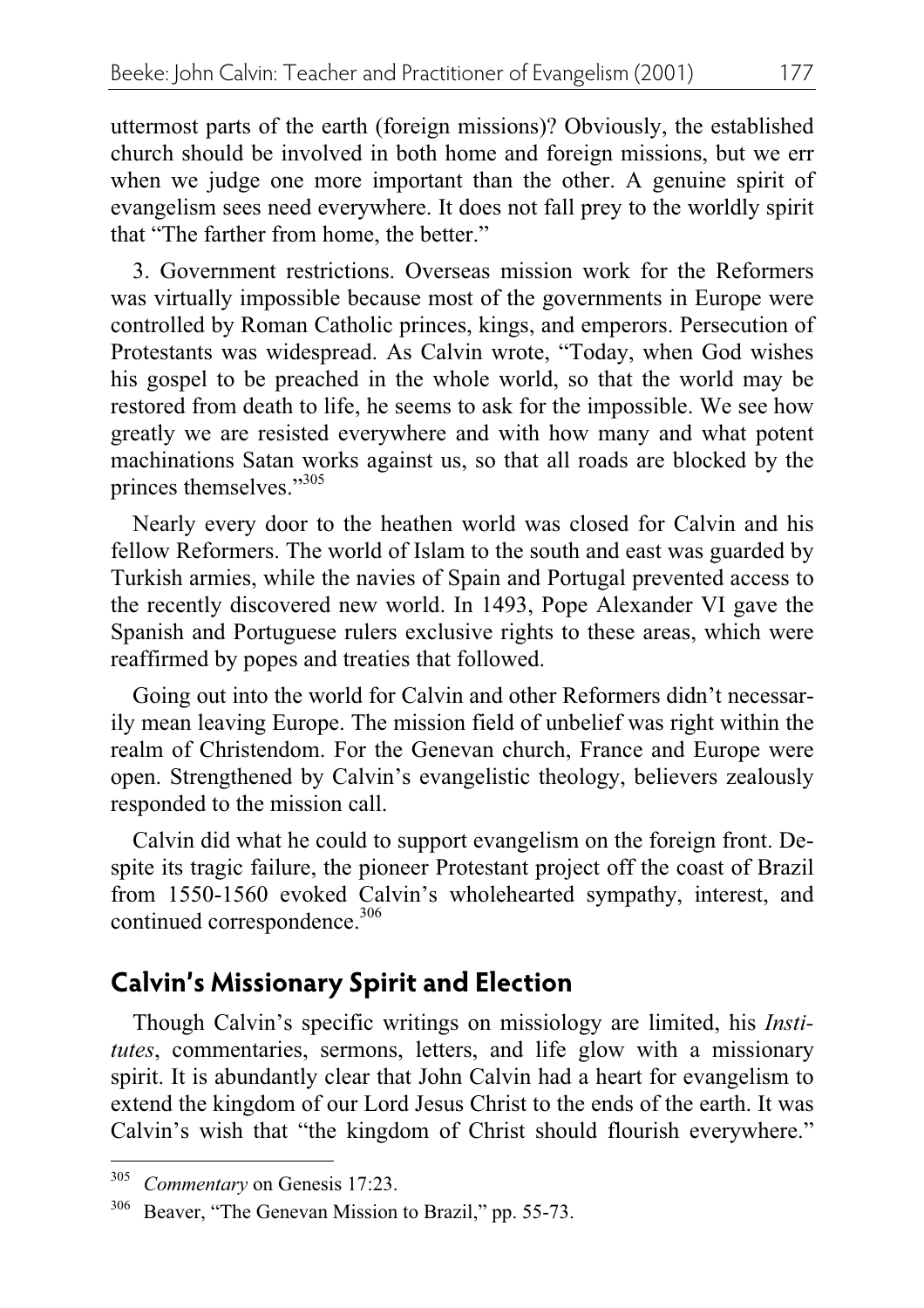Establishing the heavenly reign of God upon earth was so important, Calvin said, that it "ought not only to occupy the chief place among our cares, but even absorb all our thoughts."<sup>307</sup>

All of this should dispel the myth that Calvin and his followers promoted inactivity and disinterest in evangelism. Rather, the truths of sovereign grace taught by Calvin such as election are precisely the doctrines that encourage

missionary activity. Where biblical, Reformed truth is loved, appreciated, and rightly taught, evangelism and mission activity abounds.

Election encourages evangelistic activity, for God sovereignly links election with the means of grace (Acts 13:44-49). Election evokes mission activity characterized by a humble dependence on God for blessing. The doctrine of free grace is not a barrier to God-centered, God-glorifying evangelism; it is a barrier against a humanistic concept of evangelistic task and methods  $308$ 

Calvin never allowed election to limit the free offer of the gospel. He taught that since no one knows who are elect, preachers must operate on the principle that God wills all to be saved. $309$  Election undergirds rather than limits evangelism. Election belongs to the special category of God's secret purposes, not to the evangelistic activity of the church. Consequently, the gospel must be preached to every sinner; the sinner's believing response to the free offer of salvation in Christ reveals whether or not he is elect. For though the gospel call comes to all who hear the Word, that call is only made effectual by the Holy Spirit in the elect. $310$  God opens doors for the church that the gospel may go into all the world, and His elect will hear it and respond in faith. $311$ 

Election thus is the impetus and guarantor of the success of Reformed evangelism. As Isaiah 55:11 says, "My word … that goeth forth out of my mouth … shall not return unto me void, but it shall accomplish that which I please, and it shall prosper in the thing whereto I sent it."

<sup>307</sup> Bonnet, *Letters of Calvin*, 2:134-35.

<sup>308</sup> Van den Berg, "Calvin's Missionary Message," p. 179.

<sup>309</sup> *Institutes* 3.24.16-17.

 $310$  Ibid.

<sup>311</sup> *Institutes* 3.21.7.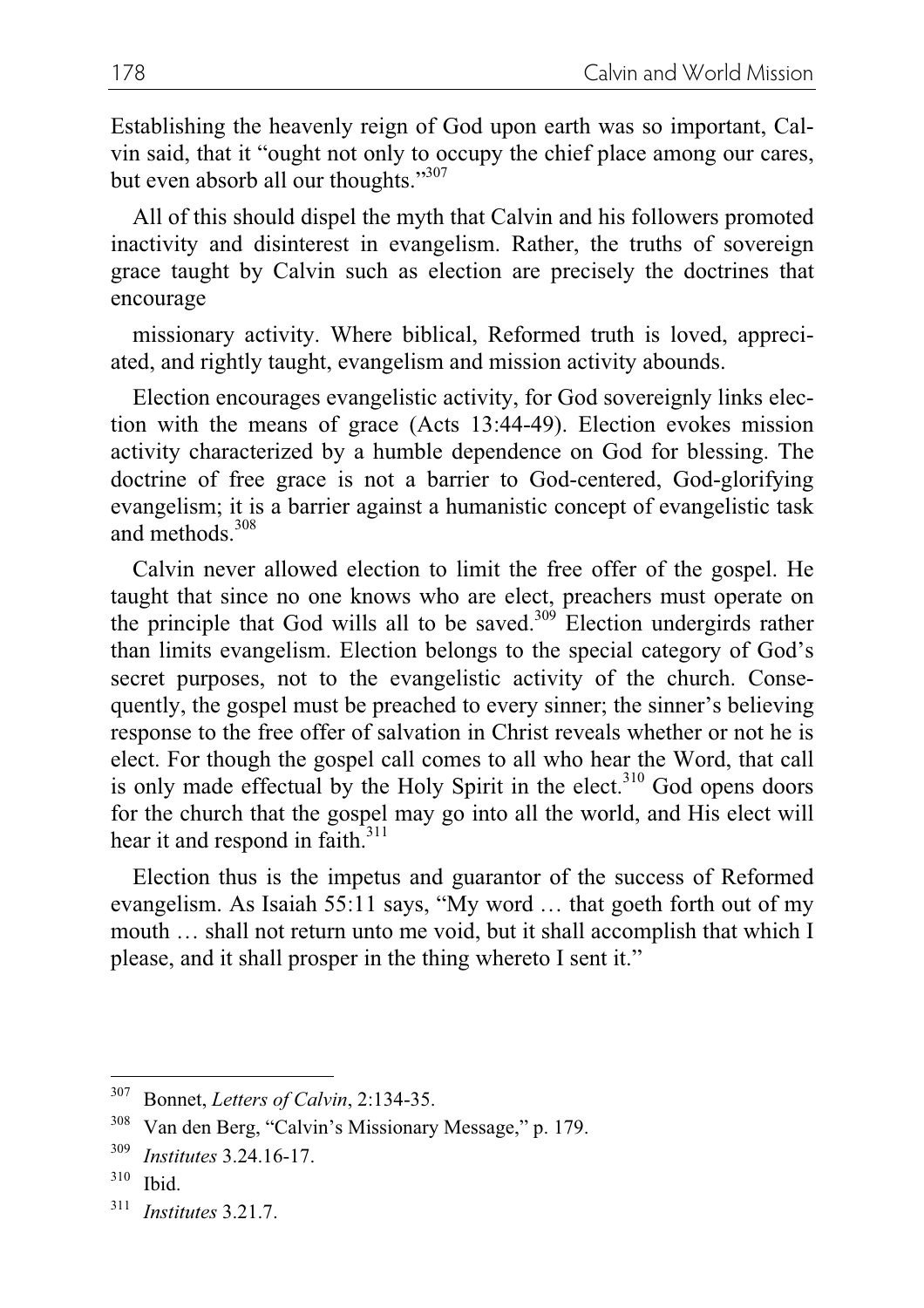Is it any wonder, then, that Calvin called election the church's heart, hope, and comfort? Totally depraved creatures such as you and I may hope in an electing God.

## **A Word of Encouragement**

Calvin has been criticized for his supposed failure to support evangelistic efforts. We have seen that this is simply not so, and the lessons ought to give us encouragement.

For one, it tells us we ought to stay on task and worry less about what others say of us. If Calvin could not shield himself from critics even when he worked twenty hours a day, preaching, teaching, and writing, what does that say about our work for God's kingdom? If Calvin was not evangelistic, who is? Are we willing to confess with William Carey as we labor for the souls of sinners, "I had rather wear out than rust out"?

Perhaps some of us are tired. We fear we are wearing out without seeing fruit from our evangelistic efforts. We are burdened with work. Spiritual labor has produced spiritual weariness, which in turn has produced spiritual discouragement. Our eye has not dimmed, but our physical and spiritual energy has been seriously depleted by the constant giving of ourselves for the good of others.

That may be particularly true for those of us who are pastors. On Saturday evenings we are anxious because we do not feel adequately prepared for worship; our responsibilities have been too heavy. We have been overwhelmed with church administration, personal counseling, and correspondence. By Sunday evening we are completely drained. Unable to sustain our responsibilities, we labor under a continual sense of inadequacy. We lack family time; we lack private time with God. Like Moses, our hands grow heavy in intercession. Like Paul, we cry out, "Who is sufficient for these things?" (2 Cor. 2:16). The routines of daily ministry become overwhelming; we experience what Spurgeon called "the minister's fainting fits," and we wonder if we are being used by God after all. Our vision of ministry is sadly diminished.

In such times, we should follow Calvin's example. Some lessons from him include:

• Look more to Christ. Rest more in His perseverance, for your perseverance rests in His. Seek grace to imitate His patience under affliction. Your trials may alarm you, but they will not destroy you. Your crosses are God's way to royal crowning (Rev. 7:14).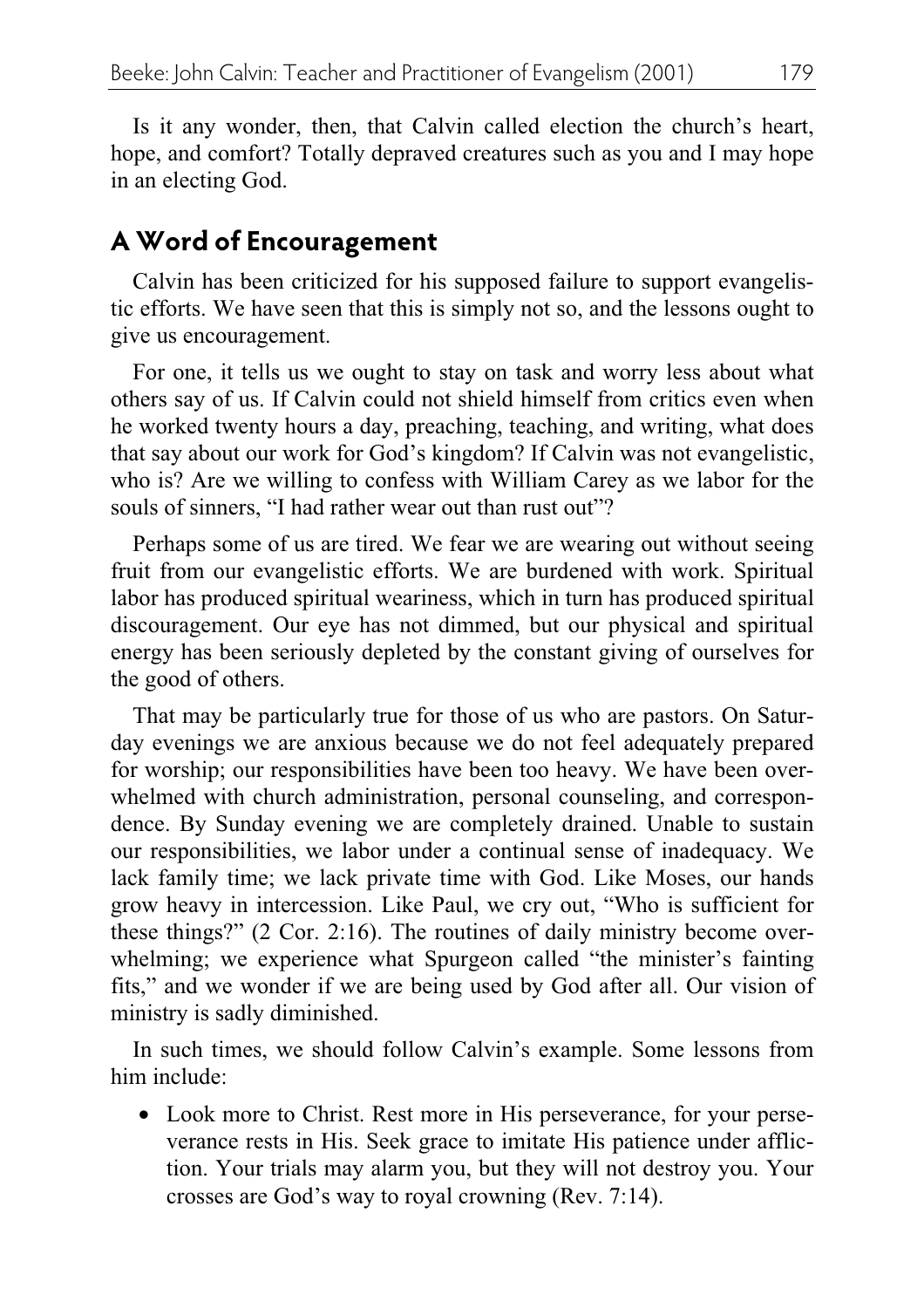- Take the long view. Seek to live in light of eternity. The Chinese bamboo tree appears to do absolutely nothing for four years. Then, during its fifth year, it suddenly shoots up ninety feet in sixty days. Would you say that this tree grew in six weeks or in five years? If you follow the Lord in obedience, you will generally see your efforts rewarded eventually. Remember, however, that God never asked you to produce growth; He only asks you to continue working.
- Realize that times of discouragement are often followed by times of revival. While we predict the church's ruin, God is preparing for her renewal. The church will survive through all time and come to glory while the ungodly will come to ruin. So gird up the loins of your mind and stand fast, for the Lord is greater than both Apollyon and the times. Look to God, not man, for the church belongs to God.
- Rely on God. Though friends may fail you, God will not. The Father is worthy. Christ is worthy. The Holy Spirit is worthy. Seeing that you have a great high priest, Jesus, the Son of God, who rules from the heavens, draw near to Him in faith, and wait upon Him, and He will renew your strength. We are not all Calvins. Actually, none of us can be Calvins. But we can keep working by God's grace, looking to Jesus for daily strength. If Calvin, one man, did so much good for the cause of evangelism, shouldn't we ask God to also use our efforts, making them fruitful by His blessing?

Heed the advice of the Puritan, John Flavel, who wrote, "Bury not the church before she be dead." Pray more and look at circumstances less. Continue with double earnestness to serve the Lord when no visible result is before you. Endure hardship as good soldiers of Christ. Be willing to be counted fools for Christ's sake. Be sure that you are in God, for you may then be sure that God is in you.

In M'Cheyne's words, "Let your life speak even louder than your sermons. Let your life be the life of your ministry." Be exemplary on and off the pulpit, and leave the fruits of your ministry to our sovereign God who makes no mistakes and who never forsakes the work of His hands.

Finally, take heart from Calvin's approach to "the open door." Do we not err in spending our energies trying to pry open doors that God has closed? Shouldn't we rather pray more for new doors to open for our ministries? Shouldn't we ask for God's guidance in recognizing which doors are open and for His strength to walk through them? May God give us grace not to lead Him but rather to follow Him in all our evangelistic ef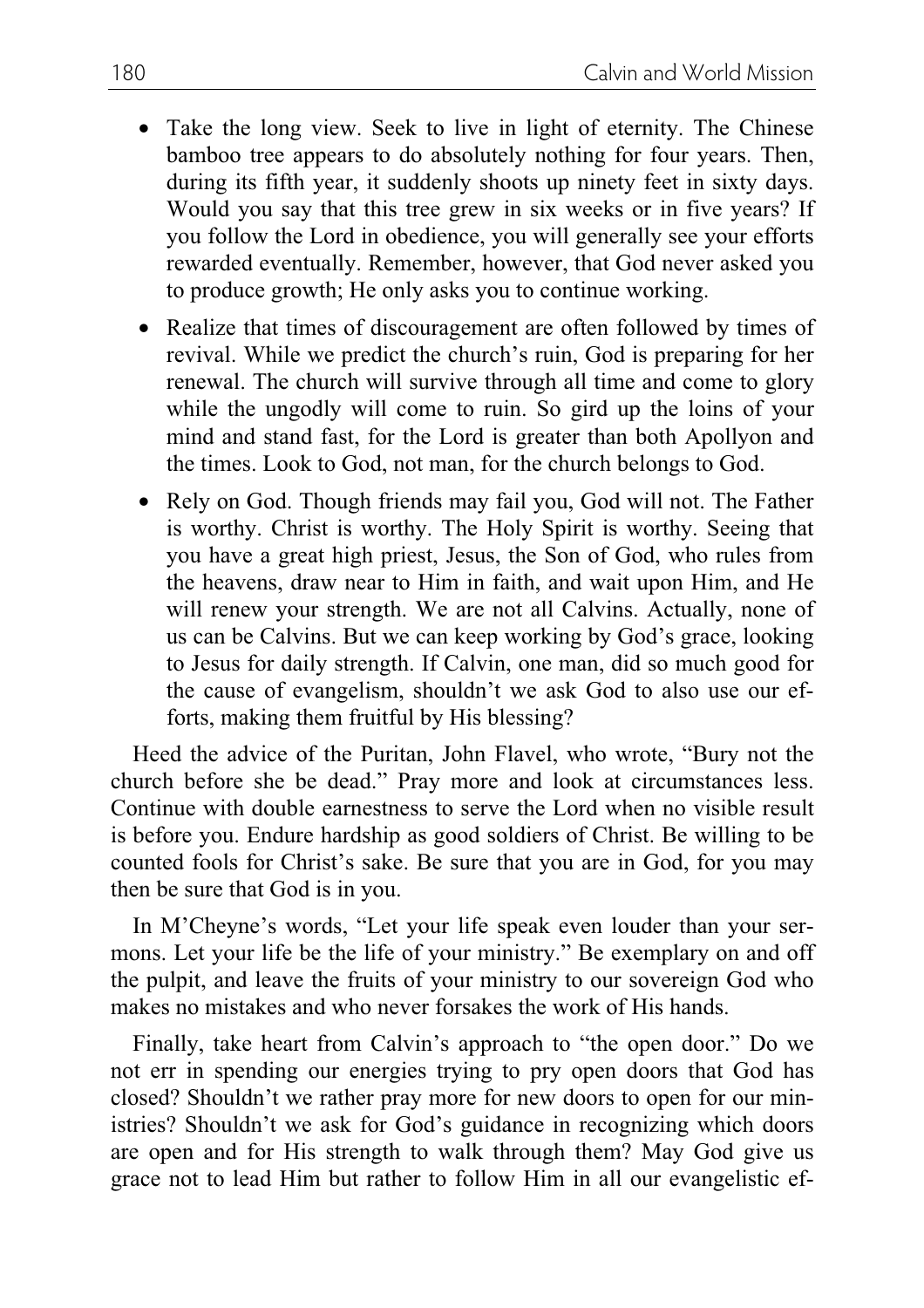forts. Isn't the very heartbeat of Reformed evangelism to follow God rather than try to lead Him?

May the Lord Jesus be able to say of us what he said to the church in Philadelphia in Revelation 3:8, "I know thy works: behold, I have set before thee an open door, and no man can shut it: for thou hast a little strength, and hast kept my word, and hast not denied my name."

That is what Calvin's Reformed evangelism is all about, and that is what our evangelism must be all about. May God help us to be true to His Name, to be obedient to His Word, to look for the doors He will open before us, and to pray with Calvin: "May we daily solicit thee in our prayers, and never doubt, but that under the government of thy Christ, thou canst again gather together the whole world … when Christ shall exercise the power given to him for our salvation and for that of the whole world."<sup>312</sup>

<sup>312</sup> Cited in J. Graham Miller, *Calvin's Wisdom* (Edinburgh: Banner of Truth Trust, 1992), p. 221.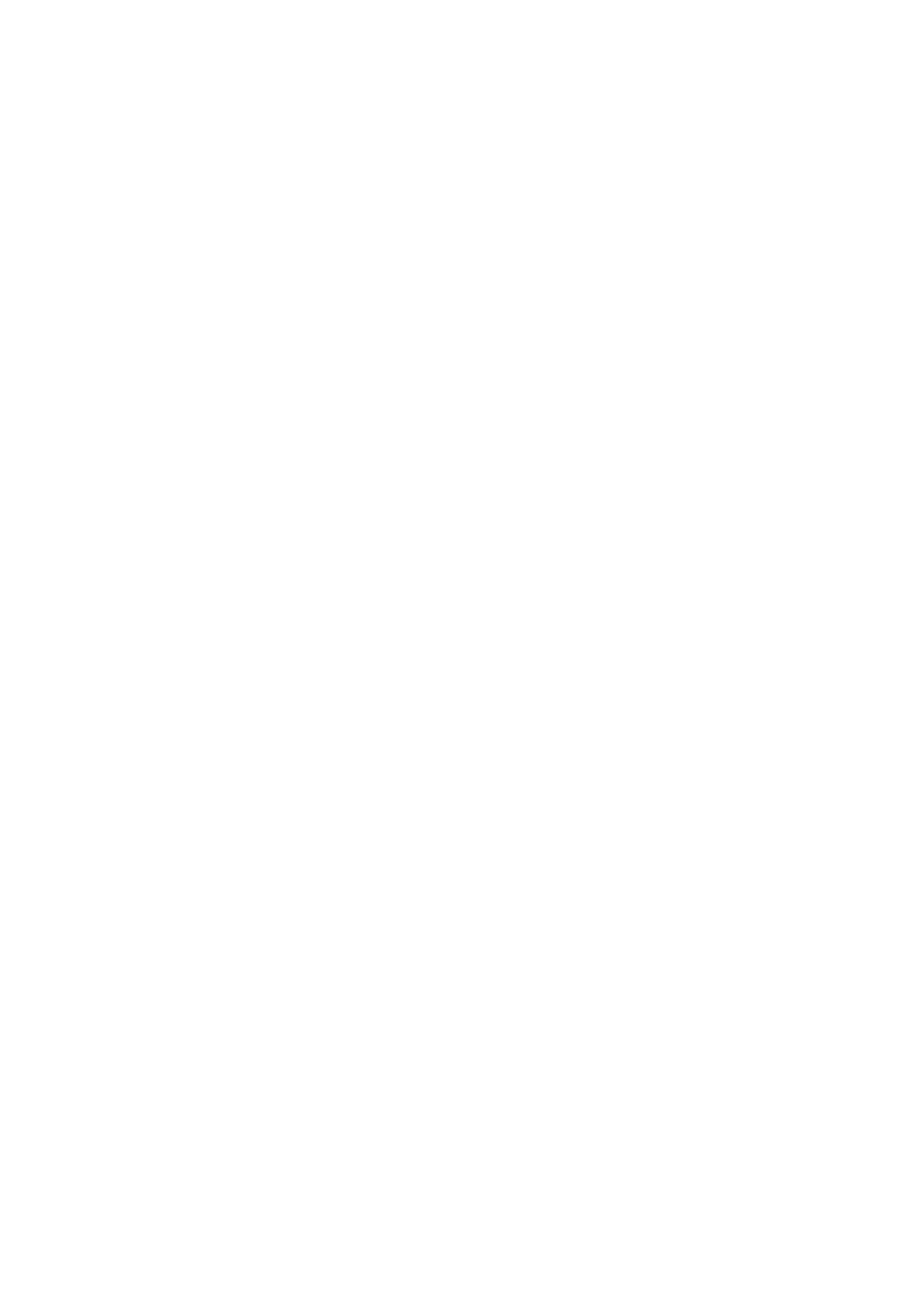# John Calvin and Missions: A Historical Study (2002)

**SCOTT J. SIMMONS**

**Scott J. Simmons is graduated from James Madison University in 1991 with a degree in Geology, worked as a geologist and became involved in the mission program of a local church. He then went to Reformed Theological Seminary in Orlando, and graduated in 1997. For the next four years, Scott became a high school teacher at Chapelgate Christian Academy, where he taught Bible, consumer math, and New Testament Greek. Scott also worked in the Chapelgate mission department until he was called as an Assistant Pastor in 2001. He eventually became the Pastor of Missions and Spiritual Formation there.** 

Published in the web under http://www.aplacefortruth.org/calvin.missions1.htm, "A Place for Truth Studies – Reformed and Post-Reformation Creeds and Councils", in 2002 and edited for this volume by the author in 2003.

### **Introduction**

There is a long-standing tradition that claims that Calvin and the early Protestant movement took no interest in missions. Gustav Warneck wrote early in this century, "We miss in the Reformers not only missionary action, but even the idea of missions … [in part] because fundamental theological views hindered them from giving their activity, and even their thoughts, a missionary direction."313 Warneck went on to state that Calvin claimed that the Church had no duty to send out missionaries.<sup>314</sup> This misunderstanding has continued even into the present day. Ralph D. Winter, for instance, writes that the Reformers "did not even talk of mission outreach."<sup>315</sup> He claims that the Protestant missionary movement can be divided into three eras: the first beginning in 1792 with William Carey, the

<sup>313</sup> Gustav Warneck, History of Protestant Missions, trans. G. Robinson (Edinburgh: Oliphant Anderson & Ferrier, 1906), 9, cited in Fred H. Klooster, "Missions – The Heidelberg Catechism and Calvin," Calvin Theological Journal 7 (Nov. 1972): 182.

<sup>314</sup> Ibid., 19.

<sup>315</sup> Ralph D. Winter, "The Kingdom Strikes Back," in Perspectives on the World Christian Movement (Pasadena: William Carey Library, 1992), B–18.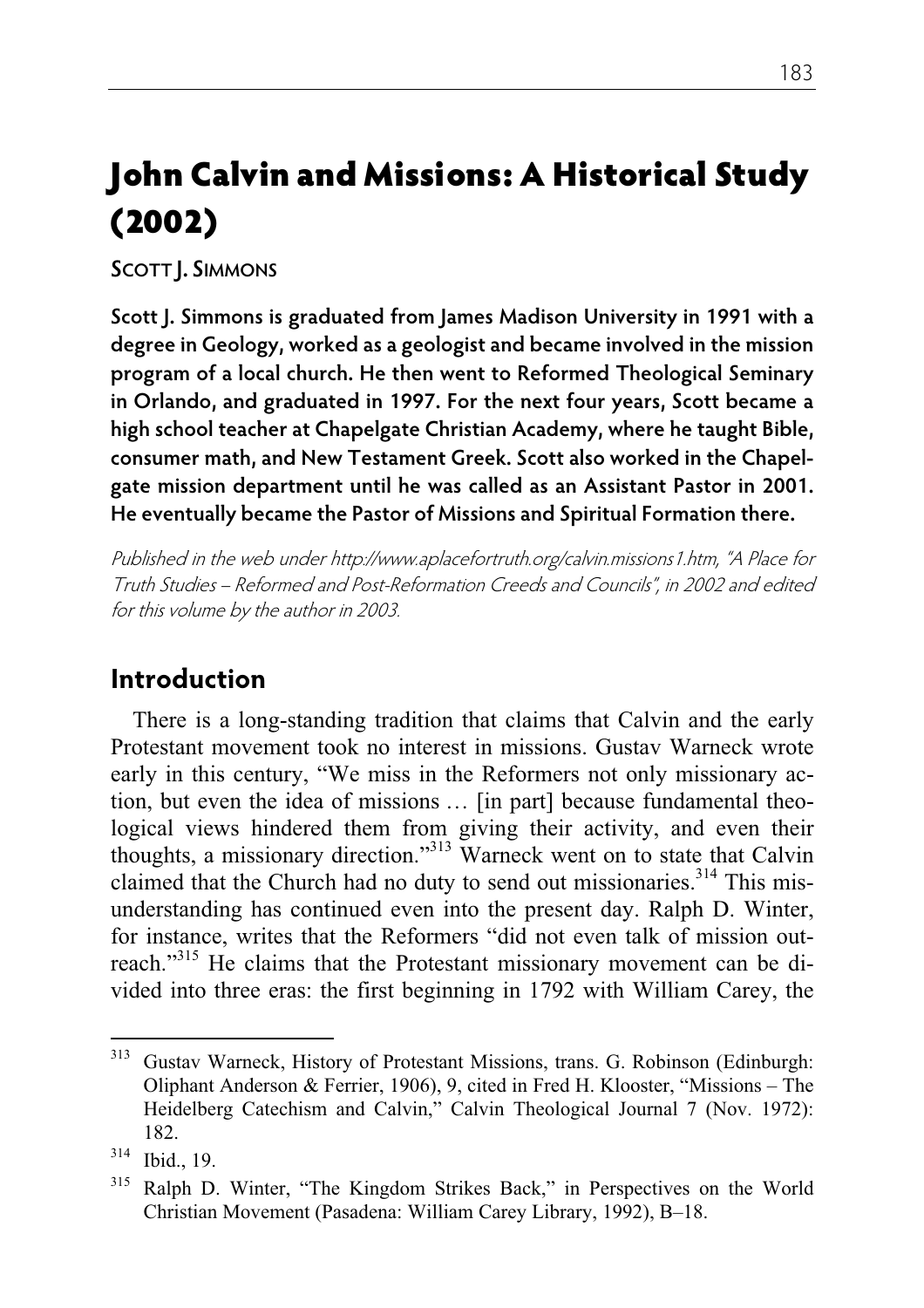second beginning 1865 with Hudson Taylor, and the third beginning in 1934 with Cameron Townsend and Donald McGavran. Winter describes missionary efforts prior to 1792 by saying, "our Protestant tradition plugged along for over 250 years minding its own business and its own blessing (like Israel of old)."<sup>316</sup>

While these charges may be brought against many churches in the Protestant tradition, and even against some Calvinistic churches, it is simply untrue that John Calvin took no interest in missions. In fact, Calvin sent hundreds of missionaries to France, the rest of Europe, and even to the New World. The following discussion, therefore, will not only demonstrate that John Calvin had a coherent theology of missions, but will provide a summary of how his theology took action in his missionary endeavors throughout the world.

### **Calvin's Theology of Missions**

Calvin never wrote a systematic treatment of his theology of missions. However, his Institutes, commentaries, and letters contain many references to his theology of missions and his missionary spirit. An accurate description of his theology of missions can be reconstructed from these statements made by Calvin in his writings. The following will provide a summary of his theology of missions as well as answers to common objections to his theology as they relate to missions.

#### **A Positive Statement**

The basis for Christian missions, according to Calvin, is the present reign of Jesus Christ. In his commentaries on the Psalms and prophets, it is clear that Calvin considered the kingdom of David to be a shadow of the greater Kingdom to come. For instance, commenting on Isaiah 2:4, Calvin writes, "the difference between the kingdom of David, which was but a shadow, and this other Kingdom," is that "by the coming of Christ, [God] began to reign … in the person of his only-begotten Son."317 Commenting on Psalm 22:28, Calvin writes, "This passage, I have no doubt, agrees with many other prophecies which represent the throne of God as erected, on

<sup>&</sup>lt;sup>316</sup> Ralph D. Winter, "Four Men, Three Eras, Two Transitions," in Perspectives on the World Christian Movement, B–34.

<sup>317</sup> John Calvin, Calvin's Commentaries, vol. 7, Isaiah 1-32 (Grand Rapids: Baker, 1979), 98-99.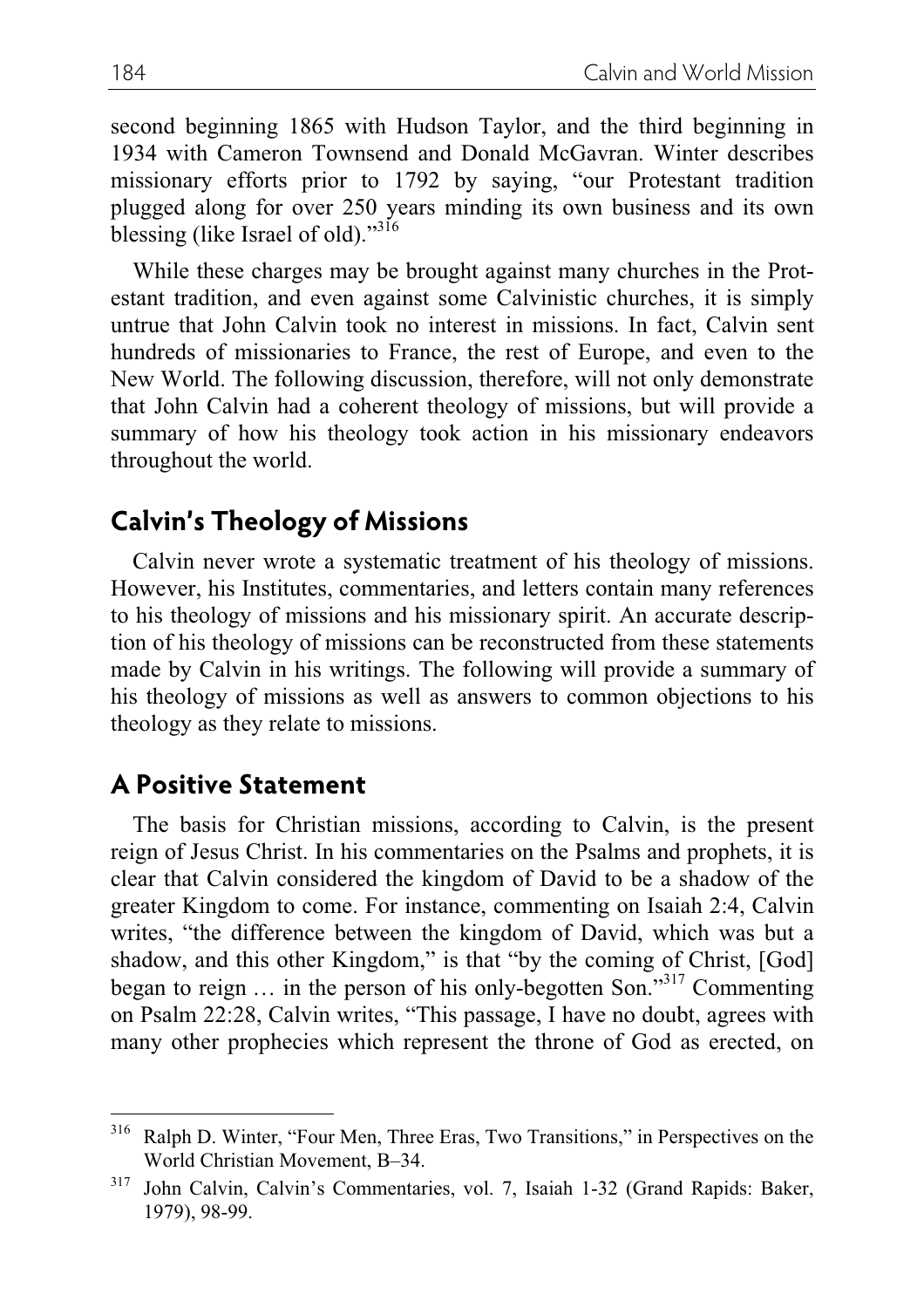which Christ may sit to superintend and govern the world."<sup>318</sup> This present reign of God through Christ is presupposed throughout his writings when he speaks of the basis for world missions.

One important dynamic that takes effect in this new Kingdom is the break down of the distinction between Jew and Gentile. Calvin frequently makes use of Ephesians 2:14 to insist that the partition-wall between Jew and Gentile has been broken down and the gospel has been promulgated, so that "we [both Jew and Gentile] have been gathered together into the body of the Church, and Christ's power is put forth to uphold and defend us."<sup>319</sup> Since Christ's rule extends over not only Jews, but over the whole world, Gentiles are called along with Jews into His Kingdom.<sup>320</sup> It is the inclusion of Gentiles into the commonwealth of Israel that allows the gospel of the Jewish Messiah to be proclaimed to Gentiles throughout the world.

Christ's task while ruling over the earth from heaven is to subdue the earth to Himself. This happens in two ways. First, the reprobate who refuse to submit to Christ's rule will "assail" the kingdom of Christ "from time to time until the end of the world," at which time they will be laid prostrate at His feet.<sup>321</sup> Second, the elect are "brought to yield a willing obedience to Him," being subdued and humbled by Him. After the last day these will be made "partakers with Him in glory."<sup>322</sup> By these two methods the kingdom will be extended throughout the world. At no time can the progress of this kingdom be hindered. Commenting on Isaiah 2:2, Calvin writes that there will be "uninterrupted progress" in the spread of His kingdom "until he appears a second time for our salvation."323 The kingdom of Christ, the "invincible Kingdom," will be "vastly extended" because God makes "his scepter stretch far and wide." $324$  Throughout the Church age, according to Calvin, Christ's kingdom is being extended throughout the world.

<sup>318</sup> John Calvin, Calvin's Commentaries, vol. 4, Johsua–Psalms 1-35, 385.

<sup>319</sup> Commentary on Ps. 110:2, in Calvin's Commentaries, vol. 6, Psalms 93-150, 301; see also his commentaries on Isaiah 45:22, Matthew 24:19, and Acts 8:1.

<sup>320</sup> See Calvin's commentary on Isaiah 2:4, in Calvin's Commentaries, vol. 7, Isaiah 1-32, 98-102.

 $321$  See Calvin's commentary on Psalm 110:1 in Calvin's Commentaries, vol. 6, Psalms 93-150, 299.

<sup>322</sup> Ibid., 300.

<sup>323</sup> John Calvin, Calvin's Commentaries, vol. 7, Isaiah 1-32, 92.

<sup>324</sup> Commentary on Psalm 110:2 in Calvin's Commentaries, vol. 6, Psalms 93-150, 300.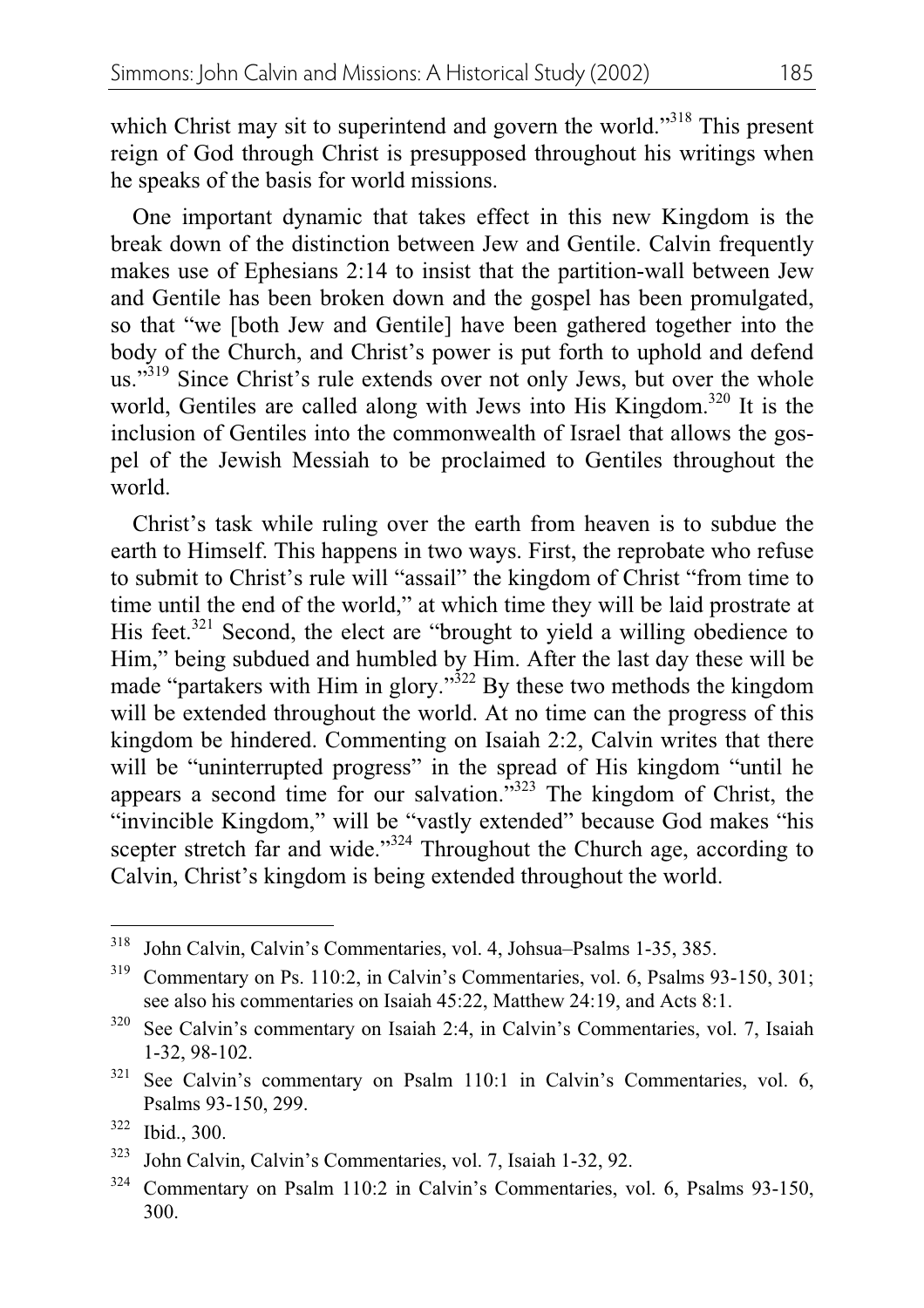The means by which Christ's kingdom is spread on earth is through the preaching of the gospel to the nations. Calvin writes, "There is no other way of raising up the church of God than by the light of the word, in which God himself, by his own voice, points out the way of salvation. Until the truth shines, men cannot be united together, so as to form a true church."<sup>325</sup> Calvin insisted that Christians bear the responsibility to spread the gospel. He writes, "for it is our duty to proclaim the goodness of God to every nation … the work is such as ought not to be concealed in a corner, but to be everywhere proclaimed."<sup>326</sup> While God could have used other means, He chose to "employ the agency of men" through the preaching of the gospel.<sup>327</sup>

Calvin's theology of missions is thus God-centered and Christ-centered, focusing on the glory of God in Christ as well as the duty of man. All of life was to be lived for the glory of God. While the Catholic Church used meritorious works and asceticism as tools of motivation for missions, Protestants would not use this type of motivation.<sup>328</sup> For Calvin, the motivating factor for world missions was the glory of God. When the gospel is proclaimed and accepted among the nations, God is worshipped and glorified. This is the chief end of man. Charles Chaney writes of him, "The fact that the glory of God was the prime motive in early Protestant missions and that it has played such a vital part in later missionary thought and activity can be traced directly to Calvin's theology."<sup>329</sup>

## **Charges against Calvin's Theology of Missions**

There have been many who say that Calvin's theology was a hindrance to missions throughout the sixteenth and seventeenth centuries. Two charges are usually given against Calvin's theology of mission. These are his understanding of the Great Commission and his doctrine of predestina-

 $325$  Commentary on Micah 4:1-2, cited in Charles Chaney, "The Missionary Dynamic in the Theology of John Calvin," Reformed Review 17 (Mar. 1964): 28.

<sup>326</sup> Commentary on Isaiah 12:5, in Calvin's Commentaries, vol. 7, Isaiah 1-32, 403.

 $327$  Commentary on Isaiah 2:3, in Charles Chaney, "The Missionary Dynamic in the Theology of John Calvin," 28.

<sup>328</sup> J. van den Berg, "Calvin's Missionary Message: Some Remarks About the Relation Between Calvinism and Missions." Evangelical Quarterly 22 (Jul. 1950): 177.

<sup>&</sup>lt;sup>329</sup> Charles Chaney, "The Missionary Dynamic in the Theology of John Calvin," Reformed Review 17 (Mar. 1964): 36-37. See also Samuel Zwemer, "Calvinism and the Missionary Enterprise," Theology Today 7 (Jul. 1950): 211.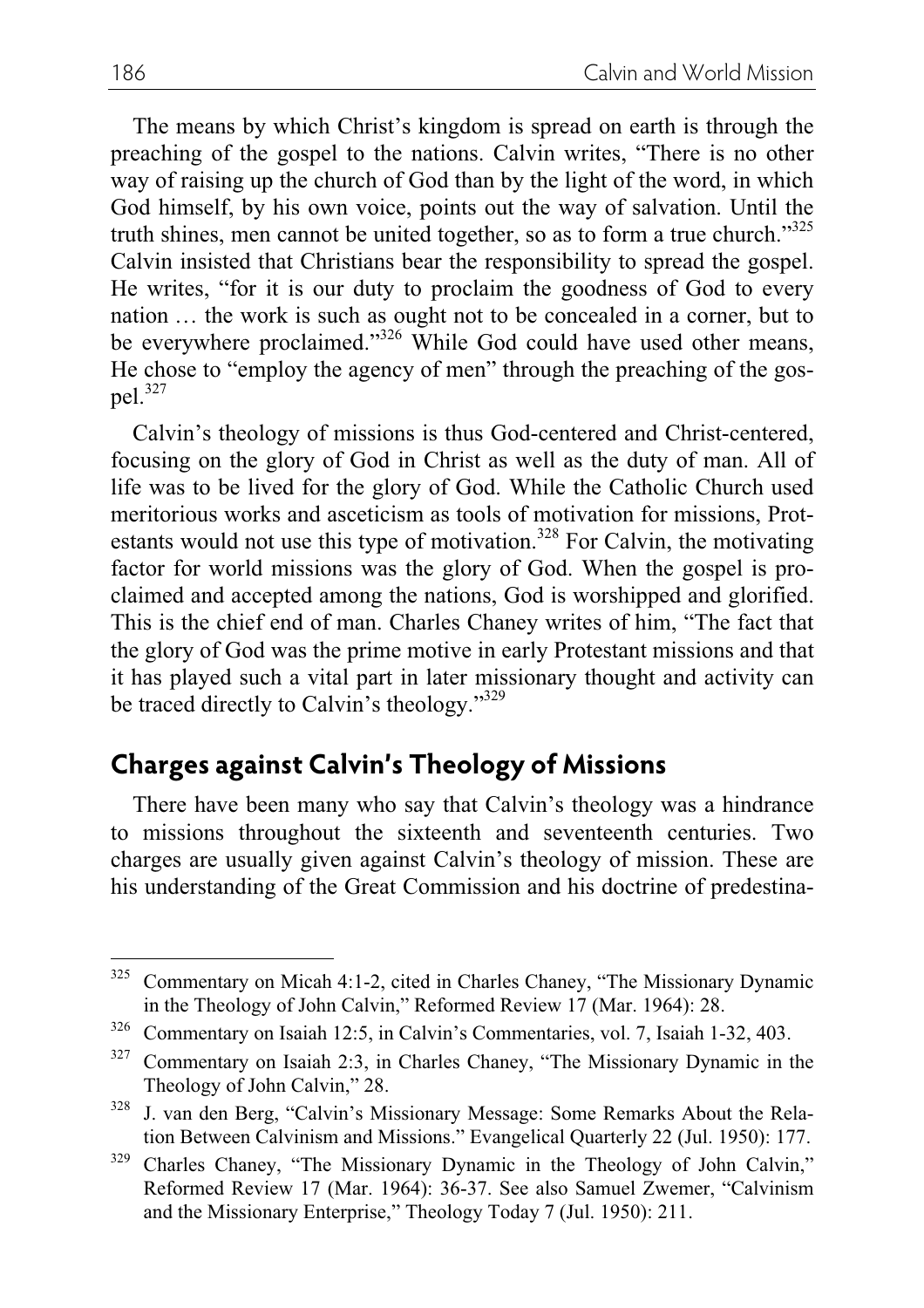tion. However, both these charges reflect a poor understanding of Calvin's theology.

#### **The Great Commission**

Some have objected to Calvin's understanding of missions by claiming that Calvin believed that the Great Commission (Matt. 28:18-20) was binding only on the first century apostles, making missions unnecessary for future generations.<sup>330</sup> It is true that Calvin interpreted the Great Commission as referring to the apostolic ministry.<sup>331</sup> However, his reasoning for interpreting the Great Commission in this way was not to de-emphasize the necessity of missions in the present time. He was fighting a different battle – namely, the battle against the Catholic doctrine of apostolic succession. Calvin intended to show that the Apostolate was a temporary munus extraordinarium that ceased after the twelve apostles. The Great Commission was brought into this discussion to argue against Catholicism, not missionary activity.<sup>332</sup>

Calvin never expressed the idea that the apostles fulfilled the missionary command such that missionary activity is no longer necessary. He only saw the beginning of the spread of the gospel to all nations being fulfilled by the apostles.<sup>333</sup> Calvin wrote of the apostolic ministry, "Christ, we know, penetrated with amazing speed, from the east to west, like the lightning's flash, in order to bring into the Church the Gentiles from all parts of the world."<sup>334</sup> Yet Calvin also wrote of the necessity of missionary activity in the present time. For instance, commenting on Matthew 24:19, he wrote, "the Lord commands the ministers of the gospel to go a distance, in order to spread the doctrine of salvation in every part of the world." $335$  Calvin made similar statements in his comments on Isaiah 12:5; 45:23; Matt. 24:14; and 2 Cor. 2:12. While there were some after Calvin who taught

<sup>&</sup>lt;sup>330</sup> This is implied by Ruth A. Tucker in Jerusalem to Irian Jaya: A Biographical History of Christian Missions (Grand Rapids: Zondervan, 1983), 67.

<sup>&</sup>lt;sup>331</sup> John Calvin, Institutes of the Christian Religion, 4.8.4; 4.8.8.

<sup>332</sup> J. van den Berg, "Calvin's Missionary Message," 178.

<sup>333</sup> Ibid., 179.

<sup>334</sup> Commentary on Psalm 22:27, in Calvin's Commentaries, vol. 4, Joshua–Psalms 1- 35, 386.

<sup>335</sup> John Calvin, Calvin's Commentaries, vol. 17, Harmony of Matthew, Mark, and Luke, 384.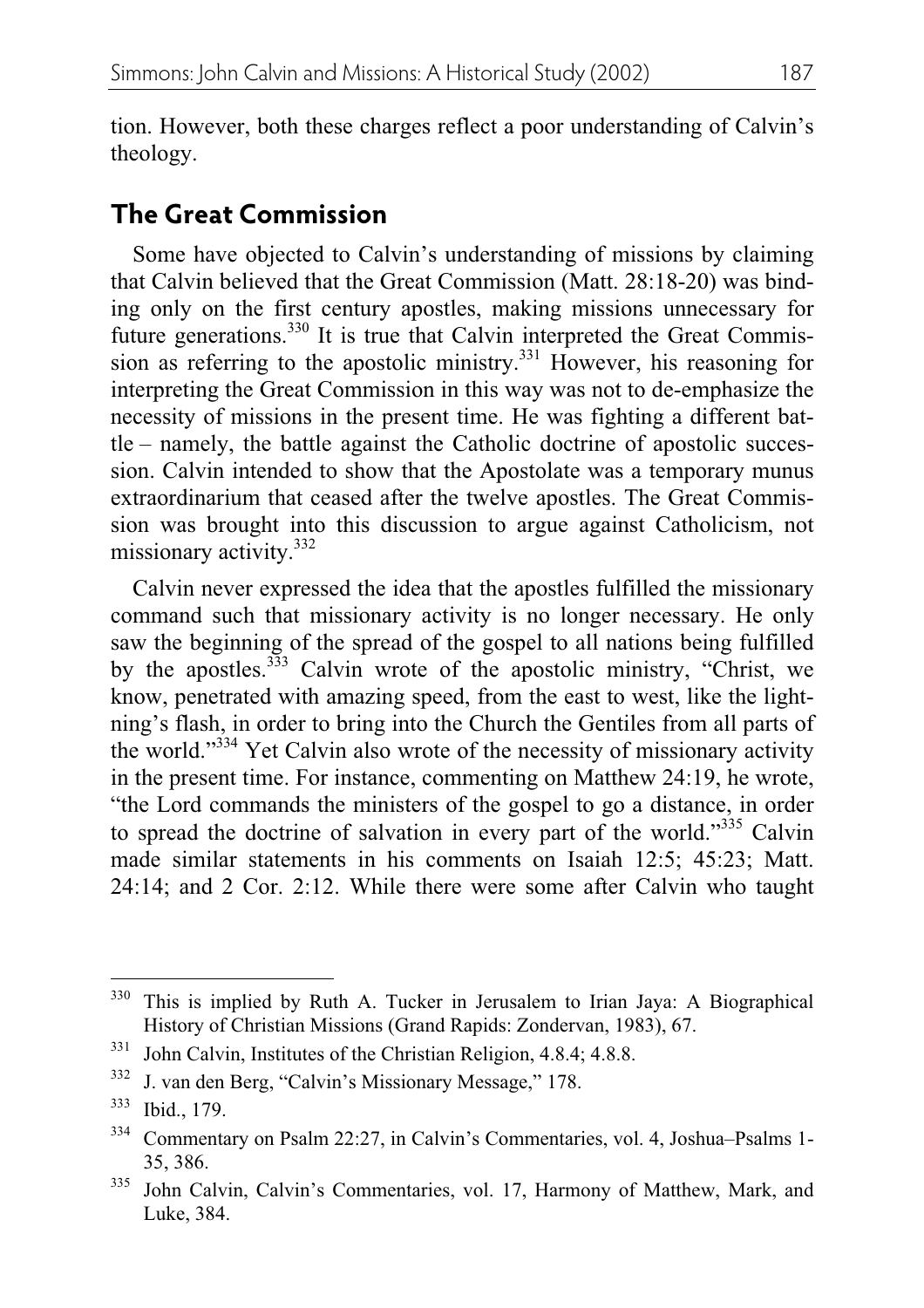that the missionary mandate had been fulfilled, $336$  this view cannot be attributed to Calvin himself.

#### **Predestination**

It has been objected that if Calvin's doctrine of predestination is true, then there is no reason to be involved in missions, for all the elect will surely be saved and all the reprobate will surely be eternally damned. Ruth Tucker, for instance, writes in her history of Christian missions that the doctrine of predestination taught by Calvinists "made missions extraneous if God had already chosen those he would save."337 However, according to Calvin, this objection forgets the doctrine of the preached word. Calvin insisted that God uses the preaching of the gospel by men to bring people to faith. Calvin writes,

although he is able to accomplish the secret work of his holy Spirit without any means or assistance, he has nevertheless ordained outward preaching, to use it as it were as a means. But to make such a means effective and fruitful he inscribes in our hearts with his own finger those very words which he speaks in our ears by the mouth of a human being. $338$ 

Not only has God ordained the preaching of the gospel as a means of salvation, it is the only means of salvation. Calvin writes, "God cannot be called upon by any except those who have learned of his mercy from the gospel."339

Furthermore, Calvin insisted that the number of the elect is unknown. Therefore, the gospel ought to be freely proclaimed to everyone. Quoting Augustine, Calvin writes, "For as we know not who belongs to the number of the predestined or who does not belong, we ought to be so minded as to wish that all men be saved."<sup>340</sup> In this way, the preaching of the gospel to the nations is not hindered, but encouraged. The will of man is captive to

<sup>&</sup>lt;sup>336</sup> For instance, Beza taught that the apostles had taken the gospel even to America. See J. van den Berg, "Calvin's Missionary Message," 179.

<sup>&</sup>lt;sup>337</sup> Ruth A. Tucker, From Jerusalem to Irian Jaya, 67.

<sup>&</sup>lt;sup>338</sup> John Calvin, The Bondage and Liberation of the Will: A Defence of the Orthodox Doctrine of Human Choice against Pighius, ed. A.N.S. Lane, trans. G. I. Davies (Grand Rapids: Baker, 1996), 215.

<sup>&</sup>lt;sup>339</sup> See John Calvin, Institutes of the Christian Religion, 3.20.12. See also 3:20.1; 3.20.11.

<sup>340</sup> John Calvin, Institutes of the Christian Religion, 3.23.14. See also, The Bondage and Liberation of the Will, 160.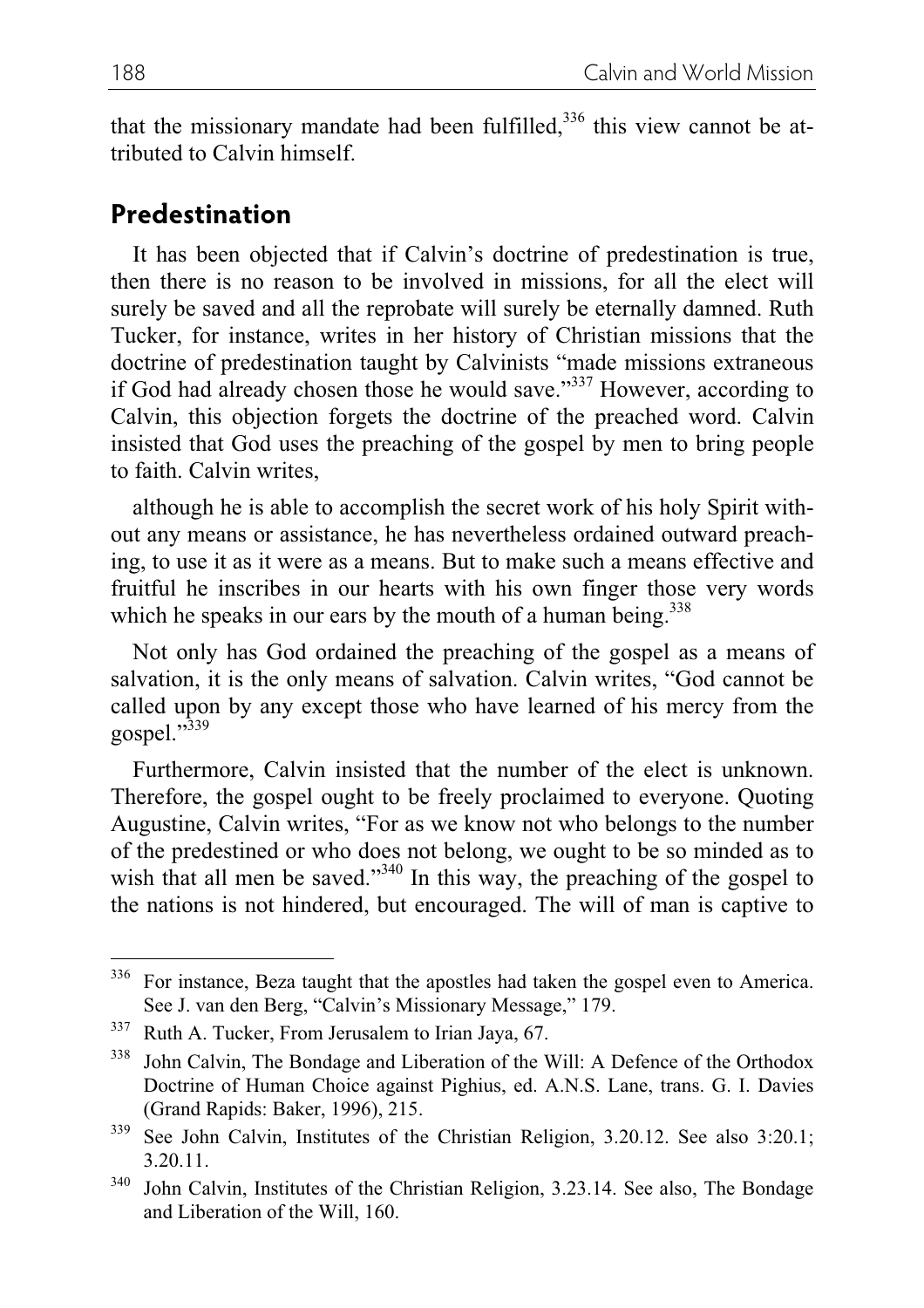Satan's will (2 Tim. 2:25-26), such that it is impossible for anyone to will his own salvation. However, the preacher knows that there are elect who will be saved at the preaching of the gospel through the inward work of the Holy Spirit.<sup>341</sup> Therefore, the preacher can proclaim the gospel with confidence that those elected to eternal life will heed the call.

## **Calvin's Missionary Endeavors**

Charles Edwards was certainly correct when he stated that "The Reformation was a missionary movement on a grand, international scale."<sup>342</sup> As the Reformation spread throughout Europe, missionary activity was taking place. The sacramentalism of Catholicism gave way to a truer Christianity based on sola scriptura, sola fide, and sola gratia. In fact, even the Catholic understanding of the gospel likely did not reach many in the uneducated classes. The Scriptures were written and the mass was conducted in Latin. Many of those who were unable to understand Latin likely never had any gospel preached to them in an understandable manner. As the reformation spread throughout Europe, the Bible was translated into common tongues and church services were understandable to the masses. In all likelihood, unreached peoples in Europe were reached with the gospel through the reformation. The Reformers continually had to fight for their very survival, fighting to establish their own identity over their Roman Catholic adversaries.<sup>343</sup> Yet even with this opposition, Calvin was able to make an extraordinary effort to evangelize France, the rest of Europe, and even the New World.

#### **France**

Calvin had an intense passion for the conversion of France to the Reformed faith. In 1553, Calvin began sending missionaries to France. Most of these missionaries had come to Geneva as refugees from France while fleeing persecution. Yet after being trained by Calvin in theology, moral character, and preaching, he sent them back to plant churches in France. These efforts by Calvin had tremendous success. In 1555, there were five Reformed churches in France. In 1559, there were almost 100. In 1562, the

<sup>&</sup>lt;sup>341</sup> John Calvin, The Bondage and Liberation of the Will, 163-65.

<sup>342</sup> Charles E. Edwards, "Calvin and Missions," The Evangelical Quarterly 8 (1936): 47.

<sup>343</sup> Gordon D. Laman, "The Origin of Protestant Missions," Reformed Review 43 (Aut. 1989): 53.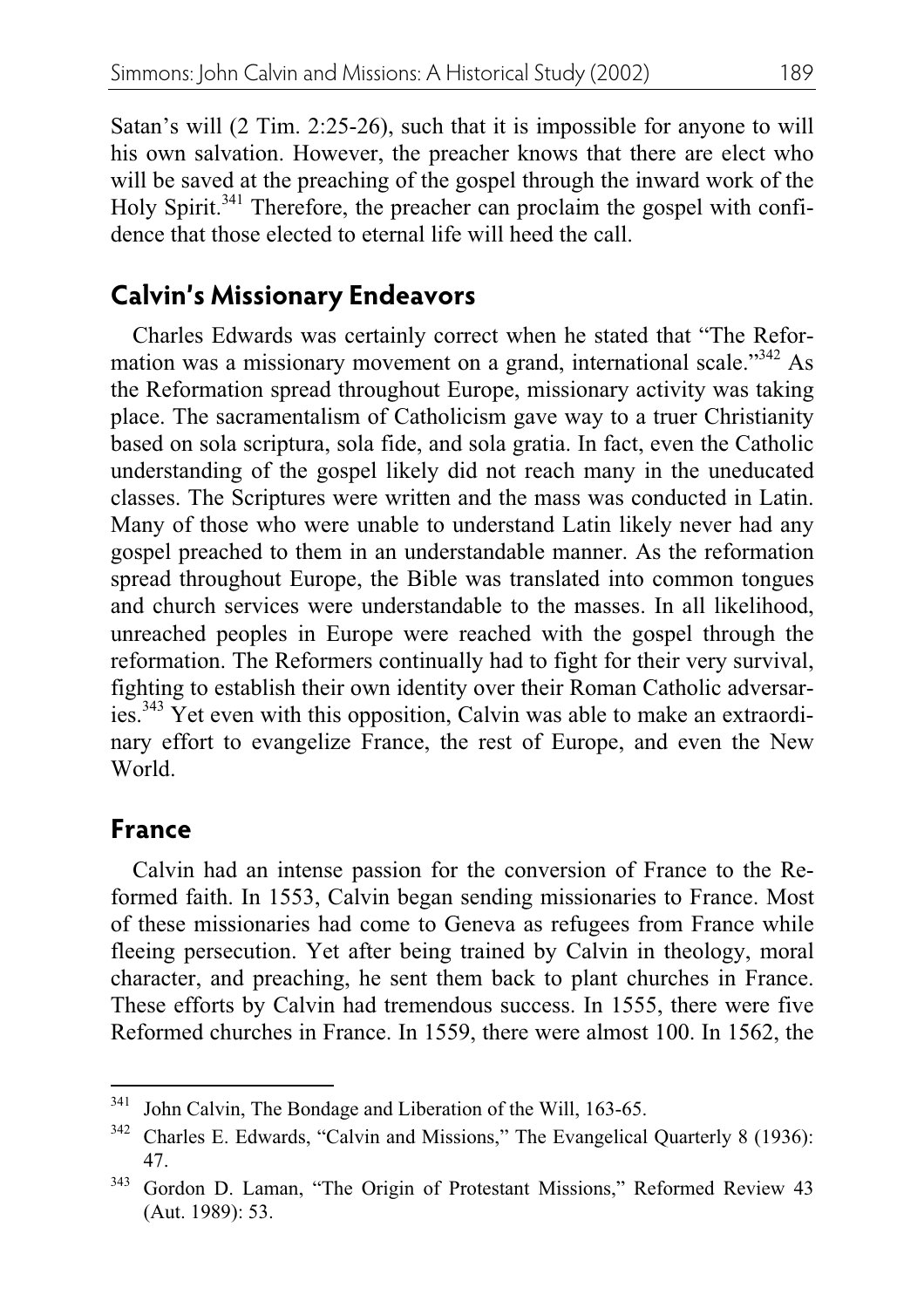number had reached  $2,150^{344}$  The total membership of these churches in 1562 is estimated at three million (out of a total population in France of about 20 million). $345$ 

When requests for new ministers were received in Geneva from France, Calvin did his best to send pastors to fill those pulpits. The Register of the Company of Pastors mentions 88 men who were sent from Geneva between  $1555$  and  $1562$ .<sup>346</sup> However, this was not a complete list. Some names were changed and even omitted to protect them from possible religious persecution. Also, before 1555 and after 1562, it was deemed unwise to keep records for fear of persecution. Yet it has been determined from other sources that no less than 142 missionaries were sent from Geneva (a city of 20,000) in 1561 alone.<sup>347</sup> The picture that remains is that an astounding number of missionaries were sent out from Geneva under Calvin's influence. Fred Klooster even writes, "the mission activity that emanated from Geneva under Calvin's inspiration was itself of monumental proportions. It was perhaps the greatest home missions project that history has yet seen since the time of the apostles."<sup>348</sup>

So successful was this church planting effort that it drew the attention of the king of France. In 1561 Charles IX, the new king of France, sent a letter to the Council of Geneva. The letter claimed that preachers sent from Geneva were causing "seditions and dissensions which had been disturbing his reign."<sup>349</sup> The king then asked that the pastors be recalled from France in order to maintain peace in the land. Calvin replied to the king saying that "we have never attempted to send persons into your kingdom as your majesty has been told …; so that it will be found that no one, with our knowledge and permission, has ever gone from here to preach except a single individual who was asked of us for the city of London." He admits that some people had come to them, but they had simply instructed them "to

<sup>344</sup> Ibid., 59.

<sup>&</sup>lt;sup>345</sup> Robert M. Kingdon, Geneva and the Coming of the Wars of Religion in France (Genève: Libraire E. Droz, 1956), 79.

<sup>&</sup>lt;sup>346</sup> Preface to Robert M. Kingdon, Geneva and the Coming of the Wars of Religion in France.

<sup>&</sup>lt;sup>347</sup> Philip E. Hughes, "John Calvin: Director of Missions," Columbia Theological Seminary Bulletin 59 (Dec. 1966): 20.

<sup>&</sup>lt;sup>348</sup> Fred H. Klooster, "Missions – The Heidelberg Catechism and Calvin," Calvin Theological Journal 7 (Nov. 1972): 192.

<sup>&</sup>lt;sup>349</sup> Robert M. Kingdon, Geneva and the Coming of the Wars of Religion in France, 34.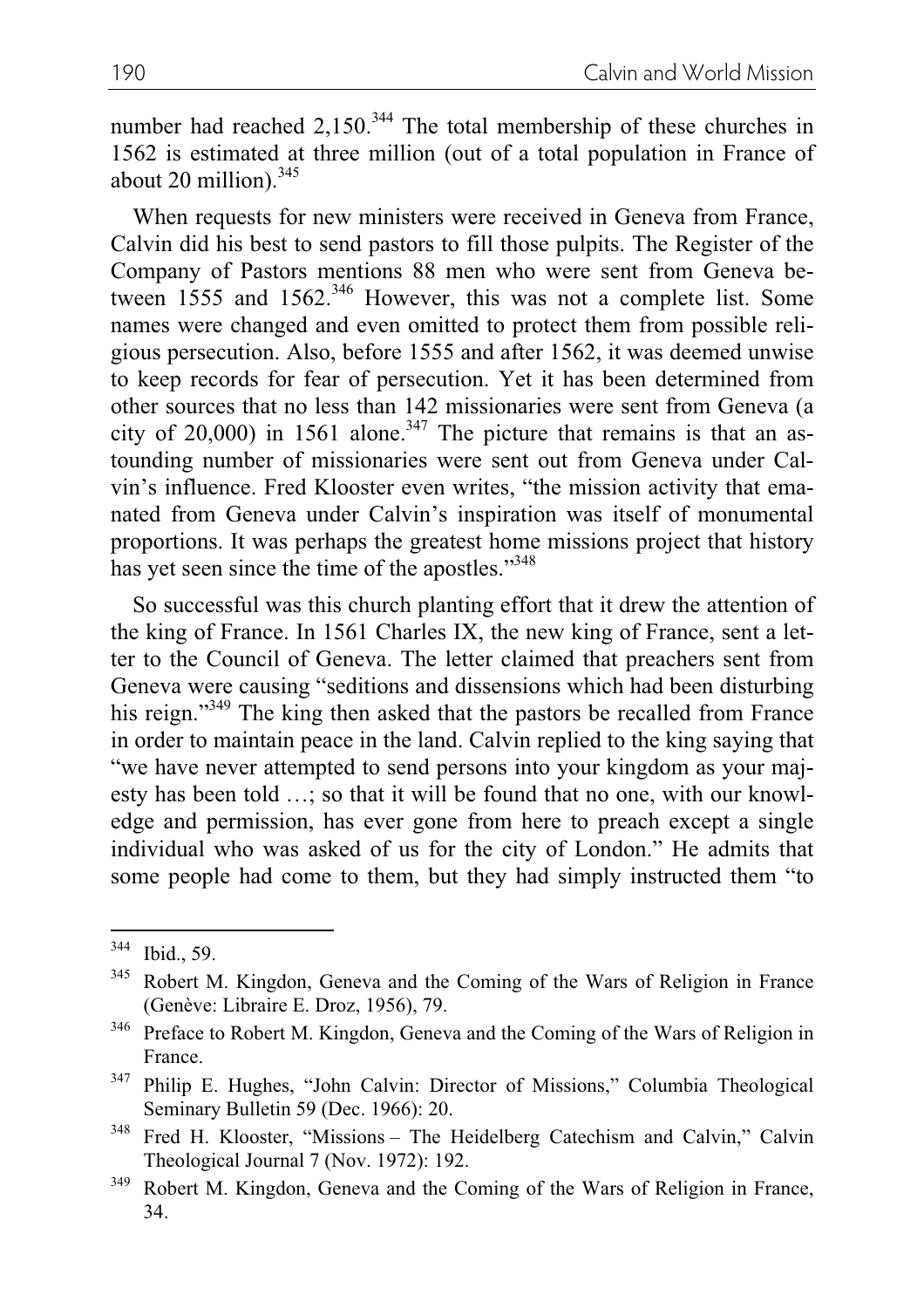exercise their gifts wherever they should go for the advancement of the gospel."350

The result of Calvin's extraordinary efforts to evangelize France was that a Protestant church was formed by peaceful means. Williston Walker writes that "A great national Church, for the first time in Reformation history, was created independent of a hostile State; and the work was one for which Calvin had given the model, the inspiration, and the training."<sup>351</sup> Blood was spilt in France over the Protestant cause. However, after the massacre at Vassy and the peace of Amboise in 1563, Calvin wrote, "I would always counsel that arms be laid aside, and that we all perish rather than enter again on the confusions that have been witnessed." $35\overline{2}$ 

His desire to bring reformation to France through peaceful means is also evident in his correspondence with kings Francis I and Henry II. In 1536, three years after his conversion, Calvin addressed his first edition of the Institutes of the Christian Religion to king Francis I. In this address, he sought the conversion of the king to the Protestant faith.<sup>353</sup> In 1557, Calvin wrote to king Henry II explaining the faith of the French Reformed churches. In this letter he gave the king of France a brief statement of faith in order to encourage the king "to have compassion on those who seek but to serve God in simplicity, while they loyally acquit themselves of their duty towards you."<sup>354</sup>

#### **The Rest of Europe**

#### **Geneva: Refugee Center and Missionary Center**

Since about 1542, Calvin's Geneva became a refugee center. Protestants from all over Europe, including the Netherlands, England, Scotland, and Italy, came to Geneva for refuge from religious persecution. By 1555, the population of Geneva doubled. Calvin himself was pleased to take in these refugees, though at times it was extremely difficult to accommodate them. Calvin wrote in a letter to Farel dated 1551, "I am, meanwhile, much preoccupied with the foreigners who daily pass through this place in great

<sup>350</sup> John Calvin, Selected Works, Vol. 7, Letters, Part 4, 168.

<sup>&</sup>lt;sup>351</sup> Williston Walker, John Calvin: The Organizer of Reformed Protestantism 1509-1564 (New York: Knickerbocker Press, 1906), 385.

<sup>352</sup> Ibid., 387.

<sup>&</sup>lt;sup>353</sup> Gordon D. Laman, "The Origin of Protestant Missions," 58.

<sup>354</sup> John Calvin, Selected Works, Vol. 6, Letters, Part 3, 372.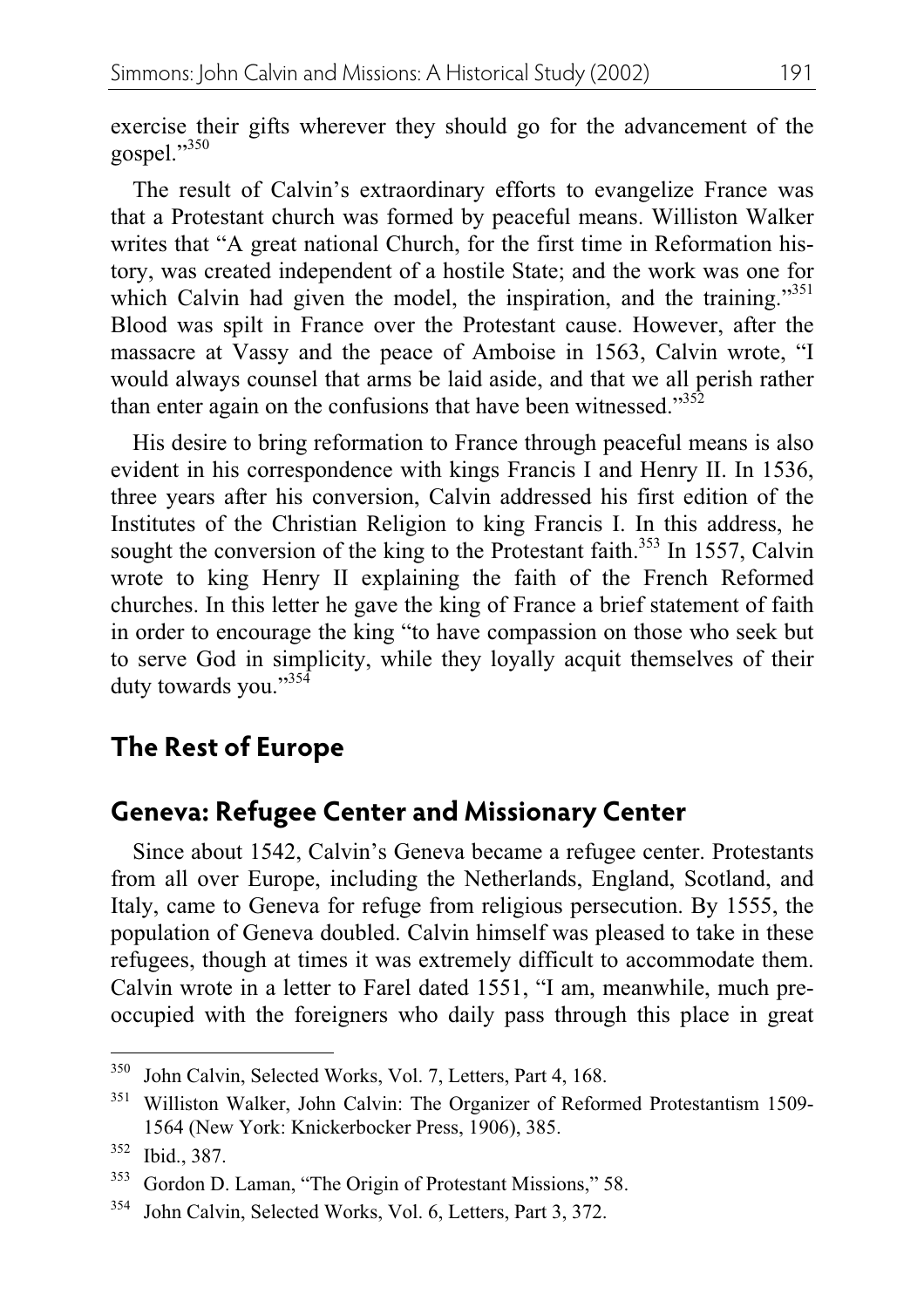numbers, or who have come here to live … Should you pay us a visit next autumn, you will find our city considerably increased – a pleasing spectacle to me, if they do not overwhelm me with their visits." $355$ 

Yet Calvin's Geneva can be considered not only a refugee center, but a missionary center for the propagating of the gospel and the establishment of Reformed churches throughout Europe. People who came from all over Europe were trained as missionaries and sent back out as ministers of the gospel. Laman writes that

Through the coming and going of these refugees, and through the evangelical writings from the printing presses of Geneva and elsewhere in Latin, French, English, and Dutch, the Reformed faith was exported widely, even to Poland and Hungary. By correspondence, Calvin encouraged, guided, and dialogued with this diaspora of evangelical Christians witnessing under persecution.<sup>356</sup>

It is impossible, given the scope of this paper, to explore in detail the results of Calvin's endeavors throughout Europe. The following, therefore, will simply bring to light some of the highlights of Calvin's involvement, focusing only on the Netherlands, England, Scotland, Poland, and Hungary.

#### **The Netherlands**

In 1544, Calvin sent the first Reformed missionary to the Netherlands. Pierre Brully worked to establish a Reformed church there, but was martyred after only three months.<sup>357</sup> Lutherans and Anabaptists had seen some converts in the 1520's and 30's, but the Calvinists carried the day, possibly because of the Calvinistic form of church government and discipline.<sup>358</sup> Guy de Bray, who had met with Calvin in Frankfort in 1556, wrote the socalled Belgic Confession in 1559. This confession was printed in 1561 in Geneva.<sup>359</sup> This confession has become the foundation for the Reformed Church of Holland.

<sup>355</sup> Corpus Reformatum, XLII, col. 134, cited in G.R. Potter and M. Greengrass, John Calvin, Documents of Modern History (New York: St. Martins Press, 1983), 123.

<sup>356</sup> Ibid., 59.

<sup>357</sup> Gordon D. Laman, "The Origin of Protestant Missions," 59.

<sup>358</sup> W. Fred Graham, ed., Later Calvinism: International Perspectives, Sixteenth Century Essays and Studies, vol. 22 (Kirksville, MO: Sixteenth Century Journal Publisher, 1994), 386.

<sup>359</sup> Ibid. See also Williston Walker, John Calvin, 388.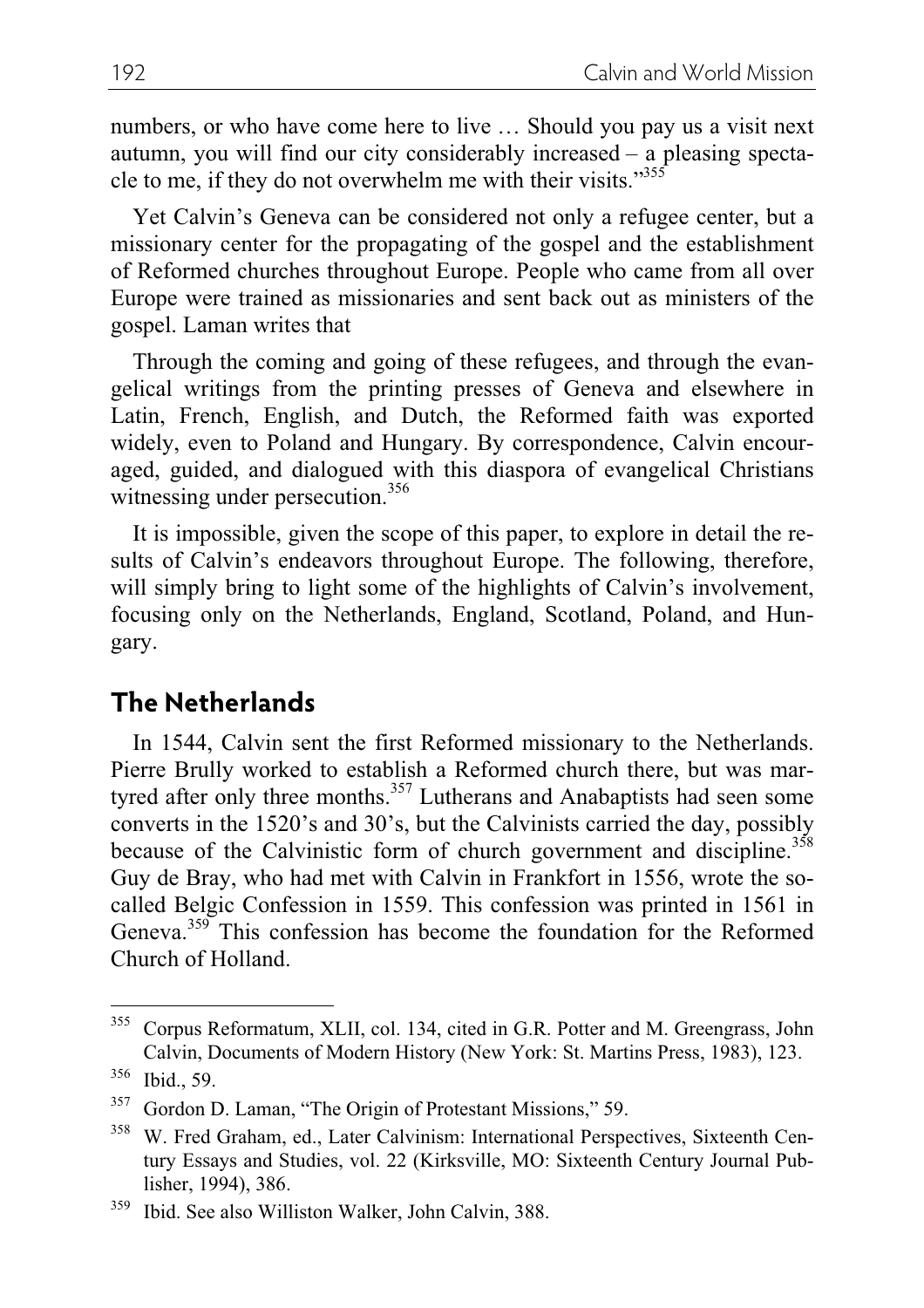The Netherlands produced missionaries of their own, largely through the writings of Hadrianus Saravia (1531-1613). He undertook the task of developing a reformed perspective on missiology, though he was influenced in many ways by the Anglican system of church government. In 1590, he wrote a treatise entitled, On the Various Levels of Ministers of the Gospel as They have been Instituted by the Lord, which argued against the view that the Great Commission ended with the apostolic age. Saravia's writings influenced later Dutch missionaries in India such as Justus Heurnius (1587- 1651). Missionaries were sent to India from the Netherlands nearly two hundred years before Carey wrote his Enquiry in 1792.<sup>360</sup> Saravia's work also influenced the early Puritans in America such as John Eliot, who ministered to the American Indians in New England during the seventeenth century.<sup>361</sup>

## **England**

Calvin had gained some influence in England during the reign of Edward VI, as evidenced by his letters to Cramner.<sup>362</sup> Acceptance of Calvin's theology increased throughout Edward's reign. However, it was through Calvin's ministry to the Marian exiles in Geneva that Calvinism took hold in England.363 Large numbers of exiles were admitted in Geneva during the reign of Mary. At least 50 exiles were received on one day in 1557. John Knox, a devout disciple of Calvin, who was later to return to Scotland in 1559, pastored these refugees. During the reign of Elizabeth, these Marian exiles returned to England with their Calvinistic doctrine. The eventual result was the formation of the Puritan party and the drafting of the Westminster Confession of Faith in  $1646$ <sup>364</sup>

During the reign of Edward VI, London also became a refugee center. In 1550, John à Lasco (or Jan Laski), a Polish nobleman and friend of Calvin, was installed pastor over a "foreigners' church" of French and German exiles in London. A Lasco's church was modeled after Calvin's ordinances for Geneva, though with some modifications. Calvin kept in regular contact with a Lasco and the London church, which existed until disbanded by Mary I. Potter and Greengrass write that after the church was disbanded, a

<sup>&</sup>lt;sup>360</sup> Carey's writing was probably heavily influenced by the writings of Justus Heurnius. See Ibid., 63.

<sup>&</sup>lt;sup>361</sup> Gordon D. Laman, "The Origin of Protestant Missions," 62-3.

<sup>362</sup> Williston Walker, John Calvin, 389.

<sup>363</sup> Ibid., 389-90.

<sup>364</sup> Ibid., 390-91.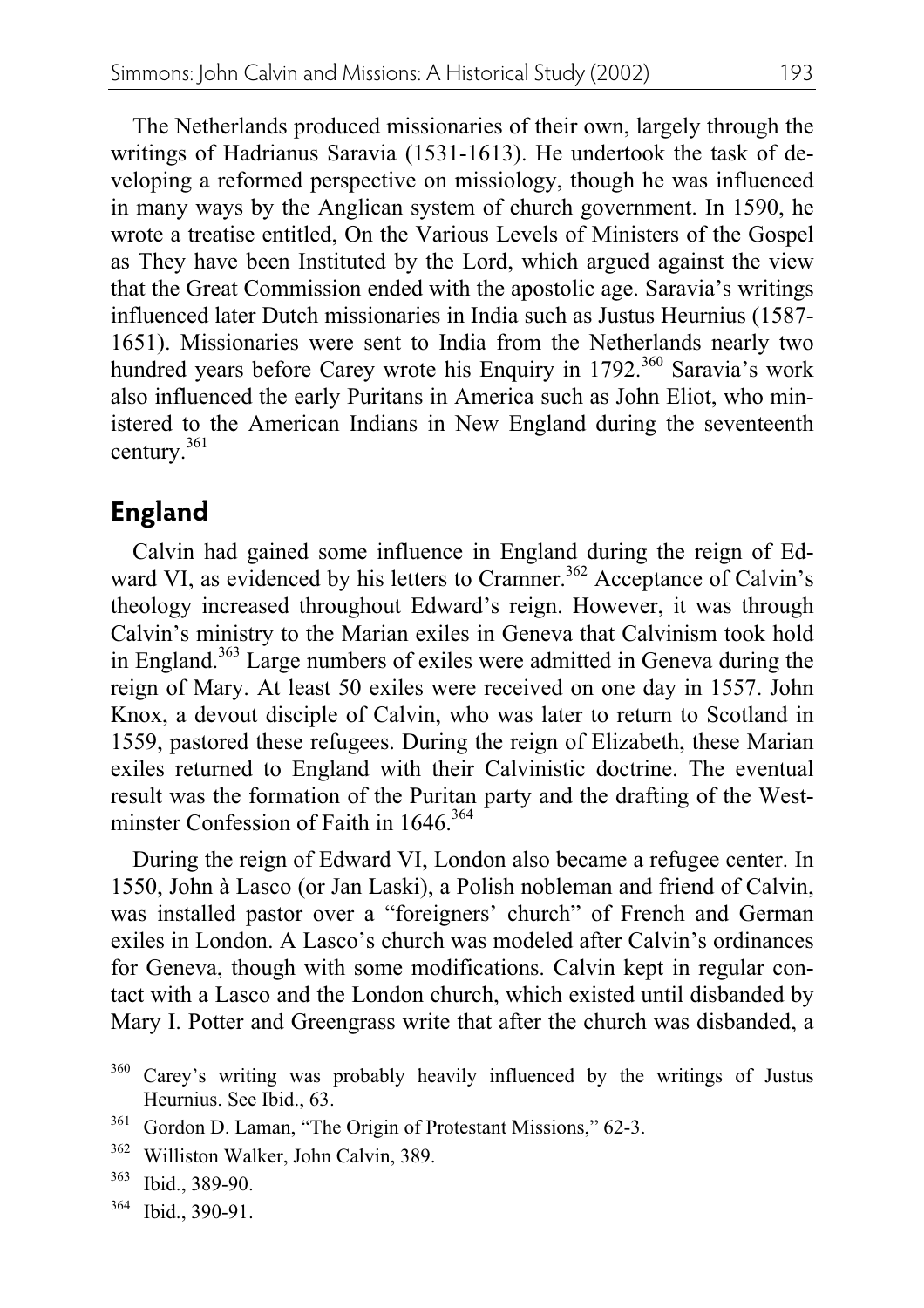Lasco and other members "were to prove important catalysts for Swiss reform elsewhere in Europe."<sup>365</sup> Many of these exiles made it to Frankfurt and formed a congregation there in 1554. A Lasco went to Norway and Emden before arriving in Frankfurt to once again pastor the "foreigners' church" there.<sup>366</sup>

In 1544, a Lasco was in Emden, where he was superintendent of churches in East Friesland. A Lasco met with Simon Menno with the purpose of converting Menno and his followers to the Reformed faith. One writer states,

The discussion was held on Jan. 28-31, 1544, when the articles pertaining to the Incarnation, baptism, original sin, justification, and the call of ministers were discussed. Although the two men did not agree concerning all articles, Menno and his followers were dismissed by a Lasco in a friendly manner. Menno had promised to present a written confession regarding the Incarnation, and he now wrote … A brief and clear confession and scriptural declaration concerning the Incarnation.<sup>367</sup>

Although a Lasco later published this confession "without Menno's knowledge or consent," this exchange demonstrates a Lasco's desire to convert even the Radical reformers to the Protestant cause without resorting to violence.<sup>368</sup>

## **Scotland**

Calvin aided in bringing the reformation to Scotland through the ministry of John Knox. Knox had fled England after Mary ascended to the throne and arrived in Geneva in 1554. He returned to Scotland in 1555 in a failed attempt to bring reform, and shortly returned to Geneva.<sup>369</sup> In 1556, he began to pastor the English fugitive congregation in Geneva. Knox was sent back to Scotland in 1559 and successfully established Protestantism in

<sup>&</sup>lt;sup>365</sup> G.R. Potter and M. Greengrass, John Calvin, 134-35.

<sup>366</sup> Ibid., 138. See also Williston Walker, John Calvin, 393.

<sup>367</sup> Canadian Mennonite Encyclopedia On Line: http://www.mhsc.ca/encyclopedia/ contents/M4636ME.html.

<sup>&</sup>lt;sup>368</sup> Ibid. At the same time, it should be noted that a Lasco believed Menno's theology was misleading many from the true faith and sought to hinder its progress. In 1554, after some of the Mennonites had come to the aid of some of those in a Lasco's group, a second discussion between the a Lasco and Menno groups ended inhospitably.

<sup>369</sup> Williston Walker, John Calvin, 392-93.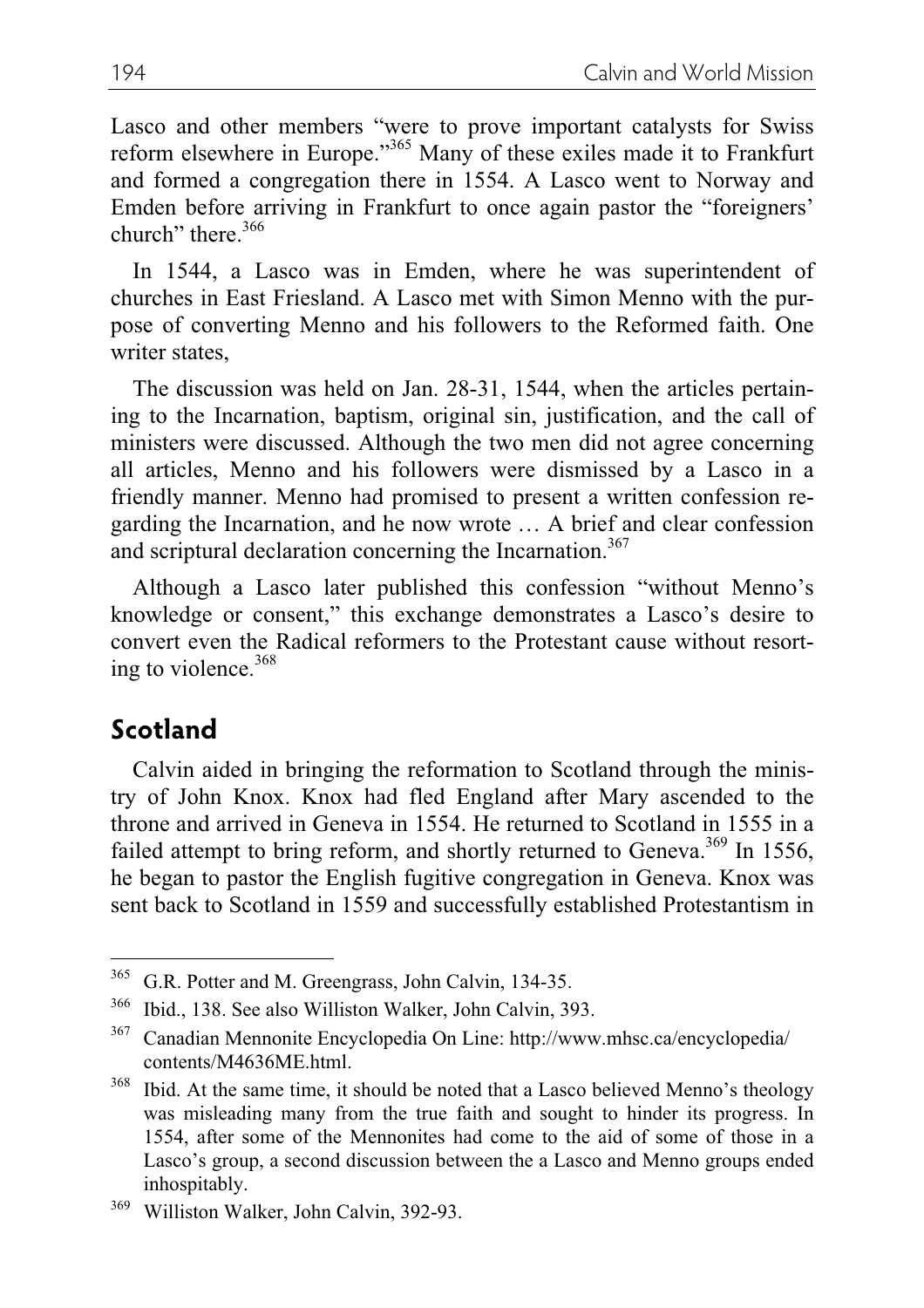that country. In 1560, the Scottish parliament denounced papal authority and drafted the First Confession of Faith, which was thoroughly Calvinistic in orientation. The Kirk of Scotland was then fashioned after the Calvinistic model found in the Institutes and in the practice of the French Reformed churches.<sup>370</sup>

While Calvin was generally in approval of John Knox and his ministry, there were some tensions. In 1558, while Knox was still in Geneva, he published a pamphlet without Calvin's knowledge entitled The First Blast of the Trumpet against the Monstrous Regiment of Women. This pamphlet was written in response to Mary's reign and argued that women rulers were against God's law. Calvin banned the sale of the book in Geneva. When Elizabeth I became queen later in 1558, Calvin dedicated his commentary on Isaiah to her in an attempt to repair the damaged relationship between Geneva and England. However, the damage was done and in 1566 Beza stated that Elizabeth's hostility toward Calvinism was as a result of this incident. After Knox returned to Scotland, Calvin continued to be concerned about Knox's abrasive and uncompromising nature. Nevertheless, there appears to have been a good relationship between the two reformers. Yet Calvin's concern about Knox demonstrates his own missionary mindset. Calvin wanted to bring reform to England and Scotland in full submission to the proper authorities. $371$ 

### **Poland**

Calvin had much success early on in the evangelization of Poland. By 1545, Calvinism was spreading widely among the nobility of Poland. King Sigismund Augustus of Poland himself was a tolerant, "enlightened" Catholic who even took a Protestant wife.<sup>372</sup> Calvin dedicated his commentary on Hebrews to him in 1549. He wrote, "Your kingdom is extensive and renowned, and abounds in many excellencies; but its happiness will then only be solid when it adopts Christ as its chief ruler and governor."<sup>373</sup> Calvin again wrote him on Christmas Eve 1555 and stated that "in Poland true religion has already begun to dawn on the darkness of the Popery … I whom the King of kings has appointed a preacher of the gospel, and a minister of his church, call upon your majesty in his name, to make this work

<sup>&</sup>lt;sup>370</sup> G.R. Potter and M. Greengrass, John Calvin, 157.

<sup>371</sup> Ibid., 156-57.

<sup>372</sup> Williston Walker, John Calvin, 394.

<sup>373</sup> Charles E. Edwards, "Calvin and Missions," 50.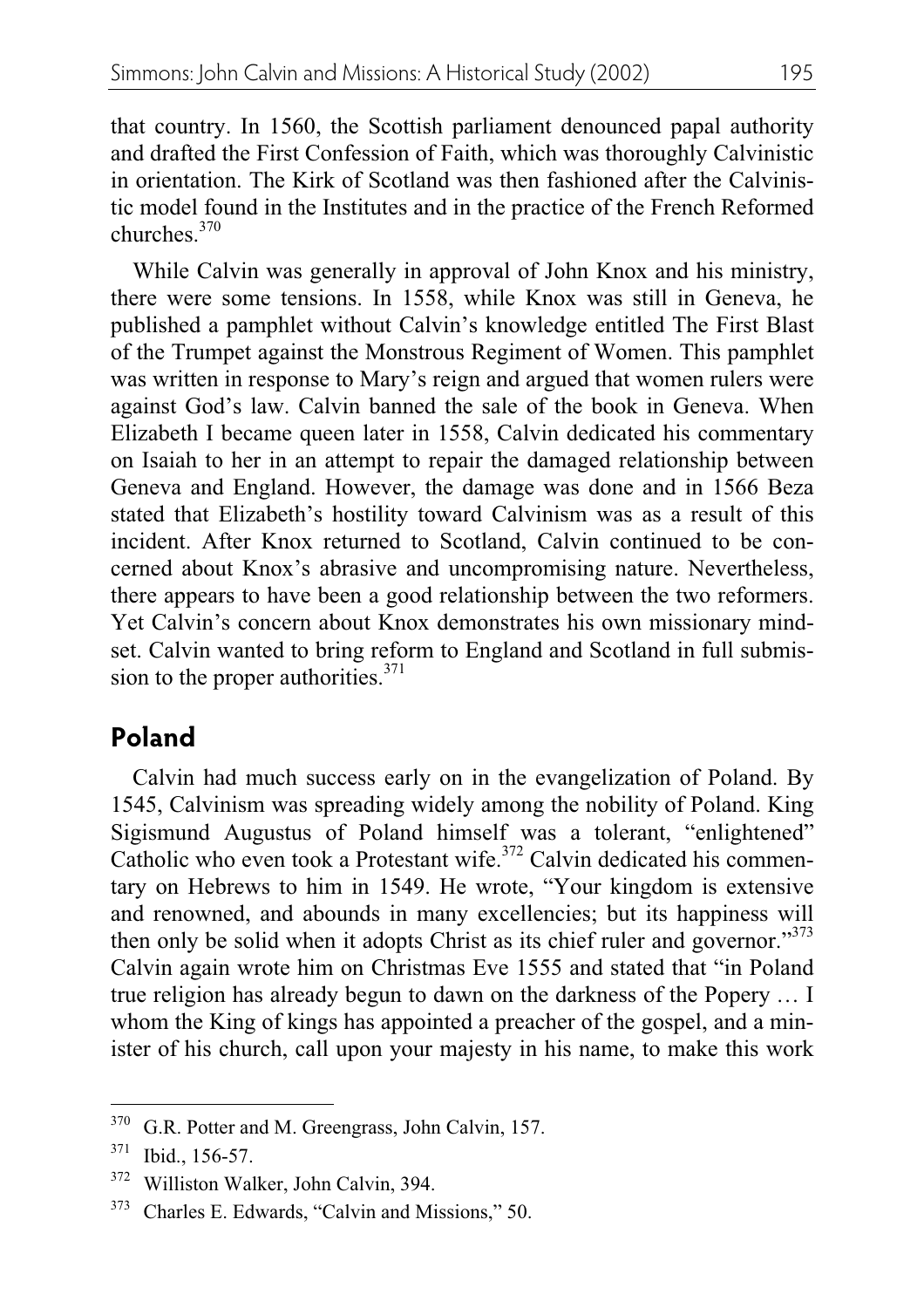above all others your special care."<sup>374</sup> In effect, Calvin preached the gospel to the king of Poland and asked him to encourage the work of the Reformation there.

While Calvin and Sigismund Augustus remained on good terms, the king never agreed to undertake a national Reformation. Nevertheless, John à Lasco (Jan Laski) returned to Poland in 1557, where he spent the last three to four years of his life "in an evangelical campaign to create a proper evangelical Church in Poland.<sup>375</sup> Lasco was the leading reformer in Poland. He was originally a priest and friend of Erasmus before undertaking the task of furthering the Reformation in several countries, including England and Germany. After his return, he busied himself "preaching, holding synods, stimulating the translation of the Bible into Polish, and seeking to bring the varieties of Protestantism into one ecclesiastical structure."<sup>376</sup>

In many ways, Lasco was a model Prostestant leader. Kenneth Scott Latourette writes that he "was an irenic soul who exerted himself in behalf of accord among the Protestants."377 Calvin viewed him with similar regard. He wrote to John Utenhoven, also laboring in Poland, "I am fully convinced he will labour faithfully and strenuously in extending the kingdom of Christ."378 While Calvin's and Lasco's efforts had initial success, it did not last long past Calvin's death. Conflicts with Lutherans, Anti-Trinitarians, and Jesuits caused Calvinism to decline and it never achieved a lasting foothold in Poland. $379$ 

#### **Hungary**

The stage for reformation in Hungary was set at least in part by three factors. First, the ministry and martyrdom of John Hus (1373-1415), whose teachings were widely spread in Hungary in the 15th century,<sup>380</sup> incited sympathy for the protestant cause. Second, 1541, the entire New Testament

<sup>374</sup> John Calvin, Selected Works, Vol. 6, Letters, Part 3, 246.

<sup>375</sup> John Calvin, Selected Works, Vol. 6, Letters, Part 3, 323-24 n. See also G.R. Potter and M. Greengrass, John Calvin, 140-41.

<sup>376</sup> Kenneth Scott Latourette, A History of Christianity, vol. 2, Reformation to Present (Peabody, MA: Prince Press, 1975), 793-94.

<sup>377</sup> Ibid., 891.

<sup>378</sup> John Calvin, Selected Works, Vol. 6, Letters, Part 3. Ibid., 325.

<sup>379</sup> Williston Walker, John Calvin, 394.

<sup>380</sup> James Aitken Wylie, Protestantism in Hungary and Transylvania, vol. 3, bk. 20. On line: www. whatsaiththescripture.com/Voice/History.Protestant.v3.b20.html.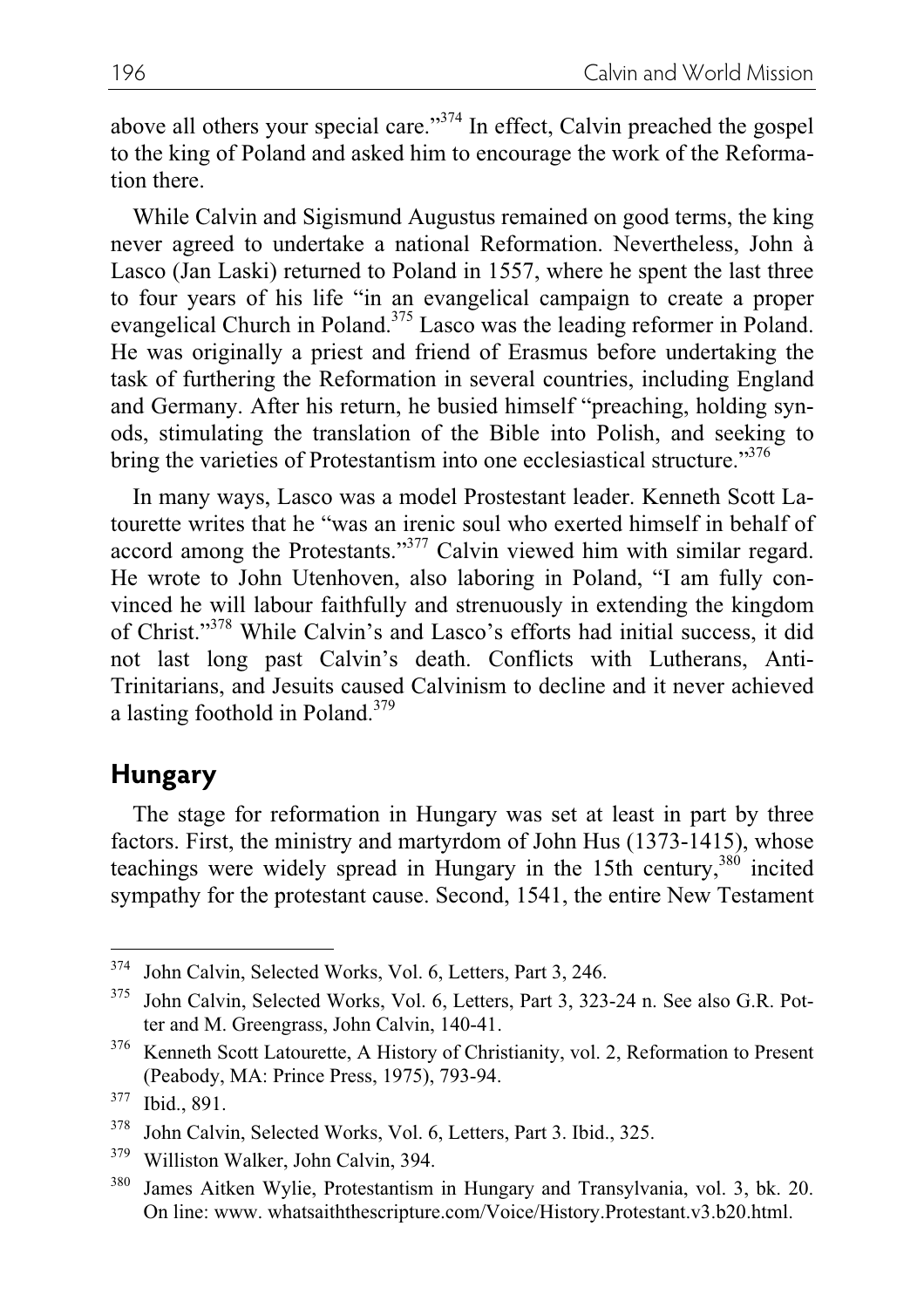was translated into the Hungarian language. Third, in 1536, King Soliman the Magnificent threatened Hungary. In 1526, King Louis went to meet him at Mohácz with only 27,000 men – a mere fraction of the Turkish army. The result was a massacre, and king Louis fled the country, leaving a power vacuum in Hungary. James Wylie continues the story:

Two candidates now contested the scepter of Hungary – John Zapolya, the unpatriotic grandee who saw his king march to death, but sat still in his castle, and the Archduke Ferdinand of Austria. Both caused themselves to be crowned, and hence arose a civil war, which, complicated with occasional appearances of Soliman upon the scene, occupied the two rivals for years, and left them no leisure to carry out the persecuting edicts. In the midst of these troubles Protestantism made rapid progress. Peter Perenyi, a powerful noble, embraced the Gospel, with his two sons. Many other magnates followed his example, and-settled Protestant ministers upon their domains, built churches, planted schools, and sent their sons to study at Wittenberg. The greater number of the towns of Hungary embraced the Reformation.<sup>381</sup>

Whatever the reasons, By the 1550's, Calvinism was becoming established in Hungary. In 1557 and 1558 a synod was held which resulted in the Hungarian Confession, exhibiting a distinct Calvinistic theology. In 1567, at the Synod of Debrecen, the Hungarian Reformed Church adopted the Heidelberg Catechism and the Second Helvetic Confession.<sup>382</sup> Calvinism has survived in Hungary despite much persecution, though during the seventeenth century the Counter Reformation reclaimed many converts to the Catholic faith. However, at the turn of this century, two-thirds of the evangelical churches of Hungary were Calvinistic in origin.<sup>383</sup> Of the nearly 2.6 million people associated with Christian denominations in Hungary today (population 10.5 million), approximately 2 million are affiliated with the Reformed Church.<sup>384</sup>

### **Overseas Missions in Brazil**

Protestants were greatly hindered in any attempt to bring the gospel overseas. Prior to 1588 (when the Spanish Armada was defeated) the Span-

<sup>&</sup>lt;sup>381</sup> James Aitken Wylie, Protestantism in Hungary and Transylvania, vol. 3, bk. 20.

<sup>382</sup> Encyclopedia Britannica, s.v. "Reformed Church in Hungary." Online: www.britannica.com.

<sup>383</sup> Ibid., 395.

<sup>384</sup> Patrick Johnstone, Operation World (Grand Rapids: Zondervan, 1993), 268.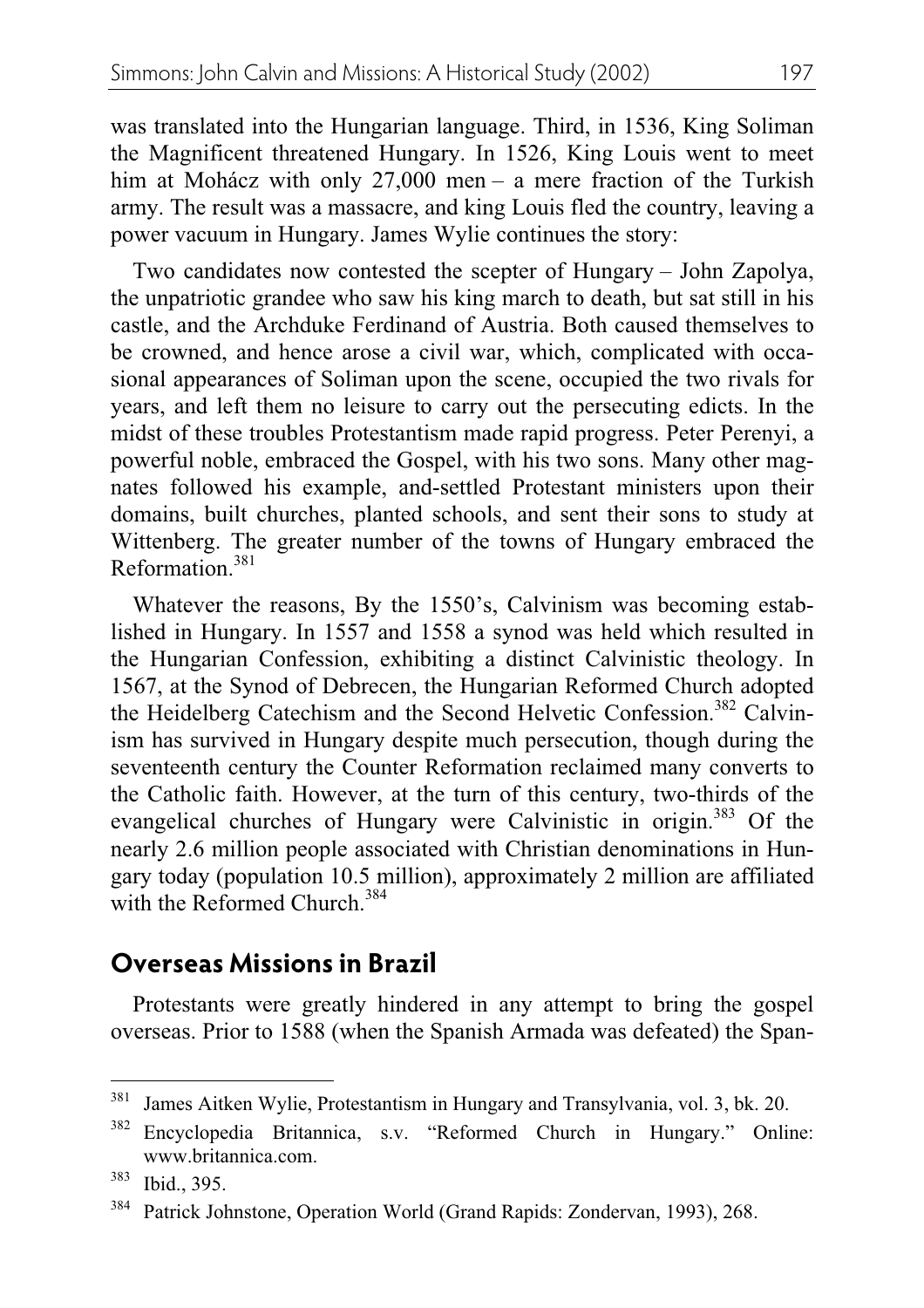ish and the Portuguese controlled the sea-lanes.<sup>385</sup> The Pope had divided the New World between them. The French defied the Pope in this matter and sent out ships to the New World themselves.<sup>386</sup> Since these countries were Catholic, they did not permit Protestant missionaries to sail overseas with the gospel. As Gordon Laman has noted, a kind of "religious imperialism" had joined with the "commercial and political imperialism" of the Spain and Portugal.<sup>387</sup> Therefore, it was astonishing that Calvin was able to send missionaries to Brazil.

Nicolas Durand, who received the title sieur de Villegagnon from his father, was a fellow student with John Calvin in Paris. However, Villegagnon joined the military and became Knight of Malta. He was later appointed Vice-admiral of Britanny. After a quarrel with a governor, he decided to start a colonial expedition in Brazil. Villegagnon sought the aid of the Coligny the Grand Admiral of France, who was a supporter and protector of the Reformed Church. Villegagnon told him that he desired to start a colony that would offer protection for Protestants being persecuted in France. This convinced Coligny and Coligny in turn convinced Henry II to grant ships towards the expedition.<sup>388</sup>

On November 10, 1555, Villegagnon set sail and after four months, they landed in Rio de Janeiro. After his arrival in Brazil, he sent word back to Coligny asking for reinforcements and for ministers to evangelize the Tupinamba Indians. Coligny was all too happy to oblige his request. He wrote Calvin about the matter, and according to Baez-Camargo, Calvin "saw a wonderful door opening here for the extension of the Geneva Church, and so he took steps at once to organize a missionary force."<sup>389</sup> Two pastors and eleven laymen volunteered for the mission. They left Geneva in September 1556 and landed in Fort Coligny (in Rio de Janeiro) in March 1557.<sup>390</sup>

The Genevan missionaries were received with gladness. Pierre Richier and Guillaume Chartier, the two pastors, began to organize the church in Fort Coligny. On March 21, 1557, they held their first communion service.

<sup>385</sup> Charles E. Edwards, "Calvin and Missions," 47.

<sup>&</sup>lt;sup>386</sup> R. Pierce Beaver, "The Genevan Mission to Brazil," The Reformed Journal 17 (1967): 15.

<sup>&</sup>lt;sup>387</sup> Gordon Laman, "The Origin of Protestant Missions," 53.

<sup>&</sup>lt;sup>388</sup> R. Pierce Beaver, "The Genevan Mission to Brazil," 14.

<sup>&</sup>lt;sup>389</sup> G. Baez-Camargo, "The Earliest Protestant Missionary Venture in Latin America," Church History 21 (Jun. 1952): 135.

<sup>390</sup> Ibid., 136.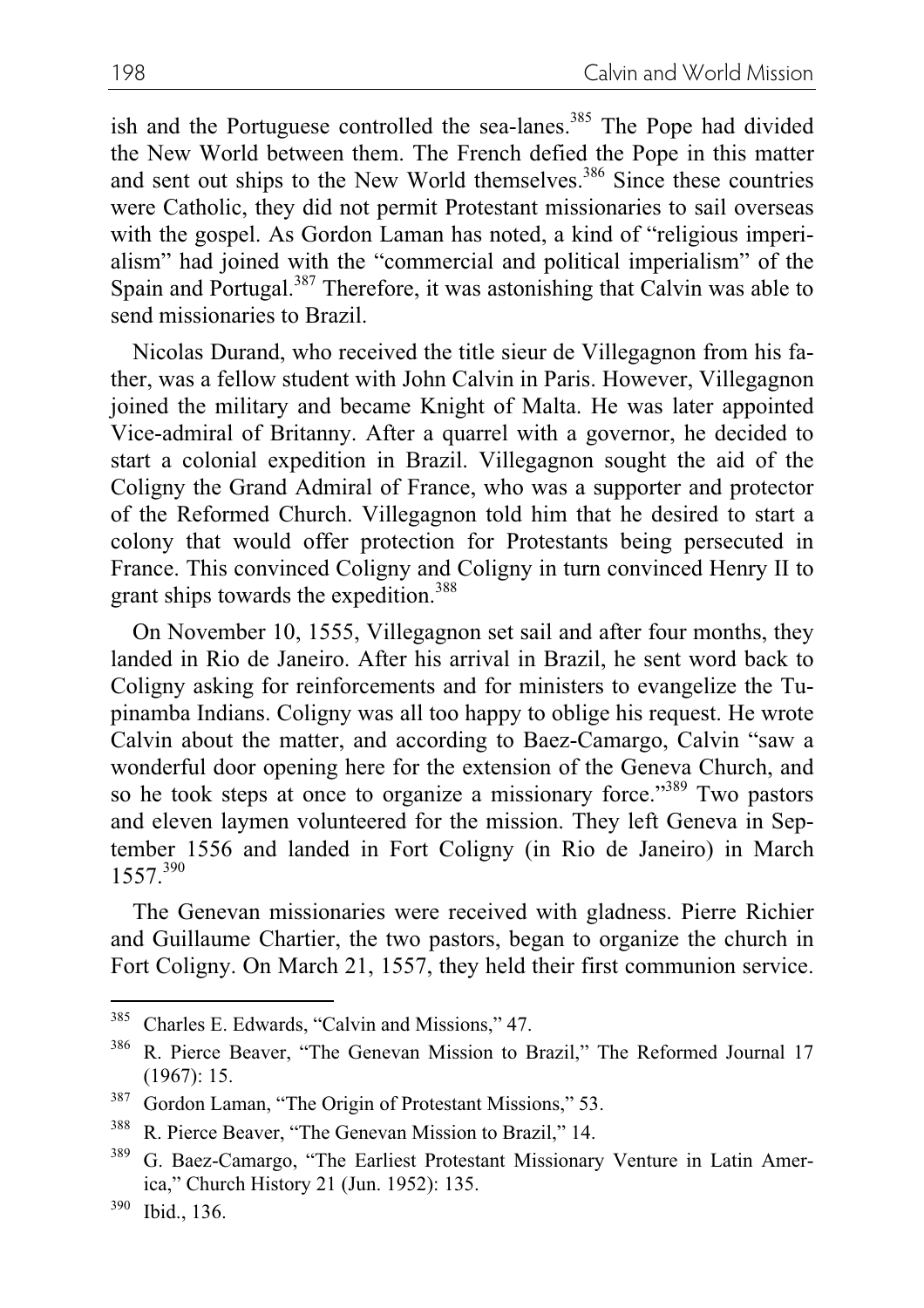Villegagnon appeared to be a model Protestant leader. However, things soon began to change. Villegagnon began to interfere with the pastors in matters of church discipline and even on "matters of faith." He began to demand that baptism and the Lord's Supper be administered in a similar fashion to Catholic teachings. To rectify this situation, both sides agreed to send Chartier back to Geneva to discuss the matter and Villegagnon said he would abide by what Calvin said on the matter. However, as soon as Chartier left, Villegagnon began to call Calvin a heretic. He also began to punish the Genevan missionaries by over working them in the construction of the fort and not giving them adequate food. At this point, Richier confronted Villegagnon face to face and told him that the Geneva missionaries would return to Geneva on the next ship.<sup>391</sup>

In January 1558, the missionaries set sail to return home. Yet the ship began to leak, so five of the Geneva men decided to return to the mission. Villegagnon initially welcomed them back, but then grew suspicious. He demanded a statement of faith from the Genevan Calvinists. When he received the statement, he had three out of the five men strangled and thrown into the ocean (the other two were spared because Villegagnon was in need of a tailor and a cutler). Villegagnon later returned to France for reinforcements, and in 1560, the Portuguese attacked and destroyed the fort, and the French colony was ended.<sup>392</sup>

From all practical standpoints, the mission to Brazil was a failure. Yet during the short time the Genevan missionaries were in Brazil, attempts were made to evangelize the Indians. Richier was discouraged by the nature of the Indian cannibals. He saw them as "crassly stupid" and "incapable of distinguishing good from evil." He was also discouraged by the greatness of the language barrier. Nevertheless, he wrote Calvin, "Since where the Most High has given us this task, we expect this Edom to become a future possession for Christ."393 In a more optimistic moment, Richier recognized the opportunity he had in evangelizing these Indians and wrote to Calvin that they are "like a tabula rasa easy to paint on."394 So Richier never gave up his desire for the conversion of these Indians.

One of the laymen, a theological student named Jean de Léry, was less pessimistic. He spent time in their villages and took notes on their religious

<sup>391</sup> Ibid., 138.

<sup>392</sup> R. Pierce Beaver, "The Genevan Mission to Brazil," 20.

<sup>393</sup> Ibid., 17.

<sup>&</sup>lt;sup>394</sup> G. Baez-Camargo, "The Earliest Protestant Missionary Venture in Latin America," 140.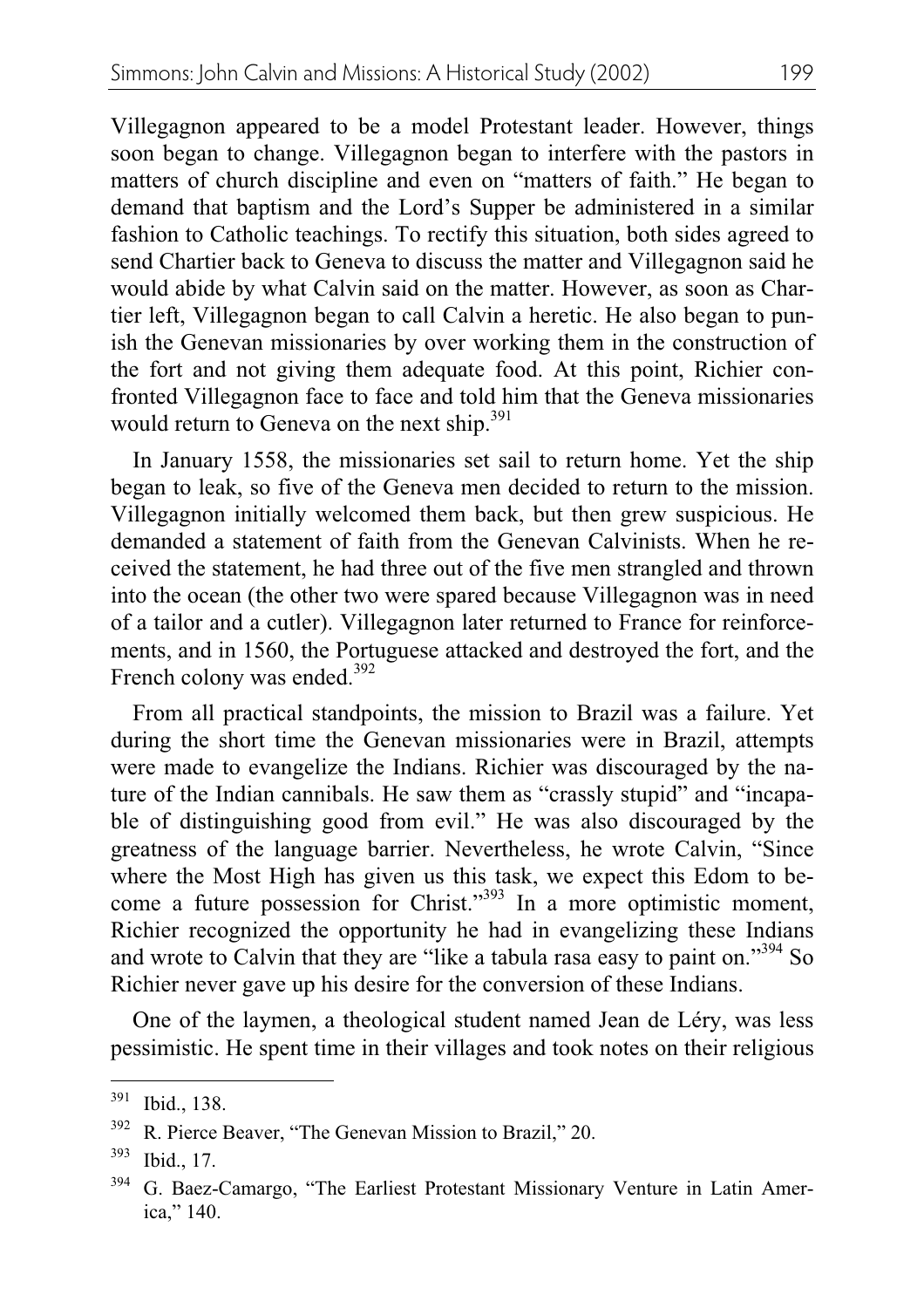beliefs and customs. He even found some good traits among them. At one time he wrote that "if we had been able to remain in that country for a longer time, we would have drawn and won over some of them to Christ."<sup>395</sup> Léry gave an example of a time when he was crossing the jungle with three Indian friends. Compelled by the beauty of his surroundings, Léry began to sing Psalm 104, "Bless the Lord, O my Soul." The Indians asked him to explain the song. Léry did not know the Indian dialect very well, but proceeded to explain the song and the gospel in the span of a half an hour. The Indians were pleased with what they heard and presented him with an aguti (a kind of rabbit-sized rodent) as a gift.<sup>396</sup>

Therefore, while there was never a single Indian convert from the Brazil mission, the reason was more for lack of time than for lack of effort. Calvin took the only opportunity he had to start a mission in the New World. Though the mission failed, this effort demonstrates Calvin's desire to see Christ's kingdom extended to every nation on earth. Calvin never had another opportunity to send out more missionaries. It would be the New England Puritans of the seventeenth century who would carry on the work begun by Calvin.

#### **Conclusion**

John Calvin never presented a systematic theology of missions in his writings. However, it has been shown not only that a coherent theology of missions can be reconstructed from his writings, but that Calvin considered Geneva to be a "missionary center" for the evangelization of France, the rest of Europe, and even the New World. Perhaps the reason why no systematic theology of missions can be found in his writings is because missions was central to his ministry in Geneva. Missions was not a "section" of his systematic theology, it was central to what he was trying to accomplish in his ministry. Does Calvin fit a twentieth century definition of what a missionary should be like? Probably not, but neither did William Carey or Hudson Taylor. The fact remains that Calvin's theology and missionary efforts constitute a major step forward in protestant missiology.

After discussing Calvin's missionary endeavors and highlighting the efforts of the Puritans in New England and the Dutch missionaries in the Orient (not to mention the Moravian missions), it should be evident that a

<sup>&</sup>lt;sup>395</sup> R. Pierce Beaver, "The Genevan Mission to Brazil," 17-18.

<sup>&</sup>lt;sup>396</sup> G. Baez-Camargo, "The Earliest Protestant Missionary Venture in Latin America," 141-42.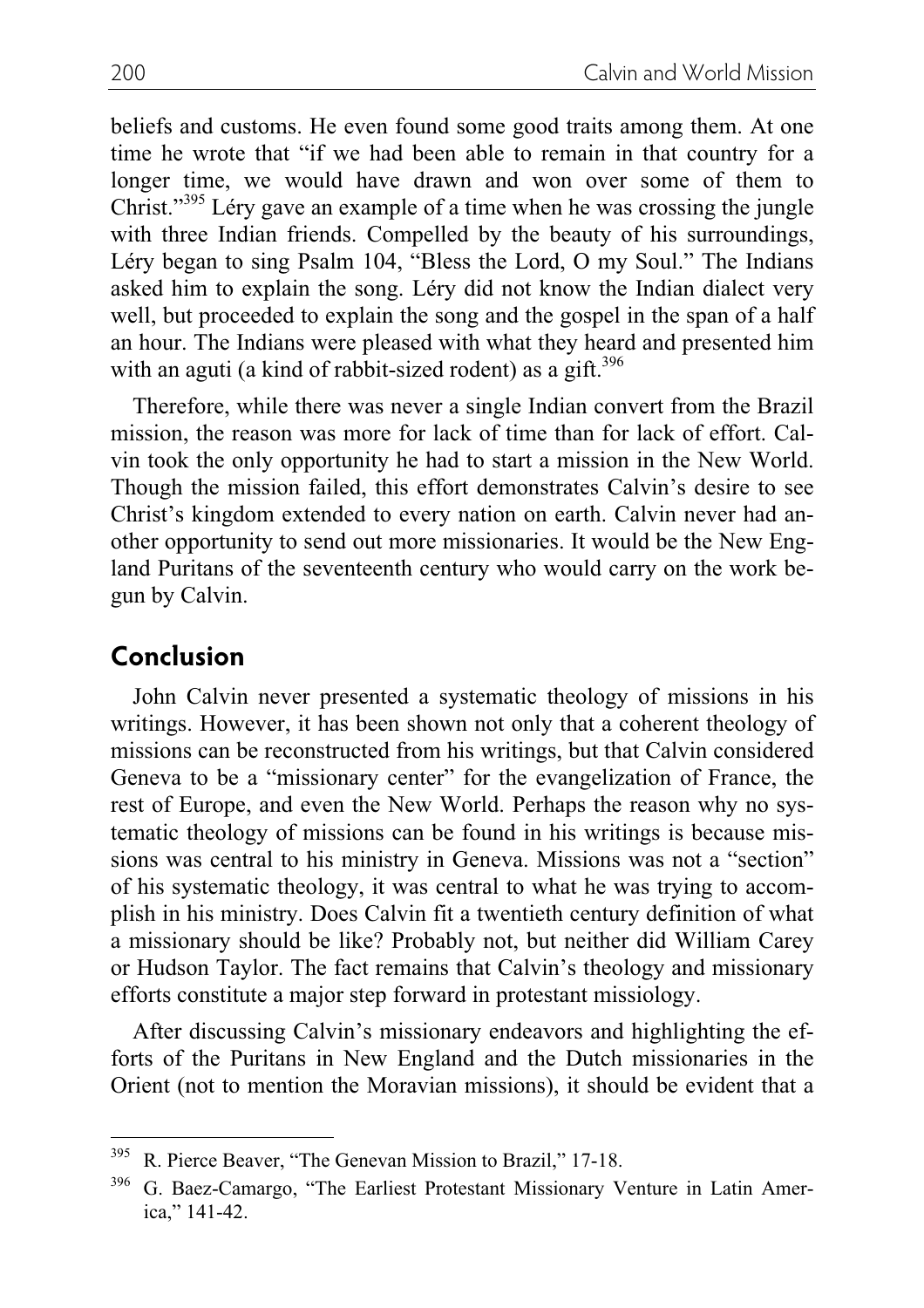fourth era of missionary activity should be added to Winter's scheme, beginning in 1544 when John Calvin sent his first missionaries to the Netherlands. While this era may seem small when compared to the movement begun by William Carey (a Calvinist), it still deserves its proper recognition in any history of Protestant missions.

## **Bibliography**

Works Cited

- Beaver, R. Pierce. "The Genevan Mission to Brazil." The Reformed Journal 17 (Jul.-Aug., 1967): 14-20.
- Baez-Camargo, G. "The Earliest Protestant Missionary Venture in Latin America." Church History 21 (Jun. 1952): 135-145.
- Calvin, John. The Bondage and Liberation of the Will: A Defence of the Orthodox Doctrine of Human Choice against Pighius. Ed. A.N.S. Lane. Trans. G. I. Davies. Grand Rapids: Baker Books, 1996.
- \_\_\_\_\_\_\_\_. Calvin's Commentaries. Vol. 4. Joshua Psalms 1-35. Grand Rapids: Baker, 1979.
- \_\_\_\_\_\_\_\_. Calvin's Commentaries. Vol. 6. Psalms 93-150. Grand Rapids: Baker, 1979.
- \_\_\_\_\_\_\_\_. Calvin's Commentaries. Vol. 7. Isaiah 1-32. Grand Rapids: Baker, 1979.
- \_\_\_\_\_\_\_\_. Calvin's Commentaries. Vol. 8. Isaiah 33-66. Grand Rapids: Baker, 1979.
- \_\_\_\_\_\_\_\_. Calvin's Commentaries. Vol. 17. Harmony of Matthew, Mark, and Luke. Grand Rapids: Baker, 1979.
- \_\_\_\_\_\_\_\_. The Institutes of the Christian Religion. Philadelphia: Westminster Press, 1960.
- \_\_\_\_\_\_\_\_. Selected Works of John Calvin: Tracts and Letters. Vols. 4-7. Letters, Parts 1-4. Eds. Henry Beveridge and Jules Bonnet. Grand Rapids: Baker, 1983.
- Chaney, Charles. "The Missionary Dynamic in the Theology of John Calvin." Reformed Review 17 (Mar. 1964): 24-38.
- Edwards, Charles E. "Calvin and Missions." The Evangelical Quarterly 8 (1936): 47-51.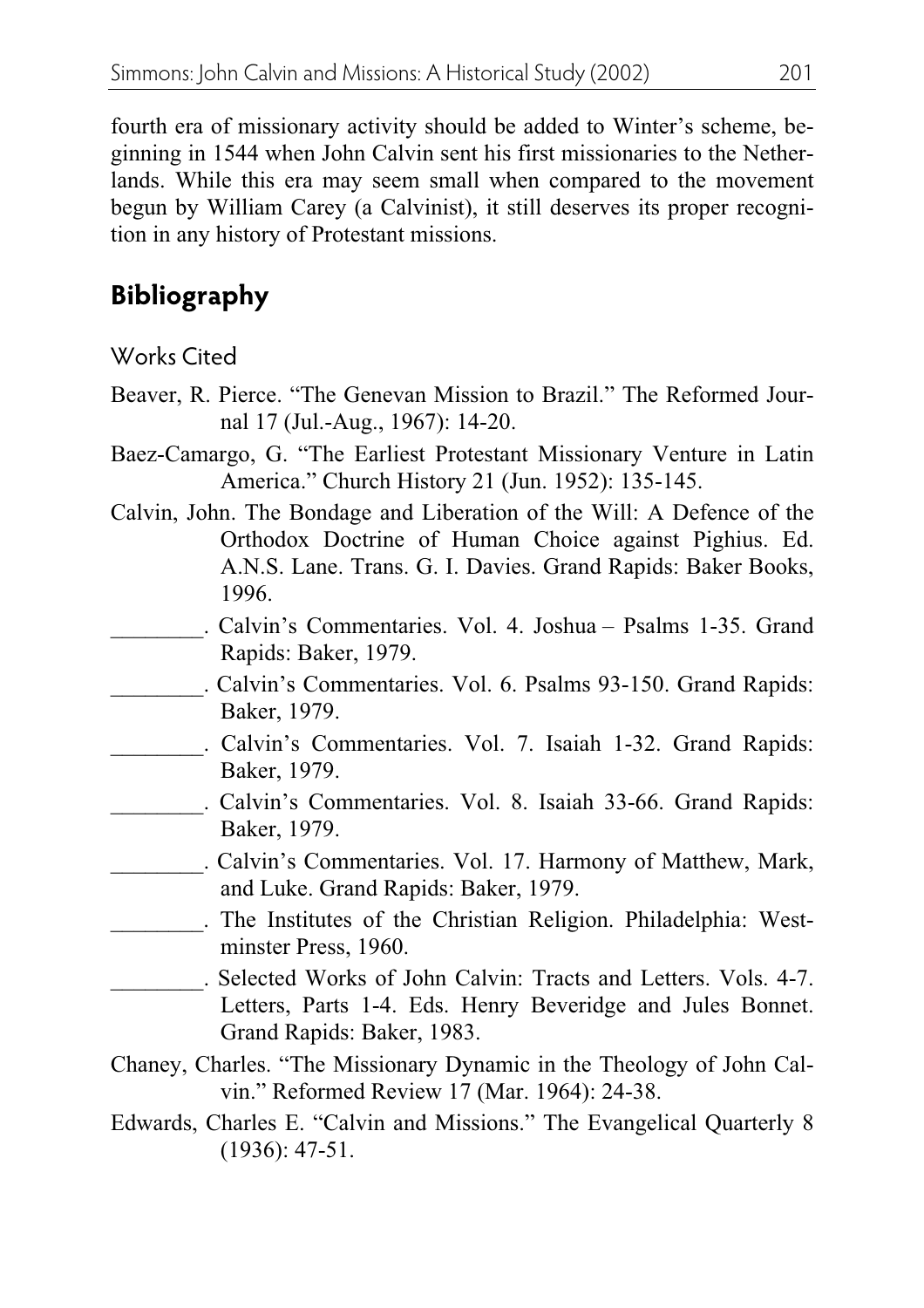- Graham, W. Fred, ed. Later Calvinism: International Perspectives. Sixteenth Century Essays and Studies. Vol. 22. Kirksville, MO: Sixteenth Century Journal Publisher, 1994.
- Hughes, Philip Edgcumbe. "John Calvin: Director of Missions." Columbia Theological Seminary Bulletin 59 (Dec. 1966): 17-25.
- Johnstone, Patrick. Operation World. Grand Rapids: Zondervan, 1993.
- Kingdon, Robert M. Geneva and the Coming of the Wars of Religion in France. Genève: Libraire E. Droz, 1956.
- Klooster, Fred H. "Missions The Heidelberg Catechism and Calvin." Calvin Theological Journal 7 (Nov. 1972): 181-208.
- Laman, Gordon D. "The Origin of Protestant Missions." Reformed Review 43 (Aut. 1989): 52-67.
- Latourette, Kenneth Scott. A History of Christianity. Vol. 2. Reformation to Present. Peabody, MA: Prince Press, 1975.
- Potter, G. R. and M. Greengrass. John Calvin: Documents of Modern History. New York: St. Martins Press, 1983.
- The Register of the Company of Pastors of Geneva in the Time of Calvin. Ed. Philip Edgcumbe Hughes. Grand Rapids: Wm. B. Eerdmans, 1966.
- Tucker, Ruth. From Jerusalem to Irian Jaya: A Biographical History of Christian Missions. Grand Rapids: Zondervan, 1983.
- Van den Berg, J. "Calvin's Missionary Message: Some Remarks About the Relation Between Calvinism and Missions." Evangelical Quarterly 22 (Jul. 1950): 174-187.
- Walker, Williston. John Calvin: The Organizer of Reformed Protestantism 1509-1564. New York: Knickerbocker Press, 1906.
- Winter, Ralph D. and Steven C. Hawthorne, eds. Perspectives on the World Christian Movement. Rev. Ed. Pasadena, CA: William Carey Library, 1992.
- Zwemer, Samuel M. "Calvinism and the Missionary Enterprise." Theology Today 7 (Jul. 1950): 206-16.

Extended Bibliography

- Avis, The Church in the Theology of the Reformers. Atlanta: John Knox Press, 1981.
- Benz, Ernst. "The Pietist and Puritan Sources of Early Protestant World Missions." Church History 20 (Jun. 1951): 28-55.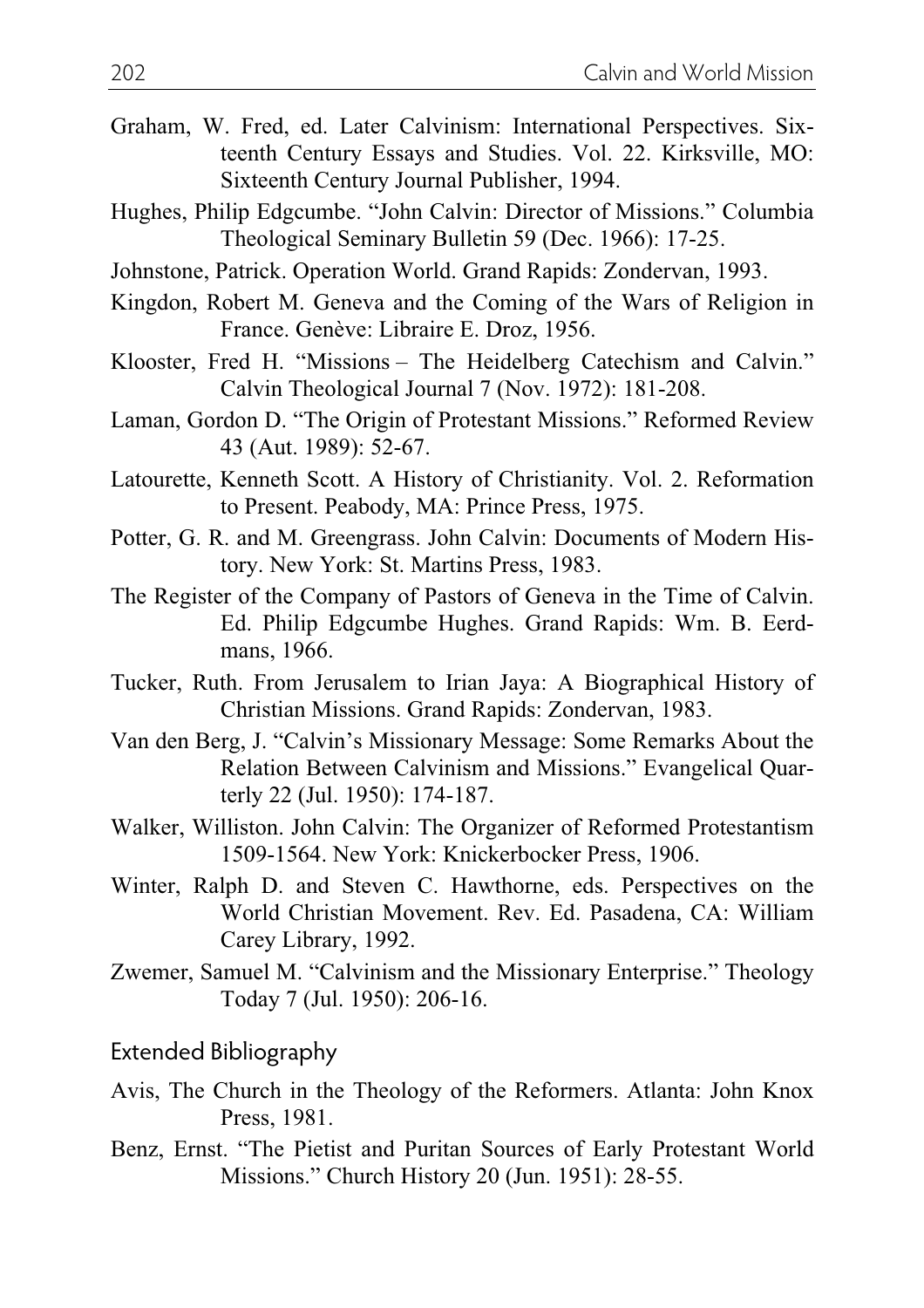- Bonar, Horatius. Words to Winners of Souls. Originally Published 1866. Phillipsburg, NJ: Presbyterian and Reformed, 1995.
- Calvin, John. Tracts and Treatises. Vol. 1. On the Reformation of the Church. Trans. Henry Beveridge. Grand Rapids: Wm. B. Eerdmans, 1958.
- \_\_\_\_\_\_\_\_. Tracts and Treatises. Vol. 2. On the Doctrine and Worship of the Church. Trans. Henry Beveridge. Grand Rapids: Wm. B. Eerdmans, 1958.
- \_\_\_\_\_\_\_\_. Tracts and Treatises. Vol. 3. In Defense of the Reformed Faith. Trans. Henry Beveridge. Grand Rapids: Wm. B. Eerdmans, 1958.
- Carey, William. An Inquiry into the Obligations of Christians to Use Means for the Conversion of the Heathens. Ed. John L. Pretlove. Dallas, TX: Criswell Publications, 1988.
- Cogley, Richard W. "Idealism vs. Materialism in the Study of Puritan Missions to the Indians." Method and Theory in the Study of Religion 3.2 (1991): 165-182.
- Colbert, Charles. "They are our Brothers: Raphael and the American Indian." Sixteenth Century Journal 16.2 (1985): 181-90.
- Conn, Harvie M. "The Missionary Task of Theology: A Love/Hate Relationship?" Westminster Theological Journal 45 (Spr. 1983): 1- 21.
- De Greef, W. The Writings of John Calvin: An Introductory Guide. Grand Rapids: Baker Book House, 1993.
- Gibbons, Richard. "Aspects of the Preaching of John Calvin." Glasgow University: Unpublished Paper, 1996.
- Glaser, Mitch. "The Reformed Movement and Jewish Evangelism." Presbyterion 11.2 (Fall 1985): 101-117.
- Gordon, Amy Glassner. "The First Protestant Missionary Effort: Why Did it Fail?" International Bulletin of Missionary Research 8 (Jan. 1984): 12-18.
- Kasdorf, Hans. "The Reformation and Mission: A Bibliographical Survey of Secondary Literature." Occasional Bulletin of Missionary Research 4 (Oct. 1980): 169-175.
- Noel, Charles C. "Missionary Preachers in Spain: Teaching Social Virtue in the 18th Century." American Historical Review 90 (Oct. 1985): 866-92.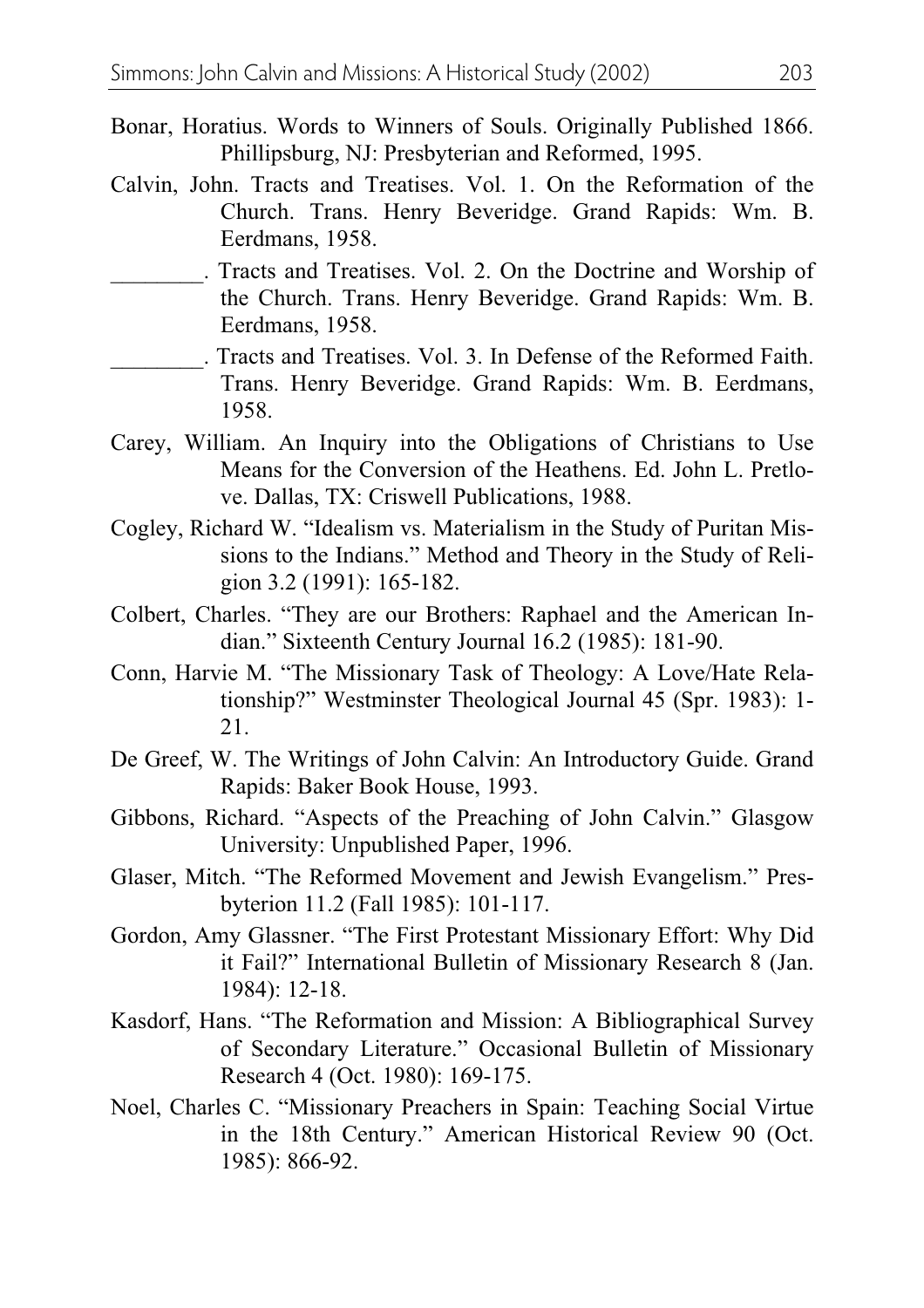- Packer, J. I. Evangelism and the Sovereignty of God. Downers Grove, IL: InterVarsity Press, 1961.
	- \_\_\_\_\_\_\_\_. Introductory Essay to John Owen's Death of Death in the Death of Christ. Pensacola, FL: Chapel Library.
- Peyer, Bernd. "Samson Occom: Mohegan Missionary and Writer of the 18th Century." American Indian Quarterly 6 (1982): 208-17.
- Piper, John. Let the Nations be Glad! The Supremacy of God in Missions. Grand Rapids: Baker Book House, 1993.
- Pulloppillil, Thomas. "Missionaries in Arunachal Pradesh During the 18th Century." Indian Church History Review 16 (1982): 5-9.
- Reid, W. Stanford. "Calvin's Geneva: A Missionary Centre." Reformed Theological Review 42 (Sept.-Dec. 1983): 65-74.
- Reisinger, Ernest C. What Should We think of Evangelism and Calvinism? Maitland, FL: Orlando Grace Church.
- Richardson, Don. Eternity in their Hearts. Rev. Ed. Ventura, CA: Regal Books, 1984.
- Schattschneider, David. A. Pioneers in Mission: Zinzendorf and the Moravians." International Bulletin of Missionary Research (Apr. 1984): 63-67.
- Simmons, William S. "Conversion from Indian to Purtian." New England Quarterly 52.2 (Jun. 1979): 197-218.
- Van den Berg, J. "Calvin and Missions." In John Calvin: Contemporary Prophet. Ed. Hoogstra, J. Philadelphia: Presbyterian. & Reformed, 1959. Pp. 167-83.
- Van Rooy, Jacobus, A. "Christ and the Religions: The Issues at Stake." Missionalia 13.1 (Apr. 1985): 3-13.
- Warneck, Gustav. History of Protestant Missions. Trans. G. Robinson. Edinburgh: Oliphant Anderson & Ferrier, 1906.
- Warren, Max. "Revivals in Religion." Churchman 91 (Jan. 1977): 6-18.
- Woudstra, Marten H., Henry Zwaanstra, and Henry Stob, eds. "Mission and Reformed Creeds." Calvin Theological Journal 7 (Nov. 1972): 133-220.
- Youngs, J. William T. "The Indian Saints of Early New England," Early American Literature 16.3 (Wint. 1981-82): 241-56.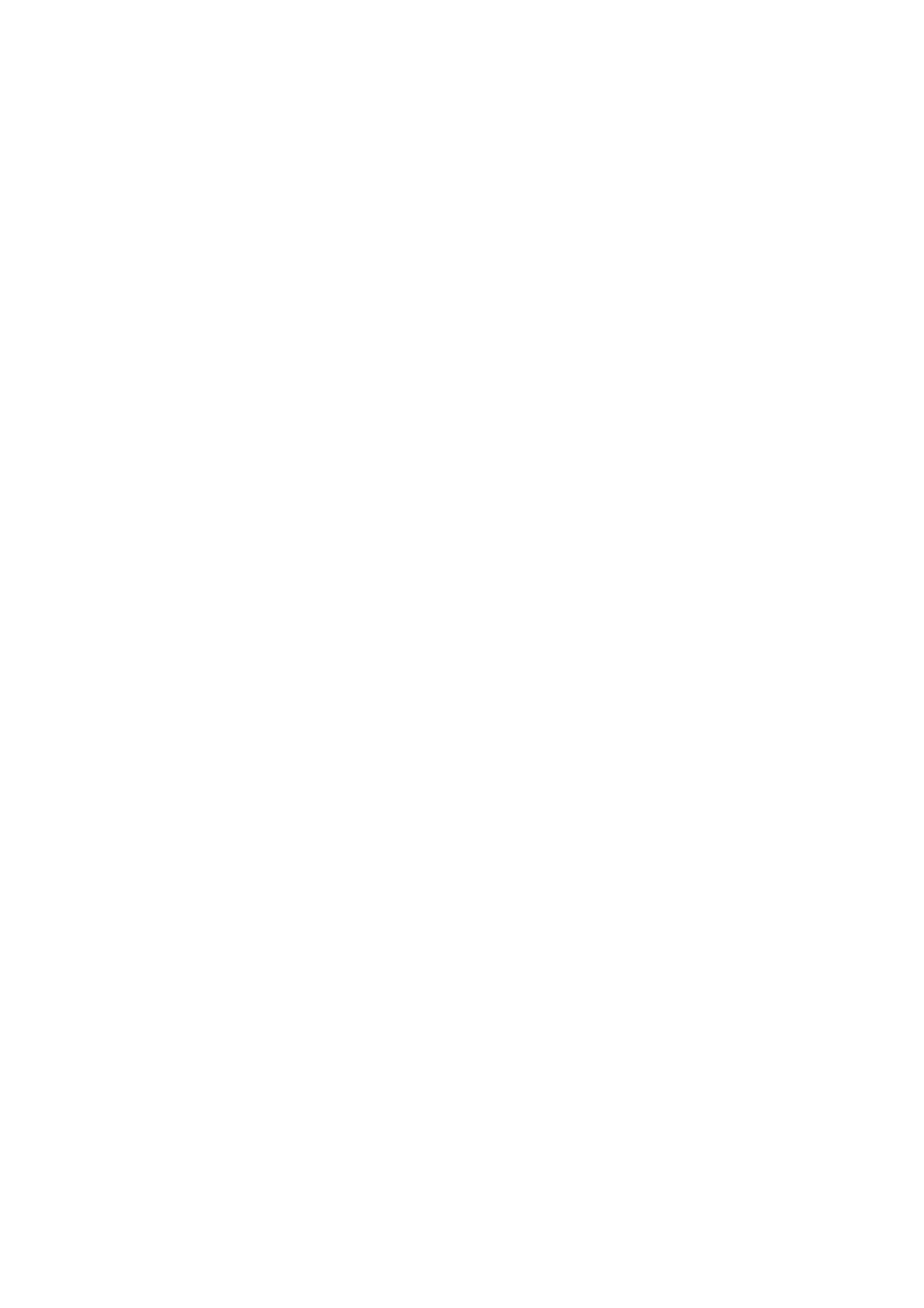$\frac{1}{2}$  in  $V$  evantal coordinates. A whattely we evangelikale Missiologie  $V$ Der 1985 in Korntal gegründete Arbeitskreis für evangelikale Missiologie will im<br>deutschsprachigen Raum biblisch fundierte Missionslehre und Missionswissenschaft deutschsprachigen Raum biblisch fundierte Missionslehre und Missionswissenschaft fördern. Er tut dies vor allem durch eine jährlich stattfindende missiologische Tagung, durch die Zeitschrift Evangelikale Missiologie und durch die Förderung missiologischer Veröffentlichungen. Auskünfte zur Mitgliedschaft usw. erteilt das Sekretariat: AfeM-Geschäftsstelle, Kristina Weirich, Postfach 1360, D-51702 Bergneustadt, email: afem.em@t-online.de.

Evangelikale Missiologie emokoint soit 1005 vie Die Zeitschrift **Evangelikale Missiologie** erscheint seit 1985 vierteljährlich mit je 40<br>Seiten und kostet 17 -- € pro Jahr (Missionare im Ausland und Studenten die Hälfte) Seiten und kostet 17,--  $\epsilon$  pro Jahr (Missionare im Ausland und Studenten die Hälfte). Die Schriftleitung hat Dr. Klaus W. Müller. Eine Probenummer kann beim AfeM-Büro (s.o.) bezogen werden.

## edition afem

#### mission classics

Bd. 1: William Carey. Eine Untersuchung über die Verpflichtung der Christen, Mittel einzusetzen für die Bekehrung der Heiden. Hrsg. von Klaus Fiedler und Thomas Schirrmacher. 2. verbesserte Auflage 1998. 108 S. Pb. 12,00  $\epsilon$  – ISBN 3-926105-84-4 (VKW)

Bd. 2: John L. Nevius. Die Gründung und Entwicklung missionarischer Gemeinden. Hrsg. von Wolf Christian Jaeschke. 2. korrigierte Auflage 2001. 124 S. Pb. 13,00  $\epsilon$  – ISBN 3-932829-24-7 (VKW)

Bd. 3: James Hudson Taylor. Rückblick. Hrsg. von Simone Jaumann-Wang. 1999. 134 S. Pb.  $14,00 \text{ }\in$  – ISBN 3-932829-10-7 (VKW)

Bd. 4: Martin Baier. Glaube, Liebe und Hoffnung auf Borneo. Religionswissenschaftliche und kulturanthropologische Erkenntnisse bei den Kotawaringin-Dayak aus den Tagebüchern von Johann Georg Baier, 1928-1932 Pioniermissionar in Südwest-Borneo. 2001. 167 S. Pb.  $14,00 \text{ }\in$  – ISBN 3-932829-20-4 (VKW)

Bd. 5: Georg F. Vicedom. Missio Dei – Actio Dei. Neu hrsg. von Klaus W. Müller. Mit Beiträgen von Bernd Brandl und Herwig Wagner. 2002. 252 S. Pb. 19,80  $\epsilon$  – ISBN 3-933372-52-6 (VTR)

Bd. 6: Thomas Schirrmacher (Ed.). Calvin and World Mission. Essays. 2009. 204 S. Pb.  $18,00 \text{ }\epsilon$  – ISBN 978-3-938116-84-5 (VKW) / ISBN 978-3-941750-20-3 (VTR)

#### mission academics

Bd. 1: William Lyle Wagner. North American Protestant Missionaries in Western Europe: A Critical Appraisal. Englisch mit deutscher Zusammenfassung. 1993. 248 S. Pb. 10,00  $\hat{\epsilon}$  – ISBN 3-926105-12-7 (VKW)

Bd. 2: Klaus Fiedler. Christentum und afrikanische Kultur: Konservative deutsche Missionare in Tanzania, 1900 bis 1940. 3. Aufl.: 1993. 220 S. Pb. vergriffen – ISBN 3-926105-13- 5 (VKW)

Bd. 3: Hans Bär. Heilsgeschichtlicher Bibelunterricht. McIlwains Programm 'Building on Firm Foundations' im Einsatz unter den Karen im Bezirk Omkoi (Nordthailand). 1998. 150 S. Pb. 20,00 € – ISBN 3-926105-90-9 (VKW)

Bd. 4: Lianne Roembke. Multikulturelle Teams. 2000. 332 S. Pb. 12,95  $\epsilon$  – ISBN 3-88404-109-6 (Campus)]

Bd. 5: Stephan Holthaus, Klaus W. Müller (Hg.). Die Mission der Theologie: Festschrift für Hans Kasdorf zum 70. Geburtstag. 1998. 292 S. Pb. 30,00  $\epsilon$  – ISBN 3-926105-96-8 (VKW)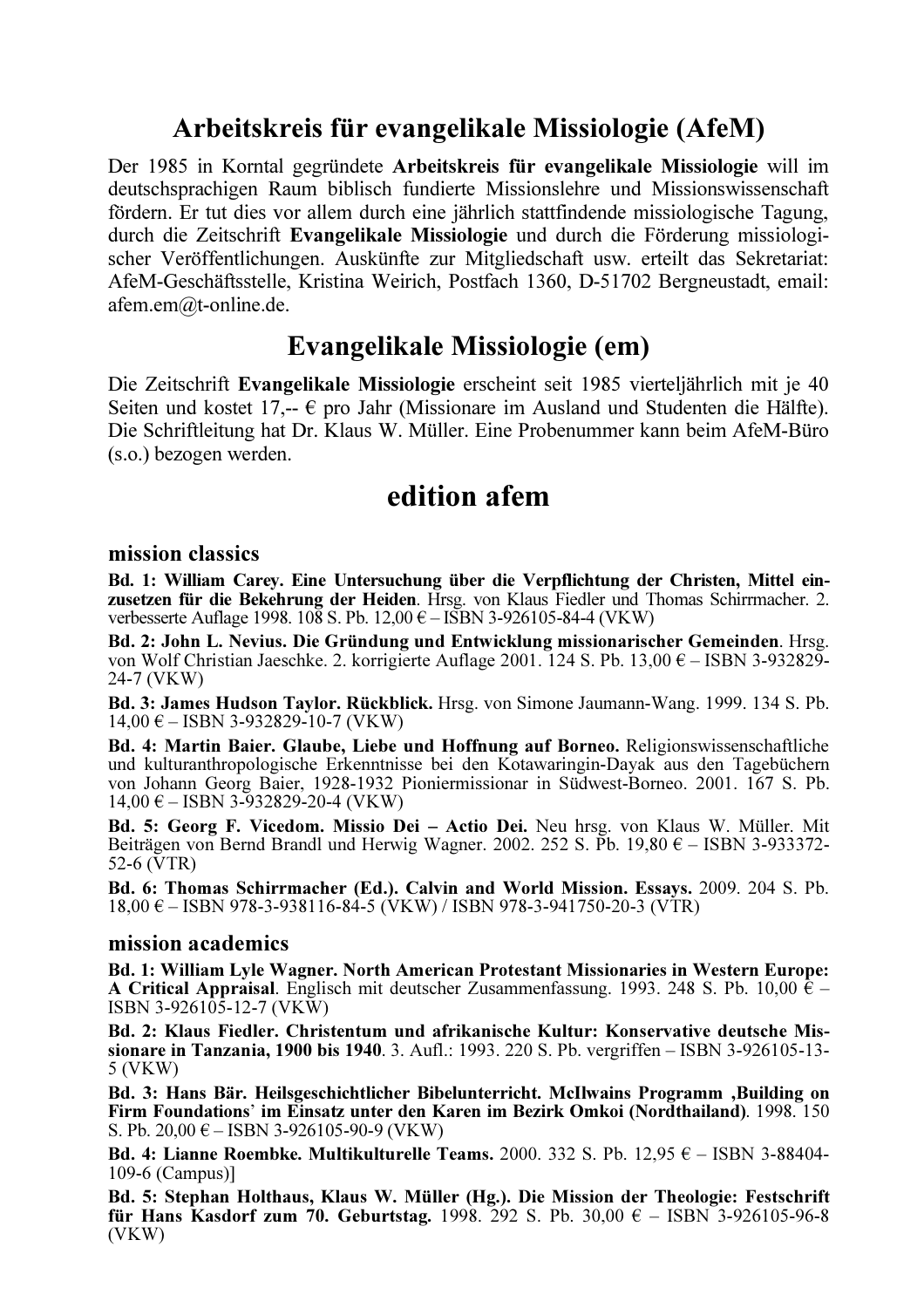Bd. 6: Jürgen Steinbach, Klaus W. Müller (Hg.). Theologie – Mission – Verkündigung: Festschrift zum 60. Geburtstag von Helmuth Egelkraut. 1998. 165 S. Pb. 25,00  $\epsilon$  – ISBN 3-926105-97-6 (VKW)

Bd. 7: Philip M. Steyne. Schritt halten mit dem Gott der Völker: Weltmission im Alten und Neuen Testament. 1999. 300 S. Pb. 25,00  $\epsilon$  – ISBN 3-932829-05-0 (VKW)

Bd. 8: Rainer Scheunemann. Mission und Evangelisation aus der Sicht indonesischer **protestantischer Theologen.** 1999. 624 S. Pb. 50,00 € – ISBN 3-932829-11-5 (VKW)

Bd. 9: Robert Badenberg. The Body, Soul and Spirit Concept of the Bemba in Zambia. Fundamental Characteristics of Being Human of an African Ethnic Group. 1999. 132 S. Pb.  $15,00 \in -$  ISBN 3-932829-14-X (VKW)

Bd. 10: Detlef Kapteina. Afrikanische Evangelikale Theologie: Plädoyer für das ganze Evangelium im Kontext Afrikas. 2001. 336 S. Pb. 24,95 € – ISBN 3-933372-44-5 (VTR)

Bd. 11: Robert Badenberg. Sickness and Healing: A Case Study on the Dialectic of Culture and **Personality.** 2003. 284 S. Pb. 22,80  $\epsilon$  – ISBN 3-933372-70-4 (VTR)

Bd. 12: Beom-Seong Lee. Die politische Leistung der "evangelikalen" Kirchenführer in Korea: Der Beitrag der koreanischen Kirche zum nationalen Wiedervereinigungsgedanken vor dem Hintergrund der Erfahrung aus der japanischen Besatzungszeit von 1910- 1945 (Die protestantische Kirchengeschichte in Korea von 1832 bis 1945). 2003. 252 S. Pb.  $19,80 \in -$  ISBN 3-933372-73-9 (VTR)

Bd. 13: Heinrich Klassen. Mission als Zeugnis: Zur missionarischen Existenz in der Sowjetunion nach dem zweiten Weltkrieg. 2003. 272 S. Pb. 19,80  $\epsilon$  – ISBN 3-933372-84-4 (VTR) / ISBN 3-933828-95-3 (Logos)

Bd. 14: Heinrich Klassen / Johannes Reimer. Mission im Zeichen des Friedens: Beiträge zur Geschichte täuferisch-mennonitischer Mission. 2003. 275 S. Pb. 19,80  $\epsilon$  – ISBN 3-933372-85-2 (VTR) / ISBN 3-933828-94-5 (Logos)

Bd. 15: Klaus W. Müller. Mission in fremden Kulturen – Beiträge zur Missionsethnologie.<br>Festschrift für Lothar Käser zu seinem 65. Geburtstag. 2003. 423 S. Pb. 29,80  $\epsilon$  – ISBN 3-933372-91-7 (VTR)

Bd. 16: Thomas Schirrmacher / Christof Sauer (Hg.). Mission verändert – Mission verändert sich / Mission Transformes – Mission is Transformed. Festschrift für Klaus Fiedler. 2005. 572 S. Pb. 39,80 € – ISBN 3-933372-77-1 (VTR) / ISBN 3-932829-87-5 (VKW)

Bd. 17: Heinrich Bammann. Inkulturation des Evangeliums unter den Batswana in Transvaal/Südafrika: Am Beispiel der Arbeit von Vätern und Söhnen der Hermannsburger **Mission von 1857 – 1940.** 2004. 348 S. Pb. 19,80  $\epsilon$  – ISBN 3-937965-05-X (VTR)

Bd. 18: Lothar Käser. Körper, Seele und Geist bei den Insulanern von Chuuk (Mikronesien). 2004. ca. 250 S. Pb. 19,80 € – ISBN 3-937965-15-7 (VTR)

Bd. 19: Hans Ulrich Reifler. Handbuch der Missiologie: Missionarisches Handeln aus **biblischer Perspektive.** 2005. 630 S. Pb. 49,80 € – ISBN 3-933372-96-8 (VTR)

Bd. 20: Thomas Schirrmacher / Klaus W. Müller (Hg.). Scham- und Schuldorientierung in der Diskussion – Kulturanthropologische, missiologische und theologische Einsichten. 2006. 302 S. Pb. 26,80 € – ISBN 3-938116-07-2 (VKW) / ISBN 3-937965-35-1 (VTR)

Bd. 21: Jürgen Stadler. Die Missionspraxis Christian Keyßers in Neuguinea 1899-1920 – Erste Schritte auf dem Weg zu einer einheimischen Kirche. 2006. 549 S. Pb. 39,80  $\epsilon$  - ISBN 3-937965-31-9 (VTR)

Bd. 22: Alfred Meier. Freiheit zum Verzicht – Exegetisch-missiologische Untersuchung zur missionarischen Ethik in Afrika nach 1. Korinther 9,1-27. 2006. 505 S. Pb. 34,80  $\epsilon$ ISBN 3-937965-62-9 (VTR)

Bd. 23: Paul Kleiner. Bestechung – Eine theologisch-ethische Untersuchung. 2006. 272 S. Pb.  $26,80 \in$  - ISBN 978-3-937965-63-5 (VTR)

Bd. 24: Niels-Peter Moritzen. Mission im Umbruch der Zeit – Eine Aufsatzsammlung. Hg. von Christof Sauer. 2006. 316 S. Pb. 28,80 € - ISBN 978-3-937965-64-2 (VTR)

Bd. 25: Klaus W. Müller (Hg.). Mission im Islam – Festschrift für Eberhard Troeger. 2007. 300 S. Pb. 26,80 € - ISBN 978-3-938116-28-9 (VKW) / ISBN 978-3-937965-58-1 (VTR)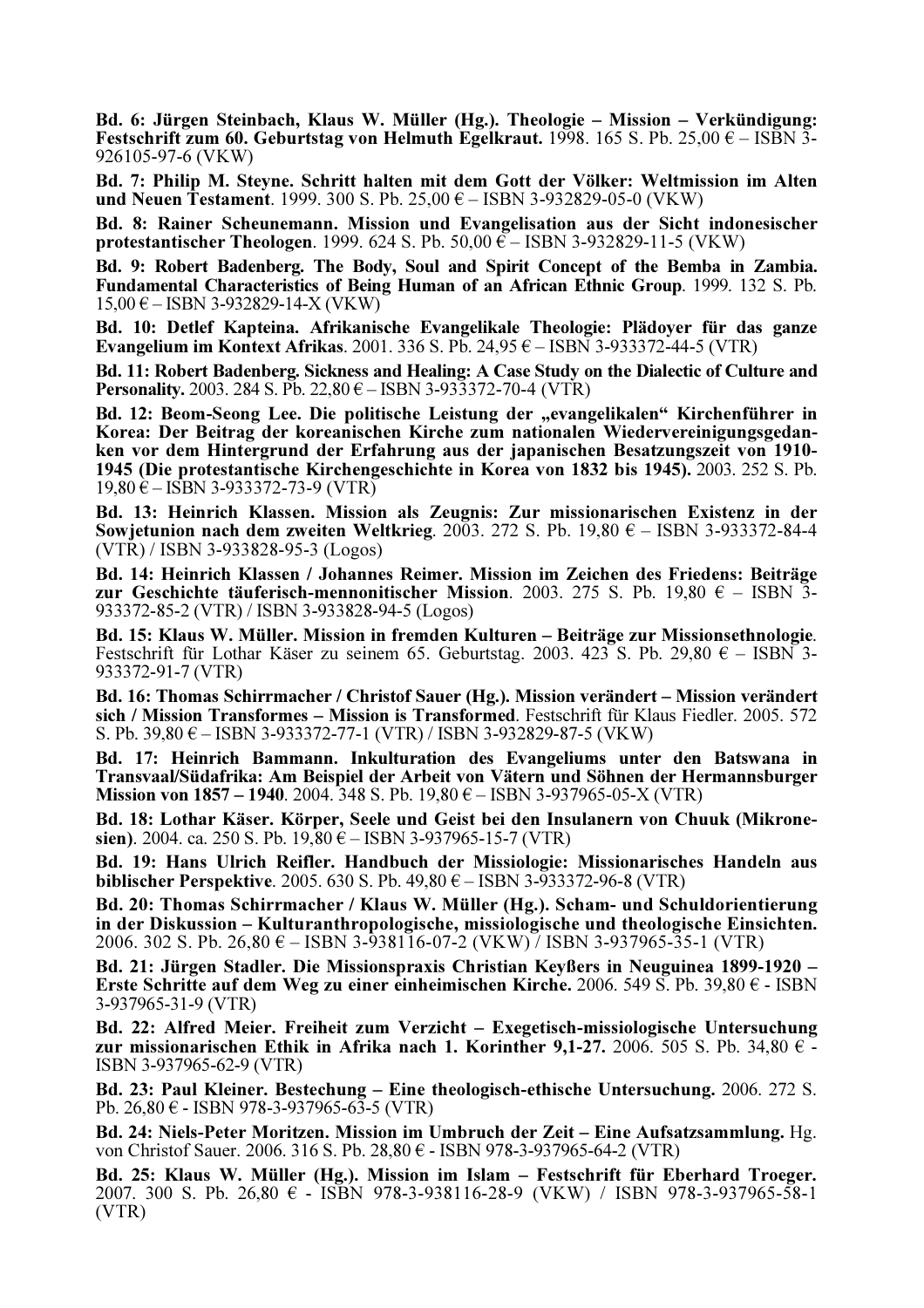Bd. 26: Klaus W. Müller (Hg.). Mission als Kommunikation – Die christliche Botschaft verstehen. Festschrift für Ursula Wiesemann zu ihrem 75. Geburtstag. 2007. 326 S. Pb. 29,80 € - ISBN 978-3-938116-33-3 (VKW) / ISBN 978-3-937965-75-8 (VTR)

Bd. 27: John N. Klassen. Russlanddeutsche Freikirchen in der Bundesrepublik Deutschland – Grundlinien ihrer Geschichte, ihrer Entwicklung und Theologie. 2007. ca. 460 S. Pb. 34,80  $\epsilon$  - ISBN 978-3-938116-36-4 (VKW) / ISBN 978-3-937965-87-1 (VTR)

Bd. 28: Ralph Schubert. Leadership and Partnership. A Dialogue between Western and **Tanzanian Christian Leaders.** 2008. 237 S. Pb. 19,80 € - ISBN 978-3-938116-68-5 (VKW) / ISBN 978-3-937965-95-6 (VTR)

Bd. 29: Jürgen Schuster. Christian Mission in Eschatological Perspective. Lesslie Newbigin's Contribution. 2009. 276 S. Pb. 24,80 € - ISBN 978-3-938116-82-1 (VKW) / ISBN 978-3-941750-15-9 (VTR)

Bd. 30: Thomas Eisinger. Theologische Ausbildung und Persönlichkeitsentwicklung: Eine exemplarische Konzeptentwicklung am Beispiel des Theologischen Seminars der Liebenzeller Mission. 2009. 252 S. Pb. 24,80  $\epsilon$  - ISBN 978-3-938116-83-8 (VKW) / ISBN 978-3-941750-19-7 (VTR)

#### mission scripts

Bd. 1: Thomas Klammt. "Ist die Heidenmission zu empfehlen?": Die deutschen Baptisten und die Mission in der Ferne (1848-1913). 1994. 104 S. Pb. 13,00 € – ISBN 3-926105-17-8 (VKW)

Bd. 2: Peter James Spartalis. Karl Kumm – Last of the Livingstones: Pioneer Missionary Statesman. Nachwort von Eberhard Troeger. Englisch mit deutscher Zusammenfassung von Christof Sauer. 1994. 120 S. Pb. 10,00 € – ISBN 3-926105-18-6 (VKW)

Bd. 3: Thomas Schirrmacher (Hg.). "Die Zeit für die Bekehrung der Welt ist reif": Rufus Anderson und die Selbständigkeit der Kirche als Ziel der Mission. Mit Beiträgen von Rufus Anderson, Theodor Christlieb, Josef Josenhans, Hermann Gundert. 1993 (Nachdruck 1996). 136 S. Pb.  $14,00 \text{ }\in$  – ISBN 3-926105-60-7 (VKW)

Bd. 4: Silke Sauer. Oralität und Literalität: Ihre Bedeutung für Kommunikation und **Bibelübersetzung.** 1995. 100 S. Pb. 12,00  $\epsilon$  – ISBN 3-926105-37-2 (VKW)

Bd. 5: Christof Sauer. Mission und Martyrium: Studien zu Karl Hartenstein und zur Lausanner Bewegung. 1994. 148 S. Pb. vergriffen – ISBN 3-926105-42-9 (VKW)

Bd. 6: Elisabeth Wagner. Bei uns ist alles ganz anders: Handbuch für Ehefrauen in der Mission. 1995 (Nachdruck 1996). 214 S. Pb. (Deutsche Missionsgemeinschaft, Sinsheim)

Bd. 7: Klaus W. Müller, Annette Ley (Hg.). 1000 Quellen zur evangelikalen Missiologie: Bibliographie der Forschungsarbeiten an der Freien Hochschule für Mission bis 1993 mit Peter Beyerhaus-Brevier zum 65. Geburtstag. 1995. 208 S. Pb.  $10,00 \in -$  ISBN 3-926105-61-5 (VKW)

Bd. 8: Friso Melzer. Jesus Christus, der Erlöser der Welt: Erkenntnisse und Zeugnisse aus 60 Jahren missionarischer Dienste in Indien, Württemberg und anderswo. 1995. 140 S. Pb. 20,00  $\in$ – ISBN 3-926105-62-3 (VKW)

Bd. 9: Fritz H. Lamparter (Hg.). Karl Hartenstein – Leben in weltweitem Horizont: Beiträge zu seinem 100. Geburtstag. mit einem Vorwort von Landesbischof Eberhardt Renz. 1995. 176 S. Pb. 13,00 € – ISBN 3-926105-63-1 (VKW)

Bd. 10: Simone Jaumann-Wang. Changsha – mit Geduld und Gnade: Wie eine chinesische Provinzhauptstadt für das Evangelium geöffnet wurde. 1996. 183 S. Pb. 20,00  $\epsilon$  – ISBN 3-926105-70-4 (VKW)

Bd. 11: Joost Reinke. Deutsche Pfingstmissionen. Geschichte – Theologie – Praxis. With an English summary. 1997. 90 S. Pb.  $12,00 \text{ }\epsilon$  – ISBN 3-926105-72-0 (VKW)

Bd. 12: Christa Conrad. Der Dienst der ledigen Frau in deutschen Glaubensmissionen: Geschichte und Beurteilung. 1998. 140 S. Pb. 16,00  $\epsilon$  – ISBN 3-926105-92-5 (VKW)

Bd. 13: Rüdiger Nöh. Pietismus und Mission: Die Stellung der Weltmission in der Gemeinschaftsbewegung am Beispiel des Siegerländer Gemeinschaftsverbandes. 1998. 179 S. Pb.  $16,00 \in -$  ISBN 3-926105-94-1 (VKW)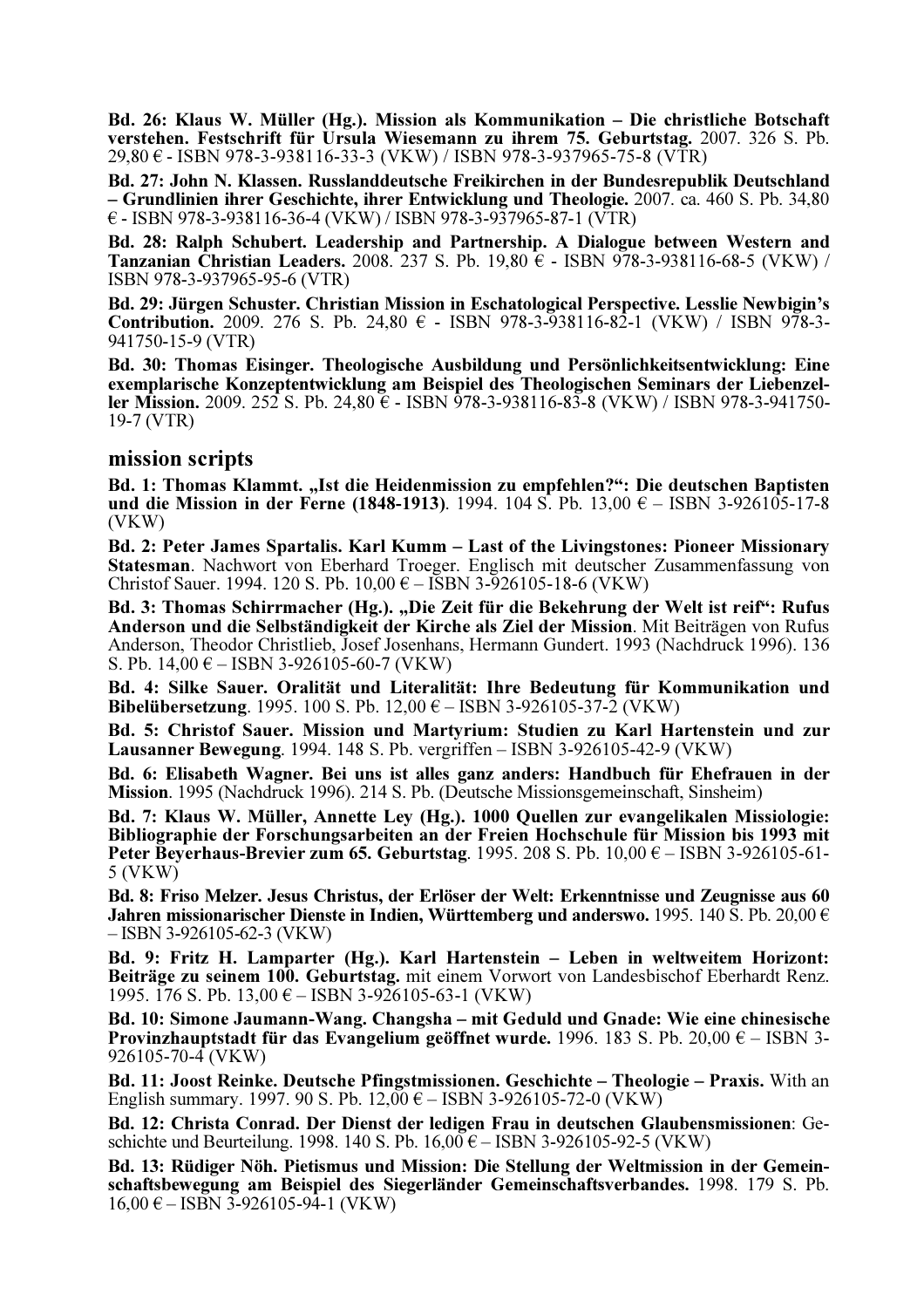Bd. 14: Hannes Wiher. Missionsdienst in Guinea: Das Evangelium für eine schamorientierte, von Animismus und Volksislam geprägte Gesellschaft. 1998. 125 S. Pb. 16,00  $\epsilon$  – ISBN 3-926105-93-3 (VKW)

Bd. 15: Stefan Schmid. Mark Christian Hayford (1864-1935): Ein Pionier aus Westafrika. 1999 224 S. Pb. 20,00 € – ISBN 3-932829-08-5 (VKW)

Bd. 16: Markus Flückiger. Geschenk und Bestechung: Korruption im afrikanischen Kontext. 2000. 128 S. Pb. 15,00 € – ISBN 3-932829-17-4 (VKW)

Bd. 17: Mechthild Roth. Re-Integration: Missionare und ihre Rückkehr unter besonderer Berücksichtigung des deutschen Kontextes. 2003. 170 S. Pb. 16,80  $\epsilon$  – ISBN 3-933372-69-0 (VTR)

Bd. 18: Thomas Schirrmacher. Weltmission – Das Herz des christlichen Glaubens: Beiträge aus **, Evangelikale Missiologie'.** 2001. 298 S. Pb. 18,00 € – ISBN 3-932829-28-X (VKW)

Bd. 19: Marcelo Abel. Indianer unter dem Einfluss christlicher Mission: Erfahrungen eines Einheimischen. 2002. 70 S. Pb. 9.80 € – ISBN 3-933372-65-8 (VTR)

Bd. 20: Edward Rommen. Namenschristentum: Theologisch-soziologische Erwägungen. 2003. 134 S. Pb. 14,80 € – ISBN 3-933372-74-4 (VTR)

Bd. 21: Martin Lomen. Sünde und Scham im biblischen und islamischen Kontext: Ein Beitrag zum christlich-islamischen Dialog. 2003. 190 S. Pb. 17,80  $\epsilon$  – ISBN 3-933372-75-5 (VTR)

Bd. 22: Luis Bush. Wahre Partnerschaft: Aufruf zur finanziellen Unterstützung der Zweidrittelwelt-Missionen. 2003. 34 S. Pb. 5,80  $\epsilon$  – ISBN 3-933372-93-3 (VTR)

Bd. 23: Annelie Schreiber. Das Evangelium im Kontext der Wirtschaftsform bei den Guarani: Überlegungen zur Kontextualisierung auf der Basis von literarischer Forschung und Feldforschung.  $\overline{2004}$ . 100 S. Pb. 12,80 € – ISBN 3-937965-08-4 (VTR)

Bd. 24: Carolin Steppat. Die Verkündigung des Evangeliums in animistisch orientierten Ethnien: am Beispiel indigener Ethnien in Brasilien und angrenzendem Tiefland. 2005. ca. 160 S. Pb. 16,80 € – ISBN ISBN 3-933372-95-X (VTR)

Bd. 25: Damaris Jahnke. Straßenkinder: Theologische Grundlagen und praktische Leitlinien in der neueren evangelikalen Missionsliteratur über sozial-missionarische Arbeit unter Straßenkindern in der Zwei-Drittel-Welt. 2006. 187 S. Pb. 17,80 € - ISBN 3- 937965-19-X (VTR)

Bd. 26: Marcus Splitt. Kontextualisierung im postmodernen Pluralismus. 2008. 115 S. Pb. 15,80 € - ISBN 978-3-938116-70-8 (VKW)  $\bar{p}$  ISBN 978-3-933372-06-2 (VTR)

Bd. 27: Alfred Neufeld. Die alttestamentlichen Grundlagen der Missionstheologie. 2008. 93 S. Pb. 12,80 € - ISBN 978-3-938116-67-8 (VKW) / ISBN 978-3-937965-98-7 (VTR)

#### mission reports

Bd. 1: Klaus W. Müller (Hg.). Mission als Kampf mit den Mächten: Zum missiologischen Konzept des "Power Encounter": Referate der Jahrestagung des afem 1993.  $2003^3$ . 162 S. Pb.  $16,80 \hat{e}$  – ISBN 3-933372-92-5 (VTR) / ISBN 3-932829-86-7 (VKW)

Bd. 2: Klaus W. Müller, Christine Schirrmacher, Eberhard Troeger (Hg.). Der Islam als Herausforderung für die christliche Mission: Referate der Jahrestagung des afem 1994.  $1996<sup>1</sup>$ ,  $2000<sup>2</sup>$ .  $110$  S. Pb.  $15,00 \text{ } \in$  – ISBN 3-932829-19-0 (VKW)

Bd. 3: nicht erschienen

Bd. 4: Klaus W. Müller (Hg.). Die Person des Missionars. Berufung – Sendung – Dienst. Referate der Jahrestagung 1996 des afem. 2003<sup>2</sup>. 117 S. Pb. 13,80  $\epsilon$  – ISBN 3-933372-72-0 (VTR) / ISBN 3-932829-58-1 (VKW)

Bd. 5: Klaus Brinkmann (Hg.). Missionare und ihr Dienst im Gastland. Referate der Jahrestagung 1997 des afem. 1998. 175 S. Pb. 16,00  $\epsilon$  – ISBN 3-926105-56-9 (VKW)

Bd. 6: Klaus W. Müller, Thomas Schirrmacher (Hg.). Werden alle gerettet? – Moderner Heilsuniversalismus als Infragestellung der christlichen Mission. Referate der Jahrestagung 1998 des afem. 1999. 152 S. Pb. 16,00 € – ISBN 3-932829-06-9 (VKW)